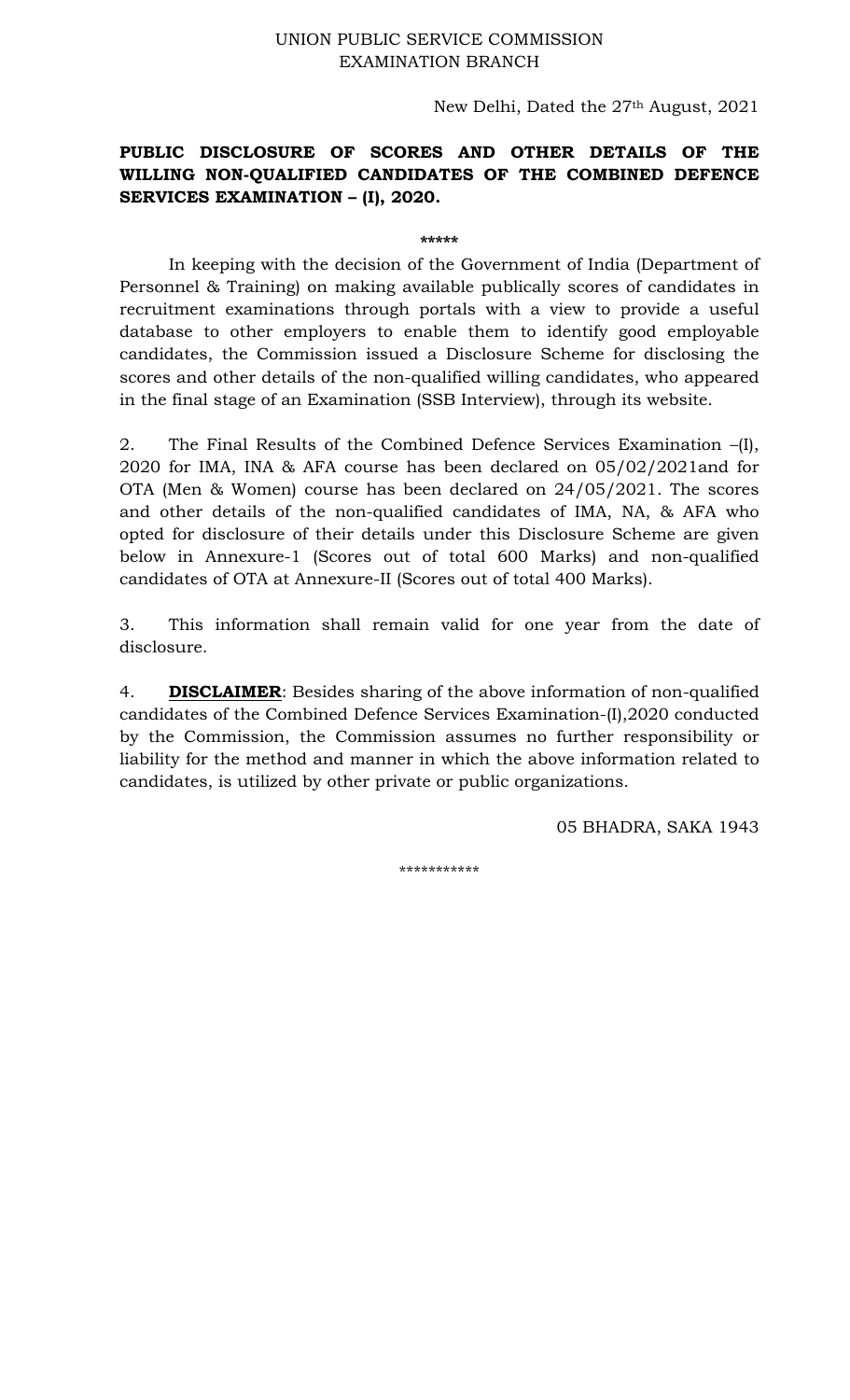## **COMBINED DEFENCE SERVICES (I) EXAMINATION 2020**

## **LIST OF NOT RECOMMENDED CANDIDATES (OTHER THAN OTA) WHO HAVE OPTED SHARING THE MARKS INFORMATION ON THE COMMISSION'S WEBSITE**

| $\overline{\mathbf{s}}$ . | <b>ROLL</b>    | <b>NAME</b>                 | FATHER NAM DOB      |              | <b>COMM</b> |             | <b>GENDE EDU QUALIFI</b>  | <b>TOTAL</b>                 | <b>ADDRESS</b>                                 | <b>EMIAL ID</b> |
|---------------------------|----------------|-----------------------------|---------------------|--------------|-------------|-------------|---------------------------|------------------------------|------------------------------------------------|-----------------|
| NO NO                     |                |                             |                     |              |             | R           | <b>CATION</b>             | <b>MARKS</b><br>(Out of 600) |                                                |                 |
|                           |                |                             |                     |              |             |             |                           |                              |                                                |                 |
| $\mathbf 1$               |                | 0100286 JAYRAJSINH          | RAJENDRASINH        | 27/05/97 EWS |             | <b>MALE</b> | <b>ENGINEERING</b>        | 229                          | PLOT NO 253 ANANDJI PARK SOC OPP AKHLOL        | 14bch020@nir    |
|                           |                |                             |                     |              |             |             | <b>DEGREE</b>             |                              | JAKAT NAKA CHITRA BHAVNAGAR Gujarat 364004     | mauni.ac.in     |
|                           |                |                             |                     |              |             |             |                           |                              |                                                |                 |
| $\overline{2}$            | 0100318 NAVEEN |                             | <b>HARPAL SINGH</b> | 15/12/98 OBC |             | <b>MALE</b> | <b>ENGINEERING</b>        | 226                          | VIL- MAYEE PO- HUDINA TEH- NARNAUL             | n.yadav1512@g   |
|                           |                | <b>KUMAR YADAV</b>          | <b>YADAV</b>        |              |             |             | <b>DEGREE</b>             |                              | MAHENDRAGARH Haryana 123001                    | mail.com        |
| 3                         | 0100901 SONANI |                             | <b>JAGDISHBHAI</b>  | 12/08/97 GEN |             | <b>MALE</b> | <b>ENGINEERING</b>        | 199                          | A-12, CHHOTAKAKA PARK, NEAR GHANSHYAM          | naineshsonani1  |
|                           |                | <b>NAINESH</b>              | <b>ARJANBHAI</b>    |              |             |             | <b>DEGREE</b>             |                              | SOCIETY, NEAR CADILA BRIDGE, GHODASAR,         | 208@gmail.co    |
|                           |                | <b>JAGDISHBHAI</b>          | SONANI              |              |             |             |                           |                              | AHMEDABAD Gujarat 380050                       | m               |
| $\overline{4}$            |                | 0101154 KUNAL SHARMA RAJESH |                     | 30/01/99 GEN |             | <b>MALE</b> | <b>ENGINEERING</b>        | 224                          | house no.7 Nirma Saltworks Vadinar Dwarka      | kunnu9336@g     |
|                           |                |                             | <b>SHARMA</b>       |              |             |             | <b>DEGREE</b>             |                              | <b>Gujarat 361010</b>                          | mail.com        |
| 5                         | 0200246 ASHISH |                             | <b>RS DWIVEDI</b>   | 07/07/97 GEN |             | <b>MALE</b> | <b>ENGINEERING</b>        | 213                          | 343 Sonia Sadan Karhiya NO.1 Maidani Rewa rewa | ashishdwivedi7  |
|                           |                | <b>DWIVEDI</b>              |                     |              |             |             | <b>DEGREE</b>             |                              | Madhya Pradesh 486001                          | 797@gmail.co    |
|                           |                |                             |                     |              |             |             |                           |                              |                                                | m               |
| 6                         |                | 0200551 BHAVLOK             | <b>PUSHKAR NATH</b> | 01/08/99 EWS |             | <b>MALE</b> | <b>GRADUATE</b>           | 242                          | Gopal Mishra ka Pura Po. Mohiuddinpur korawn   | bhavlok.507287  |
|                           |                | <b>TIWARI</b>               | <b>TIWARI</b>       |              |             |             | (PHYSICS AND              |                              | Sarai Akil Kaushambi Uttar Pradesh 212216      | 2@gmail.com     |
|                           |                |                             |                     |              |             |             | MATHS AT 10+2             |                              |                                                |                 |
| $\overline{7}$            | 0201056 ANURAG |                             | <b>MILAN KUMAR</b>  | 09/10/99 EWS |             | <b>MALE</b> | LEVEL)<br><b>GRADUATE</b> | 187                          | Village shahabpur post benti Kunda pratapgarh  | 78anurag35@g    |
|                           |                | <b>TRIPATHI</b>             | <b>TRIPATHI</b>     |              |             |             | (PHYSICS AND              |                              | Pratapgarh Uttar Pradesh 230204                | mail.com        |
|                           |                |                             |                     |              |             |             | MATHS AT 10+2             |                              |                                                |                 |
|                           |                |                             |                     |              |             |             | LEVEL)                    |                              |                                                |                 |
| 8                         |                | 0201090 DILEEP KUMAR        | <b>DAYA SHANKAR</b> | 16/06/97 GEN |             | <b>MALE</b> | <b>GRADUATE</b>           | 222                          | MMA 15 ADA COLONY NAINI ALLAHABAD Uttar        | dileep301212@   |
|                           |                | <b>DWIVEDI</b>              | <b>DWIVEDI</b>      |              |             |             |                           |                              | Pradesh 211008                                 | gmail.com       |
|                           |                |                             |                     |              |             |             |                           |                              |                                                |                 |
| 9                         |                | 0201182 CHANDAN             | <b>ASHA PRASAD</b>  | 28/12/99 OBC |             | <b>MALE</b> | <b>GRADUATE</b>           | 246                          | SARAYA HALIMABAD MAU 276403 SARAYA             | Chandansahni0   |
|                           |                | <b>SAHNI</b>                |                     |              |             |             | (PHYSICS AND              |                              | HALIMABAD MAU 276403 MAU Uttar Pradesh         | 3@gmail.com     |
|                           |                |                             |                     |              |             |             | MATHS AT 10+2             |                              | 276403                                         |                 |
|                           |                |                             |                     |              |             |             | LEVEL)                    |                              |                                                |                 |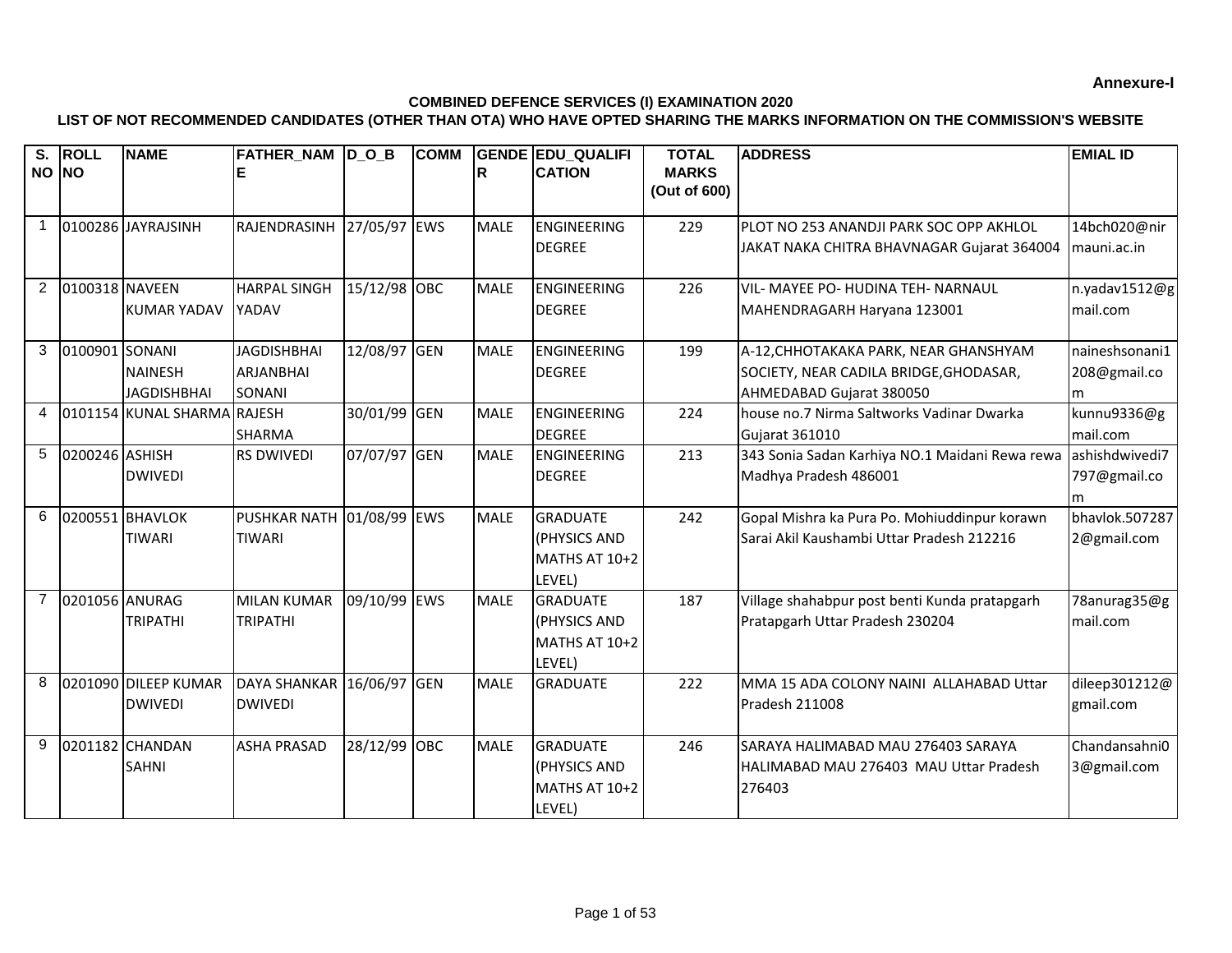| S.    | <b>ROLL</b>    | <b>NAME</b>             | FATHER_NAM D_O_B                               |              | <b>COMM</b> |             | <b>GENDE EDU QUALIFI</b>      | <b>TOTAL</b> | <b>ADDRESS</b>                                | <b>EMIAL ID</b> |
|-------|----------------|-------------------------|------------------------------------------------|--------------|-------------|-------------|-------------------------------|--------------|-----------------------------------------------|-----------------|
| NO NO |                |                         |                                                |              |             | R           | <b>CATION</b>                 | <b>MARKS</b> |                                               |                 |
|       |                |                         |                                                |              |             |             |                               | (Out of 600) |                                               |                 |
| 10    |                | 0201988 ASHUTOSH RAI    | <b>ARVIND RAI</b>                              | 21/01/97 EWS |             | <b>MALE</b> | <b>GRADUATE</b>               | 197          | VILLAGE CHANDIPUR POST CHANDIPUR POLICE       | ashucdp@gmail   |
|       |                |                         |                                                |              |             |             | (PHYSICS AND                  |              | <b>STATION KARANDA GHAZIPUR Uttar Pradesh</b> | .com            |
|       |                |                         |                                                |              |             |             | MATHS AT 10+2                 |              | 233302                                        |                 |
|       |                |                         |                                                |              |             |             | LEVEL)                        |              |                                               |                 |
| 11    |                |                         | 0202440 ADITYA KUMAR RAJESH KUMAR 22/06/00 OBC |              |             | <b>MALE</b> | <b>GRADUATE</b>               | 194          | VILL HASANPATTI PS JIYANPUR PO JIYANPUR       | adityadon8@g    |
|       |                |                         |                                                |              |             |             | (PHYSICS AND                  |              | AZAMGARH Uttar Pradesh 276140                 | mail.com        |
|       |                |                         |                                                |              |             |             | MATHS AT 10+2                 |              |                                               |                 |
|       |                |                         |                                                |              |             |             | LEVEL)                        |              |                                               |                 |
|       |                | 12 0203312 AYUSH PANDEY | ASHOK PANDEY 04/03/98 GEN                      |              |             | <b>MALE</b> | <b>GRADUATE</b>               | 219          | VILL TARSAWA POST KEWTAHI AMBEDKAR            | sachinpandey7   |
|       |                |                         |                                                |              |             |             | (PHYSICS AND                  |              | NAGAR Uttar Pradesh 224231                    | 275@gmail.co    |
|       |                |                         |                                                |              |             |             | MATHS AT 10+2                 |              |                                               | m               |
|       |                |                         |                                                |              |             |             | LEVEL)                        |              |                                               |                 |
| 13    |                | 0203733 SHUBHAM         | <b>ANIL SINGH</b>                              | 17/10/98 GEN |             | <b>MALE</b> | <b>GRADUATE</b>               | 187          | SH 1 47 P1 GILAT BAZAAR VARANASI Uttar        | shusingh9011@   |
|       |                | <b>SINGH</b>            |                                                |              |             |             | (PHYSICS AND                  |              | Pradesh 221002                                | gmail.com       |
|       |                |                         |                                                |              |             |             | MATHS AT 10+2                 |              |                                               |                 |
|       |                |                         |                                                |              |             |             | LEVEL)                        |              |                                               |                 |
| 14    | 0203775 ANANYA |                         | <b>ARVIND</b>                                  | 27/10/97 GEN |             | <b>MALE</b> | ENGINEERING                   | 272          | N115 R11 SUKHA NAND ASHRAM GANGOTRI           | ananyachaubey   |
|       |                | <b>CHAUBEY</b>          | <b>CHAUBEY</b>                                 |              |             |             | <b>DEGREE</b>                 |              | VIHAR COLONY NAGWA LANKA VARANASI Uttar       | 27@gmail.com    |
| 15    |                | 0204084 ROHIT YADAV     | <b>SHIV NARAYAN</b>                            | 28/01/97 OBC |             | <b>MALE</b> | <b>GRADUATE</b>               |              | Pradesh 221005                                | rohityadavpbh8  |
|       |                |                         |                                                |              |             |             |                               | 185          | Karista Kohandaur Pratapgarh Uttar Pradesh    |                 |
|       |                |                         | YADAV                                          |              |             |             | (PHYSICS AND<br>MATHS AT 10+2 |              | 230401                                        | 41@gmail.com    |
|       |                |                         |                                                |              |             |             | LEVEL)                        |              |                                               |                 |
| 16    |                | 0204560 AMAN KUMAR      | <b>SANTOSH</b>                                 | 05/01/98 EWS |             | <b>MALE</b> | <b>GRADUATE</b>               | 227          | VILLAGE - NEWADA POST- NEWADA THANA -         | Armymyfirstlov  |
|       |                | <b>SINGH</b>            | <b>KUMAR SINGH</b>                             |              |             |             |                               |              | JALALPUR JAUNPUR Uttar Pradesh 222136         | e@gmail.com     |
|       |                |                         |                                                |              |             |             |                               |              |                                               |                 |
|       |                | 17 0204783 HARSH VERMA  | <b>RAMESH</b>                                  | 17/12/98 OBC |             | <b>MALE</b> | ENGINEERING                   | 198          | house no 161 ward number 12 behind block      | harshv480@gm    |
|       |                |                         | <b>VERMA</b>                                   |              |             |             | <b>DEGREE</b>                 |              | quater khutehi rewa Rewa Madhya Pradesh       | ail.com         |
|       |                |                         |                                                |              |             |             |                               |              | 486001                                        |                 |
| 18    |                | 0300426 SURY BHAN       | <b>HARWANT</b>                                 | 02/02/97 GEN |             | <b>MALE</b> | ENGINEERING                   | 222          | PLOT NO. 264 ZSB BJS COLONY JODHPUR           | sursa786@gmai   |
|       |                | <b>SINGH</b>            | <b>SINGH</b>                                   |              |             |             | <b>DEGREE</b>                 |              | Rajasthan 342010                              | l.com           |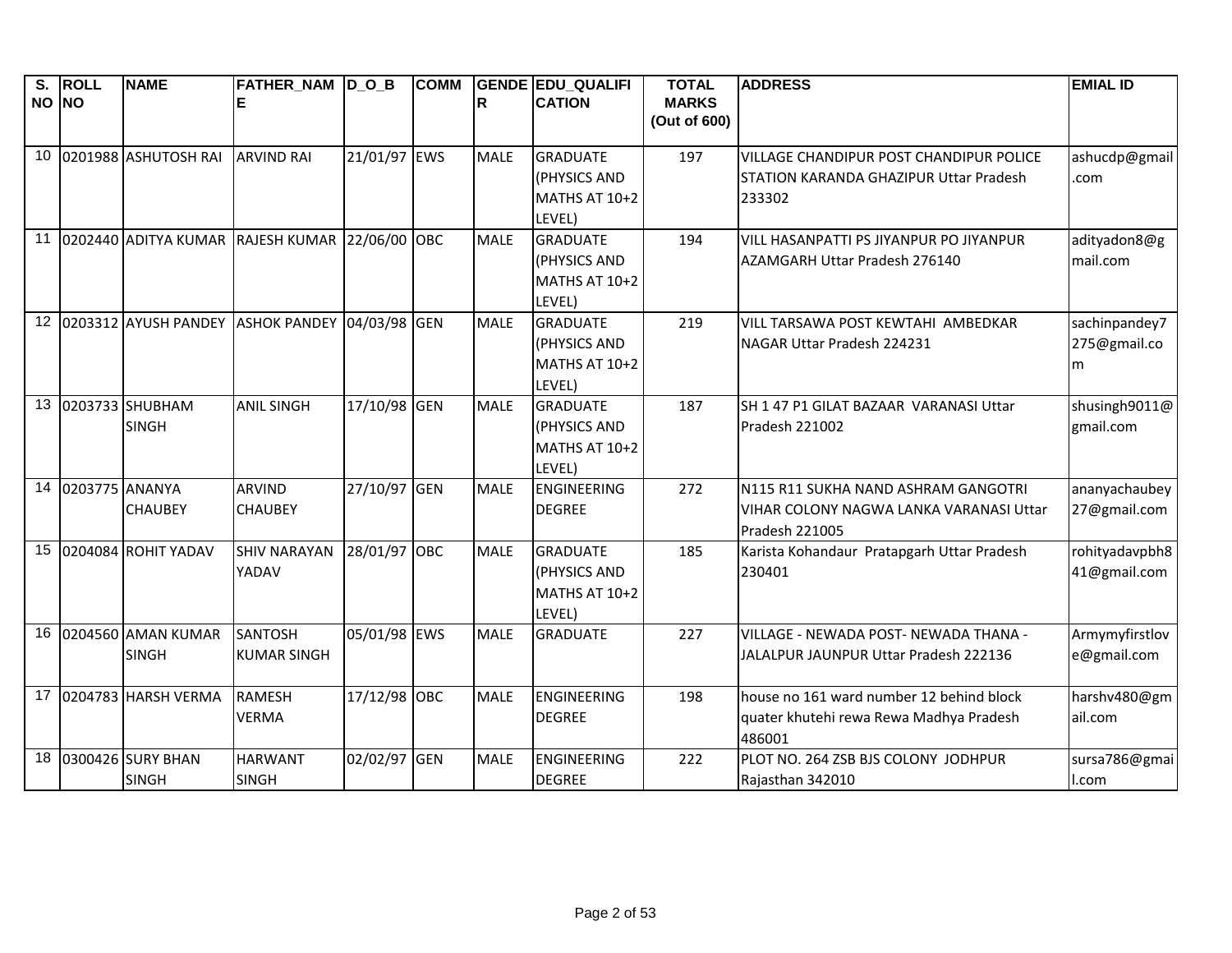| S.    | <b>ROLL</b>   | <b>NAME</b>          | FATHER_NAM  D_O_B                              |              | <b>COMM</b> |             | <b>GENDE EDU_QUALIFI</b> | <b>TOTAL</b> | <b>ADDRESS</b>                                 | <b>EMIAL ID</b> |
|-------|---------------|----------------------|------------------------------------------------|--------------|-------------|-------------|--------------------------|--------------|------------------------------------------------|-----------------|
| NO NO |               |                      |                                                |              |             | lR.         | <b>CATION</b>            | <b>MARKS</b> |                                                |                 |
|       |               |                      |                                                |              |             |             |                          | (Out of 600) |                                                |                 |
| 19    |               | 0301914 VISHAL SINGH | <b>AJIT KUMAR</b>                              | 10/12/97 GEN |             | <b>MALE</b> | <b>ENGINEERING</b>       | 235          | 203, Warrior towers, 25th cross, Palanahalli,  | singh.vishal414 |
|       |               |                      | <b>SINGH</b>                                   |              |             |             | <b>DEGREE</b>            |              | Maruthinagar, Yelahanka BENGALURU Karnataka    | @gmail.com      |
|       |               |                      |                                                |              |             |             |                          |              | 560064                                         |                 |
| 20    |               | 0302279 KARTHIK G    | <b>GANGADHARK</b>                              | 18/07/98 OBC |             | <b>MALE</b> | <b>ENGINEERING</b>       | 218          | Door no 6bar3 2nd Cross Cubbonpet Bangalore    | sarodekarthikg  |
|       |               | SARODE               |                                                |              |             |             | <b>DEGREE</b>            |              | Karnataka 560002                               | @gmail.com      |
| 21    |               | 0302635 ANUPAM       | <b>AJAY KUMAR</b>                              | 02/03/97 GEN |             | <b>MALE</b> | <b>ENGINEERING</b>       | 231          | 2nd floor, Sai Homes PG Nagawara near JMJ      | aceanupam206    |
|       |               | <b>GUPTA</b>         | <b>GUPTA</b>                                   |              |             |             | <b>DEGREE</b>            |              | Hospital Bengaluru Uttar Pradesh 560045        | @gmail.com      |
| 22    |               | 0400035 RAJESH KUMAR | <b>RAJ KUMAR</b>                               | 15/07/97 EWS |             | <b>MALE</b> | <b>GRADUATE</b>          | 204          | VILL NAGLA ALGARJI POST SONAI TEH MANT         | rajeshsharma15  |
|       |               |                      |                                                |              |             |             | (PHYSICS AND             |              | MATHURA Uttar Pradesh 281206                   | 797@gmail.co    |
|       |               |                      |                                                |              |             |             | MATHS AT 10+2            |              |                                                | m               |
|       |               |                      |                                                |              |             |             | LEVEL)                   |              |                                                |                 |
| 23    |               | 0400047 NISHEETH     | <b>NIKHIL RANJAN</b>                           | 21/06/98 GEN |             | <b>MALE</b> | <b>ENGINEERING</b>       | 234          | 3147 RAMNAGAR COLONY ADHARTAL JABALPUR         | nisheeth98ranj  |
|       |               | <b>RANJAN</b>        | <b>SHRIVASTAVA</b>                             |              |             |             | <b>DEGREE</b>            |              | Madhya Pradesh 482004                          | an@gmail.com    |
|       |               | SHRIVASTAVA          |                                                |              |             |             |                          |              |                                                |                 |
| 24    |               | 0401171 HIMANSHU     | SHYAM                                          | 08/08/97 GEN |             | <b>MALE</b> | <b>GRADUATE</b>          | 222          | Police colony q.no.10 N.K.J Katni Katni Madhya | Himanshusingh   |
|       |               | <b>SINGH</b>         | <b>NARAYAN</b>                                 |              |             |             | (PHYSICS AND             |              | Pradesh 483501                                 | armed@gmail.c   |
|       |               |                      | <b>SINGH</b>                                   |              |             |             | MATHS AT 10+2            |              |                                                | om              |
|       |               |                      |                                                |              |             |             | LEVEL)                   |              |                                                |                 |
| 25    |               |                      | 0401351 AVINASH SINGH SHYAMESHWAR 10/06/98 GEN |              |             | <b>MALE</b> | <b>GRADUATE</b>          | 256          | NEAR OLD POLICE CHAUKI GOSHPURA NO.1           | avinashrajawat  |
|       |               |                      | <b>SINGH</b>                                   |              |             |             | (PHYSICS AND             |              | HAZIRA GWALIOR Madhya Pradesh 474003           | 1@gmail.com     |
|       |               |                      |                                                |              |             |             | MATHS AT 10+2            |              |                                                |                 |
|       |               |                      |                                                |              |             |             | LEVEL)                   |              |                                                |                 |
| 26    |               | 0401477 ANKIT MOUN   | <b>AJMER SINGH</b>                             | 05/12/97 GEN |             | <b>MALE</b> | <b>GRADUATE</b>          | 247          | H.No.1877 BASON PATTI VILL, PO MATOUR          | ankitmoun05@    |
|       |               |                      |                                                |              |             |             | (PHYSICS AND             |              | KAITHAL Haryana 136117                         | gmail.com       |
|       |               |                      |                                                |              |             |             | MATHS AT 10+2            |              |                                                |                 |
|       |               |                      |                                                |              |             |             | LEVEL)                   |              |                                                |                 |
| 27    | 0401564 AKASH |                      | <b>RAM LAKHAN</b>                              | 25/02/98 SC  |             | <b>MALE</b> | <b>GRADUATE</b>          | 236          | 2145 1 ADARSH NAGAR SIPRI BAZAR JHANSI Uttar   | akash.ah2502@   |
|       |               | <b>AHIRWAR</b>       | <b>AHIRWAR</b>                                 |              |             |             | (PHYSICS AND             |              | Pradesh 284003                                 | gmail.com       |
|       |               |                      |                                                |              |             |             | MATHS AT 10+2            |              |                                                |                 |
|       |               |                      |                                                |              |             |             | LEVEL)                   |              |                                                |                 |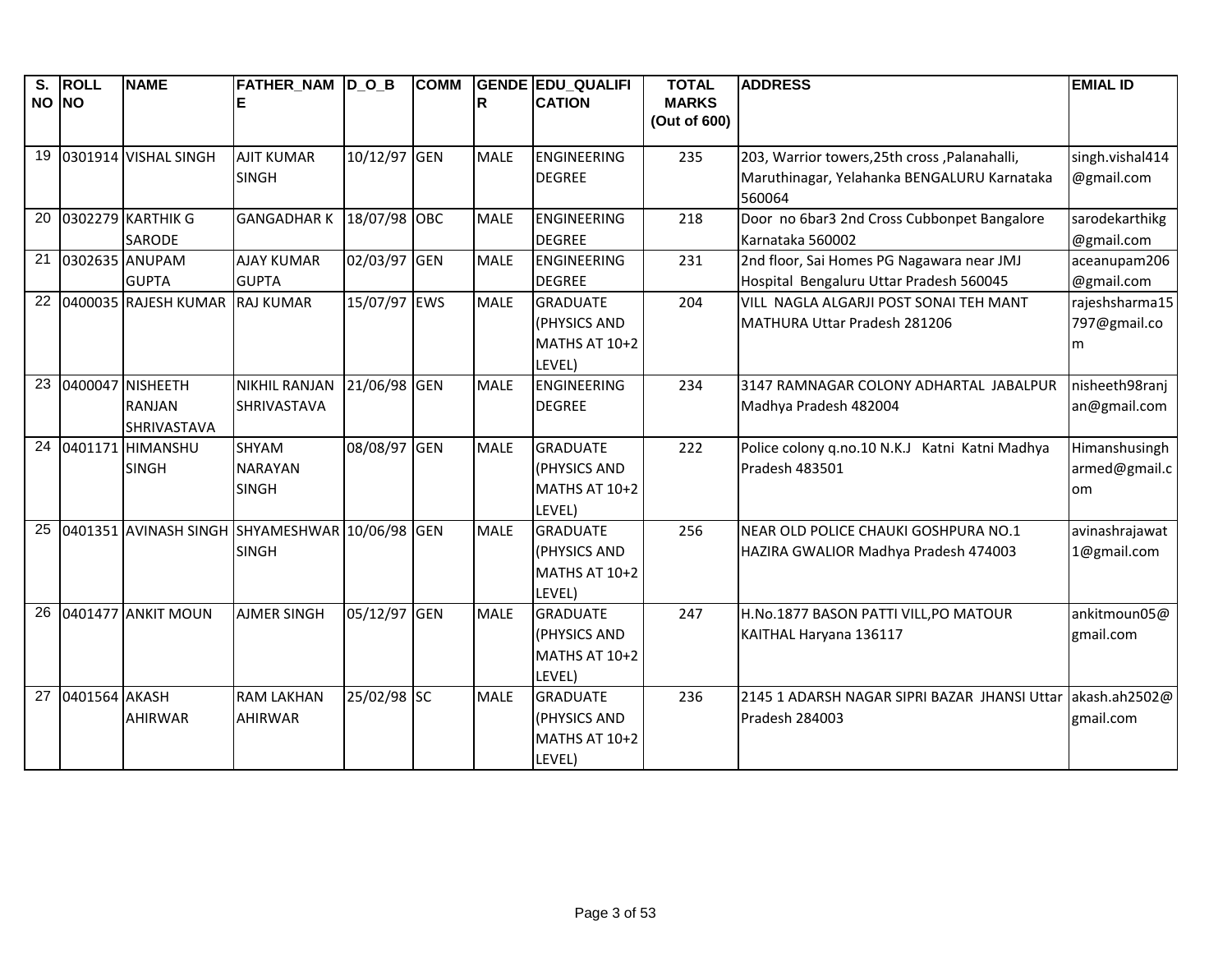| $\overline{\mathsf{s}}$ .<br>NO NO | <b>ROLL</b>     | <b>NAME</b>                                           | <b>FATHER NAM DOB</b><br>Е                    |              | <b>COMM</b> | R           | <b>GENDE EDU QUALIFI</b><br><b>CATION</b>                  | <b>TOTAL</b><br><b>MARKS</b><br>(Out of 600) | <b>ADDRESS</b>                                                                                                  | <b>EMIAL ID</b>                         |
|------------------------------------|-----------------|-------------------------------------------------------|-----------------------------------------------|--------------|-------------|-------------|------------------------------------------------------------|----------------------------------------------|-----------------------------------------------------------------------------------------------------------------|-----------------------------------------|
| 28                                 |                 | 0402041 HARSH SINGH<br><b>BHADORIA</b>                | PRAVEEN SINGH 23/10/97 GEN<br><b>BHADORIA</b> |              |             | <b>MALE</b> | <b>GRADUATE</b><br>(PHYSICS AND<br>MATHS AT 10+2<br>LEVEL) | 232                                          | Gurukul Acedemy Public School opp. Gautam<br>petrol pump Bhitarwar road, Dabra Gwalior<br>Madhya Pradesh 475110 | harshbhadoria9<br>1@gmail.com           |
| 29                                 |                 | 0402380 MOHD AIJAJ<br><b>KHAN</b>                     | <b>AKRAM KHAN</b>                             | 17/02/98 GEN |             | <b>MALE</b> | <b>ENGINEERING</b><br><b>DEGREE</b>                        | 259                                          | WARD NO 67 SANT NAGAR POLIPATHER<br>GWARIGHAT ROAD JABALPUR Madhya Pradesh<br>482008                            | AijajKhan1702<br>@gmail.com             |
| 30                                 | 0402531 SURAJ   | SHRIVASTAVA                                           | <b>AVNISH</b><br><b>SHRIVASTAVA</b>           | 28/02/98 GEN |             | <b>MALE</b> | <b>GRADUATE</b>                                            | 235                                          | 51 shirdipuram colony behind mandakini society<br>kolar road Bhopal Madhya Pradesh 462042                       | suraj.shrivastav<br>a.282@gmail.co<br>m |
| 31                                 |                 | 0402774 SAHIL PANDEY                                  | <b>NP PANDEY</b>                              | 19/09/97 GEN |             | <b>MALE</b> | <b>GRADUATE</b><br>(PHYSICS AND<br>MATHS AT 10+2<br>LEVEL) | 220                                          | HNO 53 PUJASHREE COLONY NEAR PANCHMUKHI<br>HANUMAN , CTO BAIRAGARH BHOPAL Madhya<br>Pradesh 462030              | Sahilpandey199<br>6@gmail.com           |
| 32                                 |                 | 0402865 DEEPAK PATEL                                  | <b>UMASHANKAR</b><br><b>PATEL</b>             | 27/01/97 OBC |             | <b>MALE</b> | <b>GRADUATE</b><br>(PHYSICS AND<br>MATHS AT 10+2<br>LEVEL) | 202                                          | VIL DHIGSAR POST MUDIA DAMOH DAMOH<br>Madhya Pradesh 470661                                                     | patelkingdom9<br>09@gmail.com           |
| 33                                 |                 | 0403345 PRASHANT<br><b>SINGH RAWAT</b>                | <b>CHANDRA PAL</b><br><b>SINGH RAWAT</b>      | 18/07/99 OBC |             | <b>MALE</b> | <b>GRADUATE</b><br>(PHYSICS AND<br>MATHS AT 10+2<br>LEVEL) | 239                                          | NEW DARPAN COLONY SHIVPURI BEHIND SON<br>CHIRAIYA HOTEL SHIVPURI Madhya Pradesh<br>473551                       | prashantsinghra<br>wat241@gmail.<br>com |
| 34                                 | 0403627 HARSHIT | SHARMA                                                | SHAILENDRA<br>SHARMA                          | 13/05/98 GEN |             | <b>MALE</b> | <b>GRADUATE</b><br>(PHYSICS AND<br>MATHS AT 10+2<br>LEVEL) | 257                                          | Dubey Colony Ashoknagar Ashoknagar Madhya<br>Pradesh 473331                                                     | harshitrollyma<br>ma@gmail.com          |
| 35                                 |                 | 0403789 RAVI KUMAR<br><b>PATEL</b>                    | <b>DEVENDER</b><br><b>KUMAR PATEL</b>         | 09/02/99 OBC |             | <b>MALE</b> | <b>GRADUATE</b><br>(PHYSICS AND<br>MATHS AT 10+2<br>LEVEL) | 238                                          | HOUSE NO. 199, MAHAVEER NAGAR ARA<br>MACHINE B.H.E.L, JHANSI JHANSI Uttar Pradesh<br>284120                     | rkpravi146@gm<br>ail.com                |
| 36                                 |                 | 0500524 PRABHURAJ<br><b>ARCHANA</b><br><b>BARABDE</b> | <b>ARCHANA</b><br><b>BARABDE</b>              | 25/08/98 OBC |             | <b>MALE</b> | ENGINEERING<br><b>DEGREE</b>                               | 216                                          | Devgiri Nagar Daryapur road Anjangoan surji<br>Amaravati Maharashtra 444613                                     | 2016btt010@sg<br>gs.ac.in               |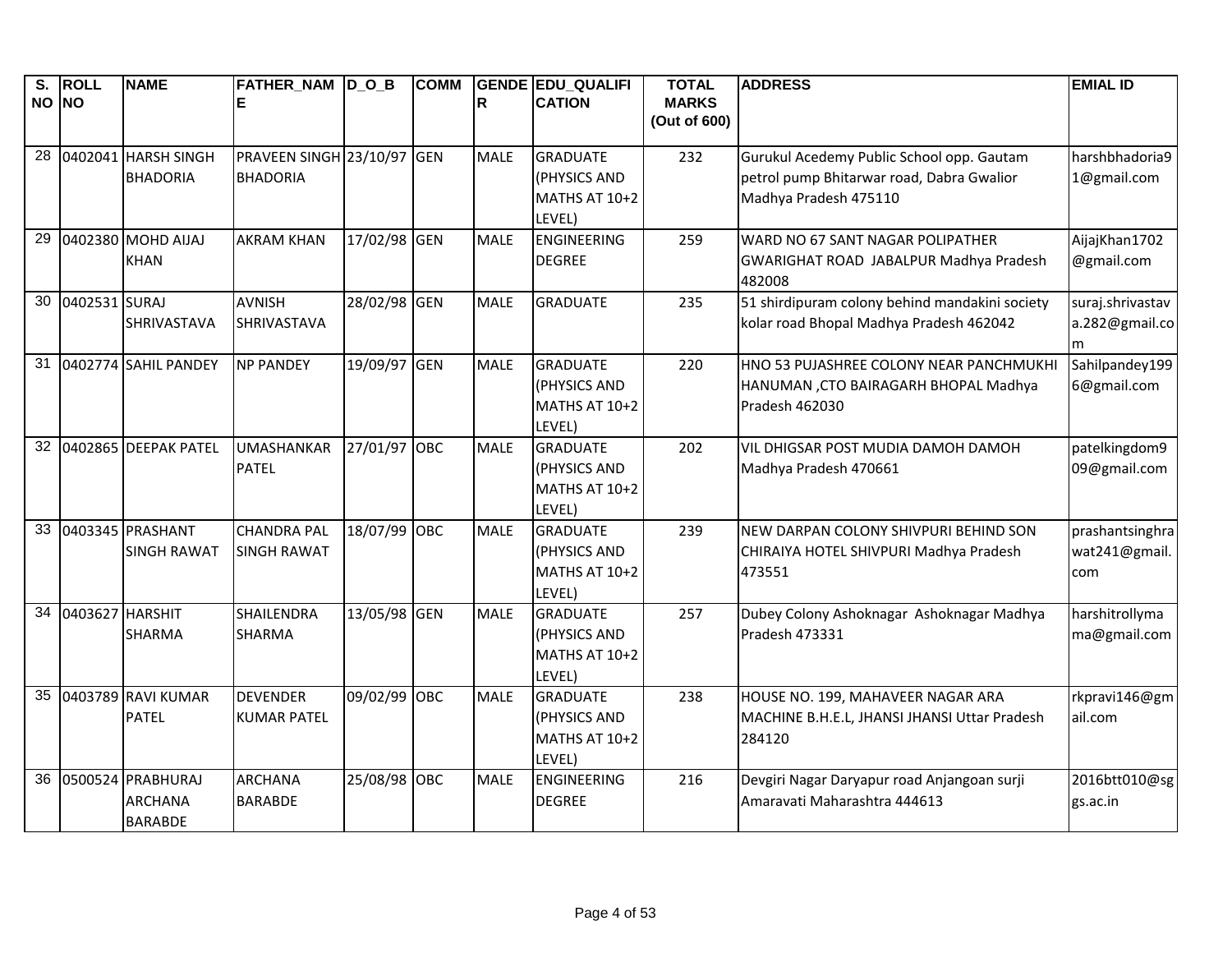| $\overline{\mathsf{s}}$ .<br>NO NO | <b>ROLL</b>   | <b>NAME</b>                        | <b>FATHER NAM DOB</b><br>Е      |              | <b>COMM</b> | R           | <b>GENDE EDU QUALIFI</b><br><b>CATION</b> | <b>TOTAL</b><br><b>MARKS</b> | <b>ADDRESS</b>                                                                       | <b>EMIAL ID</b> |
|------------------------------------|---------------|------------------------------------|---------------------------------|--------------|-------------|-------------|-------------------------------------------|------------------------------|--------------------------------------------------------------------------------------|-----------------|
|                                    |               |                                    |                                 |              |             |             |                                           | (Out of 600)                 |                                                                                      |                 |
| 37                                 |               | 0500727 ROHIT PATEL                | <b>RAMNARESH</b>                | 16/01/98 OBC |             | <b>MALE</b> | <b>ENGINEERING</b>                        | 238                          | HOUSE NO. 1006, WARD NO. 10 SHRIYUT NAGAR                                            | rohit20013@g    |
|                                    |               |                                    |                                 |              |             |             | <b>DEGREE</b>                             |                              | ANANTPUR REWA Madhya Pradesh 486001                                                  | mail.com        |
| 38                                 |               | 0500795 IYER NEEL                  | MANIRAJ N IYER 07/07/97         |              | <b>GEN</b>  | <b>MALE</b> | <b>GRADUATE</b>                           | 190                          | 444 MOKSH HOUSE, SITARAM NAGAR SOCIETY,                                              | neeliyer40@gm   |
|                                    |               | <b>MANIRAJ</b>                     |                                 |              |             |             | (PHYSICS AND<br>MATHS AT 10+2             |                              | ERU CHAR RASTA, ERU NAVSARI Gujarat 396450                                           | ail.com         |
|                                    |               |                                    |                                 |              |             |             | LEVEL)                                    |                              |                                                                                      |                 |
| 39                                 |               | 0501050 DESHPANDE                  | <b>DESHPANDE</b>                | 31/05/97 GEN |             | <b>MALE</b> | <b>ENGINEERING</b>                        | 213                          | SURVEY NO. 44 PLOT NO. 109 NAVSAHYADRI                                               | susha.susharad  |
|                                    |               | <b>SUSHARAD</b>                    | <b>MAHESH</b>                   |              |             |             | <b>DEGREE</b>                             |                              | SOCIETY KARVENAGAR PUNE Maharashtra 411052                                           | 31@gmail.com    |
| 40                                 |               | <b>MAHESH</b><br>0501073 SHREEJITH | <b>KESHAV</b><br><b>NAGARAJ</b> | 25/07/97 GEN |             | <b>MALE</b> | <b>ENGINEERING</b>                        | 226                          |                                                                                      | shreejithnair14 |
|                                    |               | <b>NAGARAJ NAIR</b>                | <b>VIKRAMAN</b>                 |              |             |             | <b>DEGREE</b>                             |                              | plot no 23 badrivishal housing society tungarli,<br>Ionavala pune Maharashtra 410403 | 3@gmail.com     |
|                                    |               |                                    | <b>NAIR</b>                     |              |             |             |                                           |                              |                                                                                      |                 |
| 41                                 | 0501111 SINGH |                                    | BRIJESH KUMAR 28/11/97 GEN      |              |             | <b>MALE</b> | <b>ENGINEERING</b>                        | 205                          | 388 singh niwas patel stable no 5 sanjay gandhi                                      | krishk.2811@g   |
|                                    |               | <b>KRISHNAKANT</b>                 | <b>SINGH</b>                    |              |             |             | <b>DEGREE</b>                             |                              | nagar b nehru road vile parle east mumbai                                            | mail.com        |
|                                    |               | 42 0501559 SAURABH                 | <b>RAMCHANDRA</b>               | 13/06/99 GEN |             | <b>MALE</b> | <b>GRADUATE</b>                           | 210                          | Maharashtra 400099<br>At and post chuye Taluka karveer District kolhapur             | patilsaurabh018 |
|                                    |               | <b>RAMCHANDRA</b>                  | <b>SAKHARAM</b>                 |              |             |             | (PHYSICS AND                              |                              | Kolhapur Maharashtra 416207                                                          | @gmail.com      |
|                                    |               | <b>PATIL</b>                       | <b>PATIL</b>                    |              |             |             | MATHS AT 10+2                             |                              |                                                                                      |                 |
|                                    |               |                                    |                                 |              |             |             | LEVEL)                                    |                              |                                                                                      |                 |
| 43                                 |               | 0501913 OM AUTY                    | <b>AJAY AUTY</b>                | 06/09/99 GEN |             | <b>MALE</b> | <b>GRADUATE</b>                           | 227                          | House no. 41, Amey nagar, Bhingar, ahmednagar                                        | ooamauty@gm     |
|                                    |               |                                    |                                 |              |             |             | (PHYSICS AND<br>MATHS AT 10+2             |                              | Ahmednagar Maharashtra 414002                                                        | ail.com         |
|                                    |               |                                    |                                 |              |             |             | LEVEL)                                    |                              |                                                                                      |                 |
| 44                                 |               | 0502015 POTE SAURAV                | <b>VIJAY POTE</b>               | 15/10/99 GEN |             | <b>MALE</b> | <b>GRADUATE</b>                           | 221                          | At Post Songaon Tal. Khed Dist. Ratnagiri                                            | pote.saurav99   |
|                                    |               | <b>VIJAY</b>                       |                                 |              |             |             | (PHYSICS AND                              |                              | Maharashtra pin code 415722 Khed Maharashtra                                         | @gmail.com      |
|                                    |               |                                    |                                 |              |             |             | MATHS AT 10+2                             |                              | 415722                                                                               |                 |
| 45                                 |               | 0502155 ABHILASH                   | <b>SURENDRA</b>                 | 13/05/97     | <b>GEN</b>  | <b>MALE</b> | LEVEL)<br><b>ENGINEERING</b>              | 192                          | A-12, WAGHESWAR NAGAR SOCIETY WAGHOLI                                                | abhilashmohant  |
|                                    |               | <b>MOHANTA</b>                     | <b>MOHANTA</b>                  |              |             |             | <b>DEGREE</b>                             |                              | PUNE Maharashtra 412207                                                              | a7@gmail.com    |
|                                    |               |                                    |                                 |              |             |             |                                           |                              |                                                                                      |                 |
| 46                                 | 0502224 KARNE |                                    | <b>KARNE AJIT</b>               | 12/02/99     | <b>OBC</b>  | <b>MALE</b> | <b>ENGINEERING</b>                        | 229                          | At Post Diskal Taluka Khatav District Satara Satara                                  | vaibhavkarne12  |
|                                    |               | <b>VAIBHAV AJIT</b>                | <b>JAGANNATH</b>                |              |             |             | <b>DEGREE</b>                             |                              | Maharashtra 415504                                                                   | @gmail.com      |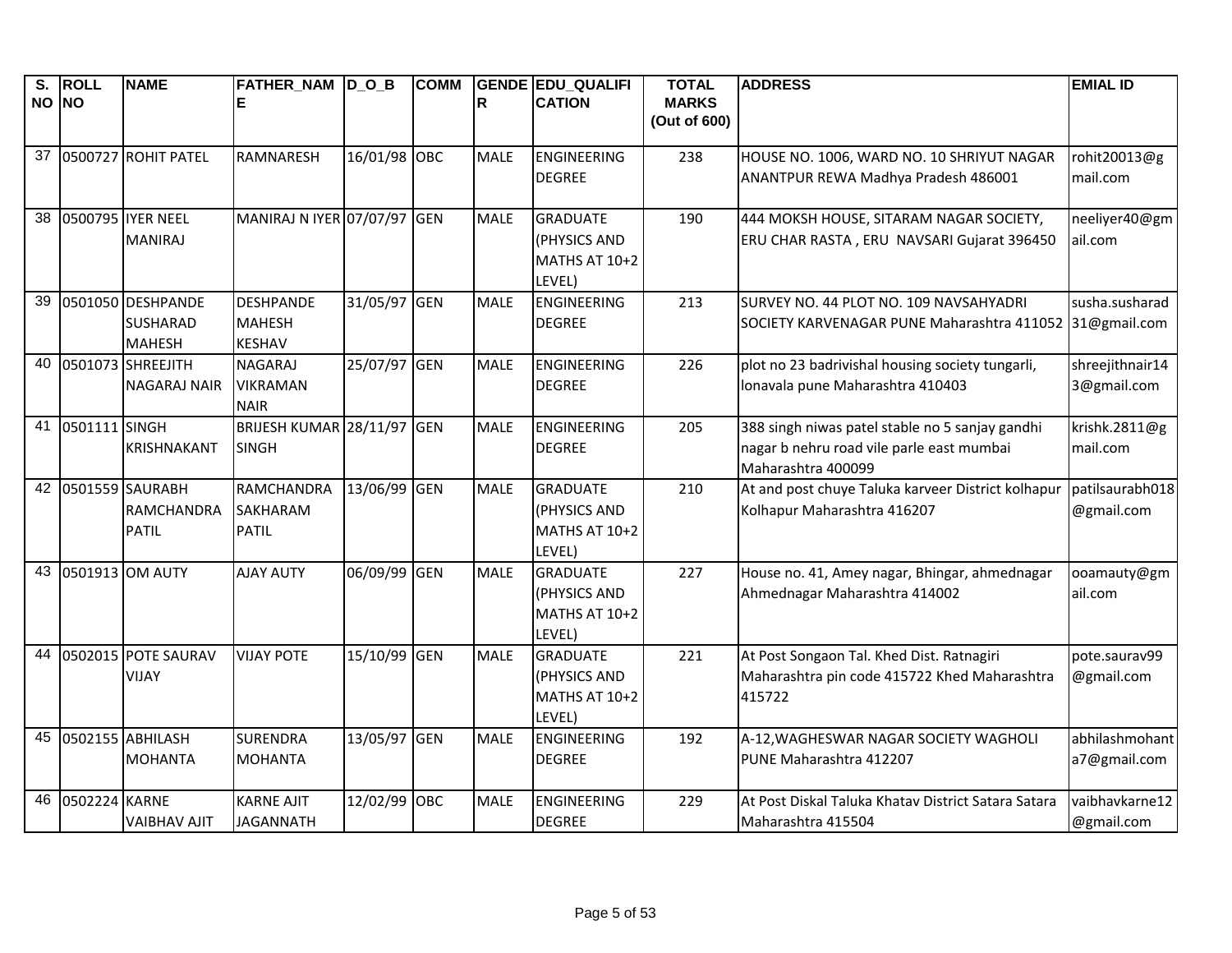| S.    | <b>ROLL</b>    | <b>NAME</b>          | FATHER_NAM  D_O_B    |              | <b>COMM</b> |             | <b>GENDE EDU QUALIFI</b> | <b>TOTAL</b> | <b>ADDRESS</b>                                    | <b>EMIAL ID</b> |
|-------|----------------|----------------------|----------------------|--------------|-------------|-------------|--------------------------|--------------|---------------------------------------------------|-----------------|
| NO NO |                |                      |                      |              |             | ΙR          | <b>CATION</b>            | <b>MARKS</b> |                                                   |                 |
|       |                |                      |                      |              |             |             |                          | (Out of 600) |                                                   |                 |
| 47    |                | 0502492 ROHIT MISHRA | <b>V K MISHRA</b>    | 17/03/98 GEN |             | <b>MALE</b> | <b>ENGINEERING</b>       | 219          | ARMY INSTITUTE OF TECHNOLOGY DIGHI Pune           | rohitmishra478  |
|       |                |                      |                      |              |             |             | <b>DEGREE</b>            |              | Maharashtra 411015                                | 0@gmail.com     |
| 48    |                | 0502788 PRINCE YADAV | P N YADAV            | 16/11/97 OBC |             | <b>MALE</b> | <b>ENGINEERING</b>       | 219          | HNO. 659-E RAM NAGAR MEHRABAD                     | princey876yy@   |
|       |                |                      |                      |              |             |             | <b>DEGREE</b>            |              | SHIKOHABAD FIROZABAD Uttar Pradesh 283141         | gmail.com       |
| 49    |                | 0502801 RATANCHAND   | PREMCHAND            | 13/09/97 GEN |             | <b>MALE</b> | <b>ENGINEERING</b>       | 195          | 1061 S S Nagar Hathital Colony Jabalpur MP        | ratankeshari97  |
|       |                | <b>KESHARWANI</b>    | <b>KESHARWANI</b>    |              |             |             | <b>DEGREE</b>            |              | 482001 Jabalpur Madhya Pradesh 482001             | @gmail.com      |
| 50    |                | 0503161 PILANKAR     | <b>PRAKASH</b>       | 31/03/98 GEN |             | <b>MALE</b> | <b>ENGINEERING</b>       | 241          | Building A4, Flat 11, Godrej Garden Enclave,      | animishpilankar |
|       |                | <b>ANIMISH</b>       | PILANKAR             |              |             |             | <b>DEGREE</b>            |              | Pirojshanagar, Vikhroli East, Mumbai Maharashtra  | .nmims@gmail.   |
|       |                | <b>PRAKASH</b>       |                      |              |             |             |                          |              | 400079                                            | com             |
| 51    |                | 0503356 SHUBHAM      | <b>SK SINGH</b>      | 17/08/97 GEN |             | <b>MALE</b> | <b>ENGINEERING</b>       | 239          | S.K SINGH NIWAAS ROYAL CITY BIJNAUR ROAD          | guyshubham20    |
|       |                | <b>KUMAR</b>         |                      |              |             |             | <b>DEGREE</b>            |              | BIJNAUR ROAD LUCKNOW Uttar Pradesh 226002         | 13@gmail.com    |
|       |                | 52 0503509 SONAWANE  | SHIVAJI              | 23/02/98 OBC |             | <b>MALE</b> | <b>ENGINEERING</b>       | 222          | Plot No.4, Hira Shiva Colony Nimkhedi Shivar,     | sonawanedhan    |
|       |                | <b>DHANANJAY</b>     | SONAWANE             |              |             |             | <b>DEGREE</b>            |              | Jalgaon Jalgaon Maharashtra 425001                | anjay99@gmail.  |
|       |                | <b>SHIVAJI</b>       |                      |              |             |             |                          |              |                                                   | com             |
| 53    | 0503577 ASHISH |                      | <b>THOMBARE</b>      | 28/08/98 GEN |             | <b>MALE</b> | <b>ENGINEERING</b>       | 180          | FLAT NO 26 RENUKA SANKALP BANACHAWL REST          | ashishthombare  |
|       |                | <b>UTTAMRAO</b>      | <b>UTTAMRAO</b>      |              |             |             | <b>DEGREE</b>            |              | CAMP ROAD DEVLALI CAMP nashik Maharashtra         | 76@gmail.com    |
|       |                | <b>THOMBARE</b>      | <b>BALAJI</b>        |              |             |             |                          |              | 422401                                            |                 |
| 54    |                | 0504139 AJAY MAHESH  | <b>MAHESH</b>        | 29/01/97     | <b>GEN</b>  | <b>MALE</b> | <b>GRADUATE</b>          | 238          | Supervisors Quarters, Manjri Stud Farm,           | ajaysharma290   |
|       |                | <b>SHARMA</b>        | <b>GAJADHAR</b>      |              |             |             | (PHYSICS AND             |              | Shewalwadi, Opp Bharat Petrol, Solapur Road Pune  | 197@gmail.co    |
|       |                |                      | <b>SHARMA</b>        |              |             |             | <b>MATHS AT 10+2</b>     |              | Maharashtra 412307                                | m               |
|       |                |                      |                      |              |             |             | LEVEL)                   |              |                                                   |                 |
| 55    |                | 0504230 ROHIT PAL    | PREM LAL PAL         | 10/03/98 GEN |             | <b>MALE</b> | <b>GRADUATE</b>          | 245          | F6-33 OLD NAVY NAGAR COLABA MUMBAI                | rpal11033@gm    |
|       |                |                      |                      |              |             |             | (PHYSICS AND             |              | Maharashtra 400005                                | ail.com         |
|       |                |                      |                      |              |             |             | MATHS AT 10+2            |              |                                                   |                 |
|       |                |                      |                      |              |             |             | LEVEL)                   |              |                                                   |                 |
| 56    |                | 0504293 PATIL SMIT   | <b>VASANT</b>        | 15/09/97 GEN |             | <b>MALE</b> | <b>ENGINEERING</b>       | 210          | 802 srishti tower shashtri nagar kalwa naka kalwa | smit.patil.3737 |
|       |                | <b>VASANT</b>        | <b>KRISHNA PATIL</b> |              |             |             | <b>DEGREE</b>            |              | thane west Thane Maharashtra 400601               | @gmail.com      |
|       |                |                      |                      |              |             |             |                          |              |                                                   |                 |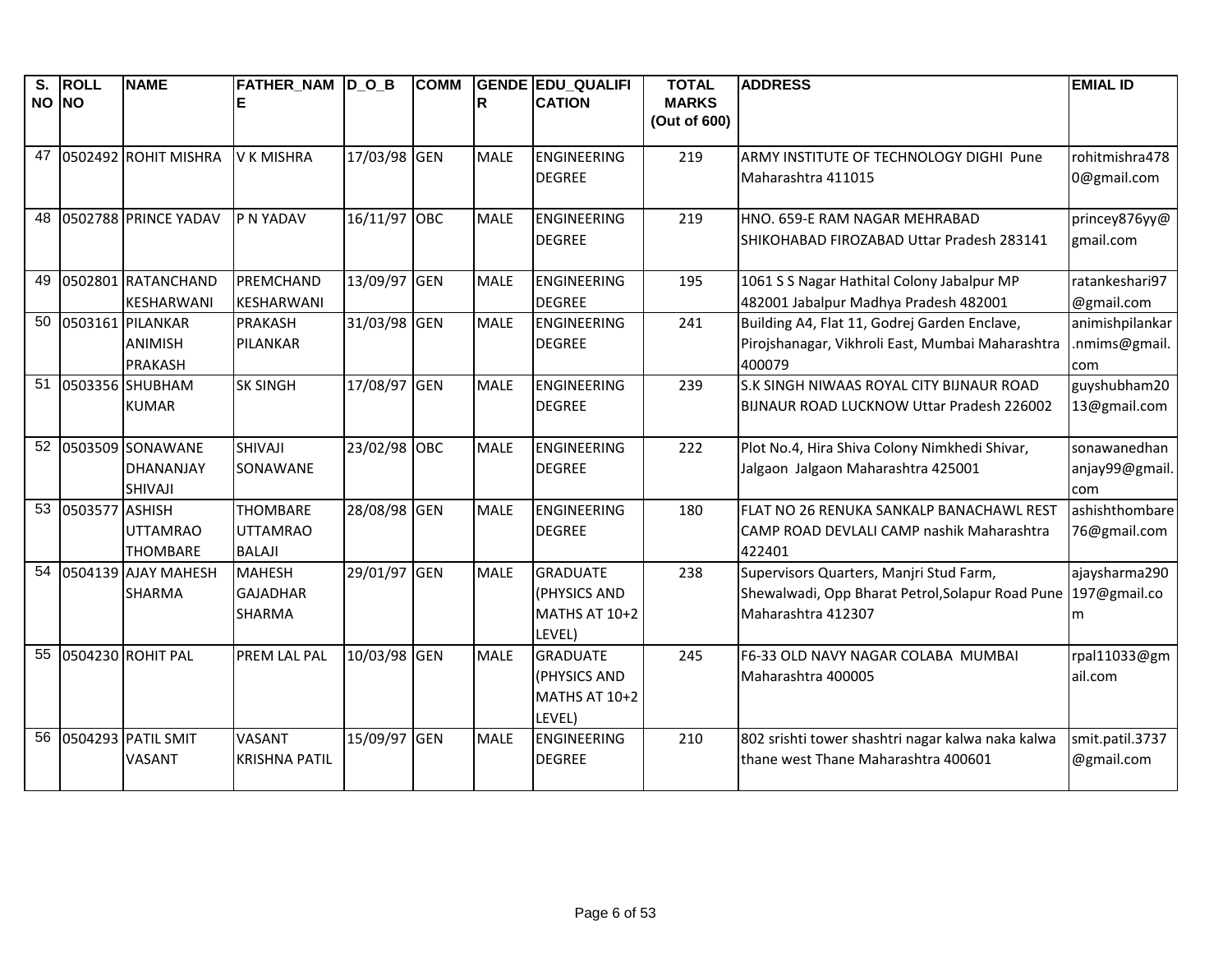| $\overline{\mathsf{s}}$ .<br>NO NO | <b>ROLL</b>      | <b>NAME</b>                                            | FATHER NAM DOB<br>Е                    |              | <b>COMM</b> | lR.         | <b>GENDE EDU QUALIFI</b><br><b>CATION</b>                  | <b>TOTAL</b><br><b>MARKS</b><br>(Out of 600) | <b>ADDRESS</b>                                                                                            | <b>EMIAL ID</b>                       |
|------------------------------------|------------------|--------------------------------------------------------|----------------------------------------|--------------|-------------|-------------|------------------------------------------------------------|----------------------------------------------|-----------------------------------------------------------------------------------------------------------|---------------------------------------|
| 57                                 |                  | 0504328 PRATIK SUNIL<br><b>DESHMUKH</b>                | <b>SUNIL DINKAR</b><br><b>DESHMUKH</b> | 02/07/98 GEN |             | <b>MALE</b> | ENGINEERING<br><b>DEGREE</b>                               | 180                                          | Mothabhau Nagar Soygaon Plot no 8, Malegaon<br>Nashik Maharashtra 423203                                  | psdeshmukh19<br>98@gmail.com          |
| 58                                 |                  | 0504618 MANDAL AMIT<br>SIYARAM                         | SIYARAM<br><b>MANDAL</b>               | 04/06/98 GEN |             | <b>MALE</b> | <b>ENGINEERING</b><br><b>DEGREE</b>                        | 214                                          | A-104 NIRMAL KUNJ SV ROAD BHAYANDER EAST<br>Thane Maharashtra 401105                                      | amit.mandal90<br>04@gmail.com         |
| 59                                 |                  | 0504662 PATIL AJIT<br><b>DHANRAJ</b>                   | PATIL DHANRAJ<br><b>ARJUN</b>          | 09/02/98 OBC |             | <b>MALE</b> | <b>ENGINEERING</b><br><b>DEGREE</b>                        | 207                                          | PLOT NO 40 GAT NO 95 HIRA SHIVA COLONY NEAR<br>KHOTE NAGAR JALGAON Maharashtra 425001                     | ajitpatil921998<br>@gmail.com         |
| 60                                 |                  | 0504911 HRISHIKESH<br><b>SHRIRAM</b><br><b>BAPAT</b>   | <b>SHRIRAM</b><br><b>KISHOR BAPAT</b>  | 17/02/98 GEN |             | <b>MALE</b> | ENGINEERING<br><b>DEGREE</b>                               | 207                                          | 504 WOODLAND AVENUE GANDHIBHAVAN ROAD<br>KOTHRUD PUNE Maharashtra 411038                                  | hrishikeshbapat<br>1045@gmail.co<br>m |
| 61                                 | 0505195 VIKRANT  | KUMAR MAHTO IMAHTO                                     | <b>MUNESHWAR</b>                       | 07/02/97 GEN |             | <b>MALE</b> | ENGINEERING<br><b>DEGREE</b>                               | 222                                          | VILLAGE PO-BANSIYA PS-SILLI, DISTT-RANCHI, pin-<br>835102, ranchi Jharkhand 835102                        | vikrantmahtost<br>arts@gmail.co<br>m  |
|                                    | 62 0505292 YADAV | <b>SAURABH</b><br><b>MARUTI</b>                        | YADAV MARUTI<br>PANDURANG              | 15/07/98 GEN |             | <b>MALE</b> | <b>GRADUATE</b><br>(PHYSICS AND<br>MATHS AT 10+2<br>LEVEL) | 234                                          | SR.NO.38 EKNATH PATHARE VASTI,<br>CHANDANNAGAR NAGAR ROAD, PUNE-411014<br>PUNE Maharashtra 411014         | saurabhyadav1<br>571998@gmail.<br>com |
|                                    |                  | 63 0505395 CHINMAY VIJAY<br><b>MAHALE</b>              | <b>VIJAY ARUN</b><br><b>MAHALE</b>     | 15/02/98 GEN |             | <b>MALE</b> | ENGINEERING<br><b>DEGREE</b>                               | 251                                          | Flat 801 Phase 1 Pratham Yash Residency Porwal<br>Road Lohegaon Pune Maharashtra 411047                   | chinmay.mahal<br>e32@gmail.co<br>m    |
| 64                                 | 0505553 DINESH   | <b>MAHAJAN</b>                                         | <b>GULABRAO</b>                        | 10/03/97 OBC |             | <b>MALE</b> | <b>GRADUATE</b><br>(PHYSICS AND<br>MATHS AT 10+2<br>LEVEL) | 233                                          | 12A, ASHIRWAD COTTAGE PUNGAON ROAD<br>PACHORA TAL PACHORA JALGAON Maharashtra<br>424201                   | dineshmahajan<br>1055@gmail.co<br>m   |
| 65                                 |                  | 0505780 DESHMUKH<br><b>ABHISHEK</b><br><b>MADHUKAR</b> | <b>MADHUKAR</b>                        | 30/07/98 GEN |             | <b>MALE</b> | <b>GRADUATE</b><br>(PHYSICS AND<br>MATHS AT 10+2<br>LEVEL) | 235                                          | Blg no 3 Room no 23 Siddheshwar CHS Kamgar<br>Nagar Road Kurla East Mumbai Suburban<br>Maharashtra 400024 | abhideshmukh6<br>0@gmail.com          |
| 66                                 |                  | 0505873 PATIL MAHESH<br><b>BHIMRAO</b>                 | <b>BHIMRAO DIPA</b><br><b>PATIL</b>    | 23/08/98 GEN |             | <b>MALE</b> | ENGINEERING<br><b>DEGREE</b>                               | 220                                          | MATHURADIP BUNGALOW INDRAPRASTHA<br>COLONY MALEGAON CAMP, MALEGAON NASHIK<br>Maharashtra 423205           | mahpatil2308@<br>gmail.com            |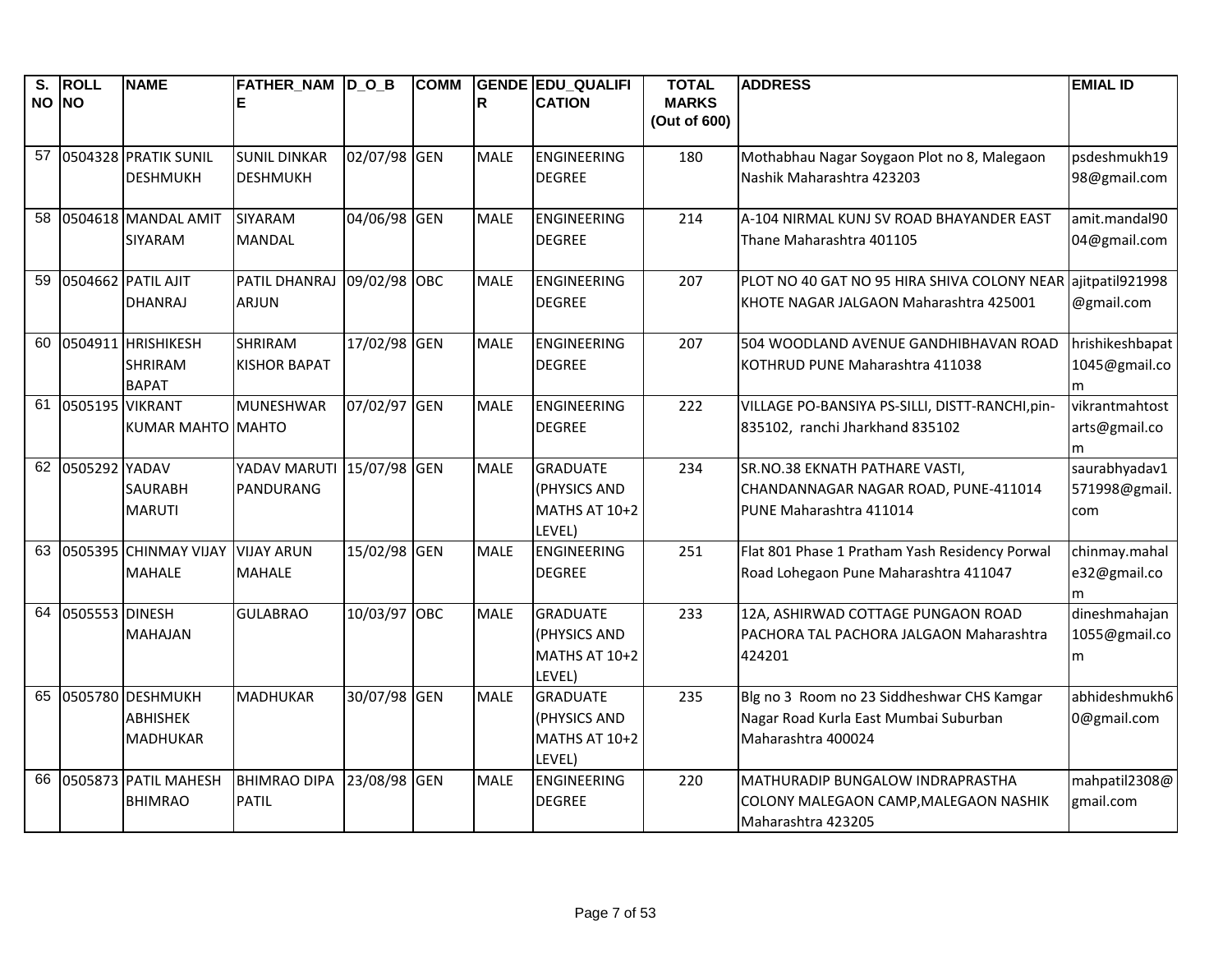| $\overline{\mathsf{s}}$ .<br>NO NO | <b>ROLL</b>    | <b>NAME</b>                  | FATHER_NAM D_O_B             |              | <b>COMM</b> | R           | <b>GENDE EDU QUALIFI</b><br><b>CATION</b> | <b>TOTAL</b><br><b>MARKS</b> | <b>ADDRESS</b>                                | <b>EMIAL ID</b>            |
|------------------------------------|----------------|------------------------------|------------------------------|--------------|-------------|-------------|-------------------------------------------|------------------------------|-----------------------------------------------|----------------------------|
|                                    |                |                              |                              |              |             |             |                                           | (Out of 600)                 |                                               |                            |
|                                    |                | 67 0505972 ATHARVA           | <b>BHUSHAN</b>               | 26/03/99 GEN |             | <b>MALE</b> | <b>GRADUATE</b>                           | 234                          | 9,10 Shri Swamichaya Apt, 38,2,5 Madhuban     | henih404@gma               |
|                                    |                | <b>BHUSHAN OKA</b>           | <b>UPENDRA OKA</b>           |              |             |             | (PHYSICS AND                              |                              | Colony, Samarth Path, Karvenagar, Pune        | il.com                     |
|                                    |                |                              |                              |              |             |             | MATHS AT 10+2                             |                              | Maharashtra 411052                            |                            |
|                                    |                |                              |                              |              |             |             | LEVEL)                                    |                              |                                               |                            |
| 68                                 | 0506070 ANKUSH |                              | <b>SURESH</b>                | 06/08/98 GEN |             | <b>MALE</b> | <b>GRADUATE</b>                           | 189                          | FLAT NO. 12, WANJALE BUILDING, SANSKAR        | vishwakarmaan              |
|                                    |                | VISHWAKARMA                  | <b>VISHWAKARMA</b>           |              |             |             | (PHYSICS AND                              |                              | COLONY KONDHWE DHAWADE NEAR NDA GATE,         | kush87@gmail.              |
|                                    |                |                              |                              |              |             |             | MATHS AT 10+2<br>LEVEL)                   |                              | PUNE 411023 PUNE Maharashtra 411023           | com                        |
| 69                                 |                | 0506265 PATIL PRAFULL        | PRAKASH                      | 11/12/97 GEN |             | <b>MALE</b> | <b>ENGINEERING</b>                        | 228                          | ward no 4 Koparde Haveli Tal- Karad Satara    | prafullpatil1112           |
|                                    |                | <b>PRAKASH</b>               | <b>VITTHAL PATIL</b>         |              |             |             | <b>DEGREE</b>                             |                              | Maharashtra 415115                            | 97@gmail.com               |
|                                    |                |                              |                              |              |             |             |                                           |                              |                                               |                            |
| 70                                 |                | 0506331 SASIKANT             | <b>PRABHU NATH</b>           | 25/03/97 GEN |             | <b>MALE</b> | <b>GRADUATE</b>                           | 237                          | QTR NO 18 HARINIWAS NML AREA NAVY NAGAR       | shashikantpand             |
|                                    |                | <b>PANDEY</b>                | <b>PANDEY</b>                |              |             |             |                                           |                              | COLABA MUMBAI Maharashtra 400005              | ey675@gmail.c              |
| 71                                 |                | 0600090 JASWANT              | <b>BIBHUTI</b>               | 04/11/97 GEN |             | <b>MALE</b> | <b>GRADUATE</b>                           | 204                          | MEERA PATH NEAR BOL BAM SHIV MANDIR           | om<br>anandtiwary16        |
|                                    |                | <b>NAYAK</b>                 | <b>BHUSAN NAYAK</b>          |              |             |             | (PHYSICS AND                              |                              | <b>BARIDIH BASTI EAST SINGHBHUM Jharkhand</b> | 5@gmail.com                |
|                                    |                |                              |                              |              |             |             | MATHS AT 10+2                             |                              | 831017                                        |                            |
|                                    |                |                              |                              |              |             |             | LEVEL)                                    |                              |                                               |                            |
| 72                                 |                | 0600354 DIPTAYAN             | <b>BIMAL KANTI</b>           | 13/07/97 GEN |             | <b>MALE</b> | <b>ENGINEERING</b>                        | 193                          | 18 9 BARISHA NARAYAN ROY ROAD                 | diptayan13maj              |
|                                    |                | <b>MAJUMDAR</b>              | <b>MAJUMDAR</b>              |              |             |             | <b>DEGREE</b>                             |                              | THAKURPUKUR KOLKATA Kolkata West Bengal       | umder@gmail.c              |
|                                    |                |                              |                              |              |             |             |                                           |                              | 700008                                        | om                         |
| 73                                 |                | 0600453 RISHABH GUPTA BHARAT |                              | 06/03/97 GEN |             | <b>MALE</b> | ENGINEERING                               | 240                          | SARDAPALLY, MADHYAMGRAM NEAR WATER            | rishabh8.gupta             |
|                                    |                |                              | <b>KUMAR GUPTA</b>           |              |             |             | <b>DEGREE</b>                             |                              | PUMP HOUSE PO-ABDALPUR KOLKATA West           | 17@gmail.com               |
| 74                                 |                | 0600875 SHUBHAM RAJ          |                              |              |             |             | ENGINEERING                               |                              | <b>Bengal 700155</b>                          |                            |
|                                    |                |                              | <b>MADAN</b><br><b>MOHAN</b> | 02/01/98 ST  |             | <b>MALE</b> | <b>DEGREE</b>                             | 205                          | L.I.G.-271 ROAD NO.-4A CHANAKYA PURI COLONY   | shubhamraj02<br>@gmail.com |
|                                    |                |                              | <b>VISHWAKARMA</b>           |              |             |             |                                           |                              | GAYA Bihar 823001                             |                            |
|                                    |                |                              |                              |              |             |             |                                           |                              |                                               |                            |
| 75                                 |                | 0601012 SAGAR SUMAN          | <b>CHANDAN</b>               | 09/11/97 OBC |             | <b>MALE</b> | <b>ENGINEERING</b>                        | 229                          | TARULIA 1ST LANE KRISHNAPUR KESHTOPUR         | incredible2824             |
|                                    |                |                              | <b>GAMI</b>                  |              |             |             | <b>DEGREE</b>                             |                              | KOLKATA West Bengal 700102                    | @gmail.com                 |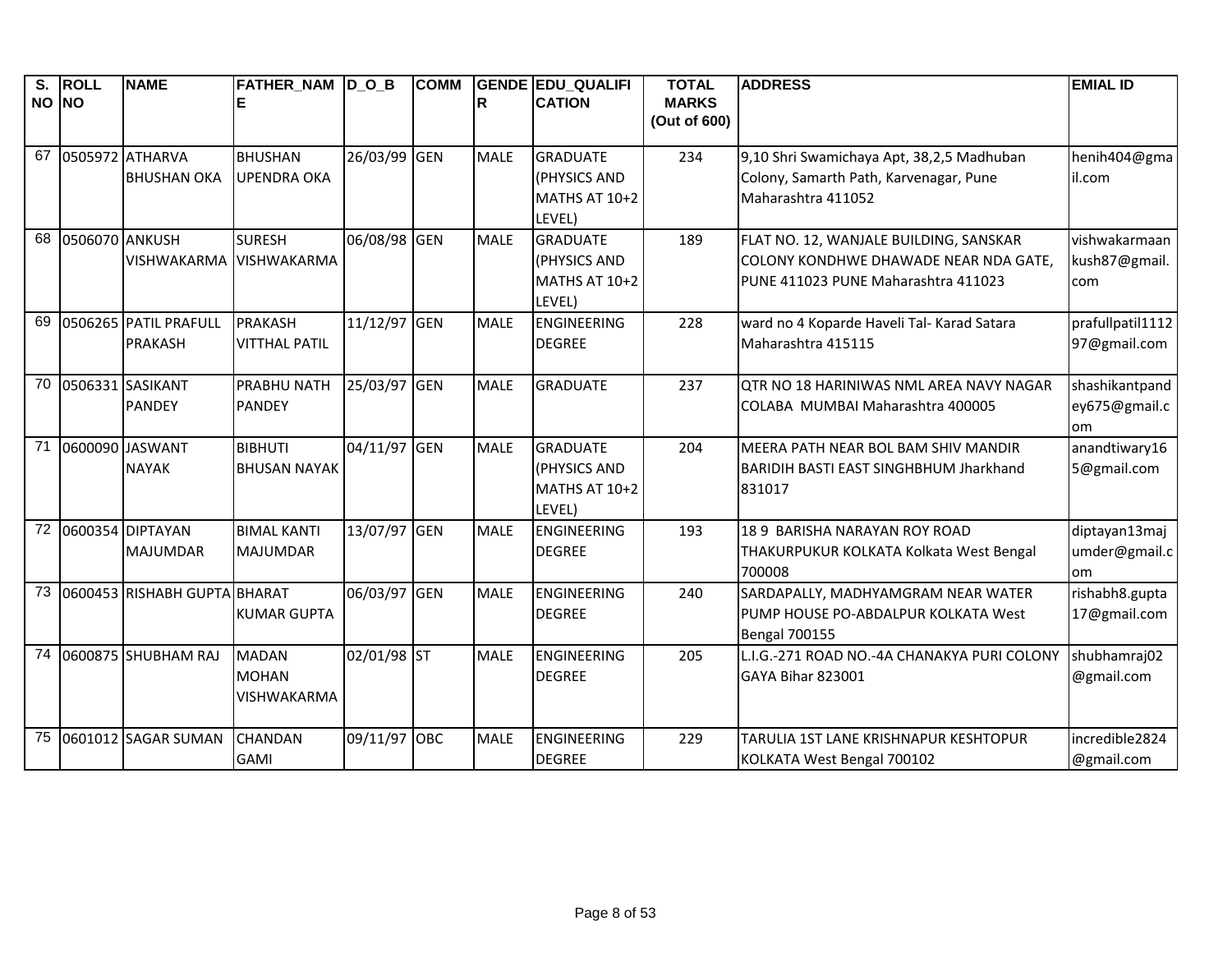| S.    | <b>ROLL</b>   | <b>NAME</b>                                     | FATHER_NAM D_O_B          |              | <b>COMM</b> |             | <b>GENDE EDU QUALIFI</b> | <b>TOTAL</b>                 | <b>ADDRESS</b>                                                 | <b>EMIAL ID</b>  |
|-------|---------------|-------------------------------------------------|---------------------------|--------------|-------------|-------------|--------------------------|------------------------------|----------------------------------------------------------------|------------------|
| NO NO |               |                                                 |                           |              |             | lR.         | <b>CATION</b>            | <b>MARKS</b><br>(Out of 600) |                                                                |                  |
| 76    |               | 0601194 ANAND KR BARI JANG BAHADUR 26/01/98 OBC |                           |              |             | <b>MALE</b> | ENGINEERING              | 175                          | H.no 1090 SREEBHUMI A ICHAPUR Near East Point barianandkuma    |                  |
|       |               |                                                 | <b>BARI</b>               |              |             |             | <b>DEGREE</b>            |                              | school PO ICHAPUR NAWABGUNJ PSNOAPARA                          | r@gmail.com      |
|       |               |                                                 |                           |              |             |             |                          |                              | North twenty four parganas West Bengal 743144                  |                  |
| 77    |               | 0601356 SHUBHAM                                 | SATYANARAYAN 13/02/97 GEN |              |             | <b>MALE</b> | ENGINEERING              | 246                          | 60 by 1 by 1 Bhairav dutta lane 1st floor HOWRAH               | damanishubha     |
|       |               | <b>DAMANI</b>                                   | <b>DAMANI</b>             |              |             |             | <b>DEGREE</b>            |                              | West Bengal 711106                                             | m92@gmail.co     |
|       |               |                                                 |                           |              |             |             |                          |                              |                                                                | m                |
| 78    |               | 0601923 BISHAL SINGH                            | <b>NARENDRA</b>           | 22/07/97 GEN |             | <b>MALE</b> | <b>ENGINEERING</b>       | 226                          | 1101P COSSIPORE ROAD KOLKATA - 700002                          | vishal.singh.coo |
|       |               |                                                 | <b>KUMAR SINGH</b>        |              |             |             | <b>DEGREE</b>            |                              | Kolkata West Bengal 700002                                     | 192@gmail.com    |
| 79    | 0601945 MOHIT |                                                 | PAWAN KUMAR 10/03/98 GEN  |              |             | <b>MALE</b> | ENGINEERING              | 188                          | 19 by 15, KB Sarani Mall Road, Dum Dum KOLKATA mohit.kvofdd@   |                  |
|       |               | <b>SHARMA</b>                                   | <b>SHARMA</b>             |              |             |             | <b>DEGREE</b>            |                              | NORTH TWENTY FOUR PARGANAS West Bengal                         | gmail.com        |
|       |               |                                                 |                           |              |             |             |                          |                              | 700080                                                         |                  |
| 80    |               | 0601978 PRITAM SINGH                            | <b>CHANDRA DEO</b>        | 19/09/97 GEN |             | <b>MALE</b> | <b>GRADUATE</b>          | 223                          | 206, jayhind pally Nona chandanpukur barrackpore ps52624@gmail |                  |
|       |               |                                                 | <b>SINGH</b>              |              |             |             | (PHYSICS AND             |                              | North twenty four parganas North twenty four                   | com              |
|       |               |                                                 |                           |              |             |             | MATHS AT 10+2            |                              | parganas West Bengal 700122                                    |                  |
|       |               |                                                 |                           |              |             |             | LEVEL)                   |                              |                                                                |                  |
| 81    |               | 0602094 RAHUL KUMAR                             | <b>ASHOK KUMAR</b>        | 05/03/97 GEN |             | <b>MALE</b> | <b>GRADUATE</b>          | 223                          | 26A Raja KL Goswami Street Serampore Hooghly                   | brutus2904201    |
|       |               | <b>MANDAL</b>                                   | <b>MANDAL</b>             |              |             |             | (PHYSICS AND             |                              | West Bengal 712201                                             | 7@gmail.com      |
|       |               |                                                 |                           |              |             |             | MATHS AT 10+2            |                              |                                                                |                  |
|       |               |                                                 |                           |              |             |             | LEVEL)                   |                              |                                                                |                  |
| 82    |               | 0602716 PRAKHAR JHA                             | <b>PRAKASH</b>            | 20/11/97 GEN |             | <b>MALE</b> | <b>ENGINEERING</b>       | 219                          | FLAT-119, POCKET GH-1 ARCHANA APT, PASCHIM                     | prakharj20@gm    |
|       |               |                                                 | <b>KUMAR</b>              |              |             |             | <b>DEGREE</b>            |                              | VIHAR NEW DELHI NEW DELHI Delhi 110063                         | ail.com          |
| 83    |               | 0602731 PRASANJIT PAL                           | <b>SIBAJI PAL</b>         | 20/04/97 OBC |             | <b>MALE</b> | <b>GRADUATE</b>          | 228                          | NO 1 MOHISHILA COLONY . ATTA CHAKI MORE                        | prasanjitpal8@   |
|       |               |                                                 |                           |              |             |             | (PHYSICS AND             |                              | PLOT NO-170 NEAR MOHISHILA BOYSHIGH                            | gmail.com        |
|       |               |                                                 |                           |              |             |             | MATHS AT 10+2            |                              | SCHOOL PASCHIM BARDHAMAN West Bengal                           |                  |
|       |               |                                                 |                           |              |             |             | LEVEL)                   |                              | 713303                                                         |                  |
| 84    |               | 0700635 SUBRAT KUMAR DHARMANAND                 |                           | 31/05/97 GEN |             | <b>MALE</b> | <b>GRADUATE</b>          | 194                          | CONSTRUCTION COLONY, B159 FERTILIZER TOWN                      | subratkumarlen   |
|       |               | LENKA                                           | A LENKA                   |              |             |             | (PHYSICS AND             |                              | SHIP ROURKELA - 7 ROURKELA Odisha 769007                       | ka96@gmail.co    |
|       |               |                                                 |                           |              |             |             | MATHS AT 10+2            |                              |                                                                | m                |
|       |               |                                                 |                           |              |             |             | LEVEL)                   |                              |                                                                |                  |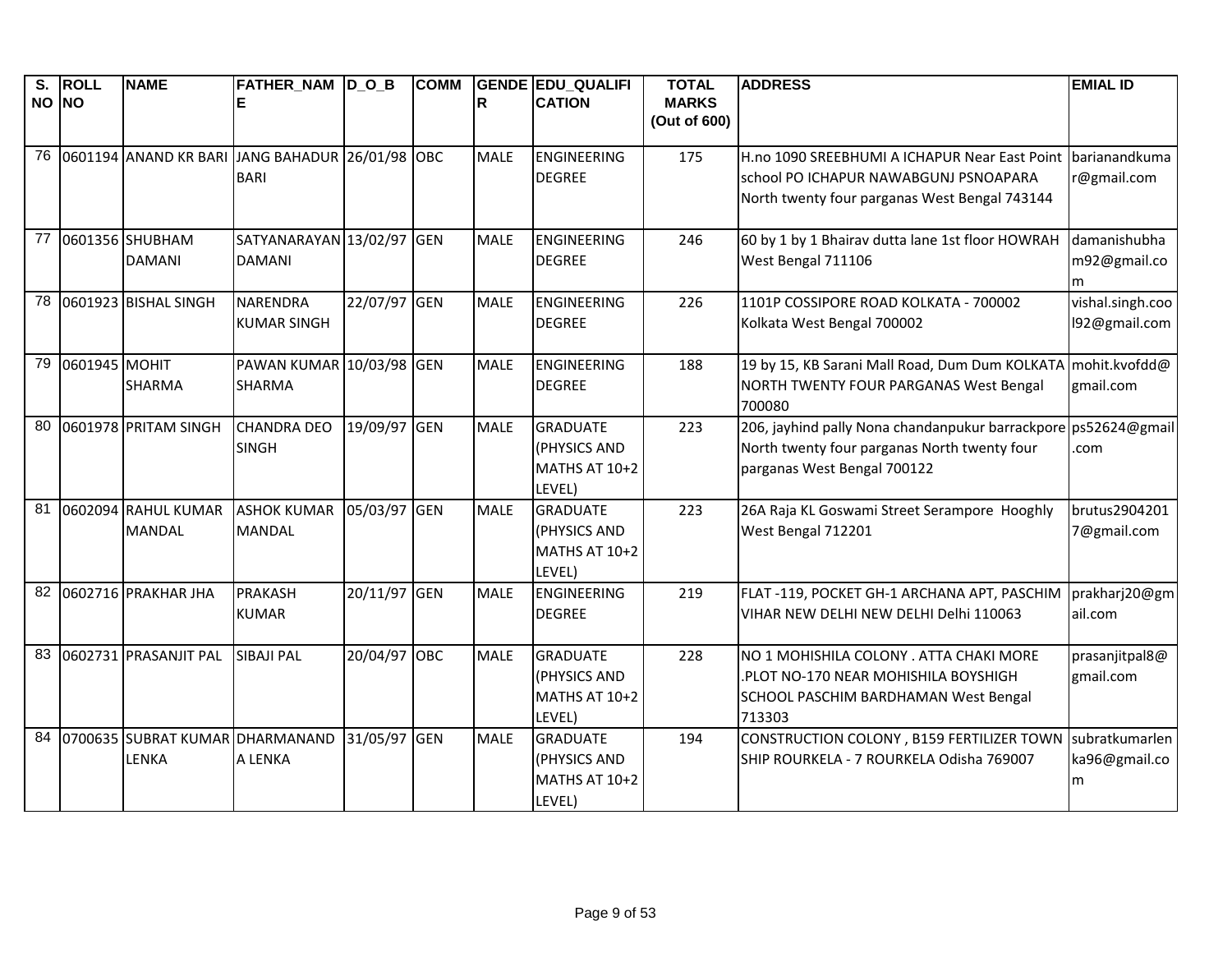| S.    | <b>ROLL</b>     | <b>NAME</b>            | FATHER_NAM  D_O_B                              |              | <b>COMM</b> |             | <b>GENDE EDU QUALIFI</b> | <b>TOTAL</b> | <b>ADDRESS</b>                                 | <b>EMIAL ID</b> |
|-------|-----------------|------------------------|------------------------------------------------|--------------|-------------|-------------|--------------------------|--------------|------------------------------------------------|-----------------|
| NO NO |                 |                        |                                                |              |             | lR.         | <b>CATION</b>            | <b>MARKS</b> |                                                |                 |
|       |                 |                        |                                                |              |             |             |                          | (Out of 600) |                                                |                 |
| 85    | 0701053 SATWIK  |                        | <b>SIBANANDA</b>                               | 28/02/97 GEN |             | <b>MALE</b> | <b>ENGINEERING</b>       | 213          | PRAFULLA NAGAR, BARIPADA MAYURBHANJ,           | ladudgr8@gmai   |
|       |                 | <b>MOHANTY</b>         | <b>MOHANTY</b>                                 |              |             |             | <b>DEGREE</b>            |              | ODISHA MAYURBHANJ Odisha 757001                | l.com           |
| 86    |                 | 0701365 ASISH KUMAR    | <b>GOPAL</b>                                   | 04/02/99 GEN |             | <b>MALE</b> | <b>ENGINEERING</b>       | 205          | BRAJA NAGAR 3RD LINE, EXT - 3 NEAR KALI TEMPLE | asishkumar42p   |
|       |                 | PANDA                  | <b>KRUSHNA</b>                                 |              |             |             | <b>DEGREE</b>            |              | BERHAMPUR Odisha 760001                        | 42@gmail.com    |
|       |                 |                        | <b>PANDA</b>                                   |              |             |             |                          |              |                                                |                 |
|       |                 | 87 0701887 L SIDDHARTH | <b>L DEVADATTA</b>                             | 28/12/98 GEN |             | <b>MALE</b> | <b>ENGINEERING</b>       | 227          | A-63, HOSHIAR SINGH ENCLAVE, NARENGI           | Is.sharmareinca |
|       |                 | <b>SHARMA</b>          | <b>SHARMA</b>                                  |              |             |             | <b>DEGREE</b>            |              | MILITARY CANTT., KAMRUP - 781026, ASSAM        | r@gmail.com     |
|       |                 |                        |                                                |              |             |             |                          |              | GUWAHATI Assam 781026                          |                 |
| 88    | 0800062 DILSUKH |                        | <b>RAMESH</b>                                  | 12/05/99 OBC |             | <b>MALE</b> | <b>GRADUATE</b>          | 192          | VILL KOHANDRAWALI PO NILAHERI TEH              | yadavguru581    |
|       |                 |                        | <b>KUMAR</b>                                   |              |             |             | (PHYSICS AND             |              | SALHAWAS Jhajjar Haryana 124146                | @gmail.com      |
|       |                 |                        |                                                |              |             |             | MATHS AT 10+2            |              |                                                |                 |
|       |                 |                        |                                                |              |             |             | LEVEL)                   |              |                                                |                 |
| 89    |                 | 0800114 KUMAR SHANU    | JYOTI NARAYAN 10/09/97 GEN                     |              |             | <b>MALE</b> | <b>ENGINEERING</b>       | 223          | D-360, First Floor Laxmi Nagar New Delhi New   | kumar.shanu47   |
|       |                 |                        | <b>SINGH</b>                                   |              |             |             | <b>DEGREE</b>            |              | Delhi Delhi 110092                             | 27@gmail.com    |
|       |                 |                        |                                                |              |             |             |                          |              |                                                |                 |
| 90    |                 | 0800342 PUNIT KUMAR    | <b>VINAY KUMAR</b>                             | 27/01/99 GEN |             | <b>MALE</b> | <b>GRADUATE</b>          | 219          | VILLAGE PIPARA KALAN PO PIPARA KALAN PS        | glowingpunitsin |
|       |                 | <b>SINGH</b>           | <b>SINGH</b>                                   |              |             |             | (PHYSICS AND             |              | NARAHI BALLIA Uttar Pradesh 277504             | gh@gmail.com    |
|       |                 |                        |                                                |              |             |             | MATHS AT 10+2            |              |                                                |                 |
|       |                 |                        |                                                |              |             |             | LEVEL)                   |              |                                                |                 |
| 91    |                 | 0800368 AMAR SHARMA    | VINOD SHARMA 31/03/97 GEN                      |              |             | <b>MALE</b> | <b>ENGINEERING</b>       | 243          | Jangjeet nagar phase -3 Shamshabad road, agra  | arsharmaa36@    |
|       |                 |                        |                                                |              |             |             | <b>DEGREE</b>            |              | AGRA Uttar Pradesh 282001                      | gmail.com       |
| 92    |                 | 0800484 ABHISHEK       | <b>MUKESH</b>                                  | 16/08/98 GEN |             | <b>MALE</b> | <b>GRADUATE</b>          | 238          | HOUSENO-349, GALINO-2, BLOCK-B, ASHOK          | jamestomar123   |
|       |                 | <b>TOMAR</b>           | <b>TOMAR</b>                                   |              |             |             | (PHYSICS AND             |              | NAGAR, MANDOLI ROAD SHAHDARA, NEAR TYAGI       | 4@gmail.com     |
|       |                 |                        |                                                |              |             |             | MATHS AT 10+2            |              | DAIRY NORTH EAST DELHI Delhi 110093            |                 |
|       |                 |                        |                                                |              |             |             | LEVEL)                   |              |                                                |                 |
| 93    |                 |                        | 0800619 LOKESH KUMAR SANJAY KUMAR 06/12/97 EWS |              |             | <b>MALE</b> | <b>GRADUATE</b>          | 251          | 19 11 Abott Compound civil lines jhansi Uttar  | 612lok@gmail.c  |
|       |                 |                        |                                                |              |             |             | (PHYSICS AND             |              | Pradesh 284001                                 | om              |
|       |                 |                        |                                                |              |             |             | MATHS AT 10+2            |              |                                                |                 |
|       |                 |                        |                                                |              |             |             | LEVEL)                   |              |                                                |                 |
| 94    |                 | 0800666 ROHIT JAKHAR   | <b>NARENDER</b>                                | 19/09/98 GEN |             | <b>MALE</b> | <b>ENGINEERING</b>       | 174          | 123A Dewat Colony New Railway Road GURGAON     | jakharrohit98@  |
|       |                 |                        | <b>JAKHAR</b>                                  |              |             |             | <b>DEGREE</b>            |              | Haryana 122006                                 | gmail.com       |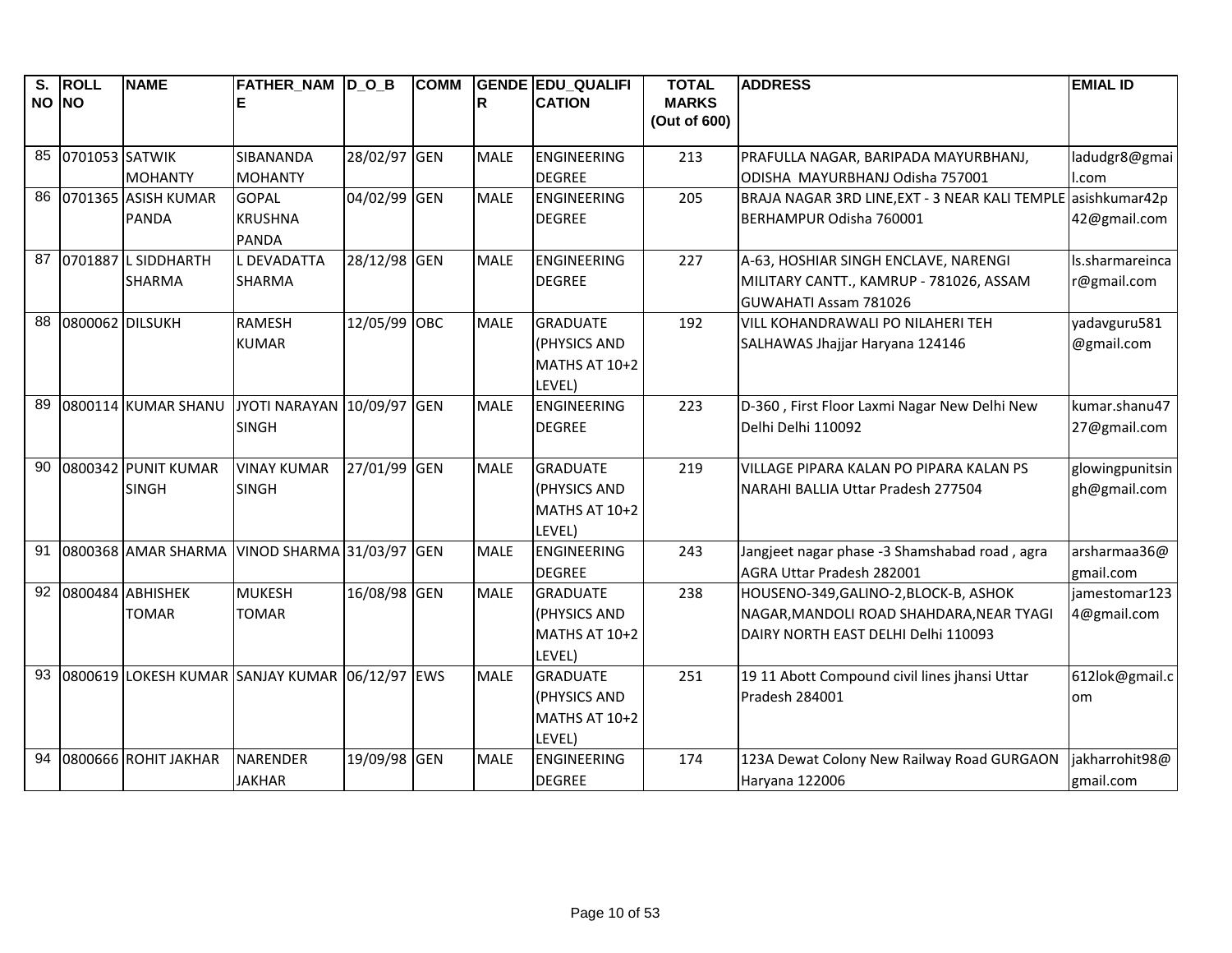| S.    | <b>ROLL</b>     | <b>NAME</b>                        | FATHER_NAM  D_O_B   |              | <b>COMM</b> |             | <b>GENDE EDU_QUALIFI</b> | <b>TOTAL</b>                 | <b>ADDRESS</b>                                             | <b>EMIAL ID</b>                  |
|-------|-----------------|------------------------------------|---------------------|--------------|-------------|-------------|--------------------------|------------------------------|------------------------------------------------------------|----------------------------------|
| NO NO |                 |                                    |                     |              |             | R           | <b>CATION</b>            | <b>MARKS</b><br>(Out of 600) |                                                            |                                  |
|       |                 |                                    |                     |              |             |             |                          |                              |                                                            |                                  |
| 95    | 0800667 SANJEEV |                                    | <b>KP PANDEY</b>    | 25/09/98 GEN |             | <b>MALE</b> | <b>GRADUATE</b>          | 233                          | vill-kasihai post-nadna teh-sirmaur Rewa Madhya            | pandeysanjeev                    |
|       |                 | <b>KUMAR PANDEY</b>                |                     |              |             |             | (PHYSICS AND             |                              | Pradesh 486441                                             | 4154@gmail.co                    |
|       |                 |                                    |                     |              |             |             | MATHS AT 10+2            |                              |                                                            | m                                |
|       |                 |                                    |                     |              |             |             | LEVEL)                   |                              |                                                            |                                  |
| 96    |                 | 0800842 ROHAN ARYA                 | <b>BABU SINGH</b>   | 05/08/98 OBC |             | <b>MALE</b> | <b>GRADUATE</b>          | 218                          | B-118 Gagan vihar Ghaziabad Uttar Pradesh                  | rohan.arya1735                   |
|       |                 |                                    | <b>ARYA</b>         |              |             |             | (PHYSICS AND             |                              | 201005                                                     | @gmail.com                       |
|       |                 |                                    |                     |              |             |             | MATHS AT 10+2            |                              |                                                            |                                  |
|       |                 |                                    |                     |              |             |             | LEVEL)                   |                              |                                                            |                                  |
| 97    |                 | 0800904 TUSHAR YADAV JASWANT       |                     | 08/12/97 OBC |             | <b>MALE</b> | <b>GRADUATE</b>          | 233                          | Flat No B3 The Govt Employees CGHS Society Sec3            | tusharydv999@                    |
|       |                 |                                    |                     |              |             |             | (PHYSICS AND             |                              | Part2 Ward No 22 Rewari Haryana 123401                     | gmail.com                        |
|       |                 |                                    |                     |              |             |             | MATHS AT 10+2            |                              |                                                            |                                  |
|       |                 |                                    |                     |              |             |             | LEVEL)                   |                              |                                                            |                                  |
| 98    |                 | 0800977 KUMBHAR                    | <b>GANPATI</b>      | 17/01/97 OBC |             | <b>MALE</b> | ENGINEERING              | 187                          | Madhuban, Plot No. 16 Jay Bhavani Colony,                  | akshaykmbr@g                     |
|       |                 | <b>AKSHAY</b>                      |                     |              |             |             | <b>DEGREE</b>            |                              | Fulewadi Kolhapur Kolhapur Maharashtra 416010              | mail.com                         |
| 99    |                 | <b>GANPATI</b>                     | <b>ATUL KUMAR</b>   |              |             |             | <b>GRADUATE</b>          |                              |                                                            |                                  |
|       |                 | 0801324 ABHISHEK<br><b>AGARWAL</b> | <b>AGARWAL</b>      | 28/03/00 GEN |             | <b>MALE</b> | (PHYSICS AND             | 234                          | H 25 SECTOR I ITI COLONY RaeBareli Uttar Pradesh<br>229010 | abhishekagarwa<br>12810@gmail.co |
|       |                 |                                    |                     |              |             |             | MATHS AT 10+2            |                              |                                                            |                                  |
|       |                 |                                    |                     |              |             |             | LEVEL)                   |                              |                                                            | m                                |
|       |                 | 100 0801347 ABHIMANYU              | <b>DALBIR SINGH</b> | 24/07/99 GEN |             | <b>MALE</b> | <b>GRADUATE</b>          | 229                          | H. No. 2273 Ward 11 Nehru Colony Rohtak                    | abhi.24071999                    |
|       |                 |                                    |                     |              |             |             | (PHYSICS AND             |                              | Haryana 124001                                             | @gmail.com                       |
|       |                 |                                    |                     |              |             |             | MATHS AT 10+2            |                              |                                                            |                                  |
|       |                 |                                    |                     |              |             |             | LEVEL)                   |                              |                                                            |                                  |
|       |                 | 101 0801665 KRISHNA PARTH DEWAKI   |                     | 18/11/97 GEN |             | <b>MALE</b> | <b>ENGINEERING</b>       | 214                          | F 104 3rd Floor East Vinod Nagar East Delhi Delhi          | parth.krishna97                  |
|       |                 |                                    | <b>NANDAN</b>       |              |             |             | <b>DEGREE</b>            |                              | Delhi 110091                                               | @gmail.com                       |
|       |                 |                                    | <b>SHASTRI</b>      |              |             |             |                          |                              |                                                            |                                  |
|       |                 | 102 0801822 KARAN SINGH            | <b>BRAHMA NAND</b>  | 16/11/97 GEN |             | <b>MALE</b> | <b>GRADUATE</b>          | 230                          | vill pakari post pakari dist gorakhpur gorakhpur           | karansinghgkp0                   |
|       |                 |                                    | <b>SINGH</b>        |              |             |             | (PHYSICS AND             |                              | Uttar Pradesh 273412                                       | 6@gmail.com                      |
|       |                 |                                    |                     |              |             |             | MATHS AT 10+2            |                              |                                                            |                                  |
|       |                 |                                    |                     |              |             |             | LEVEL)                   |                              |                                                            |                                  |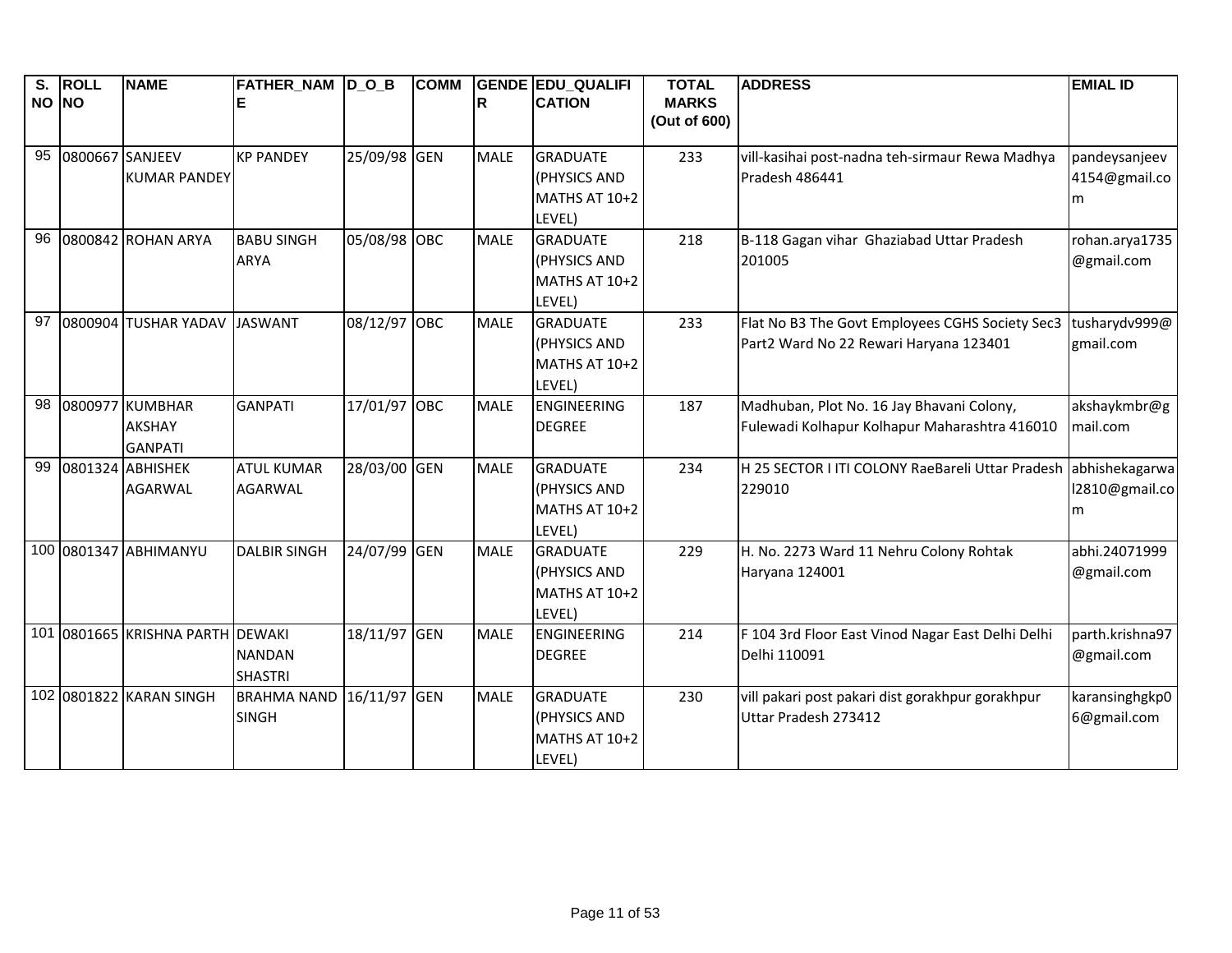| S.    | <b>ROLL</b>         | <b>NAME</b>                              | FATHER_NAM  D_O_B         |              | <b>COMM</b> |             | GENDE EDU_QUALIFI  | <b>TOTAL</b> | <b>ADDRESS</b>                                   | <b>EMIAL ID</b> |
|-------|---------------------|------------------------------------------|---------------------------|--------------|-------------|-------------|--------------------|--------------|--------------------------------------------------|-----------------|
| NO NO |                     |                                          |                           |              |             | lR.         | <b>CATION</b>      | <b>MARKS</b> |                                                  |                 |
|       |                     |                                          |                           |              |             |             |                    | (Out of 600) |                                                  |                 |
|       |                     | 103 0801830 RITESH PATHAK NB PATHAK      |                           | 28/01/00 GEN |             | <b>MALE</b> | <b>GRADUATE</b>    | 229          | 1-170, GAUR NIWAS SADAR BAZAR DELHI CANTT        | riteshpathak28  |
|       |                     |                                          |                           |              |             |             | (PHYSICS AND       |              | SOUTH WEST DELHI Delhi 110010                    | 2000@gmail.co   |
|       |                     |                                          |                           |              |             |             | MATHS AT 10+2      |              |                                                  |                 |
|       |                     |                                          |                           |              |             |             | LEVEL)             |              |                                                  | m               |
|       |                     | 104 0802071 VIKAS SUTHAR                 | <b>BRHMANAND</b>          | 24/06/97 OBC |             | <b>MALE</b> | <b>ENGINEERING</b> | 222          | VPO KAIMRI HISAR HISAR Haryana 125001            | vsuthar705@g    |
|       |                     |                                          |                           |              |             |             | <b>DEGREE</b>      |              |                                                  | mail.com        |
|       | 105 0802585 PANKAJ  |                                          | MAMRAJ SINGH 22/04/97 GEN |              |             | <b>MALE</b> | <b>GRADUATE</b>    | 248          | Hno D 10 Surya Kunj Near Dev Public School       | tanwarpankaj84  |
|       |                     | <b>TANWAR</b>                            | <b>TANWAR</b>             |              |             |             | (PHYSICS AND       |              | Jharoda Road Najafgarh South West Delhi Delhi    | @gmail.com      |
|       |                     |                                          |                           |              |             |             | MATHS AT 10+2      |              | 110072                                           |                 |
|       |                     |                                          |                           |              |             |             | LEVEL)             |              |                                                  |                 |
|       | 106 0802732 VAIBHAV |                                          | <b>KESHAV SARAN</b>       | 04/07/98 GEN |             | <b>MALE</b> | <b>ENGINEERING</b> | 201          | NAND COLONY GALI NUMBER 2 PEETAL BASTI           | BHATNAGARVA     |
|       |                     | <b>BHATNAGAR</b>                         | <b>BHATNAGAR</b>          |              |             |             | <b>DEGREE</b>      |              | KATGHAR MORADABAD Uttar Pradesh 244001           | IBHAV161998@    |
|       |                     |                                          |                           |              |             |             |                    |              |                                                  | GMAIL.COM       |
|       |                     | 107 0802789 LAKSHIT BHATIA SANJAY BHATIA |                           | 14/02/97 GEN |             | <b>MALE</b> | <b>ENGINEERING</b> | 209          | PLOT NO 4 STREET NO 25, B BLOCK SHYAM VIHAR      | lakshitbhatia97 |
|       |                     |                                          |                           |              |             |             | <b>DEGREE</b>      |              | 2 New Delhi Delhi 110043                         | @gmail.com      |
|       |                     | 108 0803425 MOHD ZAKIR                   | <b>M S KHAN</b>           | 03/12/98 GEN |             | <b>MALE</b> | <b>GRADUATE</b>    | 266          | Mohalla Peethwala Vill and PO Kailashpur         | khanz3269@gm    |
|       |                     | <b>KHAN</b>                              |                           |              |             |             | (PHYSICS AND       |              | Saharanpur Saharanpur Uttar Pradesh 247001       | ail.com         |
|       |                     |                                          |                           |              |             |             | MATHS AT 10+2      |              |                                                  |                 |
|       |                     |                                          |                           |              |             |             | LEVEL)             |              |                                                  |                 |
|       | 109 0803513 VAIBHAV |                                          | <b>BIRENDRA</b>           | 29/11/98 GEN |             | <b>MALE</b> | <b>GRADUATE</b>    | 194          | Vill guriyawan P.o itwan p.s mohanpur Gaya Bihar | abhashaz2@gm    |
|       |                     | <b>KUMAR SINGH</b>                       | <b>KUMAR SINGH</b>        |              |             |             | (PHYSICS AND       |              | 824231                                           | ail.com         |
|       |                     |                                          |                           |              |             |             | MATHS AT 10+2      |              |                                                  |                 |
|       |                     |                                          |                           |              |             |             | LEVEL)             |              |                                                  |                 |
|       |                     | 110 0803624 SHUBHAM                      | <b>RAKESH</b>             | 06/10/97 GEN |             | <b>MALE</b> | <b>ENGINEERING</b> | 237          | H.No-16, sunshine enclave society area, clement  | shubhammamg     |
|       |                     | <b>MAMGAIN</b>                           | <b>PRASAD</b>             |              |             |             | <b>DEGREE</b>      |              | town dehradun dehradun Uttrakhand 248002         | ainsmg@gmail.   |
|       |                     |                                          | <b>MAMGAIN</b>            |              |             |             |                    |              |                                                  | com             |
|       | 111 0803676 VISHAL  |                                          | RAJPAL                    | 01/12/97 GEN |             | <b>MALE</b> | <b>GRADUATE</b>    | 236          | A-356 DEFENCE ENCLAVE KANKER KHERA MEERUT        | sharma.vishal95 |
|       |                     | <b>SHARMA</b>                            | <b>SHARMA</b>             |              |             |             | (PHYSICS AND       |              | Meerut Uttar Pradesh 250001                      | 68@gmail.com    |
|       |                     |                                          |                           |              |             |             | MATHS AT 10+2      |              |                                                  |                 |
|       |                     |                                          |                           |              |             |             | LEVEL)             |              |                                                  |                 |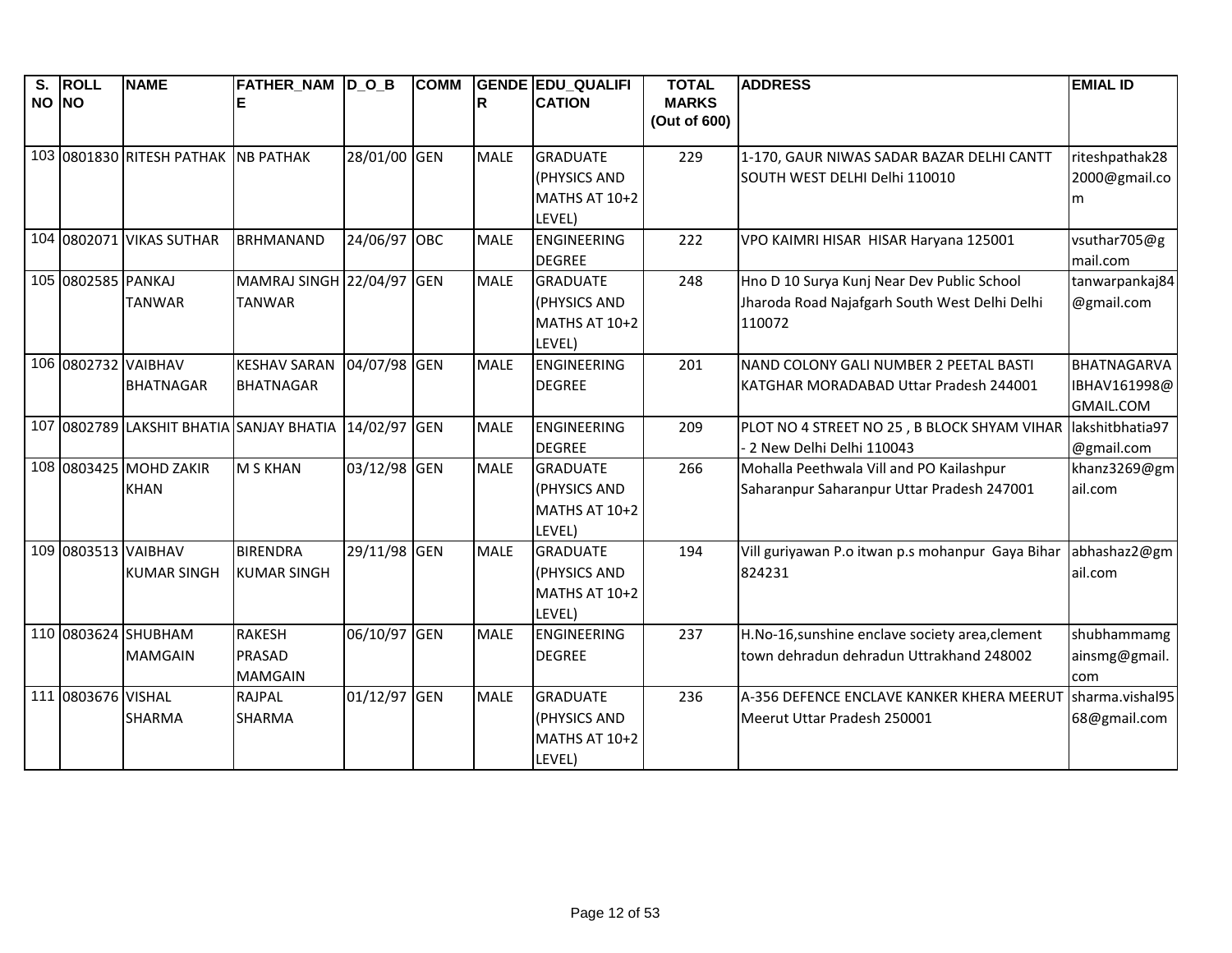| S.<br>NO NO | <b>ROLL</b>         | <b>NAME</b>                          | FATHER_NAM  D_O_B     |              | <b>COMM</b> | lR.         | <b>GENDE EDU QUALIFI</b><br><b>CATION</b> | <b>TOTAL</b><br><b>MARKS</b> | <b>ADDRESS</b>                                                               | <b>EMIAL ID</b>              |
|-------------|---------------------|--------------------------------------|-----------------------|--------------|-------------|-------------|-------------------------------------------|------------------------------|------------------------------------------------------------------------------|------------------------------|
|             |                     |                                      |                       |              |             |             |                                           | (Out of 600)                 |                                                                              |                              |
|             |                     | 112 0804042 TARUN BISHT              | YASHWANT              | 12/02/98 GEN |             | <b>MALE</b> | <b>GRADUATE</b>                           | 185                          | DABRAL COLONY SITABPUR MALLA KOTDWARA                                        | trnbsht1@gmail               |
|             |                     |                                      | <b>SINGH BISHT</b>    |              |             |             | <b>(PHYSICS AND</b>                       |                              | <b>PAURI GARHWAL Uttrakhand 246149</b>                                       | .com                         |
|             |                     |                                      |                       |              |             |             | MATHS AT 10+2                             |                              |                                                                              |                              |
|             |                     |                                      |                       |              |             |             | LEVEL)                                    |                              |                                                                              |                              |
|             | 113 0804222 HARDIK  | <b>DIMANIA</b>                       | <b>R K DIMANIA</b>    | 19/07/97 GEN |             | <b>MALE</b> | <b>GRADUATE</b><br>(PHYSICS AND           | 245                          | b-380 ground floor sector-19 noida gautam budh<br>nagar Uttar Pradesh 201301 | dimania.hardik<br>@gmail.com |
|             |                     |                                      |                       |              |             |             | MATHS AT 10+2                             |                              |                                                                              |                              |
|             |                     |                                      |                       |              |             |             | LEVEL)                                    |                              |                                                                              |                              |
|             | 114 0804302 KULDEEP |                                      | DHARAM SINGH 15/08/97 |              | GEN         | <b>MALE</b> | <b>GRADUATE</b>                           | 197                          | vpo dawar fatehpur sikri agra Uttar Pradesh                                  | kuldipmahura@                |
|             |                     |                                      |                       |              |             |             | (PHYSICS AND                              |                              | 283110                                                                       | gmail.com                    |
|             |                     |                                      |                       |              |             |             | MATHS AT 10+2                             |                              |                                                                              |                              |
|             |                     |                                      |                       |              |             |             | LEVEL)                                    |                              |                                                                              |                              |
|             | 115 0804304 NIKHIL  |                                      | <b>BABU RAM</b>       | 28/11/97 GEN |             | <b>MALE</b> | <b>ENGINEERING</b>                        | 204                          | House no. 1335 type 4 colony Sector 12 rk puram                              | Nikhilc527@gm                |
|             |                     | <b>CHAUHAN</b>                       | <b>CHAUHAN</b>        |              |             |             | <b>DEGREE</b>                             |                              | new delhi New delhi Delhi 110022                                             | ail.com                      |
|             |                     | 116 0804315 VIKRAM SINGH             | <b>DILAWAR</b>        | 16/06/99 GEN |             | <b>MALE</b> | <b>GRADUATE</b>                           | 189                          | VPO SASROLI TEHSIL MATANHAIL JHAJJAR                                         | 7vickeygrewal                |
|             |                     |                                      |                       |              |             |             | (PHYSICS AND                              |                              | Haryana 124106                                                               | @gmail.com                   |
|             |                     |                                      |                       |              |             |             | MATHS AT 10+2                             |                              |                                                                              |                              |
|             |                     | 117 0804318 VAIBHAV SINGH DARA SINGH |                       | 05/06/99 GEN |             | <b>MALE</b> | LEVEL)<br><b>GRADUATE</b>                 | 261                          | patai ka purwa pure premshah musafirkhana                                    | shivansh05369                |
|             |                     |                                      |                       |              |             |             | (PHYSICS AND                              |                              | amethi Uttar Pradesh 227813                                                  | @gmail.com                   |
|             |                     |                                      |                       |              |             |             | MATHS AT 10+2                             |                              |                                                                              |                              |
|             |                     |                                      |                       |              |             |             | LEVEL)                                    |                              |                                                                              |                              |
|             | 118 0804483 SAMEER  |                                      | <b>JAI BHAGWAN</b>    | 02/10/97     | <b>GEN</b>  | <b>MALE</b> | ENGINEERING                               | 247                          | G2 32 First floor Sector 11 Rohini North West Delhi sameer.kaushik           |                              |
|             |                     | <b>KAUSHIK</b>                       | <b>KAUSHIK</b>        |              |             |             | <b>DEGREE</b>                             |                              | Delhi 110085                                                                 | 02@gmail.com                 |
|             |                     |                                      |                       |              |             |             |                                           |                              |                                                                              |                              |
|             |                     | 119 0804571 NITIN PANDEY             | <b>AVADHESH</b>       | 19/10/99 GEN |             | <b>MALE</b> | <b>GRADUATE</b>                           | 192                          | H.NO-74 SNEH VIHAR VILL- BHONDSI GURUGRAM                                    | nitin.pandey62               |
|             |                     |                                      | <b>KUMAR PANDEY</b>   |              |             |             | (PHYSICS AND                              |                              | Gurugram Haryana 122102                                                      | 0@gmail.com                  |
|             |                     |                                      |                       |              |             |             | MATHS AT 10+2<br>LEVEL)                   |                              |                                                                              |                              |
|             |                     | 120 0804653 AMIT KUMAR               | <b>SAMSER SINGH</b>   | 01/01/99     | <b>OBC</b>  | <b>MALE</b> | <b>ENGINEERING</b>                        | 173                          | H-135 ADITYAPURAM NEAR SARKAR GARDEN                                         | amit255155@g                 |
|             |                     |                                      |                       |              |             |             | <b>DEGREE</b>                             |                              | gwalior Madhya Pradesh 474020                                                | mail.com                     |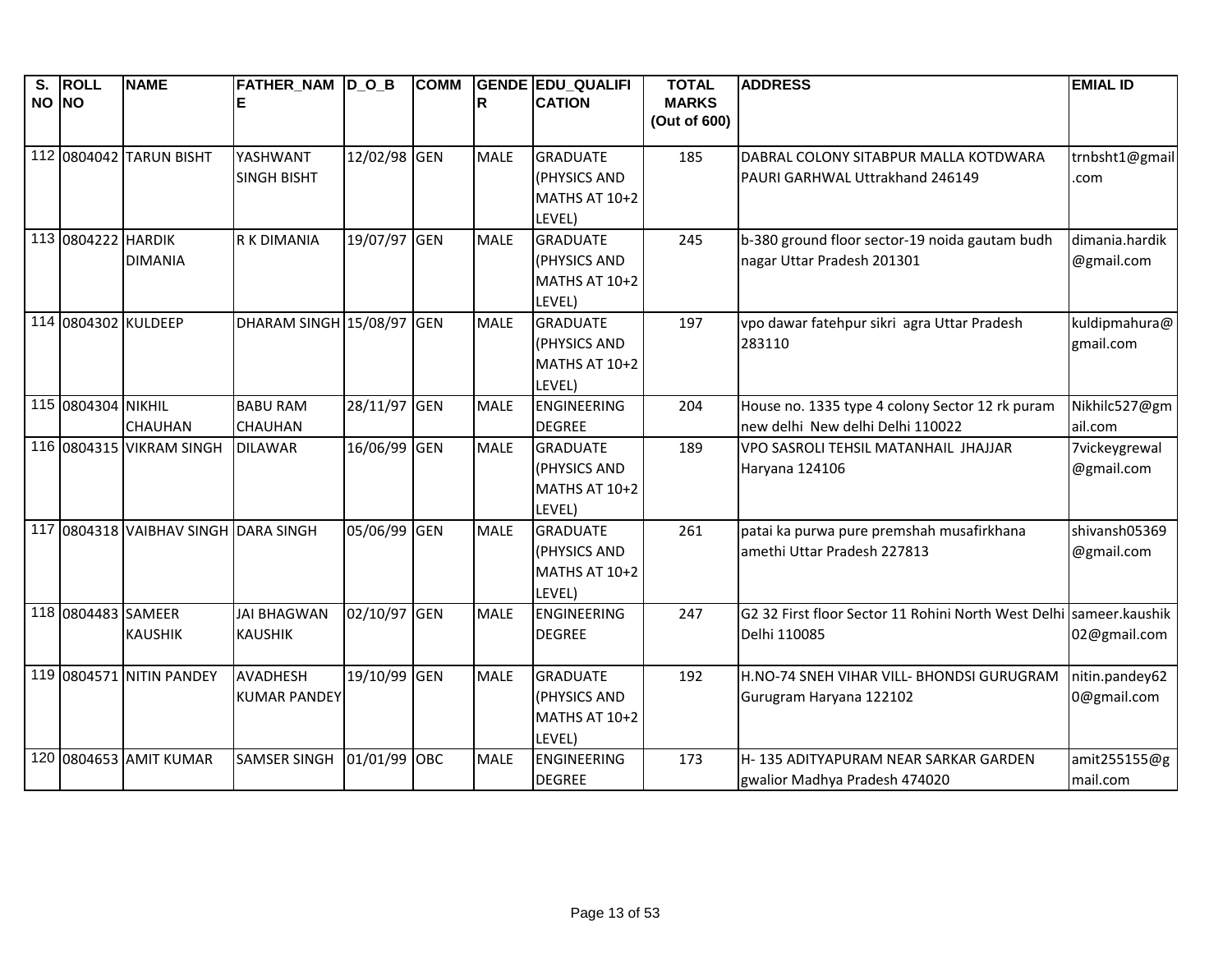| $\overline{\mathbf{s}}$ . | <b>ROLL</b>          | <b>NAME</b>                          | FATHER_NAM D_O_B    |              | <b>COMM</b> |             | <b>GENDE EDU QUALIFI</b> | <b>TOTAL</b> | <b>ADDRESS</b>                              | <b>EMIAL ID</b> |
|---------------------------|----------------------|--------------------------------------|---------------------|--------------|-------------|-------------|--------------------------|--------------|---------------------------------------------|-----------------|
| NO NO                     |                      |                                      |                     |              |             | R           | <b>CATION</b>            | <b>MARKS</b> |                                             |                 |
|                           |                      |                                      |                     |              |             |             |                          | (Out of 600) |                                             |                 |
|                           | 121 0804763 RAHUL    |                                      | <b>SATYAWAN</b>     | 29/06/98 OBC |             | <b>MALE</b> | <b>GRADUATE</b>          | 192          | V.P.O Mandola Block - Dahina Rewari Haryana | paras.rahul96@  |
|                           |                      |                                      |                     |              |             |             | (PHYSICS AND             |              | 123103                                      | gmail.com       |
|                           |                      |                                      |                     |              |             |             | MATHS AT 10+2            |              |                                             |                 |
|                           |                      |                                      |                     |              |             |             | LEVEL)                   |              |                                             |                 |
|                           |                      | 122 0804769 DEEPANSHU                | <b>CHAND SINGH</b>  | 10/01/99 GEN |             | <b>MALE</b> | <b>GRADUATE</b>          | 241          | HNO 107GF, SECTOR-7 BAHADURGARH, JHAJJAR    | deepanshu.dala  |
|                           |                      | <b>DALAL</b>                         |                     |              |             |             | (PHYSICS AND             |              | HARYANA JHAJJAR Haryana 124507              | l.7@gmail.com   |
|                           |                      |                                      |                     |              |             |             | MATHS AT 10+2            |              |                                             |                 |
|                           |                      |                                      |                     |              |             |             | LEVEL)                   |              |                                             |                 |
|                           |                      | 123 0804781 VIKAS MEHRA              | <b>DALEEP SINGH</b> | 17/05/99 GEN |             | <b>MALE</b> | ENGINEERING              | 177          | WZ 74, A-2 Mohan nagar gali number 1 near   | mehra112358     |
|                           |                      |                                      |                     |              |             |             | <b>DEGREE</b>            |              | pankha road Sagarpur Delhi 110046           | @gmail.com      |
|                           | 124 0804823 VIKRAM   |                                      | <b>SK CHAUHAN</b>   | 10/08/97 GEN |             | <b>MALE</b> | <b>GRADUATE</b>          | 196          | House no. K17 Bharat Nagar Bhiwani Haryana  | chauhan2581@    |
|                           |                      | <b>PRATAP SINGH</b>                  |                     |              |             |             | (PHYSICS AND             |              | 127021                                      | gmail.com       |
|                           |                      |                                      |                     |              |             |             | MATHS AT 10+2            |              |                                             |                 |
|                           |                      |                                      |                     |              |             |             | LEVEL)                   |              |                                             |                 |
|                           |                      | 125 0804839 ASHISH MALIK             | <b>VIJAY KUMAR</b>  | 13/10/99 GEN |             | <b>MALE</b> | <b>GRADUATE</b>          | 210          | Vpo Ahulana Gohana SONIPAT Haryana 131301   | ashishmalik131  |
|                           |                      |                                      |                     |              |             |             | (PHYSICS AND             |              |                                             | 099@gmail.co    |
|                           |                      |                                      |                     |              |             |             | MATHS AT 10+2            |              |                                             | m               |
|                           |                      |                                      |                     |              |             |             | LEVEL)                   |              |                                             |                 |
|                           | 126 0804896 JITENDER |                                      | <b>RAMNIWAS</b>     | 26/06/98 SC  |             | <b>MALE</b> | <b>GRADUATE</b>          | 192          | Village Madhogarh Post office Madhogarh     | jnehra43@gmai   |
|                           |                      |                                      |                     |              |             |             | (PHYSICS AND             |              | Mahendragarh Haryana 123024                 | l.com           |
|                           |                      |                                      |                     |              |             |             | MATHS AT 10+2            |              |                                             |                 |
|                           |                      |                                      |                     |              |             |             | LEVEL)                   |              |                                             |                 |
|                           | 127 0805491 SACHIN   |                                      | <b>SUKHENDRA</b>    | 14/02/98 GEN |             | <b>MALE</b> | <b>GRADUATE</b>          | 224          | h.no- 714 v.p.o maina Rohtak Rohtak Haryana | 2998sachinpan   |
|                           |                      |                                      | <b>KUMAR</b>        |              |             |             | (PHYSICS AND             |              | 124001                                      | ghal@gmail.co   |
|                           |                      |                                      |                     |              |             |             | MATHS AT 10+2            |              |                                             | m               |
|                           |                      |                                      |                     |              |             |             | LEVEL)                   |              |                                             |                 |
|                           |                      | 128 0805627 AKASHDEEP PAL ANAR SINGH |                     | 01/08/99 OBC |             | <b>MALE</b> | <b>GRADUATE</b>          | 216          | PAL NAGAR RADHA RAMAN ROAD MAINPURI         | akashdeep0478   |
|                           |                      |                                      |                     |              |             |             | (PHYSICS AND             |              | Mainpuri Uttar Pradesh 205001               | @gmail.com      |
|                           |                      |                                      |                     |              |             |             | MATHS AT 10+2            |              |                                             |                 |
|                           |                      |                                      |                     |              |             |             | LEVEL)                   |              |                                             |                 |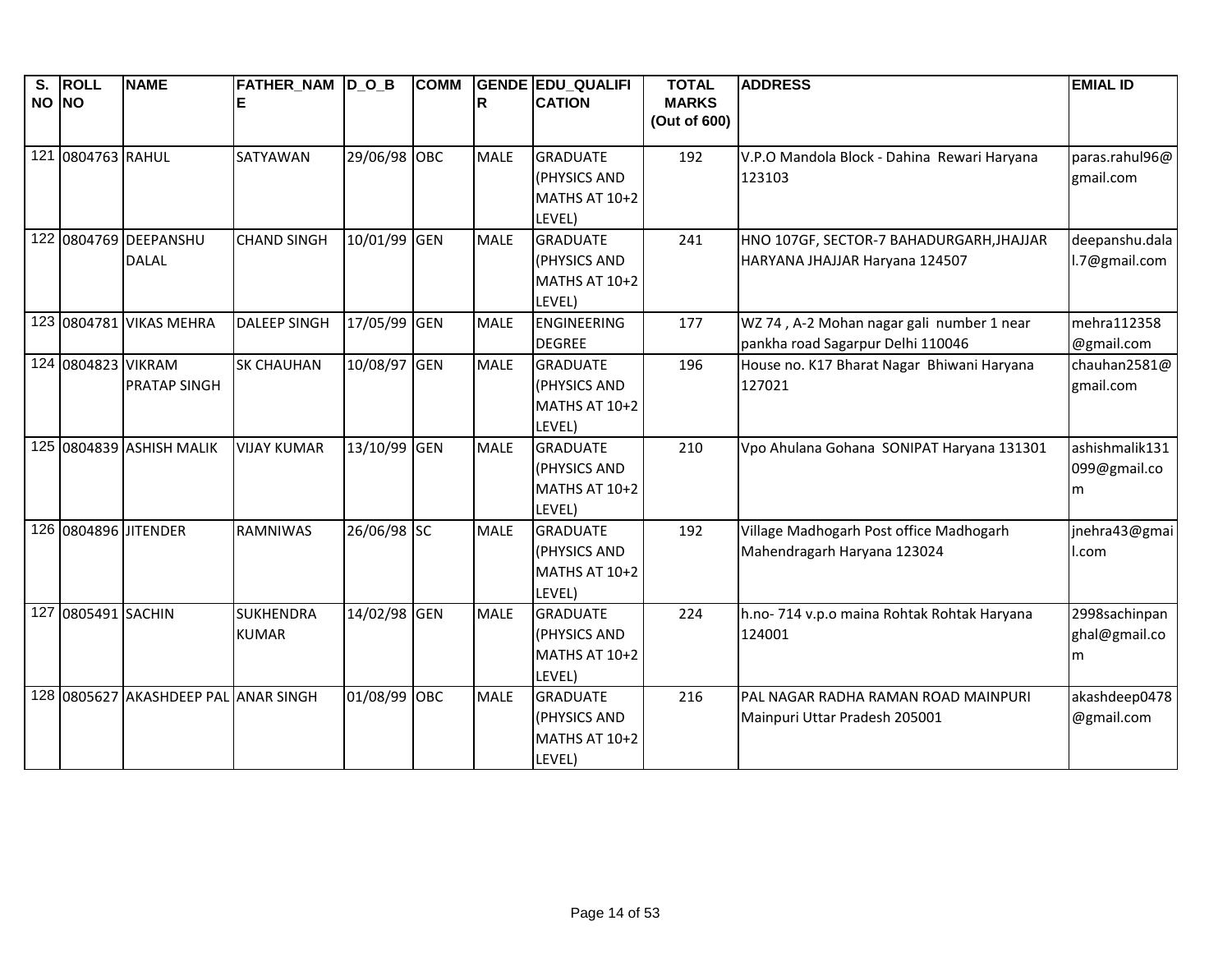| S.<br>NO NO | <b>ROLL</b>        | <b>NAME</b>                                         | FATHER_NAM D_O_B                        |              | <b>COMM</b> | lR.         | <b>GENDE EDU QUALIFI</b><br><b>CATION</b>                            | <b>TOTAL</b><br><b>MARKS</b><br>(Out of 600) | <b>ADDRESS</b>                                                                      | <b>EMIAL ID</b>                      |
|-------------|--------------------|-----------------------------------------------------|-----------------------------------------|--------------|-------------|-------------|----------------------------------------------------------------------|----------------------------------------------|-------------------------------------------------------------------------------------|--------------------------------------|
|             |                    | 129 0805841 ASHISH KUMAR                            | <b>GULSHAN</b><br><b>KUMAR</b>          | 01/09/99 OBC |             | <b>MALE</b> | <b>GRADUATE</b><br>(PHYSICS AND<br>MATHS AT 10+2                     | 214                                          | X 310 STREET NO 3 RAGHUBARPURA NO 1<br>GANDHI NAGAR DELHI Delhi 110031              | ashish9.kumar9<br>@gmail.com         |
|             |                    | 130 0805886 SHASHVAT<br><b>SARDHALIA</b>            | <b>JAGDEEP</b><br><b>KUMAR</b>          | 17/03/99 GEN |             | <b>MALE</b> | LEVEL)<br><b>GRADUATE</b><br>(PHYSICS AND<br>MATHS AT 10+2<br>LEVEL) | 237                                          | HOUSE NO 270 WARD NO 3 KRISHNA COLONY<br>KATHUA Jammu & Kashmir 184101              | shashwatsardha<br>lia@gmail.com      |
|             |                    | 131 0806005 AYUSH BHATT                             | <b>KRISHNA NAND</b><br><b>BHATT</b>     | 04/03/99 GEN |             | <b>MALE</b> | <b>ENGINEERING</b><br><b>DEGREE</b>                                  | 205                                          | Behind Nainital Bank Linthura Bara Patthar Road<br>Pithoragarh Uttrakhand 262501    | ayushbhatt15@<br>gmail.com           |
|             |                    | 132 0806339 UTKARSH<br><b>ADITYA</b>                | SANJAY KUMAR 02/09/98 EWS               |              |             | <b>MALE</b> | <b>GRADUATE</b><br>(PHYSICS AND<br>MATHS AT 10+2<br>LEVEL)           | 194                                          | Vill-sakrauli buchauli Post-dih buchauli PS-hazrat<br>jandaha Vaishali Bihar 844505 | utarkash82289<br>89323@gmail.c<br>om |
|             | 133 0806481 AMULYA | <b>ARORA</b>                                        | <b>D P ARORA</b>                        | 05/12/97 GEN |             | <b>MALE</b> | <b>GRADUATE</b><br>(PHYSICS AND<br>MATHS AT 10+2<br>LEVEL)           | 218                                          | 219 8 SHIVAJI COLONY ROHTAK Haryana 124001                                          | amulyaarora05<br>12@gmail.com        |
|             |                    | 134 0806485 BHANU KARKI                             | <b>DARPAN SINGH</b>                     | 10/10/97 GEN |             | <b>MALE</b> | <b>GRADUATE</b>                                                      | 224                                          | A-1101 G.D Colony Mayur Vihar Phase-3 Delhi-96<br>East Delhi Delhi 110096           | bhavaankarki22<br>@gmail.com         |
|             | 135 0806775 JATIN  |                                                     | <b>DAVENDER</b><br><b>KUMAR</b>         | 14/02/99 GEN |             | <b>MALE</b> | ENGINEERING<br><b>DEGREE</b>                                         | 215                                          | ward no.13 kesrisinghpur sriganganagar Rajasthan jatin998217336<br>335027           | 0@gmail.com                          |
|             |                    | 136 0806806 AKHILESH<br><b>KUMAR</b><br>SHRIVASTAVA | <b>SANT DAYAL</b><br><b>SHRIVASTAVA</b> | 01/01/98 GEN |             | <b>MALE</b> | ENGINEERING<br><b>DEGREE</b>                                         | 218                                          | Vill Hajipur Chakia CHANDAULI Uttar Pradesh<br>232103                               | akhilesh 68045<br>@gmail.com         |
|             |                    | 137 0807061 VIKAS KUMAR                             | <b>SATNESH</b><br><b>KUMAR</b>          | 07/01/98 GEN |             | <b>MALE</b> | <b>ENGINEERING</b><br><b>DEGREE</b>                                  | 223                                          | VILLAGE AND POST JAWAN JAWAN ALIGARH Uttar vikasksingh98@<br>Pradesh 202126         | gmail.com                            |
|             | 138 0807183 SOMIN  | SANGWAN                                             | <b>NARENDER</b>                         | 18/11/97 GEN |             | <b>MALE</b> | <b>GRADUATE</b><br>(PHYSICS AND<br>MATHS AT 10+2<br>LEVEL)           | 254                                          | VILL MIRCH PO MISRI TEH CH DADRI CH DADRI<br>Haryana 127042                         | sominsangwan9<br>7@gmail.com         |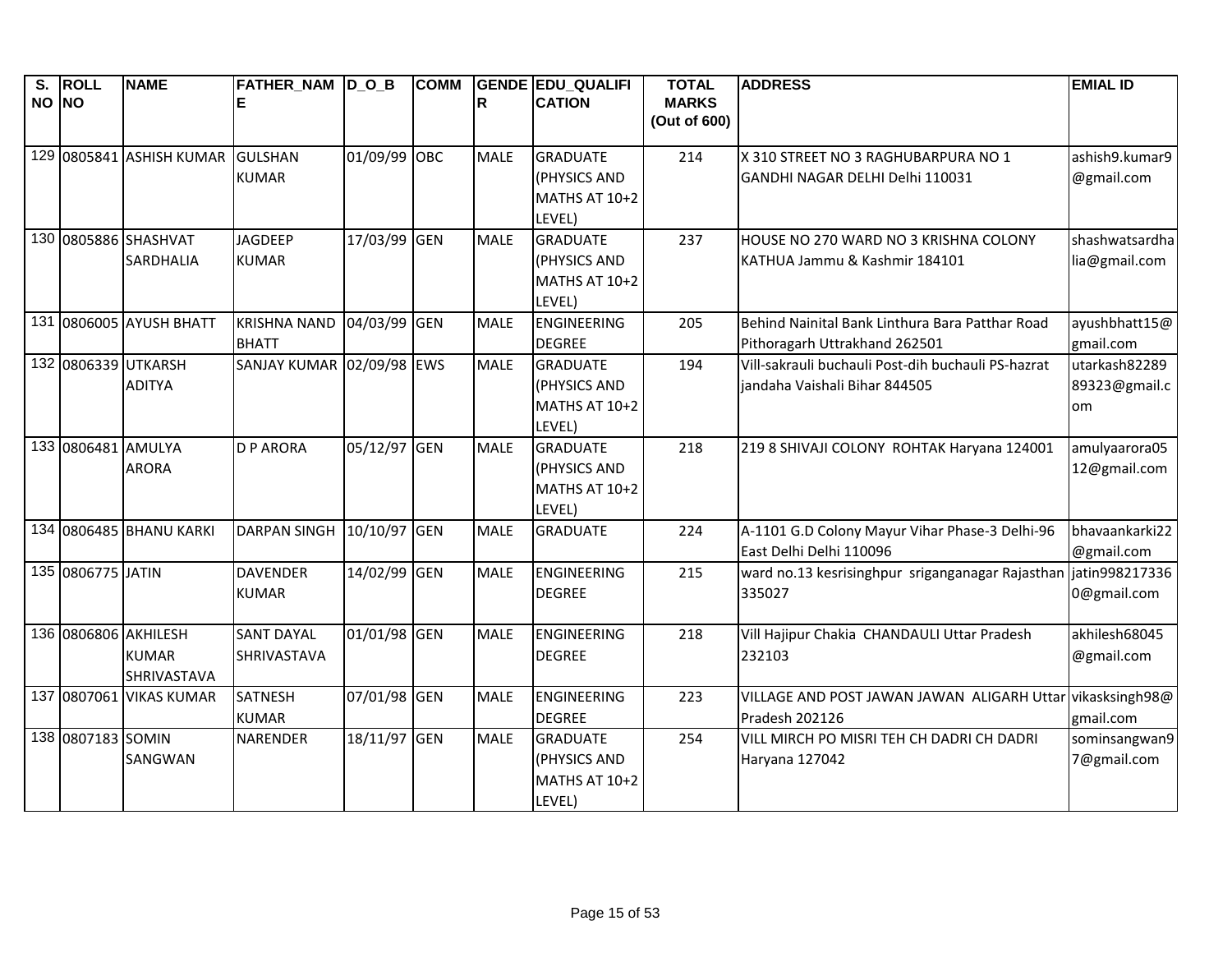| $\overline{\mathsf{s}}$ .<br>NO NO | <b>ROLL</b>        | <b>NAME</b>                                | FATHER_NAM D_O_B                  |              | <b>COMM</b> | $\mathsf{R}$ | <b>GENDE EDU QUALIFI</b><br><b>CATION</b>                  | <b>TOTAL</b><br><b>MARKS</b><br>(Out of 600) | <b>ADDRESS</b>                                                                                     | <b>EMIAL ID</b>                       |
|------------------------------------|--------------------|--------------------------------------------|-----------------------------------|--------------|-------------|--------------|------------------------------------------------------------|----------------------------------------------|----------------------------------------------------------------------------------------------------|---------------------------------------|
|                                    | 139 0807319 KUNAL  | <b>CHOUDHARY</b>                           | CHANDRAPAL<br><b>SINGH</b>        | 27/06/97 GEN |             | <b>MALE</b>  | ENGINEERING<br><b>DEGREE</b>                               | 195                                          | House No, 69 Jeevanpuri-6 Township, Narora<br>Bulandshahr Uttar Pradesh 203389                     | kunalchaudhary<br>.114@gmail.co<br>m  |
|                                    |                    | 140 0807326 ASHUTOSH<br><b>KUMAR SINGH</b> | AMLESH<br><b>KUMAR SINGH</b>      | 14/08/98 GEN |             | <b>MALE</b>  | ENGINEERING<br><b>DEGREE</b>                               | 204                                          | A-106-B STREET NO-19 BHARAT VIHAR<br>RAJAPURI UTTAM NAGAR NEW DELHI New Delhi<br>Delhi 110059      | ashutoshsingh9<br>716@gmail.co<br>m   |
|                                    |                    | 141 0807782 DEEPAK BISHT                   | <b>UDAY SINGH</b><br><b>BISHT</b> | 14/08/97 GEN |             | <b>MALE</b>  | ENGINEERING<br><b>DEGREE</b>                               | 216                                          | B-153 SARASWATI ENCLAVE GURGAON Haryana<br>122001                                                  | deepak.bisht14<br>8@gmail.com         |
|                                    |                    | 142 0807862 SHIVRAJ DIXIT                  | RAJENDRA DIXIT 17/09/97 GEN       |              |             | <b>MALE</b>  | <b>GRADUATE</b><br>(PHYSICS AND<br>MATHS AT 10+2<br>LEVEL) | 198                                          | GM 877 DEEN DAYAL NAGAR GWALIOR Gwalior<br>Madhya Pradesh 474020                                   | shivrajdixit96@<br>gmail.com          |
|                                    | 143 0807907 SOURAV | <b>CHHILLAR</b>                            | <b>ANIL KUMAR</b>                 | 01/03/99 GEN |             | <b>MALE</b>  | <b>GRADUATE</b><br>(PHYSICS AND<br>MATHS AT 10+2<br>LEVEL) | 252                                          | Hno. 1008, Sector-7 Bahadurgarh Bahadurgarh<br>Haryana 124507                                      | souravchhillar9<br>8@outlook.com      |
|                                    |                    | 144 0808143 ABHISHEK                       | <b>AJAY KUMAR</b>                 | 29/07/99 GEN |             | <b>MALE</b>  | <b>GRADUATE</b><br>(PHYSICS AND<br>MATHS AT 10+2<br>LEVEL) | 233                                          | Vill- Dhindala Post- Mohiuddinpur Meerut Meerut<br>Uttar Pradesh 250205                            | abhishek29071<br>999@gmail.co<br>m    |
|                                    |                    | 145 0808250 HIMANSHU<br><b>GOYAL</b>       | <b>VINOD GOEL</b>                 | 09/08/98 EWS |             | <b>MALE</b>  | <b>GRADUATE</b>                                            | 193                                          | village atuta post babugarh cantt district hapur<br>hapur Uttar Pradesh 245201                     | hgoyal9aug@g<br>mail.com              |
|                                    |                    | 146 0808271 JITENDRA<br><b>UPADHYAY</b>    | <b>CHANDRA</b><br><b>SHEKHAR</b>  | 02/04/98 GEN |             | <b>MALE</b>  | <b>GRADUATE</b><br>(PHYSICS AND<br>MATHS AT 10+2<br>LEVEL) | 240                                          | CO MANVENDRA ENGG. WORKS NEAR WISDOM<br><b>SCHOOL PITHORAGARH PITHORAGARH</b><br>Uttrakhand 262501 | jitendraupadhy<br>ay107@gmail.c<br>om |
|                                    |                    | 147 0808284 VARUN PRATAP<br><b>SINGH</b>   | PRABHAT<br><b>KUMAR SINGH</b>     | 28/09/98 GEN |             | <b>MALE</b>  | <b>GRADUATE</b>                                            | 237                                          | G-89 Gali No. 20 kunwar singh nagar nangloi new<br>delhi west delhi Delhi 110041                   | svarun295@gm<br>ail.com               |
|                                    | 148 0808424 MAYANK | <b>BANSAL</b>                              | <b>MUNI RAM</b><br><b>BANSAL</b>  | 11/04/97 GEN |             | <b>MALE</b>  | ENGINEERING<br><b>DEGREE</b>                               | 177                                          | Plot No.-1, Shivpuri-B Behind I.T.I. Yamunanagar<br>Haryana 135001                                 | bansalmayank2<br>501@gmail.co<br>m    |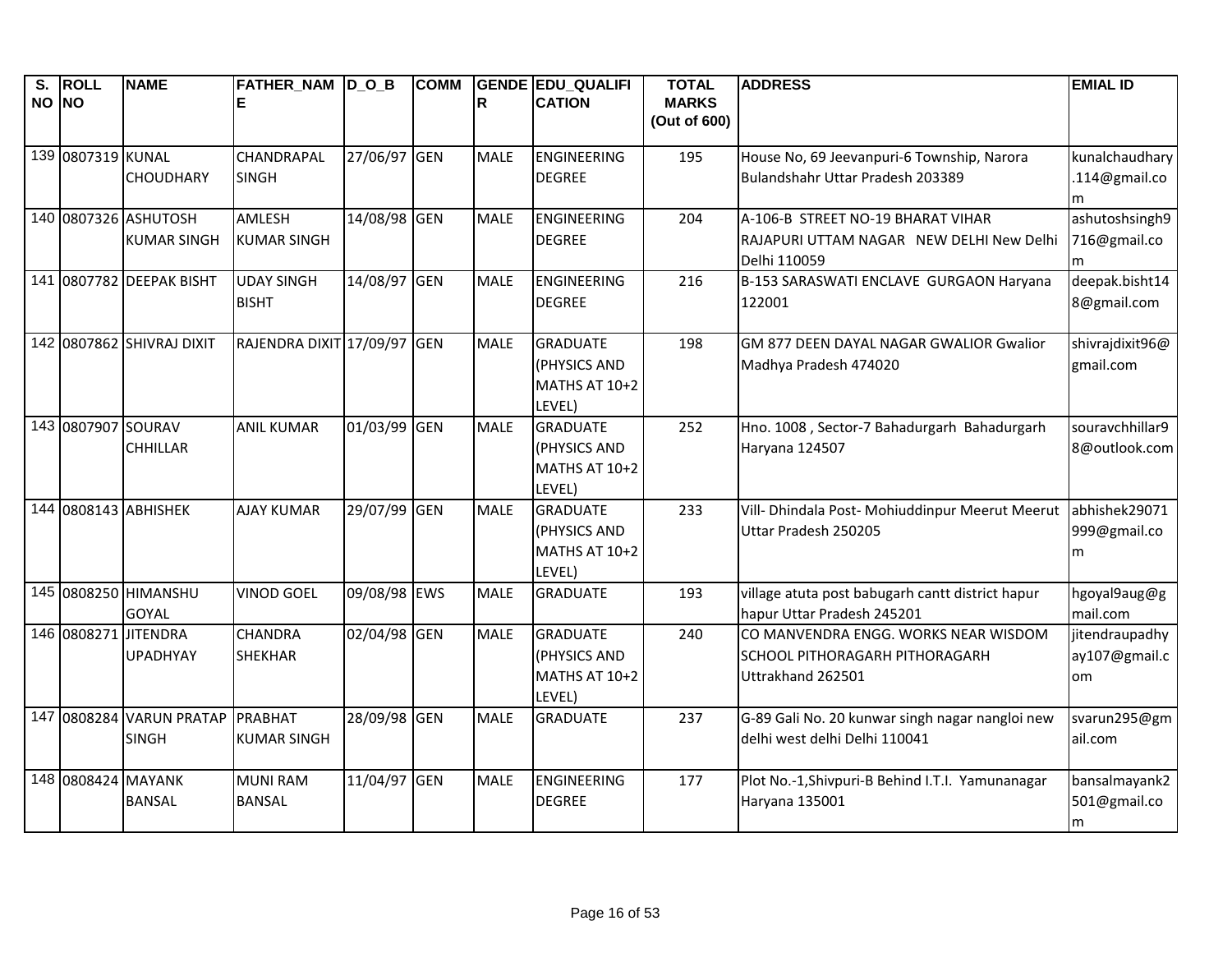| S.<br>NO NO | <b>ROLL</b> | <b>NAME</b>              | <b>FATHER_NAM D_O_B</b>                              |              | <b>COMM</b> | R           | <b>GENDE EDU_QUALIFI</b><br><b>CATION</b> | <b>TOTAL</b><br><b>MARKS</b> | <b>ADDRESS</b>                                 | <b>EMIAL ID</b> |
|-------------|-------------|--------------------------|------------------------------------------------------|--------------|-------------|-------------|-------------------------------------------|------------------------------|------------------------------------------------|-----------------|
|             |             |                          |                                                      |              |             |             |                                           | (Out of 600)                 |                                                |                 |
|             |             | 149 0809030 VIVEK LAKRA  | <b>ANAND</b>                                         | 11/09/98 GEN |             | <b>MALE</b> | <b>GRADUATE</b>                           | 216                          | Plot No.-840 near Todarmal Chowk V.P.O.        | viveklakra98@g  |
|             |             |                          | <b>PRAKASH</b>                                       |              |             |             | (PHYSICS AND<br>MATHS AT 10+2             |                              | Mundka Delhi-41 West Delhi Delhi 110041,       | mail.com        |
|             |             |                          |                                                      |              |             |             | LEVEL)                                    |                              |                                                |                 |
|             |             |                          | 150 0809232 RITESH CHAHAR PRAHLAD SINGH 01/01/98 GEN |              |             | <b>MALE</b> | <b>GRADUATE</b>                           | 223                          | VPO - SIWANA TEHSIL BERI JHAJJAR Haryana       | riteshjatclg@g  |
|             |             |                          |                                                      |              |             |             | (PHYSICS AND<br>MATHS AT 10+2             |                              | 124202                                         | mail.com        |
|             |             |                          |                                                      |              |             |             | LEVEL)                                    |                              |                                                |                 |
|             |             | 151 0809278 YOGINDER     | <b>VIRENDER</b>                                      | 20/11/97 OBC |             | <b>MALE</b> | <b>ENGINEERING</b>                        | 202                          | n-29 sham nagar new delhi-110018 west delhi    | yoginderyadav4  |
|             |             | <b>SINGH</b>             | <b>KUMAR</b>                                         |              |             |             | <b>DEGREE</b>                             |                              | Delhi 110018                                   | 2@gmail.com     |
|             |             | 152 0809337 ROHIT RATTAN | JAGDEV SINGH                                         | 12/03/98 SC  |             | <b>MALE</b> | <b>GRADUATE</b>                           | 189                          | H.No. 186 VPO PIRTHIPUR TEHSIL GHANARI UNA     | rohitrattan98@  |
|             |             |                          |                                                      |              |             |             | (PHYSICS AND                              |                              | Himachal Pradesh 177204                        | gmail.com       |
|             |             |                          |                                                      |              |             |             | MATHS AT 10+2<br>LEVEL)                   |                              |                                                |                 |
|             |             | 153 0809358 MUKUL CHAND  | <b>VINOD KUMAR</b>                                   | 01/06/97 EWS |             | <b>MALE</b> | <b>GRADUATE</b>                           | 222                          | CHANAKYA VIHAR, ROAD NO A11 GOBARSAHI, PO      | mukulchand1@    |
|             |             |                          | <b>SINGH</b>                                         |              |             |             | (PHYSICS AND                              |                              | DUMRI MUZAFFARPUR , BIHAR Muzaffarpur Bihar    | gmail.com       |
|             |             |                          |                                                      |              |             |             | MATHS AT 10+2<br>LEVEL)                   |                              | 842001                                         |                 |
|             |             | 154 0809484 ANIL KUMAR   | PEETAM SINGH                                         | 05/07/98 GEN |             | <b>MALE</b> | <b>GRADUATE</b>                           | 189                          | VILL-SEEYARA POST-RAYA MATHURA Uttar           | anilchab5798@   |
|             |             |                          |                                                      |              |             |             | (PHYSICS AND                              |                              | Pradesh 281204                                 | gmail.com       |
|             |             |                          |                                                      |              |             |             | MATHS AT 10+2<br>LEVEL)                   |                              |                                                |                 |
|             |             | 155 0809710 RAVINDER     | <b>RAMEHAR</b>                                       | 08/09/99 GEN |             | <b>MALE</b> | <b>GRADUATE</b>                           | 199                          | Room no. 68 Hindu college hostel University of | robin.s.phogat  |
|             |             |                          |                                                      |              |             |             | (PHYSICS AND                              |                              | Delhi north camp North Delhi Delhi 110007      | @gmail.com      |
|             |             |                          |                                                      |              |             |             | MATHS AT 10+2                             |                              |                                                |                 |
|             |             | 156 0809930 MUNENDRA     | <b>GAURI</b>                                         | 01/06/99 GEN |             | <b>MALE</b> | LEVEL)<br><b>GRADUATE</b>                 | 189                          | VILL GARHI JAITU POST MURKIYA AGRA AGRA        | santiyagomune   |
|             |             | <b>SINGH</b>             | <b>SHANKAR</b>                                       |              |             |             | (PHYSICS AND                              |                              | Uttar Pradesh 283102                           | za84@gmail.co   |
|             |             |                          |                                                      |              |             |             | MATHS AT 10+2                             |                              |                                                | m               |
|             |             |                          |                                                      |              |             |             | LEVEL)                                    |                              |                                                |                 |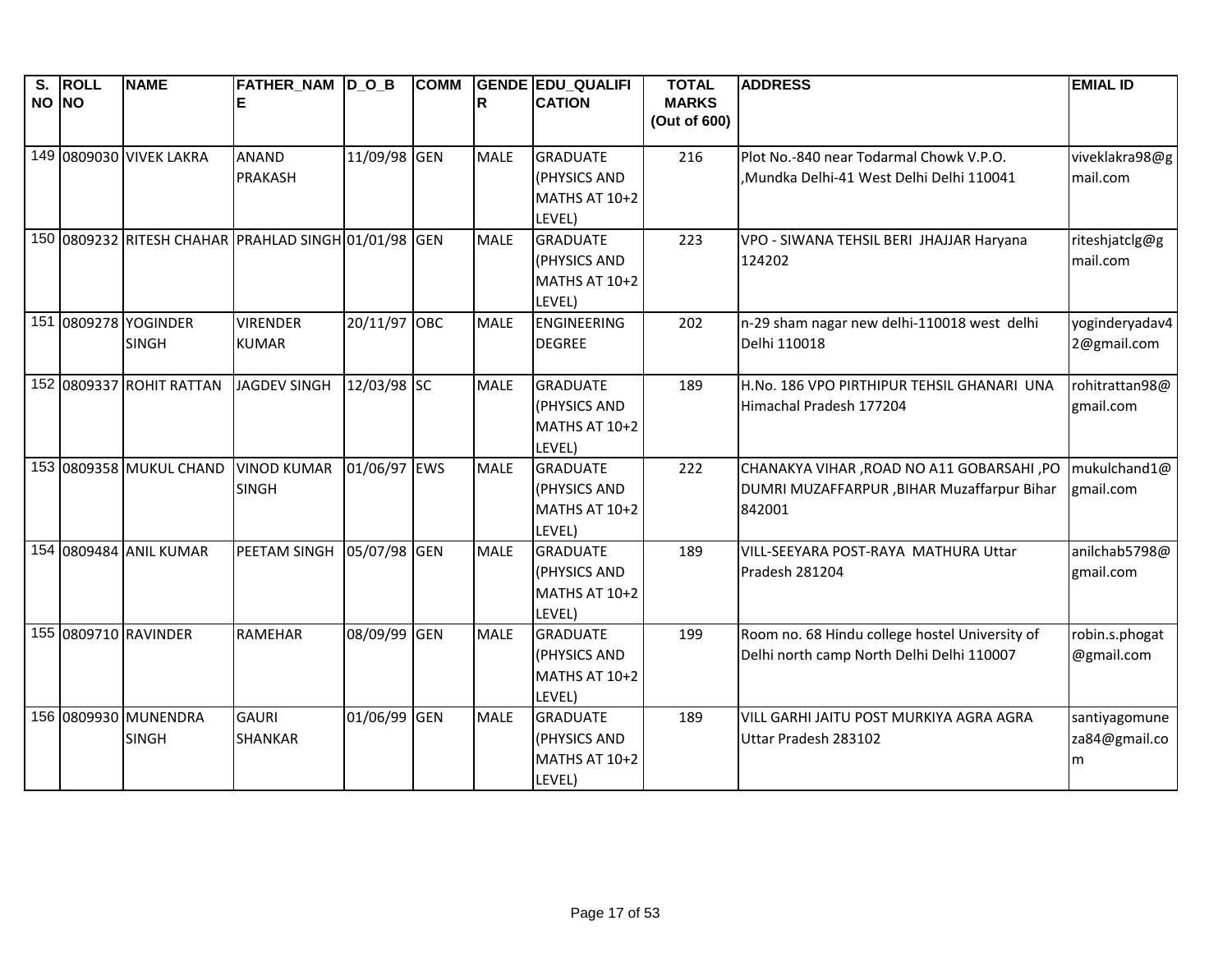| S.<br>NO NO | <b>ROLL</b>        | <b>NAME</b>             | FATHER_NAM D_O_B<br>Е      |              | <b>COMM</b> | R           | <b>GENDE EDU QUALIFI</b><br><b>CATION</b> | <b>TOTAL</b><br><b>MARKS</b> | <b>ADDRESS</b>                                            | <b>EMIAL ID</b> |
|-------------|--------------------|-------------------------|----------------------------|--------------|-------------|-------------|-------------------------------------------|------------------------------|-----------------------------------------------------------|-----------------|
|             |                    |                         |                            |              |             |             |                                           | (Out of 600)                 |                                                           |                 |
|             |                    | 157 0810149 KUSH SINGH  | <b>UMMED</b>               | 27/01/98 GEN |             | <b>MALE</b> | ENGINEERING                               | 253                          | RZ 45333 Madanpuri Sagarpur West New Delhi                | kush.chauhancr  |
|             |                    | CHAUHAN                 | <b>KUMAR SINGH</b>         |              |             |             | <b>DEGREE</b>                             |                              | New Delhi Delhi 110046                                    | 7@gmail.com     |
|             |                    | 158 0810370 BHAWANI     | R K S RAWAT                | 11/10/98 GEN |             | <b>MALE</b> | <b>GRADUATE</b>                           | 193                          | Brahmanwala Near Shakuntala Institute Dehradun            | bhawanirawat9   |
|             |                    | <b>SINGH RAWAT</b>      |                            |              |             |             | (PHYSICS AND                              |                              | Dehradun Uttrakhand 248171                                | 8@gmail.com     |
|             |                    |                         |                            |              |             |             | MATHS AT 10+2                             |                              |                                                           |                 |
|             |                    |                         |                            |              |             |             | LEVEL)                                    |                              |                                                           |                 |
|             |                    | 159 0810409 VIVEK YADAV | <b>MAHENDER</b>            | 05/06/97 OBC |             | <b>MALE</b> | <b>GRADUATE</b>                           | 227                          | H. NO. 614 SHAHPUR BAMHETA GHAZIABAD Uttar vadavvivek5696 |                 |
|             |                    |                         | YADAV                      |              |             |             | (PHYSICS AND                              |                              | Pradesh 201001                                            | @gmail.com      |
|             |                    |                         |                            |              |             |             | MATHS AT 10+2                             |                              |                                                           |                 |
|             |                    | 160 0810436 SHUBHAM     | NAVEEN KISHOR 02/08/99 GEN |              |             | <b>MALE</b> | LEVEL)<br><b>GRADUATE</b>                 | 193                          | 611 WARD 11 RADHA NAGAR RADHA NAGAR                       | shubham.unsto   |
|             |                    | SHARMA                  | <b>SHARMA</b>              |              |             |             | (PHYSICS AND                              |                              | <b>BULANDSHAHR BULANDSAHHR Uttar Pradesh</b>              | pable001@gma    |
|             |                    |                         |                            |              |             |             | MATHS AT 10+2                             |                              | 203001                                                    | il.com          |
|             |                    |                         |                            |              |             |             | LEVEL)                                    |                              |                                                           |                 |
|             |                    | 161 0810448 ARUN RAI    | <b>RAMESH</b>              | 17/03/98 GEN |             | <b>MALE</b> | <b>GRADUATE</b>                           | 236                          | RAI NAGAR CHOURI LOHAGHAT CHAMPAWAT                       | AARIYAUN.007    |
|             |                    |                         | <b>CHANDRA RAI</b>         |              |             |             | (PHYSICS AND                              |                              | CHAMPAWAT Uttrakhand 262524                               | 34@GMAIL.CO     |
|             |                    |                         |                            |              |             |             | MATHS AT 10+2                             |                              |                                                           | M               |
|             |                    |                         |                            |              |             |             | LEVEL)                                    |                              |                                                           |                 |
|             |                    | 162 0810557 BHAWANI     | <b>KISHAN SINGH</b>        | 10/01/97 GEN |             | <b>MALE</b> | ENGINEERING                               | 219                          | 280 Laxman Nagar B Ramjan Ka Hatha Banar Road             | bhawanisinghve  |
|             |                    | <b>SINGH</b>            |                            |              |             |             | <b>DEGREE</b>                             |                              | Jodhpur JODHPUR Rajasthan 342015                          | era@gmail.com   |
|             |                    | 163 0810740 SHIVAM SAHU | RAJPATI GUPTA 01/06/97 OBC |              |             | <b>MALE</b> | <b>GRADUATE</b>                           | 215                          | Village Devdehna Post Katahara Handia Allahabad           | shivamsahu369   |
|             |                    |                         |                            |              |             |             | (PHYSICS AND                              |                              | Uttar Pradesh 221503                                      | 6@gmail.com     |
|             |                    |                         |                            |              |             |             | MATHS AT 10+2                             |                              |                                                           |                 |
|             |                    |                         |                            |              |             |             | LEVEL)                                    |                              |                                                           |                 |
|             | 164 0810791 ANSHUL |                         | <b>SHIV KUMAR</b>          | 01/07/98 GEN |             | <b>MALE</b> | <b>ENGINEERING</b>                        | 189                          | K2 2259 Shastri Nagar Meerut Meerut Uttar                 | anshul.sharma4  |
|             |                    | <b>KUMAR</b>            | <b>SHARMA</b>              |              |             |             | <b>DEGREE</b>                             |                              | Pradesh 250004                                            | 04@gmail.com    |
|             |                    | <b>SHARMA</b>           |                            |              |             |             |                                           |                              |                                                           |                 |
|             |                    | 165 0810811 SHARDUL     | <b>MAHANTH</b>             | 17/04/97 GEN |             | <b>MALE</b> | ENGINEERING                               | 220                          | 900 SITAKUND CIVIL LINES SULTANPUR                        | ITSSDT@GMAIL    |
|             |                    | <b>TRIPATHI</b>         | PRASAD<br><b>TRIPATHI</b>  |              |             |             | <b>DEGREE</b>                             |                              | SULTANPUR Uttar Pradesh 228001                            | COM.            |
|             |                    |                         |                            |              |             |             |                                           |                              |                                                           |                 |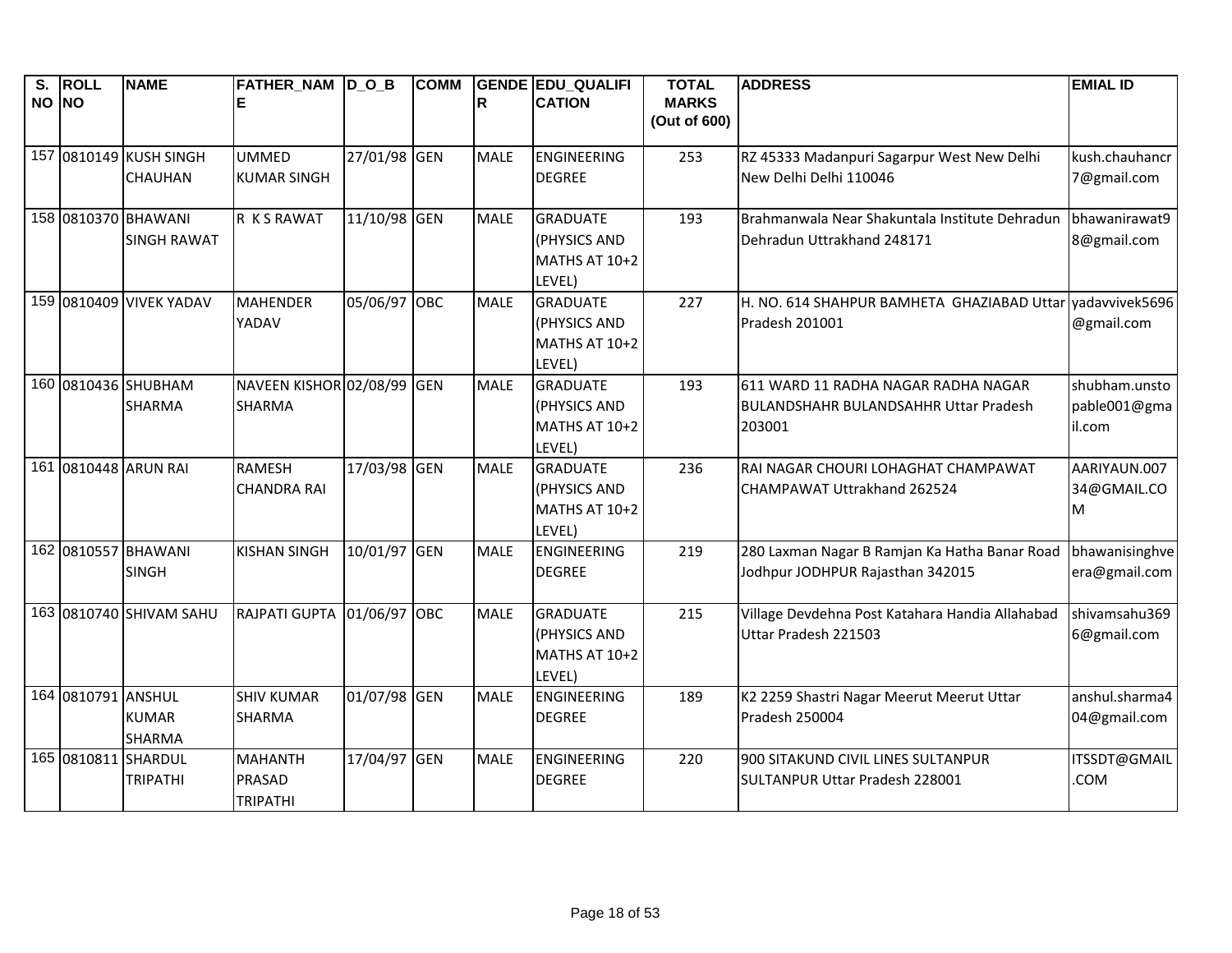| $\overline{\mathsf{s}}$ .<br>NO NO | <b>ROLL</b>         | <b>NAME</b>                            | FATHER_NAM D_O_B<br>Е                      |              | <b>COMM</b> | R           | <b>GENDE EDU QUALIFI</b><br><b>CATION</b>                  | <b>TOTAL</b><br><b>MARKS</b> | <b>ADDRESS</b>                                                                                                         | <b>EMIAL ID</b>                         |
|------------------------------------|---------------------|----------------------------------------|--------------------------------------------|--------------|-------------|-------------|------------------------------------------------------------|------------------------------|------------------------------------------------------------------------------------------------------------------------|-----------------------------------------|
|                                    |                     |                                        |                                            |              |             |             |                                                            | (Out of 600)                 |                                                                                                                        |                                         |
|                                    |                     | 166 0811065 ADITYA KUMAR<br><b>ROY</b> | <b>PRANAB</b><br><b>KUMAR ROY</b>          | 19/04/98 GEN |             | <b>MALE</b> | <b>ENGINEERING</b><br><b>DEGREE</b>                        | 215                          | D-14, FIRST FLOOR ASHOKA ENCLAVE MAIN, PART-<br>1 SECTOR-35, FARIDABAD, HARYANA FARIDABAD<br>Haryana 121003            | aditya.roy147@<br>gmail.com             |
|                                    | 167 0811095 HANSRAJ |                                        | RAJESH KUMAR 05/12/98                      |              | <b>OBC</b>  | <b>MALE</b> | <b>GRADUATE</b><br>(PHYSICS AND<br>MATHS AT 10+2<br>LEVEL) | 185                          | V.P.O. BHONDSI VILL- BHONDSI GURUGRAM<br>Gurugram Haryana 122102                                                       | hansrajsen82@<br>gmail.com              |
|                                    |                     | 168 0811181 VISHAL ANAND               | <b>VINOD ANAND</b>                         | 13/12/97     | <b>GEN</b>  | <b>MALE</b> | <b>GRADUATE</b>                                            | 206                          | B5, Kanha Apartments Jagdish Colony Opp. Old ITI<br>Rohtak Haryana 124001                                              | vshlanand13@g<br>mail.com               |
|                                    |                     | 169 0811466 ABHISHEK<br>YADAV          | RAJENDRA<br>YADAV                          | 15/01/98 OBC |             | <b>MALE</b> | <b>ENGINEERING</b><br><b>DEGREE</b>                        | 212                          | 3751 kala kuan housing board Aravali vihar Alwar<br>Rajasthan 301001                                                   | abhishekyadav1<br>5011998@gmai<br>I.com |
|                                    | 170 0811477 YOGESH  | <b>KUMAR</b><br><b>KATARIA</b>         | <b>SHIV SINGH</b>                          | 26/10/98 GEN |             | <b>MALE</b> | <b>ENGINEERING</b><br><b>DEGREE</b>                        | 217                          | Door No.71-31-107-24, Gudivada Appanna Colony,<br>Po- Malkapuram Near CISF Gate Visakhapatnam<br>Andhra Pradesh 530011 | yogeshkataria9<br>6@gmail.com           |
|                                    |                     | 171 0811631 CHANCHAL<br><b>KUMAR</b>   | <b>KANHU SINGH</b>                         | 16/09/97 GEN |             | <b>MALE</b> | <b>ENGINEERING</b><br><b>DEGREE</b>                        | 188                          | wz 1598 C-2 top floor nangal raya delhi cantt delhi 1chanchalkuma<br>cantt Delhi 110046                                | r@gmail.com                             |
|                                    |                     | 172 0811708 SACHIN JAJORIA PURAN SINGH |                                            | 05/09/98 OBC |             | <b>MALE</b> | <b>GRADUATE</b><br>(PHYSICS AND<br>MATHS AT 10+2<br>LEVEL) | 185                          | F-3 JEEWAN PARK UTTAM NAGAR WEST DELHI<br>Delhi 110059                                                                 | sachinjajoria@g<br>mail.com             |
|                                    | 173 0811891 YOGESH  | <b>HIRAMAN</b><br><b>PAWAR</b>         | <b>HIRAMAN</b><br>YASHWANT<br><b>PAWAR</b> | 06/12/97 OBC |             | <b>MALE</b> | <b>GRADUATE</b><br>(PHYSICS AND<br>MATHS AT 10+2<br>LEVEL) | 186                          | CO Hiraman Y Pawar, House No. 1248, At Post<br>Office Kumthe, Taluka Koregaon Satara<br>Maharashtra 415501             | pawaryh.989@<br>gmail.com               |
|                                    |                     | 174 0812014 SAHIL KUMAR                | <b>KARAMVIR</b><br><b>SINGH</b>            | 18/09/97     | <b>GEN</b>  | <b>MALE</b> | <b>ENGINEERING</b><br><b>DEGREE</b>                        | 224                          | VPO Baliana TEH Sampla Rohtak Haryana 124001                                                                           | mr.sdeswal@g<br>mail.com                |
|                                    |                     | 175 0812041 RAHUL MEHTA                | <b>PURAN SINGH</b>                         | 16/04/99 GEN |             | <b>MALE</b> | <b>GRADUATE</b><br>(PHYSICS AND<br>MATHS AT 10+2<br>LEVEL) | 243                          | KH NO. 1825 GALI NO.1 B- BLOCK AMRIT VIHAR<br>BURARI, DELHI NORTH DELHI Delhi 110084                                   | RAHULMEHTAV<br>R1@GMAIL.CO<br>M         |
|                                    |                     | 176 0812163 HIMANSHU<br><b>KUMAR</b>   | <b>GAYA PRASAD</b>                         | 02/01/98     | <b>OBC</b>  | <b>MALE</b> | <b>ENGINEERING</b><br><b>DEGREE</b>                        | 235                          | Village - Baghoi, Post- Baghoi Police Station-<br>Haspura Aurangabad Bihar 824120                                      | himansu0201@<br>gmail.com               |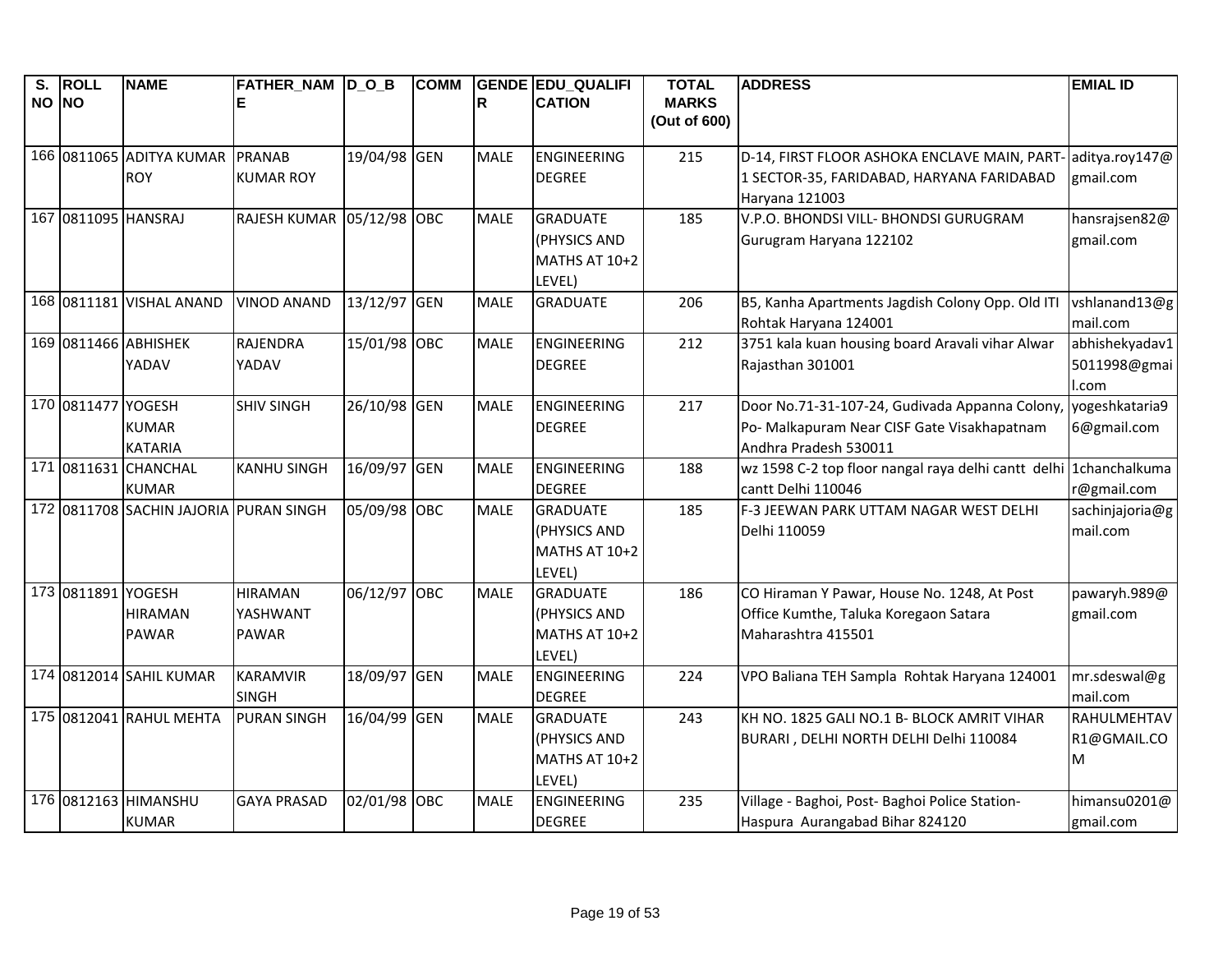| S.<br>NO NO | <b>ROLL</b>       | <b>NAME</b>                                             | FATHER_NAM D_O_B                                   |              | <b>COMM</b> | R           | <b>GENDE EDU QUALIFI</b><br><b>CATION</b>                         | <b>TOTAL</b><br><b>MARKS</b> | <b>ADDRESS</b>                                                                                        | <b>EMIAL ID</b>             |
|-------------|-------------------|---------------------------------------------------------|----------------------------------------------------|--------------|-------------|-------------|-------------------------------------------------------------------|------------------------------|-------------------------------------------------------------------------------------------------------|-----------------------------|
|             |                   |                                                         |                                                    |              |             |             |                                                                   | (Out of 600)                 |                                                                                                       |                             |
|             |                   | 177 0812487 SUHAIL KHAN                                 | <b>RAFEEK MOHD</b>                                 | 12/11/97 OBC |             | <b>MALE</b> | ENGINEERING<br><b>DEGREE</b>                                      | 215                          | Block A-123 Rath Nagar Alwar Rajasthan 301001                                                         | suhel682@gmai<br>I.com      |
|             |                   | 178 0812959 HARSH TYAGI                                 | <b>KANTI PRASAD</b><br><b>TYAGI</b>                | 18/12/99 GEN |             | <b>MALE</b> | <b>GRADUATE</b><br>(PHYSICS AND<br>MATHS AT 10+2<br>LEVEL)        | 253                          | sector 2c 584 vasundhara ghaziabad ghaziabad<br>Uttar Pradesh 201012                                  | imharshtyagi@<br>gmail.com  |
|             |                   | 179 0813185 SACHIN KUMAR SURESH KUMAR 29/05/97 SC       |                                                    |              |             | <b>MALE</b> | <b>GRADUATE</b><br>(PHYSICS AND<br><b>MATHS AT 10+2</b><br>LEVEL) | 217                          | VPO MAKRANI PO MOURI TEHSIL CHARKHI<br>DADRI DISTRICT BHIWANI CHARKHI DADRI<br>Haryana 127022         | Kumarsoul1208<br>@gmail.com |
|             |                   | 180 0813294 KUMAR UTTAM                                 | <b>KUMAR</b><br><b>DURGESH</b><br>PRASAD SINHA     | 17/07/98 OBC |             | <b>MALE</b> | <b>GRADUATE</b><br>(PHYSICS AND<br>MATHS AT 10+2<br>LEVEL)        | 241                          | BHABUA , AZAD NAGAR WARD NO 02 NEAR SHIV<br>MANDIR BHABUA KAIMUR Bihar 821101                         | getkumaruttam<br>@gmail.com |
|             | 181 0813355 AMAN  | <b>BUDHWAR</b>                                          | <b>RAVINDER</b>                                    | 09/10/98 EWS |             | <b>MALE</b> | <b>GRADUATE</b><br>(PHYSICS AND<br>MATHS AT 10+2<br>LEVEL)        | 222                          | Vpo Sunaria khurud Rohtak Rohtak Haryana<br>124001                                                    | b1u2d3h4w5a6<br>r@gmail.com |
|             | 182 0813356 RAHUL | <b>CHOUDHARY</b>                                        | <b>RAJKUMAR</b><br><b>CHOUDHARY</b>                | 28/04/97 GEN |             | <b>MALE</b> | ENGINEERING<br><b>DEGREE</b>                                      | 234                          | QT NO 116 NEW RESHAM MILL PRAGATI NAGAR<br>BIRLA NAGAR Gwalior Madhya Pradesh 474004                  | rahul.m.hk1@g<br>mail.com   |
|             |                   | 183 0813446 NIKHIL VATS                                 | <b>SURENDER</b><br><b>KUMAR</b>                    | 21/03/97 GEN |             | <b>MALE</b> | <b>GRADUATE</b><br>(PHYSICS AND<br>MATHS AT 10+2<br>LEVEL)        | 232                          | village kharkhari nahar post office najafgarh new<br>delhi 110043 south west delhi Delhi 110043       | nikhil.vats48@g<br>mail.com |
|             |                   | 184 0813492 BHOSALE<br><b>SUSHANT</b><br><b>SUBHASH</b> | <b>BHOSALE</b><br><b>SUBHASH</b><br><b>TUKARAM</b> | 03/07/97 OBC |             | <b>MALE</b> | <b>ENGINEERING</b><br><b>DEGREE</b>                               | 235                          | Muktai, 290 11, Plot no.2 New Radhika Road,<br>Karanje Peth Bhosale Mala Satara Maharashtra<br>415001 | sushantb1824<br>@gmail.com  |
|             |                   | 185 0813638 AJAY KUMAR                                  | <b>NARESH</b><br><b>KUMAR</b>                      | 11/03/98 GEN |             | <b>MALE</b> | ENGINEERING<br><b>DEGREE</b>                                      | 236                          | H no. 139 gopal nagar phase 2 Surakhpur road,<br>Najafgarh Southwest Delhi Delhi 110043               | ajay1110malik<br>@gmail.com |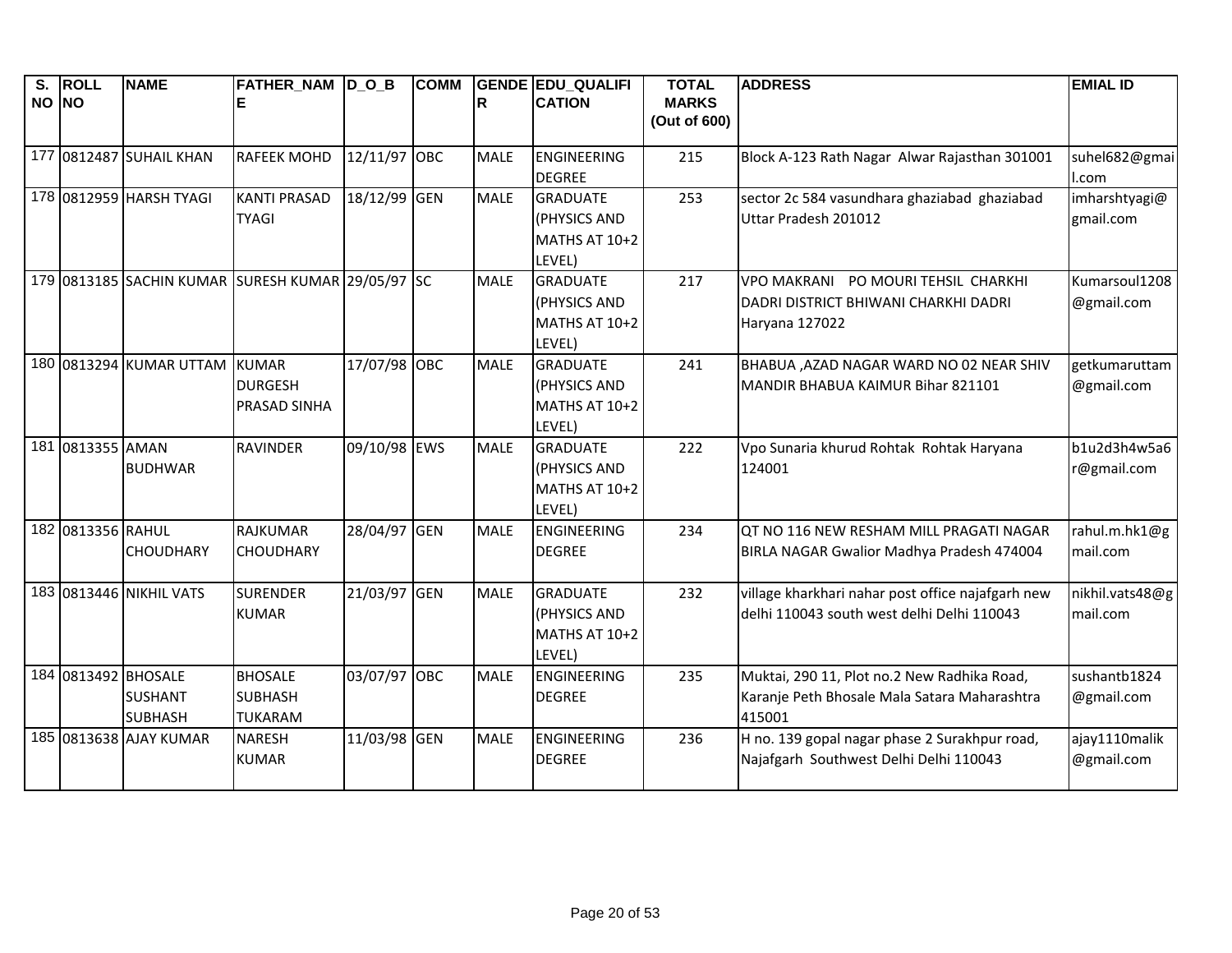| S.<br>NO NO | <b>ROLL</b>        | <b>NAME</b>                          | <b>FATHER_NAM D_O_B</b><br>ΙE       |              | <b>COMM</b> | R           | <b>GENDE EDU QUALIFI</b><br><b>CATION</b>                         | <b>TOTAL</b><br><b>MARKS</b> | <b>ADDRESS</b>                                                                                                       | <b>EMIAL ID</b>                       |
|-------------|--------------------|--------------------------------------|-------------------------------------|--------------|-------------|-------------|-------------------------------------------------------------------|------------------------------|----------------------------------------------------------------------------------------------------------------------|---------------------------------------|
|             |                    |                                      |                                     |              |             |             |                                                                   | (Out of 600)                 |                                                                                                                      |                                       |
|             | 186 0813670 SUYASH | <b>THAKUR</b>                        | SANJEEV<br><b>THAKUR</b>            | 05/02/98 GEN |             | <b>MALE</b> | <b>GRADUATE</b><br>(PHYSICS AND<br>MATHS AT 10+2<br>LEVEL)        | 201                          | WZ-48 Palam Village South West Delhi Delhi<br>110045                                                                 | stunningsuyash<br>5297@gmail.co<br>m  |
|             |                    | 187 0813704 SAHIL RANA               | <b>KULWANT</b><br><b>SINGH RANA</b> | 15/03/98 GEN |             | <b>MALE</b> | <b>GRADUATE</b><br>(PHYSICS AND<br>MATHS AT 10+2<br>LEVEL)        | 239                          | A 27 Panchsheel Garden Naveen Shahdara near KD sahilrana70142<br>field school Delhi Delhi 110032                     | @gmail.com                            |
|             |                    | 188 0813946 VISHAL SINGH             | <b>DAL CHAND</b><br><b>SINGH</b>    | 19/02/99 SC  |             | <b>MALE</b> | <b>GRADUATE</b><br>(PHYSICS AND<br>MATHS AT 10+2<br>LEVEL)        | 236                          | House no 9-300, Krishna kunj Sector 3, rajendra<br>nagar Sahibabad, ghaziabad Rajendra Nagar Uttar<br>Pradesh 201005 | vishalsinght50p<br>akfa@gmail.co<br>m |
|             | 189 0813955 MANISH | <b>KUMAR</b>                         | <b>SHER SINGH</b>                   | 16/06/98 OBC |             | <b>MALE</b> | <b>GRADUATE</b><br>(PHYSICS AND<br>MATHS AT 10+2<br>LEVEL)        | 197                          | H NO - 26 BY 10, FAUJI PLYWOOD SHALIMAR<br><b>GARDEN ROHTA ROAD MEERUT CITY Uttar</b><br>Pradesh 250002              | MANISH.DIAM<br>OND123@GMA<br>IL.COM   |
|             |                    | 190 0814359 SHIVAM TOMAR KANWAR PAL  | <b>SINGH</b>                        | 26/03/99 GEN |             | <b>MALE</b> | <b>GRADUATE</b><br>(PHYSICS AND<br>MATHS AT 10+2<br>LEVEL)        | 200                          | B-1054 MIG Flats East Of Loni Road Shahdara Delhi tomarshivam26<br>North East Delhi 110093                           | @gmail.com                            |
|             |                    | 191 0814467 SONU YADAV               | <b>RAJDEEP</b>                      | 05/01/97 OBC |             | <b>MALE</b> | <b>GRADUATE</b><br>(PHYSICS AND<br>MATHS AT 10+2<br>LEVEL)        | 229                          | HNO 1475 SEC 2 BAHADURGARH JHAJJAR<br>Haryana 124507                                                                 | sonuji01yadav<br>@gmail.com           |
|             |                    | 192 0814704 GAJENDRA<br><b>KUMAR</b> | <b>KPSINGH</b>                      | 01/11/98 GEN |             | <b>MALE</b> | <b>GRADUATE</b><br>(PHYSICS AND<br><b>MATHS AT 10+2</b><br>LEVEL) | 227                          | H NO.74 4 NEW MEENAKSHIPURAM GALI NO.1 A<br>AMHERA ROAD MEERUT MEERUT Uttar Pradesh<br>250001                        | gajendra18726<br>@gmail.com           |
|             |                    | 193 0814763 SAHIL DAHIMA             | <b>SOHAN SINGH</b><br><b>DAHIMA</b> | 07/07/99 OBC |             | <b>MALE</b> | <b>GRADUATE</b><br>(PHYSICS AND<br>MATHS AT 10+2<br>LEVEL)        | 225                          | V.P.O KADARPUR SUB TEHSIL- WAZIRABAD<br>GURUGRAM Haryana 122101                                                      | truesahil1@gm<br>ail.com              |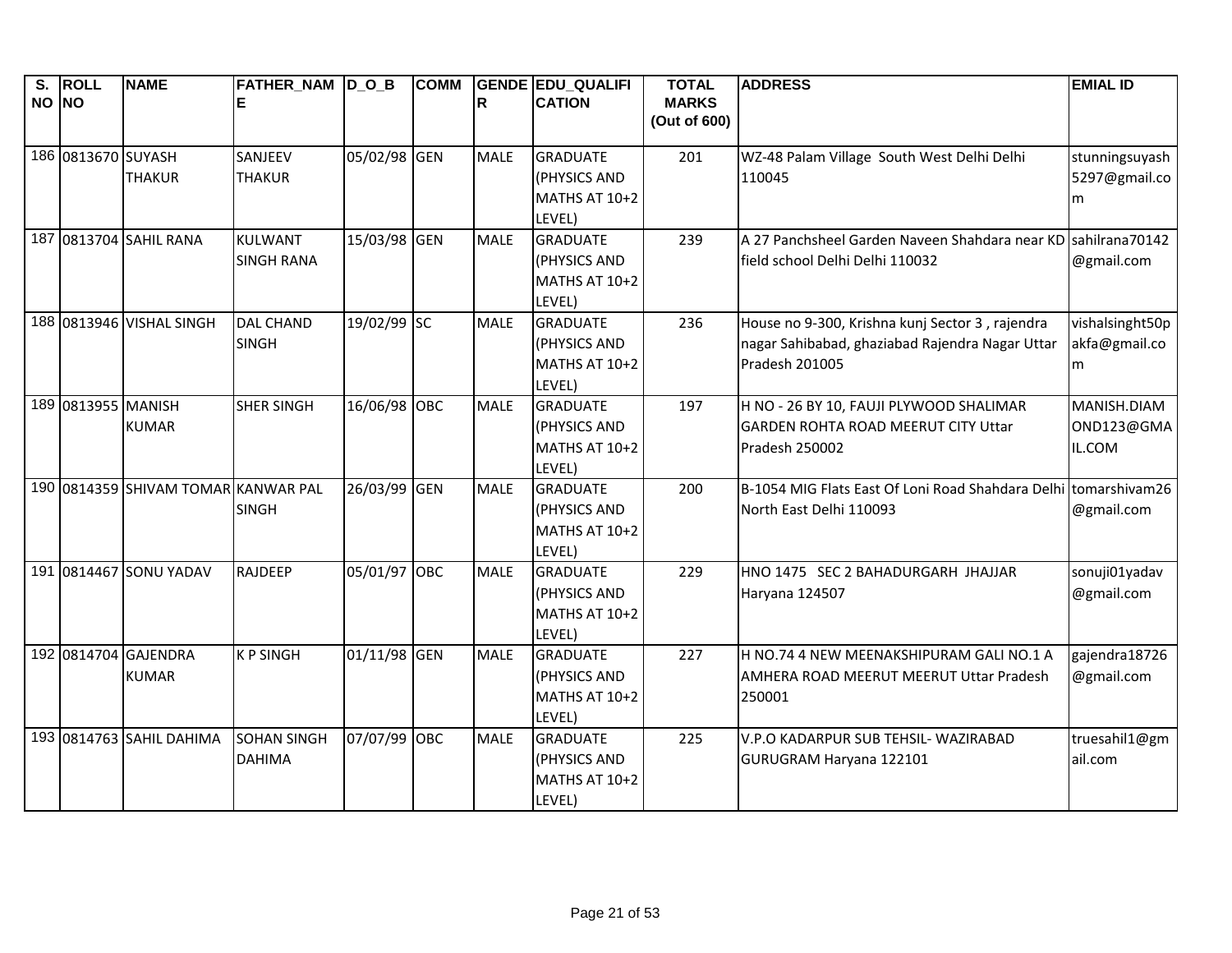| $\overline{\mathsf{s}}$ . | <b>ROLL</b> | <b>NAME</b>                                        | <b>FATHER NAM DOB</b> |              | <b>COMM</b> |             | <b>GENDE EDU QUALIFI</b> | <b>TOTAL</b> | <b>ADDRESS</b>                                                    | <b>EMIAL ID</b> |
|---------------------------|-------------|----------------------------------------------------|-----------------------|--------------|-------------|-------------|--------------------------|--------------|-------------------------------------------------------------------|-----------------|
| NO NO                     |             |                                                    | Е                     |              |             | R           | <b>CATION</b>            | <b>MARKS</b> |                                                                   |                 |
|                           |             |                                                    |                       |              |             |             |                          | (Out of 600) |                                                                   |                 |
|                           |             | 194 0815356 UDDESHYA                               | <b>SANJAY KUMAR</b>   | 03/02/00 GEN |             | MALE        | <b>GRADUATE</b>          | 192          | house no. 4 singhpur phephana ballia Uttar                        | uddeshyas@red   |
|                           |             | <b>SINGH</b>                                       | <b>SINGH</b>          |              |             |             | (PHYSICS AND             |              | Pradesh 277503                                                    | iffmail.com     |
|                           |             |                                                    |                       |              |             |             | MATHS AT 10+2            |              |                                                                   |                 |
|                           |             |                                                    |                       |              |             |             | LEVEL)                   |              |                                                                   |                 |
|                           |             | 195 0815777 DEEPAK PAPNAI PRAKASH                  |                       | 15/06/98 GEN |             | <b>MALE</b> | <b>GRADUATE</b>          | 222          | 3rd Floor RZG-688 Rajnagar-II South West Delhi                    | papnaid@gmail   |
|                           |             |                                                    | <b>CHANDRA</b>        |              |             |             |                          |              | Delhi 110077                                                      | .com            |
|                           |             |                                                    | <b>PAPNAI</b>         |              |             |             |                          |              |                                                                   |                 |
|                           |             | 196 0816019 NARAYAN                                | <b>MRUGENDRA</b>      | 16/06/00 GEN |             | <b>MALE</b> | <b>GRADUATE</b>          | 202          | 11 B, Amrakunj Society Dr. Hegevar Marg                           | narayanmvinod   |
|                           |             | <b>VINOD</b>                                       | <b>VINOD</b>          |              |             |             | (PHYSICS AND             |              | Kankariya Lake, Maninagar Ahmedabad Gujarat                       | @gmail.com      |
|                           |             |                                                    |                       |              |             |             | MATHS AT 10+2            |              | 380028                                                            |                 |
|                           |             |                                                    |                       |              |             |             | LEVEL)                   |              |                                                                   |                 |
|                           |             | 197 0816560 MAHESH BISHT                           | <b>GAJENDRA</b>       | 20/12/97 GEN |             | <b>MALE</b> | <b>GRADUATE</b>          | 198          | VILLAGE KUMOUR PITHORAGARH UTTARAKHAND                            | maheshsinghbis  |
|                           |             |                                                    | <b>SINGH BISHT</b>    |              |             |             | (PHYSICS AND             |              | PITHORAGARH Uttrakhand 262501                                     | ht786@gmail.c   |
|                           |             |                                                    |                       |              |             |             | MATHS AT 10+2            |              |                                                                   | om              |
|                           |             |                                                    |                       |              |             |             | LEVEL)                   |              |                                                                   |                 |
|                           |             | 198 0816627 NARENDER                               | <b>SUMER SINGH</b>    | 27/12/97 GEN |             | <b>MALE</b> | <b>GRADUATE</b>          | 237          | 1779 HUDA Sector Narnaul Mohindergarh Haryana nkd27121997@        |                 |
|                           |             | <b>KUMAR</b>                                       |                       |              |             |             | (PHYSICS AND             |              | Mahendergarh Haryana 123001                                       | gmail.com       |
|                           |             |                                                    |                       |              |             |             | MATHS AT 10+2            |              |                                                                   |                 |
|                           |             |                                                    |                       |              |             |             | LEVEL)                   |              |                                                                   |                 |
|                           |             | 199 0816710 VIPUL KUMAR                            | <b>VIRENDRA</b>       | 01/04/98 GEN |             | <b>MALE</b> | <b>ENGINEERING</b>       | 202          | 61 B Tilak Nagar allahpur allahabad allahabad Uttar viprai1498@gm |                 |
|                           |             | RAI                                                | <b>NATH RAI</b>       |              |             |             | <b>DEGREE</b>            |              | Pradesh 211006                                                    | ail.com         |
|                           |             | 200 0816937 ROHIL BHAKT                            | <b>SUNIL BHAKT</b>    | 19/10/97 GEN |             | <b>MALE</b> | <b>ENGINEERING</b>       | 222          | 36 5 New Type 3 Westland Khamaria Jabalpur                        | rohilbhakt100@  |
|                           |             |                                                    |                       |              |             |             | <b>DEGREE</b>            |              | Madhya Pradesh 482005                                             | gmail.com       |
|                           |             | 201 0816979 ABHIVARDHAN                            | RAGHAVENDRA           | 26/08/98 GEN |             | <b>MALE</b> | <b>GRADUATE</b>          | 199          | H No 11 SAHKARI GANNA VIKAS SAMITI AIRA                           | abhivardhanbaj  |
|                           |             | <b>BAJPAYEE</b>                                    | <b>BAJPAYEE</b>       |              |             |             | (PHYSICS AND             |              | KHAMARIA LAKHIMPUR KHERI Uttar Pradesh                            | pai@gmail.com   |
|                           |             |                                                    |                       |              |             |             | MATHS AT 10+2            |              | 262722                                                            |                 |
|                           |             |                                                    |                       |              |             |             | LEVEL)                   |              |                                                                   |                 |
|                           |             | 202 0817126 SHORABH SOUN HIMMAT SINGH 29/08/98 GEN |                       |              |             | <b>MALE</b> | <b>ENGINEERING</b>       | 211          | Co Sub Himmat Singh 69 MntBrig Robert line near                   | sounsourav.ss   |
|                           |             |                                                    |                       |              |             |             | <b>DEGREE</b>            |              | Milan chowk Garhi cantt Dehradun Uttrakhand                       | @gmail.com      |
|                           |             |                                                    |                       |              |             |             |                          |              | 248001                                                            |                 |
|                           |             | 203 0817277 SHAGUN SINGH RANBIR SINGH              |                       | 20/04/97 GEN |             | <b>MALE</b> | <b>ENGINEERING</b>       | 225          | HOUSE NO 135 WARD NO 2 NAJIMPURA BHOOR                            | imshagunsingh   |
|                           |             |                                                    |                       |              |             |             | <b>DEGREE</b>            |              | <b>BULANDSHAHR BULANDSHAHR Uttar Pradesh</b>                      | @gmail.com      |
|                           |             |                                                    |                       |              |             |             |                          |              | 203001                                                            |                 |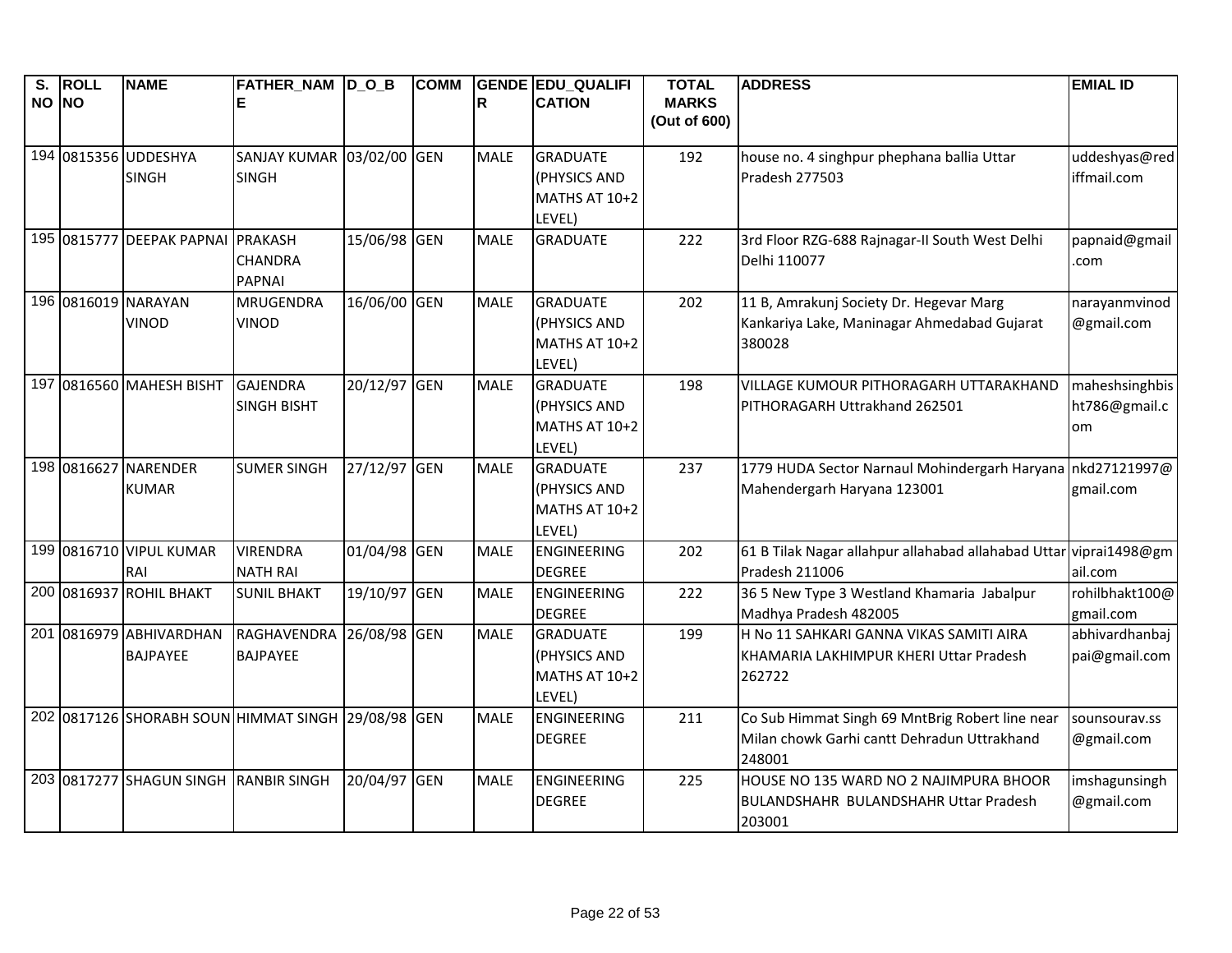| S.<br>NO NO | <b>ROLL</b>        | <b>NAME</b>                                | <b>FATHER_NAM D_O_B</b>                     |              | <b>COMM</b> | R           | <b>GENDE EDU QUALIFI</b><br><b>CATION</b>                         | <b>TOTAL</b><br><b>MARKS</b> | <b>ADDRESS</b>                                                                                        | <b>EMIAL ID</b>                              |
|-------------|--------------------|--------------------------------------------|---------------------------------------------|--------------|-------------|-------------|-------------------------------------------------------------------|------------------------------|-------------------------------------------------------------------------------------------------------|----------------------------------------------|
|             |                    |                                            |                                             |              |             |             |                                                                   | (Out of 600)                 |                                                                                                       |                                              |
|             |                    | 204 0817365 PURU PRATAP                    | <b>AJAB SINGH</b>                           | 04/09/97 GEN |             | <b>MALE</b> | <b>GRADUATE</b><br>(PHYSICS AND<br><b>MATHS AT 10+2</b><br>LEVEL) | 212                          | Bharat vihar colony mandawar road bijnor Bijnor<br>Uttar Pradesh 246701                               | purupratap22@<br>gmail.com                   |
|             |                    | 205 0817492 ANSHUMAN<br><b>SINGH YADAV</b> | <b>MILAP SINGH</b><br>YADAV                 | 28/05/98 OBC |             | <b>MALE</b> | <b>GRADUATE</b><br>(PHYSICS AND<br>MATHS AT 10+2<br>LEVEL)        | 274                          | Village biharipur Post office rahin Tehsil etawah<br>ETAWAH Uttar Pradesh 206253                      | anshumansingh<br>yadav28051998<br>@gmail.com |
|             |                    | 206 0817509 NILESH TYAGI                   | <b>SANJEEV TYAGI</b>                        | 11/08/98 GEN |             | <b>MALE</b> | <b>GRADUATE</b><br>(PHYSICS AND<br><b>MATHS AT 10+2</b><br>LEVEL) | 191                          | Flat Number 52, FF, Police Colony, Ramesh Park,<br>Laxmi Nagar, Delhi-92 East Delhi Delhi 110092      | nieltyagi11@g<br>mail.com                    |
|             |                    | 207 0817514 HIMANSHU<br><b>TOMAR</b>       | JITENDER SINGH 24/08/97 GEN<br><b>TOMAR</b> |              |             | <b>MALE</b> | <b>GRADUATE</b><br>(PHYSICS AND<br>MATHS AT 10+2<br>LEVEL)        | 201                          | QUARTER NO-D-43 3RD FLOOR MODEL TOWN-1<br>POLICE STATION, DRMUHKERJEE NGR NORTH<br>DELHI Delhi 110009 | tomar4869@g<br>mail.com                      |
|             |                    | 208 0817628 SANDEEP                        | SURESH KUMAR 15/12/98 GEN                   |              |             | <b>MALE</b> | <b>GRADUATE</b><br>(PHYSICS AND<br>MATHS AT 10+2<br>LEVEL)        | 220                          | VPO NOGANWA TEHSIL MATANHAIL JHAJJAR<br>Haryana 124106                                                | sandeepjakhar8<br>30@gmail.com               |
|             | 209 0817661 SUMIT  |                                            | <b>RAM MEHAR</b>                            | 17/08/97 GEN |             | <b>MALE</b> | <b>GRADUATE</b><br>(PHYSICS AND<br>MATHS AT 10+2<br>LEVEL)        | 220                          | H.no.158 V.P.O- DANDDMA TEHSIL-BADHRA<br>CHARKHI DADRI Haryana 127030                                 | sumi805909949<br>1@gmail.com                 |
|             |                    | 210 0817752 PRATEEK<br><b>CHOUBEY</b>      | <b>DEWENDRA</b><br><b>NATH CHOUBEY</b>      | 06/03/99 GEN |             | <b>MALE</b> | <b>GRADUATE</b><br>(PHYSICS AND<br>MATHS AT 10+2<br>LEVEL)        | 230                          | 143-9 Kishangarh Village Vasant Kunj New Delhi<br>Delhi 110070                                        | prateek.choube<br>y7896@gmail.c<br>om        |
|             | 211 0817807 GAURAV | <b>KUMAR NAGAR</b>                         | YOGENDRA PAL<br><b>SINGH</b>                | 27/01/97 GEN |             | <b>MALE</b> | <b>ENGINEERING</b><br><b>DEGREE</b>                               | 191                          | VILL DHANPURA PO DATIYANA SIMBHAOLI HAPUR<br>Uttar Pradesh 245207                                     | nagargauravku<br>mar@gmail.co<br>m           |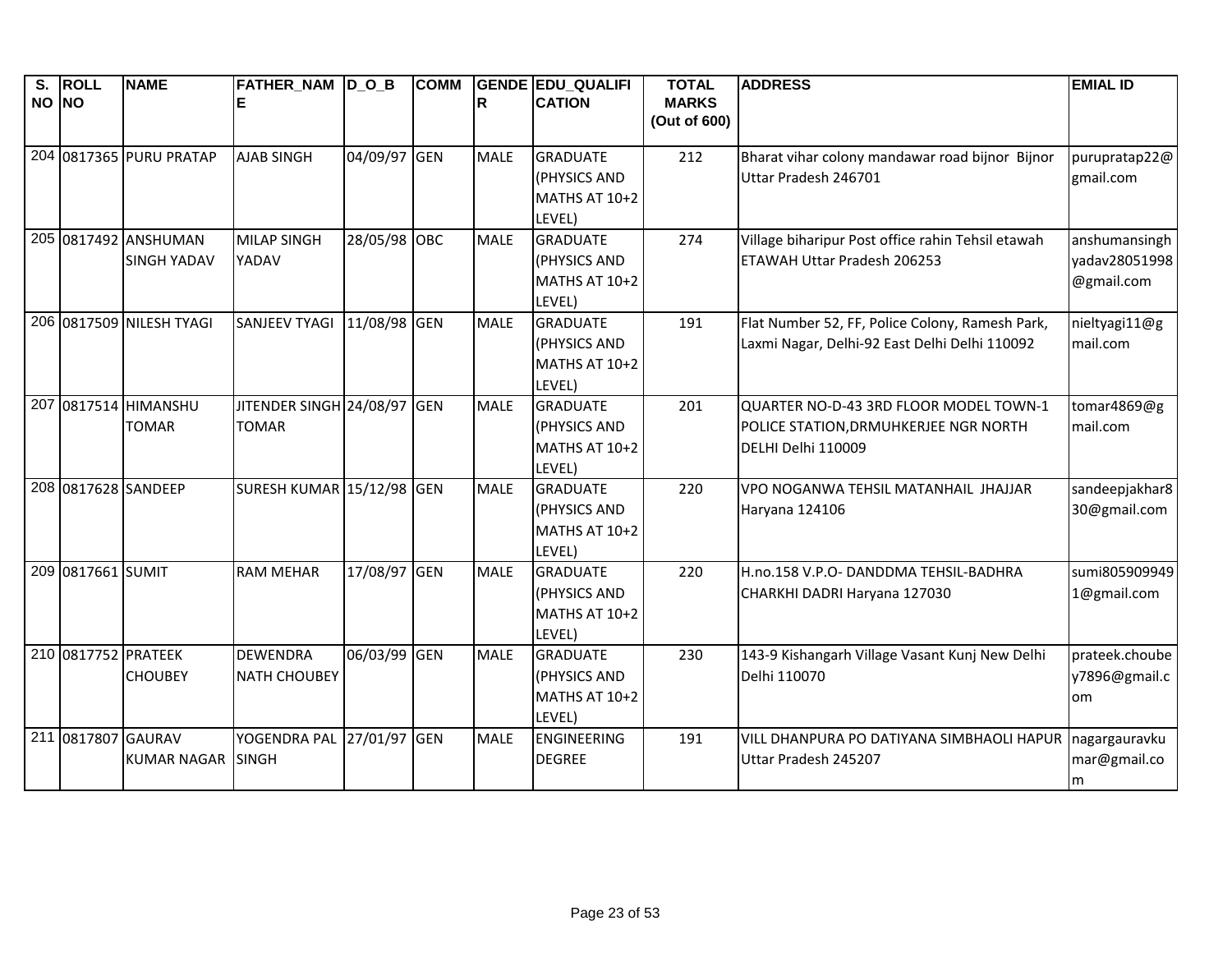| S.<br>NO NO | <b>ROLL</b>         | <b>NAME</b>                          | FATHER_NAM D_O_B   |              | <b>COMM</b> | R           | <b>GENDE EDU QUALIFI</b><br><b>CATION</b> | <b>TOTAL</b><br><b>MARKS</b> | <b>ADDRESS</b>                                  | <b>EMIAL ID</b> |
|-------------|---------------------|--------------------------------------|--------------------|--------------|-------------|-------------|-------------------------------------------|------------------------------|-------------------------------------------------|-----------------|
|             |                     |                                      |                    |              |             |             |                                           | (Out of 600)                 |                                                 |                 |
|             | 212 0817898 VIMLESH |                                      | <b>BHAGWAN RAI</b> | 07/03/98 OBC |             | <b>MALE</b> | <b>GRADUATE</b>                           | 220                          | VILLAGE BARA GOPAL PO NARAON PS AVTAR           | vimleshku123@   |
|             |                     | <b>KUMAR</b>                         |                    |              |             |             | (PHYSICS AND                              |                              | NAGAR SARAN Bihar 841216                        | gmail.com       |
|             |                     |                                      |                    |              |             |             | MATHS AT 10+2                             |                              |                                                 |                 |
|             |                     |                                      |                    |              |             |             | LEVEL)                                    |                              |                                                 |                 |
|             |                     | 213 0817904 PIYUSH VATSA             | <b>VISHWAMITRA</b> | 26/09/97 GEN |             | <b>MALE</b> | <b>GRADUATE</b>                           | 194                          | STREEET NO 2 JAGDEO NAGAR NEAR ARYABHATT        | writetopiyushva |
|             |                     |                                      | <b>SINGH</b>       |              |             |             | (PHYSICS AND                              |                              | SCHOOL WEST OF OVERBRIDGE ARA BHOJPUR           | tsa@gmail.com   |
|             |                     |                                      |                    |              |             |             | MATHS AT 10+2                             |                              | <b>Bihar 802302</b>                             |                 |
|             |                     | 214 0817974 TARUN KUMAR              | <b>NARESH</b>      | 22/04/97 GEN |             | <b>MALE</b> | LEVEL)<br><b>GRADUATE</b>                 | 222                          | VILL. and PO- JHANDICHAUR EAST KISHANPURI       | tarunbhatt7524  |
|             |                     |                                      | <b>KUMAR</b>       |              |             |             | (PHYSICS AND                              |                              | KOTDWARA PAURI GARHWAL Uttrakhand 246149        | 87@gmail.com    |
|             |                     |                                      |                    |              |             |             | MATHS AT 10+2                             |                              |                                                 |                 |
|             |                     |                                      |                    |              |             |             | LEVEL)                                    |                              |                                                 |                 |
|             |                     | 215 0818116 VAIBHAV                  | <b>HARISH</b>      | 27/01/99 EWS |             | <b>MALE</b> | ENGINEERING                               | 234                          | F 140 NANAKPURA SOUTH MOTIBAGH New Delhi        | lakhchouravaib  |
|             |                     | LAKHCHOURA                           | <b>CHANDRA</b>     |              |             |             | <b>DEGREE</b>                             |                              | Delhi 110021                                    | hav@gmail.com   |
|             |                     |                                      | <b>LAKHCHOURA</b>  |              |             |             |                                           |                              |                                                 |                 |
|             |                     | 216 0818274 HIMANSHU                 | <b>ASHOK KUMAR</b> | 25/07/98 GEN |             | <b>MALE</b> | <b>GRADUATE</b>                           | 219                          | RZ B 47 B BLOCK GALI NO 7 NEAR LAMBA PUBLIC     | himanshudubey   |
|             |                     | <b>KUMAR DUBEY</b>                   | <b>DUBEY</b>       |              |             |             | (PHYSICS AND                              |                              | SCHOOL DABRI EXTENSION EAST SOUTH WEST          | 586@gmail.co    |
|             |                     |                                      |                    |              |             |             | <b>MATHS AT 10+2</b>                      |                              | DELHI Delhi 110045                              | m               |
|             |                     | 217 0818367 PRAMOD                   | <b>MOHAN LAL</b>   | 16/03/98 GEN |             | <b>MALE</b> | LEVEL)<br><b>GRADUATE</b>                 | 222                          | Village Jharsaintly Sector 58 Tehsil Ballabgarh | dagarpramod46   |
|             |                     |                                      |                    |              |             |             | (PHYSICS AND                              |                              | Faridabad Haryana 121004                        | 0@gmail.com     |
|             |                     |                                      |                    |              |             |             | MATHS AT 10+2                             |                              |                                                 |                 |
|             |                     |                                      |                    |              |             |             | LEVEL)                                    |                              |                                                 |                 |
|             |                     | 218 0818669 TRIVENDRA                | <b>GYANENDRA</b>   | 03/04/97 GEN |             | <b>MALE</b> | <b>GRADUATE</b>                           | 188                          | VILLAGE KARIL POST SONAI DISTRICT HATHRAS       | tsponia@gmail.  |
|             |                     | <b>SINGH PONIA</b>                   | <b>SINGH</b>       |              |             |             | (PHYSICS AND                              |                              | HATHRAS Uttar Pradesh 281206                    | com             |
|             |                     |                                      |                    |              |             |             | MATHS AT 10+2                             |                              |                                                 |                 |
|             |                     |                                      |                    |              |             |             | LEVEL)                                    |                              |                                                 |                 |
|             | 219 0818704 ANSHUL  |                                      | SHAMBHU            | 02/10/97 GEN |             | <b>MALE</b> | <b>ENGINEERING</b>                        | 230                          | house no 68 royal estate BAMRAULI ROAD AGRA     | anshulmsit02@   |
|             |                     | <b>SHARMA</b>                        | <b>DAYAL</b>       |              |             |             | <b>DEGREE</b>                             |                              | agra AGRA Uttar Pradesh 282009                  | gmail.com       |
|             |                     | 220 0818851 PUNEET KUMAR VIPIN KUMAR |                    | 04/04/97 GEN |             | <b>MALE</b> | <b>ENGINEERING</b>                        | 216                          | hari niwas, sr no 31211 gaikwad nagar, lohegaon | puneetm16451    |
|             |                     | <b>MISHRA</b>                        | <b>MISHRA</b>      |              |             |             | <b>DEGREE</b>                             |                              | pune 411047 pune Maharashtra 411047             | @gmail.com      |
|             |                     |                                      |                    |              |             |             |                                           |                              |                                                 |                 |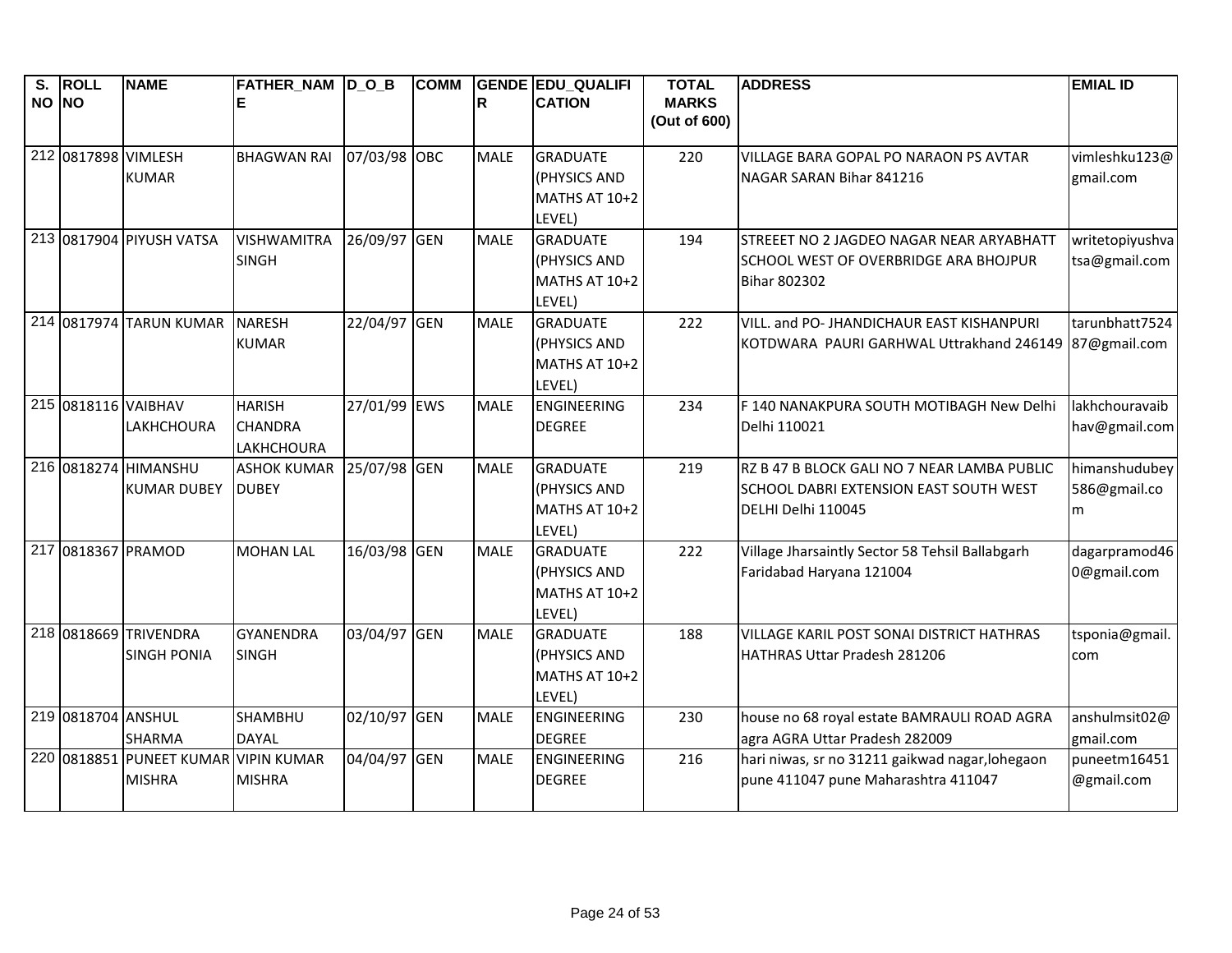| S.    | <b>ROLL</b>         | <b>NAME</b>              | <b>FATHER_NAM D_O_B</b>    |              | <b>COMM</b> |             | <b>GENDE EDU QUALIFI</b> | <b>TOTAL</b> | <b>ADDRESS</b>                                   | <b>EMIAL ID</b>            |
|-------|---------------------|--------------------------|----------------------------|--------------|-------------|-------------|--------------------------|--------------|--------------------------------------------------|----------------------------|
| NO NO |                     |                          | ΙE                         |              |             | R           | <b>CATION</b>            | <b>MARKS</b> |                                                  |                            |
|       |                     |                          |                            |              |             |             |                          | (Out of 600) |                                                  |                            |
|       |                     | 221 0818949 DEEPAISH     | YASHPAL SINGH 20/08/98 GEN |              |             | <b>MALE</b> | <b>GRADUATE</b>          | 236          | Hno. 2125 Street no.3 Bank colony Najafgarh road | 4169deepaishg              |
|       |                     | <b>KUMAR</b>             |                            |              |             |             | (PHYSICS AND             |              | Jhajjar Haryana 124507                           | eorgian@gmail.             |
|       |                     |                          |                            |              |             |             | MATHS AT 10+2            |              |                                                  | com                        |
|       |                     |                          |                            |              |             |             | LEVEL)                   |              |                                                  |                            |
|       |                     | 222 0819030 SACHIN YADAV | <b>JAI PRAKASH</b>         | 29/05/98 OBC |             | <b>MALE</b> | <b>GRADUATE</b>          | 215          | H.NO 223 V.P.O DEVERKHANA JHAJJAR Haryana        | <b>SACHINYADAVD</b>        |
|       |                     |                          | YADAV                      |              |             |             | (PHYSICS AND             |              | 124105                                           | OCS@GMAIL.C                |
|       |                     |                          |                            |              |             |             | MATHS AT 10+2            |              |                                                  | <b>OM</b>                  |
|       |                     |                          |                            |              |             |             | LEVEL)                   |              |                                                  |                            |
|       |                     | 223 0819270 HIMANSHU     | <b>PRAMOD</b>              | 27/01/97 GEN |             | <b>MALE</b> | <b>GRADUATE</b>          | 270          | H.No. 61 street no.2 Bank Colony Modinagar       | himanshutomar              |
|       |                     | <b>TOMAR</b>             | <b>KUMAR</b>               |              |             |             | (PHYSICS AND             |              | Ghaziabad Uttar Pradesh MODINAGAR Uttar          | 1996@gmail.co              |
|       |                     |                          |                            |              |             |             | MATHS AT 10+2            |              | Pradesh 201204                                   | m                          |
|       |                     |                          |                            |              |             |             | LEVEL)                   |              |                                                  |                            |
|       | 224 0819799 AKASH   |                          | YASHPAL                    | 22/02/99 GEN |             | <b>MALE</b> | <b>GRADUATE</b>          | 187          | Mcf 266 B block Bhagat singh colony BALLABGARH   | akash22bh@gm               |
|       |                     | <b>BHANDARI</b>          | <b>BHANDARI</b>            |              |             |             | (PHYSICS AND             |              | Faridabad Haryana 121004                         | ail.com                    |
|       |                     |                          |                            |              |             |             | MATHS AT 10+2            |              |                                                  |                            |
|       |                     |                          |                            |              |             |             | LEVEL)                   |              |                                                  |                            |
|       |                     | 225 0819919 ABHISHEK     | NEERAJ KUMAR 12/02/99 EWS  |              |             | <b>MALE</b> | <b>GRADUATE</b>          | 220          | PLOT NO 105 BABUGARH CANTT NEAR SHIVA            | ABHISINGHSKT               |
|       |                     | <b>KUMAR</b>             |                            |              |             |             | (PHYSICS AND             |              | FARM HOUSE HAPUR Uttar Pradesh 245201            | 1389841@GMA                |
|       |                     |                          |                            |              |             |             | <b>MATHS AT 10+2</b>     |              |                                                  | IL.COM                     |
|       |                     |                          |                            |              |             |             | LEVEL)                   |              |                                                  |                            |
|       |                     | 226 0820072 AKSHAY JAIN  | <b>ARUN KUMAR</b>          | 30/06/98 GEN |             | <b>MALE</b> | <b>GRADUATE</b>          | 226          | Near Hathi Khana Baraut Baghpat Uttar Pradesh    | akshayjain535              |
|       |                     |                          | <b>JAIN</b>                |              |             |             | (PHYSICS AND             |              | 250611                                           | @gmail.com                 |
|       |                     |                          |                            |              |             |             | MATHS AT 10+2            |              |                                                  |                            |
|       |                     |                          |                            |              |             |             | LEVEL)                   |              |                                                  |                            |
|       |                     | 227 0820108 ABHISHEK     | <b>PAPENDRA</b>            | 13/06/00 SC  |             | <b>MALE</b> | <b>GRADUATE</b>          | 223          | Mohalla Satauli ward number 6 Etmadpur District  | abhi37841@gm               |
|       |                     | <b>KUMAR</b>             | <b>KUMAR</b>               |              |             |             | (PHYSICS AND             |              | Agra Agra Uttar Pradesh 283202                   | ail.com                    |
|       |                     |                          |                            |              |             |             | MATHS AT 10+2            |              |                                                  |                            |
|       | 228 0820338 SHIVANG |                          |                            |              |             | <b>MALE</b> | LEVEL)                   |              |                                                  |                            |
|       |                     |                          | <b>SHASHI KANT</b>         | 16/12/97 GEN |             |             | <b>ENGINEERING</b>       | 242          | NA-10 BBMB POWER HOUSE COLONY EAST               | tobi.shivang@g<br>mail.com |
|       |                     | <b>PANDEY</b>            | <b>PANDEY</b>              |              |             |             | <b>DEGREE</b>            |              | PUNJABI BAGH ROHTAK ROAD WEST PUNJABI            |                            |
|       |                     |                          |                            |              |             |             |                          |              | BAGH Delhi 110035                                |                            |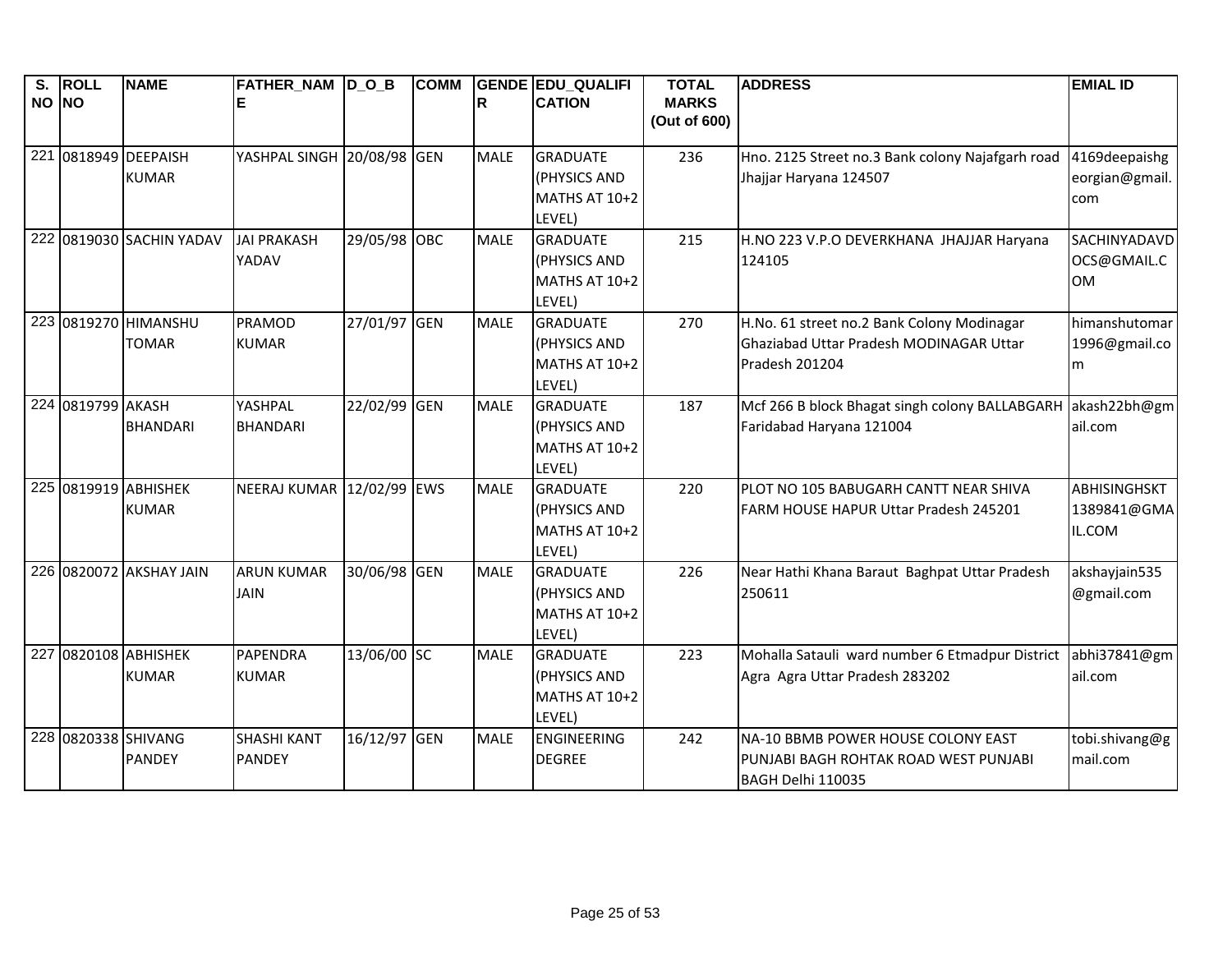| S.<br>NO NO | <b>ROLL</b>        | <b>NAME</b>                 | FATHER_NAM  D_O_B         |              | <b>COMM</b> | ΙR          | <b>GENDE EDU_QUALIFI</b><br><b>CATION</b> | <b>TOTAL</b><br><b>MARKS</b> | <b>ADDRESS</b>                                                    | <b>EMIAL ID</b>            |
|-------------|--------------------|-----------------------------|---------------------------|--------------|-------------|-------------|-------------------------------------------|------------------------------|-------------------------------------------------------------------|----------------------------|
|             |                    |                             |                           |              |             |             |                                           | (Out of 600)                 |                                                                   |                            |
|             |                    | 229 0820401 SHUBHAM         | SANJAY KUMAR 09/04/97 OBC |              |             | <b>MALE</b> | <b>ENGINEERING</b>                        | 213                          | Ratnakar vihar colony, Chhittupur, BHU, Lanka                     | shubhampatel9              |
|             |                    |                             | <b>SINGH</b>              |              |             |             | <b>DEGREE</b>                             |                              | Varanasi Uttar Pradesh 221005                                     | 1295@gmail.co              |
|             |                    |                             |                           |              |             |             |                                           |                              |                                                                   | m                          |
|             | 230 0820435 MAYANK |                             | A K PATHAK                | 27/07/98 GEN |             | <b>MALE</b> | ENGINEERING                               | 199                          | Dubey Service Centre Near Tej Singh Chauraha                      | mayanktheleob              |
|             |                    | <b>PATHAK</b>               |                           |              |             |             | <b>DEGREE</b>                             |                              | Kachhari Road Mainpuri Uttar Pradesh 205001                       | oy@gmail.com               |
| 231         | 0820447            | <b>DEVESH KUMAR CHANDRA</b> |                           | 02/07/98 GEN |             | <b>MALE</b> | <b>GRADUATE</b>                           | 198                          | A 8 ARJUN PARK NEAR MALIK DAIRY NANGLI                            | honeyshahi007              |
|             |                    | <b>SHAHI</b>                | <b>BHUSHAN</b>            |              |             |             | (PHYSICS AND                              |                              | SAKRAWTI NAJAFGARH SOUTH WEST DELHI Delhi                         | @gmail.com                 |
|             |                    |                             | <b>SHAHI</b>              |              |             |             | MATHS AT 10+2                             |                              | 110043                                                            |                            |
|             |                    |                             |                           |              |             |             | LEVEL)                                    |                              |                                                                   |                            |
|             | 232 0820713 SAURAV |                             | <b>OM PRAKASH</b>         | 28/10/97 OBC |             | <b>MALE</b> | <b>GRADUATE</b>                           | 188                          | A-39 3rd Floor, Block-A Gandhi Vihar GTB Nagar                    | saurav1bhagat              |
|             |                    |                             |                           |              |             |             | (PHYSICS AND                              |                              | Delhi Delhi 110009                                                | @gmail.com                 |
|             |                    |                             |                           |              |             |             | MATHS AT 10+2                             |                              |                                                                   |                            |
|             |                    |                             |                           |              |             |             | LEVEL)                                    |                              |                                                                   |                            |
|             | 233 0820920 NAMAN  |                             | <b>ISHWAR DUTT</b>        | 23/09/97 GEN |             | <b>MALE</b> | <b>ENGINEERING</b>                        | 215                          | H.No 1019, Sector 19 Part 2 HUDA Kaithal Kaithal                  | nmnbhardwaj7               |
|             | 234 0820998 AMAN   | <b>BHARDWAJ</b>             | <b>RAJBIR SINGH</b>       | 24/06/97 GEN |             | <b>MALE</b> | <b>DEGREE</b><br>ENGINEERING              | 243                          | Haryana 136027<br>house no 266 ward 19 behind anand cinema old dc | @gmail.com<br>amanmalik145 |
|             |                    |                             |                           |              |             |             | <b>DEGREE</b>                             |                              | roa near milk point Anand colony SONIPAT                          | @gmail.com                 |
|             |                    |                             |                           |              |             |             |                                           |                              | Haryana 131001                                                    |                            |
|             | 235 0821072 ADITYA |                             | <b>RAJEEV</b>             | 08/12/97 GEN |             | <b>MALE</b> | <b>ENGINEERING</b>                        | 196                          | 018 Vasudha Appt, Plot No-41 Sec-9, Rohini New                    | adityasharma89             |
|             |                    | <b>SHARMA</b>               | <b>SHARMA</b>             |              |             |             | <b>DEGREE</b>                             |                              | Delhi Delhi 110085                                                | 7@yahoo.com                |
|             |                    |                             |                           |              |             |             |                                           |                              |                                                                   |                            |
|             |                    | 236 0821157 AYUSH KUMAR     | P K THAKUR                | 27/07/97 EWS |             | <b>MALE</b> | <b>GRADUATE</b>                           | 227                          | SIPAHI TOLA BAXA GHAT ROAD MOTI BABU GALI                         | ayushbunker36              |
|             |                    |                             |                           |              |             |             | (PHYSICS AND                              |                              | PURNEA Bihar 854301                                               | 5@gmail.com                |
|             |                    |                             |                           |              |             |             | MATHS AT 10+2                             |                              |                                                                   |                            |
|             |                    |                             |                           |              |             |             | LEVEL)                                    |                              |                                                                   |                            |
|             |                    | 237 0821174 RAVI KUMAR      | <b>RAJ KUMAR</b>          | 23/07/97 OBC |             | <b>MALE</b> | <b>GRADUATE</b>                           | 257                          | H. NO. 70 VPO RAGHUNATHPURA NARNAUL                               | rkbatiista33@g             |
|             |                    |                             |                           |              |             |             | (PHYSICS AND                              |                              | Haryana 123001                                                    | mail.com                   |
|             |                    |                             |                           |              |             |             | MATHS AT 10+2                             |                              |                                                                   |                            |
|             |                    |                             |                           |              |             |             | LEVEL)                                    |                              |                                                                   |                            |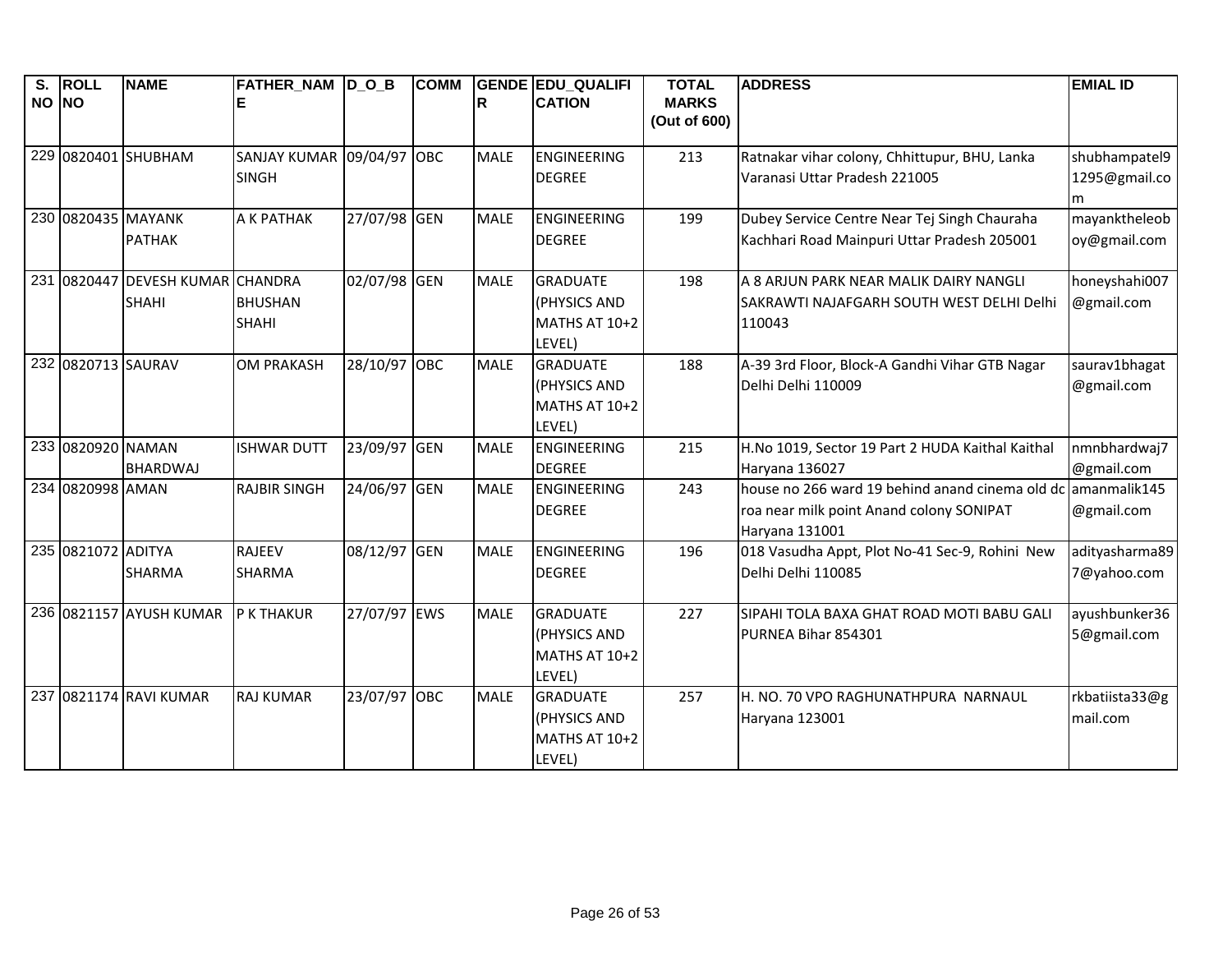| $\overline{\mathbf{s}}$ . | <b>ROLL</b>         | <b>NAME</b>                          | FATHER_NAM D_O_B                 |              | <b>COMM</b> |             | <b>GENDE EDU QUALIFI</b>  | <b>TOTAL</b>                 | <b>ADDRESS</b>                                     | <b>EMIAL ID</b> |
|---------------------------|---------------------|--------------------------------------|----------------------------------|--------------|-------------|-------------|---------------------------|------------------------------|----------------------------------------------------|-----------------|
| NO NO                     |                     |                                      | E                                |              |             | R           | <b>CATION</b>             | <b>MARKS</b><br>(Out of 600) |                                                    |                 |
|                           | 238 0821244 NITIN   |                                      | <b>MUKESH</b>                    | 13/08/98 EWS |             | <b>MALE</b> | <b>GRADUATE</b>           | 199                          | H. No. 178A KULASI BAHADURGARH JHAJJAR             | ntnkhatri7@gm   |
|                           |                     |                                      | <b>KUMAR</b>                     |              |             |             | (PHYSICS AND              |                              | Haryana 124505                                     | ail.com         |
|                           |                     |                                      |                                  |              |             |             | MATHS AT 10+2             |                              |                                                    |                 |
|                           |                     |                                      |                                  |              |             |             | LEVEL)                    |                              |                                                    |                 |
|                           |                     | 239 0821297 SUNIL KUMAR              | <b>KRISHAN</b>                   | 05/06/99 EWS |             | <b>MALE</b> | <b>GRADUATE</b>           | 225                          | HN 269 block no 3 vpo Pili Mandori fatehabad       | sunilgodara3.sg |
|                           |                     |                                      | <b>KUMAR</b>                     |              |             |             |                           |                              | Haryana 125053                                     | @gmail.com      |
|                           |                     | 240 0821628 AMAN TYAGI               | <b>RAJ KUMAR</b>                 | 19/11/99 GEN |             | <b>MALE</b> | <b>GRADUATE</b>           | 223                          | VILLAGE SONDA POST SONDA TEHSIL MODINAGAR          | amantyagi1911   |
|                           |                     |                                      | <b>TYAGI</b>                     |              |             |             | (PHYSICS AND              |                              | GHAZIABAD Uttar Pradesh 201204                     | 99@gmail.com    |
|                           |                     |                                      |                                  |              |             |             | MATHS AT 10+2             |                              |                                                    |                 |
|                           |                     |                                      |                                  |              |             |             | LEVEL)                    |                              |                                                    |                 |
|                           |                     | 241 0821637 NARENDER                 | SHYAM SUNDER 07/03/98 EWS        |              |             | <b>MALE</b> | <b>GRADUATE</b>           | 224                          | Vill Bhalkhi majra Post. Kund Tehsil rewari Rewari | narenderkumar   |
|                           |                     | <b>KUMAR</b>                         |                                  |              |             |             | (PHYSICS AND              |                              | Haryana 123102                                     | 22285@gmail.c   |
|                           |                     |                                      |                                  |              |             |             | MATHS AT 10+2             |                              |                                                    | om              |
|                           |                     |                                      |                                  |              |             |             | LEVEL)                    |                              |                                                    |                 |
|                           |                     | 242 0821667 OJESVI KUMAR             | KULDEEP                          | 04/08/98 OBC |             | <b>MALE</b> | ENGINEERING               | 239                          | 28 Adarsh Nagar Court Road BHIWANI Haryana         | ojesvikumar4@   |
|                           |                     |                                      | <b>KUMAR</b>                     |              |             |             | <b>DEGREE</b>             |                              | 127021                                             | gmail.com       |
|                           |                     | 243 0821732 SHUBHAM NEGI MADAN SINGH |                                  | 31/12/97 GEN |             | <b>MALE</b> | <b>GRADUATE</b>           | 185                          | 172 B ARAM BAGH PAHARGANJ NEW DELHI-               | rabsmz@gmail.   |
|                           |                     |                                      | <b>NEGI</b>                      |              |             |             | (PHYSICS AND              |                              | 110055 Delhi Delhi 110055                          | com             |
|                           |                     |                                      |                                  |              |             |             | MATHS AT 10+2             |                              |                                                    |                 |
|                           | 244 0821992 NISHANT |                                      | <b>SURESH KUMAR 10/05/97 OBC</b> |              |             | <b>MALE</b> | LEVEL)<br><b>GRADUATE</b> | 220                          | HOUSE NO-3327A58 ANAND NAGAR REWARI                | kunjeanydvnik   |
|                           |                     |                                      |                                  |              |             |             | (PHYSICS AND              |                              | REWARI Haryana 123401                              | @gmail.com      |
|                           |                     |                                      |                                  |              |             |             | MATHS AT 10+2             |                              |                                                    |                 |
|                           |                     |                                      |                                  |              |             |             | LEVEL)                    |                              |                                                    |                 |
|                           |                     | 245 0822131 ATUL KUMAR               | <b>RAVINDER</b>                  | 17/09/97 EWS |             | <b>MALE</b> | <b>GRADUATE</b>           | 243                          | 148 VILLAGE NASIRPUR BANGAR PO RATHDHANA           | atuldahiya14@   |
|                           |                     |                                      | <b>SINGH</b>                     |              |             |             | (PHYSICS AND              |                              | SONIPAT Haryana 131001                             | gmail.com       |
|                           |                     |                                      |                                  |              |             |             | MATHS AT 10+2             |                              |                                                    |                 |
|                           |                     |                                      |                                  |              |             |             | LEVEL)                    |                              |                                                    |                 |
|                           | 246 0822206 VIKASH  |                                      | <b>SHREEPAL</b>                  | 21/06/99 GEN |             | <b>MALE</b> | <b>GRADUATE</b>           | 186                          | MOHALLA UPADHYAY TEHSIL KHAIR POST KHAIR           | vikas.km210699  |
|                           |                     |                                      | <b>SINGH</b>                     |              |             |             | (PHYSICS AND              |                              | ALIGARH Uttar Pradesh 202138                       | @gmail.com      |
|                           |                     |                                      |                                  |              |             |             | MATHS AT 10+2             |                              |                                                    |                 |
|                           |                     |                                      |                                  |              |             |             | LEVEL)                    |                              |                                                    |                 |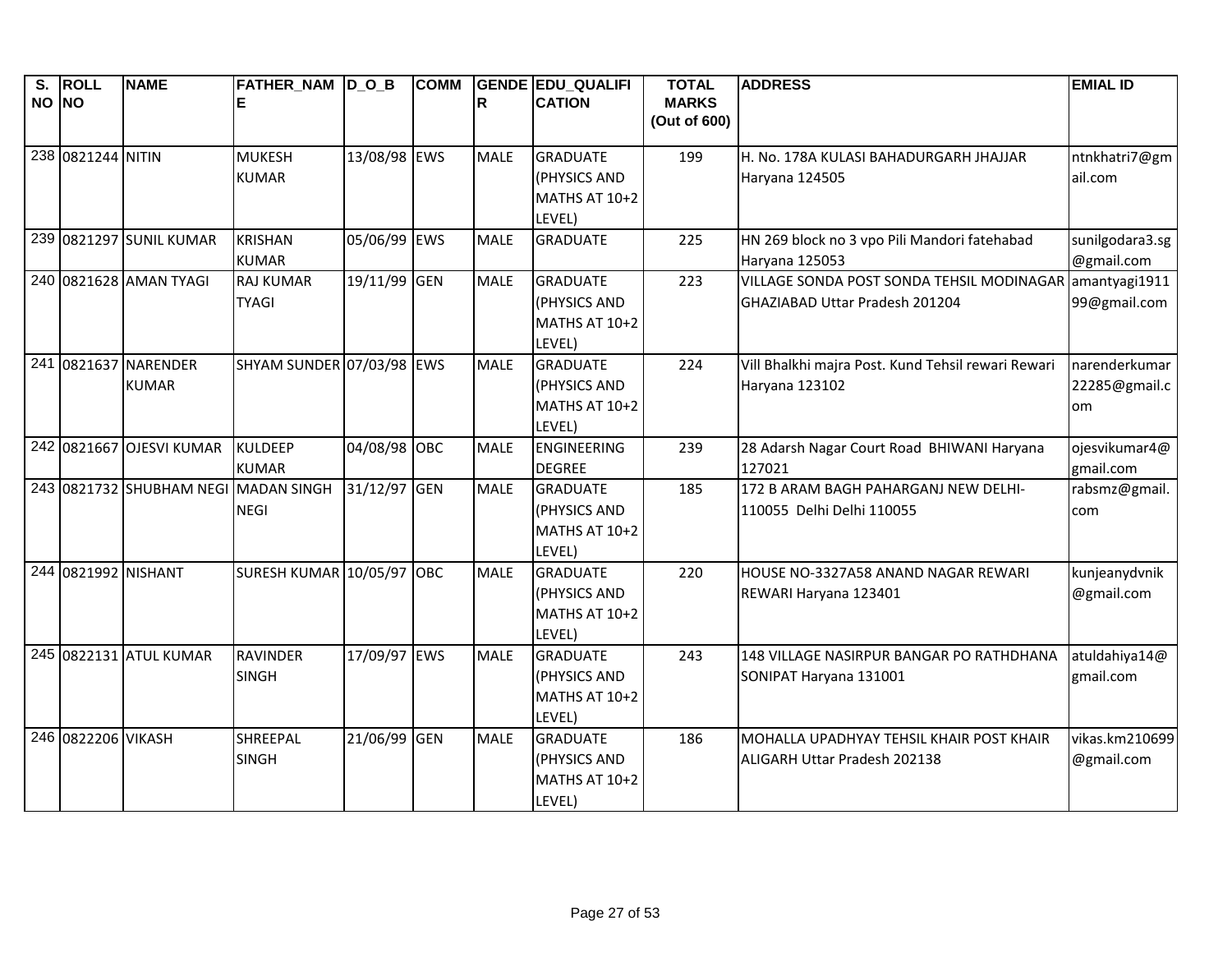| S.    | <b>ROLL</b>        | <b>NAME</b>              | <b>FATHER_NAM D_O_B</b>                              |              | <b>COMM</b> |             | <b>GENDE EDU_QUALIFI</b> | <b>TOTAL</b>                 | <b>ADDRESS</b>                                                  | <b>EMIAL ID</b> |
|-------|--------------------|--------------------------|------------------------------------------------------|--------------|-------------|-------------|--------------------------|------------------------------|-----------------------------------------------------------------|-----------------|
| NO NO |                    |                          |                                                      |              |             | R           | <b>CATION</b>            | <b>MARKS</b><br>(Out of 600) |                                                                 |                 |
|       |                    |                          |                                                      |              |             |             |                          |                              |                                                                 |                 |
|       |                    | 247 0822345 KUSHAGRA PAL | <b>HARISH</b>                                        | 25/06/00 GEN |             | <b>MALE</b> | <b>GRADUATE</b>          | 214                          | 110 MALIK COLONY RUDRAPUR UDHAM SINGH                           | kushagra.pal.21 |
|       |                    |                          | <b>CHANDRA PAL</b>                                   |              |             |             | (PHYSICS AND             |                              | NAGAR Uttrakhand 263153                                         | @gmail.com      |
|       |                    |                          |                                                      |              |             |             | MATHS AT 10+2            |                              |                                                                 |                 |
|       |                    |                          |                                                      |              |             |             | LEVEL)                   |                              |                                                                 |                 |
|       |                    | 248 0822402 SHUBHAM      | <b>PRADEEP RAJ</b>                                   | 29/10/97 GEN |             | <b>MALE</b> | <b>ENGINEERING</b>       | 194                          | B178 1ST FLOOR LANE NO 3 INDRA NAGAR                            | shubham.prade   |
|       |                    | <b>PRADEEP RAJ</b>       |                                                      |              |             |             | <b>DEGREE</b>            |                              | ADARSH NAGAR NORTH DELHI Delhi 110033                           | ep@gmail.com    |
|       |                    | 249 0822535 NITISH YADAV | <b>DHARMPAL</b>                                      | 23/07/99 GEN |             | <b>MALE</b> | <b>GRADUATE</b>          | 256                          | H.NO-136, GALI NO-7B, SHEETLA ENCLAVE, PHASE                    | yadavnitish69@  |
|       |                    |                          |                                                      |              |             |             | (PHYSICS AND             |                              | 2 GURUGRAM GURUGRAM Haryana 122001                              | gmail.com       |
|       |                    |                          |                                                      |              |             |             | MATHS AT 10+2            |                              |                                                                 |                 |
|       |                    |                          |                                                      |              |             |             | LEVEL)                   |                              |                                                                 |                 |
|       |                    |                          | 250 0822884 VAIBHAV SINGH KULVANT SINGH 31/12/97 GEN |              |             | <b>MALE</b> | <b>GRADUATE</b>          | 229                          | 1401 Ratan khand Sharda Nagar yojna Lucknow,                    | vsv8340@gmail   |
|       |                    |                          |                                                      |              |             |             | (PHYSICS AND             |                              | Lucknow Uttar Pradesh 226002                                    | .com            |
|       |                    |                          |                                                      |              |             |             | MATHS AT 10+2            |                              |                                                                 |                 |
|       |                    |                          |                                                      |              |             |             | LEVEL)                   |                              |                                                                 |                 |
|       |                    | 251 0823152 GULSHAN      | <b>BABLU KUMAR</b>                                   | 15/06/98 GEN |             | <b>MALE</b> | <b>GRADUATE</b>          | 201                          | VILL-NIMI, DIST-SHEIKHPURA Bihar Sheikhpura                     | gulshananand7   |
|       |                    | <b>ANAND</b>             |                                                      |              |             |             | (PHYSICS AND             |                              | <b>Bihar 811103</b>                                             | 0@gmail.com     |
|       |                    |                          |                                                      |              |             |             | MATHS AT 10+2            |                              |                                                                 |                 |
|       |                    |                          |                                                      |              |             |             | LEVEL)                   |                              |                                                                 |                 |
|       | 252 0823415 SAGAR  |                          | <b>SUNIL KUMAR</b>                                   | 19/08/97 GEN |             | <b>MALE</b> | <b>ENGINEERING</b>       | 266                          | House No.-105 Dada Maldev Road Dariyapur Kalan                  | sagarsehrawat.  |
|       |                    |                          |                                                      |              |             |             | <b>DEGREE</b>            |                              | Delhi-110039 North West Delhi Delhi 110039                      | dtu@gmail.com   |
|       | 253 0823664 SACHIN |                          | <b>DHARAMBIR</b>                                     | 10/12/97 GEN |             | <b>MALE</b> | <b>GRADUATE</b>          | 225                          | VPO Dighal Pana Madhyan Tehsil Beri Jhajjar                     | sachinahlawat.9 |
|       |                    |                          | <b>SINGH</b>                                         |              |             |             | (PHYSICS AND             |                              | Haryana 124107                                                  | 47@gmail.com    |
|       |                    |                          |                                                      |              |             |             | MATHS AT 10+2            |                              |                                                                 |                 |
|       |                    |                          |                                                      |              |             |             | LEVEL)                   |                              |                                                                 |                 |
|       |                    | 254 0823762 ARVIND DALAL | <b>ALWAR SINGH</b>                                   | 21/02/98 GEN |             | <b>MALE</b> | <b>GRADUATE</b>          | 205                          | Rz 198, sehrawat nivas Gali no. 3, Roshan garden arvinddalal822 |                 |
|       |                    |                          |                                                      |              |             |             | (PHYSICS AND             |                              | Najafgarh South West Delhi Delhi 110043                         | @gmail.com      |
|       |                    |                          |                                                      |              |             |             | MATHS AT 10+2            |                              |                                                                 |                 |
|       |                    |                          |                                                      |              |             |             | LEVEL)                   |                              |                                                                 |                 |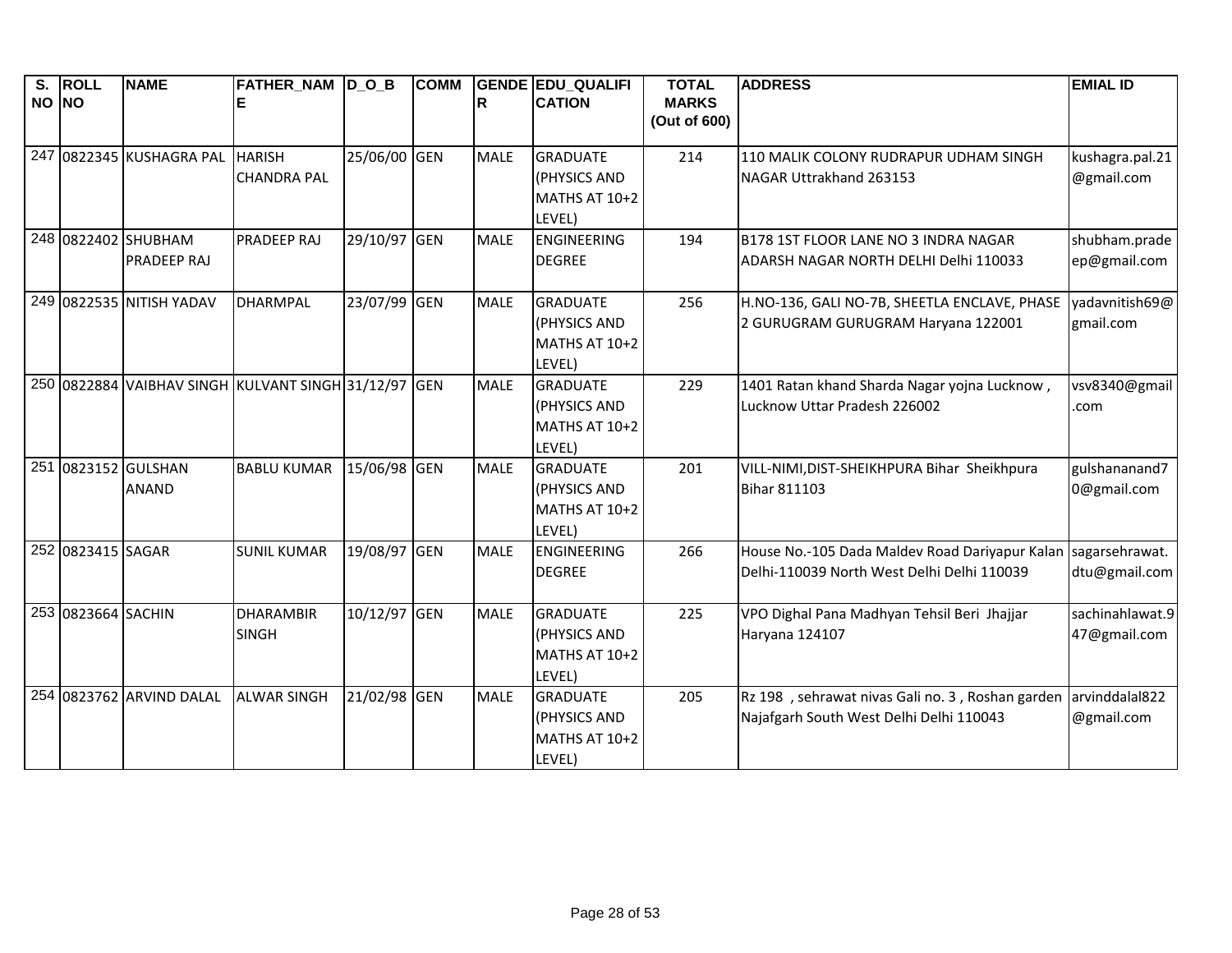| S.    | <b>ROLL</b>         | <b>NAME</b>                                        | FATHER_NAM  D_O_B    |              | <b>COMM</b> |             | <b>GENDE EDU QUALIFI</b>        | <b>TOTAL</b> | <b>ADDRESS</b>                                                                    | <b>EMIAL ID</b>             |
|-------|---------------------|----------------------------------------------------|----------------------|--------------|-------------|-------------|---------------------------------|--------------|-----------------------------------------------------------------------------------|-----------------------------|
| NO NO |                     |                                                    |                      |              |             | R           | <b>CATION</b>                   | <b>MARKS</b> |                                                                                   |                             |
|       |                     |                                                    |                      |              |             |             |                                 | (Out of 600) |                                                                                   |                             |
|       |                     | 255 0823978 RISHIRANJAN                            | <b>SANJEEV SINGH</b> | 12/01/97 GEN |             | <b>MALE</b> | <b>GRADUATE</b>                 | 183          | VILLAGE DAULATPURA PO-CHHOTI PALI PS-                                             | rishiranjankuma             |
|       |                     | <b>KUMAR</b>                                       |                      |              |             |             | (PHYSICS AND                    |              | SITAMADHI NAWADA Bihar 805103                                                     | r.rrk@gmail.co              |
|       |                     |                                                    |                      |              |             |             | MATHS AT 10+2                   |              |                                                                                   | m                           |
|       |                     |                                                    |                      |              |             |             | LEVEL)                          |              |                                                                                   |                             |
|       | 256 0824330 VIKAS   |                                                    | <b>GOPAL SINGH</b>   | 11/07/98 GEN |             | <b>MALE</b> | <b>GRADUATE</b>                 | 239          | FC-67,3RD FLOOR SHIVAJI ENCLAVE RAJOURI                                           | vikaspokhriyal1             |
|       |                     | POKHRIYAL                                          | <b>POKHRIYAL</b>     |              |             |             | (PHYSICS AND                    |              | GARDEN, DELHI DELHI Delhi 110027                                                  | 1714@gmail.co               |
|       |                     |                                                    |                      |              |             |             | MATHS AT 10+2                   |              |                                                                                   | m                           |
|       |                     |                                                    |                      |              |             |             | LEVEL)                          |              |                                                                                   |                             |
|       | 257 0824334 BISHNU  |                                                    | <b>RAVENDRA</b>      | 10/07/97 GEN |             | <b>MALE</b> | ENGINEERING                     | 208          | SO Ravendra Sharma Sarvodaya Nagar, PAC                                           | bishnu.sharma5              |
|       |                     | <b>SHARMA</b>                                      | <b>KUMAR</b>         |              |             |             | <b>DEGREE</b>                   |              | Ramghat road Aligarh Uttar Pradesh 202001                                         | 431@gmail.co                |
|       |                     |                                                    | <b>SHARMA</b>        |              |             |             |                                 |              |                                                                                   | m                           |
|       | 258 0824377 VIKRANT |                                                    | SANJEEV              | 22/02/97 GEN |             | <b>MALE</b> | <b>ENGINEERING</b>              | 230          | VPO LUHARI PATTI BAHARLI TEHSIL BARAUT DISTT                                      | vikrantch.22@g              |
|       |                     | <b>CHAUDHARY</b>                                   | <b>KUMAR</b>         |              |             |             | <b>DEGREE</b>                   |              | BAGHPAT BAGHPAT Uttar Pradesh 250611                                              | mail.com                    |
|       |                     |                                                    |                      |              |             |             |                                 |              |                                                                                   |                             |
|       | 259 0824472 KULDEEP |                                                    | <b>HAKIM SINGH</b>   | 12/09/99 OBC |             | <b>MALE</b> | <b>GRADUATE</b>                 | 191          | Village and post badagaon Morar Gwalior Gwalior                                   | yadavas660@g                |
|       |                     | YADAV                                              | YADAV                |              |             |             | (PHYSICS AND                    |              | Madhya Pradesh 474006                                                             | mail.com                    |
|       |                     |                                                    |                      |              |             |             | MATHS AT 10+2                   |              |                                                                                   |                             |
|       | 260 0824553 MANISH  |                                                    |                      |              |             |             | LEVEL)                          |              |                                                                                   |                             |
|       |                     |                                                    | <b>AKHILESH</b>      | 09/05/99 GEN |             | <b>MALE</b> | <b>GRADUATE</b>                 | 235          | Vill- Taret P.O - Naubatpur P.S - Naubatpur Patna                                 | manishraj9@g                |
|       |                     | <b>KUMAR</b><br>261 0824562 ANKUR TALIYAN DEVENDER | <b>KUMAR</b>         | 31/03/97 GEN |             | <b>MALE</b> |                                 |              | <b>Bihar 801109</b>                                                               | mail.com                    |
|       |                     |                                                    | <b>KUMAR</b>         |              |             |             | <b>GRADUATE</b><br>(PHYSICS AND | 227          | HOUSE NO 217 STREET NO 13 NEW KARHERA<br>COLONY SAHIBABAD GHAZIABAD Uttar Pradesh | taliyan.ankur@<br>gmail.com |
|       |                     |                                                    |                      |              |             |             | MATHS AT 10+2                   |              | 201005                                                                            |                             |
|       |                     |                                                    |                      |              |             |             | LEVEL)                          |              |                                                                                   |                             |
|       | 262 0824611 NISHANT |                                                    | <b>ANIL DAHIYA</b>   | 04/04/97 GEN |             | <b>MALE</b> | ENGINEERING                     | 182          | 168, SECTOR 4 ROHTAK HARYANA Rohtak Haryana nishantdahiya2                        |                             |
|       |                     | <b>DAHIYA</b>                                      |                      |              |             |             | <b>DEGREE</b>                   |              | 124001                                                                            | 0@gmail.com                 |
|       |                     |                                                    |                      |              |             |             |                                 |              |                                                                                   |                             |
|       |                     | 263 0900066 ABHINANDAN                             | <b>MANIRAM</b>       | 26/01/00 GEN |             | <b>MALE</b> | <b>GRADUATE</b>                 | 192          | VILL-KHOJAPUR POST-REHATIMALIPUR DIST-                                            | abhinandan260               |
|       |                     | <b>SINGH YADAV</b>                                 | <b>SINGH YADAV</b>   |              |             |             | (PHYSICS AND                    |              | <b>GHAZIPUR GHAZIPUR Uttar Pradesh 275202</b>                                     | 1@gmail.com                 |
|       |                     |                                                    |                      |              |             |             | MATHS AT 10+2                   |              |                                                                                   |                             |
|       |                     |                                                    |                      |              |             |             | LEVEL)                          |              |                                                                                   |                             |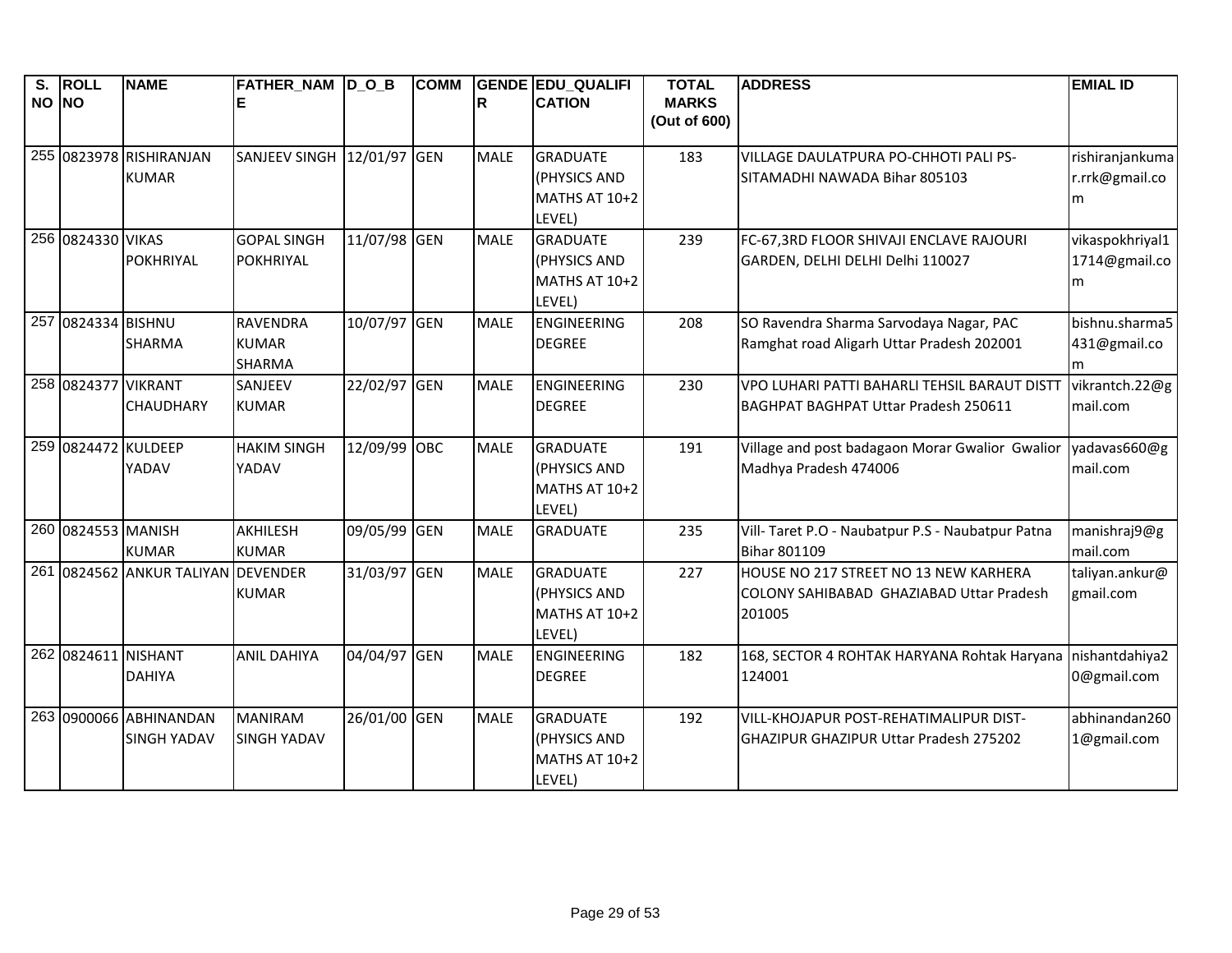| S.    | <b>ROLL</b>        | <b>NAME</b>               | FATHER_NAM  D_O_B         |              | <b>COMM</b> |             | <b>GENDE EDU_QUALIFI</b> | <b>TOTAL</b> | <b>ADDRESS</b>                                  | <b>EMIAL ID</b>     |
|-------|--------------------|---------------------------|---------------------------|--------------|-------------|-------------|--------------------------|--------------|-------------------------------------------------|---------------------|
| NO NO |                    |                           |                           |              |             | ΙR          | <b>CATION</b>            | <b>MARKS</b> |                                                 |                     |
|       |                    |                           |                           |              |             |             |                          | (Out of 600) |                                                 |                     |
|       | 264 0900244 KUMAR  |                           | ARVIND KUMAR 25/07/97 GEN |              |             | <b>MALE</b> | <b>GRADUATE</b>          | 220          | VILL-PHULPARAS POST-PHULPARAS PS-               | KUMARAVANEE         |
|       |                    | AVANEESH                  |                           |              |             |             | (PHYSICS AND             |              | PHULPARAS MADHUBANI Bihar 847409                | SH4909@GMAI         |
|       |                    |                           |                           |              |             |             | MATHS AT 10+2            |              |                                                 | L.COM               |
|       |                    |                           |                           |              |             |             | LEVEL)                   |              |                                                 |                     |
|       |                    | 265 0900246 NIHAL SINGH   | <b>SK SINGH</b>           | 01/08/97 GEN |             | <b>MALE</b> | <b>ENGINEERING</b>       | 221          | E-404, RANJIT VIHAR PHASE 1, PLOT NO.15         | nihal.army01@       |
|       |                    |                           |                           |              |             |             | <b>DEGREE</b>            |              | SECTOR 22, DWARAKA New Delhi Delhi 110077       | gmail.com           |
|       |                    |                           |                           |              |             |             |                          |              |                                                 |                     |
|       |                    | 266 0900459 NIKHIL KUMAR  | <b>PREM KUMAR</b>         | 16/04/98 GEN |             | <b>MALE</b> | <b>GRADUATE</b>          | 228          | BADRINATH MARKET GIRJA MORE ARRAH,              | nikhilkumar.493     |
|       |                    |                           |                           |              |             |             | (PHYSICS AND             |              | BHOJPUR Bihar 802301                            | 1@gmail.com         |
|       |                    |                           |                           |              |             |             | MATHS AT 10+2            |              |                                                 |                     |
|       |                    |                           |                           |              |             |             | LEVEL)                   |              |                                                 |                     |
|       | 267 1001392 GANDRA |                           | <b>GANDRA</b>             | 03/07/97 GEN |             | <b>MALE</b> | <b>ENGINEERING</b>       | 215          | H.no 4-69-57-5 vidyaranyapuri road no-2         | phani.gandra@       |
|       |                    | PHANINDAR                 | <b>RAJESHWAR</b>          |              |             |             | <b>DEGREE</b>            |              | karimnagar karimnagar Telangana 505001          | gmail.com           |
|       |                    | <b>RAO</b>                | <b>RAO</b>                |              |             |             |                          |              |                                                 |                     |
|       |                    | 268 1001857 YADAVALLI     | YADAVALLI V               | 25/05/98 GEN |             | <b>MALE</b> | <b>ENGINEERING</b>       | 237          | H.NO 17 1 388 P 74 POORNODAYA COLONY,           | <b>KEVIN.ANIRUD</b> |
|       |                    | RAMANAADHA                | <b>CHALAPATHI</b>         |              |             |             | <b>DEGREE</b>            |              | ROAD NO 1 SAIDABAD Hyderabad Telangana          | H998@GMAL.C         |
|       |                    | <b>ANIRUDH</b>            | <b>RAO</b>                |              |             |             |                          |              | 500059                                          | <b>OM</b>           |
|       |                    | 269 1002214 GAIKWAD       | SHIVAJI                   | 01/06/98 GEN |             | <b>MALE</b> | <b>ENGINEERING</b>       | 245          | NEAR GRAMPANCHAYAT OFFICE AT.LATH KHURD         | ksgaikwad94@g       |
|       |                    | <b>KISHORKUMAR</b>        | <b>GAIKWAD</b>            |              |             |             | <b>DEGREE</b>            |              | POST OSMANNAGAR TQ. KANDHAR DIST NANDED         | mail.com            |
|       |                    |                           |                           |              |             |             |                          |              | 431707 NANDED Maharashtra 431707                |                     |
|       |                    |                           |                           |              |             |             |                          |              |                                                 |                     |
|       | 270 1002360 KODURI |                           | <b>K R RATNAKAR</b>       | 09/06/97 GEN |             | <b>MALE</b> | <b>ENGINEERING</b>       | 178          | H No.1-8-140-3 Alwal station road Alwal Medchal | k.venkata.kows      |
|       |                    | <b>VENKATA</b>            |                           |              |             |             | <b>DEGREE</b>            |              | Malkajgiri Telangana 500010                     | hik@gmail.com       |
|       |                    | <b>KOWSHIK</b>            |                           |              |             |             |                          |              |                                                 |                     |
|       |                    | 271 1002520 MD WASIM      | <b>TEZAMOOL</b>           | 27/07/97 OBC |             | <b>MALE</b> | <b>ENGINEERING</b>       | 213          | Room No 506 Nest PG Nanakramguda Rd             | amdwasim97@         |
|       |                    | <b>ANSARI</b>             | <b>ANSARI</b>             |              |             |             | <b>DEGREE</b>            |              | Gachibowli Ranga Reddy Telangana 500032         | gmail.com           |
|       | 272 1100063 ASRAF  |                           | YUNUS KHAN                | 28/05/97 GEN |             | <b>MALE</b> | <b>ENGINEERING</b>       | 210          | Ward no.26 Near muglan masjid Fatehpur          | ashraf0007866       |
|       |                    |                           |                           |              |             |             | <b>DEGREE</b>            |              | shekhwati Sikar Rajasthan 332301                | @gmail.com          |
|       |                    | 273 1100397 RAJVEER SINGH | <b>RATAN SINGH</b>        | 25/01/98 GEN |             | <b>MALE</b> | <b>ENGINEERING</b>       | 181          | A-163 Neharu Nagar Panipech Jaipur Rajasthan    | rajveers78205       |
|       |                    |                           | <b>BHATI</b>              |              |             |             | <b>DEGREE</b>            |              | 302016                                          | @gmail.com          |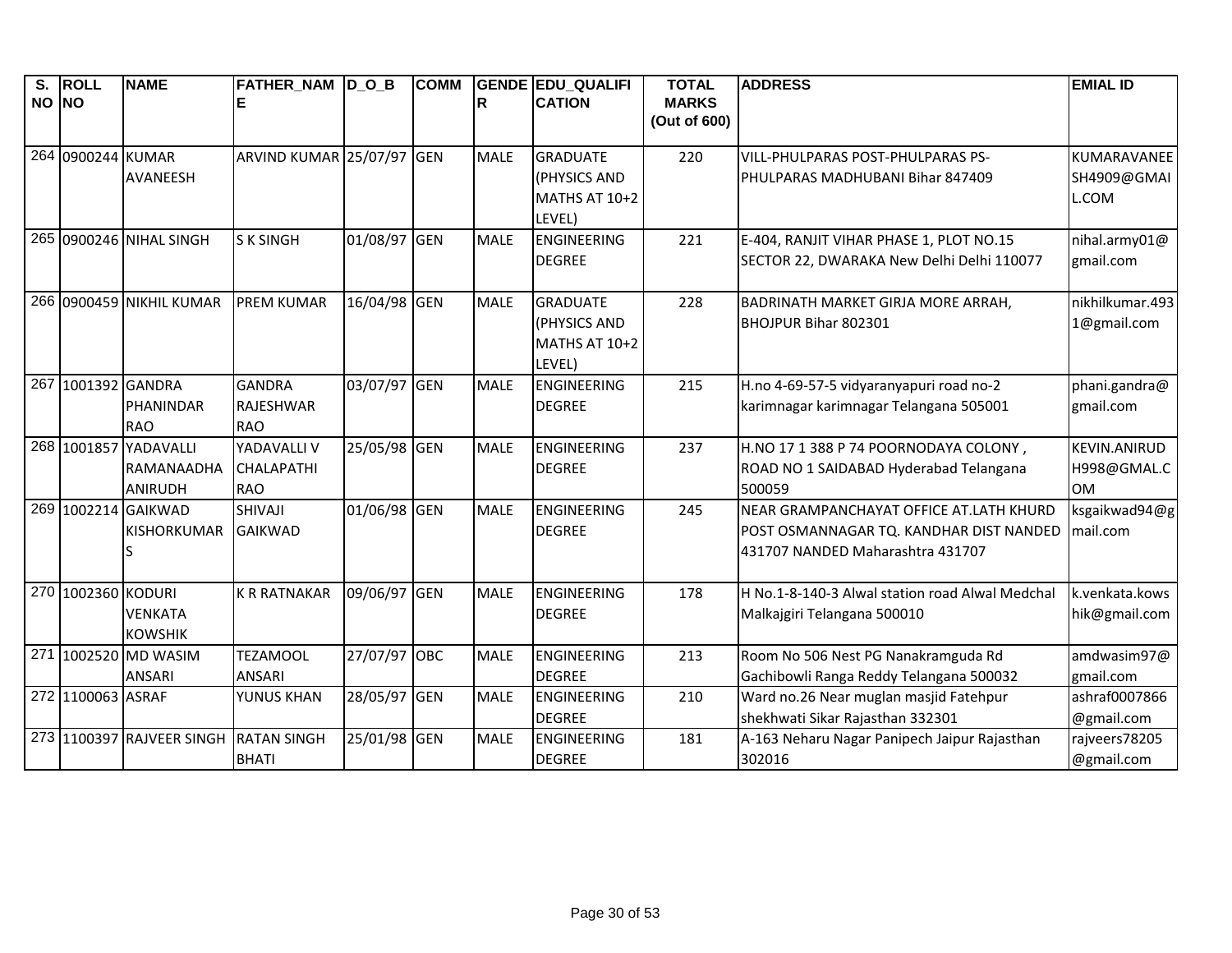| S.    | <b>ROLL</b>         | <b>NAME</b>                     | FATHER_NAM  D_O_B   |              | <b>COMM</b> |             | <b>GENDE EDU QUALIFI</b>  | <b>TOTAL</b>                 | <b>ADDRESS</b>                                   | <b>EMIAL ID</b> |
|-------|---------------------|---------------------------------|---------------------|--------------|-------------|-------------|---------------------------|------------------------------|--------------------------------------------------|-----------------|
| NO NO |                     |                                 |                     |              |             | R           | <b>CATION</b>             | <b>MARKS</b><br>(Out of 600) |                                                  |                 |
|       |                     |                                 |                     |              |             |             |                           |                              |                                                  |                 |
|       |                     | 274 1100434 SUNIL KUMAR         | <b>RAM SINGH</b>    | 15/08/98 OBC |             | <b>MALE</b> | <b>GRADUATE</b>           | 184                          | WARD NO 4 DHANI DERA RAM SAGAR TEH               | IPS.SKC@GMAI    |
|       |                     |                                 |                     |              |             |             | (PHYSICS AND              |                              | SHRIMADHOPUR SIKAR Rajasthan 332715              | L.COM           |
|       |                     |                                 |                     |              |             |             | MATHS AT 10+2             |                              |                                                  |                 |
|       |                     |                                 |                     |              |             |             | LEVEL)                    |                              |                                                  |                 |
|       | 275 1100882 KULDEEP |                                 | <b>NANDKISHOR</b>   | 22/02/00 GEN |             | <b>MALE</b> | ENGINEERING               | 212                          | KHERIYA BRAHMAN POST JHARKAI TEHSIL NADBAI       | sharma220220    |
|       |                     | <b>SHARMA</b>                   | <b>SHARMA</b>       |              |             |             | <b>DEGREE</b>             |                              | BHARATPUR Rajasthan 321642                       | 00@gmail.com    |
|       |                     | 276 1101140 MAHENDRA            | <b>RAVINDRA</b>     | 06/06/99 OBC |             | <b>MALE</b> | <b>GRADUATE</b>           | 233                          | village palawa post palawa teh mundawar alwar    | mahendrassc04   |
|       |                     | YADAV                           | <b>KUMAR</b>        |              |             |             | (PHYSICS AND              |                              | Rajasthan 301706                                 | @gmail.com      |
|       |                     |                                 |                     |              |             |             | MATHS AT 10+2             |                              |                                                  |                 |
|       |                     |                                 |                     |              |             |             | LEVEL)                    |                              |                                                  |                 |
|       | 277 1101240 HARSHIT |                                 | <b>MUKESH</b>       | 30/09/97 GEN |             | <b>MALE</b> | ENGINEERING               | 183                          | 72, Brij Vihar Jagatpura Jaipur Rajasthan 302017 | ht83665@gmail   |
|       |                     | <b>TIWARI</b>                   | <b>TIWARI</b>       |              |             |             | <b>DEGREE</b>             |                              |                                                  | .com            |
|       |                     | 278 1101988 SURESH KUMAR        | <b>HANUMANA</b>     | 31/01/98 OBC |             | <b>MALE</b> | <b>GRADUATE</b>           | 223                          | P NO 16 GANESH COLONY KHATIPURA JAIPUR           | choudharysures  |
|       |                     |                                 | <b>RAM</b>          |              |             |             | (PHYSICS AND              |                              | Rajasthan 302012                                 | h808@gmail.co   |
|       |                     |                                 |                     |              |             |             | MATHS AT 10+2             |                              |                                                  | m               |
|       |                     | 279 1102022 YASHWARDHAN BHANWAR |                     | 01/07/98 GEN |             | <b>MALE</b> | LEVEL)<br><b>GRADUATE</b> | 239                          | 114 A BAHUBALI NAGAR NIWARU Road jhotwara        | vashwardhan61   |
|       |                     | <b>JODHA</b>                    | <b>SINGH JODHA</b>  |              |             |             | (PHYSICS AND              |                              | jaipur Jaipur Rajasthan 302012                   | 3@gmail.com     |
|       |                     |                                 |                     |              |             |             | MATHS AT 10+2             |                              |                                                  |                 |
|       |                     |                                 |                     |              |             |             | LEVEL)                    |                              |                                                  |                 |
|       | 280 1102504         | <b>VISHNU SINGH</b>             | <b>LAXMAN SINGH</b> | 07/07/98 EWS |             | <b>MALE</b> | ENGINEERING               | 214                          | VPO MAMDOLI TEH BONLI SAWAI MADHOPUR             | vishnurajawat3  |
|       |                     | RAJAWAT                         | <b>RAJAWAT</b>      |              |             |             | <b>DEGREE</b>             |                              | Rajasthan 322024                                 | 9777@gmail.co   |
|       |                     |                                 |                     |              |             |             |                           |                              |                                                  | m               |
|       |                     | 281 1102682 JAIDEEP SINGH       | <b>BHAGIRATH</b>    | 13/09/97 OBC |             | <b>MALE</b> | <b>GRADUATE</b>           | 211                          | vill-rojas, post-modikhurd, via-degana, tehsil - | jai9887veer@g   |
|       |                     |                                 | <b>DAN</b>          |              |             |             | (PHYSICS AND              |                              | parbatsar dist.-nagaur nagaur Rajasthan 341503   | mail.com        |
|       |                     |                                 |                     |              |             |             | MATHS AT 10+2             |                              |                                                  |                 |
|       |                     |                                 |                     |              |             |             | LEVEL)                    |                              |                                                  |                 |
|       | 282 1102847         | <b>RAKESH</b>                   | <b>SUKH RAM</b>     | 18/07/98 GEN |             | <b>MALE</b> | <b>GRADUATE</b>           | 224                          | 419 behind somani college Bishnoiyon ka bas      | rakeshbishnoi5  |
|       |                     | <b>BISHNOI</b>                  | <b>BISHNOI</b>      |              |             |             |                           |                              | Suthala Jodhpur Rajasthan 342008                 | 333@gmail.co    |
|       |                     |                                 |                     |              |             |             |                           |                              |                                                  | m               |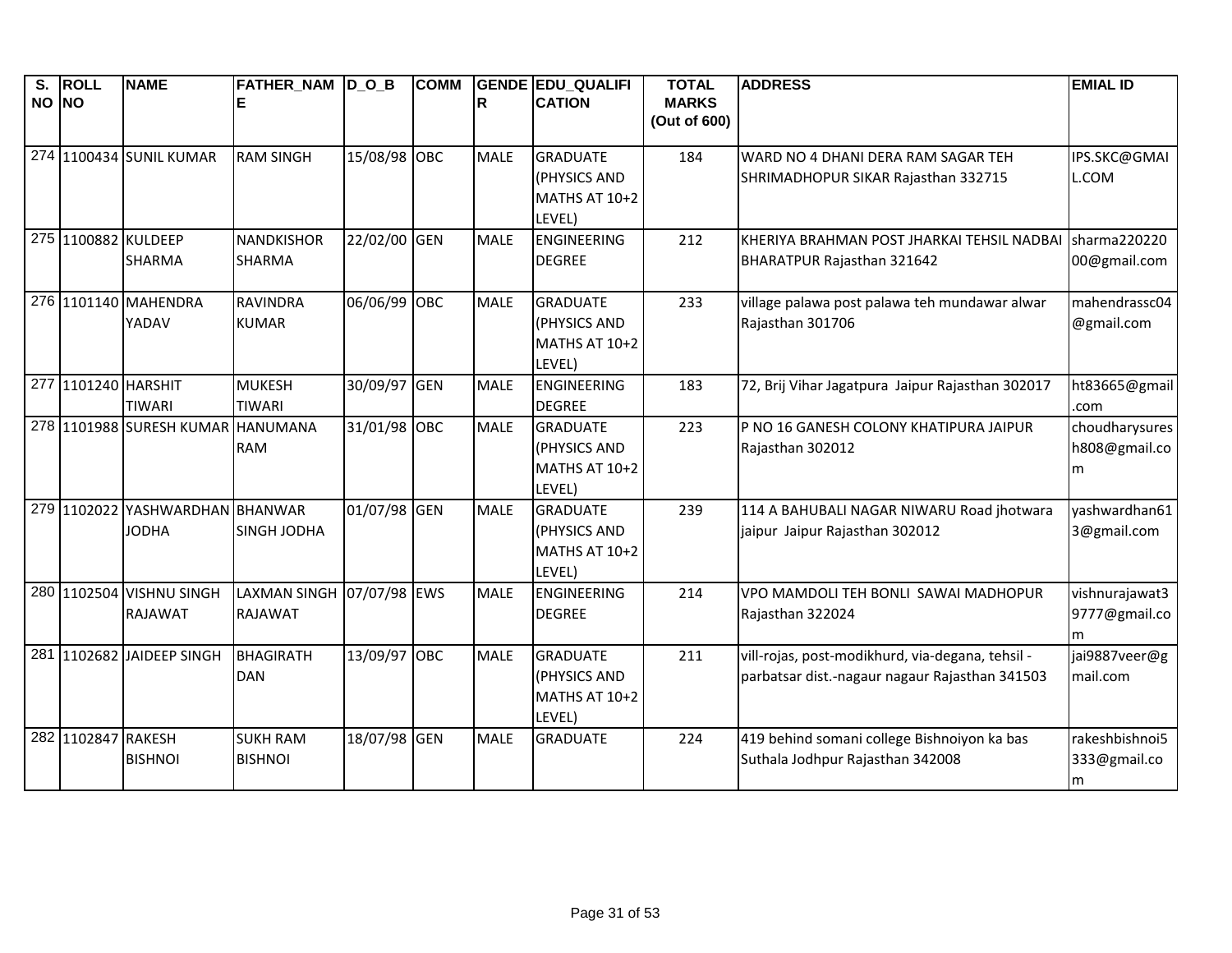| S.<br>NO NO | <b>ROLL</b>         | <b>NAME</b>                            | FATHER_NAM  D_O_B<br>Е                           |              | <b>COMM</b> | lR.         | <b>GENDE EDU QUALIFI</b><br><b>CATION</b>                  | <b>TOTAL</b><br><b>MARKS</b><br>(Out of 600) | <b>ADDRESS</b>                                                                                                           | <b>EMIAL ID</b>                        |
|-------------|---------------------|----------------------------------------|--------------------------------------------------|--------------|-------------|-------------|------------------------------------------------------------|----------------------------------------------|--------------------------------------------------------------------------------------------------------------------------|----------------------------------------|
|             | 283 1102951 SUBHAM  | <b>KUMAR BAHETI</b>                    | <b>MADAN LAL</b><br><b>MAHESHWARI</b>            | 13/10/97 EWS |             | <b>MALE</b> | <b>GRADUATE</b><br>(PHYSICS AND<br>MATHS AT 10+2<br>LEVEL) | 207                                          | madan book depot opposite roadways bus stand<br>chohtan Barmer Rajasthan 344702                                          | shubhamkumar<br>baheti@gmail.c<br>om   |
|             |                     | 284 1103019 RAJKISHAN<br>SHEKHAWAT     | <b>SHANKAR</b><br><b>SINGH</b><br>SHEKHAWAT      | 22/04/97 GEN |             | <b>MALE</b> | <b>ENGINEERING</b><br><b>DEGREE</b>                        | 237                                          | VPO-KARIRI VIA-KHEJROLI JAIPUR Rajasthan<br>303803                                                                       | rajkishanshekha<br>wat@gmail.co<br>m   |
|             |                     | 285 1103049 SOMBIR YADAV               | A K YADAV                                        | 02/03/98 OBC |             | <b>MALE</b> | <b>GRADUATE</b><br>(PHYSICS AND<br>MATHS AT 10+2<br>LEVEL) | 238                                          | CISF COLONY Q NO 45 TYPE 2 KUNDA AMER<br>JAIPUR Rajasthan 302028                                                         | sombiryadavgre<br>at@gmail.com         |
|             | 286 1103635 ANNEPU  | <b>ABHISHEK</b>                        | ANNEPU<br><b>NARASINGA</b><br><b>RAO</b>         | 19/07/98 GEN |             | <b>MALE</b> | <b>ENGINEERING</b><br><b>DEGREE</b>                        | 214                                          | Flat No 531, D-Block Abhiram Blue Heavens<br>Apartment Gallavanipalem, Aganampudi<br>Visakhapatnam Andhra Pradesh 530048 | abhishek.saha8<br>099@gmail.co<br>m    |
|             | 287 1103916 KAUSHAL | <b>KUMAR</b><br><b>KUMAWAT</b>         | <b>RADHA</b><br><b>KRISHNA</b><br><b>KUMAWAT</b> | 25/09/97 OBC |             | <b>MALE</b> | <b>GRADUATE</b><br>(PHYSICS AND<br>MATHS AT 10+2<br>LEVEL) | 225                                          | SUKHDEV BHAWAN BEHIND PASSPORT OFFICE<br>FATEHPUR ROAD SIKAR SIKAR Rajasthan 332001                                      | kaushalkumawa<br>t7@gmail.com          |
|             |                     | 288 1104272 NAVEEN SINGH<br>CHOUHAN    | <b>VIRAM SINGH</b>                               | 26/03/97     | GEN         | <b>MALE</b> | <b>ENGINEERING</b><br><b>DEGREE</b>                        | 212                                          | Street Sirola Vilaage Mandawar Post via Barar<br>Rajsamand Rajasthan 313341                                              | naveenchouhan<br>5@gmail.com           |
|             |                     | 289 1104609 SOHIT MEENA                | <b>RAM LAL</b><br><b>MEENA</b>                   | 11/11/99 ST  |             | <b>MALE</b> | <b>GRADUATE</b><br>(PHYSICS AND<br>MATHS AT 10+2<br>LEVEL) | 206                                          | meena farm jaipur road chandsen , malpura TONK<br>Rajasthan 304501                                                       | sohitmeena199<br>9@gmail.com           |
|             |                     | 290 1104679 GAJENDRA<br><b>KUMAWAT</b> | <b>GANPAT LAL</b>                                | 25/03/98 OBC |             | <b>MALE</b> | <b>GRADUATE</b><br>(PHYSICS AND<br>MATHS AT 10+2<br>LEVEL) | 211                                          | BUS STAND RALAWATA TEH KISHANGARH AJMER<br>Rajasthan 305801                                                              | GAJENDRAKUM<br>AWAT296@GM<br>AIL.COM   |
|             |                     | 291 1104856 RISHABH SINGH<br>SHEKHAWAT | <b>MANOJ SINGH</b><br>SHEKHAWAT                  | 17/10/98 GEN |             | <b>MALE</b> | ENGINEERING<br><b>DEGREE</b>                               | 227                                          | 13-B, KRISHNA COLONY NAYA KHERA, AMBABARI<br>JAIPUR JAIPUR Rajasthan 302039                                              | rishabhshekha<br>wat0141@gmai<br>I.com |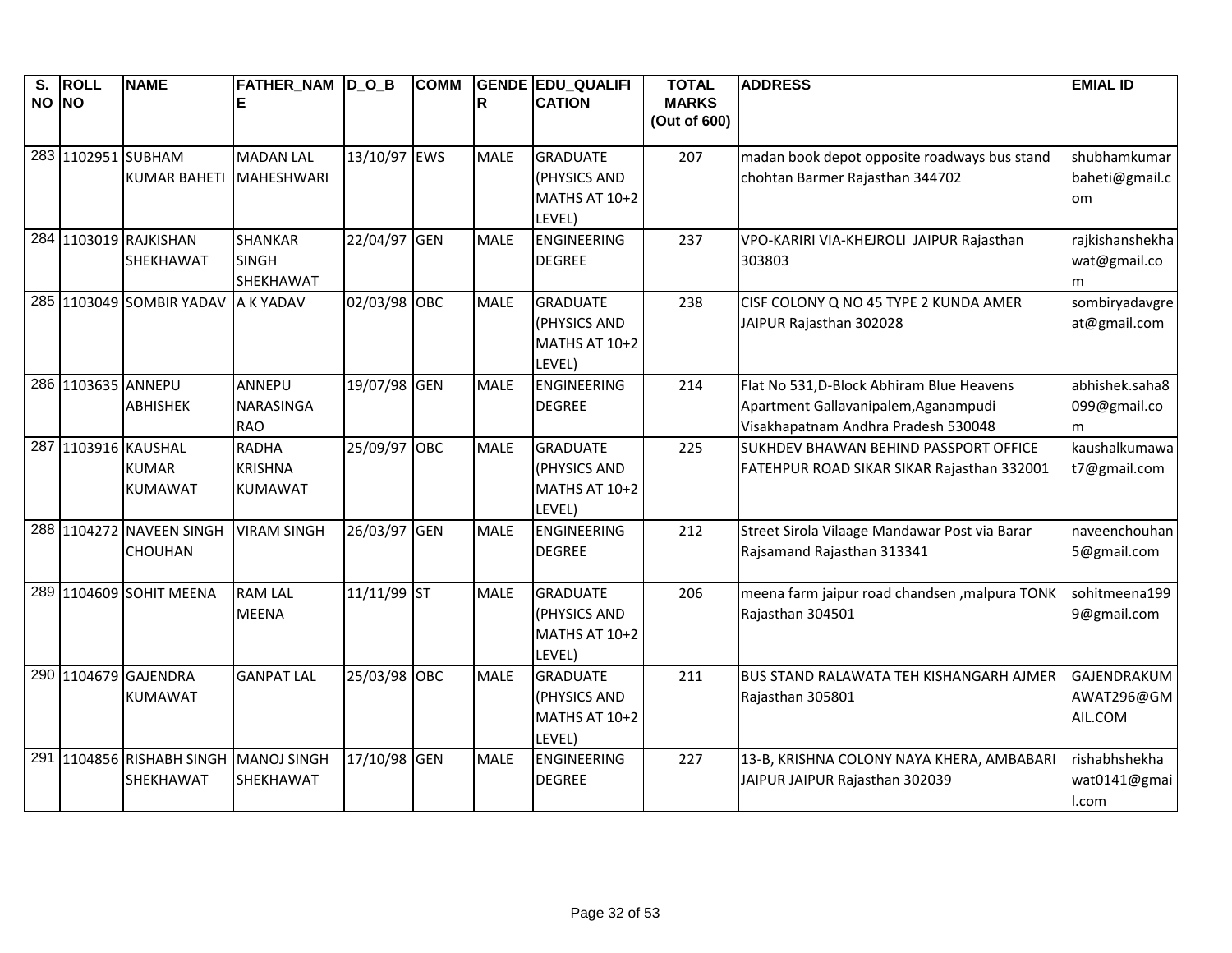| $\overline{\mathbf{s}}$ .<br>NO NO | <b>ROLL</b>        | <b>NAME</b>              | FATHER_NAM  D_O_B<br>Е          |              | <b>COMM</b> | R           | <b>GENDE EDU QUALIFI</b><br><b>CATION</b> | <b>TOTAL</b><br><b>MARKS</b><br>(Out of 600) | <b>ADDRESS</b>                                            | <b>EMIAL ID</b> |
|------------------------------------|--------------------|--------------------------|---------------------------------|--------------|-------------|-------------|-------------------------------------------|----------------------------------------------|-----------------------------------------------------------|-----------------|
|                                    |                    |                          |                                 |              |             |             |                                           |                                              |                                                           |                 |
|                                    | 292 1105156 PRAYAG |                          | R <sub>B</sub>                  | 20/09/97 GEN |             | <b>MALE</b> | <b>ENGINEERING</b>                        | 230                                          | TYPE-4 D-SPL-4G, ANUASHA COLONY,                          | ramdhanmai@g    |
|                                    |                    |                          | CHAUDHARY                       |              |             |             | <b>DEGREE</b>                             |                                              | RAWATBHATA POST-BHABHANAGAR,                              | mail.com        |
|                                    |                    |                          |                                 |              |             |             |                                           |                                              | RAWATBHATA CHITTORGARH Rajasthan 323307                   |                 |
|                                    | 293 1105177        | <b>GAJRAJ SINGH</b>      | <b>RAVINDRA</b>                 | 30/05/97 GEN |             | <b>MALE</b> | <b>ENGINEERING</b>                        | 242                                          | UTTARANCHAL BHAWAN KHADI VIKAS MANDAL                     | gajrajsinghnegi |
|                                    |                    | <b>NEGI</b>              | <b>SINGH NEGI</b>               |              |             |             | <b>DEGREE</b>                             |                                              | GOVINDGARH MALIKPUR JAIPUR Rajasthan                      | @gmail.com      |
|                                    |                    |                          |                                 |              |             |             |                                           |                                              | 303712                                                    |                 |
|                                    |                    | 294 1105231 BALVIR SINGH | <b>MANNI RAM</b>                | 15/07/98 GEN |             | <b>MALE</b> | <b>GRADUATE</b>                           | 228                                          | ANAND NAGAR NANDRI JODHPUR JODHPUR                        | balvirsinghjnvu |
|                                    |                    |                          | <b>BERA</b>                     |              |             |             | (PHYSICS AND<br>MATHS AT 10+2             |                                              | Rajasthan 342015                                          | @gmail.com      |
|                                    |                    |                          |                                 |              |             |             | LEVEL)                                    |                                              |                                                           |                 |
|                                    |                    | 295 1105462 SURYA PRATAP | <b>PADAM SINGH</b>              | 03/10/98 GEN |             | <b>MALE</b> | <b>GRADUATE</b>                           | 223                                          | 305 SDC The Destination Lalarpura Gandhi path             | Sunnyshekhawa   |
|                                    |                    | <b>SINGH</b>             | SHEKHAWAT                       |              |             |             |                                           |                                              | west Vaishali nagar Jaipur Rajasthan 302021               | t76@gmail.com   |
|                                    |                    | <b>SHEKHAWAT</b>         |                                 |              |             |             |                                           |                                              |                                                           |                 |
|                                    |                    | 296 1106055 PRADHUMAN    | <b>RAJENDRA</b>                 | 10/07/98 GEN |             | <b>MALE</b> | <b>GRADUATE</b>                           | 221                                          | 269 LAXMI NAGAR PAOTA B ROAD BJS COLONY                   | singhpradhuma   |
|                                    |                    | <b>SINGH</b>             | <b>SINGH</b>                    |              |             |             | (PHYSICS AND                              |                                              | JODHPUR JODHPUR Rajasthan 342001                          | n10@gmail.co    |
|                                    |                    | SHEKHAWAT                | SHEKHAWAT                       |              |             |             | MATHS AT 10+2                             |                                              |                                                           | m               |
|                                    |                    |                          |                                 |              |             |             | LEVEL)                                    |                                              |                                                           |                 |
|                                    | 297 1106106 KUSHAN | NIJHAWAN                 | <b>DEVINDAR</b><br><b>KUMAR</b> | 14/01/99 GEN |             | <b>MALE</b> | <b>ENGINEERING</b><br><b>DEGREE</b>       | 226                                          | P-628 PRATAP LINES OPPOSITE ARMY PUBLIC                   | kayn.nine@gma   |
|                                    |                    |                          |                                 |              |             |             |                                           |                                              | SCHOOL JAIPUR MILITARY STATION JAIPUR<br>Rajasthan 302006 | il.com          |
|                                    |                    | 298 1106290 PUNIT KUMAR  | <b>RAM PRATAP</b>               | 15/02/98 GEN |             | <b>MALE</b> | <b>ENGINEERING</b>                        | 240                                          | 93 PAWAN PUTRA H MEENAWALA SIRSI ROAD                     | PUNITKUMAE3     |
|                                    |                    |                          | <b>GAUR</b>                     |              |             |             | <b>DEGREE</b>                             |                                              | JAIPUR Rajasthan 302034                                   | @GMAIL.COM      |
|                                    |                    | 299 1200214 JAYASURYA M  | M A                             | 17/08/97 OBC |             | <b>MALE</b> | ENGINEERING                               | 237                                          | 4 247, Madarahalli, Nagampatti Bargur taluk,              | jayasurya1707   |
|                                    |                    |                          | <b>MADHAVAN</b>                 |              |             |             | <b>DEGREE</b>                             |                                              | Krishnagiri - 635203 Krishnagiri Tamil Nadu               | @gmail.com      |
|                                    |                    |                          |                                 |              |             |             |                                           |                                              | 635203                                                    |                 |
|                                    |                    | 300 1200406 K S SHREYAS  | <b>M N KANNAN</b>               | 10/07/98 GEN |             | <b>MALE</b> | <b>GRADUATE</b>                           | 241                                          | G1, NO.964, 6TH AVENUE ANNA NAGAR WEST                    | shreyasksaadity |
|                                    |                    | <b>AADITYA</b>           |                                 |              |             |             |                                           |                                              | CHENNAI Tamil Nadu 600040                                 | a@gmail.com     |
|                                    |                    | 301 1200449 SUBRAMANIAN  | MUTHUSAMY A 02/05/99            |              | OBC         | <b>MALE</b> | ENGINEERING                               | 223                                          | NO 12, ARUMUGAM STREET EXTN VOC NAGAR,                    | subramanianjay  |
|                                    |                    | M                        |                                 |              |             |             | <b>DEGREE</b>                             |                                              | PAMMAL CHENNAI CHENNAI Tamil Nadu 600075                  | a251999@gmai    |
|                                    |                    |                          |                                 |              |             |             |                                           |                                              |                                                           | I.com           |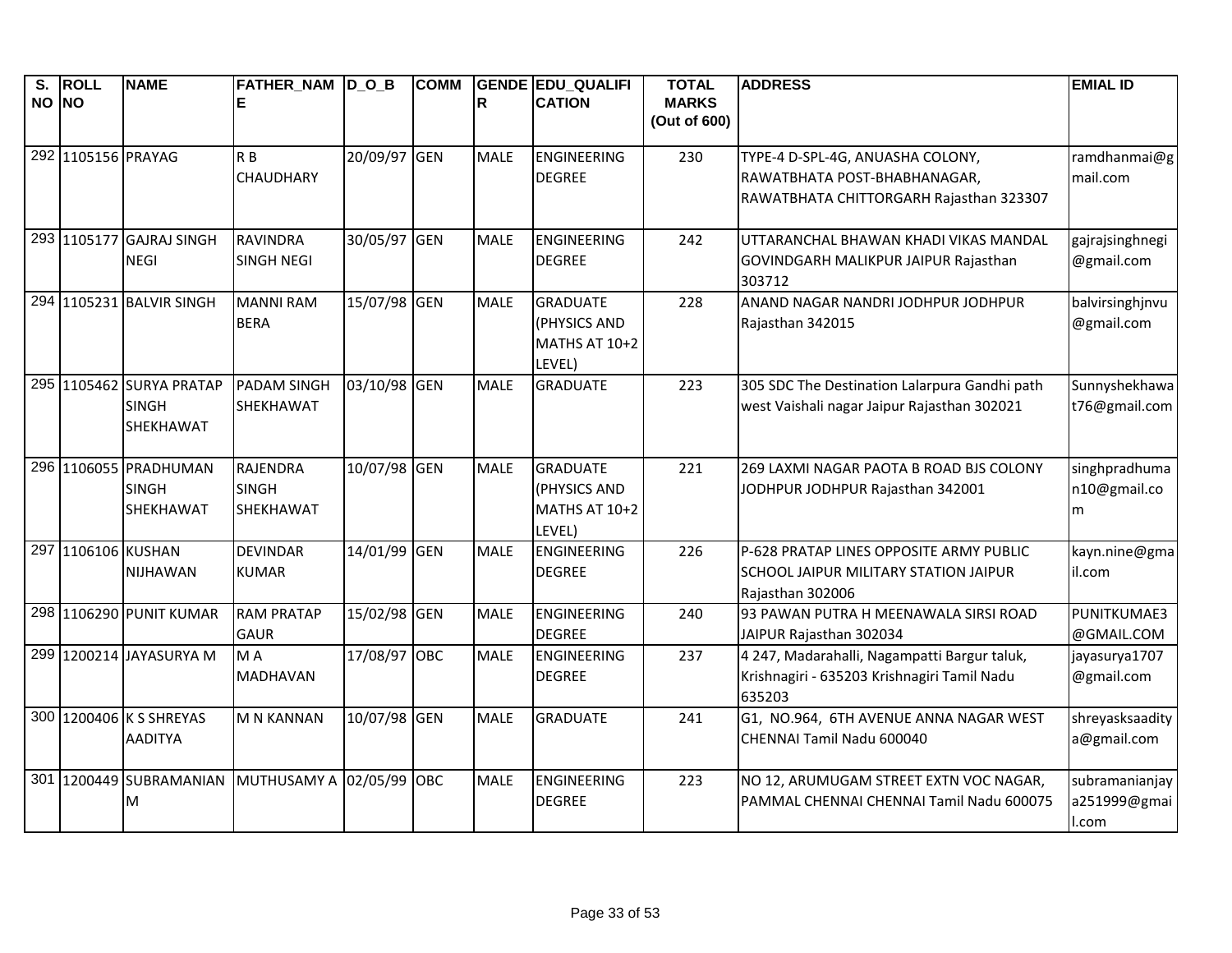| $\overline{\mathbf{s}}$ . | <b>ROLL</b>        | <b>NAME</b>              | FATHER_NAM D_O_B         |              | <b>COMM</b> |             | <b>GENDE EDU QUALIFI</b> | <b>TOTAL</b> | <b>ADDRESS</b>                                                  | <b>EMIAL ID</b> |
|---------------------------|--------------------|--------------------------|--------------------------|--------------|-------------|-------------|--------------------------|--------------|-----------------------------------------------------------------|-----------------|
| NO NO                     |                    |                          |                          |              |             | ΙR          | <b>CATION</b>            | <b>MARKS</b> |                                                                 |                 |
|                           |                    |                          |                          |              |             |             |                          | (Out of 600) |                                                                 |                 |
|                           |                    | 302 1200648 THILIP KUMAR | <b>DHARMARAJ</b>         | 15/12/98 OBC |             | <b>MALE</b> | <b>ENGINEERING</b>       | 204          | 374 Thanga Nagar Dheeran Nagar Tiruchirappalli                  | thilipkumar_dh  |
|                           |                    |                          |                          |              |             |             | <b>DEGREE</b>            |              | Tamil Nadu 620009                                               | armaraj@srmu    |
|                           |                    |                          |                          |              |             |             |                          |              |                                                                 | niv.edu.in      |
|                           |                    | 303 1200716 PRABAKARAN   | K MANOHARAN 17/09/97 OBC |              |             | <b>MALE</b> | <b>ENGINEERING</b>       | 207          | VIP NAGAR, MAIN ROAD GUZILIAMPARAI                              | prabakaran150   |
|                           |                    | M                        |                          |              |             |             | <b>DEGREE</b>            |              | DINDIGUL Tamil Nadu 624703                                      | 35@chemical.ss  |
|                           |                    |                          |                          |              |             |             |                          |              |                                                                 | n.edu.in        |
|                           |                    | 304 1200726 SIDDHARTH C  | CHANDRASEKA              | 02/05/97 OBC |             | <b>MALE</b> | <b>ENGINEERING</b>       | 223          | No 17 Periyar first street Umayalpuram Chromepet                | adadasiddu@g    |
|                           |                    |                          | <b>RANG</b>              |              |             |             | <b>DEGREE</b>            |              | Kanchipuram Tamil Nadu 600044                                   | mail.com        |
|                           |                    | 305 1200832 HARSH KUMAR  | <b>KANHIYA LAL</b>       | 10/02/98 GEN |             | <b>MALE</b> | <b>ENGINEERING</b>       | 175          | H.no. 2-416, Sai Nagar Colony Dhoolapally,                      | harshkumar.kus  |
|                           |                    | <b>KUSHWAHA</b>          | <b>KUSHWAHA</b>          |              |             |             | <b>DEGREE</b>            |              | Kompally HYDERABAD Telangana 500014                             | hwaha@gmail.c   |
|                           |                    |                          |                          |              |             |             |                          |              |                                                                 | <b>om</b>       |
|                           | 306 1200840 DANISH |                          | <b>DEEPAK RAI</b>        | 03/09/97 GEN |             | <b>MALE</b> | <b>ENGINEERING</b>       | 229          | FLAT NO-301, PINNACLE RESIDENCY RUKMINI                         | sharmadany@g    |
|                           |                    | <b>SHARMA</b>            | <b>SHARMA</b>            |              |             |             | <b>DEGREE</b>            |              | <b>ENCLAVE NEAR BOLARAM RAILWAY STATION</b>                     | mail.com        |
|                           |                    |                          |                          |              |             |             |                          |              | SECUNDERABAD Telangana 500010                                   |                 |
|                           | 307 1201110 RAJAT  |                          | <b>KRISHNA KANT</b>      | 20/11/98 GEN |             | <b>MALE</b> | <b>ENGINEERING</b>       | 207          | A-4 Gayatri Krupa Society new VIP road Near Milan rajatkush1998 |                 |
|                           |                    | <b>KUSHWAHA</b>          | <b>KUSHWAHA</b>          |              |             |             | <b>DEGREE</b>            |              | Party Plot Vadodara Gujarat 390022                              | @gmail.com      |
|                           |                    |                          |                          |              |             |             |                          |              |                                                                 |                 |
|                           |                    | 308 1201618 ARUN NAIR    | <b>RADHA</b>             | 10/03/98 GEN |             | MALE        | <b>ENGINEERING</b>       | 196          | AASHIANA Prakadavu PO Sooranad North Kollam                     | commandonair    |
|                           |                    |                          | <b>MOHANAN</b>           |              |             |             | <b>DEGREE</b>            |              | Kerala 690561                                                   | @gmail.com      |
|                           |                    |                          | <b>NAIR</b>              |              |             |             |                          |              |                                                                 |                 |
|                           |                    | 309 1202112 MADHUSHUDA   | <b>ANIL KUMAR</b>        | 25/01/98     | <b>GEN</b>  | <b>MALE</b> | <b>ENGINEERING</b>       | 229          | 1715 B 2 KALI NAGAR TOGPUR COLONY                               | madhushudan.2   |
|                           |                    | N KUMAR                  | <b>SHUKLA</b>            |              |             |             | <b>DEGREE</b>            |              | SAHADATGANJ FAIZABAD AYODHYA Uttar Pradesh                      | 501@gmail.co    |
|                           |                    | <b>SHUKLA</b>            |                          |              |             |             |                          |              | 224001                                                          | m               |
|                           |                    | 310 1300588 DEVANSH      | <b>BHARAT LAL</b>        | 28/03/99 OBC |             | <b>MALE</b> | <b>GRADUATE</b>          | 201          | WARD NO 6 SONAGHATI IN FRONT OF HOME                            | devanshs2899    |
|                           |                    | SURYAWANSHI              | SURYAWANSHI              |              |             |             | (PHYSICS AND             |              | GUARD GROUND BETUL, MADHYA PRADESH Betul                        | @gmail.com      |
|                           |                    |                          |                          |              |             |             | MATHS AT 10+2            |              | Madhya Pradesh 460001                                           |                 |
|                           |                    |                          |                          |              |             |             | LEVEL)                   |              |                                                                 |                 |
|                           |                    | 311 1300781 RAJAS JOLDEO | <b>RAVINDRA</b>          | 19/02/97 GEN |             | <b>MALE</b> | <b>ENGINEERING</b>       | 188          | TYPE-525, KTPS COLONY KORADI, NAGPUR Nagpur                     | rjrajasjoldeo@g |
|                           |                    |                          | <b>JOLDEO</b>            |              |             |             | <b>DEGREE</b>            |              | Maharashtra 441111                                              | mail.com        |
|                           |                    | 312 1301024 PALATKAR     | <b>ASHOK</b>             | 02/09/97 OBC |             | <b>MALE</b> | <b>ENGINEERING</b>       | 173          | Jagat Mandir Road New Umarsara Yavatmal                         | utkarshpalatkar |
|                           |                    | <b>UTKARSH</b>           | <b>ONKARRAO</b>          |              |             |             | <b>DEGREE</b>            |              | Yavatmal Maharashtra 445001                                     | 29@yahoo.com    |
|                           |                    | <b>ASHOKRAO</b>          | <b>PALATKAR</b>          |              |             |             |                          |              |                                                                 |                 |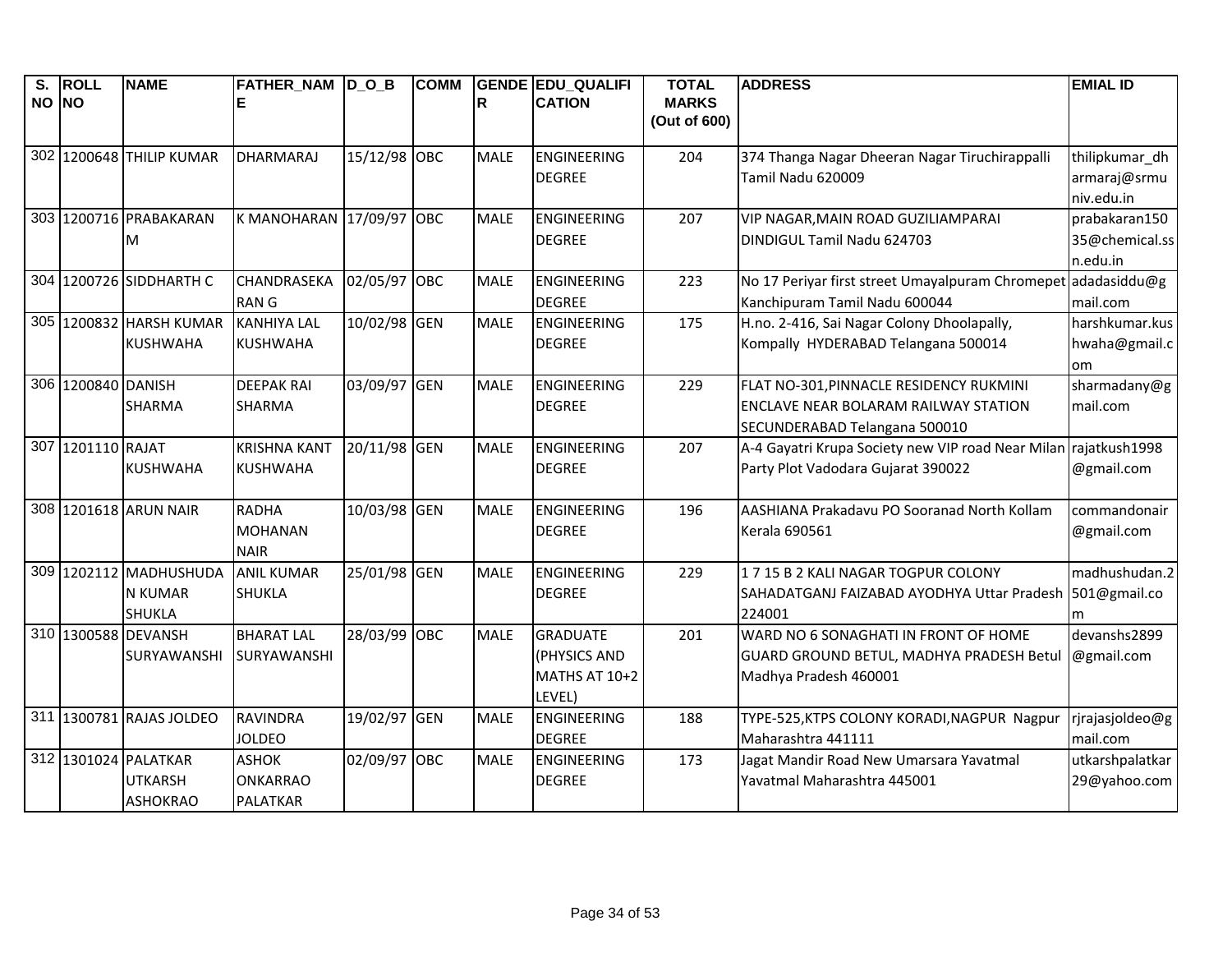| S.    | <b>ROLL</b>         | <b>NAME</b>                             | FATHER_NAM D_O_B           |              | <b>COMM</b> |             | <b>GENDE EDU_QUALIFI</b>        | <b>TOTAL</b>                 | <b>ADDRESS</b>                                               | <b>EMIAL ID</b>   |
|-------|---------------------|-----------------------------------------|----------------------------|--------------|-------------|-------------|---------------------------------|------------------------------|--------------------------------------------------------------|-------------------|
| NO NO |                     |                                         |                            |              |             | R           | <b>CATION</b>                   | <b>MARKS</b><br>(Out of 600) |                                                              |                   |
|       |                     |                                         |                            |              |             |             |                                 |                              |                                                              |                   |
|       |                     | 313 1301399 NEERAJ TIWARI               | <b>VIJAY KUMAR</b>         | 20/12/97 GEN |             | <b>MALE</b> | <b>GRADUATE</b>                 | 225                          | Quarter no. G-79, MCW Colony Upperwahi, Tah -                | luckyt481@gm      |
|       |                     |                                         | <b>TIWARI</b>              |              |             |             | (PHYSICS AND                    |                              | Korpana District Chandrapur Chandrapur                       | ail.com           |
|       |                     |                                         |                            |              |             |             | MATHS AT 10+2                   |                              | Maharashtra 442908                                           |                   |
|       |                     |                                         |                            |              |             |             | LEVEL)                          |                              |                                                              |                   |
|       |                     | 314 1400336 RAJNIKANT                   | <b>SUBHASH</b>             | 26/09/98 GEN |             | <b>MALE</b> | <b>GRADUATE</b>                 | 185                          | 362, SEWLAKALAN CHANDRABABU ROAD                             | rajnikant.ghildiy |
|       |                     | <b>GHILDIYAL</b>                        | <b>GHILDIYAL</b>           |              |             |             | (PHYSICS AND                    |                              | DEHRADUN Uttrakhand 248002                                   | al@gmail.com      |
|       |                     |                                         |                            |              |             |             | MATHS AT 10+2                   |                              |                                                              |                   |
|       |                     |                                         |                            |              |             |             | LEVEL)                          |                              |                                                              |                   |
|       |                     | 315 1400425 RITIK JAIN                  | <b>BHANU</b>               | 23/12/99 GEN |             | <b>MALE</b> | <b>GRADUATE</b>                 | 213                          | KAILASH VIEW BHOWALI NAINITAL NAGARI                         | ritikjain.rj0002  |
|       |                     |                                         | <b>PRAKASH JAIN</b>        |              |             |             | (PHYSICS AND                    |                              | <b>GOWN BHOWALI BHOWALI NAINITAL NAINITAL</b>                | @gmail.com        |
|       |                     |                                         |                            |              |             |             | MATHS AT 10+2                   |                              | Uttrakhand 263132                                            |                   |
|       | 316 1400500 MANISH  |                                         | SADANAND                   | 23/05/99 EWS |             | <b>MALE</b> | LEVEL)                          | 196                          |                                                              | manishpokhriya    |
|       |                     | <b>POKHRIYAL</b>                        | POKHRIYAL                  |              |             |             | <b>GRADUATE</b><br>(PHYSICS AND |                              | Tera road, Bharatpuri Ramnagar NAINITAL<br>Uttrakhand 244715 | 160@gmail.com     |
|       |                     |                                         |                            |              |             |             | MATHS AT 10+2                   |                              |                                                              |                   |
|       |                     |                                         |                            |              |             |             | LEVEL)                          |                              |                                                              |                   |
|       | 317 1400841 PIYUSH  |                                         | VIVEKANAND                 | 21/09/99 GEN |             | <b>MALE</b> | <b>GRADUATE</b>                 | 232                          | sarva priya vihar, lane no. 2 balawala dehradun              | piyushdhasman     |
|       |                     | <b>DHASMANA</b>                         | <b>DHASMANA</b>            |              |             |             | (PHYSICS AND                    |                              | Uttrakhand 248001                                            | avarpkd@gmail     |
|       |                     |                                         |                            |              |             |             | MATHS AT 10+2                   |                              |                                                              | .com              |
|       |                     |                                         |                            |              |             |             | LEVEL)                          |                              |                                                              |                   |
|       |                     | 318 1400968 DIGVIJAY SINGH SANJAY PURAN |                            | 24/11/97 OBC |             | <b>MALE</b> | <b>ENGINEERING</b>              | 218                          | new kapil vihar paper mill road Saharanpur Uttar             | sdigvijay921@g    |
|       |                     |                                         | <b>SINGH</b>               |              |             |             | <b>DEGREE</b>                   |                              | Pradesh 247001                                               | mail.com          |
|       | 319 1401076 VAIBHAV |                                         | SANJAY KUMAR 08/01/98 GEN  |              |             | <b>MALE</b> | <b>GRADUATE</b>                 | 242                          | BANSAL NIWAS BHAGWANPUR UTTRAKHAND                           | goldibansal10@    |
|       |                     | <b>BANSAL</b>                           | <b>BANSAL</b>              |              |             |             | (PHYSICS AND                    |                              | HARIDWAR Uttrakhand 247661                                   | gmail.com         |
|       |                     |                                         |                            |              |             |             | MATHS AT 10+2                   |                              |                                                              |                   |
|       |                     |                                         |                            |              |             |             | LEVEL)                          |                              |                                                              |                   |
|       | 320 1401155 VINAY   |                                         | KHUSHAL SINGH 27/04/98 GEN |              |             | <b>MALE</b> | ENGINEERING                     | 223                          | BHANDARI BHAWAN UPPER BHAKTIYANA NEAR                        | abcdvinay.vb@     |
|       |                     | <b>BHANDARI</b>                         | <b>BHANDARI</b>            |              |             |             | <b>DEGREE</b>                   |                              | TEHSIL SRINAGAR GRAHWAL UTTARAKHAND                          | gmail.com         |
|       |                     |                                         |                            |              |             |             |                                 |                              | SRINAGAR GARHWAL Uttrakhand 246174                           |                   |
|       |                     |                                         |                            |              |             |             |                                 |                              |                                                              |                   |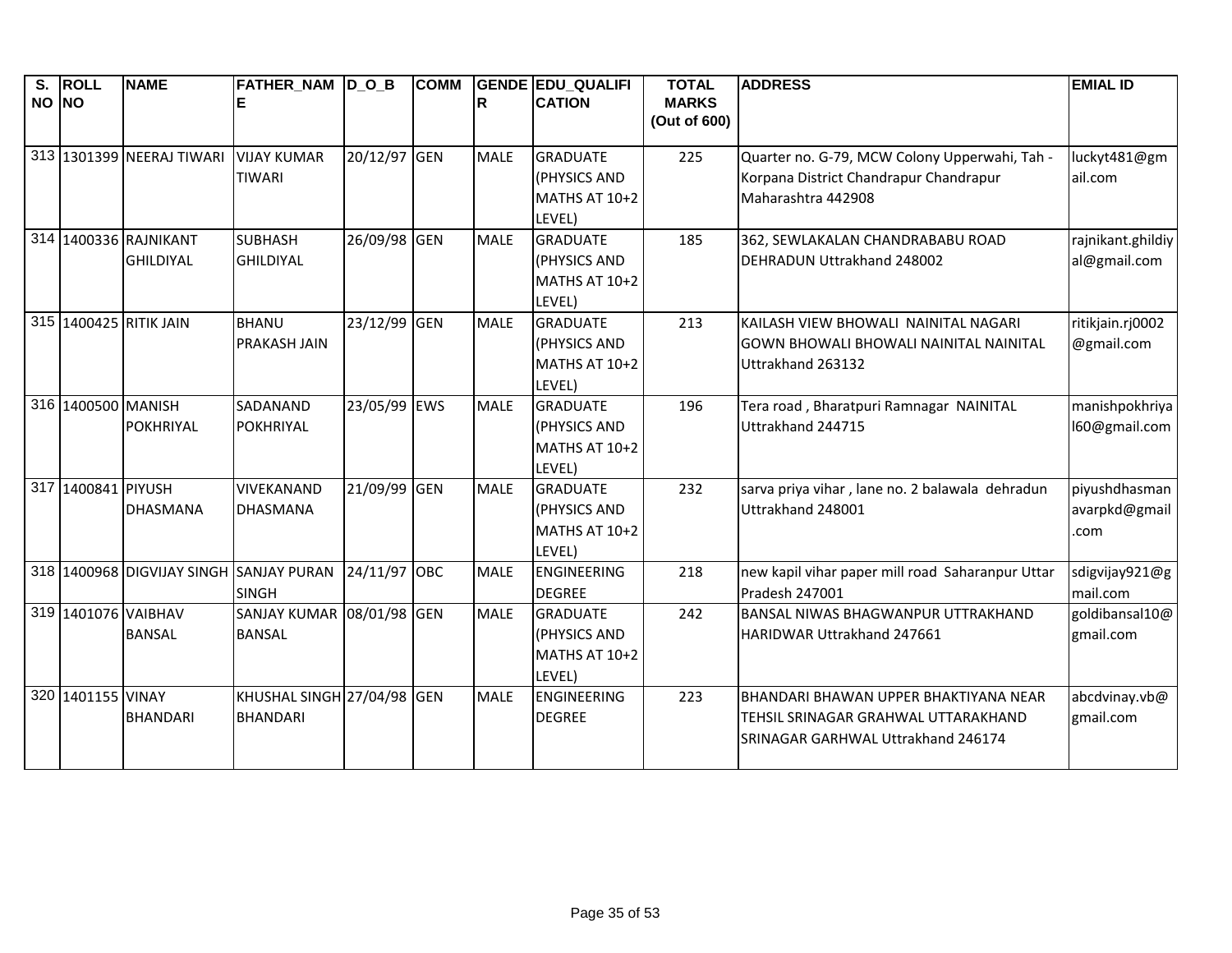| S.<br>NO NO | <b>ROLL</b>        | <b>NAME</b>                              | FATHER_NAM  D_O_B<br>Е                        |              | <b>COMM</b> | R           | <b>GENDE EDU QUALIFI</b><br><b>CATION</b>                  | <b>TOTAL</b><br><b>MARKS</b> | <b>ADDRESS</b>                                                                                         | <b>EMIAL ID</b>                       |
|-------------|--------------------|------------------------------------------|-----------------------------------------------|--------------|-------------|-------------|------------------------------------------------------------|------------------------------|--------------------------------------------------------------------------------------------------------|---------------------------------------|
|             |                    |                                          |                                               |              |             |             |                                                            | (Out of 600)                 |                                                                                                        |                                       |
|             |                    | 321 1401203 NIKHIL SHARMA RABINDRA       | <b>PRASAD</b><br><b>SHARMA</b>                | 07/01/99 GEN |             | <b>MALE</b> | <b>GRADUATE</b><br>(PHYSICS AND<br>MATHS AT 10+2<br>LEVEL) | 236                          | House No. 94 Wing No. 5 Premnagar DEHRADUN<br>Uttrakhand 248007                                        | saanidhi7@gma<br>il.com               |
|             | 322 1401516 AMIT   | <b>BHANDARI</b>                          | <b>ARVIND SINGH</b><br><b>BHANDARI</b>        | 03/08/98 GEN |             | <b>MALE</b> | <b>ENGINEERING</b><br><b>DEGREE</b>                        | 205                          | 592 teachers colony Govindgarh dehradun<br>Uttrakhand 248001                                           | amitbhandari68<br>7@gmail.com         |
|             | 323 1401788 PANKAJ | <b>CHAMOLI</b>                           | SACHCHIDANAN 04/04/98 GEN<br><b>D CHAMOLI</b> |              |             | <b>MALE</b> | <b>GRADUATE</b><br>(PHYSICS AND<br>MATHS AT 10+2<br>LEVEL) | 230                          | VILL - MAITHANA PO - CHAUNRA PAURI GARHWAL pankaj18april@<br>PAURI GARHWAL Uttrakhand 246130           | gmail.com                             |
|             |                    | 324 1401975 GAURAV SINGH R B SINGH       |                                               | 24/07/97 GEN |             | <b>MALE</b> | <b>GRADUATE</b><br>(PHYSICS AND<br>MATHS AT 10+2<br>LEVEL) | 235                          | Purnagiri colony Amoun Po Khatima Tehsil Khatima gauravpankajvi<br>Udham Singh Nagar Uttrakhand 262308 | nod@gmail.co<br>m                     |
|             |                    | 325 1402561 VISHVENDRA<br><b>MALIK</b>   | <b>SANJAY MALIK</b>                           | 30/01/99 GEN |             | <b>MALE</b> | <b>GRADUATE</b><br>(PHYSICS AND<br>MATHS AT 10+2<br>LEVEL) | 239                          | 36-B canal road jakhan dehradun dehradun<br>Uttrakhand 248001                                          | vishvendra1999<br>malik@gmail.co<br>m |
|             |                    | 326 1402619 SAJJAN SINGH<br><b>MEHTA</b> | RAJENDER<br><b>SINGH MEHTA</b>                | 10/03/98 GEN |             | <b>MALE</b> | <b>GRADUATE</b><br>(PHYSICS AND<br>MATHS AT 10+2<br>LEVEL) | 229                          | NEAR MANSA DEVI TEMPLE VILLAGE SEWLA<br>KHURD POST OFFICE MOHABBEWALA DEHRADUN<br>Uttrakhand 248001    | sajjanmehta67<br>@gmail.com           |
|             |                    | 327 1402698 ANAND SINGH                  | <b>BHAJAN SINGH</b>                           | 28/04/98 GEN |             | <b>MALE</b> | <b>GRADUATE</b><br>(PHYSICS AND<br>MATHS AT 10+2<br>LEVEL) | 222                          | A 184 nehru colony Dharampur Dehradun<br>Dehradun Uttrakhand 248001                                    | anand.singhdeh<br>@gmail.com          |
|             | 328 1402824 ANCHUL | <b>DEVRANI</b>                           | VILAS CHANDRA 01/09/99 GEN                    |              |             | <b>MALE</b> | <b>GRADUATE</b><br>(PHYSICS AND<br>MATHS AT 10+2<br>LEVEL) | 246                          | Bhrampuri, Balasaur Kotdwar Pauri Garhwal<br>Uttrakhand 246149                                         | devranianshul<br>@gmail.com           |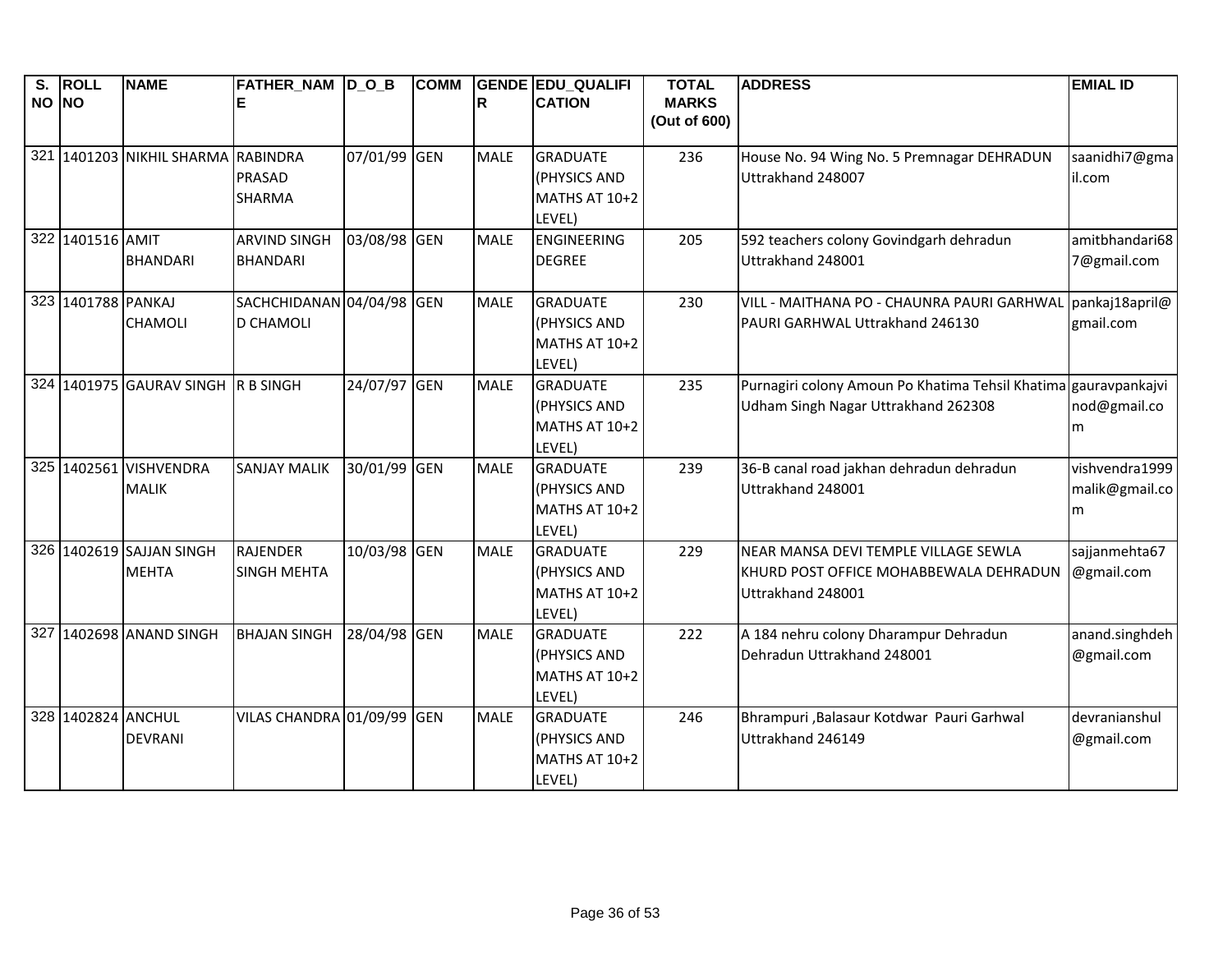| S.    | <b>ROLL</b> | <b>NAME</b>                                            | FATHER_NAM  D_O_B                       |              | <b>COMM</b> |             | <b>GENDE EDU QUALIFI</b>                                   | <b>TOTAL</b>                 | <b>ADDRESS</b>                                                                               | <b>EMIAL ID</b>                     |
|-------|-------------|--------------------------------------------------------|-----------------------------------------|--------------|-------------|-------------|------------------------------------------------------------|------------------------------|----------------------------------------------------------------------------------------------|-------------------------------------|
| NO NO |             |                                                        |                                         |              |             | R           | <b>CATION</b>                                              | <b>MARKS</b><br>(Out of 600) |                                                                                              |                                     |
|       |             | 329 1402867 MAYANK<br><b>PANDEY</b>                    | <b>SC PANDEY</b>                        | 12/03/99 GEN |             | <b>MALE</b> | <b>GRADUATE</b><br>(PHYSICS AND<br>MATHS AT 10+2<br>LEVEL) | 189                          | BLOCK 139 NEHRU COLONY DEHRADUN<br>DEHRADUN Uttrakhand 248001                                | mayank.pandey<br>1203@gmail.co<br>m |
|       |             | 330 1402994 ABHISHEK<br><b>PANWAR</b>                  | <b>VIJAY PAL</b><br><b>SINGH PANWAR</b> | 10/06/00 OBC |             | <b>MALE</b> | <b>GRADUATE</b><br>(PHYSICS AND<br>MATHS AT 10+2<br>LEVEL) | 190                          | VILL.P.O. THATYUR OLD MARKET THATYUR<br>TEHSEEL DHANAULTI TEHRI GARHWAL Uttrakhand<br>249180 | abhishekpanwa<br>r080@gmail.co<br>m |
|       |             | 331 1403089 NEERAJ KAPRI                               | <b>KAILASH</b><br><b>CHANDRA</b>        | 16/09/99 GEN |             | <b>MALE</b> | <b>GRADUATE</b><br>(PHYSICS AND<br>MATHS AT 10+2<br>LEVEL) | 232                          | MALLI JAKHANI VIVEKANAND COLONY PO BIN<br>PITHORAGARH Uttrakhand 262501                      | neerajkapri83@<br>gmail.com         |
|       |             | 332 1403157 SURENDRA<br><b>SINGH</b><br><b>KORANGA</b> | <b>BALWANT</b><br><b>SINGH</b>          | 09/07/97 GEN |             | <b>MALE</b> | <b>GRADUATE</b>                                            | 200                          | villpo- dekuna th- mushyari villpo- dekuna th-<br>mushyari pithoragarh Uttrakhand 262553     | singhsj0007@g<br>mail.com           |
|       |             | 333 1403261 SANKALP SINGH MANVENDRA<br><b>NEGI</b>     | <b>SINGH NEGI</b>                       | 30/10/99 GEN |             | <b>MALE</b> | <b>GRADUATE</b><br>(PHYSICS AND<br>MATHS AT 10+2<br>LEVEL) | 247                          | AMAN VIHAR NEAR MALSI PULIA NAKRONDA<br>DEHRADUN Uttrakhand 248008                           | sankalpnegi369<br>@gmail.com        |
|       |             | 334 1403304 SAURABH<br><b>RATURI</b>                   | <b>L R RATURI</b>                       | 28/06/99 GEN |             | <b>MALE</b> | <b>GRADUATE</b><br>(PHYSICS AND<br>MATHS AT 10+2<br>LEVEL) | 218                          | village khadri khadakmaf shyampur p.o.<br>satyanarayan temple dehradun Uttrakhand<br>249204  | saurabhraturi81<br>4@gmail.com      |
|       |             | 335 1403542 DEEPAK SINGH<br><b>DEOPA</b>               | <b>PURAN SINGH</b><br><b>DEOPA</b>      | 20/08/97 EWS |             | <b>MALE</b> | <b>GRADUATE</b><br>(PHYSICS AND<br>MATHS AT 10+2<br>LEVEL) | 206                          | VILL.MALLI BHAINSHURI PO.ATALGAON<br>PITHORAGARH Uttrakhand 262551                           | deepudeopa70<br>@gmail.com          |
|       |             | 336 1403601 SUMIT KHALI                                | <b>JAI KRISHAN</b>                      | 27/12/97 GEN |             | <b>MALE</b> | <b>GRADUATE</b><br>(PHYSICS AND<br>MATHS AT 10+2<br>LEVEL) | 186                          | G34 Rishivihar Mehuwala mafi dehradun<br>Dehradun Uttrakhand 248171                          | sumitkhali7@g<br>mail.com           |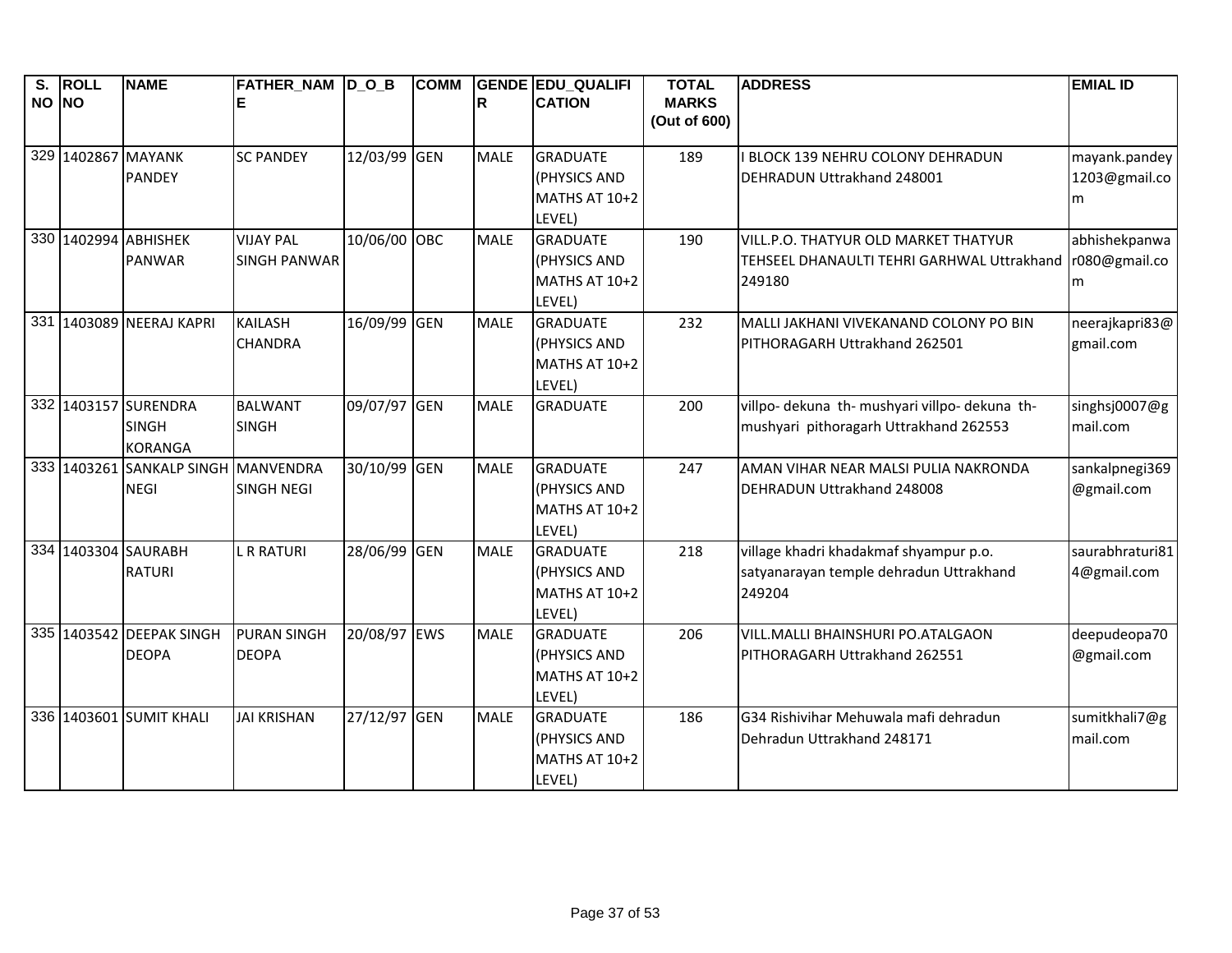| NO NO<br>R<br><b>CATION</b><br><b>MARKS</b><br>E<br>(Out of 600)<br>337 1403861 RAJAT TOMAR<br>09/09/98 GEN<br><b>ASHOK KUMAR</b><br><b>MALE</b><br><b>GRADUATE</b><br>186<br>Village Sarwanpur Post Najibabad District Bijnor<br>1998@gmail.co<br>(PHYSICS AND<br>Bijnor Uttar Pradesh 246763<br>MATHS AT 10+2<br>m<br>LEVEL)<br>338 1403944 AYUSH NEGI<br>18/11/98 GEN<br><b>CHANDRA</b><br><b>MALE</b><br><b>GRADUATE</b><br>222<br>surya colony lane no. 1 shershergarh, nathuawala<br>ayushnegi1811<br>1998@gmail.co<br><b>MOHAN SINGH</b><br>(PHYSICS AND<br>DEHRADUN Uttrakhand 248008<br><b>NEGI</b><br>MATHS AT 10+2<br>m<br>LEVEL)<br>339 1404156 AJAY<br><b>PAWAN SINGH</b><br>05/06/98 EWS<br><b>MALE</b><br>224<br>Garhi Kapsarh Meerut Uttar Pradesh 250223<br>ajaythakur5619<br><b>GRADUATE</b><br>(PHYSICS AND<br>98@gmail.com<br>MATHS AT 10+2<br>LEVEL)<br>340 1404211 SURAJ<br><b>BACCHI SINGH</b><br>05/06/97 GEN<br>B3 UTTARANCHAL VIHAR COLONY PILIKOTHI ROAD siddharthadhika<br><b>MALE</b><br><b>ENGINEERING</b><br>180<br><b>ADHIKARI</b><br><b>ADHIKARI</b><br><b>DEGREE</b><br>HALDWANI NAINITAL Uttrakhand 263139<br>ri84@gmail.co<br>m<br>341 1404536 JEEWAN SINGH<br>30/07/97 GEN<br>lane no 6, post office road clement town dehradun pankajpunk7@<br><b>R S RAWAT</b><br><b>MALE</b><br>GRADUATE<br>233<br><b>RAWAT</b><br>DEHRADUN Uttrakhand 248002<br>(PHYSICS AND<br>gmail.com<br>MATHS AT 10+2<br>LEVEL)<br>342 1404648 SAURABH RANA ASHOK RANA<br>18/01/97 GEN<br><b>MALE</b><br>224<br><b>GRADUATE</b><br>PANCHWATI COLONY HANSUWALA P.O. DOIWALA<br>(PHYSICS AND<br>DEHRADUN Uttrakhand 248140<br>OFFICIAL@GM<br>AIL.COM<br><b>MATHS AT 10+2</b><br>LEVEL)<br>343 1405046 SHIVAM<br><b>JITENDRA</b><br>02/08/98 GEN<br><b>MALE</b><br><b>GRADUATE</b><br>196<br>Village khanpur Post khanpur Tehseel Laksar<br>spandit872@g<br>Haridwar Uttrakhand 247663<br>mail.com<br><b>KUMAR VATS</b><br><b>KUMAR VATS</b><br>(PHYSICS AND<br>MATHS AT 10+2<br>LEVEL)<br>344 1405093 ANKIT NEGI<br><b>PURAN SINGH</b><br>20/05/97 EWS<br><b>MALE</b><br>221<br><b>ENGINEERING</b><br>VILL-TAMUNDI P.O-IZZER VIA-POKHARI TEH-<br>negiankit34@g<br>mail.com<br><b>NEGI</b><br><b>DEGREE</b><br>POKHARI CHAMOLI Uttrakhand 246473<br>345 1405128 TANMAY<br>02/01/99 GEN | $\overline{\mathsf{s}}$ . | <b>ROLL</b> | <b>NAME</b> | FATHER_NAM D_O_B   | <b>COMM</b> |             | <b>GENDE EDU QUALIFI</b> | <b>TOTAL</b> | <b>ADDRESS</b>                          | <b>EMIAL ID</b> |
|---------------------------------------------------------------------------------------------------------------------------------------------------------------------------------------------------------------------------------------------------------------------------------------------------------------------------------------------------------------------------------------------------------------------------------------------------------------------------------------------------------------------------------------------------------------------------------------------------------------------------------------------------------------------------------------------------------------------------------------------------------------------------------------------------------------------------------------------------------------------------------------------------------------------------------------------------------------------------------------------------------------------------------------------------------------------------------------------------------------------------------------------------------------------------------------------------------------------------------------------------------------------------------------------------------------------------------------------------------------------------------------------------------------------------------------------------------------------------------------------------------------------------------------------------------------------------------------------------------------------------------------------------------------------------------------------------------------------------------------------------------------------------------------------------------------------------------------------------------------------------------------------------------------------------------------------------------------------------------------------------------------------------------------------------------------------------------------------------------------------------------------------------------------------------------------------------------------------------------------------------------------------------------------------------|---------------------------|-------------|-------------|--------------------|-------------|-------------|--------------------------|--------------|-----------------------------------------|-----------------|
|                                                                                                                                                                                                                                                                                                                                                                                                                                                                                                                                                                                                                                                                                                                                                                                                                                                                                                                                                                                                                                                                                                                                                                                                                                                                                                                                                                                                                                                                                                                                                                                                                                                                                                                                                                                                                                                                                                                                                                                                                                                                                                                                                                                                                                                                                                   |                           |             |             |                    |             |             |                          |              |                                         |                 |
|                                                                                                                                                                                                                                                                                                                                                                                                                                                                                                                                                                                                                                                                                                                                                                                                                                                                                                                                                                                                                                                                                                                                                                                                                                                                                                                                                                                                                                                                                                                                                                                                                                                                                                                                                                                                                                                                                                                                                                                                                                                                                                                                                                                                                                                                                                   |                           |             |             |                    |             |             |                          |              |                                         |                 |
|                                                                                                                                                                                                                                                                                                                                                                                                                                                                                                                                                                                                                                                                                                                                                                                                                                                                                                                                                                                                                                                                                                                                                                                                                                                                                                                                                                                                                                                                                                                                                                                                                                                                                                                                                                                                                                                                                                                                                                                                                                                                                                                                                                                                                                                                                                   |                           |             |             |                    |             |             |                          |              |                                         | rajattomar0909  |
|                                                                                                                                                                                                                                                                                                                                                                                                                                                                                                                                                                                                                                                                                                                                                                                                                                                                                                                                                                                                                                                                                                                                                                                                                                                                                                                                                                                                                                                                                                                                                                                                                                                                                                                                                                                                                                                                                                                                                                                                                                                                                                                                                                                                                                                                                                   |                           |             |             |                    |             |             |                          |              |                                         |                 |
|                                                                                                                                                                                                                                                                                                                                                                                                                                                                                                                                                                                                                                                                                                                                                                                                                                                                                                                                                                                                                                                                                                                                                                                                                                                                                                                                                                                                                                                                                                                                                                                                                                                                                                                                                                                                                                                                                                                                                                                                                                                                                                                                                                                                                                                                                                   |                           |             |             |                    |             |             |                          |              |                                         |                 |
|                                                                                                                                                                                                                                                                                                                                                                                                                                                                                                                                                                                                                                                                                                                                                                                                                                                                                                                                                                                                                                                                                                                                                                                                                                                                                                                                                                                                                                                                                                                                                                                                                                                                                                                                                                                                                                                                                                                                                                                                                                                                                                                                                                                                                                                                                                   |                           |             |             |                    |             |             |                          |              |                                         |                 |
|                                                                                                                                                                                                                                                                                                                                                                                                                                                                                                                                                                                                                                                                                                                                                                                                                                                                                                                                                                                                                                                                                                                                                                                                                                                                                                                                                                                                                                                                                                                                                                                                                                                                                                                                                                                                                                                                                                                                                                                                                                                                                                                                                                                                                                                                                                   |                           |             |             |                    |             |             |                          |              |                                         |                 |
|                                                                                                                                                                                                                                                                                                                                                                                                                                                                                                                                                                                                                                                                                                                                                                                                                                                                                                                                                                                                                                                                                                                                                                                                                                                                                                                                                                                                                                                                                                                                                                                                                                                                                                                                                                                                                                                                                                                                                                                                                                                                                                                                                                                                                                                                                                   |                           |             |             |                    |             |             |                          |              |                                         |                 |
|                                                                                                                                                                                                                                                                                                                                                                                                                                                                                                                                                                                                                                                                                                                                                                                                                                                                                                                                                                                                                                                                                                                                                                                                                                                                                                                                                                                                                                                                                                                                                                                                                                                                                                                                                                                                                                                                                                                                                                                                                                                                                                                                                                                                                                                                                                   |                           |             |             |                    |             |             |                          |              |                                         |                 |
|                                                                                                                                                                                                                                                                                                                                                                                                                                                                                                                                                                                                                                                                                                                                                                                                                                                                                                                                                                                                                                                                                                                                                                                                                                                                                                                                                                                                                                                                                                                                                                                                                                                                                                                                                                                                                                                                                                                                                                                                                                                                                                                                                                                                                                                                                                   |                           |             |             |                    |             |             |                          |              |                                         |                 |
|                                                                                                                                                                                                                                                                                                                                                                                                                                                                                                                                                                                                                                                                                                                                                                                                                                                                                                                                                                                                                                                                                                                                                                                                                                                                                                                                                                                                                                                                                                                                                                                                                                                                                                                                                                                                                                                                                                                                                                                                                                                                                                                                                                                                                                                                                                   |                           |             |             |                    |             |             |                          |              |                                         |                 |
|                                                                                                                                                                                                                                                                                                                                                                                                                                                                                                                                                                                                                                                                                                                                                                                                                                                                                                                                                                                                                                                                                                                                                                                                                                                                                                                                                                                                                                                                                                                                                                                                                                                                                                                                                                                                                                                                                                                                                                                                                                                                                                                                                                                                                                                                                                   |                           |             |             |                    |             |             |                          |              |                                         |                 |
|                                                                                                                                                                                                                                                                                                                                                                                                                                                                                                                                                                                                                                                                                                                                                                                                                                                                                                                                                                                                                                                                                                                                                                                                                                                                                                                                                                                                                                                                                                                                                                                                                                                                                                                                                                                                                                                                                                                                                                                                                                                                                                                                                                                                                                                                                                   |                           |             |             |                    |             |             |                          |              |                                         |                 |
|                                                                                                                                                                                                                                                                                                                                                                                                                                                                                                                                                                                                                                                                                                                                                                                                                                                                                                                                                                                                                                                                                                                                                                                                                                                                                                                                                                                                                                                                                                                                                                                                                                                                                                                                                                                                                                                                                                                                                                                                                                                                                                                                                                                                                                                                                                   |                           |             |             |                    |             |             |                          |              |                                         |                 |
|                                                                                                                                                                                                                                                                                                                                                                                                                                                                                                                                                                                                                                                                                                                                                                                                                                                                                                                                                                                                                                                                                                                                                                                                                                                                                                                                                                                                                                                                                                                                                                                                                                                                                                                                                                                                                                                                                                                                                                                                                                                                                                                                                                                                                                                                                                   |                           |             |             |                    |             |             |                          |              |                                         |                 |
|                                                                                                                                                                                                                                                                                                                                                                                                                                                                                                                                                                                                                                                                                                                                                                                                                                                                                                                                                                                                                                                                                                                                                                                                                                                                                                                                                                                                                                                                                                                                                                                                                                                                                                                                                                                                                                                                                                                                                                                                                                                                                                                                                                                                                                                                                                   |                           |             |             |                    |             |             |                          |              |                                         |                 |
|                                                                                                                                                                                                                                                                                                                                                                                                                                                                                                                                                                                                                                                                                                                                                                                                                                                                                                                                                                                                                                                                                                                                                                                                                                                                                                                                                                                                                                                                                                                                                                                                                                                                                                                                                                                                                                                                                                                                                                                                                                                                                                                                                                                                                                                                                                   |                           |             |             |                    |             |             |                          |              |                                         |                 |
|                                                                                                                                                                                                                                                                                                                                                                                                                                                                                                                                                                                                                                                                                                                                                                                                                                                                                                                                                                                                                                                                                                                                                                                                                                                                                                                                                                                                                                                                                                                                                                                                                                                                                                                                                                                                                                                                                                                                                                                                                                                                                                                                                                                                                                                                                                   |                           |             |             |                    |             |             |                          |              |                                         |                 |
|                                                                                                                                                                                                                                                                                                                                                                                                                                                                                                                                                                                                                                                                                                                                                                                                                                                                                                                                                                                                                                                                                                                                                                                                                                                                                                                                                                                                                                                                                                                                                                                                                                                                                                                                                                                                                                                                                                                                                                                                                                                                                                                                                                                                                                                                                                   |                           |             |             |                    |             |             |                          |              |                                         |                 |
|                                                                                                                                                                                                                                                                                                                                                                                                                                                                                                                                                                                                                                                                                                                                                                                                                                                                                                                                                                                                                                                                                                                                                                                                                                                                                                                                                                                                                                                                                                                                                                                                                                                                                                                                                                                                                                                                                                                                                                                                                                                                                                                                                                                                                                                                                                   |                           |             |             |                    |             |             |                          |              |                                         |                 |
|                                                                                                                                                                                                                                                                                                                                                                                                                                                                                                                                                                                                                                                                                                                                                                                                                                                                                                                                                                                                                                                                                                                                                                                                                                                                                                                                                                                                                                                                                                                                                                                                                                                                                                                                                                                                                                                                                                                                                                                                                                                                                                                                                                                                                                                                                                   |                           |             |             |                    |             |             |                          |              |                                         | SAURABHRANA     |
|                                                                                                                                                                                                                                                                                                                                                                                                                                                                                                                                                                                                                                                                                                                                                                                                                                                                                                                                                                                                                                                                                                                                                                                                                                                                                                                                                                                                                                                                                                                                                                                                                                                                                                                                                                                                                                                                                                                                                                                                                                                                                                                                                                                                                                                                                                   |                           |             |             |                    |             |             |                          |              |                                         |                 |
|                                                                                                                                                                                                                                                                                                                                                                                                                                                                                                                                                                                                                                                                                                                                                                                                                                                                                                                                                                                                                                                                                                                                                                                                                                                                                                                                                                                                                                                                                                                                                                                                                                                                                                                                                                                                                                                                                                                                                                                                                                                                                                                                                                                                                                                                                                   |                           |             |             |                    |             |             |                          |              |                                         |                 |
|                                                                                                                                                                                                                                                                                                                                                                                                                                                                                                                                                                                                                                                                                                                                                                                                                                                                                                                                                                                                                                                                                                                                                                                                                                                                                                                                                                                                                                                                                                                                                                                                                                                                                                                                                                                                                                                                                                                                                                                                                                                                                                                                                                                                                                                                                                   |                           |             |             |                    |             |             |                          |              |                                         |                 |
|                                                                                                                                                                                                                                                                                                                                                                                                                                                                                                                                                                                                                                                                                                                                                                                                                                                                                                                                                                                                                                                                                                                                                                                                                                                                                                                                                                                                                                                                                                                                                                                                                                                                                                                                                                                                                                                                                                                                                                                                                                                                                                                                                                                                                                                                                                   |                           |             |             |                    |             |             |                          |              |                                         |                 |
|                                                                                                                                                                                                                                                                                                                                                                                                                                                                                                                                                                                                                                                                                                                                                                                                                                                                                                                                                                                                                                                                                                                                                                                                                                                                                                                                                                                                                                                                                                                                                                                                                                                                                                                                                                                                                                                                                                                                                                                                                                                                                                                                                                                                                                                                                                   |                           |             |             |                    |             |             |                          |              |                                         |                 |
|                                                                                                                                                                                                                                                                                                                                                                                                                                                                                                                                                                                                                                                                                                                                                                                                                                                                                                                                                                                                                                                                                                                                                                                                                                                                                                                                                                                                                                                                                                                                                                                                                                                                                                                                                                                                                                                                                                                                                                                                                                                                                                                                                                                                                                                                                                   |                           |             |             |                    |             |             |                          |              |                                         |                 |
|                                                                                                                                                                                                                                                                                                                                                                                                                                                                                                                                                                                                                                                                                                                                                                                                                                                                                                                                                                                                                                                                                                                                                                                                                                                                                                                                                                                                                                                                                                                                                                                                                                                                                                                                                                                                                                                                                                                                                                                                                                                                                                                                                                                                                                                                                                   |                           |             |             |                    |             |             |                          |              |                                         |                 |
|                                                                                                                                                                                                                                                                                                                                                                                                                                                                                                                                                                                                                                                                                                                                                                                                                                                                                                                                                                                                                                                                                                                                                                                                                                                                                                                                                                                                                                                                                                                                                                                                                                                                                                                                                                                                                                                                                                                                                                                                                                                                                                                                                                                                                                                                                                   |                           |             |             |                    |             |             |                          |              |                                         |                 |
|                                                                                                                                                                                                                                                                                                                                                                                                                                                                                                                                                                                                                                                                                                                                                                                                                                                                                                                                                                                                                                                                                                                                                                                                                                                                                                                                                                                                                                                                                                                                                                                                                                                                                                                                                                                                                                                                                                                                                                                                                                                                                                                                                                                                                                                                                                   |                           |             |             | <b>VINAY KUMAR</b> |             | <b>MALE</b> | <b>GRADUATE</b>          | 184          | HOUSE NUMBER 80 VILLAGE AND POST OFFICE | tanmaysharma7   |
| <b>SHARMA</b><br>(PHYSICS AND<br>151@gmail.co<br><b>SHARMA</b><br>NAWADA NEAR DURGA MANDIR Dehradun                                                                                                                                                                                                                                                                                                                                                                                                                                                                                                                                                                                                                                                                                                                                                                                                                                                                                                                                                                                                                                                                                                                                                                                                                                                                                                                                                                                                                                                                                                                                                                                                                                                                                                                                                                                                                                                                                                                                                                                                                                                                                                                                                                                               |                           |             |             |                    |             |             |                          |              |                                         |                 |
| MATHS AT 10+2<br>Uttrakhand 248005<br>m                                                                                                                                                                                                                                                                                                                                                                                                                                                                                                                                                                                                                                                                                                                                                                                                                                                                                                                                                                                                                                                                                                                                                                                                                                                                                                                                                                                                                                                                                                                                                                                                                                                                                                                                                                                                                                                                                                                                                                                                                                                                                                                                                                                                                                                           |                           |             |             |                    |             |             |                          |              |                                         |                 |
| LEVEL)                                                                                                                                                                                                                                                                                                                                                                                                                                                                                                                                                                                                                                                                                                                                                                                                                                                                                                                                                                                                                                                                                                                                                                                                                                                                                                                                                                                                                                                                                                                                                                                                                                                                                                                                                                                                                                                                                                                                                                                                                                                                                                                                                                                                                                                                                            |                           |             |             |                    |             |             |                          |              |                                         |                 |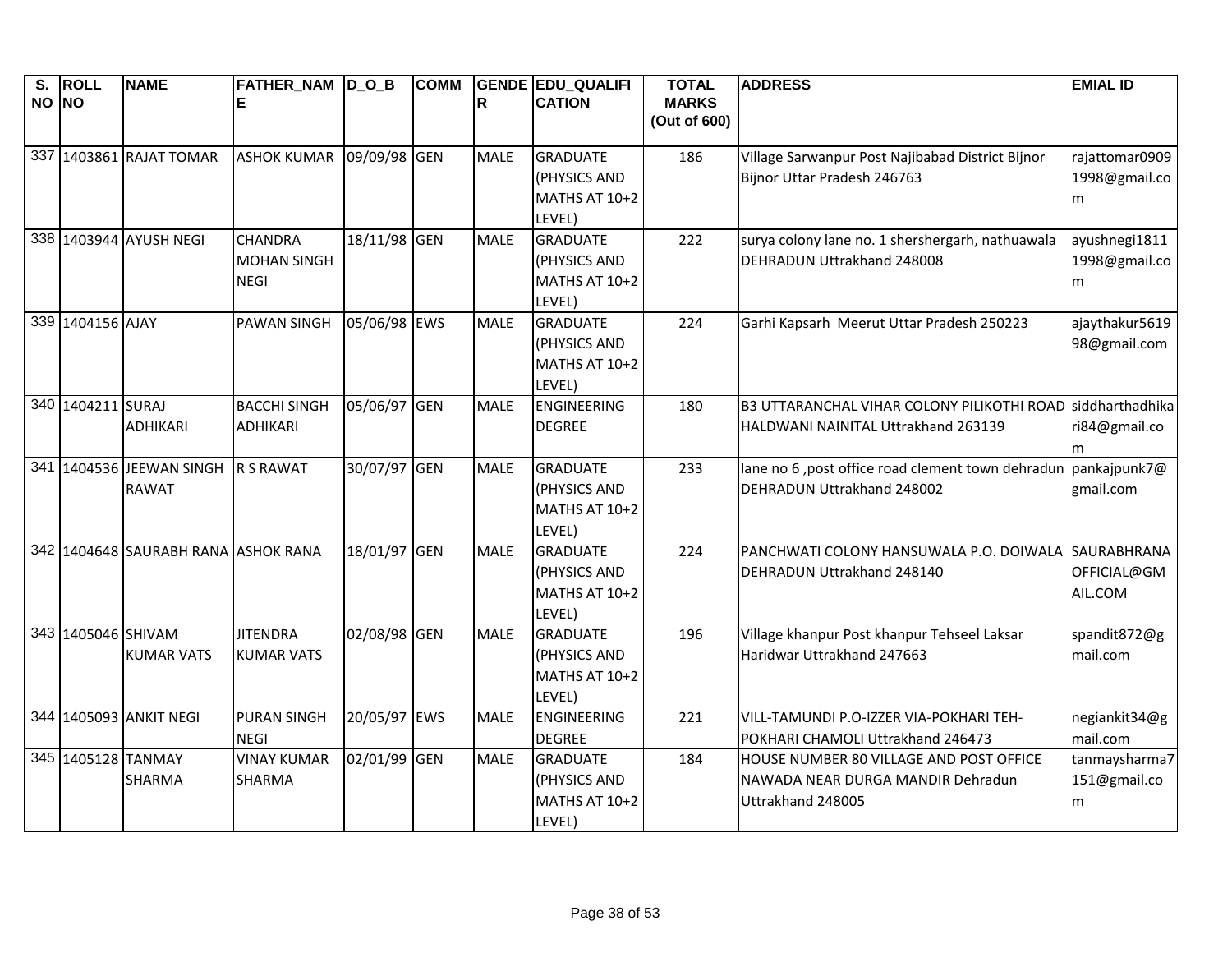| $\overline{\mathsf{s}}$ .<br>NO NO | <b>ROLL</b>        | <b>NAME</b>                             | FATHER_NAM D_O_B<br>E        |              | <b>COMM</b> | R           | <b>GENDE EDU QUALIFI</b><br><b>CATION</b> | <b>TOTAL</b><br><b>MARKS</b><br>(Out of 600) | <b>ADDRESS</b>                                                                       | <b>EMIAL ID</b>                |
|------------------------------------|--------------------|-----------------------------------------|------------------------------|--------------|-------------|-------------|-------------------------------------------|----------------------------------------------|--------------------------------------------------------------------------------------|--------------------------------|
|                                    |                    |                                         |                              |              |             | <b>MALE</b> |                                           |                                              |                                                                                      |                                |
|                                    | 346 1405212 PANKAJ | PHARSWAN                                | <b>LAL SINGH</b><br>PHARSWAN | 12/09/97 GEN |             |             | <b>GRADUATE</b><br>(PHYSICS AND           | 213                                          | VILLAGE PAGNA P.O. PAGNA CHAMOLI<br>Uttrakhand 246449                                | pankaj2996pha<br>rswan@gmail.c |
|                                    |                    |                                         |                              |              |             |             | MATHS AT 10+2                             |                                              |                                                                                      | om                             |
|                                    |                    |                                         |                              |              |             |             | LEVEL)                                    |                                              |                                                                                      |                                |
| 347                                |                    | 1500796 RAVI PRAKASH                    | <b>MOHAN</b>                 | 10/09/97 GEN |             | <b>MALE</b> | <b>GRADUATE</b>                           | 185                                          | Vishnu nagar bazar samiti ara Ps-nawada Po-anaith Ravi238566@g                       |                                |
|                                    |                    |                                         | <b>PANDEY</b>                |              |             |             | (PHYSICS AND                              |                                              | Bhojpur Bihar 802302                                                                 | mail.com                       |
|                                    |                    |                                         |                              |              |             |             | MATHS AT 10+2<br>LEVEL)                   |                                              |                                                                                      |                                |
|                                    |                    | 348 1500974 VISHWAJEET                  | SUDHANSHU                    | 04/06/97 OBC |             | <b>MALE</b> | <b>GRADUATE</b>                           | 192                                          | VILL KHAWASPUR KALA PO DORIGANJ PS                                                   | vishwajeet4697                 |
|                                    |                    | <b>KUMAR</b>                            | <b>MAHARAJ</b>               |              |             |             | (PHYSICS AND                              |                                              | DORIGANJ SARAN Bihar 841211                                                          | @gmail.com                     |
|                                    |                    |                                         |                              |              |             |             | <b>MATHS AT 10+2</b>                      |                                              |                                                                                      |                                |
|                                    |                    |                                         |                              |              |             |             | LEVEL)                                    |                                              |                                                                                      |                                |
|                                    |                    | 349 1501522 ADITYA KUMAR JAY KISHOR JHA |                              | 20/06/98 GEN |             | <b>MALE</b> | <b>GRADUATE</b><br>(PHYSICS AND           | 198                                          | AT- BRAHMAN TOLA BARARI BASTI VILL- BARARI<br>PO- GURUBAZAR PS- BARARI KATIHAR Bihar | adityakumar14<br>70@gmail.com  |
|                                    |                    |                                         |                              |              |             |             | MATHS AT 10+2                             |                                              | 854104                                                                               |                                |
|                                    |                    |                                         |                              |              |             |             | LEVEL)                                    |                                              |                                                                                      |                                |
|                                    |                    | 350 1501939 ROHIT RAJ                   | <b>NANDLAL</b>               | 26/04/99 EWS |             | <b>MALE</b> | <b>GRADUATE</b>                           | 229                                          | Anugraha Nagar West of S sinha college                                               | singhrohit6033                 |
|                                    |                    |                                         | <b>SINGH</b>                 |              |             |             | (PHYSICS AND                              |                                              | Aurangabad Aurangabad Bihar 824101                                                   | @gmail.com                     |
|                                    |                    |                                         |                              |              |             |             | MATHS AT 10+2<br>LEVEL)                   |                                              |                                                                                      |                                |
|                                    |                    | 351 1502131 SIDDHANT D                  | <b>DINESH ASOPA</b>          | 13/06/98 GEN |             | <b>MALE</b> | <b>ENGINEERING</b>                        | 245                                          | 188 YASHASHREE RAMNAGAR WARDHA WARDHA                                                | iamsda007@g                    |
|                                    |                    | <b>ASOPA</b>                            |                              |              |             |             | <b>DEGREE</b>                             |                                              | Maharashtra 442001                                                                   | mail.com                       |
|                                    |                    | 352 1502155 SURYA PRATAP                | RANDHIR SINGH 14/12/98 EWS   |              |             | <b>MALE</b> | <b>GRADUATE</b>                           | 192                                          | 965D, SHOBHA NIWAS KRISHNATOLI, NEAR PATHAK                                          | suryapratap898                 |
|                                    |                    | <b>SINGH</b>                            |                              |              |             |             |                                           |                                              | COLONY CHANDANI CHOWK MUZAFFARPUR Bihar                                              | 989@gmail.co                   |
|                                    |                    | 353 1502508 NAWNEET                     | <b>DIVAKAR</b>               | 06/05/98 EWS |             | <b>MALE</b> | <b>GRADUATE</b>                           | 192                                          | 842003<br>VILL KAJUR POST KAJUR P.S ATARI GAYA Bihar                                 | m<br>nawneetkumar              |
|                                    |                    | <b>KUMAR</b>                            | <b>KUMAR PANDEY</b>          |              |             |             | (PHYSICS AND                              |                                              | 805131                                                                               | 364@gmail.co                   |
|                                    |                    |                                         |                              |              |             |             | MATHS AT 10+2                             |                                              |                                                                                      | m                              |
|                                    |                    |                                         |                              |              |             |             | LEVEL)                                    |                                              |                                                                                      |                                |
|                                    |                    | 354 1502610 RONIT KUMAR                 | <b>VAKIL SINGH</b>           | 15/04/97 EWS |             | <b>MALE</b> | <b>GRADUATE</b>                           | 253                                          | Village- Bhadar Post- Bhadar P.S. - Sikraul Lukh                                     | ronitsinghviru@                |
|                                    |                    | <b>SINGH</b>                            |                              |              |             |             | (PHYSICS AND                              |                                              | Buxar Bihar 802126                                                                   | gmail.com                      |
|                                    |                    |                                         |                              |              |             |             | MATHS AT 10+2                             |                                              |                                                                                      |                                |
|                                    |                    |                                         |                              |              |             |             | LEVEL)                                    |                                              |                                                                                      |                                |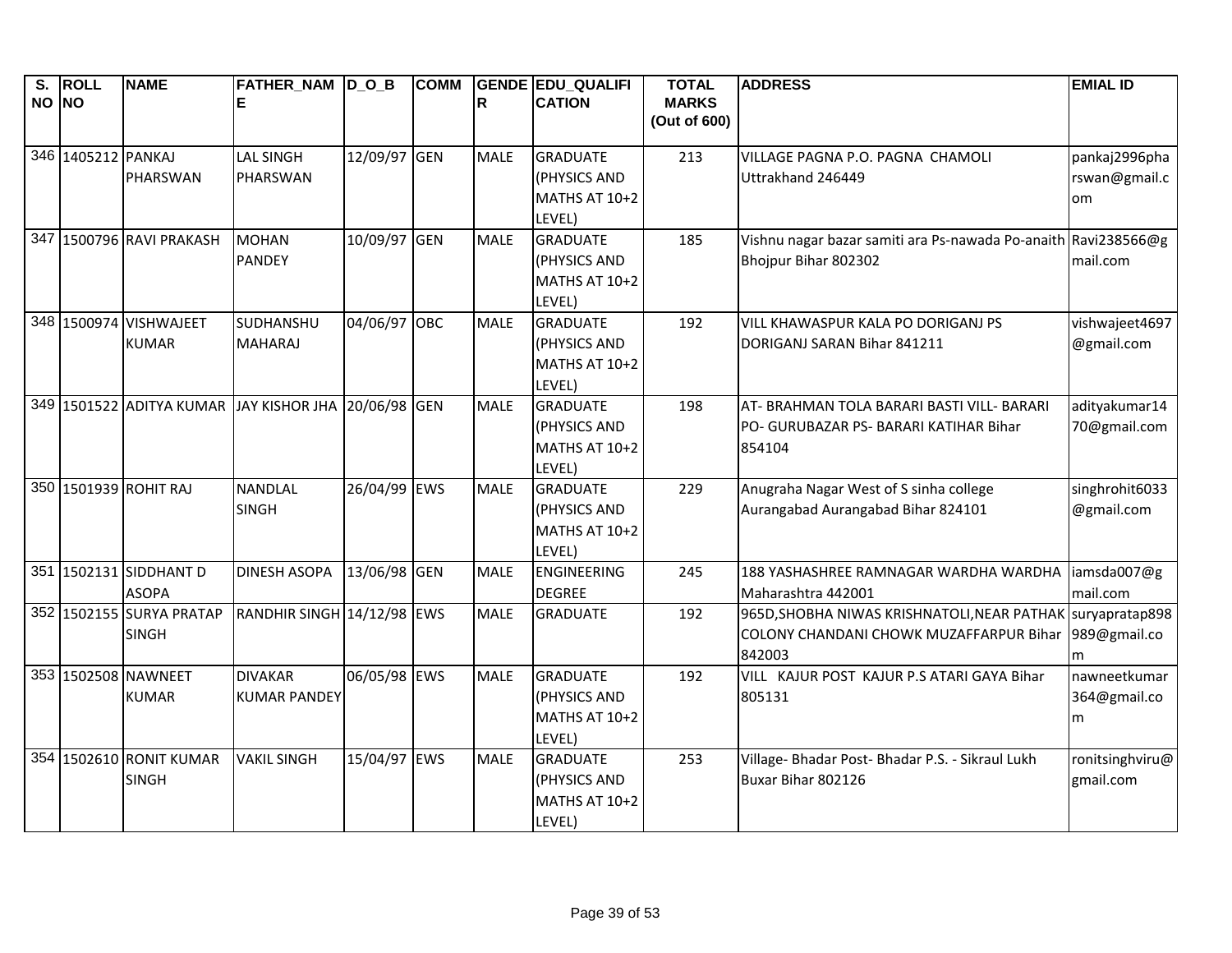| S.    | ROLL                | <b>NAME</b>                                | FATHER NAM  D O B                     |              | <b>COMM</b> |             | <b>GENDE EDU QUALIFI</b>                                   | <b>TOTAL</b>                 | <b>ADDRESS</b>                                                                            | <b>EMIAL ID</b>                |
|-------|---------------------|--------------------------------------------|---------------------------------------|--------------|-------------|-------------|------------------------------------------------------------|------------------------------|-------------------------------------------------------------------------------------------|--------------------------------|
| NO NO |                     |                                            |                                       |              |             | R           | <b>CATION</b>                                              | <b>MARKS</b><br>(Out of 600) |                                                                                           |                                |
|       |                     | 355 1503909 RAHUL KUMAR<br><b>SINGH</b>    | <b>RAM KUMAR</b><br><b>SINGH</b>      | 10/04/99 GEN |             | <b>MALE</b> | <b>GRADUATE</b><br>(PHYSICS AND<br>MATHS AT 10+2<br>LEVEL) | 236                          | New YARPUR JANTA ROAD NYD-145 Patna-1 Bihar<br>Patna Bihar 800001                         | Rahulrajsingh81<br>0@gmail.com |
|       |                     | 356 1504237 VISHWABANDH<br><b>U GAUTAM</b> | <b>ARUN KUMAR</b><br><b>SINGH</b>     | 21/12/98 EWS |             | <b>MALE</b> | <b>GRADUATE</b><br>(PHYSICS AND<br>MATHS AT 10+2<br>LEVEL) | 185                          | VILLAGE- CHAITA POST - CHAITA POLICE STATION -<br>PAKRI DAYAL EAST CHAMPARAN Bihar 845414 | vgautam1998@<br>gmail.com      |
|       |                     | 357 1504315 BASUKANT<br><b>KUMAR</b>       | <b>KAMAL BIHARI</b><br><b>SINGH</b>   | 28/09/97 EWS |             | <b>MALE</b> | <b>ENGINEERING</b><br><b>DEGREE</b>                        | 194                          | VILLAGE-RAMNAGAR NAYI BASTI P.O. AND P.S. -<br>MANER DISTRICT-PATNA Patna Bihar 801108    | basukantrajpoo<br>t@gmail.com  |
|       |                     | 358 1504368 SONU KUMAR                     | <b>SURENDRA</b><br><b>KUMAR SINGH</b> | 15/03/98 GEN |             | <b>MALE</b> | <b>GRADUATE</b><br>(PHYSICS AND<br>MATHS AT 10+2<br>LEVEL) | 236                          | VPO-Ekauna, Bhojpur, Ara Thana-barahara<br>Bhojpur, ara Bhojpur Bihar 802311              | sonuadju@gma<br>il.com         |
|       | 359 1504636 KRISHNA | <b>KUMAR</b><br><b>PASWAN</b>              | <b>MAKESHWAR</b><br><b>PASWAN</b>     | 15/04/97 SC  |             | <b>MALE</b> | <b>GRADUATE</b><br>(PHYSICS AND<br>MATHS AT 10+2<br>LEVEL) | 184                          | AT DATH PO BHARWARI PS HASANPUR<br>SAMASTIPUR Bihar 848208                                | krishna150497<br>@gmail.com    |
|       |                     | 360 1504940 ANIKET RAJ                     | <b>VIJAY KUMAR</b>                    | 18/11/98 OBC |             | <b>MALE</b> | <b>GRADUATE</b><br>(PHYSICS AND<br>MATHS AT 10+2<br>LEVEL) | 189                          | VILL KEUR PO KEUR PS HULASGANJ JEHANABAD<br><b>Bihar 804407</b>                           | aniket459raj@g<br>mail.com     |
|       |                     | 361 1505016 GAURAV SNEHIL RAJ KUMAR        | <b>KANSHRI</b>                        | 28/05/99 OBC |             | <b>MALE</b> | <b>GRADUATE</b><br>(PHYSICS AND<br>MATHS AT 10+2<br>LEVEL) | 205                          | AT PO JAMALPUR GOGRI BARTAN SHOP<br>KHAGARIA DIST KHAGARIA DIST Bihar 851203              | gaurav.snehil@<br>gmail.com    |
|       |                     | 362 1505159 RAHUL KUMAR                    | RAMEKBAL<br><b>SINGH</b>              | 03/03/98 EWS |             | <b>MALE</b> | <b>GRADUATE</b><br>(PHYSICS AND<br>MATHS AT 10+2<br>LEVEL) | 193                          | VILL PO CHINTAMANPUR PS PIPRA EAST<br>CHAMPARAN Bihar 845416                              | rahul99393231<br>45@gmail.com  |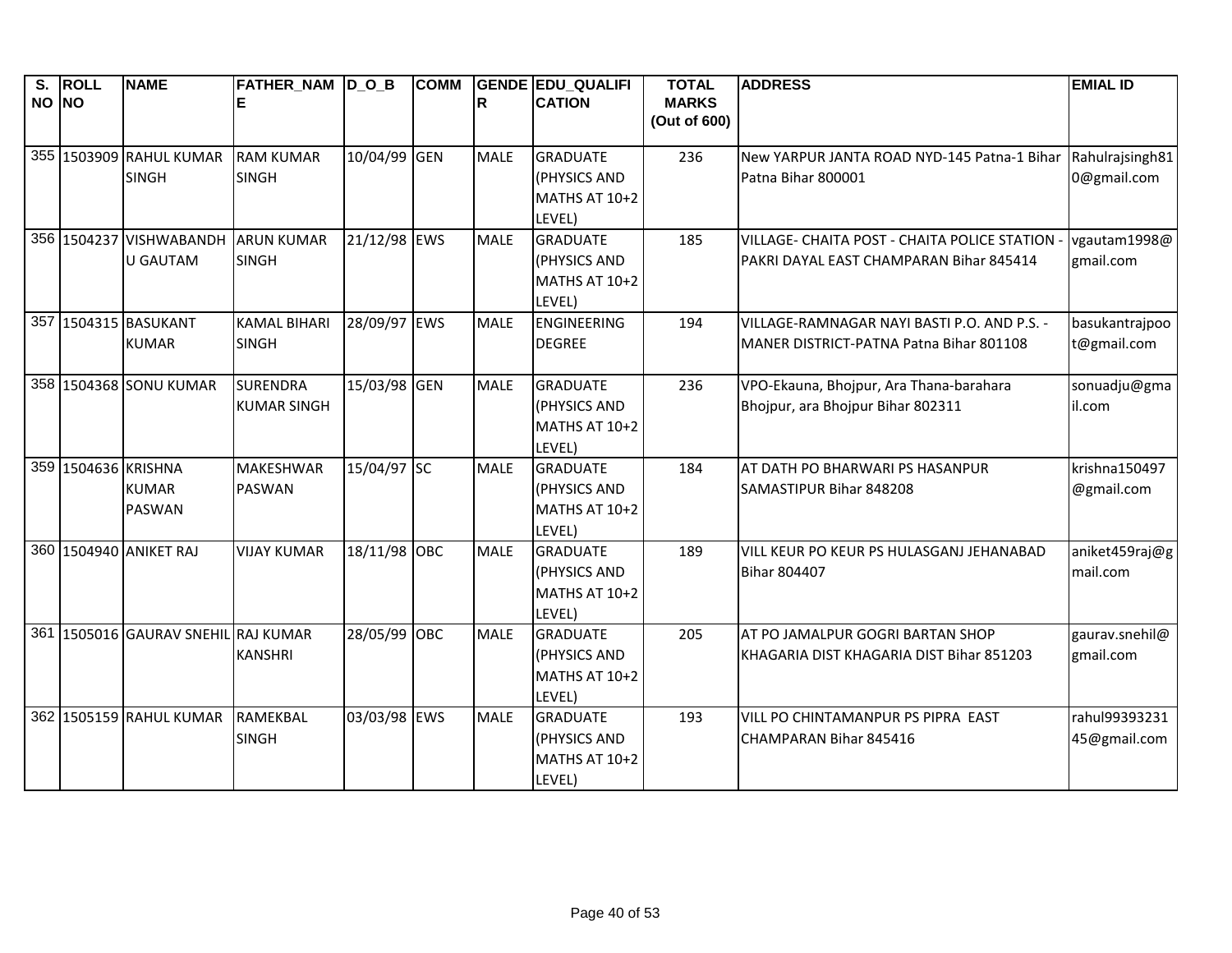| $\overline{\mathbf{s}}$ .<br>NO NO | <b>ROLL</b>         | <b>NAME</b>                         | FATHER_NAM D_O_B<br>Е      |              | <b>COMM</b> | R           | <b>GENDE EDU QUALIFI</b><br><b>CATION</b> | <b>TOTAL</b><br><b>MARKS</b> | <b>ADDRESS</b>                                  | <b>EMIAL ID</b> |
|------------------------------------|---------------------|-------------------------------------|----------------------------|--------------|-------------|-------------|-------------------------------------------|------------------------------|-------------------------------------------------|-----------------|
|                                    |                     |                                     |                            |              |             |             |                                           | (Out of 600)                 |                                                 |                 |
|                                    | 363 1505232 SHYAM   |                                     | <b>SHIV SHANKAR</b>        | 21/12/98 OBC |             | <b>MALE</b> | <b>GRADUATE</b>                           | 203                          | VILL-PARSHURAMPUR PO-PARSHURAMPUR PS-           | SUNDARSHYAM     |
|                                    |                     | <b>SUNDAR</b>                       | SAH                        |              |             |             | (PHYSICS AND                              |                              | PARSAUNI SITAMARHI Bihar 843325                 | 9856@GMAIL.C    |
|                                    |                     | <b>KUMAR</b>                        |                            |              |             |             | MATHS AT 10+2                             |                              |                                                 | 0M              |
|                                    |                     |                                     |                            |              |             |             | LEVEL)                                    |                              |                                                 |                 |
|                                    | 364 1900097 KARTHIK |                                     | <b>VISAKHA</b>             | 18/10/97 GEN |             | <b>MALE</b> | <b>GRADUATE</b>                           | 228                          | MAKKADAYATHU THATTAYIL PO PONGALADI             | karthiknarayan  |
|                                    |                     | <b>NARAYAN V</b>                    | <b>KUMAR M N</b>           |              |             |             | (PHYSICS AND                              |                              | PATHANAMTHITTA Kerala 691525                    | mv3@gmail.co    |
|                                    |                     |                                     |                            |              |             |             | MATHS AT 10+2                             |                              |                                                 | m               |
|                                    |                     |                                     |                            |              |             |             | LEVEL)                                    |                              |                                                 |                 |
|                                    | 365 2400320 ANAND   |                                     | <b>KS GANESH</b>           | 01/05/97 GEN |             | <b>MALE</b> | <b>ENGINEERING</b>                        | 224                          | Shanmugha Priya Karippai Annex Road Rajagiri PO | ganeshanand04   |
|                                    |                     | <b>GANESH</b>                       |                            |              |             |             | <b>DEGREE</b>                             |                              | ERNAKULAM Kerala 683104                         | 2@gmail.com     |
|                                    |                     | 366 2400581 AVINASH PATEL R CHANDER |                            | 04/02/97 GEN |             | <b>MALE</b> | <b>GRADUATE</b>                           | 231                          | Vill Lamkana dubepur PO Kurebh Sultanpur Uttar  | avinashverma2   |
|                                    |                     |                                     |                            |              |             |             |                                           |                              | Pradesh Sultanpur Uttar Pradesh 228151          | 201822018@g     |
|                                    |                     |                                     |                            |              |             |             |                                           |                              |                                                 | mail.com        |
|                                    |                     | 367 2401419 VISHWAJEET              | PRADEEP                    | 10/04/98 GEN |             | <b>MALE</b> | <b>GRADUATE</b>                           | 248                          | BANK COLONY SADALPUR LATHIYA PO BACHHAON        | rai.vishwajeet1 |
|                                    |                     | RAI                                 | <b>KUMAR RAI</b>           |              |             |             | (PHYSICS AND                              |                              | ROHANIYA Varanasi Uttar Pradesh 221011          | 0@gmail.com     |
|                                    |                     |                                     |                            |              |             |             | MATHS AT 10+2                             |                              |                                                 |                 |
|                                    |                     |                                     |                            |              |             |             | LEVEL)                                    |                              |                                                 |                 |
|                                    |                     | 368 2600055 UDIT NARAYAN            | <b>RAJ NARAYAN</b>         | 07/02/98 OBC |             | <b>MALE</b> | <b>GRADUATE</b>                           | 188                          | H NO 123 J KAILASH NAGAR JAJMAU KONPUR          | uditnarayan772  |
|                                    |                     |                                     | <b>CHAURASIA</b>           |              |             |             | (PHYSICS AND<br>MATHS AT 10+2             |                              | Uttar Pradesh 208010                            | @gmail.com      |
|                                    |                     |                                     |                            |              |             |             | LEVEL)                                    |                              |                                                 |                 |
|                                    |                     | 369 2600100 KAUSHLENDRA             | SANJEEV YADAV 09/08/97 OBC |              |             | <b>MALE</b> | <b>GRADUATE</b>                           | 210                          | so sanjeev yadav makhanpurwa post kamsaan       | kaushlendra09y  |
|                                    |                     | YADAV                               |                            |              |             |             | (PHYSICS AND                              |                              | tehseel bilhaur kanpur nagar kanpur nagar Uttar | adav@gmail.co   |
|                                    |                     |                                     |                            |              |             |             | MATHS AT 10+2                             |                              | Pradesh 209202                                  | m               |
|                                    |                     |                                     |                            |              |             |             | LEVEL)                                    |                              |                                                 |                 |
|                                    | 370 2600189 ANURAG  |                                     | <b>HARINAM</b>             | 18/02/98 OBC |             | <b>MALE</b> | <b>GRADUATE</b>                           | 209                          | BELDARI TOLA PAINTEPUR ROAD MAHMUDABAD          | anurag.verma.3  |
|                                    |                     | <b>VERMA</b>                        | <b>VERMA</b>               |              |             |             | (PHYSICS AND                              |                              | SITAPUR Uttar Pradesh 261203                    | 215@gmail.co    |
|                                    |                     |                                     |                            |              |             |             | MATHS AT 10+2                             |                              |                                                 | m               |
|                                    |                     |                                     |                            |              |             |             | LEVEL)                                    |                              |                                                 |                 |
|                                    |                     | 371 2600421 AYUSH PAL               | RAJEEV KUMAR 22/03/97 OBC  |              |             | <b>MALE</b> | ENGINEERING                               | 236                          | H. NO. 325 SECTOR 6 C VRINDAVAN YOJNA 1         | ayushpal1247@   |
|                                    |                     |                                     |                            |              |             |             | <b>DEGREE</b>                             |                              | LUCKNOW LUCKNOW Uttar Pradesh 226029            | gmail.com       |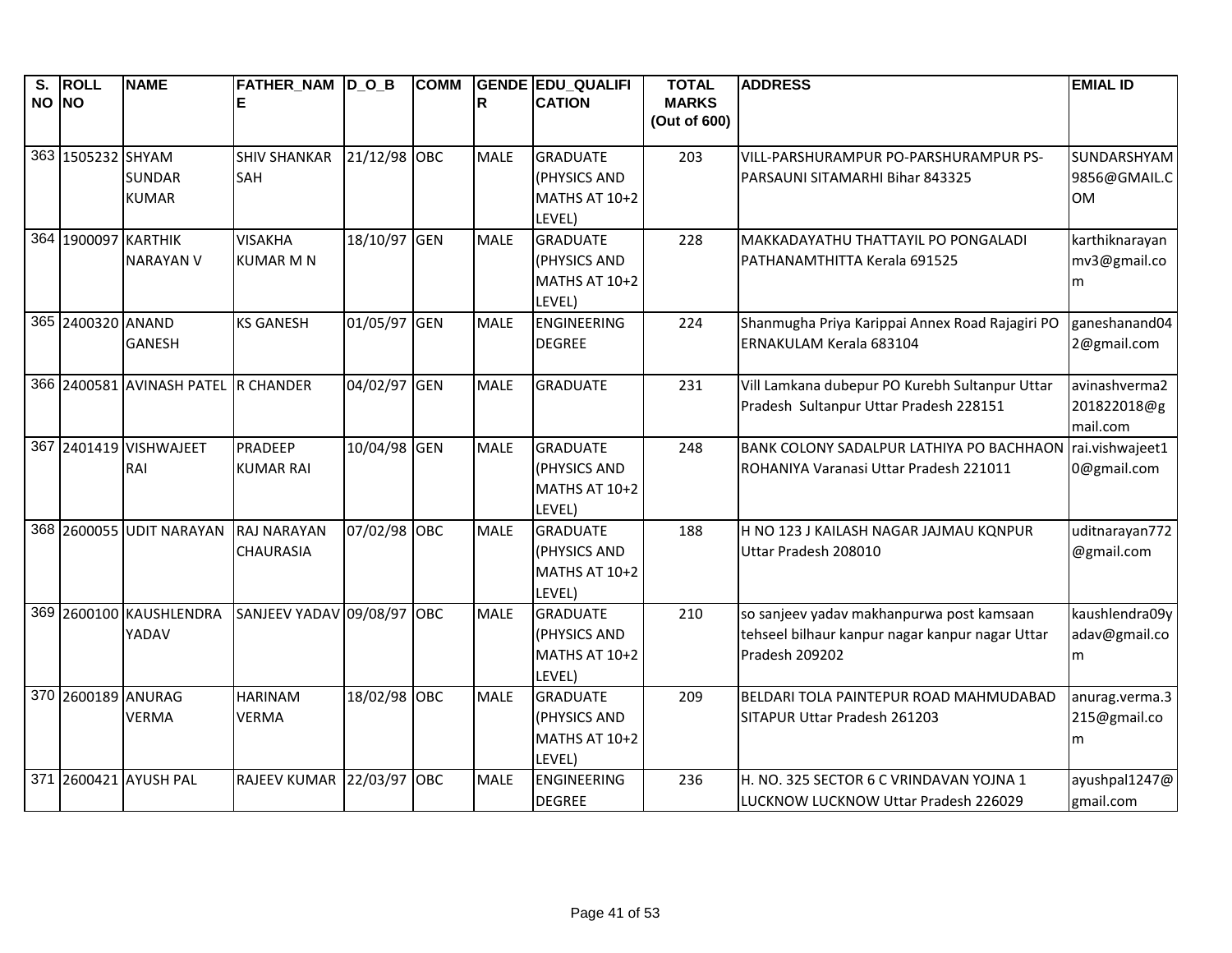| NO NO | S. ROLL             | <b>NAME</b>                         | <b>FATHER_NAM D_O_B</b>                            |              | <b>COMM</b> | ΙR          | <b>GENDE EDU QUALIFI</b><br><b>CATION</b> | <b>TOTAL</b><br><b>MARKS</b> | <b>ADDRESS</b>                                       | <b>EMIAL ID</b> |
|-------|---------------------|-------------------------------------|----------------------------------------------------|--------------|-------------|-------------|-------------------------------------------|------------------------------|------------------------------------------------------|-----------------|
|       |                     |                                     |                                                    |              |             |             |                                           | (Out of 600)                 |                                                      |                 |
|       |                     | 372 2600997 KISLAY MISHRA           | ARVIND KUMAR 13/09/99 GEN                          |              |             | <b>MALE</b> | ENGINEERING                               | 233                          | Diwani kachehary Ambedkar tiraha Jaunpur Uttar       | kislaymishra9@  |
|       |                     |                                     | <b>MISHRA</b>                                      |              |             |             | <b>DEGREE</b>                             |                              | Pradesh 222002                                       | gmail.com       |
|       | 373 2601216 MANISH  |                                     | <b>BHUPENDRA</b>                                   | 17/10/97 GEN |             | <b>MALE</b> | <b>GRADUATE</b>                           | 242                          | 643M98 SRI NAGAR MOHIBULLAPUR POLICE                 | manish.bpsingh  |
|       |                     | <b>KUMAR SINGH</b>                  | <b>PRATAP SINGH</b>                                |              |             |             | (PHYSICS AND                              |                              | STATION MADIYAON LUCKNOW Uttar Pradesh               | @gmail.com      |
|       |                     |                                     |                                                    |              |             |             | MATHS AT 10+2                             |                              | 226021                                               |                 |
|       |                     |                                     |                                                    |              |             |             | LEVEL)                                    |                              |                                                      |                 |
|       |                     |                                     | 374 2601330 PIYUSH KUMAR RAKESH KUMAR 25/03/97 OBC |              |             | <b>MALE</b> | <b>GRADUATE</b>                           | 228                          | <b>VILL TURKIPUR PO BAMURIPUR TEH AURAIYA</b>        | rksavita1964@g  |
|       |                     |                                     |                                                    |              |             |             | (PHYSICS AND                              |                              | <b>AURAIYA Uttar Pradesh 206122</b>                  | mail.com        |
|       |                     |                                     |                                                    |              |             |             | MATHS AT 10+2                             |                              |                                                      |                 |
|       |                     |                                     |                                                    |              |             |             | LEVEL)                                    |                              |                                                      |                 |
|       |                     | 375 2601482 MOHIT SINGH             | <b>CHANCHAL</b>                                    | 07/04/98 GEN |             | <b>MALE</b> | <b>GRADUATE</b>                           | 255                          | 72 Trimurti Nagar Sarojini Nagar Lucknow             | ms07041998@     |
|       |                     |                                     | <b>SINGH</b>                                       |              |             |             | (PHYSICS AND                              |                              | Lucknow Uttar Pradesh 226008                         | gmail.com       |
|       |                     |                                     |                                                    |              |             |             | MATHS AT 10+2                             |                              |                                                      |                 |
|       |                     | 376 2601523 SAKSHAM                 | <b>PRAVEEN</b>                                     | 23/02/97 GEN |             | <b>MALE</b> | LEVEL)<br><b>GRADUATE</b>                 | 192                          | 56 9 VIJAY NAGAR KANPUR KANPUR Uttar Pradesh         | msaksham16@     |
|       |                     | <b>MISHRA</b>                       | <b>MISHRA</b>                                      |              |             |             | (PHYSICS AND                              |                              | 208005                                               | gmail.com       |
|       |                     |                                     |                                                    |              |             |             | MATHS AT 10+2                             |                              |                                                      |                 |
|       |                     |                                     |                                                    |              |             |             | LEVEL)                                    |                              |                                                      |                 |
|       | 377 2601687 AMBRISH |                                     | LOMESH                                             | 18/08/99 GEN |             | <b>MALE</b> | <b>GRADUATE</b>                           | 197                          | Vill Nagpur Po Nagpur Tehsil Rasra Distt Ballia U.P. | ambrishtripathi |
|       |                     | <b>TRIPATHI</b>                     | <b>TRIPATHI</b>                                    |              |             |             | (PHYSICS AND                              |                              | Ballia Uttar Pradesh 221712                          | 778@gmail.co    |
|       |                     |                                     |                                                    |              |             |             | MATHS AT 10+2                             |                              |                                                      | m               |
|       |                     |                                     |                                                    |              |             |             | LEVEL)                                    |                              |                                                      |                 |
|       |                     | 378 2601956 RAGHUVENDRA SHYAM SINGH |                                                    | 09/04/97 OBC |             | <b>MALE</b> | <b>GRADUATE</b>                           | 193                          | MAKHANPURWA GAHLO JARBI GAHLO ZARBI                  | raghu0921@gm    |
|       |                     | PAL                                 | <b>PAL</b>                                         |              |             |             | (PHYSICS AND                              |                              | AKBARPUR KANPUR DEHAT Uttar Pradesh 209303           | ail.com         |
|       |                     |                                     |                                                    |              |             |             | MATHS AT 10+2                             |                              |                                                      |                 |
|       |                     |                                     |                                                    |              |             |             | LEVEL)                                    |                              |                                                      |                 |
|       |                     | 379 2602115 ASHISH YADAV            | <b>AWADH</b>                                       | 10/03/98 OBC |             | <b>MALE</b> | <b>GRADUATE</b>                           | 188                          | HNO 170 EWS PART 3 GANGA GANJ PANKI                  | ashishyadav.ya  |
|       |                     |                                     | <b>NARAYAN</b>                                     |              |             |             | (PHYSICS AND                              |                              | KANPUR Uttar Pradesh 208020                          | dav1998@gmai    |
|       |                     |                                     | YADAV                                              |              |             |             | MATHS AT 10+2                             |                              |                                                      | l.com           |
|       |                     |                                     |                                                    |              |             |             | LEVEL)                                    |                              |                                                      |                 |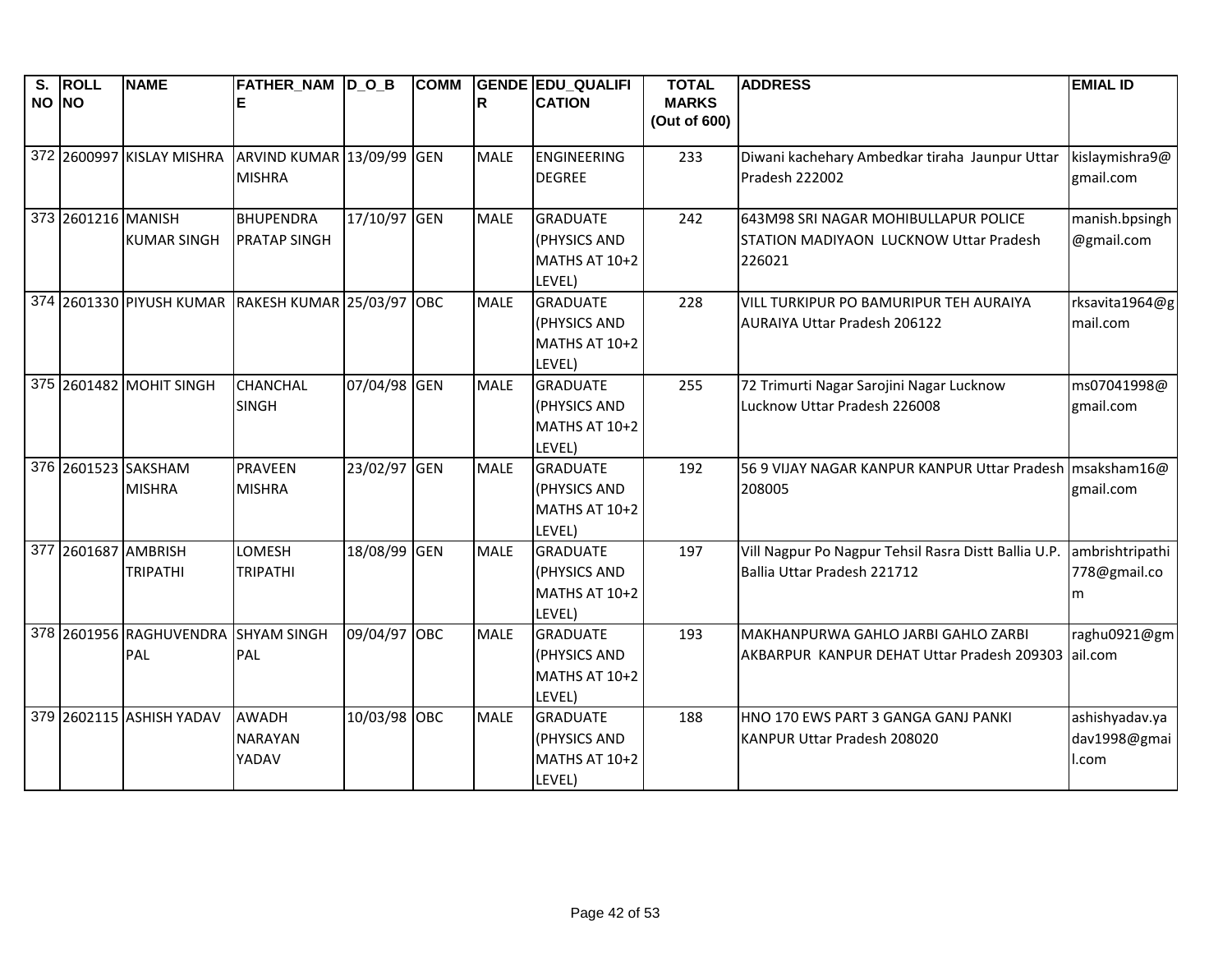| $\overline{\mathsf{s}}$ .<br>NO NO | <b>ROLL</b>        | <b>NAME</b>                            | FATHER_NAM D_O_B                       |              | <b>COMM</b> | $\mathsf{R}$ | <b>GENDE EDU QUALIFI</b><br><b>CATION</b>                  | <b>TOTAL</b><br><b>MARKS</b><br>(Out of 600) | <b>ADDRESS</b>                                                                                | <b>EMIAL ID</b>                       |
|------------------------------------|--------------------|----------------------------------------|----------------------------------------|--------------|-------------|--------------|------------------------------------------------------------|----------------------------------------------|-----------------------------------------------------------------------------------------------|---------------------------------------|
|                                    |                    | 380 2602148 HIMANSHU<br><b>TRIVEDI</b> | <b>RAJU TRIVEDI</b>                    | 06/08/98 GEN |             | <b>MALE</b>  | <b>GRADUATE</b><br>(PHYSICS AND<br>MATHS AT 10+2<br>LEVEL) | 247                                          | 128-586 Y BLOCK KIDWAI NAGAR KANPUR NAGAR<br>KANPUR KANPUR Uttar Pradesh 208011               | himanshutrived<br>i955@gmail.co<br>m  |
| 381                                | 2602238 ANURAG     |                                        | <b>RAM PRASAD</b>                      | 09/07/97 SC  |             | <b>MALE</b>  | <b>ENGINEERING</b><br><b>DEGREE</b>                        | 230                                          | LANE NUMBER 14A HOUSE NUMBER 168<br>SHIVAJIPURAM INDIRA NAGAR LUCKNOW Uttar<br>Pradesh 226016 | nrgsrj11@gmail<br>.com                |
|                                    |                    | 382 2602285 ABHINAV<br>PRANAMI         | <b>RAJESH KUMAR</b><br>PRANAMI         | 17/10/97 OBC |             | <b>MALE</b>  | <b>GRADUATE</b><br>(PHYSICS AND<br>MATHS AT 10+2<br>LEVEL) | 243                                          | I 71 AWAS VIKAS 1 KALYANPUR KANPUR Kanpur<br>Uttar Pradesh 208017                             | pranamiabhinav<br>@gmail.com          |
|                                    |                    | 383 2602303 CHINMAY<br>TANDON          | <b>PUNKAJ</b><br><b>TANDON</b>         | 17/12/98 GEN |             | <b>MALE</b>  | <b>GRADUATE</b><br>(PHYSICS AND<br>MATHS AT 10+2<br>LEVEL) | 188                                          | Sector K-577 Ashiyana Kanpur Road Lucknow<br>Lucknow Uttar Pradesh 226012                     | tandonchinmay<br>9@gmail.com          |
|                                    |                    | 384 2602377 SOURABH<br><b>KUMAR</b>    | <b>SP SINGH</b>                        | 18/04/98 OBC |             | <b>MALE</b>  | <b>GRADUATE</b><br>(PHYSICS AND<br>MATHS AT 10+2<br>LEVEL) | 217                                          | TMQ 115-2 N4 Area Air Force Colony Chakeri<br>Kanpur Uttar Pradesh 208008                     | sourabhkumar.<br>180498@gmail.<br>com |
|                                    |                    | 385 2602754 VIVEK PANDEY               | <b>RAVINDRA</b><br><b>KUMAR PANDEY</b> | 12/01/99 GEN |             | <b>MALE</b>  | <b>GRADUATE</b>                                            | 220                                          | Sector 7A34 Vrindavan colony Telibagh Lucknow<br>Lucknow Uttar Pradesh 226029                 | abhipandey940<br>5@gmail.com          |
|                                    |                    | 386 2602942 HARSHIT SINGH              | <b>GIRISH KUMAR</b><br><b>SINGH</b>    | 13/08/98 SC  |             | <b>MALE</b>  | <b>GRADUATE</b><br>(PHYSICS AND<br>MATHS AT 10+2<br>LEVEL) | 236                                          | a 512 awas vikas colony unnao UNNAO Uttar<br>Pradesh 209801                                   | singh.harshit13<br>@gmail.com         |
|                                    |                    | 387 2602972 VISHAL SINGH               | <b>SUSHIL KUMAR</b><br><b>SINGH</b>    | 13/03/98 SC  |             | <b>MALE</b>  | <b>GRADUATE</b><br>(PHYSICS AND<br>MATHS AT 10+2<br>LEVEL) | 227                                          | New Indra Colony Rajan Nagla Bholepur,<br>Fatehgarh Farrukhabd Uttar Pradesh 209601           | myselfvishal10.<br>vs@gmail.com       |
|                                    | 388 2603368 ADARSH | SRIVASTAVA                             | <b>VINAY KUMAR</b><br>SRIVASTAVA       | 07/08/97 EWS |             | <b>MALE</b>  | ENGINEERING<br><b>DEGREE</b>                               | 245                                          | House No -328 Village and Post -Phooli Zamania<br>Ghazipur Ghazipur Uttar Pradesh 232329      | beingadarsh18<br>@gmail.com           |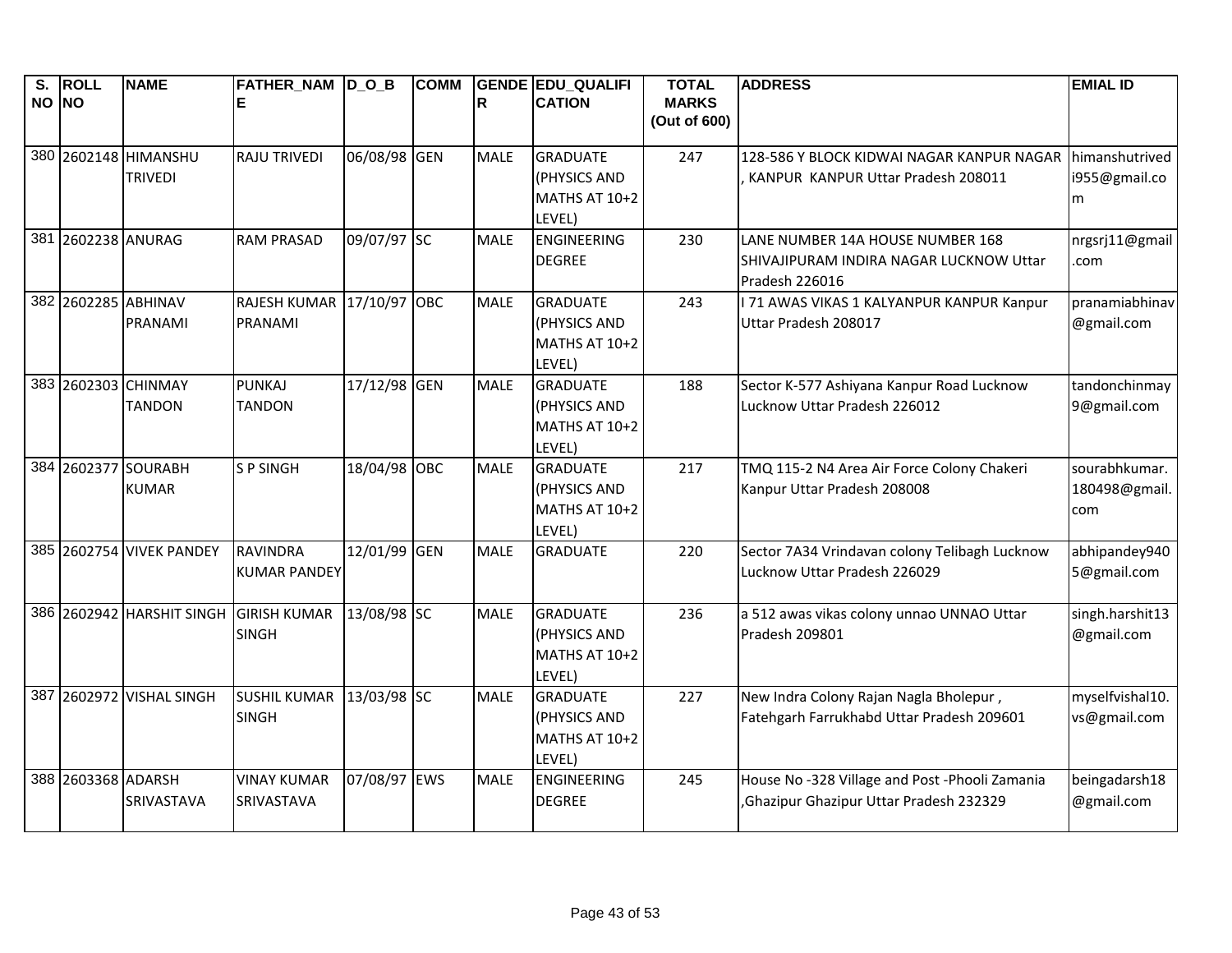| $\overline{\mathbf{s}}$ .<br>NO NO | <b>ROLL</b>       | <b>NAME</b>                                | FATHER_NAM D_O_B<br>E                  |              | <b>COMM</b> | R           | <b>GENDE EDU QUALIFI</b><br><b>CATION</b>                  | <b>TOTAL</b><br><b>MARKS</b><br>(Out of 600) | <b>ADDRESS</b>                                                                                                     | <b>EMIAL ID</b>                       |
|------------------------------------|-------------------|--------------------------------------------|----------------------------------------|--------------|-------------|-------------|------------------------------------------------------------|----------------------------------------------|--------------------------------------------------------------------------------------------------------------------|---------------------------------------|
|                                    |                   | 389 2603551 DEVENDRA<br><b>SINGH</b>       | <b>RAJ KISHOR</b><br><b>SINGH</b>      | 25/09/98 GEN |             | <b>MALE</b> | <b>GRADUATE</b>                                            | 242                                          | Bilti Sarvankhera Akbarpur Kanpur Dehat Uttar<br>Pradesh 209121                                                    | devendrasparih<br>ar06@gmail.co<br>m  |
|                                    |                   | 390 2603553 RAKSHIT MALIK                  | <b>PREM KUMAR</b>                      | 17/05/97 GEN |             | <b>MALE</b> | <b>ENGINEERING</b><br><b>DEGREE</b>                        | 216                                          | D-7 Type-3 B.I.E.T Campus Kanpur Road Jhansi<br>Uttar Pradesh 284128                                               | rakshitmalik777<br>@gmail.com         |
|                                    |                   | 391 2603602 AKSHAT TIWARI AJEET KUMAR      | <b>TIWARI</b>                          | 21/06/99 GEN |             | <b>MALE</b> | <b>GRADUATE</b><br>(PHYSICS AND<br>MATHS AT 10+2<br>LEVEL) | 193                                          | Tiwari Complex, Adarsh Nagar Near Sidharth<br>Palace Neelmatha LUCKNOW Uttar Pradesh<br>226002                     | tiwariakshat07<br>@gmail.com          |
|                                    |                   | 392 2604194 PANKAJ KUMAR RAMBADAN<br>YADAV | YADAV                                  | 15/11/97 OBC |             | <b>MALE</b> | ENGINEERING<br><b>DEGREE</b>                               | 214                                          | HNO.285A BHARDWAJPURAM POST-SHIVPURI<br>NEW COLONY MAHEWA, AZAD CHAWK,<br>RUSTAMPUR GORAKHPUR Uttar Pradesh 273016 | pankaj7607844<br>462@gmail.co<br>m    |
|                                    | 393 2604295 ABHAY | <b>SHANKAR</b>                             | <b>KAMLA</b><br><b>SHANKAR</b>         | 05/07/97 GEN |             | <b>MALE</b> | <b>GRADUATE</b><br>(PHYSICS AND<br>MATHS AT 10+2<br>LEVEL) | 236                                          | VILLAGE AND POST THARI THANA MALL TAHSEEL<br>MALIHABAAD LUCKNOW Uttar Pradesh 226104                               | Abhayshankar5<br>11@gmail.com         |
|                                    |                   | 394 2604557 SASHWAT DIXIT ANIL DIXIT       |                                        | 14/11/97 GEN |             | <b>MALE</b> | <b>GRADUATE</b><br>(PHYSICS AND<br>MATHS AT 10+2<br>LEVEL) | 233                                          | 167 A SHIV KATRA HARJINDER NAGAR KANPUR<br>NAGAR Uttar Pradesh 208007                                              | shanudixit321<br>@gmail.com           |
|                                    |                   | 395 2605121 VAIBHAV SINGH YADVENDRA        | <b>PRATAP SINGH</b>                    | 27/11/99 GEN |             | <b>MALE</b> | <b>GRADUATE</b><br>(PHYSICS AND<br>MATHS AT 10+2<br>LEVEL) | 240                                          | VILL RAMWAPUR POST TELWARI RAMNAGAR<br>BARABANKI Uttar Pradesh 225202                                              | bpsingh.mpil@g<br>mail.com            |
|                                    | 396 2605540 ANKUR | <b>BHANDARI</b>                            | <b>ATUL</b><br><b>BHANDARI</b>         | 12/02/97 GEN |             | <b>MALE</b> | <b>GRADUATE</b><br>(PHYSICS AND<br>MATHS AT 10+2<br>LEVEL) | 205                                          | A 174 PRAGATI VIHAR KALYANPUR LUCKNOW<br>Uttar Pradesh 226022                                                      | ankurbhandari2<br>22@gmail.com        |
|                                    |                   | 397 2605702 HIMANSHU<br><b>TRIVEDI</b>     | <b>PRAVESH</b><br><b>KUMAR TRIVEDI</b> | 16/12/98 GEN |             | <b>MALE</b> | <b>GRADUATE</b><br>(PHYSICS AND<br>MATHS AT 10+2<br>LEVEL) | 239                                          | 877 Gandhi Gram Ramadevi G.T road Kanpur<br>Kanpur Nagar Uttar Pradesh 208007                                      | trivedi.sudhans<br>hu97@gmail.co<br>m |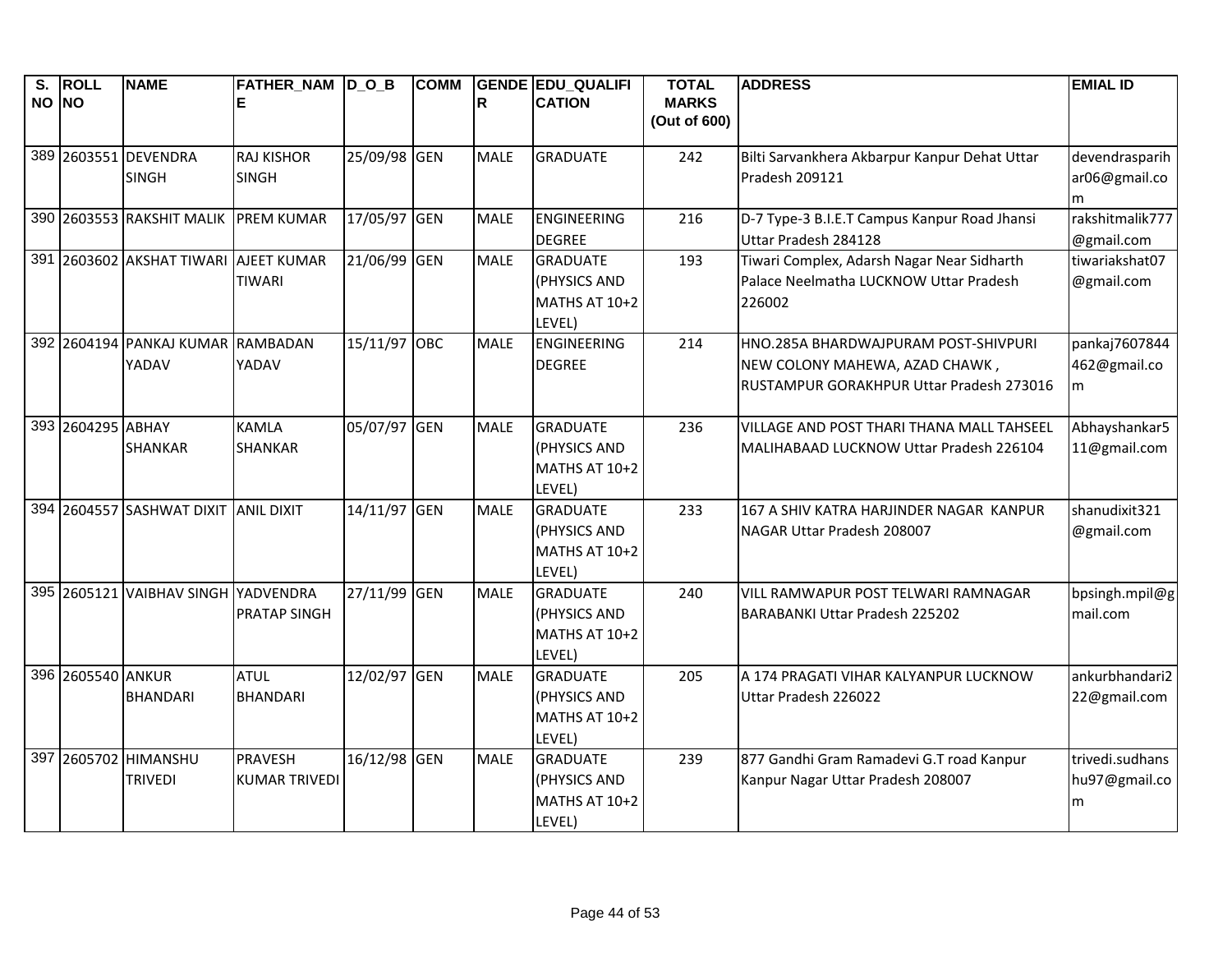| $\overline{\mathsf{s}}$ .<br>NO NO | <b>ROLL</b>       | <b>NAME</b>                                            | <b>FATHER NAM DOB</b><br>ΙE                         |              | <b>COMM</b> | R           | <b>GENDE EDU QUALIFI</b><br><b>CATION</b>                  | <b>TOTAL</b><br><b>MARKS</b><br>(Out of 600) | <b>ADDRESS</b>                                                                                              | <b>EMIAL ID</b>                    |
|------------------------------------|-------------------|--------------------------------------------------------|-----------------------------------------------------|--------------|-------------|-------------|------------------------------------------------------------|----------------------------------------------|-------------------------------------------------------------------------------------------------------------|------------------------------------|
|                                    |                   | 398 2606154 VAIBHAV<br><b>KUMAR</b><br><b>TRIPATHI</b> | <b>KRISHNA NAND</b><br><b>TRIPATHI</b>              | 13/08/97 EWS |             | <b>MALE</b> | <b>GRADUATE</b><br>(PHYSICS AND<br>MATHS AT 10+2<br>LEVEL) | 261                                          | Village Chhapiya agand Post Belauli Sant Kabir<br>nagar Khalilabad Uttar Pradesh 272271                     | vikkitripathi82<br>@gmail.com      |
|                                    |                   | 399 2606196 ABHINAV                                    | <b>YOGENDRA</b><br><b>SINGH</b>                     | 22/04/99 OBC |             | <b>MALE</b> | <b>GRADUATE</b><br>(PHYSICS AND<br>MATHS AT 10+2<br>LEVEL) | 198                                          | near arya samaj mandir feeder road kishore ganj<br>bidhuna auraiya Uttar Pradesh 206243                     | abhinavsmail7<br>@gmail.com        |
|                                    |                   | 400 2606286 RAVI KUMAR                                 | <b>SARWAN</b><br><b>KUMAR</b>                       | 06/07/98 SC  |             | <b>MALE</b> | <b>GRADUATE</b><br>(PHYSICS AND<br>MATHS AT 10+2<br>LEVEL) | 185                                          | AMBEDKARNAGAR MUREEDKHANI PIHANI<br>HARDOI Uttar Pradesh 241406                                             | rk670369@gma<br>il.com             |
|                                    |                   | 401 2606534 AJAY KUMAR                                 | <b>RAJENDRA</b><br>KUMAR YADAV                      | 25/02/98 OBC |             | <b>MALE</b> | ENGINEERING<br><b>DEGREE</b>                               | 178                                          | Mulayam nagar singaria Kunraghat gorakhpur up<br>Gorakhpur Uttar Pradesh 273008                             | aj.kumar9956@<br>gmail.com         |
|                                    | 402 2606956 RAHUL |                                                        | <b>HARISH</b><br><b>CHANDRA</b>                     | 26/08/98 GEN |             | <b>MALE</b> | <b>GRADUATE</b><br>(PHYSICS AND<br>MATHS AT 10+2<br>LEVEL) | 223                                          | VIJAY NAGAR SECTOR-B NEELMATHA LUCKNOW<br>CANTT LUCKNOW Uttar Pradesh 226002                                | joshir565@gma<br>il.com            |
|                                    |                   | 403 2607069 CHINMAYA<br><b>AGRAWAL</b>                 | <b>ABHILASH</b><br><b>CHANDRA</b><br><b>AGRAWAL</b> | 21/12/97 GEN |             | <b>MALE</b> | <b>GRADUATE</b><br>(PHYSICS AND<br>MATHS AT 10+2<br>LEVEL) | 196                                          | 722-A KANHAI PURWA HARDOI HARDOI Uttar<br>Pradesh 241001                                                    | chinmayaagraw<br>al8@gmail.com     |
|                                    |                   | 404 2607107 AJAY SINGH                                 | <b>RAM NAGINA</b><br><b>SINGH</b>                   | 05/04/98 OBC |             | <b>MALE</b> | <b>ENGINEERING</b><br><b>DEGREE</b>                        | 173                                          | Home no. 759 awas vikas colony Kunraghat<br>gorakhpur Landmark rahul park Gorakhpur Uttar<br>Pradesh 273008 | ajayhs22@gmai<br>l.com             |
|                                    |                   | 405 2607206 SHREY DUTT<br><b>DUBEY</b>                 | <b>SANJAY DUTT</b><br><b>DUBEY</b>                  | 01/01/98 GEN |             | <b>MALE</b> | <b>GRADUATE</b><br>(PHYSICS AND<br>MATHS AT 10+2<br>LEVEL) | 195                                          | 512 213 5th lane Nishatganj Lucknow Uttar<br>Pradesh 226007                                                 | Shreydubey007<br>@gmail.com        |
|                                    |                   | 406 2607502 ROBIN DHAMA                                | SANDEEP<br><b>KUMAR</b>                             | 13/01/98 GEN |             | <b>MALE</b> | <b>ENGINEERING</b><br><b>DEGREE</b>                        | 225                                          | H 107 GANGA NAGAR MAWANA ROAD MEERUT<br>Uttar Pradesh 250001                                                | robindhama130<br>197@gmail.co<br>m |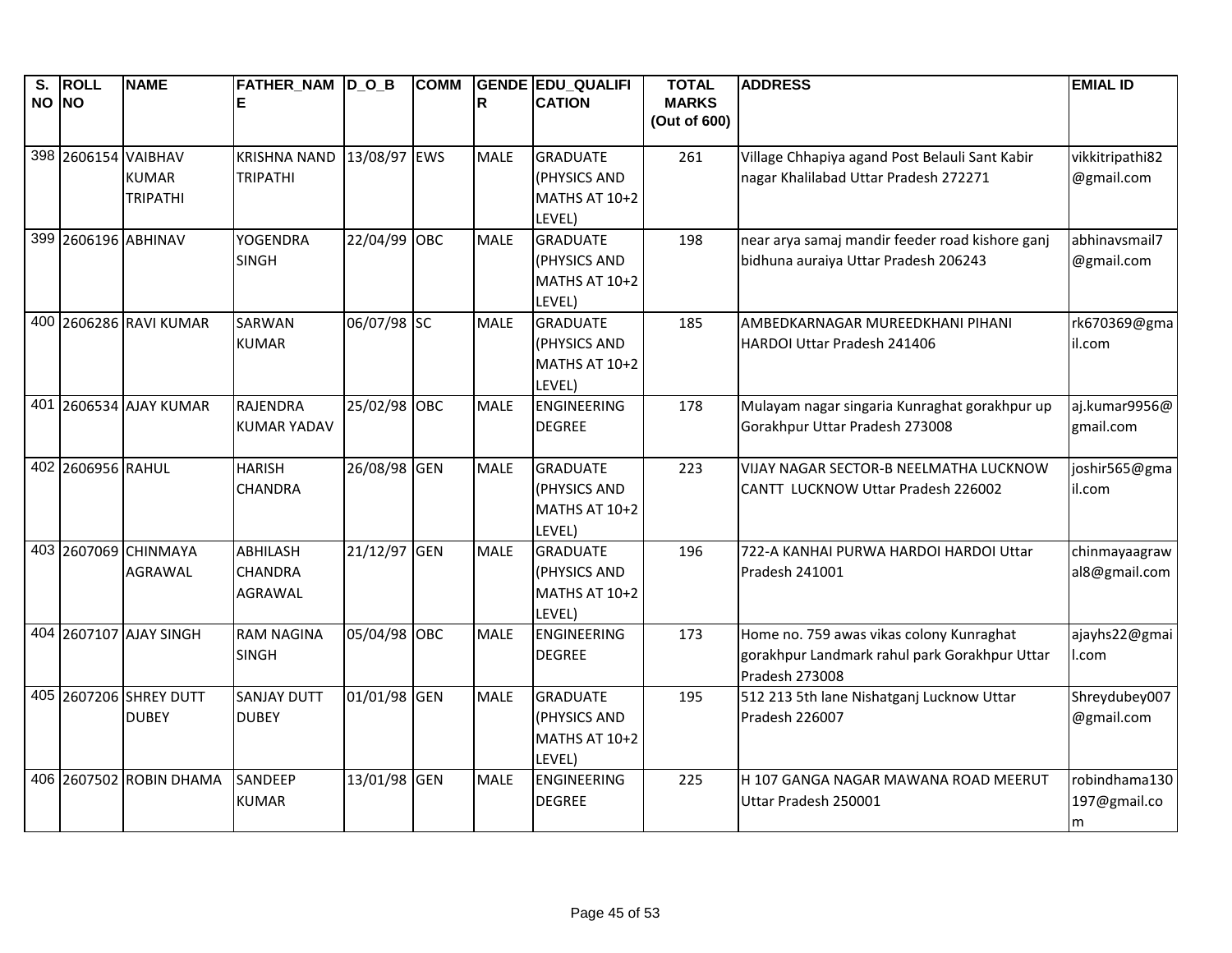| S.<br>NO NO | <b>ROLL</b>        | <b>NAME</b>                             | FATHER_NAM D_O_B                                 |              | <b>COMM</b> | R           | <b>GENDE EDU QUALIFI</b><br><b>CATION</b>                  | <b>TOTAL</b><br><b>MARKS</b><br>(Out of 600) | <b>ADDRESS</b>                                                                              | <b>EMIAL ID</b>                      |
|-------------|--------------------|-----------------------------------------|--------------------------------------------------|--------------|-------------|-------------|------------------------------------------------------------|----------------------------------------------|---------------------------------------------------------------------------------------------|--------------------------------------|
|             | 407 2607542 VISHAL | PALIWAL                                 | <b>VINOD KUMAR</b><br><b>SINGH</b>               | 14/03/98 GEN |             | <b>MALE</b> | <b>ENGINEERING</b><br><b>DEGREE</b>                        | 236                                          | P - 1562, SANJOG CHETRI VIHAR MAP ROAD<br>LUCKNOW CANTT LUCKNOW Uttar Pradesh<br>226002     | vpaliwal98@gm<br>ail.com             |
|             |                    | 408 2607786 ADITYA KALA                 | <b>ATUL KALE</b>                                 | 13/04/99 GEN |             | <b>MALE</b> | <b>GRADUATE</b>                                            | 244                                          | B-1140 Sector - G Aliganj Lucknow Uttar Pradesh<br>226024                                   | adityakala74@g<br>mail.com           |
|             | 409 3400037 GOURAV | <b>SHARMA</b>                           | <b>VIJAY KUMAR</b><br><b>SHARMA</b>              | 25/03/97 GEN |             | <b>MALE</b> | <b>GRADUATE</b><br>(PHYSICS AND<br>MATHS AT 10+2<br>LEVEL) | 220                                          | RO GANGU CHACK PO CHAKRA TEH HIRANAGAR<br>KATHUA Jammu & Kashmir 184148                     | gouravsharma7<br>9810@gmail.co<br>m  |
|             |                    | 410 3400153 ADITYA RAINA                | <b>SANJAY RAINA</b>                              | 27/02/97 GEN |             | <b>MALE</b> | <b>ENGINEERING</b><br><b>DEGREE</b>                        | 215                                          | 298 sec 2 gangyal jammu 250 sec 2 gangyal jammu<br>jammu Jammu & Kashmir 180010             | adityashiv001@<br>gmail.com          |
|             |                    | 411 3400192 NARINDER<br><b>SINGH</b>    | <b>KAMAL SINGH</b>                               | 10/03/98 GEN |             | <b>MALE</b> | <b>GRADUATE</b><br>(PHYSICS AND<br>MATHS AT 10+2<br>LEVEL) | 235                                          | VILLAGE DUKHAT PO HATLI KATHUA KATHUA<br>Jammu & Kashmir 184152                             | narinderrajput1<br>421@gmail.co<br>m |
|             | 412 3400603 SAHIL  | <b>CHOUDHARY</b>                        | <b>VIJAY KUMAR</b>                               | 09/03/98 EWS |             | <b>MALE</b> | <b>ENGINEERING</b><br><b>DEGREE</b>                        | 238                                          | ambika colony opp. army gate by road kunjwani<br>jammu jammu Jammu & Kashmir 180010         | schoudharymar<br>ch@gmail.com        |
|             | 413 3400662 AKSHIT | <b>JASROTIA</b>                         | <b>NARAYAN</b><br><b>SINGH</b>                   | 26/03/97 GEN |             | <b>MALE</b> | <b>ENGINEERING</b><br><b>DEGREE</b>                        | 228                                          | vpo janglote tehsil and district kathua kathua<br>Jammu & Kashmir 184104                    | akshitjasrotia1<br>@gmail.com        |
|             |                    | 414 3400761 AMANDEEP                    | <b>RAJINDER</b><br><b>KUMAR</b><br><b>SHARMA</b> | 14/03/98 GEN |             | <b>MALE</b> | <b>GRADUATE</b><br>(PHYSICS AND<br>MATHS AT 10+2<br>LEVEL) | 232                                          | WARD NO 4 VILLAGE JAKH POST OFFICE JAKH<br>TEHSIL VIJAYPUR SAMBA Jammu & Kashmir<br>184120  | as35995@gmail<br>.com                |
|             |                    | 415 3400762 HATINDER<br><b>SINGH</b>    | <b>KAMAL SINGH</b>                               | 23/03/97 GEN |             | <b>MALE</b> | <b>GRADUATE</b><br>(PHYSICS AND<br>MATHS AT 10+2<br>LEVEL) | 226                                          | KERI LATHI POST OFFICE KHAWAS TEHSIL KHAWAS hatinder591@g<br>RAJOURI Jammu & Kashmir 185201 | mail.com                             |
|             |                    | 416 3400768 DHAVANIT<br><b>BARGOTRA</b> | RAJINDER<br><b>KUMAR</b>                         | 25/01/98 GEN |             | <b>MALE</b> | <b>GRADUATE</b><br>(PHYSICS AND<br>MATHS AT 10+2<br>LEVEL) | 233                                          | VILLAGE PURKHOO POST OFFICE DUMANA TEHSIL<br>BHALWAL JAMMU Jammu & Kashmir 181206           | bdhavanit007@<br>gmail.com           |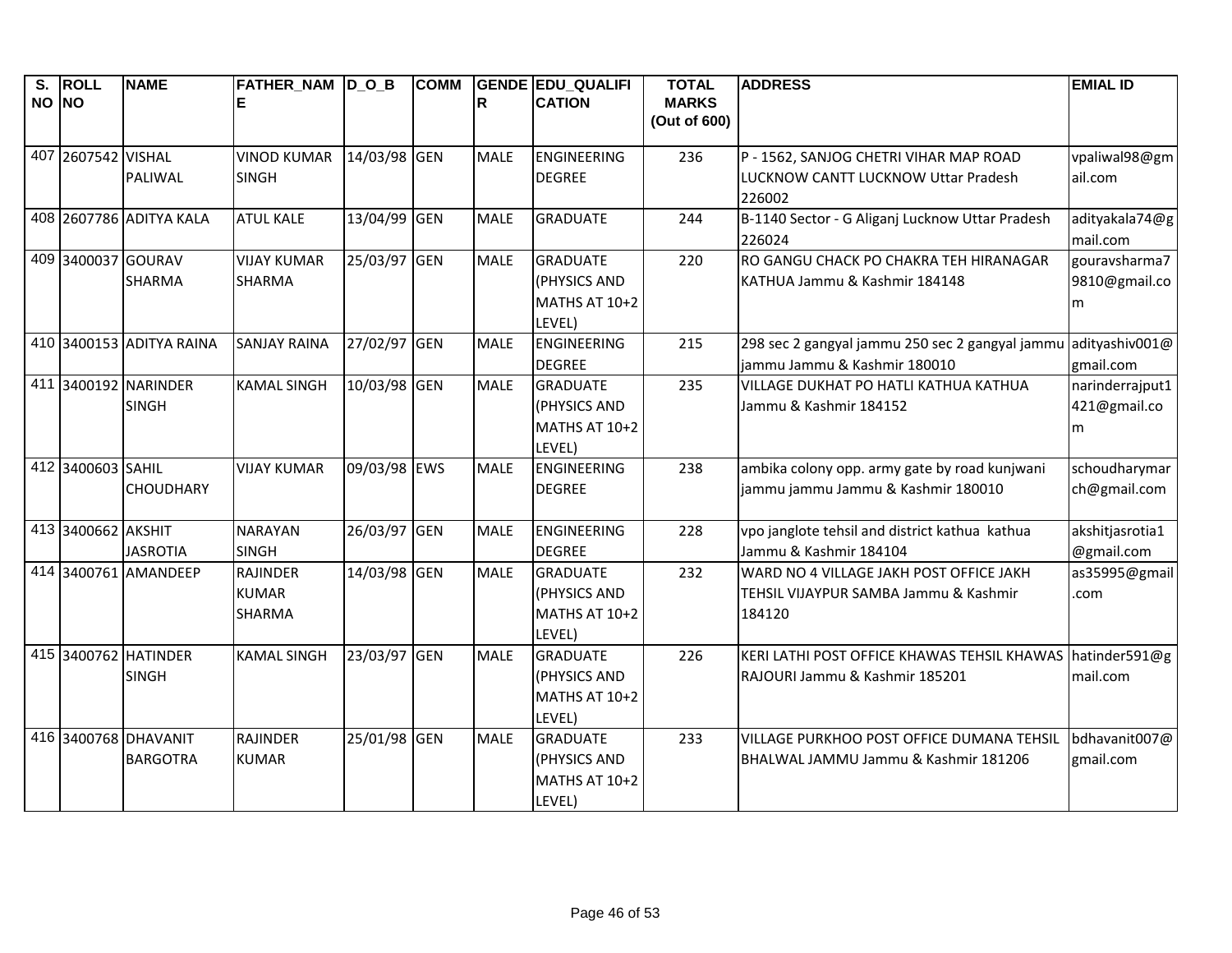| S.<br>NO NO | <b>ROLL</b>         | <b>NAME</b>                           | FATHER_NAM  D_O_B<br>Е          |              | <b>COMM</b> | lR.         | <b>GENDE EDU QUALIFI</b><br><b>CATION</b> | <b>TOTAL</b><br><b>MARKS</b><br>(Out of 600) | <b>ADDRESS</b>                                              | <b>EMIAL ID</b>            |
|-------------|---------------------|---------------------------------------|---------------------------------|--------------|-------------|-------------|-------------------------------------------|----------------------------------------------|-------------------------------------------------------------|----------------------------|
|             |                     |                                       |                                 |              |             |             |                                           |                                              |                                                             |                            |
|             |                     | 417 3500146 HARDIK SINGH              | <b>GURCHARAN</b>                | 08/10/98 GEN |             | <b>MALE</b> | <b>GRADUATE</b>                           | 227                                          | H NO 505 PHASE 3 GREEN CITY GREEN PALACE                    | hardiksivian@g             |
|             |                     |                                       | <b>SINGH</b>                    |              |             |             | (PHYSICS AND                              |                                              | ROAD BATHINDA BATHINDA Punjab 151001                        | mail.com                   |
|             |                     |                                       |                                 |              |             |             | MATHS AT 10+2                             |                                              |                                                             |                            |
|             |                     |                                       |                                 |              |             |             | LEVEL)                                    |                                              |                                                             |                            |
|             | 418 3500244 KUNAL   |                                       | <b>SURESH</b>                   | 08/02/98 GEN |             | <b>MALE</b> | <b>GRADUATE</b>                           | 239                                          | h.no300,new bus stand road charkhi dadri-                   | kunalphogat6@              |
|             |                     |                                       | PHOGAT                          |              |             |             | (PHYSICS AND                              |                                              | 127306, haryana charkhi dadri Haryana 127306                | gmail.com                  |
|             |                     |                                       |                                 |              |             |             | MATHS AT 10+2                             |                                              |                                                             |                            |
|             |                     | 419 3500434 SOURAV GILL               | KULDEEP SINGH 19/08/97 GEN      |              |             | <b>MALE</b> | LEVEL)<br><b>GRADUATE</b>                 | 246                                          | near pana chakwan vpo mirchpur hisar Haryana                | souravgill31@g             |
|             |                     |                                       |                                 |              |             |             | (PHYSICS AND                              |                                              | 125039                                                      | mail.com                   |
|             |                     |                                       |                                 |              |             |             | MATHS AT 10+2                             |                                              |                                                             |                            |
|             |                     |                                       |                                 |              |             |             | LEVEL)                                    |                                              |                                                             |                            |
|             |                     | 420 3500993 AJAY SINGH                | <b>RAJENDER</b>                 | 13/02/98 GEN |             | <b>MALE</b> | <b>ENGINEERING</b>                        | 191                                          | Q3 ,jail colony Yamunanager district jail Bilaspur          | asniper.M17@g              |
|             |                     | <b>GHANGHAS</b>                       | <b>SINGH</b>                    |              |             |             | <b>DEGREE</b>                             |                                              | road Jagadhari Haryana 135003                               | mail.com                   |
|             |                     |                                       | <b>GHANGHAS</b>                 |              |             |             |                                           |                                              |                                                             |                            |
|             |                     | 421 3501127 KABIR KAANHA              | <b>SUBHASH</b>                  | 18/06/97 GEN |             | <b>MALE</b> | <b>ENGINEERING</b>                        | 206                                          | HOUSE NO 3211 TBRL SOCIETY SECTOR 51D                       | kk1997srivastav            |
|             |                     | SRIVASTAV                             | <b>CHANDER</b>                  |              |             |             | <b>DEGREE</b>                             |                                              | CHANDIGARH Chandigarh 160047                                | @gmail.com                 |
|             |                     |                                       | SRIVASTAV                       |              |             |             |                                           |                                              |                                                             |                            |
|             |                     | 422 3501200 SWAPNESH                  | <b>TEJ SINGH RANA 12/10/97</b>  |              | <b>GEN</b>  | <b>MALE</b> | <b>ENGINEERING</b>                        | 224                                          | SO Sh. Tej Singh Rana V.P.O. Karjan Teh. Manali             | ranaswapnesh7              |
|             |                     | <b>RANA</b>                           |                                 |              |             |             | <b>DEGREE</b>                             |                                              | kullu Himachal Pradesh 175136                               | @gmail.com                 |
|             |                     | 423 3501219 GAURANG<br><b>CHAMOLA</b> | <b>AYODHYA</b><br><b>PRASAD</b> | 05/07/99 GEN |             | <b>MALE</b> | <b>GRADUATE</b><br>(PHYSICS AND           | 197                                          | Ward No 3 College Colony Dera Bassi Mohali<br>Punjab 140507 | gchamola1629<br>@gmail.com |
|             |                     |                                       | CHAMOLA                         |              |             |             | MATHS AT 10+2                             |                                              |                                                             |                            |
|             |                     |                                       |                                 |              |             |             | LEVEL)                                    |                                              |                                                             |                            |
|             |                     | 424 3501413 KOMAL SINGH               | <b>NORATAN</b>                  | 07/01/99 GEN |             | <b>MALE</b> | <b>GRADUATE</b>                           | 241                                          | old bazzar post office kali bari road Dhubri Assam          | singhkomal206              |
|             |                     |                                       | <b>SINGH TATER</b>              |              |             |             | (PHYSICS AND                              |                                              | 783301                                                      | 0@gmail.com                |
|             |                     |                                       |                                 |              |             |             | MATHS AT 10+2                             |                                              |                                                             |                            |
|             |                     |                                       |                                 |              |             |             | LEVEL)                                    |                                              |                                                             |                            |
|             | 425 3501589 TANISHQ |                                       | <b>SUSHEEL</b>                  | 12/01/99 EWS |             | <b>MALE</b> | <b>GRADUATE</b>                           | 220                                          | 120 hindol vpo hindol, bound kalan charkhi dadri            | tanishq.kaushik            |
|             |                     | <b>KAUSHIK</b>                        | <b>SHARMA</b>                   |              |             |             | (PHYSICS AND                              |                                              | CHARKHI DADRI Haryana 127042                                | 12@gmail.com               |
|             |                     |                                       |                                 |              |             |             | MATHS AT 10+2                             |                                              |                                                             |                            |
|             |                     |                                       |                                 |              |             |             | LEVEL)                                    |                                              |                                                             |                            |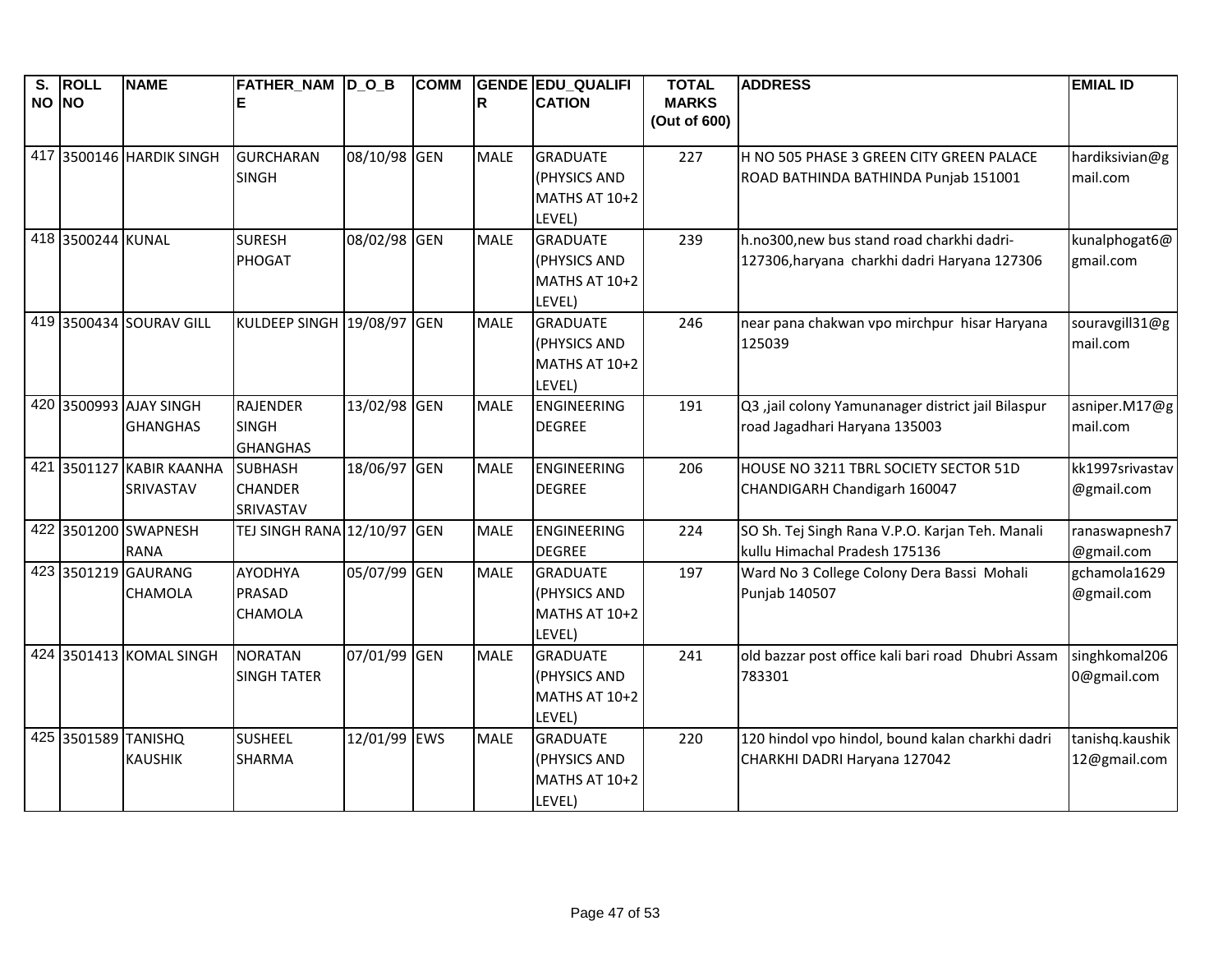| $\overline{\mathsf{s}}$ . | <b>ROLL</b>         | <b>NAME</b>                           | FATHER_NAM D_O_B          |              | <b>COMM</b> |             | <b>GENDE EDU QUALIFI</b> | <b>TOTAL</b>                 | <b>ADDRESS</b>                                    | <b>EMIAL ID</b> |
|---------------------------|---------------------|---------------------------------------|---------------------------|--------------|-------------|-------------|--------------------------|------------------------------|---------------------------------------------------|-----------------|
| NO NO                     |                     |                                       | Е                         |              |             | R           | <b>CATION</b>            | <b>MARKS</b><br>(Out of 600) |                                                   |                 |
|                           |                     |                                       |                           |              |             |             |                          |                              |                                                   |                 |
|                           |                     | 426 3501685 RAJENDER                  | <b>GURTEJ SINGH</b>       | 25/03/99 GEN |             | <b>MALE</b> | <b>GRADUATE</b>          | 184                          | VILLAGE BHODI VPO INDACHHOI TEHSIL TOHANA         | rajindersingh87 |
|                           |                     | <b>SINGH</b>                          |                           |              |             |             | (PHYSICS AND             |                              | FATEHABAD FATEHABAD Haryana 125120                | 400@gmail.co    |
|                           |                     |                                       |                           |              |             |             | MATHS AT 10+2            |                              |                                                   | m               |
|                           |                     |                                       |                           |              |             |             | LEVEL)                   |                              |                                                   |                 |
|                           |                     | 427 3501932 BHANU PRATAP BHUPAL SINGH |                           | 10/01/97 GEN |             | <b>MALE</b> | <b>GRADUATE</b>          | 215                          | flat no 9 balaji enclave phase-II lohgarh road    | bhanupratap10   |
|                           |                     | <b>SINGH BISHT</b>                    | <b>BISHT</b>              |              |             |             | (PHYSICS AND             |                              | zirakpur SAS nagar Punjab 140603                  | 0197@gmail.co   |
|                           |                     |                                       |                           |              |             |             | MATHS AT 10+2            |                              |                                                   | m               |
|                           |                     |                                       |                           |              |             |             | LEVEL)                   |                              |                                                   |                 |
|                           |                     | 428 3501983 SHIVAM RANA               | BALWAN SINGH 12/06/97 GEN |              |             | <b>MALE</b> | <b>ENGINEERING</b>       | 231                          | 242, NALWA ROAD JALANDHAR CANTT.                  | shivamrrr667@   |
|                           |                     |                                       |                           |              |             |             | <b>DEGREE</b>            |                              | JALANDHAR JALANDHAR Punjab 144005                 | gmail.com       |
|                           |                     | 429 3502916 KARANVEER                 | <b>BALWINDER</b>          | 27/05/98 OBC |             | <b>MALE</b> | <b>GRADUATE</b>          | 186                          | 30 GURU NAGAR PURANI ABADI SRI                    | kv7610999646    |
|                           |                     | <b>SINGH</b>                          | <b>SINGH</b>              |              |             |             | (PHYSICS AND             |                              | GANGANAGAR SRI GANGANAGAR Rajasthan               | @gmail.com      |
|                           |                     |                                       |                           |              |             |             | MATHS AT 10+2            |                              | 335001                                            |                 |
|                           |                     |                                       |                           |              |             |             | LEVEL)                   |                              |                                                   |                 |
|                           | 430 3503140 RAMAN   |                                       | <b>RAVI KANT</b>          | 18/07/98 GEN |             | <b>MALE</b> | <b>GRADUATE</b>          | 223                          | Street no 14 ward no 7 Near DAV college Malout    | ramangrover00   |
|                           |                     | <b>GROVER</b>                         | <b>GROVER</b>             |              |             |             |                          |                              | Dist shri muktsar sahib Shri muktsar sahib Malout | 01@gmail.com    |
|                           |                     |                                       |                           |              |             |             |                          |                              | Punjab 152107                                     |                 |
|                           |                     | 431 3503215 SAHIL THAKUR              | <b>GOPAL THAKUR</b>       | 02/07/98 GEN |             | <b>MALE</b> | <b>GRADUATE</b>          | 224                          | HNO 1 STNO 1 NEW KAMAL VIHAR HNO 1 STNO 1         | sahilthakur6022 |
|                           |                     |                                       |                           |              |             |             | (PHYSICS AND             |                              | NEW KAMAL VIHAR JALANDHAR Punjab 144001           | @gmail.com      |
|                           |                     |                                       |                           |              |             |             | MATHS AT 10+2            |                              |                                                   |                 |
|                           |                     |                                       |                           |              |             |             | LEVEL)                   |                              |                                                   |                 |
|                           |                     | 432 3503237 KARTIK KAMBOJ SANDEEP     |                           | 21/09/99 OBC |             | <b>MALE</b> | <b>GRADUATE</b>          | 251                          | A3, Officers residence Police lines Moginand      | royalkamboj21   |
|                           |                     |                                       | <b>KUMAR</b>              |              |             |             | (PHYSICS AND             |                              | Panchkula Haryana 134116                          | @gmail.com      |
|                           |                     |                                       |                           |              |             |             | MATHS AT 10+2            |                              |                                                   |                 |
|                           |                     |                                       |                           |              |             |             | LEVEL)                   |                              |                                                   |                 |
|                           | 433 3503472 LAKSHAY |                                       | <b>RAMESH</b>             | 30/03/98 GEN |             | <b>MALE</b> | <b>GRADUATE</b>          | 186                          | house number 228 village nirthan Sonipat          | lakshaydahiya9  |
|                           |                     | <b>DAHIYA</b>                         | <b>KUMAR DAHIYA</b>       |              |             |             | (PHYSICS AND             |                              | Haryana 131402                                    | 6@gmail.com     |
|                           |                     |                                       |                           |              |             |             | MATHS AT 10+2            |                              |                                                   |                 |
|                           |                     |                                       |                           |              |             |             | LEVEL)                   |                              |                                                   |                 |
|                           | 434 3503510 ABINASH |                                       | <b>DES RAJ</b>            | 24/04/97 ST  |             | <b>MALE</b> | ENGINEERING              | 185                          | VILL. CHAKWAN BASSA PO. THORA TEH. NURPUR         | avinashvashisht |
|                           |                     | <b>SHARMA</b>                         |                           |              |             |             | <b>DEGREE</b>            |                              | DISTT KANGRA HP PIN CODE 176201 KANGRA            | 1997@gmail.co   |
|                           |                     |                                       |                           |              |             |             |                          |                              | Himachal Pradesh 176201                           | m               |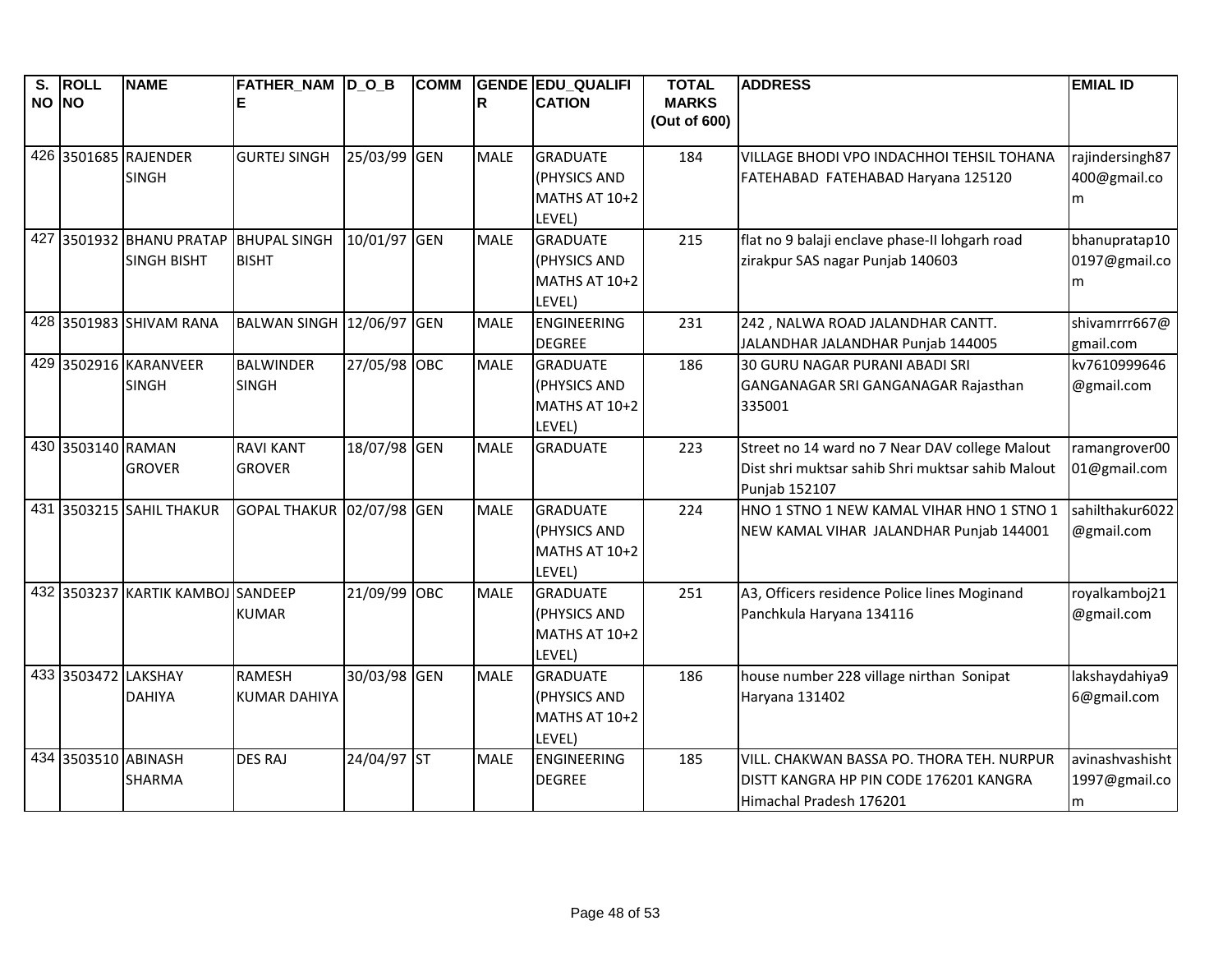| $\overline{\mathsf{s}}$ . | <b>ROLL</b>        | <b>NAME</b>                           | FATHER_NAM D_O_B    |              | <b>COMM</b> |             | <b>GENDE EDU_QUALIFI</b> | <b>TOTAL</b> | <b>ADDRESS</b>                                       | <b>EMIAL ID</b> |
|---------------------------|--------------------|---------------------------------------|---------------------|--------------|-------------|-------------|--------------------------|--------------|------------------------------------------------------|-----------------|
| NO NO                     |                    |                                       |                     |              |             | IR.         | <b>CATION</b>            | <b>MARKS</b> |                                                      |                 |
|                           |                    |                                       |                     |              |             |             |                          | (Out of 600) |                                                      |                 |
|                           | 435 3503625 HITESH |                                       | <b>JAGBIR SINGH</b> | 14/01/98 OBC |             | <b>MALE</b> | <b>GRADUATE</b>          | 189          | HOUSE NO 169 WARD NO 21 HARI KISHAN WAKIL            | jangrahitesh041 |
|                           |                    |                                       |                     |              |             |             | (PHYSICS AND             |              | WALI GALI KATH MANDI GOHANA SONIPAT                  | @gmail.com      |
|                           |                    |                                       |                     |              |             |             | MATHS AT 10+2            |              | Haryana 131301                                       |                 |
|                           |                    |                                       |                     |              |             |             | LEVEL)                   |              |                                                      |                 |
|                           |                    | 436 3503951 SUSHANT                   | <b>ANIL KUMAR</b>   | 15/07/98 GEN |             | <b>MALE</b> | <b>ENGINEERING</b>       | 218          | Village-jagni jar. Post office -upperlambagaon.      | csushant70@g    |
|                           |                    |                                       |                     |              |             |             | <b>DEGREE</b>            |              | Tehsil-jaisinghpur. Kangra Himachal Pradesh          | mail.com        |
|                           |                    |                                       |                     |              |             |             |                          |              | 176096                                               |                 |
| 437                       |                    | 3503997 ARYAN SHANDIL ASHISH K        |                     | 21/04/00 GEN |             | <b>MALE</b> | <b>GRADUATE</b>          | 249          | Q 902, AWHO, Sispal vihar Sohna Road, Sector 49,     | aryan.shandil21 |
|                           |                    |                                       | SHANDIL             |              |             |             | (PHYSICS AND             |              | Gurgaon Gurugram Haryana 122018                      | @gmail.com      |
|                           |                    |                                       |                     |              |             |             | MATHS AT 10+2            |              |                                                      |                 |
|                           |                    |                                       |                     |              |             |             | LEVEL)                   |              |                                                      |                 |
|                           |                    | 438 3504155 DINESH KUMAR JOGINDER     |                     | 22/08/97 GEN |             | <b>MALE</b> | ENGINEERING              | 226          | VILLAGE - BHIRU POST OFFICE - CHAURIDHAR             | dineshkumar.be  |
|                           |                    |                                       | <b>SINGH</b>        |              |             |             | <b>DEGREE</b>            |              | TEHSIL - KARSOG MANDI Himachal Pradesh               | aero16@pec.ed   |
|                           |                    |                                       |                     |              |             |             |                          |              | 175011                                               | u.in            |
|                           |                    | 439 3504216 ASHUTOSH                  | <b>HARENDRA JHA</b> | 01/05/98 GEN |             | <b>MALE</b> | ENGINEERING              | 226          | SUKHNAGAR, KORATHBARI P.O - MADHUBANI                | cu.16bcs2638@   |
|                           |                    | <b>BHARDWAJ</b>                       |                     |              |             |             | <b>DEGREE</b>            |              | PURNEA BIHAR PURNIA Bihar 854301                     | gmail.com       |
|                           |                    |                                       |                     |              |             |             |                          |              |                                                      |                 |
|                           |                    | 440 3504219 ABHISEKH SAINI RADHE SHAM |                     | 27/02/97 OBC |             | <b>MALE</b> | <b>ENGINEERING</b>       | 183          | <b>VILLAGE KHOKHAR KOTLI PO BAKNOUR TEHSIL</b>       | sainiabbu444@   |
|                           |                    |                                       |                     |              |             |             | <b>DEGREE</b>            |              | PATHANKOT PATHANKOT Punjab 143534                    | gmail.com       |
|                           |                    |                                       |                     |              |             |             |                          |              |                                                      |                 |
|                           |                    | 441 3504367 AMAN ALOON                | <b>CHANDRA PAL</b>  | 18/10/97 GEN |             | <b>MALE</b> | ENGINEERING              | 251          | 3212 first floor Sector 47-D 3212 first floor Sector | aloonaman@g     |
|                           |                    |                                       | <b>SINGH</b>        |              |             |             | <b>DEGREE</b>            |              | 47-D Chandigarh Chandigarh 160047                    | mail.com        |
|                           |                    | 442 3504551 ARSHDEEP                  | <b>RAJINDER</b>     | 19/02/99 GEN |             | <b>MALE</b> | <b>GRADUATE</b>          | 221          | VPO THANA TEHSIL ANANDPUR SAHIB DISTT                | arshd4009@gm    |
|                           |                    | <b>SINGH</b>                          | <b>KUMAR</b>        |              |             |             | (PHYSICS AND             |              | RUPNAGAR RUPNAGAR Punjab 140117                      | ail.com         |
|                           |                    |                                       |                     |              |             |             | MATHS AT 10+2            |              |                                                      |                 |
|                           |                    |                                       |                     |              |             |             | LEVEL)                   |              |                                                      |                 |
|                           |                    | 443 3504666 SHOURYA                   | <b>BHANU</b>        | 29/12/98 GEN |             | <b>MALE</b> | <b>GRADUATE</b>          | 187          | FLAT-4, G.H. -14 SECTOR - 20 PANCHKULA               | shourya9988@    |
|                           |                    | <b>AGNIHOTRI</b>                      | <b>AGNIHOTRI</b>    |              |             |             | (PHYSICS AND             |              | panchkula Haryana 134116                             | gmail.com       |
|                           |                    |                                       |                     |              |             |             | MATHS AT 10+2            |              |                                                      |                 |
|                           |                    |                                       |                     |              |             |             | LEVEL)                   |              |                                                      |                 |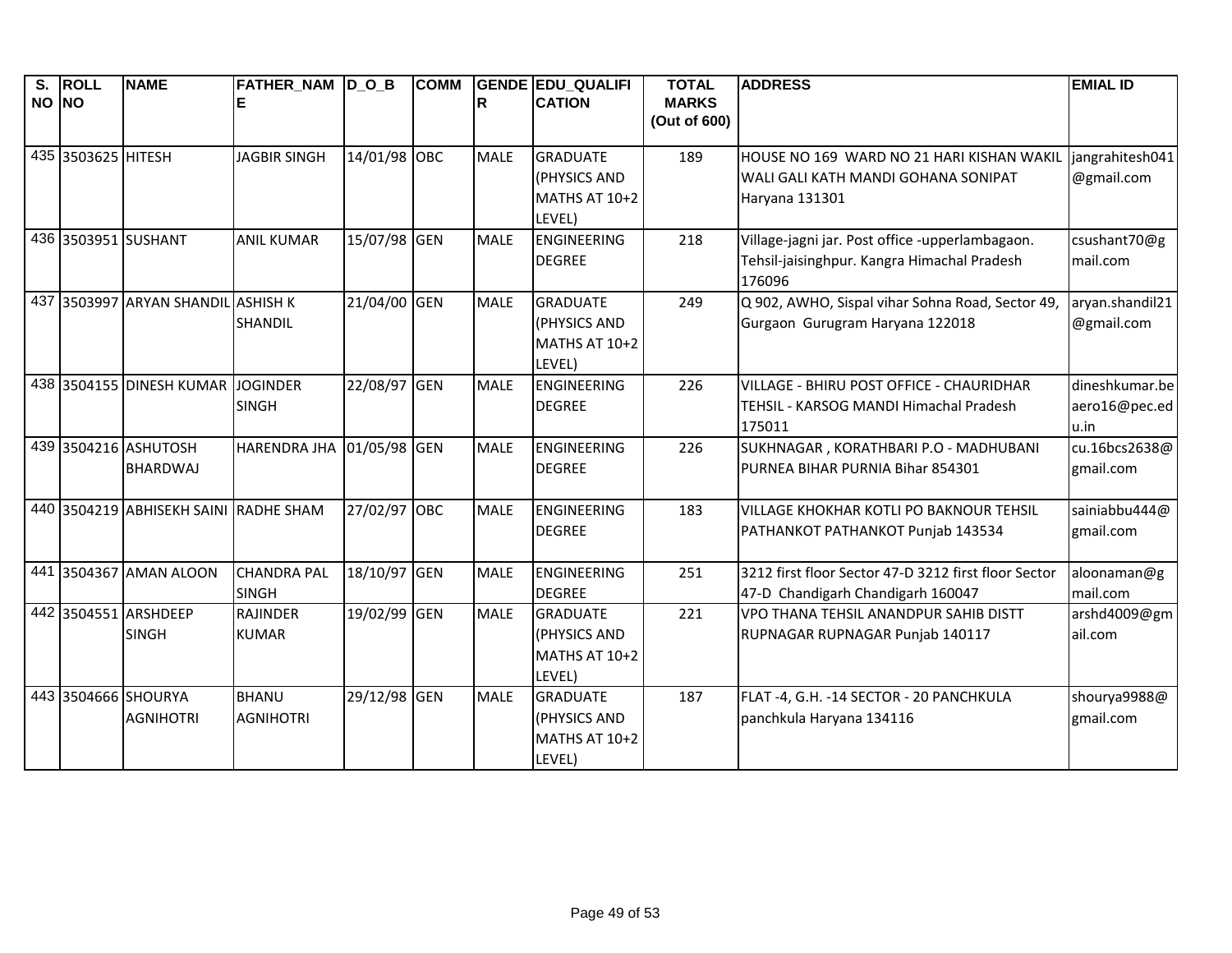|       | S. ROLL             | <b>NAME</b>                          | <b>FATHER_NAM D_O_B</b>             |              | <b>COMM</b> |             | <b>GENDE EDU QUALIFI</b>                                          | <b>TOTAL</b>                 | <b>ADDRESS</b>                                                                                                         | <b>EMIAL ID</b>                          |
|-------|---------------------|--------------------------------------|-------------------------------------|--------------|-------------|-------------|-------------------------------------------------------------------|------------------------------|------------------------------------------------------------------------------------------------------------------------|------------------------------------------|
| NO NO |                     |                                      |                                     |              |             | R           | <b>CATION</b>                                                     | <b>MARKS</b><br>(Out of 600) |                                                                                                                        |                                          |
|       |                     | 444 3504843 RITESH KUMAR             | RAM SWAROOP 05/06/99 EWS            |              |             | <b>MALE</b> | <b>GRADUATE</b><br><b>(PHYSICS AND</b><br>MATHS AT 10+2<br>LEVEL) | 205                          | Nohra7, nohra, sirmour Himachal Pradesh 173104<br>Sirmour Himachal Pradesh 173104                                      | chauhan3527@<br>gmail.com                |
|       |                     | 445 3504988 RAVINDER                 | <b>RAJENDER</b>                     | 05/01/98 GEN |             | <b>MALE</b> | ENGINEERING<br><b>DEGREE</b>                                      | 217                          | VPO KHARAINTI TEH MEHAM ROHTAK Haryana<br>124514                                                                       | gill.ravindra981<br>57@gmail.com         |
|       | 446 3505412 AVINASH | <b>THAKUR</b>                        | SHISHUPAL<br><b>SINGH</b>           | 06/12/97 GEN |             | <b>MALE</b> | ENGINEERING<br><b>DEGREE</b>                                      | 215                          | VILLAGE HATLI POST OFFICE HATLI TEHSIL<br>FATEHPUR KANGRA Himachal Pradesh 176058                                      | avinashthakurfa<br>tehpur@gmail.c<br>om  |
| 447   |                     | 3505458 GAGANDEEP<br><b>SINGH</b>    | <b>SUKHWINDER</b><br><b>SINGH</b>   | 04/11/97 GEN |             | <b>MALE</b> | <b>GRADUATE</b><br>(PHYSICS AND<br>MATHS AT 10+2<br>LEVEL)        | 231                          | VPO .- JASSOMAJRA TEHSIL- NABHA PATIALA<br><b>Punjab 147202</b>                                                        | 411gagan@gm<br>ail.com                   |
|       | 448 3600363 PRANAV  | <b>KULKARNI</b>                      | <b>VINAY</b><br><b>KULKARNI</b>     | 07/03/99 GEN |             | <b>MALE</b> | <b>ENGINEERING</b><br><b>DEGREE</b>                               | 226                          | 167 A, Ravi Appartment, Anant English School<br>Chowk Mangalwar Peth, Satara 415002 Satara<br>Maharashtra 415002       | pranavkulkarni1<br>999@gmail.co<br>m     |
|       |                     | 449 4000518 NANDESH<br><b>KANNAN</b> | $\mathsf{C}$<br>KAMALAKKANN<br>AN   | 27/02/97 GEN |             | <b>MALE</b> | ENGINEERING<br><b>DEGREE</b>                                      | 222                          | PLOT 8A, WARD 4, DOOR NO 899 THEVAR NAGAR<br>MAIN ROAD, VANDIYUR, ARINGNAR ANNA<br>NAGAR, MADURAI Tamil Nadu 625020    | nandesh1997@<br>gmail.com                |
|       | 450 4100692 SUMEET  | <b>KUMAR SINGH</b>                   | <b>SUNIL KUMAR</b><br><b>SINGH</b>  | 07/11/97 GEN |             | <b>MALE</b> | <b>ENGINEERING</b><br><b>DEGREE</b>                               | 228                          | CO- PUSHPA DEVI, GETLATU NEORI, VIKASH<br>RANCHI-835217, JHARKHAND RANCHI Jharkhand<br>835217                          | stupa.it1997@g<br>mail.com               |
|       |                     | 451 4100919 KARAN DIXIT              | <b>RAKESH DIXIT</b>                 | 13/04/98 GEN |             | <b>MALE</b> | <b>GRADUATE</b><br>(PHYSICS AND<br>MATHS AT 10+2<br>LEVEL)        | 236                          | HOUSE NUMBER A-87 SAIL SATELLITE TOWNSHIP<br>DHURWA Ranchi Jharkhand 834004                                            | kd13041998@g<br>mail.com                 |
|       |                     | 452 4101074 ASHUTOSH<br><b>RAJAN</b> | <b>KRISHNA KANT</b><br><b>SINGH</b> | 01/01/99 GEN |             | <b>MALE</b> | <b>GRADUATE</b><br>(PHYSICS AND<br>MATHS AT 10+2<br>LEVEL)        | 213                          | QTR. NO.- E360, ROAD NO.- 09 P.O.- PATRATU,<br>P.S.- PATRATU PATRATU THERMAL POWER<br>STATION RAMGARH Jharkhand 829119 | ashutoshrajan1<br>999@rediffmail<br>.com |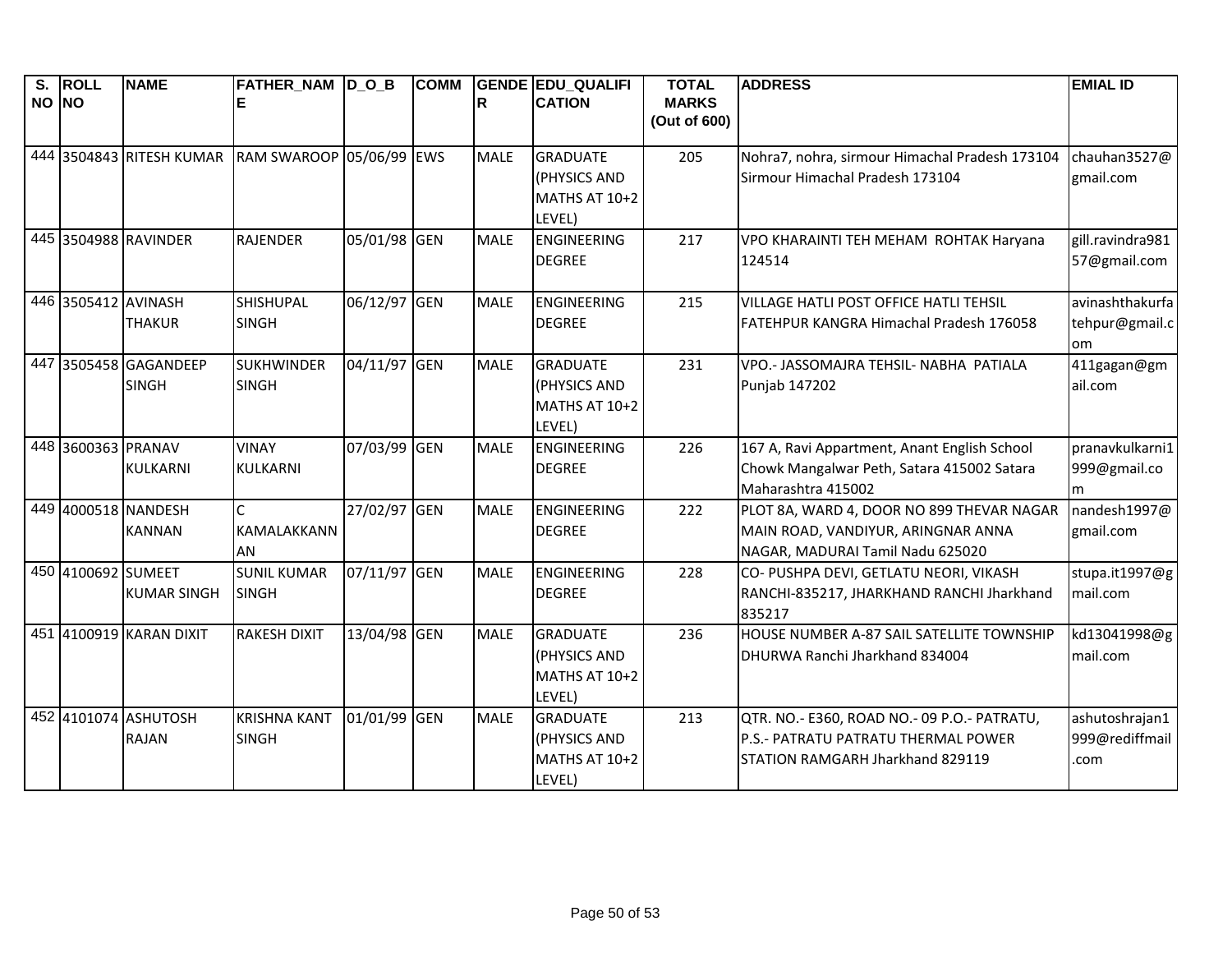| S.<br>NO NO | <b>ROLL</b>         | <b>NAME</b>                       | FATHER_NAM D_O_B               |              | <b>COMM</b> | $\mathbf R$ | <b>GENDE EDU QUALIFI</b><br><b>CATION</b> | <b>TOTAL</b><br><b>MARKS</b> | <b>ADDRESS</b>                                               | <b>EMIAL ID</b> |
|-------------|---------------------|-----------------------------------|--------------------------------|--------------|-------------|-------------|-------------------------------------------|------------------------------|--------------------------------------------------------------|-----------------|
|             |                     |                                   |                                |              |             |             |                                           | (Out of 600)                 |                                                              |                 |
|             |                     | 453 4500044 PRASHANTA             | <b>PRADIP</b>                  | 05/08/98 GEN |             | <b>MALE</b> | <b>GRADUATE</b>                           | 242                          | bhati abhoynagar west lane no 2 near assam rifles            | prashanta3238   |
|             |                     | <b>SHARMA</b>                     | <b>SHARMA</b>                  |              |             |             | (PHYSICS AND                              |                              | third gate agartala Tripura 799001                           | @gmail.com      |
|             |                     |                                   |                                |              |             |             | MATHS AT 10+2                             |                              |                                                              |                 |
|             | 454 4900122 ADITYA  |                                   | <b>KAMLESH</b>                 | 12/12/98 GEN |             | <b>MALE</b> | LEVEL)<br><b>ENGINEERING</b>              | 247                          | vill- mathiya mohan post office - pachpakri police           | prakashaditya0  |
|             |                     | <b>PRAKASH</b>                    | <b>KUMAR</b>                   |              |             |             | <b>DEGREE</b>                             |                              | station - dhaka East Champaran Bihar 845427                  | 05@gmail.com    |
|             |                     |                                   | <b>SHARMA</b>                  |              |             |             |                                           |                              |                                                              |                 |
|             |                     | 455 5100203 AKASH KV              | <b>KADA RAVI</b>               | 11/06/98 GEN |             | <b>MALE</b> | <b>ENGINEERING</b>                        | 225                          | 101 Ramana Residency Kirlampudi Layout                       | akashkada98@    |
|             |                     |                                   | <b>KUMAR</b>                   |              |             |             | <b>DEGREE</b>                             |                              | Visakhapatnam Andhra Pradesh 530017                          | gmail.com       |
|             |                     | 456 5101631 SAMANYU               | <b>K SUDHAKAR</b>              | 29/04/97 GEN |             | <b>MALE</b> | <b>ENGINEERING</b>                        | 178                          | 104 Anjaneya Apartment Anjani Nagar JKC College              | samanyuk29@g    |
|             |                     | <b>KASUKURTHI</b>                 |                                |              |             |             | <b>DEGREE</b>                             |                              | road Guntur Andhra Pradesh 522006                            | mail.com        |
|             |                     | 457 5200112 SANJAY YADAV          | PAHLAD SINGH                   | 28/03/98 GEN |             | <b>MALE</b> | ENGINEERING                               | 228                          | H No 169, HUDA Colony Bawani Khera Bhiwani                   | mailmesanjay1   |
|             |                     |                                   | YADAV                          |              |             |             | <b>DEGREE</b>                             |                              | Haryana 127032                                               | 2@gmail.com     |
|             |                     | 458 5200245 PRAJJWAL              | <b>GUNWANT DAS</b>             | 25/08/98 GEN |             | <b>MALE</b> | ENGINEERING                               | 219                          | 5 - Krishna Vatika - I Madhuvan, Post - Senthi S.O           | gdbairagi25@g   |
|             |                     | <b>BAIRAGI</b>                    | <b>BAIRAGI</b>                 |              |             |             | <b>DEGREE</b>                             |                              | District - Chittorgarh Chittorgarh Rajasthan 312025 mail.com |                 |
|             |                     |                                   |                                |              |             |             |                                           |                              |                                                              |                 |
|             | 459 5200315 HARIOM  |                                   | <b>GOPAL LAL</b>               | 22/01/97 GEN |             | <b>MALE</b> | ENGINEERING                               | 196                          | F 264 RAMA VIHAR BHILWARA Bhilwara Rajasthan                 | hariompurohit9  |
|             |                     | <b>PUROHIT</b>                    | <b>PUROHIT</b>                 |              |             |             | <b>DEGREE</b>                             |                              | 311001                                                       | 7@gmail.com     |
|             | 460 5200416 AASHISH |                                   | <b>BAJESINGH</b>               | 27/08/97 EWS |             | <b>MALE</b> | <b>GRADUATE</b>                           | 205                          | vpo bhembhewa beri Jhajjar Haryana 124021                    | ashishgulia35@  |
|             |                     |                                   |                                |              |             |             | (PHYSICS AND                              |                              |                                                              | gmail.com       |
|             |                     |                                   |                                |              |             |             | MATHS AT 10+2                             |                              |                                                              |                 |
|             |                     |                                   |                                |              |             |             | LEVEL)                                    |                              |                                                              |                 |
|             |                     | 461 5300104 NITIKESH SINGH RAMESH |                                | 01/04/99 GEN |             | <b>MALE</b> | <b>GRADUATE</b>                           | 233                          | BACK SIDE OF POWER GRID STN. SATSANG VIHAR,                  | nitikeshsinghzb |
|             |                     |                                   | <b>CHANDRA</b><br><b>SINGH</b> |              |             |             | (PHYSICS AND<br>MATHS AT 10+2             |                              | SARASMAL Jharsuguda Odisha 768201                            | @gmail.com      |
|             |                     |                                   |                                |              |             |             | LEVEL)                                    |                              |                                                              |                 |
|             |                     | 462 5300215 AKASH KUMAR           | <b>RAJENDRA SA</b>             | 03/07/98 OBC |             | <b>MALE</b> | <b>GRADUATE</b>                           | 221                          | AT MURALIPALI PO KANDHEIKELA PS RENGALI                      | akashkumarsa7   |
|             |                     | SA                                |                                |              |             |             | (PHYSICS AND                              |                              | BLOCK LAKHANPUR Jharsuguda Odisha 768226                     | 82@gmail.com    |
|             |                     |                                   |                                |              |             |             | MATHS AT 10+2                             |                              |                                                              |                 |
|             |                     |                                   |                                |              |             |             | LEVEL)                                    |                              |                                                              |                 |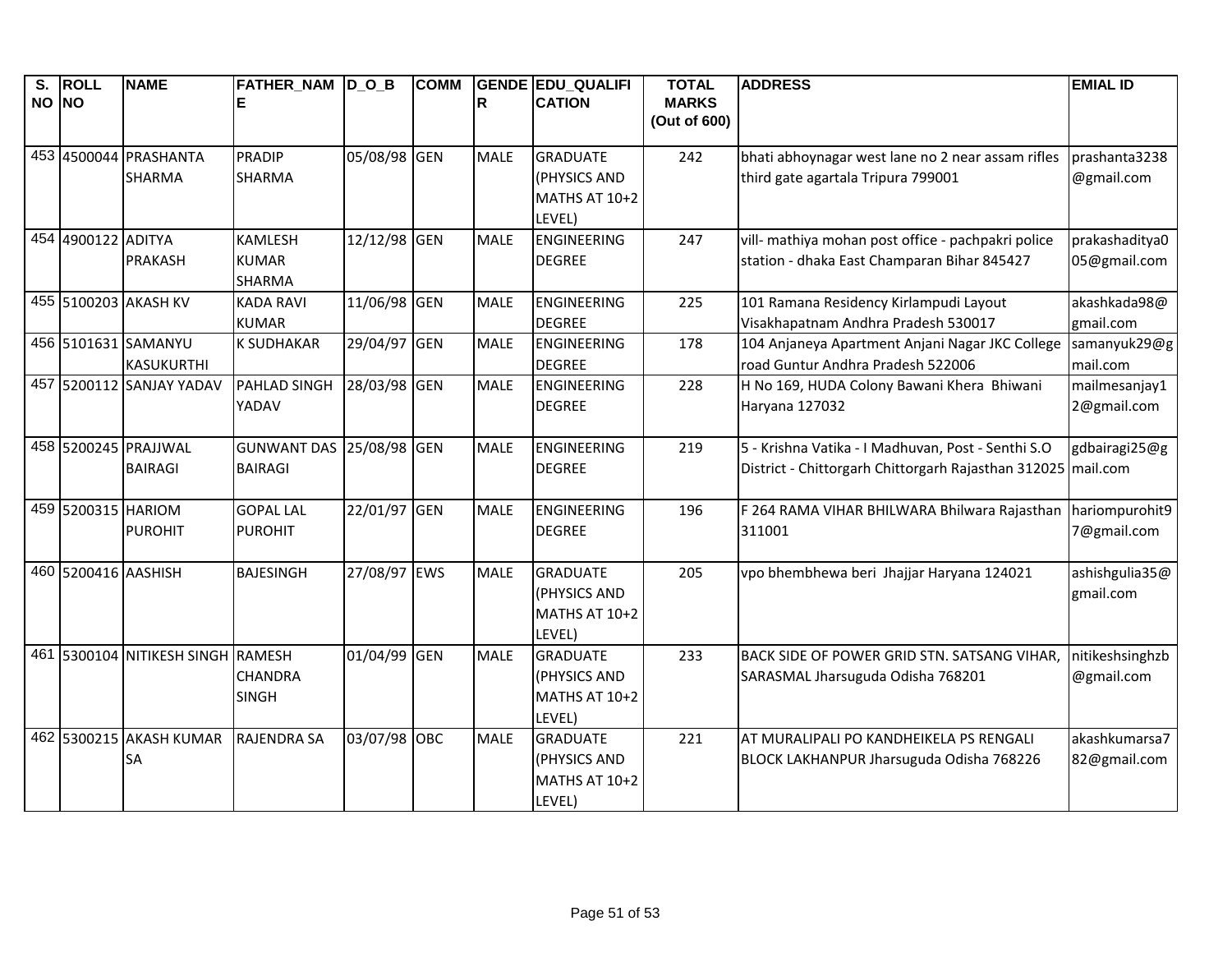| $\overline{\mathsf{s}}$ .<br>NO NO | <b>ROLL</b>        | <b>NAME</b>                                  | FATHER_NAM D_O_B                              |              | <b>COMM</b> | R           | <b>GENDE EDU QUALIFI</b><br><b>CATION</b>                  | <b>TOTAL</b><br><b>MARKS</b><br>(Out of 600) | <b>ADDRESS</b>                                                                                       | <b>EMIAL ID</b>                       |
|------------------------------------|--------------------|----------------------------------------------|-----------------------------------------------|--------------|-------------|-------------|------------------------------------------------------------|----------------------------------------------|------------------------------------------------------------------------------------------------------|---------------------------------------|
|                                    | 463 5400272 SHIVAM | <b>SHARMA</b>                                | <b>ARVIND</b><br><b>SHARMA</b>                | 12/01/99 GEN |             | <b>MALE</b> | <b>GRADUATE</b><br>(PHYSICS AND<br>MATHS AT 10+2<br>LEVEL) | 240                                          | VILL BHITIYA SHAYAM POST DHAKA GHANSHAYM<br>TEH POWAYAN SHAHJAHANPUR Uttar Pradesh<br>242042         | shivamsharma4<br>278@gmail.co<br>m    |
|                                    |                    | 464 5400393 SURAJ SINGH<br><b>MEHRA</b>      | <b>NAR SINGH</b>                              | 01/08/97 GEN |             | <b>MALE</b> | <b>GRADUATE</b><br>(PHYSICS AND<br>MATHS AT 10+2<br>LEVEL) | 225                                          | jagatti ganj sadar bazar ranikhet almora almora<br>Uttrakhand 263645                                 | surajizrey@gma<br>il.com              |
|                                    | 465 5400477        | PRASHANT<br><b>JOSHI</b>                     | <b>BHUPAL</b><br><b>CHANDRA JOSHI</b>         | 14/08/98 GEN |             | <b>MALE</b> | <b>ENGINEERING</b><br><b>DEGREE</b>                        | 195                                          | HOUSE NO 146 A BHAWANI COLONY GAIR<br>VAISHALI BITHORIYA NO 1 HALDWANI NAINITAL<br>Uttrakhand 263139 | joship747@gm<br>ail.com               |
|                                    |                    | 466 5400975 PANKAJ SINGH<br><b>BARTI</b>     | <b>MAN SINGH</b><br><b>BARTI</b>              | 02/11/98 GEN |             | <b>MALE</b> | <b>GRADUATE</b><br>(PHYSICS AND<br>MATHS AT 10+2<br>LEVEL) | 204                                          | VILL KHAR BAGAR POST NACHTI TEHSIL KAPKOT<br>BAGESHWAR Uttrakhand 263679                             | bartipankaj18@<br>gmail.com           |
|                                    |                    | 467 5401265 INDRAJEET<br><b>SINGH GOSAIN</b> | <b>ANAND SINGH</b><br><b>GOSAIN</b>           | 04/03/98 GEN |             | <b>MALE</b> | <b>ENGINEERING</b><br><b>DEGREE</b>                        | 221                                          | HOUSE NO-86, DURGAPAL GARDEN BADI<br>MUKHANI PEELIKOTHI, HALDWANI Nainital<br>Uttrakhand 263139      | indrajeetsinghr<br>ebel@gmail.co<br>m |
|                                    | 468 5401280 APOORV | <b>SHARMA</b>                                | <b>ALOK SHARMA</b>                            | 10/02/97 GEN |             | <b>MALE</b> | ENGINEERING<br><b>DEGREE</b>                               | 224                                          | 56 B UDAYAN PART 2 MAHANAGAR COLONY<br>BAREILLY BAREILLY Uttar Pradesh 243006                        | apoorvsharma0<br>10@gmail.com         |
|                                    | 469 5401391 KAMAL  | <b>UPADHAYA</b>                              | BIPIN CHANDRA 20/07/97 GEN<br><b>UPADHAYA</b> |              |             | <b>MALE</b> | ENGINEERING<br><b>DEGREE</b>                               | 219                                          | Malli Bazar Kapkote Post Office Kapkote Tehsil<br>Kapkote Bageshwar Uttrakhand 263632                | kamalupadhaya<br>y02@gmail.com        |
|                                    |                    | 470 5401428 SUDHAKAR<br>SHARMA               | <b>HARIOM</b><br><b>SHARMA</b>                | 01/07/98 EWS |             | <b>MALE</b> | <b>GRADUATE</b><br>(PHYSICS AND<br>MATHS AT 10+2<br>LEVEL) | 183                                          | Ganesh colony Gali no 4 sita road Chandausi<br>Sambhal Uttar Pradesh 244412                          | sudhakarsharm<br>a6430@gmail.c<br>om  |
|                                    |                    | 471 5401582 CHIRAG VERMA                     | <b>SHANKAR LAL</b><br><b>VERMA</b>            | 09/09/99 OBC |             | <b>MALE</b> | <b>GRADUATE</b><br>(PHYSICS AND<br>MATHS AT 10+2<br>LEVEL) | 220                                          | Near Oakland Public School Tharadhunga,<br>Lohaghat Town Champawat Uttrakhand 262524                 | devilsachin44@<br>gmail.com           |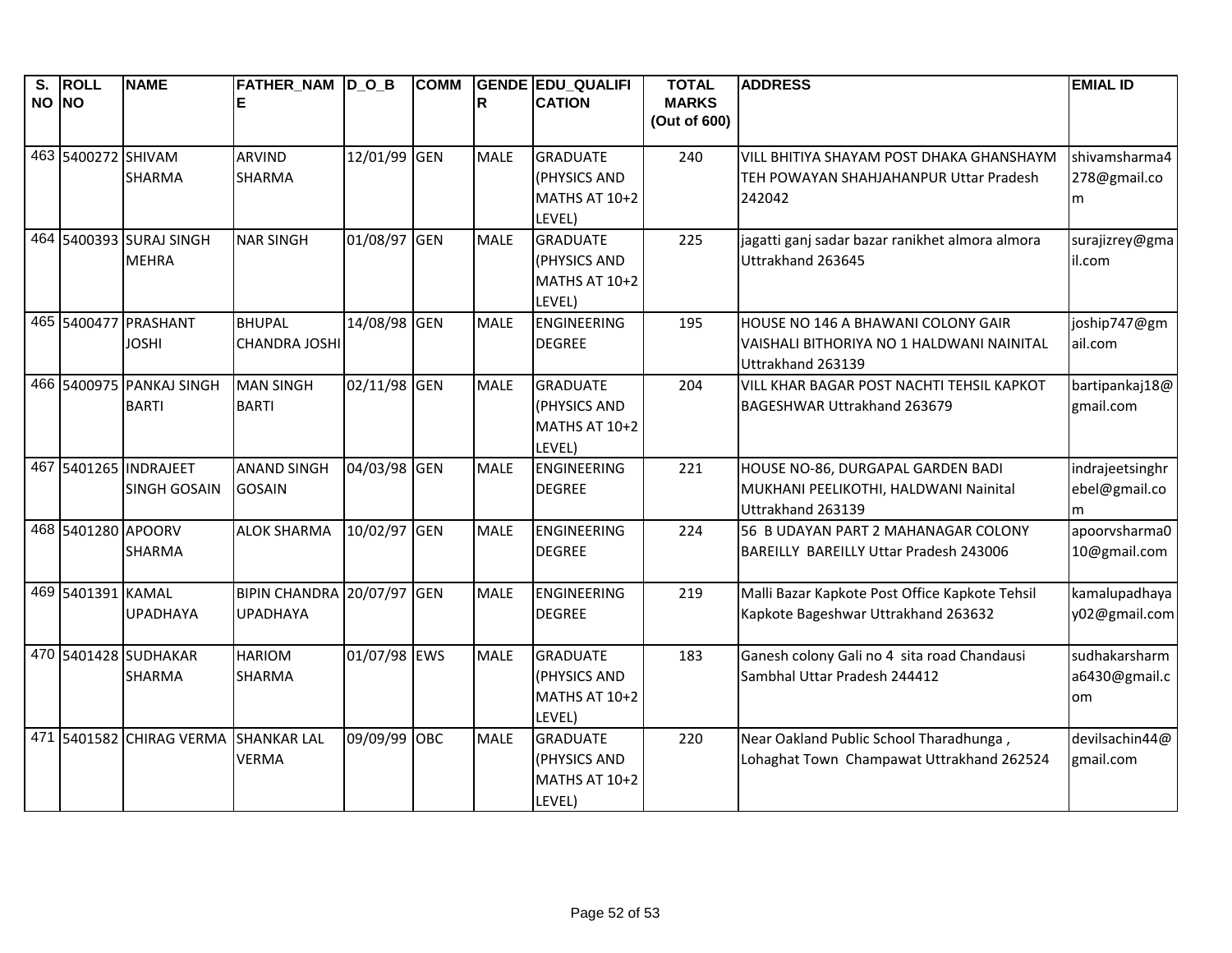|              | <b>S. ROLL</b> | <b>INAME</b> | <b>FATHER NAM DOB</b>                               |  |              | <b>ICOMM GENDE EDU QUALIFI</b> | <b>TOTAL</b> | <b>ADDRESS</b>                                       | <b>IEMIAL ID</b> |
|--------------|----------------|--------------|-----------------------------------------------------|--|--------------|--------------------------------|--------------|------------------------------------------------------|------------------|
| <b>NO NO</b> |                |              |                                                     |  |              | <b>ICATION</b>                 | <b>MARKS</b> |                                                      |                  |
|              |                |              |                                                     |  |              |                                | (Out of 600) |                                                      |                  |
|              |                |              |                                                     |  |              |                                |              |                                                      |                  |
|              |                |              | 472 5402014 KULDEEP KAIRA LAXMAN SINGH 21/08/97 GEN |  | <b>IMALE</b> | <b>IENGINEERING</b>            | 245          | <b>Qtr no 32 type 3 ITBP Bukhara camp Lal Phatak</b> | kkaira218@gm     |
|              |                |              | <b>KAIRA</b>                                        |  |              | <b>DEGREE</b>                  |              | Road Bareilly Uttar Pradesh 243001                   | lail.com         |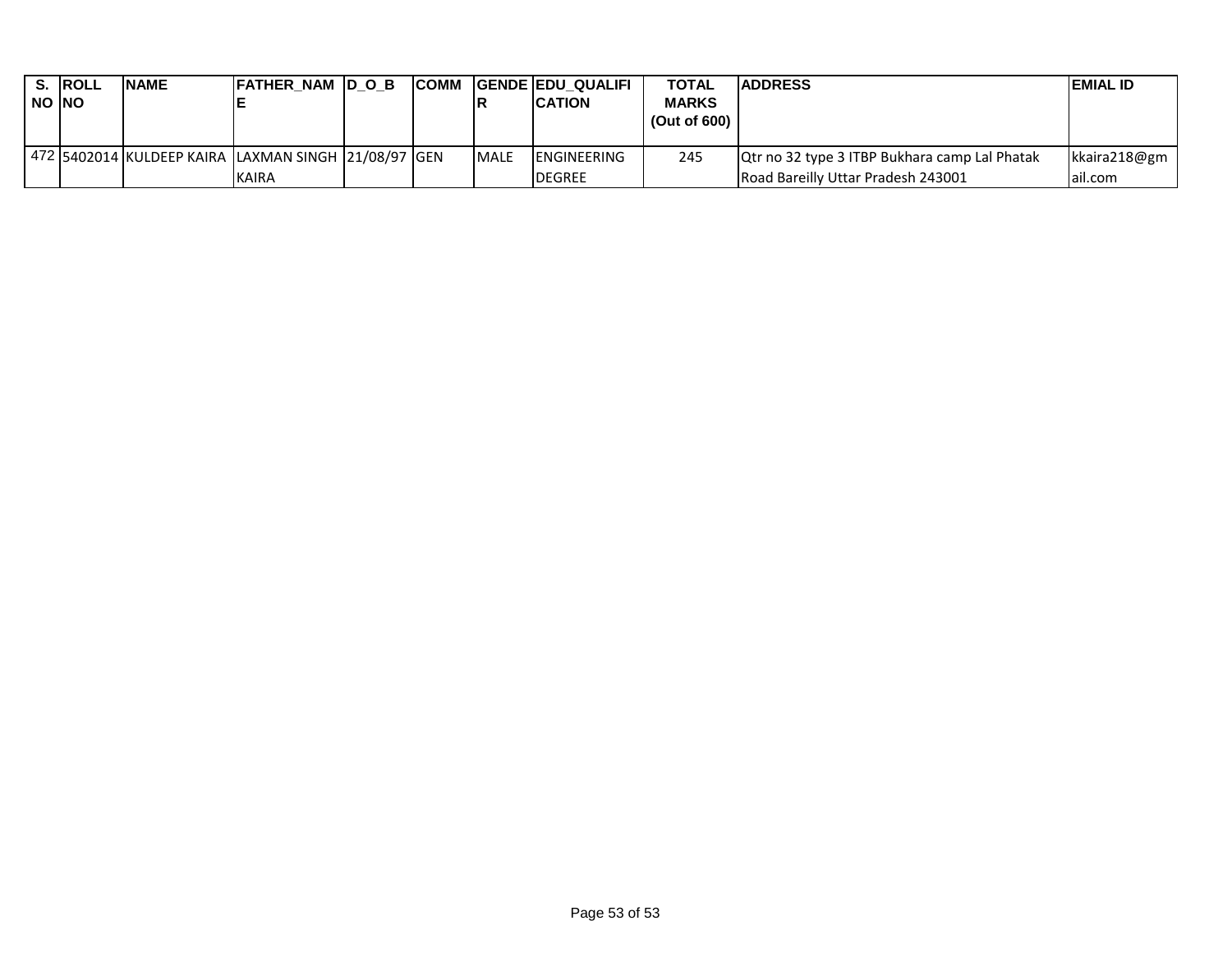## **Annexure-II**

## **COMBINED DEFENCE SERVICES (I) EXAMINATION 2020**

## **LIST OF NOT RECOMMENDED CANDIDATES (OTA) WHO HAVE OPTED SHARING THE MARKS INFORMATION ON THE COMMISSION'S WEBSITE**

| S. NO. ROLL    | <b>INO</b>      | <b>NAME</b>                          | FATHER_NA D_O_B<br><b>ME</b>                      |              | <b>COMM</b> | <b>GENDER</b> | <b>EDU QUALIFI</b><br><b>CATION</b> | <b>TOTAL</b><br><b>MARKS</b><br>(Out of 400) | <b>ADDRESS</b>                                                                                                           | <b>EMAIL ID</b>                          |
|----------------|-----------------|--------------------------------------|---------------------------------------------------|--------------|-------------|---------------|-------------------------------------|----------------------------------------------|--------------------------------------------------------------------------------------------------------------------------|------------------------------------------|
| $\mathbf 1$    | 0100726 RAJAT S |                                      | <b>SHAILESH M</b>                                 | 24/12/97 GEN |             | <b>MALE</b>   | <b>ENGINEERING</b>                  | 159                                          | I-202 govardha enclave near Amar jyot                                                                                    | rajatbhakta33@                           |
|                |                 | <b>BHAKTA</b>                        | <b>BHAKTA</b>                                     |              |             |               | <b>DEGREE</b>                       |                                              | school meghaninagar Ahmedabad<br>Ahmedabad Gujarat 380016                                                                | gmail.com                                |
| $\overline{2}$ | 0100777 RAJPUT  | <b>VIVEKSINH</b><br>RAMESHJI         | RAMESHJI                                          | 09/05/97 GEN |             | <b>MALE</b>   | <b>ENGINEERING</b><br><b>DEGREE</b> | 152                                          | 34 jay jalaram society part1 NR bajaran<br>society Bapunagar Ahmedabad Gujarat<br>380024                                 | rajputvivek981<br>@gmail.com             |
| 3              | 0102270 KANOJIA | <b>ANKIT DINESH</b>                  | <b>DINESH</b><br><b>KANOJIA</b>                   | 06/08/96 GEN |             | <b>MALE</b>   | <b>GRADUATE</b>                     | 153                                          | R.no6,3rd Fl,Castlin Apt House<br>Pitamberlane, Mahim west, Mumbai<br>Maharashtra 400016                                 | ankitkanojia777<br>@gmail.com            |
| 4              |                 | 0102395 NAIK NEHAL<br><b>SANJAY</b>  | <b>SANJAY</b><br><b>RAMKRISHNA</b><br><b>NAIK</b> | 07/06/96 GEN |             | <b>MALE</b>   | <b>ENGINEERING</b><br><b>DEGREE</b> | 135                                          | A602 laxmi vilas mukundnagar pune Pune<br>Maharashtra 411037                                                             | sanjaynaik1@g<br>mail.com                |
| 5              |                 | 0102445 MAHEDU<br><b>JAYDRATHSIN</b> | <b>MAHAVIRSIN</b><br>ıн                           | 06/03/97 OBC |             | <b>MALE</b>   | <b>GRADUATE</b>                     | 162                                          | 3 PATEL COLONY VIJAY BHUVAN OPP<br>KRISHNA ENCLAVE Jamnagar Gujarat<br>361008                                            | jaydrathmahedu<br>@hotmail.com           |
| 6              |                 | 0103014 SHIVANI SONI                 | <b>BHARAT</b><br><b>KUMAR</b><br><b>BHINDI</b>    | 04/04/97 GEN |             | <b>FEMALE</b> | <b>GRADUATE</b>                     | 167                                          | Sri vallabh Krupa nagar para opp kanakhara<br>samaj out side khambhalia gate JAMNAGAR gmail.com<br><b>Gujarat 361001</b> | shivkrish8771@                           |
| 7              | 0103363 GEORGY  | <b>UMMACHAN</b>                      | <b>KV</b><br><b>UMMACHAN</b>                      | 18/03/97 GEN |             | <b>MALE</b>   | <b>GRADUATE</b>                     | 129                                          | A-14 Sita Tower Besides Kalupur Co. Bank<br>Shivranjani Cross Roads Ahmedabad<br><b>Gujarat 380015</b>                   | georgy.ummach<br>an@gmail.com            |
| 8              | 0103375 SAJAN   | <b>VISHWAKARM</b>                    | <b>VISHWAKAR</b><br><b>MA</b>                     | 30/05/96 GEN |             | <b>MALE</b>   | <b>ENGINEERING</b><br><b>DEGREE</b> | 159                                          | 210 SAVITA NAGAR SOCIETY<br>PURUSHOTTAM NAGAR BEHIND VAIBHAV<br>CINEMA V V NAGAR ANAND Gujarat<br>388120                 | sajanvishwakar<br>ma2014@hotm<br>ail.com |
| 9              | 0103455         | SWATI TIWARI SHYAMBIHAR 18/04/96 GEN | I TIWARI                                          |              |             | <b>FEMALE</b> | <b>ENGINEERING</b><br><b>DEGREE</b> | 140                                          | <b>B3 KUNDAN NAGAR BEHIND GEETA GAURI</b><br>CINEMA ODHAV AHMEDABAD Gujarat<br>382415                                    | swati396@ymai<br>l.com                   |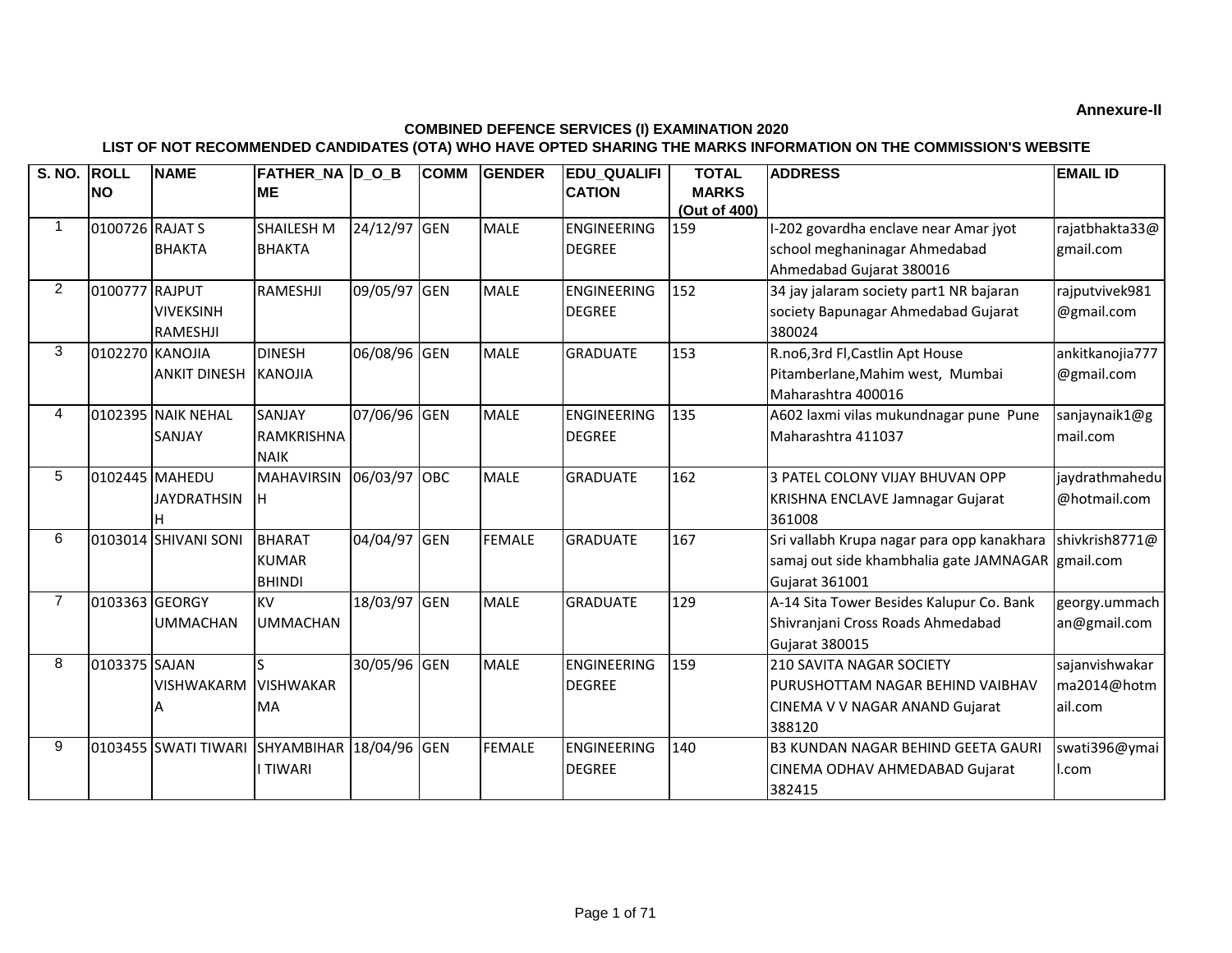| S. NO. ROLL |                | <b>NAME</b>         | <b>FATHER_NA D_O_B</b>        |              | <b>COMM</b> | <b>GENDER</b> | <b>EDU_QUALIFI</b> | <b>TOTAL</b> | <b>ADDRESS</b>                                | <b>EMAIL ID</b> |
|-------------|----------------|---------------------|-------------------------------|--------------|-------------|---------------|--------------------|--------------|-----------------------------------------------|-----------------|
|             | <b>NO</b>      |                     | <b>ME</b>                     |              |             |               | <b>CATION</b>      | <b>MARKS</b> |                                               |                 |
|             |                |                     |                               |              |             |               |                    | (Out of 400) |                                               |                 |
| 10          |                | 0200533 DEEPENDRA   | <b>SHYAM</b>                  | 25/10/97 OBC |             | <b>MALE</b>   | <b>GRADUATE</b>    | 162          | 118 2 Kallu Ka Purwa Ratapur Rae Bareli       | deependras251   |
|             |                | <b>SINGH</b>        | <b>NARAIN</b>                 |              |             |               | (PHYSICS AND       |              | Uttar Pradesh 229316                          | 097@gmail.com   |
|             |                |                     |                               |              |             |               | <b>MATHS AT</b>    |              |                                               |                 |
|             |                |                     |                               |              |             |               | 10+2 LEVEL)        |              |                                               |                 |
| 11          |                | 0201262 SATYAM RAI  | <b>SHESH NATH</b>             | 03/07/98 GEN |             | <b>MALE</b>   | <b>GRADUATE</b>    | 160          | CO GANESH SHANKAR RAI CHRISTIAN               | raisatyam4242   |
|             |                |                     | RAI                           |              |             |               | (PHYSICS AND       |              | COMPOUND RAHUL NAGAR MARYA                    | @gmail.com      |
|             |                |                     |                               |              |             |               | <b>MATHS AT</b>    |              | AZAMGARH Uttar Pradesh 276001                 |                 |
|             |                |                     |                               |              |             |               | 10+2 LEVEL)        |              |                                               |                 |
| 12          |                | 0201492 ROHIT YADAV | <b>BRAMHDUTT 23/09/97 OBC</b> |              |             | <b>MALE</b>   | <b>GRADUATE</b>    | 143          | Hno 979 Banarsidas Near Mandi Samiti          | r.k332yadav@g   |
|             |                |                     | YADAV                         |              |             |               | (PHYSICS AND       |              | Auraiya UP Auraiya Uttar Pradesh 206122       | mail.com        |
|             |                |                     |                               |              |             |               | <b>MATHS AT</b>    |              |                                               |                 |
|             |                |                     |                               |              |             |               | 10+2 LEVEL)        |              |                                               |                 |
| 13          | 0201618 SHIVAM |                     | <b>SACHCHIDA</b>              | 15/11/99 GEN |             | <b>MALE</b>   | <b>GRADUATE</b>    | 148          | Vill kendua po akauna bazar Ps mufassil       | shivamkrbro@g   |
|             |                | <b>KUMAR</b>        | <b>KUMAR</b>                  |              |             |               |                    |              | Nawada Bihar 805123                           | mail.com        |
|             |                |                     | <b>SINGH</b>                  |              |             |               |                    |              |                                               |                 |
| 14          |                | 0202194 GYANTOSH    | <b>PARITOSH</b>               | 02/02/98 EWS |             | <b>MALE</b>   | <b>GRADUATE</b>    | 151          | Kuddan chaubey Village kamalsagar Post        | 3320gyantoshch  |
|             |                | <b>CHATURVEDI</b>   | <b>CHATURVEDI</b>             |              |             |               | (PHYSICS AND       |              | kamalsagar Madhuban mau Mau Uttar             | aturvedi@gmail  |
|             |                |                     |                               |              |             |               | <b>MATHS AT</b>    |              | Pradesh 221602                                | .com            |
|             |                |                     |                               |              |             |               | 10+2 LEVEL)        |              |                                               |                 |
| 15          |                | 0202320 ABHISHEK    | <b>SUDAMA</b>                 | 12/03/97 OBC |             | <b>MALE</b>   | <b>GRADUATE</b>    | 153          | SON OF SUDAMA YADAV 12BY4 OFFRS QTR           | abhishekyadav2  |
|             |                | YADAV               | YADAV                         |              |             |               | (PHYSICS AND       |              | SARASWATI GHAT NEAR SARASWATI DWAR @gmail.com |                 |
|             |                |                     |                               |              |             |               | <b>MATHS AT</b>    |              | OD FORT ALLAHABAD Uttar Pradesh               |                 |
|             |                |                     |                               |              |             |               | 10+2 LEVEL)        |              | 211005                                        |                 |
| 16          |                | 0202548 RAJNIKANT   | AWADHESH                      | 26/11/97 GEN |             | <b>MALE</b>   | <b>GRADUATE</b>    | 150          | Village Baghari Tehsil zamania PO, PS         | rms2990@gmail   |
|             |                | <b>TIWARI</b>       | <b>TIWARI</b>                 |              |             |               | (PHYSICS AND       |              | Zamania Ghazipur Uttar Pradesh 232329         | com             |
|             |                |                     |                               |              |             |               | <b>MATHS AT</b>    |              |                                               |                 |
|             |                |                     |                               |              |             |               | 10+2 LEVEL)        |              |                                               |                 |
| 17          | 0202890 UTTAM  |                     | <b>KRISHNA</b>                | 18/01/01 GEN |             | <b>MALE</b>   | <b>GRADUATE</b>    | 159          | <b>VILL RATANPUR POST SUGAR MILLS</b>         | uttamtripathi12 |
|             |                | <b>TRIPATHI</b>     | <b>GOPAL</b>                  |              |             |               | (PHYSICS AND       |              | <b>BABHNAN DIST GONDA GONDA Uttar</b>         | 0120@gmail.co   |
|             |                |                     | <b>TRIPATHI</b>               |              |             |               | <b>MATHS AT</b>    |              | Pradesh 271313                                | m               |
|             |                |                     |                               |              |             |               | 10+2 LEVEL)        |              |                                               |                 |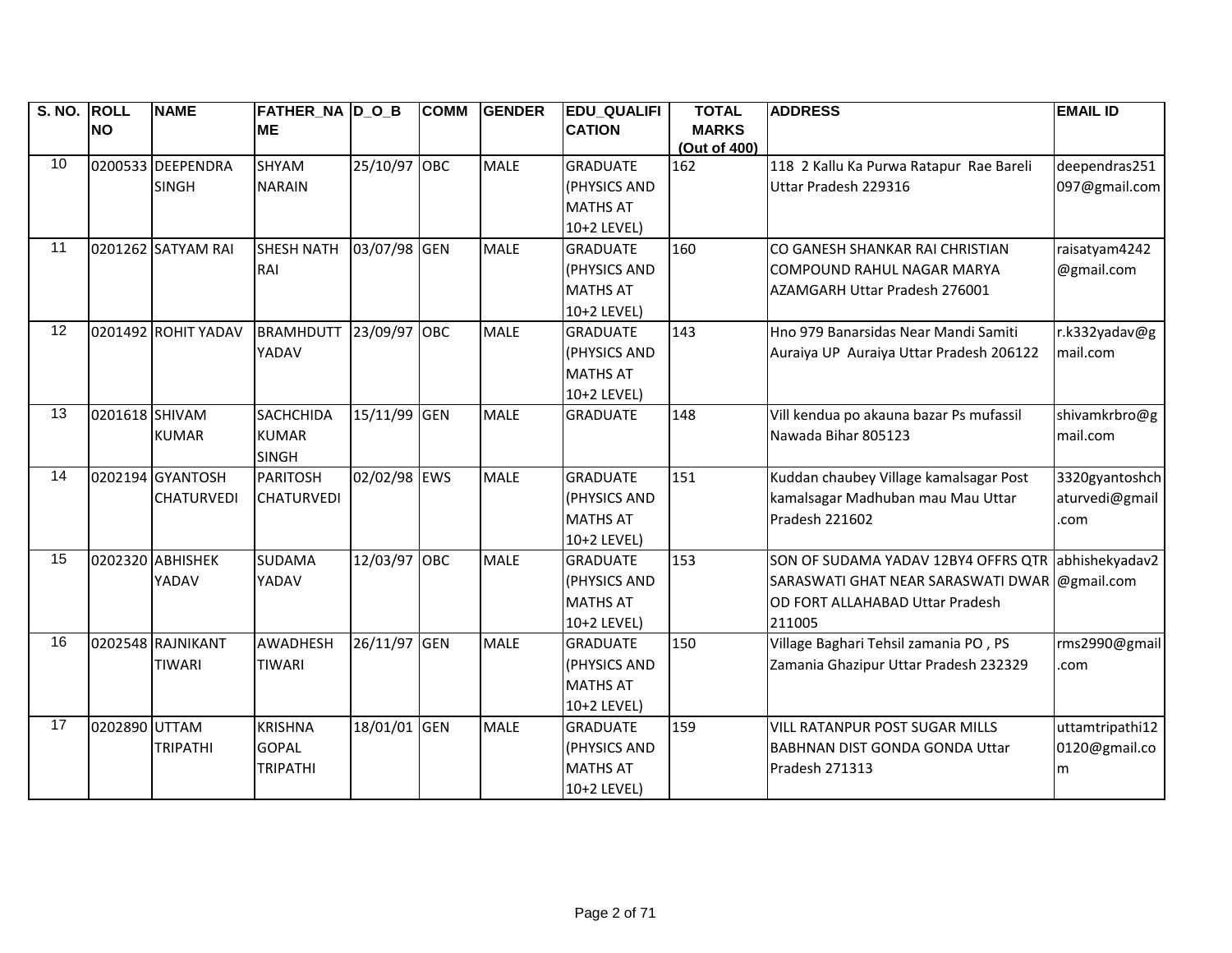| S. NO. ROLL |                | <b>NAME</b>        | <b>FATHER_NA D_O_B</b> |              | <b>COMM</b> | <b>GENDER</b> | <b>EDU_QUALIFI</b> | <b>TOTAL</b> | <b>ADDRESS</b>                               | <b>EMAIL ID</b>   |
|-------------|----------------|--------------------|------------------------|--------------|-------------|---------------|--------------------|--------------|----------------------------------------------|-------------------|
|             | <b>NO</b>      |                    | <b>ME</b>              |              |             |               | <b>CATION</b>      | <b>MARKS</b> |                                              |                   |
|             |                |                    |                        |              |             |               |                    | (Out of 400) |                                              |                   |
| 18          |                | 0203808 VIVEKANAND | <b>BIJAY</b>           | 06/07/97 OBC |             | <b>MALE</b>   | <b>GRADUATE</b>    | 161          | Nasirabad kala Ratanpura Mau nath            | vivekmaths381     |
|             |                |                    | <b>SHANKAR</b>         |              |             |               | (PHYSICS AND       |              | bhanjan Mau Uttar Pradesh 221706             | @gmail.com        |
|             |                |                    | <b>VERMA</b>           |              |             |               | <b>MATHS AT</b>    |              |                                              |                   |
|             |                |                    |                        |              |             |               | 10+2 LEVEL)        |              |                                              |                   |
| 19          | 0203867 RAHUL  |                    | <b>SUSHIL</b>          | 04/07/98 GEN |             | <b>MALE</b>   | <b>GRADUATE</b>    | 130          | 444 PAC Road Ganga Nagar Colony              | rahulmiss6222     |
|             |                | <b>MISHRA</b>      | <b>KUMAR</b>           |              |             |               | (PHYSICS AND       |              | FATEHPUR Uttar Pradesh 212601                | @gmail.com        |
|             |                |                    |                        |              |             |               | <b>MATHS AT</b>    |              |                                              |                   |
|             |                |                    |                        |              |             |               | 10+2 LEVEL)        |              |                                              |                   |
| 20          | 0204743 SUDHIR |                    | LT SHIV                | 08/08/97 OBC |             | <b>MALE</b>   | <b>GRADUATE</b>    | 156          | JHARIHAGPUR BANKAT DEEGH BHADOHI             | PAATHEYA@G        |
|             |                | <b>KUMAR</b>       | <b>SAGAR</b>           |              |             |               | (PHYSICS AND       |              | Uttar Pradesh 221309                         | MAIL.COM          |
|             |                | YADAV              | YADAV                  |              |             |               | <b>MATHS AT</b>    |              |                                              |                   |
|             |                |                    |                        |              |             |               | 10+2 LEVEL)        |              |                                              |                   |
| 21          |                | 0204965 LOVELESH   | <b>CHANDRA</b>         | 08/01/96 EWS |             | <b>MALE</b>   | <b>GRADUATE</b>    | 160          | 39 B 10B SHIVKUTI TELIYARGANJ                | lavmishra010@     |
|             |                | <b>MISHRA</b>      | <b>SHEKHAR</b>         |              |             |               | (PHYSICS AND       |              | IPRAYAGRAJ Uttar Pradesh 211004              | gmail.com         |
|             |                |                    | <b>MISHRA</b>          |              |             |               | <b>MATHS AT</b>    |              |                                              |                   |
|             |                |                    |                        |              |             |               | 10+2 LEVEL)        |              |                                              |                   |
| 22          | 0205468 ALOK   |                    | <b>ANJANI</b>          | 01/06/96 EWS |             | <b>MALE</b>   | <b>GRADUATE</b>    | 130          | Vill Shripalpur Post Shripalpur Ballia Uttar | aloksrivastava1   |
|             |                | <b>SHRIWASTWA</b>  | <b>SHRIWASTWA</b>      |              |             |               |                    |              | Pradesh 277216                               | 00@gmail.com      |
|             |                |                    |                        |              |             |               |                    |              |                                              |                   |
| 23          |                | 0206519 SHAILENDRA | <b>RAM EQBAL</b>       | 16/06/96 OBC |             | <b>MALE</b>   | <b>ENGINEERING</b> | 153          | 43A7Q SULEM SARAI ALLAHABAD                  | shailendra1996    |
|             |                | <b>KUMAR</b>       | <b>MAURYA</b>          |              |             |               | <b>DEGREE</b>      |              | <b>ALLAHABAD Uttar Pradesh 211011</b>        | 16@gmail.com      |
|             |                | <b>MAURYA</b>      |                        |              |             |               |                    |              |                                              |                   |
| 24          |                | 0206903 JAY GANESH | <b>JAY GOVIND</b>      | 26/08/98 GEN |             | <b>MALE</b>   | <b>GRADUATE</b>    | 163          | village barhat post kankar tehsil teonther   | jayganeshssr@g    |
|             |                | <b>PANDEY</b>      | <b>PRASAD</b>          |              |             |               | (PHYSICS AND       |              | rewa Madhya Pradesh 486117                   | mail.com          |
|             |                |                    | <b>PANDEY</b>          |              |             |               | <b>MATHS AT</b>    |              |                                              |                   |
|             |                |                    |                        |              |             |               | 10+2 LEVEL)        |              |                                              |                   |
| 25          |                | 0207193 SHUBHAM    | <b>VISHNU</b>          | 01/07/96 GEN |             | <b>MALE</b>   | <b>GRADUATE</b>    | 159          | 3B5K BAI PASS PHAPHAMAU PHAPHAMAU            | relativity.1905.a |
|             |                | <b>SINGH</b>       | <b>PRABHA</b>          |              |             |               | (PHYSICS AND       |              | PRAYAGRAJ PRAYAGRAJ Uttar Pradesh            | lbert@gmail.co    |
|             |                |                    | <b>SINGH</b>           |              |             |               | <b>MATHS AT</b>    |              | 211013                                       | m                 |
|             |                |                    |                        |              |             |               | 10+2 LEVEL)        |              |                                              |                   |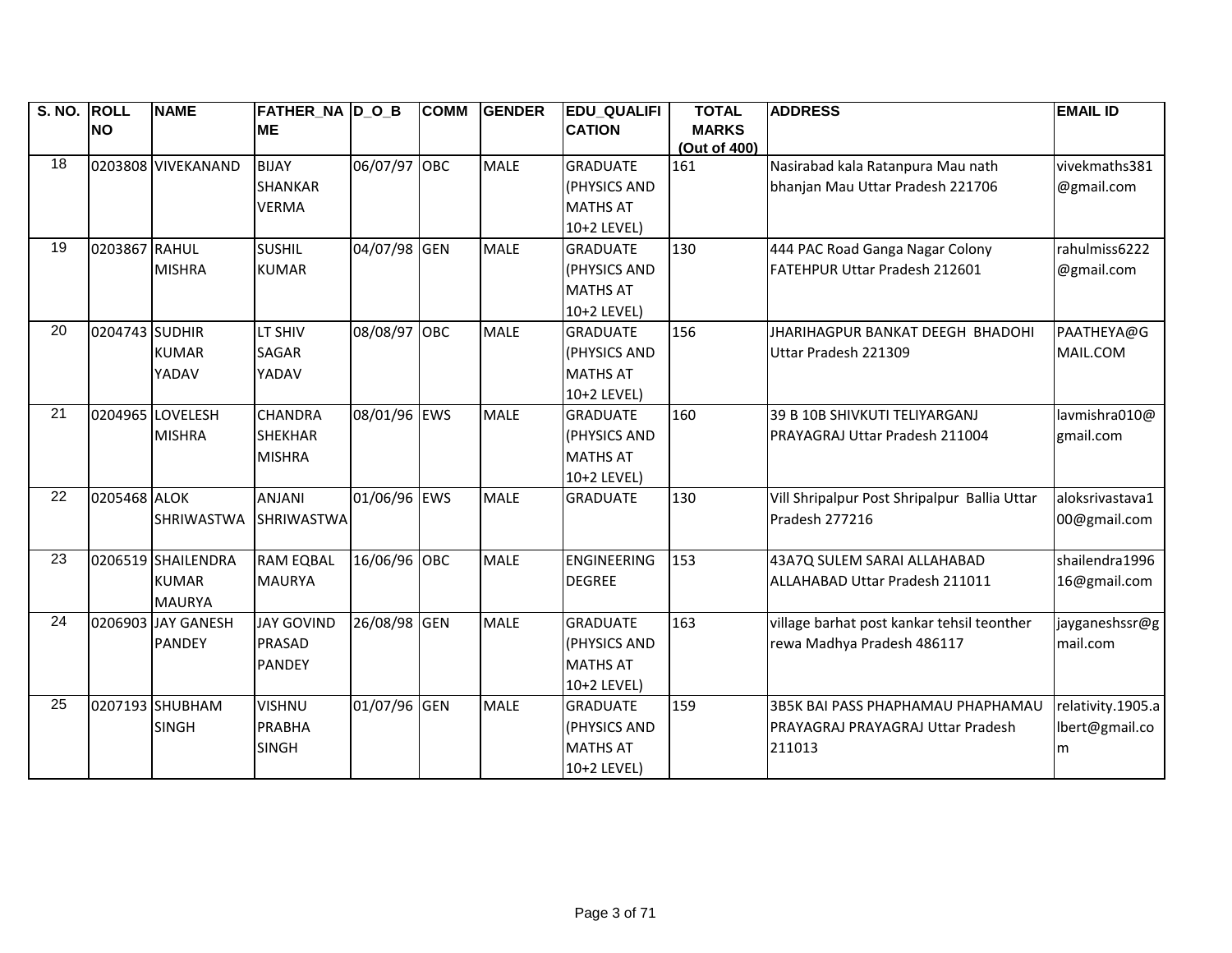| S. NO. ROLL     |                 | <b>NAME</b>                               | <b>FATHER_NA D_O_B</b>  |              | <b>COMM</b> | <b>GENDER</b> | <b>EDU QUALIFI</b> | <b>TOTAL</b>                 | <b>ADDRESS</b>                          | <b>EMAIL ID</b>      |
|-----------------|-----------------|-------------------------------------------|-------------------------|--------------|-------------|---------------|--------------------|------------------------------|-----------------------------------------|----------------------|
|                 | <b>NO</b>       |                                           | <b>ME</b>               |              |             |               | <b>CATION</b>      | <b>MARKS</b><br>(Out of 400) |                                         |                      |
| $\overline{26}$ |                 | 0207370 UJJWAL DUBEY PRUSHOTAM            |                         | 02/02/99 EWS |             | <b>MALE</b>   | <b>GRADUATE</b>    | 134                          | KHAJANCHI CHAWAK NEAR                   | dujjwal346@gm        |
|                 |                 |                                           | <b>DUBEY</b>            |              |             |               | (PHYSICS AND       |                              | <b>BAJARANGDHAM COLONY POST</b>         | ail.com              |
|                 |                 |                                           |                         |              |             |               | <b>MATHS AT</b>    |                              | CHARGAWAN GORAKHPUR Uttar Pradesh       |                      |
|                 |                 |                                           |                         |              |             |               | 10+2 LEVEL)        |                              | 273013                                  |                      |
| 27              |                 | 0207581 NITISH KUMAR MANOJ                |                         | 01/01/97 EWS |             | <b>MALE</b>   | <b>GRADUATE</b>    | 142                          | H.NO- N-3-16-R-2 H.Q.P ANJANI PURAM     | AWANISH01019         |
|                 |                 | <b>MISHRA</b>                             | <b>KUMAR</b>            |              |             |               |                    |                              | COLONY KARMAJEETPUR, SUNDERPUR          | 7@GMAIL.COM          |
|                 |                 |                                           | <b>MISHRA</b>           |              |             |               |                    |                              | <b>VARANASI Uttar Pradesh 221005</b>    |                      |
|                 |                 |                                           |                         |              |             |               |                    |                              |                                         |                      |
| 28              |                 | 0207912 DHARMENDRA CHANDESHW 15/02/96 OBC |                         |              |             | <b>MALE</b>   | <b>GRADUATE</b>    | 137                          | <b>VILL PANAPUR LANGA POST PANAPUR</b>  | dharmendraku         |
|                 |                 | <b>KUMAR</b>                              | <b>AR PANDIT</b>        |              |             |               | (PHYSICS AND       |                              | LANGA VAISHALI Bihar 844124             | $marppl153@gmail$ gm |
|                 |                 |                                           |                         |              |             |               | <b>MATHS AT</b>    |                              |                                         | ail.com              |
|                 |                 |                                           |                         |              |             |               | 10+2 LEVEL)        |                              |                                         |                      |
| $\overline{29}$ | 0208251 VISHAL  |                                           | <b>NARESH</b>           | 04/12/96 EWS |             | <b>MALE</b>   | <b>ENGINEERING</b> | 163                          | 165 MOHALLA PATAYTAN BADA MANDIR        | kaushikvishal09      |
|                 |                 | <b>KAUSHIK</b>                            | <b>KAUSHIK</b>          |              |             |               | <b>DEGREE</b>      |                              | TOWN POST LAWAR TEHSIL SARDHANA         | @gmail.com           |
|                 |                 |                                           |                         |              |             |               |                    |                              | MEERUT Uttar Pradesh 250222             |                      |
|                 |                 |                                           |                         |              |             |               |                    |                              |                                         |                      |
| 30              |                 | 0208444 VARDHMAN                          | <b>VIRENDRA</b>         | 17/12/98 GEN |             | <b>MALE</b>   | <b>ENGINEERING</b> | 157                          | 521 408 3A BAXI KHURD DARAGANJ          | vardhmansingh        |
|                 |                 | <b>SINGH</b>                              | <b>BAHADUR</b>          |              |             |               | <b>DEGREE</b>      |                              | PRAYAGRAJ Uttar Pradesh 211006          | 21@gmail.com         |
|                 |                 |                                           | <b>SINGH</b>            |              |             |               |                    |                              |                                         |                      |
| 31              |                 | 0208706 ANIL KUMAR                        | SHOBH NATH 15/12/96 EWS |              |             | <b>MALE</b>   | <b>GRADUATE</b>    | 184                          | <b>VILLAGE JAGROOP NAGAR IBRAHIMPUR</b> | anilkumargupta       |
|                 |                 |                                           |                         |              |             |               | (PHYSICS AND       |                              | POST PARIYAWAN PRATAPGARH Uttar         | 151296@gmail.        |
|                 |                 |                                           |                         |              |             |               | <b>MATHS AT</b>    |                              | Pradesh 229408                          | com                  |
|                 |                 |                                           |                         |              |             |               | 10+2 LEVEL)        |                              |                                         |                      |
| 32              | 0208747 PRAKASH |                                           | <b>HARI</b>             | 23/11/96 GEN |             | <b>MALE</b>   | <b>GRADUATE</b>    | 155                          | Lane 16 vishnapuri colony Ponghat pul   | prasunitsingh@       |
|                 |                 | <b>SINGH</b>                              | <b>SHANKAR</b>          |              |             |               |                    |                              | bamrauli Allahabad Allahabad Uttar      | gmail.com            |
| $\overline{33}$ |                 |                                           | <b>SINGH</b>            |              |             |               |                    |                              | Pradesh 211012                          |                      |
|                 |                 | 0209140 BIJENDRA                          | <b>JEET SINGH</b>       | 07/03/96 GEN |             | <b>MALE</b>   | <b>ENGINEERING</b> | 162                          | NEAR BHARAT SINGH CHOWK BALAWALA        | bijendra7panwa       |
|                 |                 | <b>SINGH</b>                              | <b>PANWAR</b>           |              |             |               | <b>DEGREE</b>      |                              | DEHRADUN Uttrakhand 248001              | r@gmail.com          |
| 34              |                 | <b>PANWAR</b><br>0209441 JATIN TOMAR      | <b>JITENDRA</b>         | 15/10/96 GEN |             | <b>MALE</b>   | <b>GRADUATE</b>    | 142                          | 565 ATTARSUIYA PRAYAGRAJ Uttar          | jatincool7.jt14      |
|                 |                 |                                           | <b>PRATAP</b>           |              |             |               | (PHYSICS AND       |                              | Pradesh 211003                          | @gmail.com           |
|                 |                 |                                           | <b>SINGH</b>            |              |             |               | <b>MATHS AT</b>    |                              |                                         |                      |
|                 |                 |                                           |                         |              |             |               | 10+2 LEVEL)        |                              |                                         |                      |
|                 |                 |                                           |                         |              |             |               |                    |                              |                                         |                      |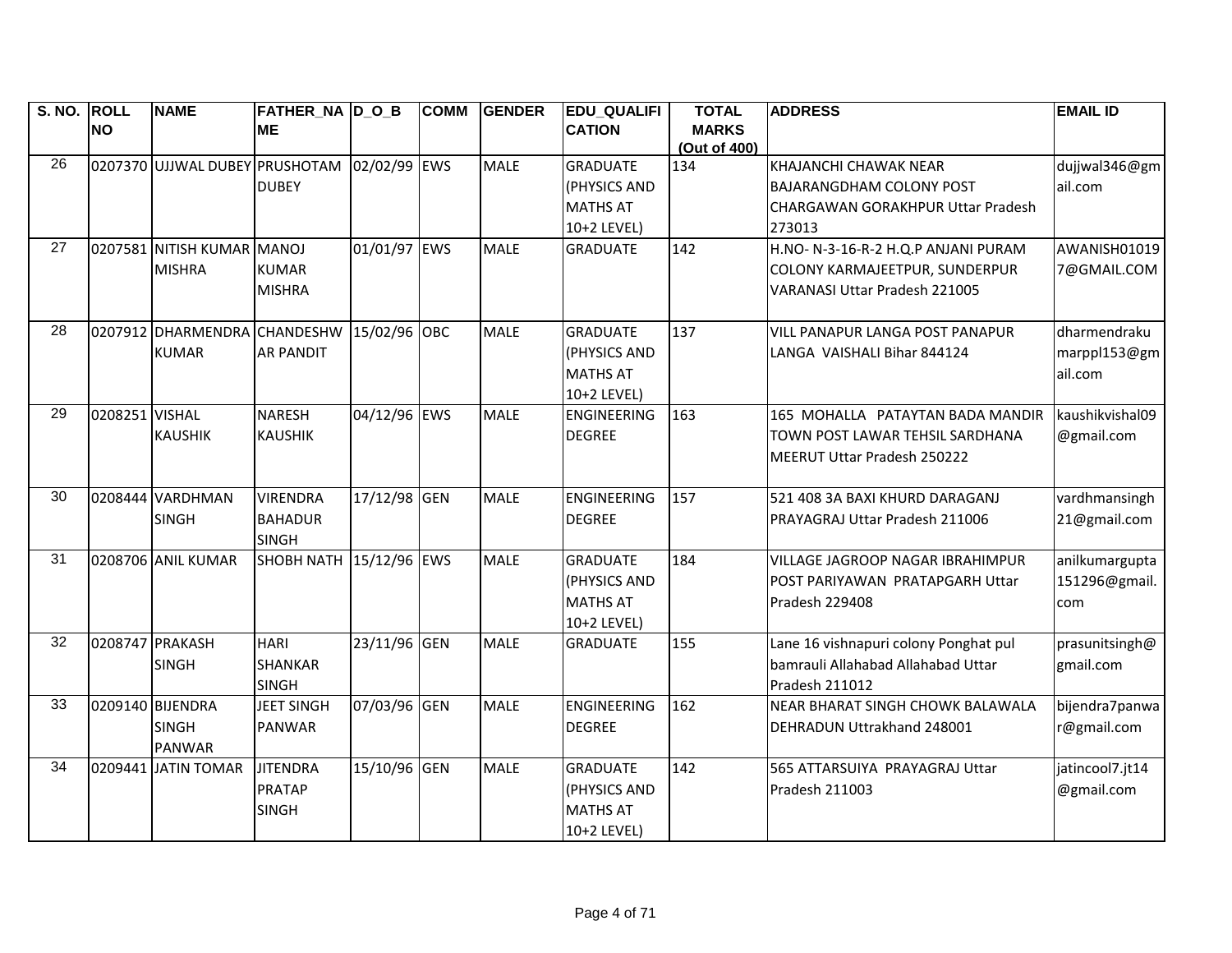| S. NO. | <b>ROLL</b>    | <b>NAME</b>          | <b>FATHER_NA D_O_B</b>   |              | <b>COMM</b> | <b>GENDER</b> | <b>EDU_QUALIFI</b> | <b>TOTAL</b>        | <b>ADDRESS</b>                                           | <b>EMAIL ID</b> |
|--------|----------------|----------------------|--------------------------|--------------|-------------|---------------|--------------------|---------------------|----------------------------------------------------------|-----------------|
|        | <b>NO</b>      |                      | <b>ME</b>                |              |             |               | <b>CATION</b>      | <b>MARKS</b>        |                                                          |                 |
| 35     |                | 0210137 SOURABH      | <b>SUSHIL</b>            | 24/03/96 GEN |             | <b>MALE</b>   | <b>ENGINEERING</b> | (Out of 400)<br>170 | 260, PANDEY VILLA TARANAGAR COLONY,                      | sourabh24396    |
|        |                | <b>KAUSHAL</b>       | <b>KUMAR</b>             |              |             |               | <b>DEGREE</b>      |                     | <b>BHAGWANPUR CHHITTUPUR, VARANASI</b>                   | @gmail.com      |
|        |                |                      | <b>PATHAK</b>            |              |             |               |                    |                     | <b>VARANASI Uttar Pradesh 221005</b>                     |                 |
|        |                |                      |                          |              |             |               |                    |                     |                                                          |                 |
| 36     | 0300424 ANANTA |                      | <b>N ASHOK</b>           | 27/01/97 GEN |             | <b>MALE</b>   | <b>ENGINEERING</b> | 169                 | C 20, Ram Nivas, Kanaka Nagar Kaudiar PO                 | anantavallabh@  |
|        |                | <b>VALLABH A</b>     | <b>ANAND</b>             |              |             |               | <b>DEGREE</b>      |                     | Trivandrum Kerala 695003                                 | gmail.com       |
| 37     |                | 0301872 DARSHAN H M  | MANJEGOWD 12/11/97 OBC   |              |             | <b>MALE</b>   | <b>GRADUATE</b>    | 169                 | Number 234 Gopalapura Kasaba H Mandya                    | darshanhmforic  |
|        |                |                      | A H M                    |              |             |               | (PHYSICS AND       |                     | taluk and district Mandya Karnataka                      | o@gmail.com     |
|        |                |                      |                          |              |             |               | <b>MATHS AT</b>    |                     | 571402                                                   |                 |
|        |                |                      |                          |              |             |               | 10+2 LEVEL)        |                     |                                                          |                 |
| 38     | 0304057 SHIVAM |                      | <b>JYOTISH</b>           | 19/09/96 OBC |             | <b>MALE</b>   | <b>GRADUATE</b>    | 159                 | REFRAL ROAD WARD NO- 07 FORBESGANJ                       | shivamchandra0  |
|        |                | <b>CHANDRA</b>       | <b>CHANDRA</b>           |              |             |               |                    |                     | ARARIA Bihar 854318                                      | 18@gmail.com    |
|        |                |                      | <b>SAHA</b>              |              |             |               |                    |                     |                                                          |                 |
| 39     |                | 0304189 BHAVANA M    | MURALIDHAR 25/12/96 GEN  |              |             | <b>FEMALE</b> | <b>GRADUATE</b>    | 135                 | No 20 6th Block Bhavani HBCS Banashankari bhavanamuralid |                 |
|        |                |                      | A M G                    |              |             |               |                    |                     | 3rd Stage Bangalore South Bangalore                      | har25@gmail.co  |
|        |                |                      |                          |              |             |               |                    |                     | Karnataka 560085                                         | m               |
| 40     |                | 0304608 SHUBHAM      | NARAYAN JEE 16/08/97 GEN |              |             | <b>MALE</b>   | <b>GRADUATE</b>    | 164                 | Kaushilya Bhawan, Near Bharat Lal Tent                   | shubhamsahay1   |
|        |                | SAHAY                | SAHAY                    |              |             |               |                    |                     | House, Puranderpur Patna Bihar 800001                    | 6@gmail.com     |
|        |                |                      |                          |              |             |               |                    |                     |                                                          |                 |
| 41     |                | 0304731 GAUTAMI      | <b>N S NAIDU</b>         | 14/09/97 OBC |             | <b>FEMALE</b> | <b>ENGINEERING</b> | 130                 | 31,1 13th MAIN 3rd CROSS NEAR SUBBAIAH gautami1914@      |                 |
|        |                | <b>NAIDU</b>         |                          |              |             |               | <b>DEGREE</b>      |                     | <b>HOSP MATHIKERE BANGALORE Karnataka</b>                | gmail.com       |
|        |                |                      |                          |              |             |               |                    |                     | 560054                                                   |                 |
| 42     | 0305087 SWETA  |                      | <b>SUNIL</b>             | 14/07/97 GEN |             | <b>FEMALE</b> | <b>GRADUATE</b>    | 141                 | 14, 3rd main cross Domlur layout                         | Swetashandilay  |
|        |                | <b>KUMARI</b>        | <b>KUMAR</b>             |              |             |               |                    |                     | Bangalore Karnataka 560071                               | a1471997@gma    |
|        |                |                      |                          |              |             |               |                    |                     |                                                          | il.com          |
| 43     | 0305381 SWATI  |                      | <b>SK MISHRA</b>         | 26/03/96 GEN |             | <b>FEMALE</b> | <b>ENGINEERING</b> | 159                 | 15, 3rd floor, cocnut garden 4th cross, RMV              | swatim269@gm    |
|        |                | <b>MISHRA</b>        |                          |              |             |               | <b>DEGREE</b>      |                     | 2nd stage Ashwathnagar Bengaluru                         | ail.com         |
|        |                |                      |                          |              |             |               |                    |                     | Karnataka 560094                                         |                 |
| 44     |                | 0305837 RITWIK SINGH | <b>SATYADEV</b>          | 03/10/97 GEN |             | <b>MALE</b>   | <b>GRADUATE</b>    | 132                 | H-56, javlvayu Vihar, Sector-29 Faridabad                | ritwiksingh51@  |
|        |                |                      | <b>SINGH</b>             |              |             |               |                    |                     | Haryana 121008                                           | gmail.com       |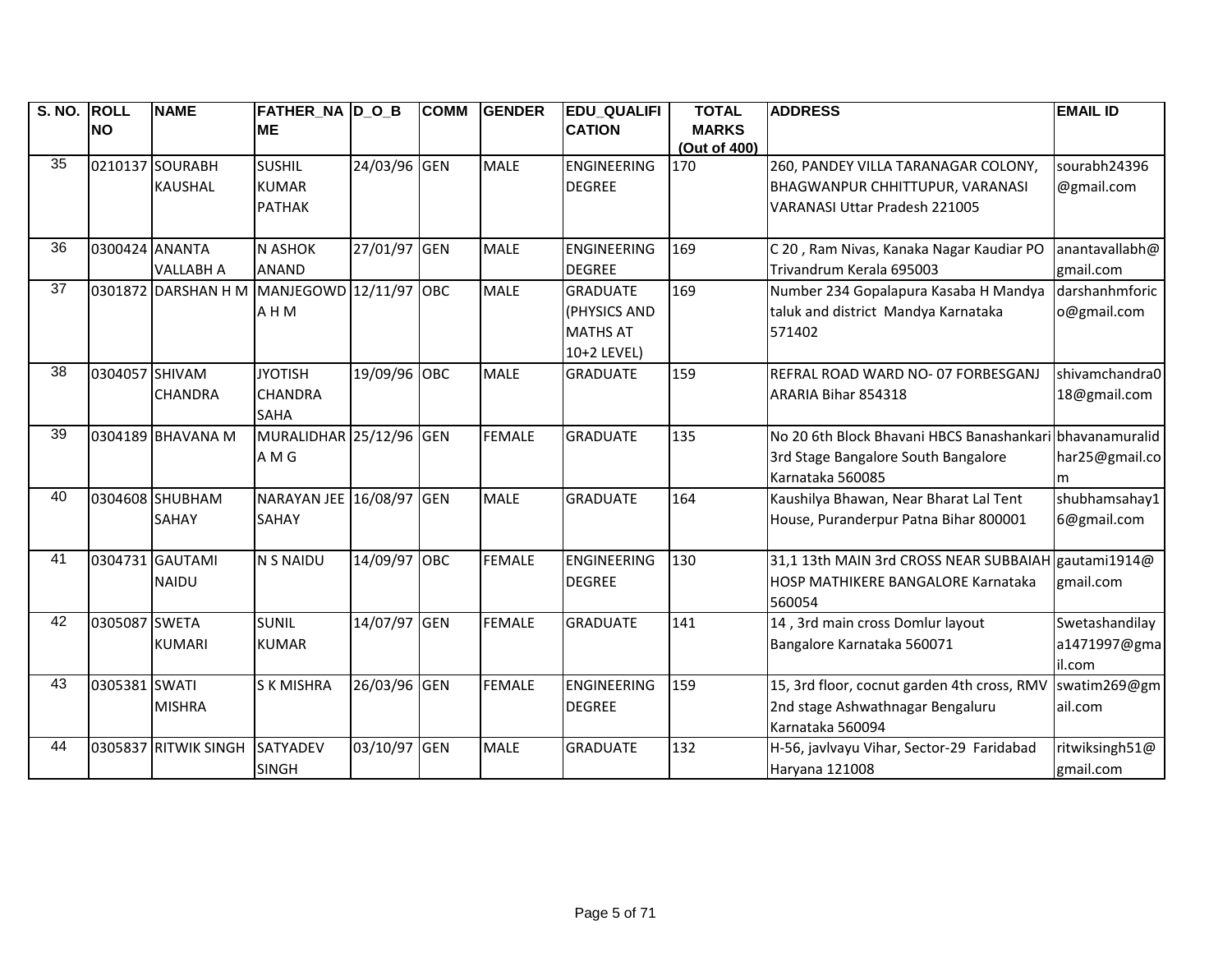| S. NO. ROLL |                   | <b>NAME</b>                   | FATHER NA DOB      |              | <b>COMM</b> | <b>GENDER</b> | <b>EDU QUALIFI</b> | <b>TOTAL</b> | <b>ADDRESS</b>                               | <b>EMAIL ID</b> |
|-------------|-------------------|-------------------------------|--------------------|--------------|-------------|---------------|--------------------|--------------|----------------------------------------------|-----------------|
|             | <b>NO</b>         |                               | <b>ME</b>          |              |             |               | <b>CATION</b>      | <b>MARKS</b> |                                              |                 |
|             |                   |                               |                    |              |             |               |                    | (Out of 400) |                                              |                 |
| 45          | 0400876 DEEPAK    |                               | <b>BRAJ KISHOR</b> | 27/07/98 GEN |             | <b>MALE</b>   | <b>GRADUATE</b>    | 160          | Shankar colony Teli kheda Jail road. , mhow  | deepaksingh258  |
|             |                   | <b>KUMAR SINGH</b>            |                    |              |             |               | (PHYSICS AND       |              | Indore Madhya Pradesh 453441                 | 041@gmail.com   |
|             |                   |                               |                    |              |             |               | <b>MATHS AT</b>    |              |                                              |                 |
|             |                   |                               |                    |              |             |               | 10+2 LEVEL)        |              |                                              |                 |
| 46          | 0401056 SHIVAM    |                               | <b>RAM</b>         | 09/04/97 GEN |             | <b>MALE</b>   | <b>GRADUATE</b>    | 174          | H NO.2 KRISHNA NAGAR KHAJURI KALAN           | shvmpandey001   |
|             |                   | <b>PANDEY</b>                 | <b>PRAKASH</b>     |              |             |               |                    |              | ROAD PIPLANI, BHEL Bhopal Madhya             | @gmail.com      |
|             |                   |                               | <b>PANDEY</b>      |              |             |               |                    |              | Pradesh 462021                               |                 |
| 47          |                   | 0401280 YASIR AFTAB           | <b>AFTAB</b>       | 01/06/97 GEN |             | <b>MALE</b>   | <b>ENGINEERING</b> | 166          | F 6 CITY CENTRE OPP THANA TALAIYA            | yaftab07@gmail  |
|             |                   |                               | MUSTAQUIM          |              |             |               | <b>DEGREE</b>      |              | SULTANIA ROAD BUDHWARA BHOPAL                | .com            |
|             |                   |                               |                    |              |             |               |                    |              | Madhya Pradesh 462001                        |                 |
| 48          |                   | 0402197 KRISHNAKANT           | MANSINGH           | 30/07/97 SC  |             | <b>MALE</b>   | <b>GRADUATE</b>    | 155          | h. no. 253 durga colony tele kheda jail road | apskksolanki@g  |
|             |                   | <b>SOLANKI</b>                | <b>SOLANKI</b>     |              |             |               |                    |              | mhow indore Madhya Pradesh 453441            | mail.com        |
|             |                   |                               |                    |              |             |               |                    |              |                                              |                 |
| 49          | 0402860 RAJ DIXIT |                               | <b>JITENDRA</b>    | 28/12/98 GEN |             | <b>MALE</b>   | <b>GRADUATE</b>    | 158          | D2 270 DANISHNAGAR NEAR AASHIMA              | edgoku28@gma    |
|             |                   |                               | <b>KUMAR DIXIT</b> |              |             |               | (PHYSICS AND       |              | MALL HOSHANGABAD ROAD BHOPAL                 | il.com          |
|             |                   |                               |                    |              |             |               | <b>MATHS AT</b>    |              | Madhya Pradesh 462026                        |                 |
|             |                   |                               |                    |              |             |               | 10+2 LEVEL)        |              |                                              |                 |
| 50          |                   | 0403251 AMAN KUMAR ANIL KUMAR |                    | 07/11/98 GEN |             | <b>MALE</b>   | <b>GRADUATE</b>    | 161          | <b>MAJOR COLONEY GADAI PURA BIRLA</b>        | amansays.tiwari |
|             |                   | <b>TIWARI</b>                 | <b>TIWARI</b>      |              |             |               | (PHYSICS AND       |              | NAGAR GWALIOR Gwalior Madhya Pradesh         | @gmail.com      |
|             |                   |                               |                    |              |             |               | <b>MATHS AT</b>    |              | 474004                                       |                 |
|             |                   |                               |                    |              |             |               | 10+2 LEVEL)        |              |                                              |                 |
| 51          |                   | 0403858 SUYASH JAIN           | <b>SUNIL</b>       | 25/11/96 GEN |             | <b>MALE</b>   | <b>ENGINEERING</b> | 155          | 42 MAHAVEER PURA LALITPUR LALITPUR           | suyash251196    |
|             |                   |                               | <b>KUMAR JAIN</b>  |              |             |               | <b>DEGREE</b>      |              | Uttar Pradesh 284403                         | @gmail.com      |
| 52          |                   | 0406241 ANIL KUMAR            | <b>JAWAHAR</b>     | 14/08/96 EWS |             | <b>MALE</b>   | <b>GRADUATE</b>    | 141          | VPO- MITHAULI THANA- NAUJHIL TEH-            | anilchoudhary5  |
|             |                   | <b>SINGH</b>                  | <b>SINGH</b>       |              |             |               | (PHYSICS AND       |              | <b>MANT MATHURA Uttar Pradesh 281201</b>     | 757@gmail.com   |
|             |                   |                               |                    |              |             |               | <b>MATHS AT</b>    |              |                                              |                 |
|             |                   |                               |                    |              |             |               | 10+2 LEVEL)        |              |                                              |                 |
| 53          |                   | 0407043 SHUBHAM               | <b>BIPIN KUMAR</b> | 23/01/96 OBC |             | <b>MALE</b>   | <b>ENGINEERING</b> | 172          | E.W.S 442 JAI PRAKASH NAGAR DEWAS            | shubhamgupta2   |
|             |                   | <b>GUPTA</b>                  | <b>GUPTA</b>       |              |             |               | <b>DEGREE</b>      |              | Madhya Pradesh 455001                        | 31996@gmail.c   |
|             |                   |                               |                    |              |             |               |                    |              |                                              | lom             |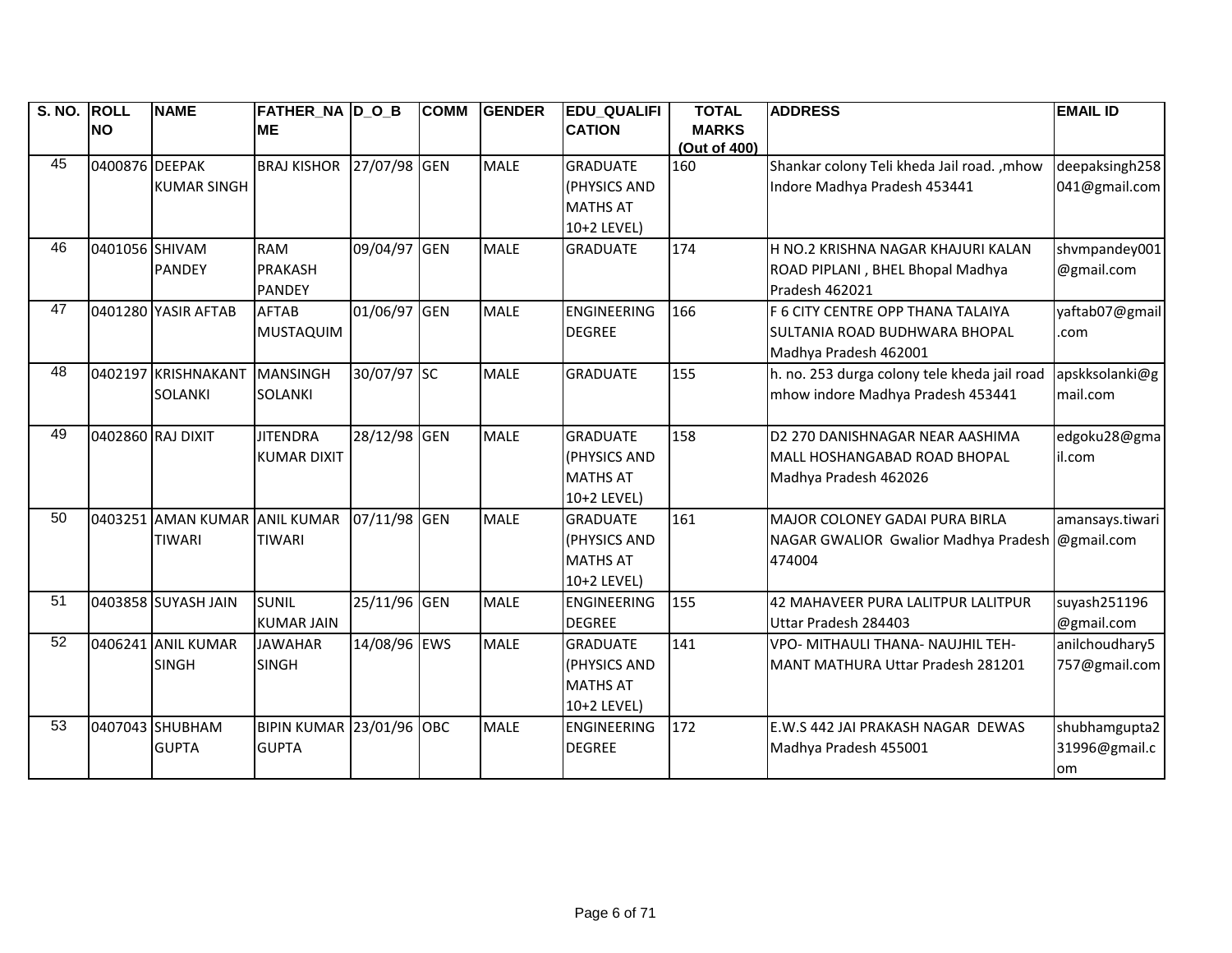| S. NO. ROLL |                 | <b>NAME</b>        | <b>FATHER NA D O B</b>           |              | <b>COMM</b> | <b>GENDER</b> | <b>EDU QUALIFI</b> | <b>TOTAL</b> | <b>ADDRESS</b>                             | <b>EMAIL ID</b> |
|-------------|-----------------|--------------------|----------------------------------|--------------|-------------|---------------|--------------------|--------------|--------------------------------------------|-----------------|
|             | <b>NO</b>       |                    | <b>ME</b>                        |              |             |               | <b>CATION</b>      | <b>MARKS</b> |                                            |                 |
| 54          |                 |                    |                                  |              |             |               |                    | (Out of 400) |                                            |                 |
|             | 0407864 ROSHAN  |                    | <b>MOHAN</b>                     | 15/07/96 OBC |             | <b>MALE</b>   | <b>GRADUATE</b>    | 177          | House no 114 gali no 1 Dwarka nagar coach  | Roshansinghnar  |
|             |                 | NARVARIYA          | <b>SINGH</b>                     |              |             |               | (PHYSICS AND       |              | factory Bhopal Bhopal Madhya Pradesh       | wariya@gmail.c  |
|             |                 |                    | <b>NARVARIYA</b>                 |              |             |               | <b>MATHS AT</b>    |              | 462010                                     | om              |
|             |                 |                    |                                  |              |             |               | 10+2 LEVEL)        |              |                                            |                 |
| 55          |                 | 0408318 APOORVA    | <b>TRILOK SINGH 03/10/96 EWS</b> |              |             | <b>MALE</b>   | <b>GRADUATE</b>    | 172          | VILL-URSA POPS-HISUA DIST-NAWADA           | apoorva543210   |
|             |                 | <b>RAUSHAN</b>     |                                  |              |             |               | (PHYSICS AND       |              | NAWADA Bihar 805103                        | @gmail.com      |
|             |                 |                    |                                  |              |             |               | <b>MATHS AT</b>    |              |                                            |                 |
|             |                 |                    |                                  |              |             |               | 10+2 LEVEL)        |              |                                            |                 |
| 56          | 0408431 MAYANK  |                    | <b>MOHAN</b>                     | 14/08/96 GEN |             | <b>MALE</b>   | <b>GRADUATE</b>    | 166          | D-9 CRP POLICE LINE BEHIND M.Y.H           | dushtmayankra   |
|             |                 | <b>RAWAT</b>       | <b>SINGH</b>                     |              |             |               |                    |              | HOSPITAL Indore Madhya Pradesh 452001      | wat@gmail.com   |
|             |                 |                    | <b>RAWAT</b>                     |              |             |               |                    |              |                                            |                 |
| 57          | 0408661 SAURAV  |                    | <b>GANESH</b>                    | 03/11/96 OBC |             | <b>MALE</b>   | <b>ENGINEERING</b> | 170          | 35, RADHAKRISHNA NAGAR KANALDA             | sauravkshirsaga |
|             |                 | <b>GANESH</b>      | <b>NAMDEORAO</b>                 |              |             |               | <b>DEGREE</b>      |              | ROAD BEHIND S.K OIL MILL, JALGAON.         | r14@gmail.com   |
|             |                 | <b>KSHIRSAGAR</b>  | <b>KSHIRSAGAR</b>                |              |             |               |                    |              | JALGAON Maharashtra 425001                 |                 |
|             |                 |                    |                                  |              |             |               |                    |              |                                            |                 |
| 58          | 0500269 KOKATE  |                    | <b>ASHRUBA</b>                   | 22/12/98 GEN |             | <b>MALE</b>   | <b>GRADUATE</b>    | 144          | 79, Kanta niwas At post Girwali bawane Tal | ranjitkokate199 |
|             |                 | RANJIT             | <b>KOKATE</b>                    |              |             |               | (PHYSICS AND       |              | ambejogai Beed Maharashtra 431519          | 8@gmail.com     |
|             |                 | <b>ASHRUBA</b>     |                                  |              |             |               | <b>MATHS AT</b>    |              |                                            |                 |
|             |                 |                    |                                  |              |             |               | 10+2 LEVEL)        |              |                                            |                 |
| 59          | 0500278 ANUPAM  |                    | <b>BHOLA DUTT</b>                | 01/01/98 GEN |             | <b>MALE</b>   | <b>GRADUATE</b>    | 164          | DH-188, Phase 1, Pallavpuram Modipuram     | anupamj119@g    |
|             |                 | <b>JOSHI</b>       | <b>JOSHI</b>                     |              |             |               | (PHYSICS AND       |              | Meerut Meerut Uttar Pradesh 250110         | mail.com        |
|             |                 |                    |                                  |              |             |               | <b>MATHS AT</b>    |              |                                            |                 |
|             |                 |                    |                                  |              |             |               | 10+2 LEVEL)        |              |                                            |                 |
| 60          | 0500434 VICHARE |                    | SHASHIKANT                       | 18/11/97 GEN |             | <b>MALE</b>   | <b>GRADUATE</b>    | 152          | 162 Agnidoot BFF CHS J.R.Boricha Marg,     | adivichare.av@  |
|             |                 | <b>ADITYA</b>      | <b>VICHARE</b>                   |              |             |               | (PHYSICS AND       |              | Jacob Circle Mahalaxmi. Mumbai             | gmail.com       |
|             |                 | SHASHIKANT         |                                  |              |             |               | <b>MATHS AT</b>    |              | Maharashtra 400011                         |                 |
|             |                 |                    |                                  |              |             |               | 10+2 LEVEL)        |              |                                            |                 |
| 61          |                 | 0500670 CHANDGUDE  | <b>CHANDGUDE</b>                 | 31/01/97 GEN |             | <b>MALE</b>   | <b>ENGINEERING</b> | 163          | E4 SHETE NAGAR LAXMI PETH SOLAPUR          | riteshchandgud  |
|             |                 | <b>RITESH RAJU</b> | <b>RAJU KERBA</b>                |              |             |               | <b>DEGREE</b>      |              | Maharashtra 413001                         | e80@gmail.com   |
|             |                 |                    |                                  |              |             |               |                    |              |                                            |                 |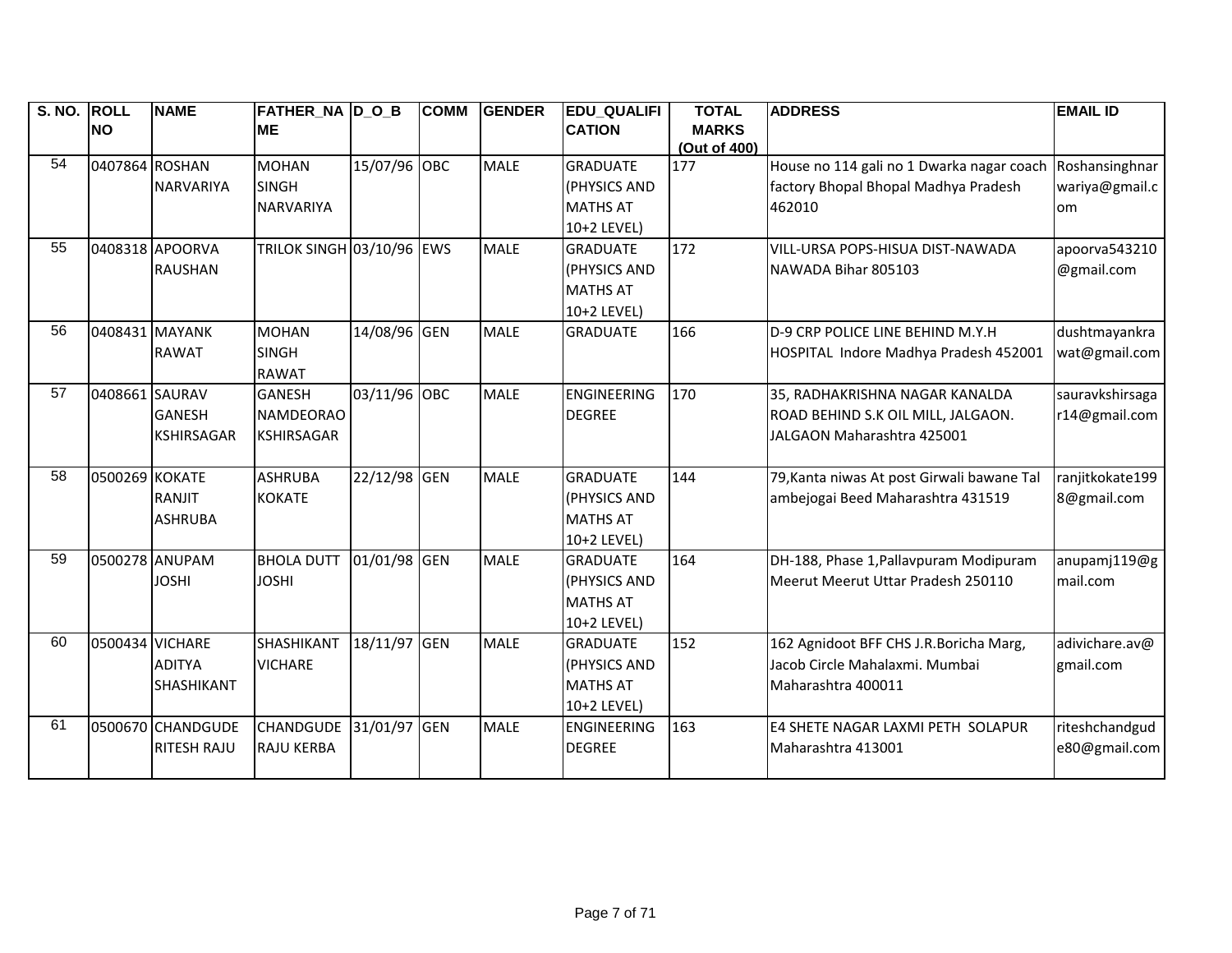| S. NO. ROLL | <b>NO</b>      | <b>NAME</b>                     | <b>FATHER NA D O B</b><br><b>ME</b> |              | <b>COMM</b> | <b>GENDER</b> | <b>EDU QUALIFI</b><br><b>CATION</b> | <b>TOTAL</b><br><b>MARKS</b> | <b>ADDRESS</b>                            | <b>EMAIL ID</b> |
|-------------|----------------|---------------------------------|-------------------------------------|--------------|-------------|---------------|-------------------------------------|------------------------------|-------------------------------------------|-----------------|
|             |                |                                 |                                     |              |             |               |                                     | (Out of 400)                 |                                           |                 |
| 62          |                | 0501112 RISHIKESH               | SHASHIKANT                          | 01/07/97 OBC |             | <b>MALE</b>   | <b>GRADUATE</b>                     | 166                          | PLOT NO 165 A25 HOUSENO 1292 DAGADE       | rdedu97@gmail   |
|             |                | SHASHIKANT                      | <b>DAGADE</b>                       |              |             |               | (PHYSICS AND                        |                              | NIWAS ,JAMKHED ROAD OPP.DAMANIA           | .com            |
|             |                | <b>DAGADE</b>                   |                                     |              |             |               | <b>MATHS AT</b>                     |                              | <b>BUNGLOW Ahmednagar Maharashtra</b>     |                 |
|             |                |                                 |                                     |              |             |               | 10+2 LEVEL)                         |                              | 414002                                    |                 |
| 63          |                | 0501354 VAYKAR YASH             | <b>ANIL</b>                         | 08/09/98 GEN |             | <b>MALE</b>   | <b>GRADUATE</b>                     | 153                          | 247 JAYHIND COLONY TALODA ROAD            | vaykaryasha@g   |
|             |                | <b>ANIL</b>                     |                                     |              |             |               | (PHYSICS AND                        |                              | NANDURBAR NANDURBAR Maharashtra           | mail.com        |
|             |                |                                 |                                     |              |             |               | <b>MATHS AT</b>                     |                              | 425412                                    |                 |
|             |                |                                 |                                     |              |             |               | 10+2 LEVEL)                         |                              |                                           |                 |
| 64          | 0501510 SHINDE |                                 | <b>VINAYAK</b>                      | 15/05/97 GEN |             | <b>MALE</b>   | <b>ENGINEERING</b>                  | 147                          | 46, NIKHIL PARK, NEAR RTO VIJAPUR ROAD,   | chaitanya.shind |
|             |                | <b>CHAITANYA</b>                | <b>DATTATRAY</b>                    |              |             |               | <b>DEGREE</b>                       |                              | SOLAPUR, 413004 solapur Maharashtra       | e@yahoo.com     |
|             |                | <b>VINAYAK</b>                  | <b>SHINDE</b>                       |              |             |               |                                     |                              | 413004                                    |                 |
| 65          |                | 0501793 SHUBHAM                 | M J JAGTAP                          | 23/08/98 ST  |             | <b>MALE</b>   | <b>GRADUATE</b>                     | 154                          | 1, NIRMAL ROH BUNGALOW HARIOM             | shubhamyog9@    |
|             |                | <b>MANOJ</b>                    |                                     |              |             |               | (PHYSICS AND                        |                              | NAGAR, ARTILLERY CENTRE ROAD NASHIK       | gmail.com       |
|             |                | <b>JAGTAP</b>                   |                                     |              |             |               | <b>MATHS AT</b>                     |                              | ROAD Maharashtra 422101                   |                 |
|             |                |                                 |                                     |              |             |               | 10+2 LEVEL)                         |                              |                                           |                 |
| 66          |                | 0501919 GANGAKHEDK              | <b>VIKAS</b>                        | 12/09/97 GEN |             | <b>MALE</b>   | <b>ENGINEERING</b>                  | 159                          | Flat no D 701, Yashwin Anand Baner-Sus    | cgangakhedkar   |
|             |                | <b>AR CHINMAY</b>               |                                     |              |             |               | <b>DEGREE</b>                       |                              | road, Pune Pune Maharashtra 411021        | @gmail.com      |
|             |                | <b>VIKAS</b>                    |                                     |              |             |               |                                     |                              |                                           |                 |
| 67          |                |                                 |                                     |              |             |               |                                     |                              |                                           |                 |
|             |                | 0501950 BHAMARE<br><b>ANKET</b> | <b>BHAMARE</b><br><b>UDDHAV</b>     | 26/10/98 OBC |             | <b>MALE</b>   | <b>GRADUATE</b><br>(PHYSICS AND     | 151                          | Shriram Shanti Nagar Bhakshi Road Satana. | bhamareanket0   |
|             |                |                                 |                                     |              |             |               |                                     |                              | Baglan Nashik Maharashtra 423301          | 1@gmail.com     |
|             |                | <b>UDDHAV</b>                   | <b>GAJMAL</b>                       |              |             |               | <b>MATHS AT</b>                     |                              |                                           |                 |
| 68          |                | 0502078 WAGHELA                 | <b>WAGHELA</b>                      | 20/03/97 SC  |             | <b>MALE</b>   | 10+2 LEVEL)<br><b>GRADUATE</b>      | 157                          | 24B VRUNDAVAN SOCIETY NALWA ROAD          | harsh.waghela4  |
|             |                | <b>HARSH</b>                    | <b>JEETENDRA</b>                    |              |             |               | (PHYSICS AND                        |                              | LANENO. 2 NANDURBAR Maharashtra           | 2@gmail.com     |
|             |                | <b>JEETENDRA</b>                | JAGJEEVAN                           |              |             |               | <b>MATHS AT</b>                     |                              | 425412                                    |                 |
|             |                |                                 |                                     |              |             |               | 10+2 LEVEL)                         |                              |                                           |                 |
| 69          |                | 0502317 RISHIKESH               | <b>BALASAHEB</b>                    | 02/12/97 OBC |             | <b>MALE</b>   | <b>ENGINEERING</b>                  | 157                          | 17th Samarth Niwas Mangalmurtinagar,      | rishiadv02@gm   |
|             |                | <b>BAIRAGI</b>                  | <b>BAIRAGI</b>                      |              |             |               | <b>DEGREE</b>                       |                              | Bodhalenagar Nashik Nashik Maharashtra    | ail.com         |
|             |                |                                 |                                     |              |             |               |                                     |                              | 422011                                    |                 |
| 70          |                | 0502691 MD SARFARAZ             | MD SHAMSUL 12/12/97 EWS             |              |             | <b>MALE</b>   | <b>ENGINEERING</b>                  | 182                          | VPO Barharwa Lakhan Sen PS Dhaka East     | sarfarazmsa8@   |
|             |                | <b>ALAM</b>                     | <b>HODA</b>                         |              |             |               | <b>DEGREE</b>                       |                              | Champaran Bihar 845418                    | gmail.com       |
|             |                |                                 |                                     |              |             |               |                                     |                              |                                           |                 |
|             |                |                                 |                                     |              |             |               |                                     |                              |                                           |                 |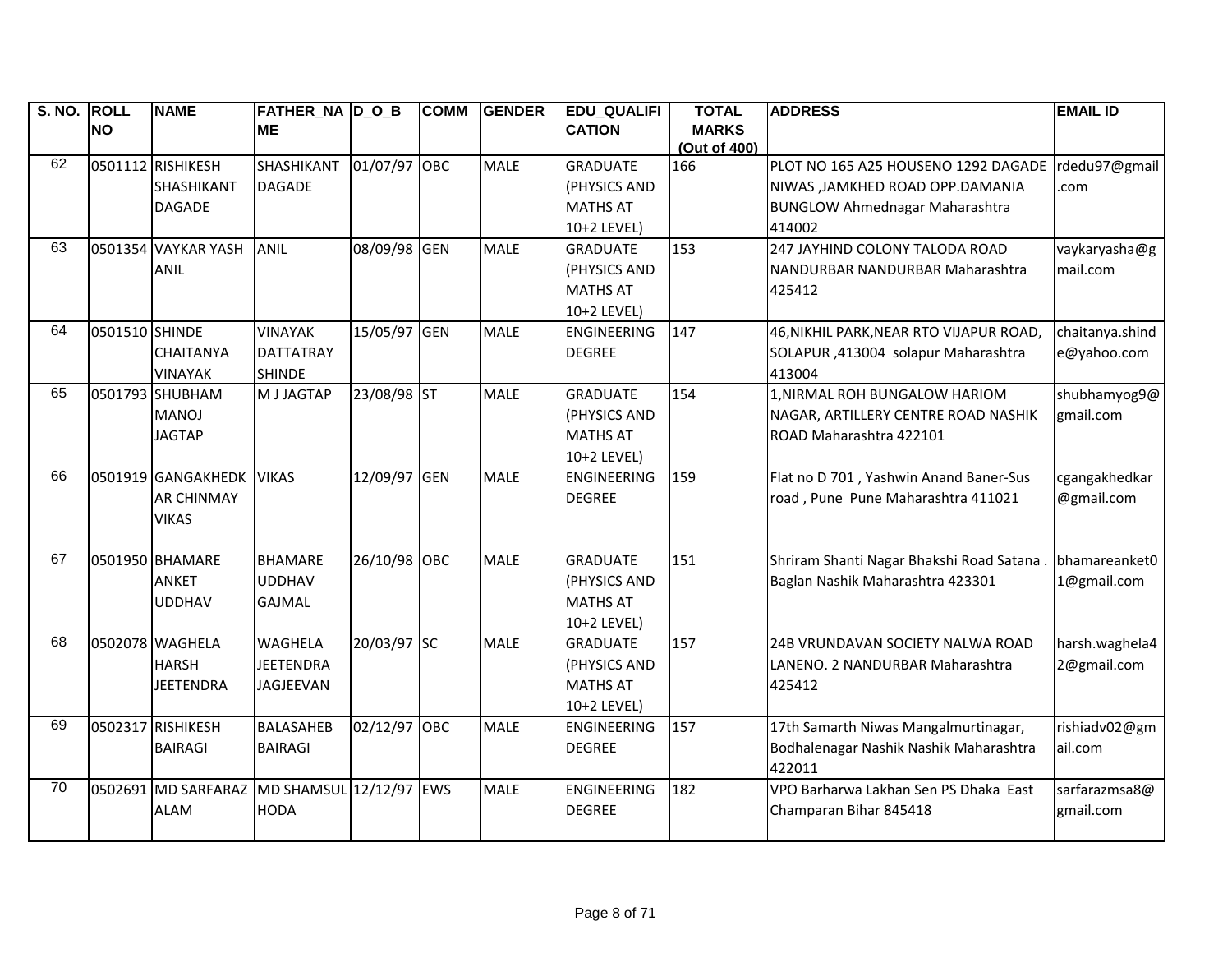| S. NO. ROLL     |                 | <b>NAME</b>                 | <b>FATHER_NA D_O_B</b> |              | <b>COMM</b> | <b>GENDER</b> | <b>EDU_QUALIFI</b> | <b>TOTAL</b>        | <b>ADDRESS</b>                             | <b>EMAIL ID</b> |
|-----------------|-----------------|-----------------------------|------------------------|--------------|-------------|---------------|--------------------|---------------------|--------------------------------------------|-----------------|
|                 | <b>NO</b>       |                             | <b>ME</b>              |              |             |               | <b>CATION</b>      | <b>MARKS</b>        |                                            |                 |
| 71              | 0503427 SAGARE  |                             | PRADEEP                | 17/06/98 OBC |             | <b>MALE</b>   | <b>GRADUATE</b>    | (Out of 400)<br>150 | CO ANAND PILAJI NIWAS LAXMI NAGAR          | saiprasadsagare |
|                 |                 | SAIPRASAD                   |                        |              |             |               | (PHYSICS AND       |                     | ADAS ROAD KILLE DHARUR BEED,               | 01@gmail.com    |
|                 |                 |                             |                        |              |             |               | <b>MATHS AT</b>    |                     | Maharashtra 431124                         |                 |
|                 |                 |                             |                        |              |             |               | 10+2 LEVEL)        |                     |                                            |                 |
| $\overline{72}$ | 0503620 BANGAR  |                             | <b>RAJKUMAR</b>        | 19/06/97 OBC |             | <b>MALE</b>   | <b>GRADUATE</b>    | 151                 | <b>SRTR MEDICAL COLLEGE CAMPUS NURSES</b>  | anandbangar13   |
|                 |                 | <b>ANAND</b>                |                        |              |             |               |                    |                     | QUARTERS 26 13 4 CHANAI ROAD               | 76@yahoo.com    |
|                 |                 | <b>RAJKUMAR</b>             |                        |              |             |               |                    |                     | AMBAJOGAI BEED Maharashtra 431517          |                 |
|                 |                 |                             |                        |              |             |               |                    |                     |                                            |                 |
| 73              | 0504907 KULTHE  |                             | <b>MAHESH</b>          | 31/10/99 OBC |             | <b>MALE</b>   | <b>GRADUATE</b>    | 133                 | 11 Guruprasad Priyadarshani colony         | kulthepranav@   |
|                 |                 | <b>PRANAV</b>               | <b>KULTHE</b>          |              |             |               | (PHYSICS AND       |                     | Bhistbaug road Savedi Ahmednagar           | gmail.com       |
|                 |                 | <b>MAHESH</b>               |                        |              |             |               | <b>MATHS AT</b>    |                     | Maharashtra 414003                         |                 |
|                 |                 |                             |                        |              |             |               | 10+2 LEVEL)        |                     |                                            |                 |
| 74              | 0505179 KASHISH |                             | SANTOSH                | 07/01/00 GEN |             | <b>MALE</b>   | <b>GRADUATE</b>    | 168                 | A 202 Aayushi Apartments Jb Nagar          | kashishchambya  |
|                 |                 | <b>SANTOSH</b>              | <b>CHAMBYAL</b>        |              |             |               | (PHYSICS AND       |                     | Andheri East Mumbai 400059 Mumbai          | @gmail.com      |
|                 |                 | <b>CHAMBYAL</b>             |                        |              |             |               | <b>MATHS AT</b>    |                     | Maharashtra 400059                         |                 |
|                 |                 |                             |                        |              |             |               | 10+2 LEVEL)        |                     |                                            |                 |
| 75              | 0506242 JADHAV  |                             | <b>BALASAHEB</b>       | 28/05/99 GEN |             | <b>MALE</b>   | <b>GRADUATE</b>    | 160                 | Near Dhigara At postPadali helgaon Taluka  | rjadhav1237@g   |
|                 |                 | <b>RUTURAJ</b>              | <b>JADHAV</b>          |              |             |               | (PHYSICS AND       |                     | Karad Satara Maharashtra 415106            | mail.com        |
|                 |                 | <b>BALASAHEB</b>            |                        |              |             |               | <b>MATHS AT</b>    |                     |                                            |                 |
|                 |                 |                             |                        |              |             |               | 10+2 LEVEL)        |                     |                                            |                 |
| 76              | 0506662 CHIRAG  |                             | <b>BRIKAM</b>          | 30/03/96 GEN |             | <b>MALE</b>   | <b>ENGINEERING</b> | 156                 | 4386 VPO CHAMBOH, TEH BHORANJ,             | chiragthakur130 |
|                 |                 | <b>THAKUR</b>               | <b>THAKUR</b>          |              |             |               | <b>DEGREE</b>      |                     | HAMIRPUR Himachal Pradesh 177601           | 131@gmail.com   |
|                 |                 |                             |                        |              |             |               |                    |                     |                                            |                 |
| 77              | 0506826 JAHA    |                             | <b>BISHWAMBH</b>       | 28/02/96 GEN |             | <b>MALE</b>   | <b>GRADUATE</b>    | 174                 | Kameshwar niwas, yashwant park opp-        | trilokjha000@g  |
|                 |                 | <b>TRILOKKUMAR</b> AR       |                        |              |             |               | (PHYSICS AND       |                     | sacred heart school, sharadwadi rd, Sinnar | mail.com        |
|                 |                 | <b>BISHOWMBHA KAMESHWAR</b> |                        |              |             |               | <b>MATHS AT</b>    |                     | Nashik Maharashtra 422103                  |                 |
|                 |                 | R                           | <b>JHA</b>             |              |             |               | 10+2 LEVEL)        |                     |                                            |                 |
| 78              |                 | 0506986 GAIKWAD             | <b>ARUN</b>            | 15/03/96 GEN |             | <b>MALE</b>   | <b>GRADUATE</b>    | 156                 | At Post Mahimangad Tahsil Man Satara       | ninadgaikwadat  |
|                 |                 | <b>NINAD ARUN</b>           |                        |              |             |               |                    |                     | Maharashtra 415023                         | 34@gmail.com    |
|                 |                 |                             |                        |              |             |               |                    |                     |                                            |                 |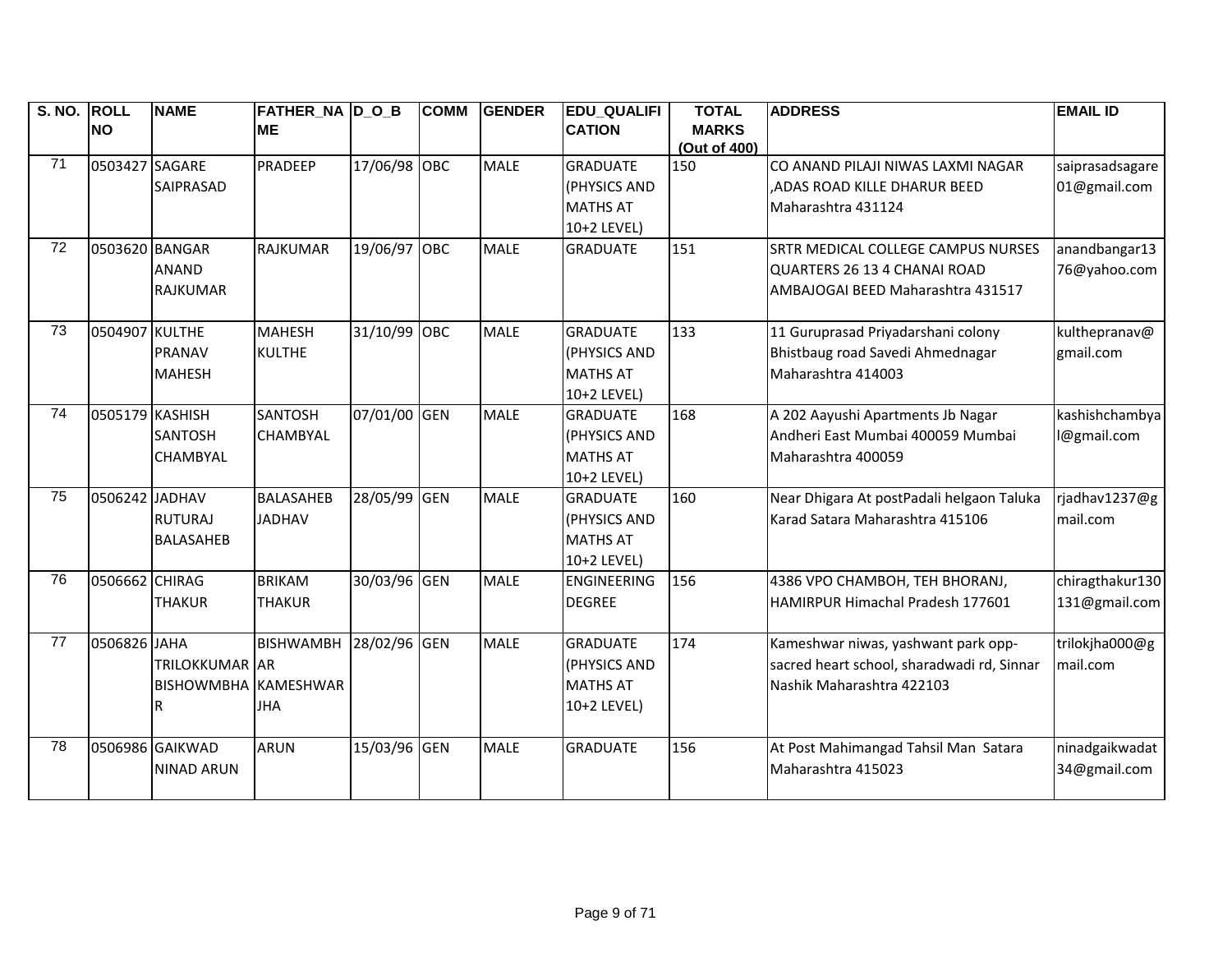| S. NO. ROLL |               | <b>NAME</b>                 | <b>FATHER_NA D_O_B</b> |              | <b>COMM</b> | <b>GENDER</b> | <b>EDU_QUALIFI</b> | <b>TOTAL</b> | <b>ADDRESS</b>                                        | <b>EMAIL ID</b> |
|-------------|---------------|-----------------------------|------------------------|--------------|-------------|---------------|--------------------|--------------|-------------------------------------------------------|-----------------|
|             | <b>NO</b>     |                             | <b>ME</b>              |              |             |               | <b>CATION</b>      | <b>MARKS</b> |                                                       |                 |
| 79          |               |                             |                        |              |             |               |                    | (Out of 400) |                                                       |                 |
|             |               | 0507187 NAVANDAR            | <b>GOPAL</b>           | 23/08/96 GEN |             | <b>MALE</b>   | <b>GRADUATE</b>    | 156          | 3, Kiran Gruhakul Opp. Adinath Nagar,                 | navandarnikhil  |
|             |               | NIKHIL GOPAL                | <b>NAVANDAR</b>        |              |             |               | (PHYSICS AND       |              | Mehar Naga Garkheda Aurangabad                        | @gmail.com      |
|             |               |                             |                        |              |             |               | <b>MATHS AT</b>    |              | Maharashtra 431009                                    |                 |
|             |               |                             |                        |              |             |               | 10+2 LEVEL)        |              |                                                       |                 |
| 80          |               | 0507503 SHRIRANG            | <b>GHANSHAM</b>        | 27/04/96 OBC |             | <b>MALE</b>   | <b>ENGINEERING</b> | 165          | FLAT NO. 3, BALAJI NIKETAN 2 RAM                      | shrirangshenage |
|             |               | <b>SHENAGE</b>              | <b>SHENAGE</b>         |              |             |               | <b>DEGREE</b>      |              | MANDIR ROAD, KOPARGAON TEH                            | @gmail.com      |
|             |               |                             |                        |              |             |               |                    |              | KOPARGAON, DIST AHMEDNAGAR                            |                 |
|             |               |                             |                        |              |             |               |                    |              | Ahmednagar Maharashtra 423601                         |                 |
| 81          |               | 0507555 AGRANYA             | <b>SATYENDRA</b>       | 16/09/96 GEN |             | <b>MALE</b>   | <b>GRADUATE</b>    | 167          | VILLAGE BARAH POSTOFFICE BHUAPUR                      | agranyakrsingh  |
|             |               | <b>KUMAR</b>                | <b>KUMAR</b>           |              |             |               | (PHYSICS AND       |              | POLICE STATION BELCHHI PATNA Bihar                    | @gmail.com      |
|             |               |                             | <b>SINGH</b>           |              |             |               | <b>MATHS AT</b>    |              | 803211                                                |                 |
|             |               |                             |                        |              |             |               | 10+2 LEVEL)        |              |                                                       |                 |
| 82          | 0507663 PATEL |                             | <b>PATEL</b>           | 17/02/98 GEN |             | <b>MALE</b>   | <b>GRADUATE</b>    | 150          | 302, Awadhoot Building Azad Nagar,                    | rushabhp1003    |
|             |               | <b>RUSHABH</b>              | <b>MUKESH</b>          |              |             |               | (PHYSICS AND       |              | Andheri- W Mumbai Maharashtra 400053                  | @gmail.com      |
|             |               | <b>MUKESH</b>               | SHANTILAL              |              |             |               | <b>MATHS AT</b>    |              |                                                       |                 |
|             |               |                             |                        |              |             |               | 10+2 LEVEL)        |              |                                                       |                 |
| 83          |               | 0507827 AMAN KUMAR RAJKUMAR |                        | 12/02/97 GEN |             | <b>MALE</b>   | <b>GRADUATE</b>    | 162          | Room No 503 5th Floor C-Wing Subhas                   | amangpt437@g    |
|             |               | <b>GUPTA</b>                | <b>GUPTA</b>           |              |             |               |                    |              | Nagar CHS Sant Gora Khumbhar Road Nr                  | mail.com        |
|             |               |                             |                        |              |             |               |                    |              | Sion Hospital Mumbai Maharashtra 400017               |                 |
|             |               |                             |                        |              |             |               |                    |              |                                                       |                 |
| 84          |               | 0507915 AISHWARYA           | <b>GAWALI GS</b>       | 26/01/98 OBC |             | <b>FEMALE</b> | <b>ENGINEERING</b> | 149          | 7131 BALAJI NIWAS GULMOHAR PARK                       | aishwaryagawali |
|             |               | <b>GAWALI</b>               |                        |              |             |               | <b>DEGREE</b>      |              | <b>GHORPADI PUNE Maharashtra 411001</b>               | 181@gmail.com   |
|             |               |                             |                        |              |             |               |                    |              |                                                       |                 |
| 85          |               | 0508199 BANDEKAR            | <b>DEEPAK</b>          | 02/10/96 GEN |             | <b>MALE</b>   | <b>GRADUATE</b>    | 151          | 602 AMBIKA TOWER BEHIND WATER TANK                    | bviraj008@gmai  |
|             |               | <b>VIRAJ DEEPAK</b>         |                        |              |             |               | (PHYSICS AND       |              | TEKDI BUNGALOW, PANCHPAKHADI THANE  I.com             |                 |
|             |               |                             |                        |              |             |               | <b>MATHS AT</b>    |              | Maharashtra 400602                                    |                 |
|             |               |                             |                        |              |             |               | 10+2 LEVEL)        |              |                                                       |                 |
| 86          | 0508291 SAGAR |                             | <b>RAMESH</b>          | 29/08/96 SC  |             | <b>MALE</b>   | <b>GRADUATE</b>    | 152          | KH2-8, ROOM NO.202, VASTUVIHAR SECTOR-Sagarsali 2908@ |                 |
|             |               | <b>RAMESH SALI</b>          | <b>DASHRATH</b>        |              |             |               | (PHYSICS AND       |              | 16, NEAR DMART KHARGHAR RAIGARH                       | gmail.com       |
|             |               |                             | <b>SALI</b>            |              |             |               | <b>MATHS AT</b>    |              | Maharashtra 410210                                    |                 |
|             |               |                             |                        |              |             |               | 10+2 LEVEL)        |              |                                                       |                 |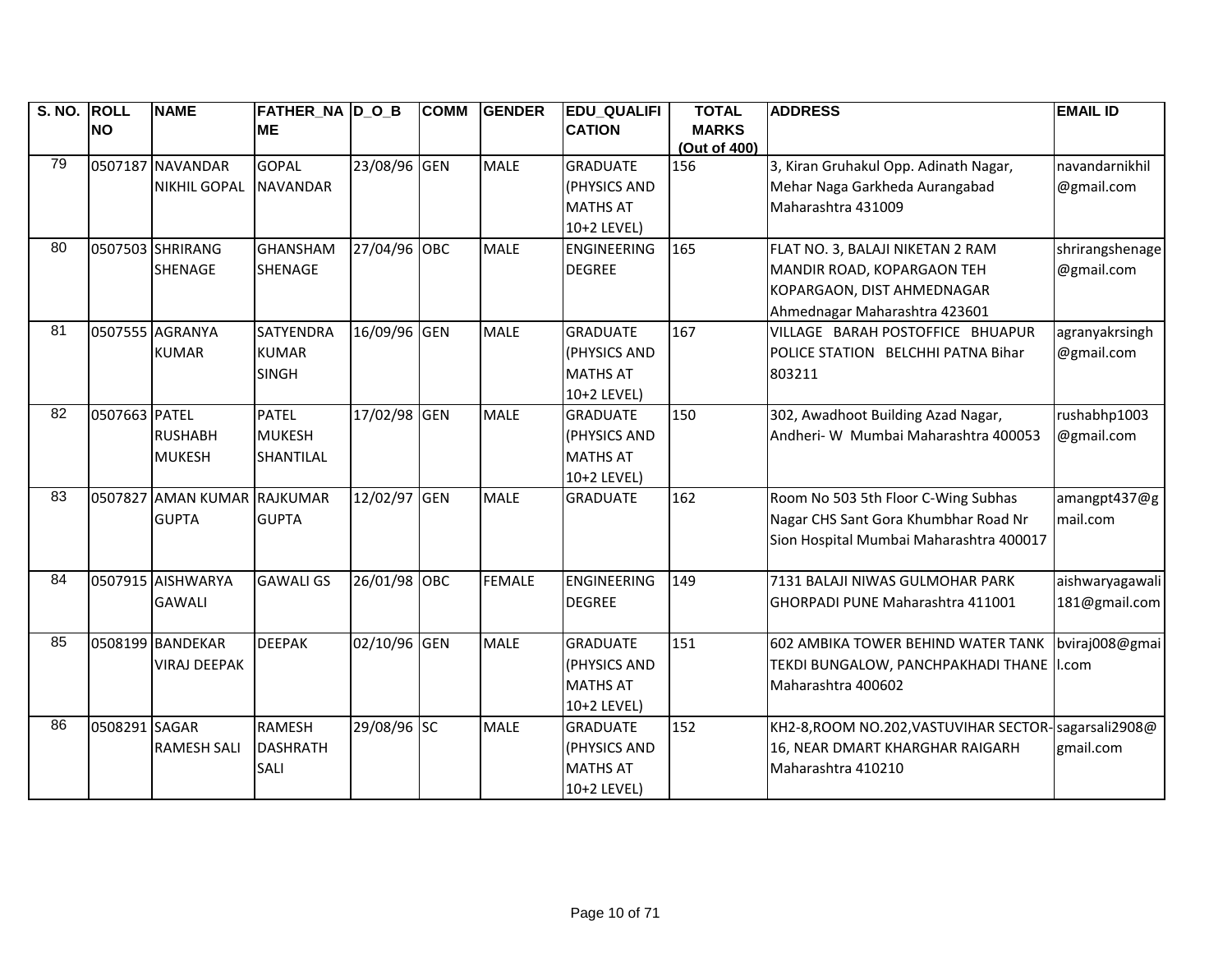| S. NO. ROLL     |                | <b>NAME</b>                 | <b>FATHER_NA D_O_B</b> |              | <b>COMM</b> | <b>GENDER</b> | <b>EDU_QUALIFI</b> | <b>TOTAL</b> | <b>ADDRESS</b>                                    | <b>EMAIL ID</b> |
|-----------------|----------------|-----------------------------|------------------------|--------------|-------------|---------------|--------------------|--------------|---------------------------------------------------|-----------------|
|                 | <b>NO</b>      |                             | <b>ME</b>              |              |             |               | <b>CATION</b>      | <b>MARKS</b> |                                                   |                 |
|                 |                |                             |                        |              |             |               |                    | (Out of 400) |                                                   |                 |
| 87              | 0508328 ANIKET |                             | <b>TULSHIRAM</b>       | 31/12/98 GEN |             | <b>MALE</b>   | <b>GRADUATE</b>    | 163          | MILITARY BOYS HOSTEL NEAR ATHARVA                 | ANIKETRAJE711   |
|                 |                | <b>TULSHIRAM</b>            | YASHWANT               |              |             |               |                    |              | <b>COLLEGE CHARKOPNAKA MUMBAI</b>                 | 17@GMAIL.CO     |
|                 |                | <b>JADHAV</b>               | <b>JADHAV</b>          |              |             |               |                    |              | Maharashtra 400067                                | M               |
| $\overline{88}$ | 0508387 NAIDU  |                             | <b>SATISH</b>          | 01/07/96 GEN |             | <b>MALE</b>   | <b>ENGINEERING</b> | 155          | <b>SARAS NAGAR VIDYA SAGAR COLONY</b>             | RUTHNAIDU12     |
|                 |                | SANDESH                     | <b>NAIDU</b>           |              |             |               | <b>DEGREE</b>      |              | NAGAR AHMEDNAGAR Maharashtra                      | @GMAIL.COM      |
|                 |                | <b>SATISH</b>               |                        |              |             |               |                    |              | 414001                                            |                 |
| 89              | 0508717 SAGAR  |                             | <b>DEVIDAS</b>         | 14/04/97 ST  |             | <b>MALE</b>   | <b>GRADUATE</b>    | 143          | AT POST KALEGAON TAL KHAMGAON DIST                | sagarrathod140  |
|                 |                | <b>RATHOD</b>               | <b>RATHOD</b>          |              |             |               | (PHYSICS AND       |              | <b>BULDANA MAHARASHTRA BULDANA</b>                | 4@gmail.com     |
|                 |                |                             |                        |              |             |               | <b>MATHS AT</b>    |              | Maharashtra 444303                                |                 |
|                 |                |                             |                        |              |             |               | 10+2 LEVEL)        |              |                                                   |                 |
| 90              | 0508852 HADKE  |                             | <b>MURLIDHAR</b>       | 19/08/96 OBC |             | <b>MALE</b>   | <b>ENGINEERING</b> | 169          | SR NO 202 FLAT NO9 SIDDHARTH COMPLEX 1premraj9@gm |                 |
|                 |                | PREMRAJ                     | <b>MADHAVRAO</b>       |              |             |               | <b>DEGREE</b>      |              | İKASHINATH PATIL NAGAR DHANKAWADI                 | ail.com         |
|                 |                | <b>MURLIDHAR</b>            | <b>HADKE</b>           |              |             |               |                    |              | IPUNE 411043 PUNE Maharashtra 411043              |                 |
|                 |                |                             |                        |              |             |               |                    |              |                                                   |                 |
| 91              | 0509074 GIRASE |                             | <b>BHARATSING</b>      | 29/12/96 GEN |             | <b>MALE</b>   | <b>GRADUATE</b>    | 148          | Plot NO. 35, Gabaji Nagar Near Hudco              | mayurgirase474  |
|                 |                | <b>MAYUR</b>                |                        |              |             |               | (PHYSICS AND       |              | colony Dondaicha , Tal - Shindhkheda pune         | 4@gmail.com     |
|                 |                | <b>BHARATSING</b>           |                        |              |             |               | <b>MATHS AT</b>    |              | Maharashtra 410005                                |                 |
|                 |                |                             |                        |              |             |               | 10+2 LEVEL)        |              |                                                   |                 |
| $\overline{92}$ |                | 0509408 JAI LOHANI          | <b>HARISH</b>          | 23/08/96 GEN |             | <b>MALE</b>   | <b>ENGINEERING</b> | 174          | Flat 4B, Vijaylaxmi BLDG Laxmipuram,              | jailohani@gmail |
|                 |                |                             | <b>CHANDRA</b>         |              |             |               | <b>DEGREE</b>      |              | Dehuroad Pune Maharashtra 412101                  | .com            |
|                 |                |                             | LOHANI                 |              |             |               |                    |              |                                                   |                 |
| 93              | 0509702 ROKADE |                             | SANJAY                 | 10/05/96 OBC |             | <b>MALE</b>   | <b>ENGINEERING</b> | 149          | At Post Belwandi Bk Tal Shrigonda Dist            | rushikeshrokade |
|                 |                | <b>RUSHIKESH</b>            |                        |              |             |               | <b>DEGREE</b>      |              | Ahmednagar Ahmednagar Maharashtra                 | 14@gmail.com    |
|                 |                | <b>SANJAY</b>               |                        |              |             |               |                    |              | 413702                                            |                 |
| 94              | 0509814 BORSE  |                             | <b>SHARAD</b>          | 29/09/96 OBC |             | <b>MALE</b>   | <b>ENGINEERING</b> | 160          | 601, SAGAR DARSHAN JUHU VERSOVA LINK              | ajinkyaborse299 |
|                 |                | <b>AJINKYA</b>              | <b>KRUSHNA</b>         |              |             |               | <b>DEGREE</b>      |              | ROAD ANDHERI WEST MUMBAI                          | @gmail.com      |
|                 |                | <b>SHARAD</b>               | <b>BORSE</b>           |              |             |               |                    |              | Maharashtra 400053                                |                 |
| 95              |                | 0509829 BAGUL MANOJ NATHTHU |                        | 29/04/96 OBC |             | <b>MALE</b>   | <b>GRADUATE</b>    | 165          | Narendra Niwas, behind SNDT College,              | way2manojbagu   |
|                 |                | <b>NATHTHU</b>              | <b>BHAIDAS</b>         |              |             |               | (PHYSICS AND       |              | Khapar, Teh-Akkalkuwa Nandurbar                   | l@gmail.com     |
|                 |                |                             | <b>BAGUL</b>           |              |             |               | <b>MATHS AT</b>    |              | Maharashtra 425419                                |                 |
|                 |                |                             |                        |              |             |               | 10+2 LEVEL)        |              |                                                   |                 |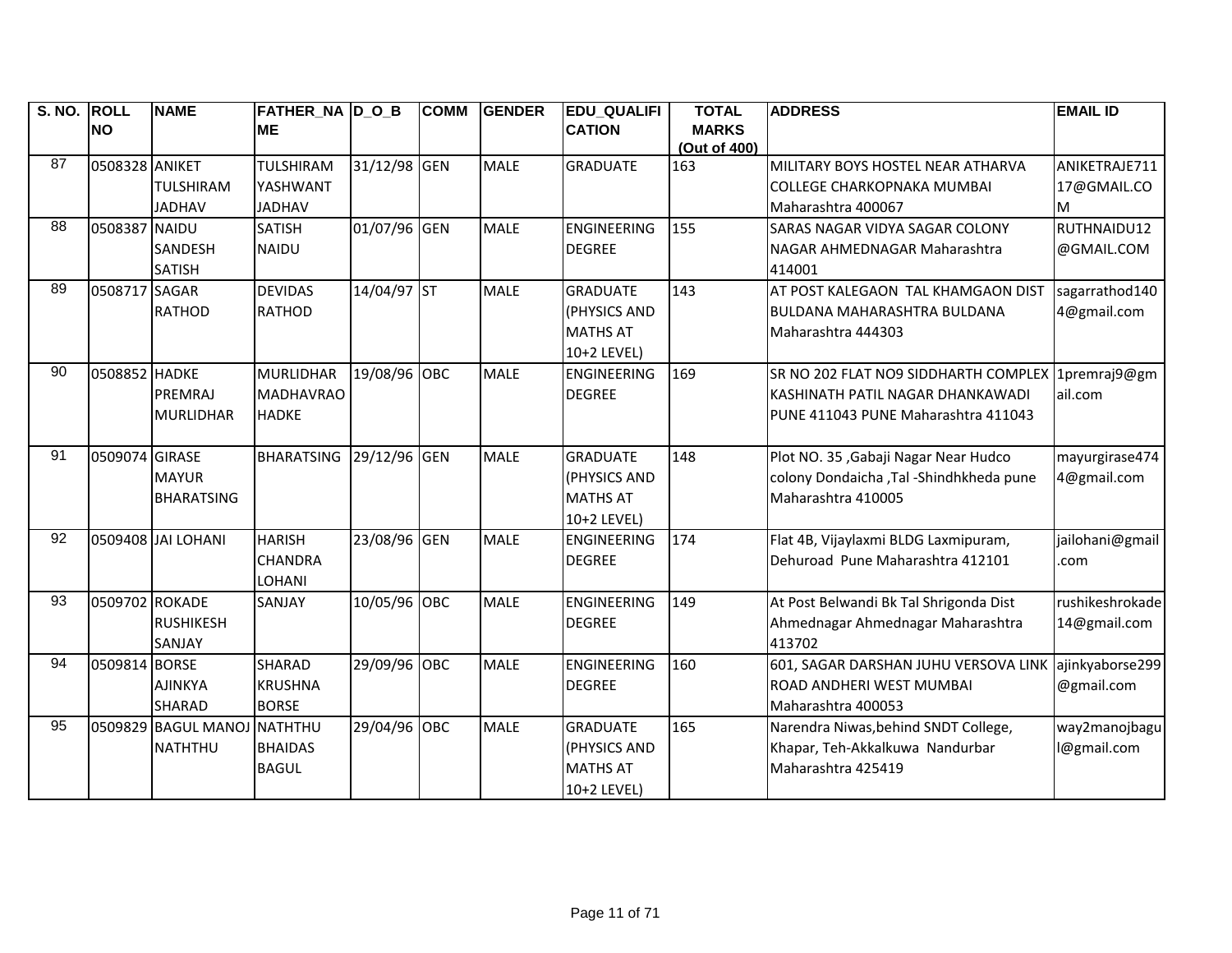| S. NO. ROLL |                | <b>NAME</b>          | <b>FATHER_NA D_O_B</b> |              | <b>COMM</b> | <b>GENDER</b> | <b>EDU_QUALIFI</b> | <b>TOTAL</b> | <b>ADDRESS</b>                                            | <b>EMAIL ID</b> |
|-------------|----------------|----------------------|------------------------|--------------|-------------|---------------|--------------------|--------------|-----------------------------------------------------------|-----------------|
|             | <b>NO</b>      |                      | <b>ME</b>              |              |             |               | <b>CATION</b>      | <b>MARKS</b> |                                                           |                 |
|             |                |                      |                        |              |             |               |                    | (Out of 400) |                                                           |                 |
| 96          |                | 0510383 MANDHARE     | <b>MANDHARE</b>        | 28/08/96 GEN |             | <b>MALE</b>   | <b>ENGINEERING</b> | 130          | ROOM NO.271, BUILDING NO.2,                               | raj.mandhare20  |
|             |                | <b>RAJ VIJAY</b>     | <b>VIJAY</b>           |              |             |               | <b>DEGREE</b>      |              | AMBOLI, ANDHERI WEST, MUMBAI-400058                       | @gmail.com      |
|             |                |                      | <b>SAMPAT</b>          |              |             |               |                    |              | MUMBAI SUBURBAN Maharashtra 400058                        |                 |
|             |                |                      |                        |              |             |               |                    |              |                                                           |                 |
| 97          |                | 0510577 DAPTARDAR    | RAMCHANDR 16/09/96 GEN |              |             | <b>MALE</b>   | <b>GRADUATE</b>    | 160          | anant padma appartment flat no behind                     | abhijeet13.dapt |
|             |                | <b>ABHIJEET</b>      |                        |              |             |               | (PHYSICS AND       |              | kanya shala brahminpuri miraj 416410 Miraj ardar@gmail.co |                 |
|             |                | RAMCHANDRA PANDURANG |                        |              |             |               | <b>MATHS AT</b>    |              | Maharashtra 416410                                        | m               |
|             |                |                      | <b>DAPTARDAR</b>       |              |             |               | 10+2 LEVEL)        |              |                                                           |                 |
|             |                |                      |                        |              |             |               |                    |              |                                                           |                 |
| 98          | 0510697 PHALLE |                      | <b>BALASAHEB</b>       | 27/12/96 OBC |             | <b>MALE</b>   | <b>ENGINEERING</b> | 166          | AP Talegaon Dhamdhere Tal- Shirur, Dist-                  | sbphalle@yaho   |
|             |                | <b>SHUBHAM</b>       |                        |              |             |               | <b>DEGREE</b>      |              | Pune Pune Maharashtra 412208                              | o.in            |
|             |                | <b>BALASAHEB</b>     |                        |              |             |               |                    |              |                                                           |                 |
| 99          | 0510704 PATIL  |                      | <b>SARANG</b>          | 13/08/96 GEN |             | <b>MALE</b>   | <b>ENGINEERING</b> | 167          | 6863, A5, Nirant Vasahat, Kothari                         | himanshupatil9  |
|             |                | <b>HIMANSHU</b>      | <b>SHIVAJI PATIL</b>   |              |             |               | <b>DEGREE</b>      |              | Blocks, Bibwewadi Pune-411037 Pune                        | 11@gmail.com    |
|             |                | <b>SARANG</b>        |                        |              |             |               |                    |              | Maharashtra 411037                                        |                 |
| 100         | 0510938 JATAV  |                      | <b>RAMESHCHA</b>       | 29/04/96 SC  |             | <b>MALE</b>   | <b>GRADUATE</b>    | 145          | A 404 NEW SANGAM BLDG GAGAN VIHAR                         | ksmarketing15   |
|             |                | ARUNKUMAR            | <b>NDRA JATAV</b>      |              |             |               | (PHYSICS AND       |              | COMPLEX ACHOLE RD NALLASOPARA EAST                        | @gmail.com      |
|             |                | RAMESHCHAN           |                        |              |             |               | <b>MATHS AT</b>    |              | PALGHAR Maharashtra 401209                                |                 |
|             |                | <b>DRA</b>           |                        |              |             |               | 10+2 LEVEL)        |              |                                                           |                 |
| 101         |                | 0510944 HIMANSHU     | <b>VIJAY</b>           | 12/08/96 GEN |             | <b>MALE</b>   | <b>GRADUATE</b>    | 156          | NARSINGH SARSWATI NAGAR MARATHA                           | himugaidhani@   |
|             |                | <b>GAYDHANI</b>      | <b>GAYDHANI</b>        |              |             |               | (PHYSICS AND       |              | <b>COLONY GOPAL NAGAR AMRAVATI</b>                        | gmail.com       |
|             |                |                      |                        |              |             |               | <b>MATHS AT</b>    |              | Amravati Maharashtra 444607                               |                 |
|             |                |                      |                        |              |             |               | 10+2 LEVEL)        |              |                                                           |                 |
| 102         | 0510974 KUNDU  |                      | <b>NARAYAN</b>         | 13/10/96 GEN |             | <b>MALE</b>   | <b>GRADUATE</b>    | 176          | D-601, Shreeram Empires Dhanori Road,                     | sudiptokundu19  |
|             |                | <b>SUDIPTO</b>       | <b>KUNDU</b>           |              |             |               | (PHYSICS AND       |              | Dhanori, Pune Pune Maharashtra 411015                     | 9636@gmail.co   |
|             |                | <b>NARAYAN</b>       |                        |              |             |               | <b>MATHS AT</b>    |              |                                                           | m               |
|             |                |                      |                        |              |             |               | 10+2 LEVEL)        |              |                                                           |                 |
| 103         |                | 0511016 GAIKWAD      | ABA                    | 21/08/97 GEN |             | <b>FEMALE</b> | <b>GRADUATE</b>    | 163          | At post Panoli Taluka Parner Dist                         | snehalgaikwad0  |
|             |                | <b>SNEHAL ABA</b>    | <b>GAIKWAD</b>         |              |             |               | (PHYSICS AND       |              | Ahmednagar Ahmednagar Maharashtra                         | @rediffmail.co  |
|             |                |                      |                        |              |             |               | <b>MATHS AT</b>    |              | 414302                                                    | m               |
|             |                |                      |                        |              |             |               | 10+2 LEVEL)        |              |                                                           |                 |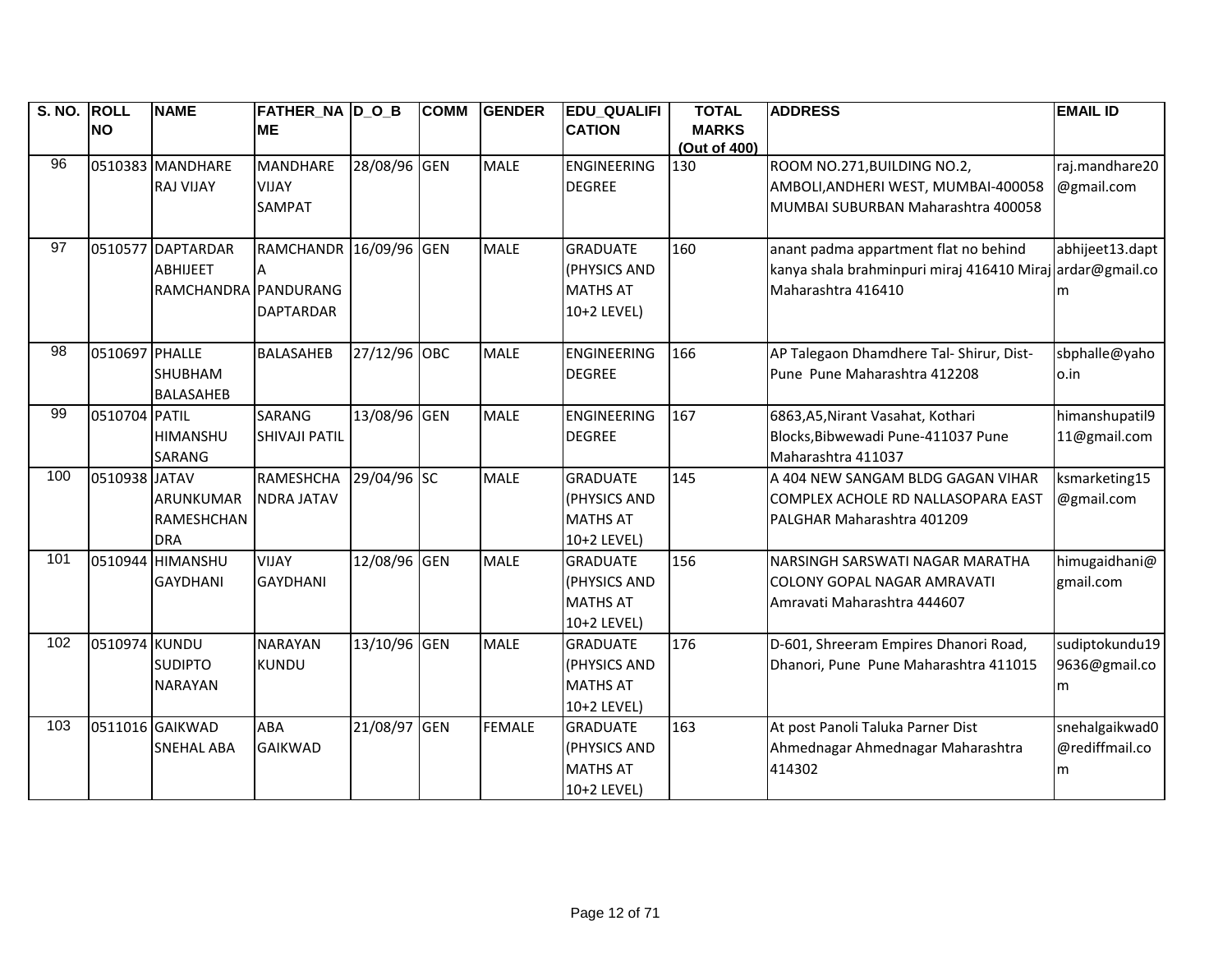| S. NO. ROLL |                 | <b>NAME</b>           | FATHER NA D O B         |              | <b>COMM</b> | <b>GENDER</b> | <b>EDU QUALIFI</b> | <b>TOTAL</b>        | <b>ADDRESS</b>                             | <b>EMAIL ID</b> |
|-------------|-----------------|-----------------------|-------------------------|--------------|-------------|---------------|--------------------|---------------------|--------------------------------------------|-----------------|
|             | <b>NO</b>       |                       | <b>ME</b>               |              |             |               | <b>CATION</b>      | <b>MARKS</b>        |                                            |                 |
| 104         | 0511331 SANKALP |                       | <b>SHIVA</b>            | 15/05/96 GEN |             | <b>MALE</b>   | <b>GRADUATE</b>    | (Out of 400)<br>127 | Bank of India Adhikari Nivas Flat no 3     | sankalpakella7  |
|             |                 | <b>AKELLA</b>         |                         |              |             |               |                    |                     | Ground Floor Near Fitnex Gym Jule Solapur  | @gmail.com      |
|             |                 |                       |                         |              |             |               |                    |                     | Solapur Maharashtra 413004                 |                 |
| 105         |                 | 0511631 SHIVKIRAN     | <b>SHIVRAM</b>          | 03/03/97 GEN |             | <b>MALE</b>   | <b>ENGINEERING</b> | 161                 | DISHA RESIDENCY SHIVAJI HOUSING            | shettyshiv396@  |
|             |                 | <b>SHIVRAM</b>        | <b>CHINKA</b>           |              |             |               | <b>DEGREE</b>      |                     | <b>SOCIETY SANGLI SANGLI Maharashtra</b>   | gmail.com       |
|             |                 | <b>SHETTY</b>         | <b>SHETTY</b>           |              |             |               |                    |                     | 416416                                     |                 |
| 106         | 0511792 MULUK   |                       | <b>BHARAT</b>           | 15/05/97 EWS |             | <b>MALE</b>   | <b>GRADUATE</b>    | 152                 | Laxmi Niwas, Badhe Chawl Parijat           | mulukakshay1@   |
|             |                 | <b>AKSHAY</b>         | <b>BABURAO</b>          |              |             |               | (PHYSICS AND       |                     | Colony, Chakrapani Road Near Pote Hospital | gmail.com       |
|             |                 | <b>BHARAT</b>         | <b>MULUK</b>            |              |             |               | <b>MATHS AT</b>    |                     | Pune Maharashtra 411039                    |                 |
|             |                 |                       |                         |              |             |               | 10+2 LEVEL)        |                     |                                            |                 |
| 107         |                 | 0511999 AMRITA DAS    | <b>SUMAN</b>            | 19/01/98 GEN |             | <b>FEMALE</b> | <b>GRADUATE</b>    | 162                 | L 402 SAVANNAH SOCIETY BAIF ROAD           | AmritaDas2009   |
|             |                 |                       | <b>KUMAR DAS</b>        |              |             |               | (PHYSICS AND       |                     | WAGHOLI Pune Maharashtra 412207            | @gmail.com      |
|             |                 |                       |                         |              |             |               | <b>MATHS AT</b>    |                     |                                            |                 |
|             |                 |                       |                         |              |             |               | 10+2 LEVEL)        |                     |                                            |                 |
| 108         |                 | 0512088 PRAJAKTA      | <b>SAHEBRAO</b>         | 04/06/97 GEN |             | <b>FEMALE</b> | <b>GRADUATE</b>    | 162                 | ATHARVA SADAN 402 ADARSH PARK NEAR         | prajaktakodag6  |
|             |                 | <b>KODAG</b>          | <b>KODAG</b>            |              |             |               | (PHYSICS AND       |                     | SHIRKE COMPANY GATE NO 3 GHORPURI          | 907@gmail.com   |
|             |                 |                       |                         |              |             |               | <b>MATHS AT</b>    |                     | MUNDHWA -36 PUNE Maharashtra 411036        |                 |
|             |                 |                       |                         |              |             |               | 10+2 LEVEL)        |                     |                                            |                 |
| 109         | 0512652 ANTIMA  |                       | A K TIWARI              | 05/12/97 GEN |             | <b>FEMALE</b> | <b>GRADUATE</b>    | 170                 | Quarter 9 building 2 Sector 3 C g s colony | antimomsaansa   |
|             |                 | <b>TIWARI</b>         |                         |              |             |               | (PHYSICS AND       |                     | Mumbai Maharashtra 400037                  | 05@gmail.com    |
|             |                 |                       |                         |              |             |               | <b>MATHS AT</b>    |                     |                                            |                 |
|             |                 |                       |                         |              |             |               | 10+2 LEVEL)        |                     |                                            |                 |
| 110         | 0512872 GAURAV  |                       | <b>ARVIND</b>           | 28/08/96 GEN |             | <b>MALE</b>   | <b>GRADUATE</b>    | 157                 | 33 P meera nagar Padegaon Aurangabad       | gauravsuryawan  |
|             |                 | <b>ARVIND</b>         | <b>SURYAWANS</b>        |              |             |               | (PHYSICS AND       |                     | aurangabad Maharashtra 431001              | shi.1996@gmail  |
|             |                 | <b>SURYAWANSHI HI</b> |                         |              |             |               | <b>MATHS AT</b>    |                     |                                            | .com            |
|             |                 |                       |                         |              |             |               | 10+2 LEVEL)        |                     |                                            |                 |
| 111         | 0512894 SHWETA  |                       | <b>EKNATH</b>           | 08/12/96 GEN |             | <b>FEMALE</b> | <b>ENGINEERING</b> | 150                 | At post kangaon Tal daund Pune             | shelarshweta1   |
|             |                 | <b>EKNATH</b>         | <b>SHELAR</b>           |              |             |               | <b>DEGREE</b>      |                     | Maharashtra 412219                         | @gmail.com      |
|             |                 | <b>SHELAR</b>         |                         |              |             |               |                    |                     |                                            |                 |
| 112         |                 | 0513045 RAJPUROHIT    | MAHENDRASI 10/08/96 GEN |              |             | <b>MALE</b>   | <b>GRADUATE</b>    | 167                 | NATARAJ HEIGHTS, KELKAR ROAD 144           | akshay96rajpur  |
|             |                 | AKSHAYKUMA            | <b>INH</b>              |              |             |               | (PHYSICS AND       |                     | NARAYAN PETH, KASAT CHOWK, PUNE-           | ohit@gmail.com  |
|             |                 | R <sub>M</sub>        |                         |              |             |               | <b>MATHS AT</b>    |                     | 411030 Pune Maharashtra 411030             |                 |
|             |                 |                       |                         |              |             |               | 10+2 LEVEL)        |                     |                                            |                 |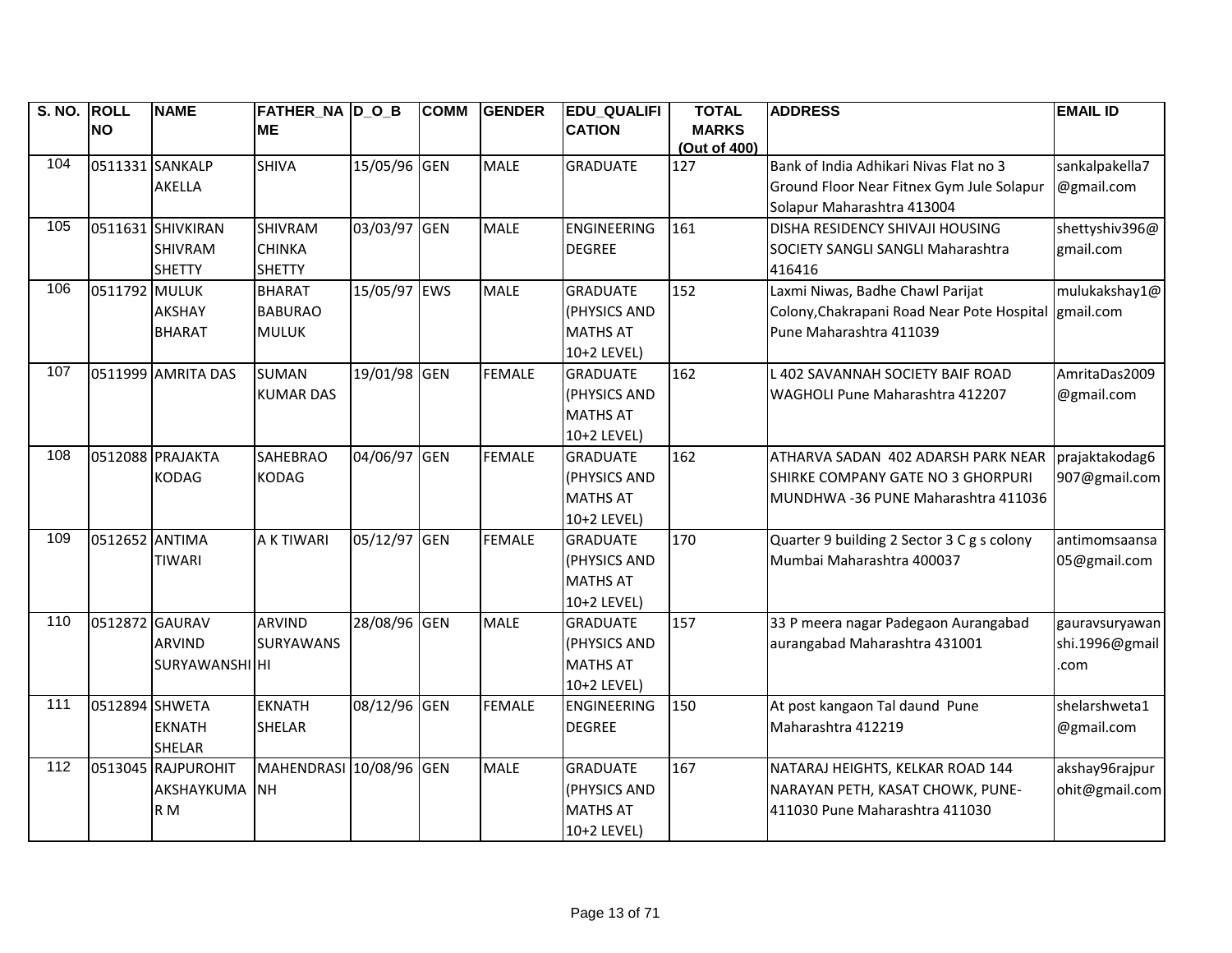| S. NO. ROLL |                 | <b>NAME</b>                                    | <b>FATHER_NA D_O_B</b> |              | <b>COMM</b> | <b>GENDER</b> | <b>EDU_QUALIFI</b> | <b>TOTAL</b>        | <b>ADDRESS</b>                                           | <b>EMAIL ID</b>   |
|-------------|-----------------|------------------------------------------------|------------------------|--------------|-------------|---------------|--------------------|---------------------|----------------------------------------------------------|-------------------|
|             | <b>NO</b>       |                                                | <b>ME</b>              |              |             |               | <b>CATION</b>      | <b>MARKS</b>        |                                                          |                   |
| 113         | 0513054 AJAY    |                                                | <b>RAVI</b>            | 07/08/96 EWS |             | <b>MALE</b>   | <b>ENGINEERING</b> | (Out of 400)<br>168 | CO.- MR. NANDU KHULPE, OPP.- BALAJI                      | ajaycraje@gmai    |
|             |                 | <b>CHANDRAPATT SANGAMESH</b>                   |                        |              |             |               | <b>DEGREE</b>      |                     | MEDICAL, NEAR JANWADI MASJID,                            | I.com             |
|             |                 | AN                                             | <b>CHANDRAPAT</b>      |              |             |               |                    |                     | GOKHALENAGAR, PUNE Maharashtra                           |                   |
|             |                 |                                                | TAN                    |              |             |               |                    |                     | 411016                                                   |                   |
|             |                 |                                                |                        |              |             |               |                    |                     |                                                          |                   |
| 114         |                 | 0513069 CHOUDHARY                              | CHOUDHARY 17/02/99 GEN |              |             | <b>MALE</b>   | <b>GRADUATE</b>    | 167                 | Sr No. 694, Grant Road Kharadi, Pune Pune siddhantchoudh |                   |
|             |                 | <b>SIDDHANT</b>                                | <b>ASHOKKUMA</b>       |              |             |               | (PHYSICS AND       |                     | Maharashtra 411014                                       | ary99@gmail.co    |
|             |                 | <b>ASHOKKUMAR IR</b>                           |                        |              |             |               | <b>MATHS AT</b>    |                     |                                                          | m                 |
|             |                 |                                                |                        |              |             |               | 10+2 LEVEL)        |                     |                                                          |                   |
| 115         |                 | 0513167 SANIKA NILESH NILESH ARUN 19/12/98 GEN |                        |              |             | <b>FEMALE</b> | <b>GRADUATE</b>    | 159                 | 120 VASANT BUNGLOW NEAR SHAMRAO                          | pioneermedical    |
|             |                 | <b>CHIVATE</b>                                 | <b>CHIVATE</b>         |              |             |               |                    |                     | VITTHAL BANK BUDHWAR PETH KARAD                          | krd@gmail.com     |
|             |                 |                                                |                        |              |             |               |                    |                     | SATARA Maharashtra 415110                                |                   |
|             |                 |                                                |                        |              |             |               |                    |                     |                                                          |                   |
| 116         |                 | 0513178 KHONA KEVIN                            | <b>KHONA</b>           | 21/01/97 GEN |             | <b>MALE</b>   | <b>GRADUATE</b>    | 157                 | Chawl Number 7 Room Number 3                             | khonakevin@g      |
|             |                 | <b>SHASHIKANT</b>                              | SHASHIKANT             |              |             |               |                    |                     | Shantinagar Sane Guruji Road Chinchpokli                 | mail.com          |
|             |                 |                                                | <b>VALJI</b>           |              |             |               |                    |                     | Mumbai Maharashtra 400011                                |                   |
| 117         |                 | 0513710 BABAR SURAJ                            | <b>SAHEBRAO</b>        | 17/06/96 GEN |             | <b>MALE</b>   | <b>ENGINEERING</b> | 156                 | PLOT NO 16 SHRI SWAMI SAMARTH NAGAR                      | surajbabar2646    |
|             |                 | <b>SAHEBRAO</b>                                |                        |              |             |               | <b>DEGREE</b>      |                     | VIJAYNAGAR SANGLI Maharashtra 416416                     | @gmail.com        |
|             |                 |                                                |                        |              |             |               |                    |                     |                                                          |                   |
| 118         |                 | 0513814 ANSARI ASIF                            | <b>SHAHADAT</b>        | 27/06/96 GEN |             | <b>MALE</b>   | <b>GRADUATE</b>    | 164                 | Hamari apni welfare society,                             | asif73806@gma     |
|             |                 | <b>SHAHADAT</b>                                | <b>ANSARI</b>          |              |             |               |                    |                     | Malwani, 6, azmi nagar, Malad west Mumbai   il.com       |                   |
|             |                 |                                                |                        |              |             |               |                    |                     | Maharashtra 400095                                       |                   |
| 119         | 0513969 KHADE   |                                                | SHIVAJI                | 26/01/96 OBC |             | <b>MALE</b>   | <b>GRADUATE</b>    | 172                 | HOUSE NO. 142 PATHARDI ROAD                              | vaishnav.khade    |
|             |                 | <b>VAISHNAV</b>                                | <b>BAPURAO</b>         |              |             |               | (PHYSICS AND       |                     | SAINIKNAGAR KEKATI AHMEDNAGAR                            | @gmail.com        |
|             |                 | <b>SHIVAJI</b>                                 | <b>KHADE</b>           |              |             |               | <b>MATHS AT</b>    |                     | AHMEDNAGAR Maharashtra 414002                            |                   |
|             |                 |                                                |                        |              |             |               | 10+2 LEVEL)        |                     |                                                          |                   |
| 120         | 0514073 AARTHIK |                                                | <b>HARISH</b>          | 19/03/96 GEN |             | <b>MALE</b>   | <b>ENGINEERING</b> | 130                 | 2-115 Viraj Khand Gomti Nagar Lucknow                    | aarthikinvincible |
|             |                 | <b>PATEL</b>                                   | <b>CHANDRA</b>         |              |             |               | <b>DEGREE</b>      |                     | Uttar Pradesh 226010                                     | @gmail.com        |
|             |                 |                                                | <b>CHAUDHARY</b>       |              |             |               |                    |                     |                                                          |                   |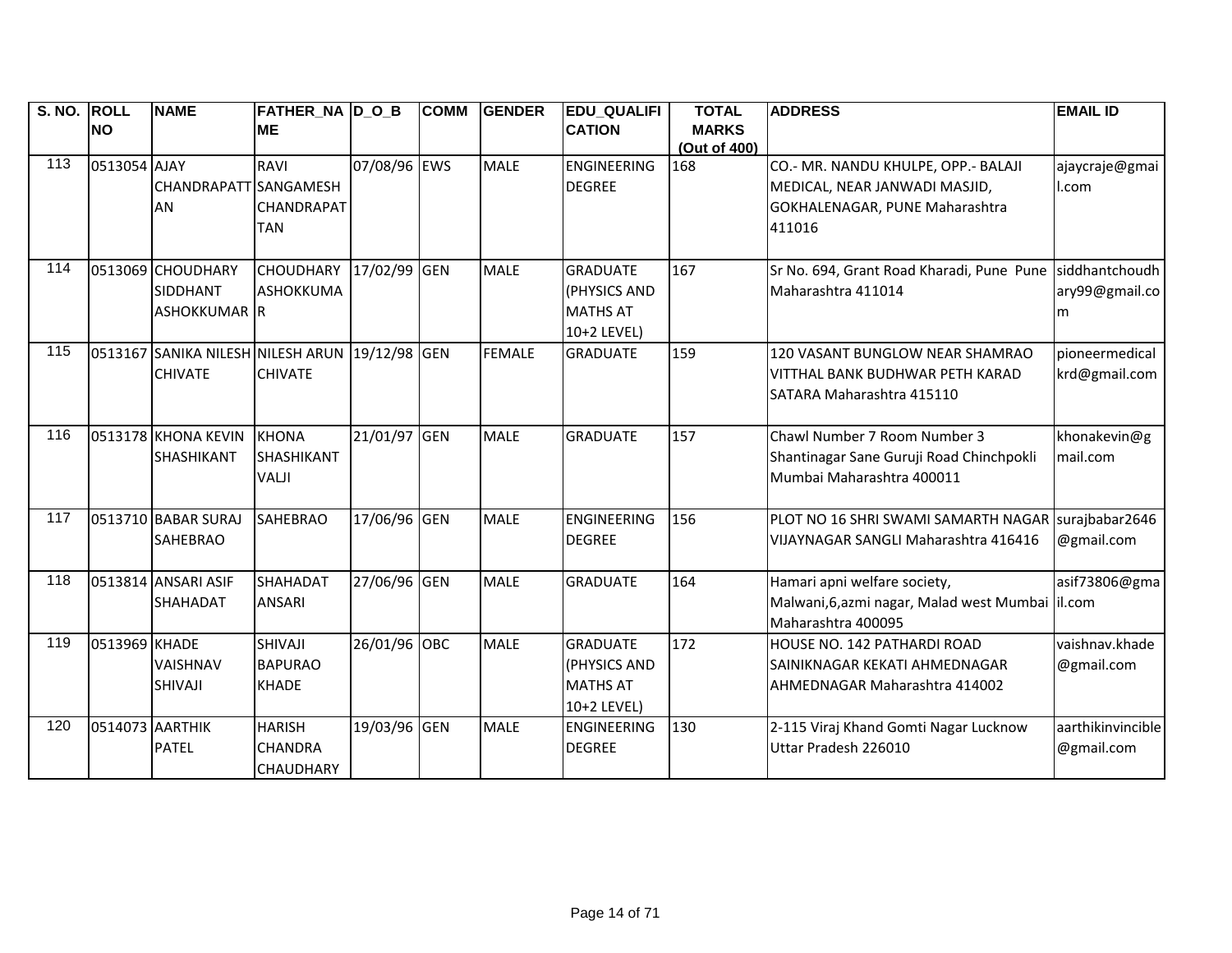| S. NO. ROLL |               | <b>NAME</b>                  | <b>FATHER_NA D_O_B</b>  |              | <b>COMM</b> | <b>GENDER</b> | <b>EDU_QUALIFI</b> | <b>TOTAL</b> | <b>ADDRESS</b>                               | <b>EMAIL ID</b>     |
|-------------|---------------|------------------------------|-------------------------|--------------|-------------|---------------|--------------------|--------------|----------------------------------------------|---------------------|
|             | <b>NO</b>     |                              | <b>ME</b>               |              |             |               | <b>CATION</b>      | <b>MARKS</b> |                                              |                     |
|             |               |                              |                         |              |             |               |                    | (Out of 400) |                                              |                     |
| 121         |               | 0514162 GAIKWAD              | <b>GAIKWAD</b>          | 29/03/96 SC  |             | <b>MALE</b>   | <b>GRADUATE</b>    | 152          | At - Wadzari Bk. Post - Talegaon Dighe Tal - | ashishgaikwad2      |
|             |               | <b>ASHISH VILAS</b>          | <b>VILAS BALAJI</b>     |              |             |               | (PHYSICS AND       |              | Sangamner Ahmednagar Maharashtra             | 508@gmail.com       |
|             |               |                              |                         |              |             |               | <b>MATHS AT</b>    |              | 422611                                       |                     |
|             |               |                              |                         |              |             |               | 10+2 LEVEL)        |              |                                              |                     |
| 122         |               | 0601035 SUMIT KUMAR BHAGABAN |                         | 01/09/97 SC  |             | <b>MALE</b>   | <b>GRADUATE</b>    | 133          | vill debipur dist east burdwan vill debipur  | sumitkumarram       |
|             |               | <b>RAM</b>                   | <b>RAM</b>              |              |             |               | (PHYSICS AND       |              | dist east burdwan near debipur railway       | 2016@gmail.co       |
|             |               |                              |                         |              |             |               | <b>MATHS AT</b>    |              | station east burdwan West Bengal 713146      | m                   |
|             |               |                              |                         |              |             |               | 10+2 LEVEL)        |              |                                              |                     |
| 123         |               | 0603336 ABBAS UDDIN          | KALAMUDDIN 01/04/96 GEN |              |             | <b>MALE</b>   | <b>ENGINEERING</b> | 153          | VILL DUDPUR PART 2 P.O DUDPUR P.S            | alfazabbas@gm       |
|             |               | LASKAR                       | <b>LASKAR</b>           |              |             |               | <b>DEGREE</b>      |              | KATIGORAH CACHAR Assam 788025                | ail.com             |
|             |               |                              |                         |              |             |               |                    |              |                                              |                     |
| 124         |               | 0604564 RAHUL KUMAR GAUTAM   |                         | 05/07/96 GEN |             | <b>MALE</b>   | <b>GRADUATE</b>    | 159          | Co- MADAN GIRI 491, KARL MARX SARANI         | rs31204@gmail.      |
|             |               | <b>SINGH</b>                 | <b>SINGH</b>            |              |             |               | (PHYSICS AND       |              | NEAR INDANE GAS AGENCY KOLKATA Bihar         | com                 |
|             |               |                              |                         |              |             |               | <b>MATHS AT</b>    |              | 700023                                       |                     |
|             |               |                              |                         |              |             |               | 10+2 LEVEL)        |              |                                              |                     |
| 125         |               | 0604918 INDRANIL             | <b>SUMIT</b>            | 20/01/96 GEN |             | <b>MALE</b>   | <b>GRADUATE</b>    | 156          | FLAT NO-9 TRINAYANI APARTMENT 60             | indranilghoshal     |
|             |               | <b>GHOSHAL</b>               | <b>GHOSHAL</b>          |              |             |               |                    |              | USHAPALLY BORAL MAIN ROAD NEAR               | 5@gmail.com         |
|             |               |                              |                         |              |             |               |                    |              | SOUTH END GAS GODOWN KOLKATA West            |                     |
|             |               |                              |                         |              |             |               |                    |              | <b>Bengal 700084</b>                         |                     |
| 126         |               | 0604945 SANCHITA             | SANAT                   | 23/02/98 GEN |             | <b>FEMALE</b> | <b>GRADUATE</b>    | 134          | R 5D Netaji Park Air Force Station           | sanchitab034@       |
|             |               | <b>BHUNIA</b>                | <b>KUMAR</b>            |              |             |               | (PHYSICS AND       |              | Barrackpore North twenty four parganas       | gmail.com           |
|             |               |                              | <b>BHUNIA</b>           |              |             |               | <b>MATHS AT</b>    |              | West Bengal 743122                           |                     |
|             |               |                              |                         |              |             |               | 10+2 LEVEL)        |              |                                              |                     |
| 127         |               | 0604964 ABHIPSA DEV          | <b>DEBAPRASAD</b>       | 16/05/96 GEN |             | <b>FEMALE</b> | <b>GRADUATE</b>    | 177          | 55 Bidhan Sarani Vivekananda Road            | mailtoabhipsa7.     |
|             |               | <b>CHOUDHURY</b>             | <b>DEV</b>              |              |             |               | (PHYSICS AND       |              | Kolkata West Bengal 700006                   | 5@gmail.com         |
|             |               |                              | <b>CHOUDHURY</b>        |              |             |               | <b>MATHS AT</b>    |              |                                              |                     |
|             |               |                              |                         |              |             |               | 10+2 LEVEL)        |              |                                              |                     |
| 128         | 0605114 BIJAN |                              | <b>BROJESH</b>          | 30/07/96 GEN |             | <b>MALE</b>   | <b>GRADUATE</b>    | 154          | VILLAGE P.O. - BARABAHERA, NEAR OF           | <b>BHATTACHARYA</b> |
|             |               | <b>BHATTACHARJ</b>           | BHATTACHAR              |              |             |               | (PHYSICS AND       |              | SUNRISE CLUB, P.S. - UTTARPARA HOOGHLY       | BIJAN2@GMAIL        |
|             |               | EE                           | <b>JEE</b>              |              |             |               | <b>MATHS AT</b>    |              | West Bengal 712246                           | <b>COM</b>          |
|             |               |                              |                         |              |             |               | 10+2 LEVEL)        |              |                                              |                     |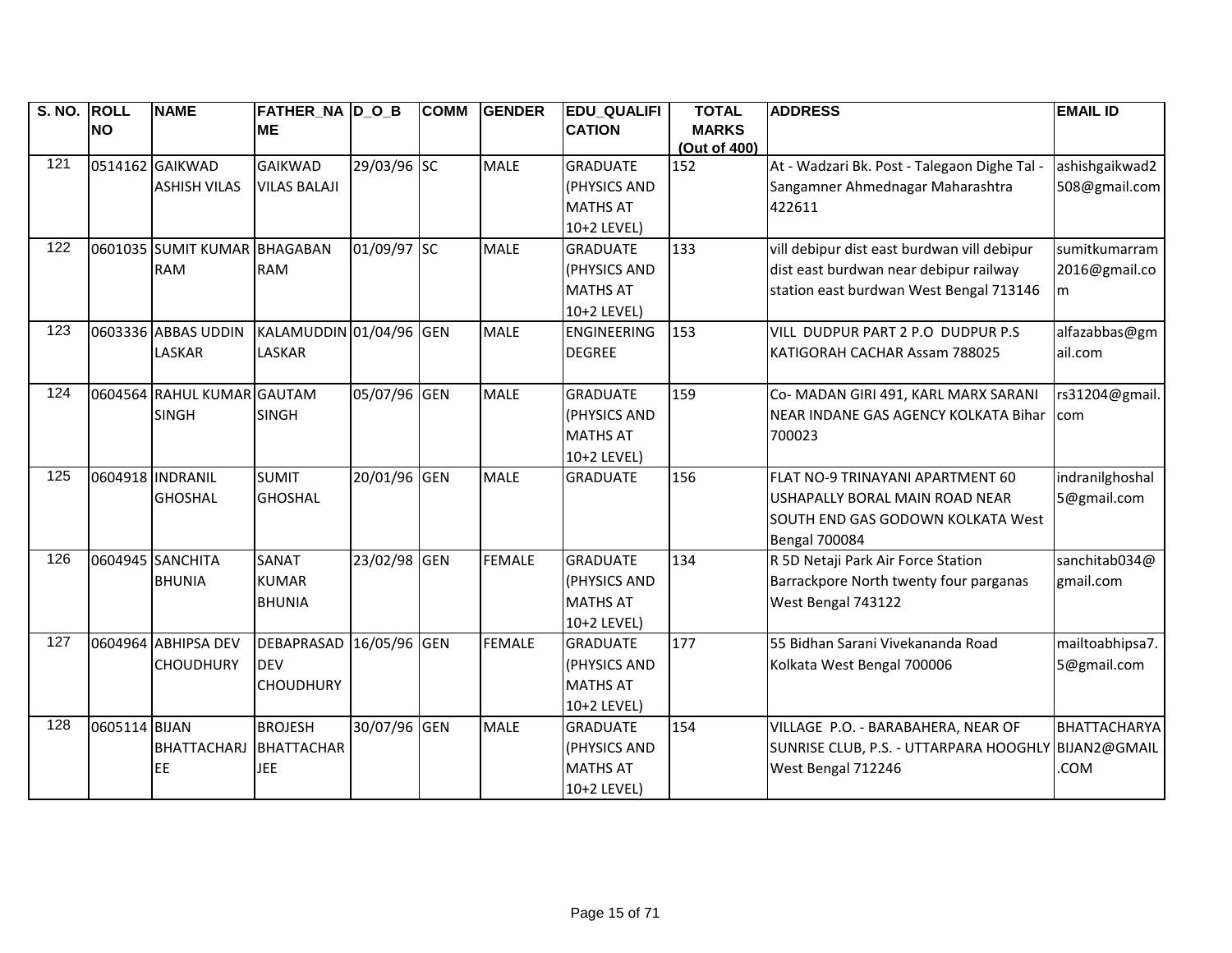| S. NO. ROLL |                | <b>NAME</b>                                  | FATHER NA D O B         |              | <b>COMM</b> | <b>GENDER</b> | <b>EDU QUALIFI</b> | <b>TOTAL</b>        | <b>ADDRESS</b>                                     | <b>EMAIL ID</b> |
|-------------|----------------|----------------------------------------------|-------------------------|--------------|-------------|---------------|--------------------|---------------------|----------------------------------------------------|-----------------|
|             | <b>NO</b>      |                                              | <b>ME</b>               |              |             |               | <b>CATION</b>      | <b>MARKS</b>        |                                                    |                 |
| 129         |                | 0605502 ABHISHEK                             | <b>KAMLESH</b>          | 20/01/96 GEN |             | <b>MALE</b>   | <b>GRADUATE</b>    | (Out of 400)<br>139 | 3 NO., NEAR SHIV MANDIR NIMCHA                     | achoubey99@g    |
|             |                | <b>KUMAR</b>                                 | <b>CHOUBEY</b>          |              |             |               | (PHYSICS AND       |                     | COLLIERY ASANSOL West Bengal 713337                | mail.com        |
|             |                | <b>CHOUBEY</b>                               |                         |              |             |               | <b>MATHS AT</b>    |                     |                                                    |                 |
|             |                |                                              |                         |              |             |               | 10+2 LEVEL)        |                     |                                                    |                 |
| 130         |                | 0605772 ANUBHAV                              | <b>SATISH</b>           | 14/05/96 GEN |             | <b>MALE</b>   | <b>ENGINEERING</b> | 159                 | Flat No 301, Tanushree Apt, Chunavati,             | anubhavsingh.o  |
|             |                | <b>SINGH</b>                                 | <b>KUMAR</b>            |              |             |               | <b>DEGREE</b>      |                     | Andul Road, PO Podra PS Sankrail Howrah            | ps@gmail.com    |
|             |                |                                              | <b>SINGH</b>            |              |             |               |                    |                     | West Bengal 711109                                 |                 |
| 131         |                | 0605904 PRAKHAYAT                            | <b>CHANDRA</b>          | 04/02/96 GEN |             | <b>MALE</b>   | <b>ENGINEERING</b> | 168                 | BSF CAMPUS SECTOR 5 SALT LAKE BIDHAN               | prakhayatt22@   |
|             |                | <b>TOSAWARA</b>                              | <b>SHEKHAR</b>          |              |             |               | <b>DEGREE</b>      |                     | NAGAR KOLKATA West Bengal 700091                   | gmail.com       |
|             |                |                                              | <b>TOSAWARA</b>         |              |             |               |                    |                     |                                                    |                 |
| 132         |                | 0605944 SUBHADEEP                            | DINABANDHU 10/12/96 OBC |              |             | <b>MALE</b>   | <b>ENGINEERING</b> | 160                 | VILL- SABLI. P.O.- KHARIKASULI P.S-                | subhadeep.mah   |
|             |                | <b>MAHATA</b>                                | <b>MAHATA</b>           |              |             |               | <b>DEGREE</b>      |                     | SALBONI. PASCHIM MEDINIPUR West                    | ata1996@gmail.  |
|             |                |                                              |                         |              |             |               |                    |                     | Bengal 721516                                      | com             |
| 133         |                | 0700541 SUBHAJIT                             | <b>DEEPAK</b>           | 25/04/97 GEN |             | <b>MALE</b>   | <b>GRADUATE</b>    | 135                 | PATHARPURA JALESWAR BALASORE Odisha subhajitdhar98 |                 |
|             |                | <b>DHAR</b>                                  | <b>DHAR</b>             |              |             |               | (PHYSICS AND       |                     | 756032                                             | @gmail.com      |
|             |                |                                              |                         |              |             |               | <b>MATHS AT</b>    |                     |                                                    |                 |
|             |                |                                              |                         |              |             |               | 10+2 LEVEL)        |                     |                                                    |                 |
| 134         | 0800130 TUSHAR |                                              | <b>UDAIVIR</b>          | 24/04/97 GEN |             | <b>MALE</b>   | <b>GRADUATE</b>    | 170                 | 63A833D02 DEFENCE COLONY NEAR UMA                  | tushar 244242@  |
|             |                | <b>CHAUDHARY</b>                             | <b>SINGH</b>            |              |             |               | (PHYSICS AND       |                     | VATIKA AGRA AGRA Uttar Pradesh 282001              | gmail.com       |
|             |                |                                              |                         |              |             |               | <b>MATHS AT</b>    |                     |                                                    |                 |
|             |                |                                              |                         |              |             |               | 10+2 LEVEL)        |                     |                                                    |                 |
| 135         |                | 0800220 ANKIT SINGH                          | <b>SHIVJEE</b>          | 15/10/97 GEN |             | <b>MALE</b>   | <b>GRADUATE</b>    | 164                 | village mednipur post tarighat ghazipur            | ankitrajput006  |
|             |                |                                              | <b>SINGH</b>            |              |             |               | (PHYSICS AND       |                     | Uttar Pradesh 232332                               | @gmail.com      |
|             |                |                                              |                         |              |             |               | <b>MATHS AT</b>    |                     |                                                    |                 |
|             |                |                                              |                         |              |             |               | 10+2 LEVEL)        |                     |                                                    |                 |
| 136         |                | 0800231 UTKARSH SONI RAKESH SONI 28/01/00 SC |                         |              |             | <b>MALE</b>   | <b>GRADUATE</b>    | 161                 | C-4 jawahar bagh colony agra road mathura          | utkarshrashu@g  |
|             |                |                                              |                         |              |             |               | (PHYSICS AND       |                     | cantt. mathura mathura Uttar Pradesh               | mail.com        |
|             |                |                                              |                         |              |             |               | <b>MATHS AT</b>    |                     | 281001                                             |                 |
|             |                |                                              |                         |              |             |               | 10+2 LEVEL)        |                     |                                                    |                 |
| 137         | 0800264 SAURAV |                                              | SANJAY                  | 24/11/98 GEN |             | <b>MALE</b>   | <b>GRADUATE</b>    | 134                 | VILL-RASALPUR PO-DADHAPI PS-                       | singhsaurav241  |
|             |                | KUMAR SINGH KUMAR                            |                         |              |             |               |                    |                     | MADANPUR AURANGABAD Bihar 824103                   | 1@gmail.com     |
|             |                |                                              | <b>SINGH</b>            |              |             |               |                    |                     |                                                    |                 |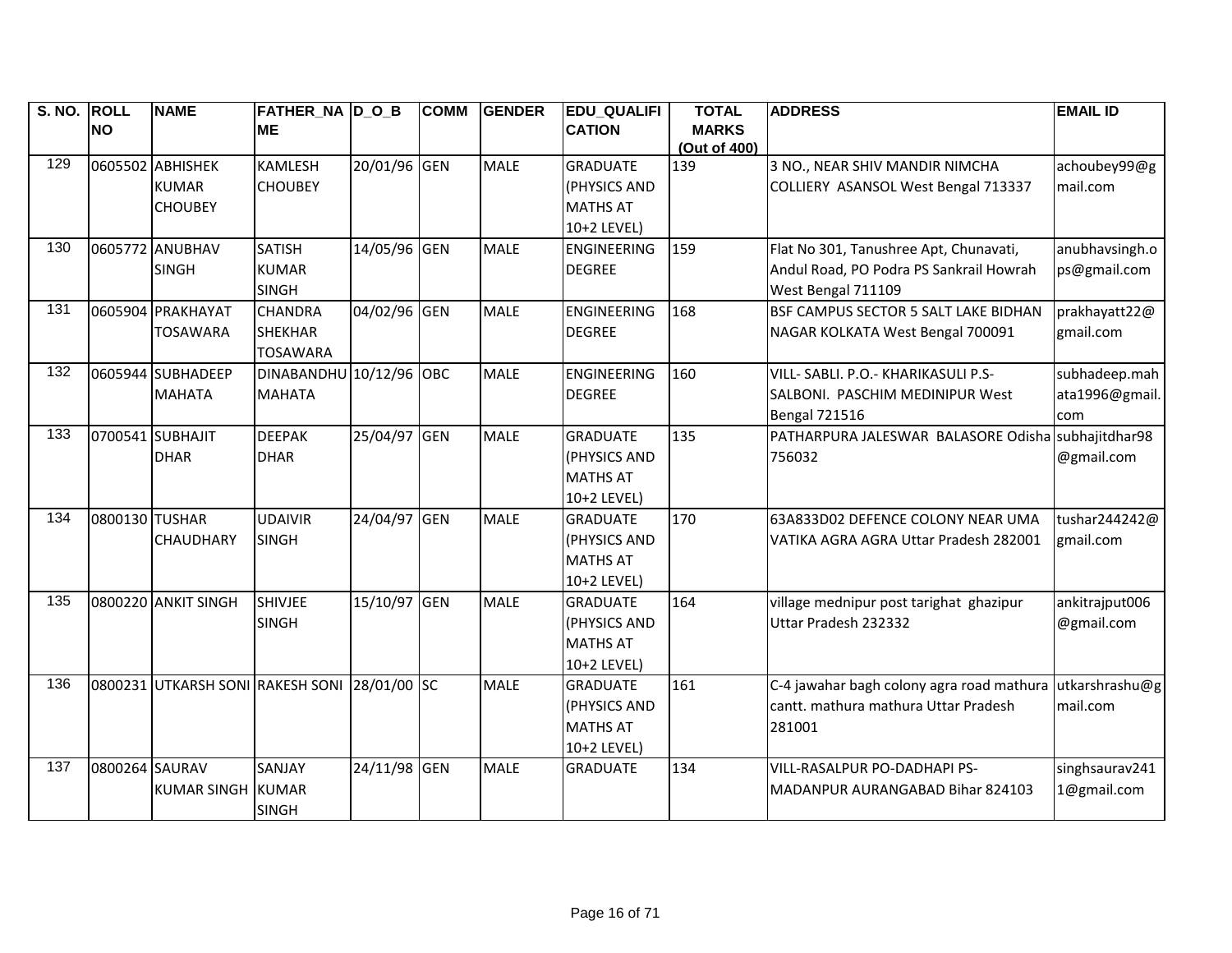| S. NO. ROLL |                | <b>NAME</b>                  | <b>FATHER_NA D_O_B</b> |              | <b>COMM</b> | <b>GENDER</b> | <b>EDU_QUALIFI</b> | <b>TOTAL</b> | <b>ADDRESS</b>                                           | <b>EMAIL ID</b> |
|-------------|----------------|------------------------------|------------------------|--------------|-------------|---------------|--------------------|--------------|----------------------------------------------------------|-----------------|
|             | <b>NO</b>      |                              | <b>ME</b>              |              |             |               | <b>CATION</b>      | <b>MARKS</b> |                                                          |                 |
|             |                |                              |                        |              |             |               |                    | (Out of 400) |                                                          |                 |
| 138         | 0800999 ANSHUL |                              | VED PARKASH 20/09/99   |              | <b>GEN</b>  | <b>MALE</b>   | <b>GRADUATE</b>    | 134          | Vpo babail Tehsil and district Panipat                   | Anshulsharma6   |
|             |                | <b>SHARMA</b>                | <b>SHARMA</b>          |              |             |               | (PHYSICS AND       |              | Panipat Haryana 132103                                   | 320@gmail.com   |
|             |                |                              |                        |              |             |               | <b>MATHS AT</b>    |              |                                                          |                 |
|             |                |                              |                        |              |             |               | 10+2 LEVEL)        |              |                                                          |                 |
| 139         |                | 0801268 ABHISHEK             | SACHIDANAN 09/06/97    |              | <b>GEN</b>  | <b>MALE</b>   | <b>GRADUATE</b>    | 151          | RH5, Ashoka University PS Rai, Sonipat,                  | abhishekmishra  |
|             |                | <b>MISHRA</b>                | <b>D MISHRA</b>        |              |             |               | (PHYSICS AND       |              | Haryana Sonipat Haryana 131029                           | mm2@gmail.co    |
|             |                |                              |                        |              |             |               | <b>MATHS AT</b>    |              |                                                          | m               |
|             |                |                              |                        |              |             |               | 10+2 LEVEL)        |              |                                                          |                 |
| 140         | 0801549 ANKUR  |                              | <b>NARENDRA</b>        | 20/07/97     | <b>GEN</b>  | <b>MALE</b>   | ENGINEERING        | 162          | 51 INDRAPURI MANAS NAGAR ALAMBAGH                        | ankur071997@    |
|             |                | KUMAR SINGH BAHADUR          |                        |              |             |               | <b>DEGREE</b>      |              | LUCKNOW Uttar Pradesh 226023                             | gmail.com       |
|             |                |                              | <b>SINGH</b>           |              |             |               |                    |              |                                                          |                 |
| 141         | 0801648 BHANU  |                              | <b>SHYAM</b>           | 27/07/97 SC  |             | <b>MALE</b>   | ENGINEERING        | 130          | HOUSE NO 354 SECTOR 2 SUHAG NAGAR                        | bhanupratapsin  |
|             |                | <b>PRATAP SINGH SUNDER</b>   |                        |              |             |               | <b>DEGREE</b>      |              | FIROZABAD Uttar Pradesh 283203                           | gh.bhanu@gmai   |
|             |                |                              |                        |              |             |               |                    |              |                                                          | I.com           |
| 142         | 0801704 AYUSH  |                              | <b>VIRENDRA</b>        | 04/05/98 GEN |             | <b>MALE</b>   | <b>GRADUATE</b>    | 162          | House No 59 Rajbagh Colony Sahibabad                     | ayush000054@    |
|             |                | <b>SHISHODIA</b>             | <b>KUMAR</b>           |              |             |               | (PHYSICS AND       |              | Ghaziabad Uttar Pradesh 201005                           | gmail.com       |
|             |                |                              | <b>SHISHODIA</b>       |              |             |               | <b>MATHS AT</b>    |              |                                                          |                 |
|             |                |                              |                        |              |             |               | 10+2 LEVEL)        |              |                                                          |                 |
| 143         | 0801862 ANKIT  |                              | <b>ASHOK</b>           | 28/02/98 GEN |             | <b>MALE</b>   | <b>GRADUATE</b>    | 187          | H NO 464 WARD NO 15 JAT COLONY                           | ankietrana@gm   |
|             |                |                              | <b>KUMAR</b>           |              |             |               | (PHYSICS AND       |              | KALANAUR ROHTAK Haryana 124113                           | ail.com         |
|             |                |                              |                        |              |             |               | <b>MATHS AT</b>    |              |                                                          |                 |
|             |                |                              |                        |              |             |               | 10+2 LEVEL)        |              |                                                          |                 |
| 144         |                | 0801947 SHUBHAM              | <b>ANIL TOMAR</b>      | 05/01/98 EWS |             | <b>MALE</b>   | <b>GRADUATE</b>    | 138          | LAST LANE ON LEFT SIDE, AFTER BAGGA                      | SHUBH101112     |
|             |                | <b>TOMAR</b>                 |                        |              |             |               | (PHYSICS AND       |              | COLONY GATE, GANGANAGAR COLONY,                          | @GMAIL.COM      |
|             |                |                              |                        |              |             |               | <b>MATHS AT</b>    |              | <b>BADAUN ROAD BAREILLY Uttar Pradesh</b>                |                 |
|             |                |                              |                        |              |             |               | 10+2 LEVEL)        |              | 243001                                                   |                 |
| 145         |                | 0801990 SUMIT KUMAR JOGINDER |                        | 15/02/98 GEN |             | <b>MALE</b>   | <b>GRADUATE</b>    | 129          | Q NO A 2 C.I.S.F COLONY GATE NO 3 N.T.P.C sumitdeswal201 |                 |
|             |                | <b>DESWAL</b>                | <b>SINGH</b>           |              |             |               | (PHYSICS AND       |              | BADARPUR DELHI SOUTH EAST DELHI Delhi 5@gmail.com        |                 |
|             |                |                              |                        |              |             |               | <b>MATHS AT</b>    |              | 110044                                                   |                 |
|             |                |                              |                        |              |             |               | 10+2 LEVEL)        |              |                                                          |                 |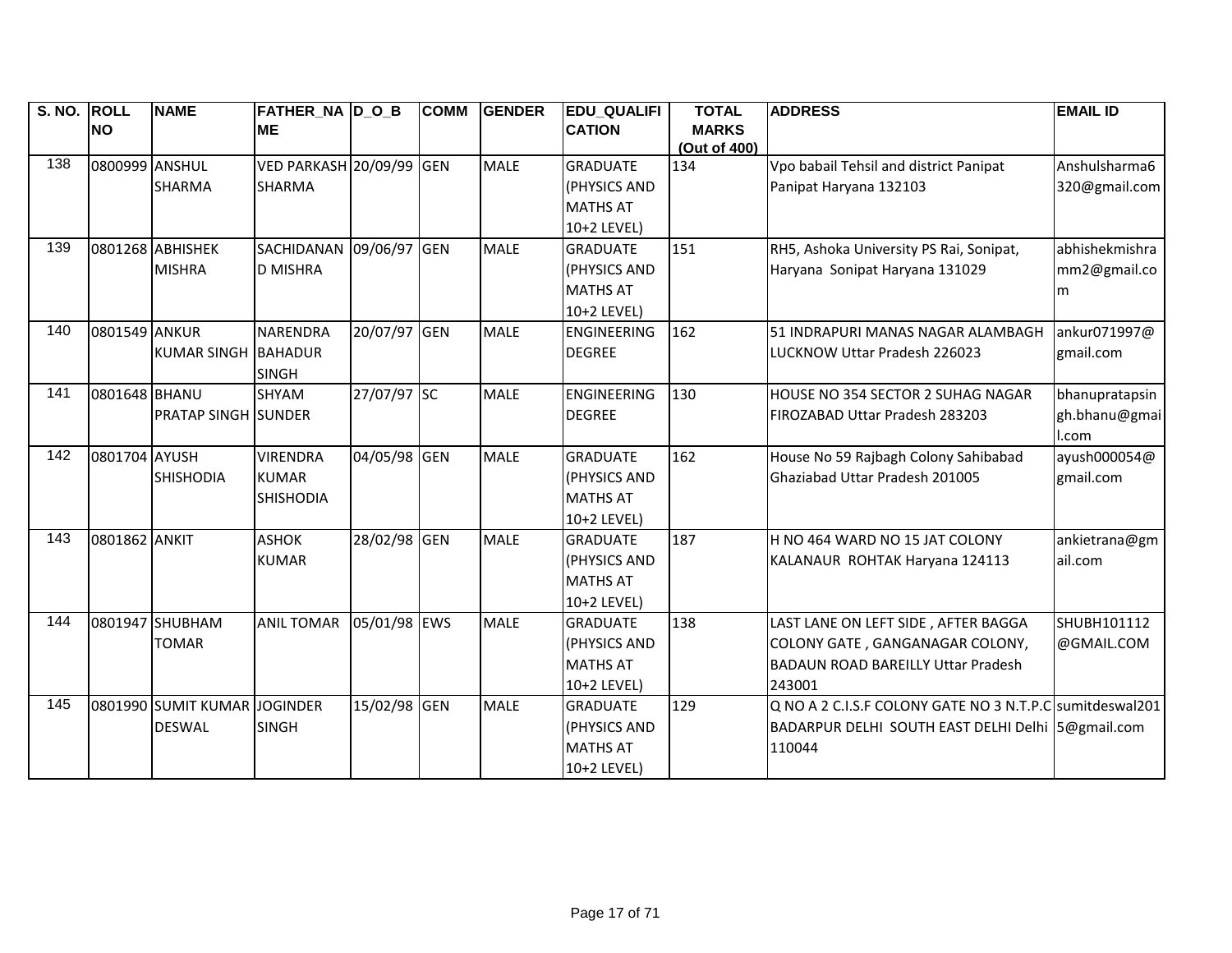| S. NO. ROLL |                | <b>NAME</b>         | <b>FATHER_NA D_O_B</b>          |              | <b>COMM</b> | <b>GENDER</b> | <b>EDU_QUALIFI</b> | <b>TOTAL</b> | <b>ADDRESS</b>                                        | <b>EMAIL ID</b> |
|-------------|----------------|---------------------|---------------------------------|--------------|-------------|---------------|--------------------|--------------|-------------------------------------------------------|-----------------|
|             | <b>NO</b>      |                     | <b>ME</b>                       |              |             |               | <b>CATION</b>      | <b>MARKS</b> |                                                       |                 |
|             |                |                     |                                 |              |             |               |                    | (Out of 400) |                                                       |                 |
| 146         | 0802685 SATYAM |                     | <b>RAJESH</b>                   | 11/03/98 GEN |             | <b>MALE</b>   | <b>GRADUATE</b>    | 146          | 41F30K MADHAVPUR KHARKAUNI NAINI                      | ss206153@gma    |
|             |                | <b>SHUKLA</b>       | <b>SHUKLA</b>                   |              |             |               | (PHYSICS AND       |              | ALLAHABAD Uttar Pradesh 211008                        | il.com          |
|             |                |                     |                                 |              |             |               | <b>MATHS AT</b>    |              |                                                       |                 |
|             |                |                     |                                 |              |             |               | 10+2 LEVEL)        |              |                                                       |                 |
| 147         |                | 0802722 ABHISHEK    | AJAY PRASAD 25/02/00 GEN        |              |             | <b>MALE</b>   | <b>GRADUATE</b>    | 129          | VILLAGE- PAKRI KHURD POST- BELSANDI PS- abhishekcookn |                 |
|             |                | <b>KUMAR</b>        | YADAV                           |              |             |               | (PHYSICS AND       |              | GAUNAHA WEST CHAMPARAN Bihar                          | @gmail.com      |
|             |                |                     |                                 |              |             |               | <b>MATHS AT</b>    |              | 845455                                                |                 |
|             |                |                     |                                 |              |             |               | 10+2 LEVEL)        |              |                                                       |                 |
| 148         | 0802938 GAURAV |                     | <b>VIJAY KUMAR 03/08/97 GEN</b> |              |             | <b>MALE</b>   | <b>GRADUATE</b>    | 157          | vill-motla kalan Distt-rewari Rewari                  | yadav.gaurav14  |
|             |                | YADAV               | YADAV                           |              |             |               | (PHYSICS AND       |              | Haryana 123411                                        | 4@gmail.com     |
|             |                |                     |                                 |              |             |               | <b>MATHS AT</b>    |              |                                                       |                 |
|             |                |                     |                                 |              |             |               | 10+2 LEVEL)        |              |                                                       |                 |
| 149         |                | 0803166 PARTH SINGH | RAJENDRA                        | 12/07/97 GEN |             | <b>MALE</b>   | <b>GRADUATE</b>    | 155          | H NO 7233 RAILWAY BAZAR HALDWANI                      | singhparth403   |
|             |                | <b>DOGRA</b>        | <b>SINGH</b>                    |              |             |               | (PHYSICS AND       |              | NAINITAL Uttrakhand 263139                            | @gmail.com      |
|             |                |                     | <b>DOGRA</b>                    |              |             |               | <b>MATHS AT</b>    |              |                                                       |                 |
|             |                |                     |                                 |              |             |               | 10+2 LEVEL)        |              |                                                       |                 |
| 150         | 0803239 AKSHAY |                     | <b>SAMUNDER</b>                 | 13/03/98 GEN |             | <b>MALE</b>   | <b>GRADUATE</b>    | 156          | House No. 325, Ground Floor Indraprastha              | caajaykumar02   |
|             |                | <b>CHHAWRI</b>      | <b>SINGH</b>                    |              |             |               |                    |              | Colony, Sector-31 faridabad faridabad                 | @gmail.com      |
|             |                |                     | <b>CHHAWRI</b>                  |              |             |               |                    |              | Haryana 121003                                        |                 |
| 151         | 0803517 ANKIT  |                     | RAJBIR SINGH 15/08/99 EWS       |              |             | <b>MALE</b>   | <b>GRADUATE</b>    | 167          | Vpo samaspur Block charkhi dadri Charkhi              | ankitphogat101  |
|             |                |                     |                                 |              |             |               | (PHYSICS AND       |              | dadri Haryana 127306                                  | 97@gmail.com    |
|             |                |                     |                                 |              |             |               | <b>MATHS AT</b>    |              |                                                       |                 |
|             |                |                     |                                 |              |             |               | 10+2 LEVEL)        |              |                                                       |                 |
| 152         |                | 0803634 PRANJAY     | SANJAY                          | 19/06/99 GEN |             | <b>MALE</b>   | <b>GRADUATE</b>    | 153          | HOUSE NO. 192, BLOCK 8, SECTOR 3,                     | pranjay1906@g   |
|             |                | <b>VARSHNEY</b>     | <b>VARSHNEY</b>                 |              |             |               | (PHYSICS AND       |              | RAJENDRA NAGAR, SAHIBABAD Ghaziabad                   | mail.com        |
|             |                |                     |                                 |              |             |               | <b>MATHS AT</b>    |              | Uttar Pradesh 201005                                  |                 |
|             |                |                     |                                 |              |             |               | 10+2 LEVEL)        |              |                                                       |                 |
| 153         |                | 0803752 RAHUL YADAV | <b>HARIOM</b>                   | 26/06/98 GEN |             | <b>MALE</b>   | <b>GRADUATE</b>    | 143          | V.P.O Gokal Garh Mohalla Gujrodia House               | rahul.rockon.ma |
|             |                |                     | YADAV                           |              |             |               | (PHYSICS AND       |              | Of Balla Babuji Rewari Haryana 123401                 | rines@gmail.co  |
|             |                |                     |                                 |              |             |               | <b>MATHS AT</b>    |              |                                                       | m               |
|             |                |                     |                                 |              |             |               | 10+2 LEVEL)        |              |                                                       |                 |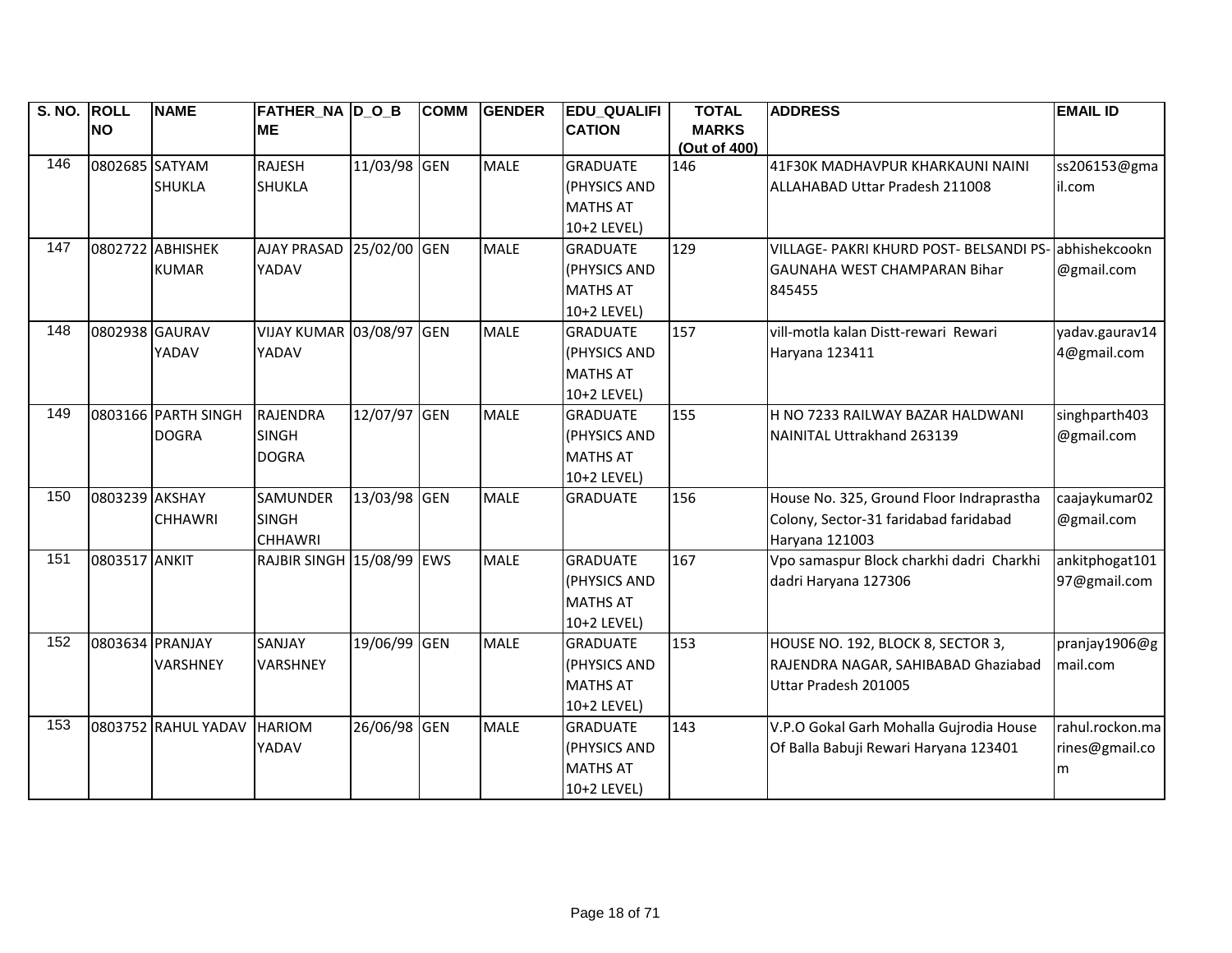| S. NO. | <b>ROLL</b>    | <b>NAME</b>                   | <b>FATHER_NA D_O_B</b>           |              | <b>COMM</b> | <b>GENDER</b> | <b>EDU_QUALIFI</b> | <b>TOTAL</b> | <b>ADDRESS</b>                                              | <b>EMAIL ID</b> |
|--------|----------------|-------------------------------|----------------------------------|--------------|-------------|---------------|--------------------|--------------|-------------------------------------------------------------|-----------------|
|        | <b>NO</b>      |                               | <b>ME</b>                        |              |             |               | <b>CATION</b>      | <b>MARKS</b> |                                                             |                 |
|        |                |                               |                                  |              |             |               |                    | (Out of 400) |                                                             |                 |
| 154    |                | 0803756 GUPTA ASHISH GIRIDHAR |                                  | 19/01/97 SC  |             | <b>MALE</b>   | <b>ENGINEERING</b> | 156          | D221 Ellora Colony Varangaon Road                           | ashishgupta72x  |
|        |                | <b>GIRIDHAR</b>               | <b>GOPAL</b>                     |              |             |               | <b>DEGREE</b>      |              | Bhusawal Maharashtra 425201                                 | @gmail.com      |
|        |                |                               | <b>GUPTA</b>                     |              |             |               |                    |              |                                                             |                 |
| 155    |                | 0804001 RAJIT KUMAR           | <b>MUNEESH</b>                   | 25/07/97 GEN |             | <b>MALE</b>   | <b>GRADUATE</b>    | 163          | vill- nekpur post- saghan machhariya tehshil aulakhrajit@gm |                 |
|        |                |                               | <b>KUMAR</b>                     |              |             |               | (PHYSICS AND       |              | -sambhal Sambhal Uttar Pradesh 244304                       | ail.com         |
|        |                |                               |                                  |              |             |               | <b>MATHS AT</b>    |              |                                                             |                 |
|        |                |                               |                                  |              |             |               | 10+2 LEVEL)        |              |                                                             |                 |
| 156    |                | 0804020 RAJESH JHA            | <b>HARI</b>                      | 09/03/99 GEN |             | <b>MALE</b>   | <b>GRADUATE</b>    | 186          | Army Institute of Law Sector-68 SAS Nagar                   | jharajesh 1997@ |
|        |                |                               | <b>SHANKAR JHA</b>               |              |             |               |                    |              | Mohali Punjab 160062                                        | gmail.com       |
|        |                |                               |                                  |              |             |               |                    |              |                                                             |                 |
| 157    |                | 0804048 KESHAV KANT           | <b>RAVI KANT</b>                 | 28/02/97 GEN |             | <b>MALE</b>   | <b>GRADUATE</b>    | 135          | House No. 29 Gali No. 3 Shakti Nagar                        | keshavv11@gm    |
|        |                | <b>SHARMA</b>                 |                                  |              |             |               | (PHYSICS AND       |              | Rewari Haryana 123401                                       | ail.com         |
|        |                |                               |                                  |              |             |               | <b>MATHS AT</b>    |              |                                                             |                 |
|        |                |                               |                                  |              |             |               | 10+2 LEVEL)        |              |                                                             |                 |
| 158    |                | 0804672 ARJIT GHOSH           | <b>BLGHOSH</b>                   | 11/03/97 OBC |             | <b>MALE</b>   | <b>ENGINEERING</b> | 160          | SO- Bihari Lal Ghosh Vill- Makaiya, PO-                     | arjit11031997@  |
|        |                |                               |                                  |              |             |               | <b>DEGREE</b>      |              | BALUPUR PS-RATUA Malda West Bengal                          | gmail.com       |
|        |                |                               |                                  |              |             |               |                    |              | 732205                                                      |                 |
| 159    | 0804739 ARPIT  |                               | <b>JAIVEER</b>                   | 17/11/99 GEN |             | <b>MALE</b>   | <b>GRADUATE</b>    | 134          | HOUSE NO. 180 GALI NO.4 BASANT VIHAR                        | arpitjaat17@gm  |
|        |                | <b>PANWAR</b>                 | <b>SINGH</b>                     |              |             |               | (PHYSICS AND       |              | KHUSHALPUR MORADABAD MORADABAD                              | ail.com         |
|        |                |                               |                                  |              |             |               | <b>MATHS AT</b>    |              | Uttar Pradesh 244001                                        |                 |
|        |                |                               |                                  |              |             |               | 10+2 LEVEL)        |              |                                                             |                 |
| 160    |                | 0805257 SHUBHAM               | <b>RAJBIR SINGH 04/05/97 OBC</b> |              |             | <b>MALE</b>   | <b>GRADUATE</b>    | 132          | House no 83 vpo Ahirka tehsil and district                  | shubhamtoor34   |
|        |                | <b>TOOR</b>                   | <b>TOOR</b>                      |              |             |               |                    |              | Jind state Haryana jind Haryana 126102                      | @gmail.com      |
|        |                |                               |                                  |              |             |               |                    |              |                                                             |                 |
| 161    |                | 0805851 OMKAR SINGH RAM MURTI |                                  | 24/03/97 GEN |             | <b>MALE</b>   | <b>ENGINEERING</b> | 161          | D 179 KUNWAR SINGH NAGAR NANGLOI                            | omkarsinghind   |
|        |                |                               | <b>SINGH</b>                     |              |             |               | <b>DEGREE</b>      |              | DELHI WEST DELHI Delhi 110041                               | @gmail.com      |
|        |                |                               |                                  |              |             |               |                    |              |                                                             |                 |
| 162    | 0805861 BHARAT |                               | <b>ASHOK</b>                     | 10/10/97 GEN |             | <b>MALE</b>   | <b>GRADUATE</b>    | 143          | SHIV BASTI NEAR MAHILA THANA                                | bharatkumardh   |
|        |                | <b>KUMAR</b>                  | <b>KUMAR</b>                     |              |             |               |                    |              | CHAMRAWAL ROAD BAGHPAT Uttar                                | ama2000@gmai    |
|        |                |                               |                                  |              |             |               |                    |              | Pradesh 250609                                              | I.com           |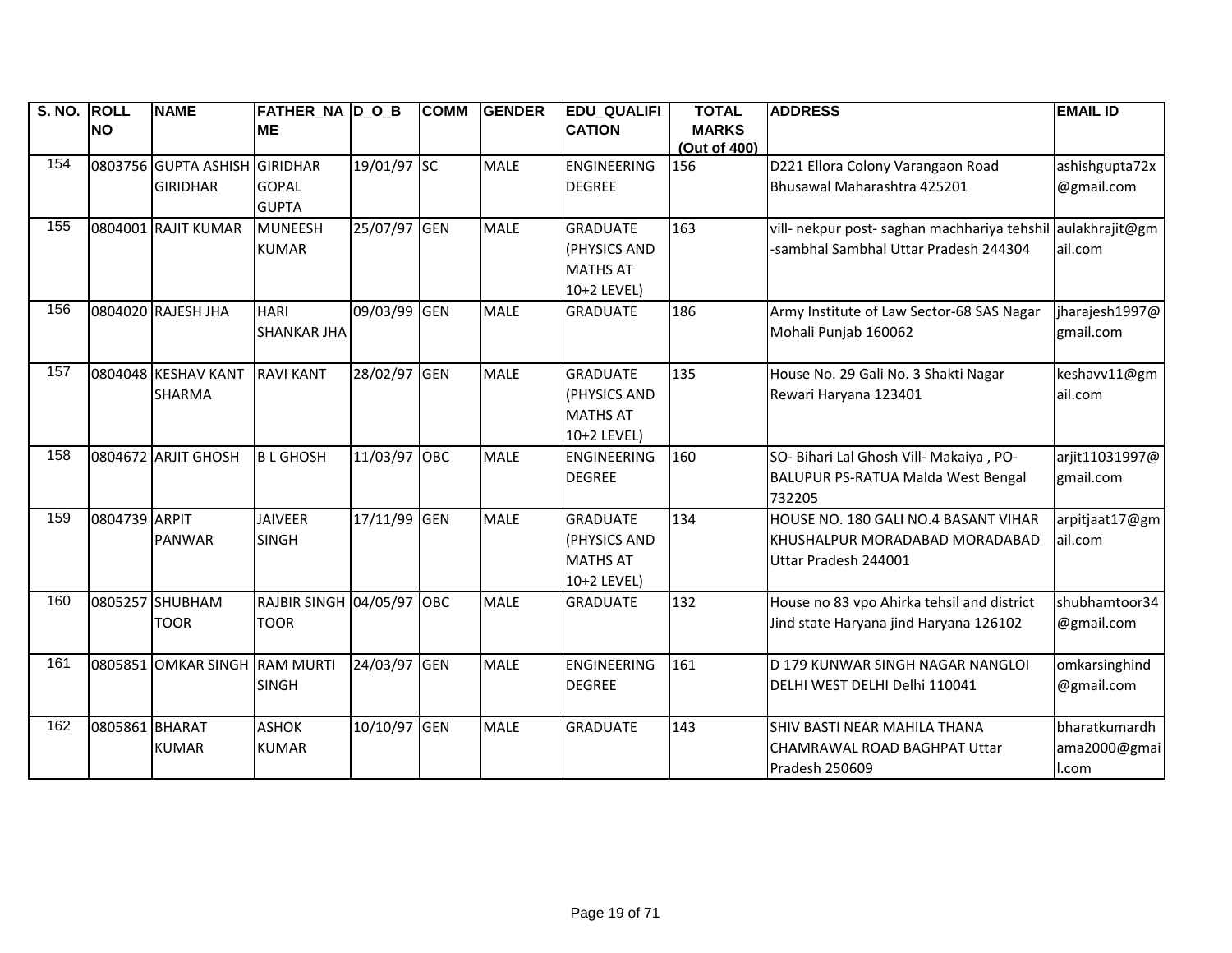| S. NO. ROLL |                | <b>NAME</b>         | <b>FATHER_NA D_O_B</b>       |              | <b>COMM</b> | <b>GENDER</b> | <b>EDU QUALIFI</b>                             | <b>TOTAL</b> | <b>ADDRESS</b>                             | <b>EMAIL ID</b> |
|-------------|----------------|---------------------|------------------------------|--------------|-------------|---------------|------------------------------------------------|--------------|--------------------------------------------|-----------------|
|             | <b>NO</b>      |                     | <b>ME</b>                    |              |             |               | <b>CATION</b>                                  | <b>MARKS</b> |                                            |                 |
|             |                |                     |                              |              |             |               |                                                | (Out of 400) |                                            |                 |
| 163         | 0806120 YUVRAJ |                     | LAXMI                        | 02/10/97     | GEN         | <b>MALE</b>   | <b>GRADUATE</b>                                | 157          | 163, salaria officers enclave sector-21    | yuvrajsharmaba  |
|             |                | <b>SHARMA</b>       | <b>NARAIN</b>                |              |             |               | (PHYSICS AND                                   |              | dwarka new delhi Delhi 110077              | llb@gmail.com   |
|             |                |                     | <b>SHARMA</b>                |              |             |               | <b>MATHS AT</b>                                |              |                                            |                 |
|             |                |                     |                              |              |             |               | 10+2 LEVEL)                                    |              |                                            |                 |
| 164         |                | 0806172 SUMIT KUMAR | PRAMOD                       | 01/04/97 EWS |             | <b>MALE</b>   | <b>ENGINEERING</b>                             | 150          | VILL AGRAULI POST DOPAHI BALLIA U.P        | sumitdubey002   |
|             |                |                     | <b>KUMAR</b><br><b>DUBEY</b> |              |             |               | <b>DEGREE</b>                                  |              | BALLIA Uttar Pradesh 277401                | @gmail.com      |
| 165         |                | 0806435 CHARITARTH  | <b>INDER JEET</b>            | 12/03/97 GEN |             | <b>MALE</b>   | <b>GRADUATE</b>                                | 153          | A804, Ranjit Vihar 2, Sector 23, Dwarka    | charitarthsindh |
|             |                | SINDHU              | <b>SINGH</b>                 |              |             |               |                                                |              | New Delhi Delhi 110077                     | u@ymail.com     |
| 166         |                | 0806597 SANDEEP     | <b>RAJENDRA</b>              | 15/06/98 GEN |             | <b>MALE</b>   | <b>GRADUATE</b>                                | 141          | Nai basti Bigrabag Khatima, Udham singh    | chandsandeep1   |
|             |                | <b>CHAND</b>        | <b>CHAND</b>                 |              |             |               | (PHYSICS AND                                   |              | nagar Uttarakhand Udham singh nagar        | 4@gmail.com     |
|             |                |                     |                              |              |             |               | <b>MATHS AT</b>                                |              | Uttrakhand 262308                          |                 |
|             |                |                     |                              |              |             |               | 10+2 LEVEL)                                    |              |                                            |                 |
| 167         |                | 0806705 AJAY SINGH  | <b>RAMVIR</b>                | 28/07/98 GEN |             | <b>MALE</b>   | <b>GRADUATE</b>                                | 134          | B-42, Lane no.17 Jitar Nagar Parwana road  | ajaysrathore98  |
|             |                | <b>RATHORE</b>      | <b>SINGH</b>                 |              |             |               | (PHYSICS AND                                   |              | Preet Vihar NEW DELHI Delhi 110051         | @gmail.com      |
|             |                |                     |                              |              |             |               | <b>MATHS AT</b>                                |              |                                            |                 |
|             |                |                     |                              |              |             |               | 10+2 LEVEL)                                    |              |                                            |                 |
| 168         |                | 0807020 GOURKAR     | RAMCHANDR 31/05/97           |              | <b>GEN</b>  | <b>MALE</b>   | <b>ENGINEERING</b>                             | 168          | 11865, third floor, gali no.10, sat nagar, | krishnagourkar3 |
|             |                | <b>KRISHNA</b>      |                              |              |             |               | <b>DEGREE</b>                                  |              | karol bagh New Delhi Delhi 110005          | 1@gmail.com     |
|             |                | <b>RAMCHANDRA</b>   |                              |              |             |               |                                                |              |                                            |                 |
| 169         |                | 0807031 LALIT KUMAR | <b>DALIP SINGH</b>           | 12/11/97     | <b>OBC</b>  | <b>MALE</b>   | <b>GRADUATE</b>                                | 162          | VPO-BERI DISTTTEH-MAHENDERGARH             | KUNJEYANLALIT   |
|             |                |                     |                              |              |             |               | (PHYSICS AND                                   |              | MAHENDERGARH Haryana 123029                | @GMAIL.COM      |
|             |                |                     |                              |              |             |               | <b>MATHS AT</b>                                |              |                                            |                 |
|             |                |                     |                              |              |             |               | 10+2 LEVEL)                                    |              |                                            |                 |
| 170         | 0807259 TANMAI |                     | <b>TARUN</b>                 | 23/11/98 GEN |             | <b>MALE</b>   | <b>GRADUATE</b>                                | 166          | D120 RABINDRANAGAR SUBRAMANIA              | TANMAI.SAXEN    |
|             |                |                     |                              |              |             |               |                                                |              |                                            |                 |
|             |                |                     |                              |              |             |               |                                                |              |                                            |                 |
|             |                |                     |                              |              |             |               |                                                |              |                                            |                 |
|             |                | <b>SAXENA</b>       | <b>SAXENA</b>                |              |             |               | (PHYSICS AND<br><b>MATHS AT</b><br>10+2 LEVEL) |              | BHARATI MARG new delhi Delhi 110003        | A1@gmail.com    |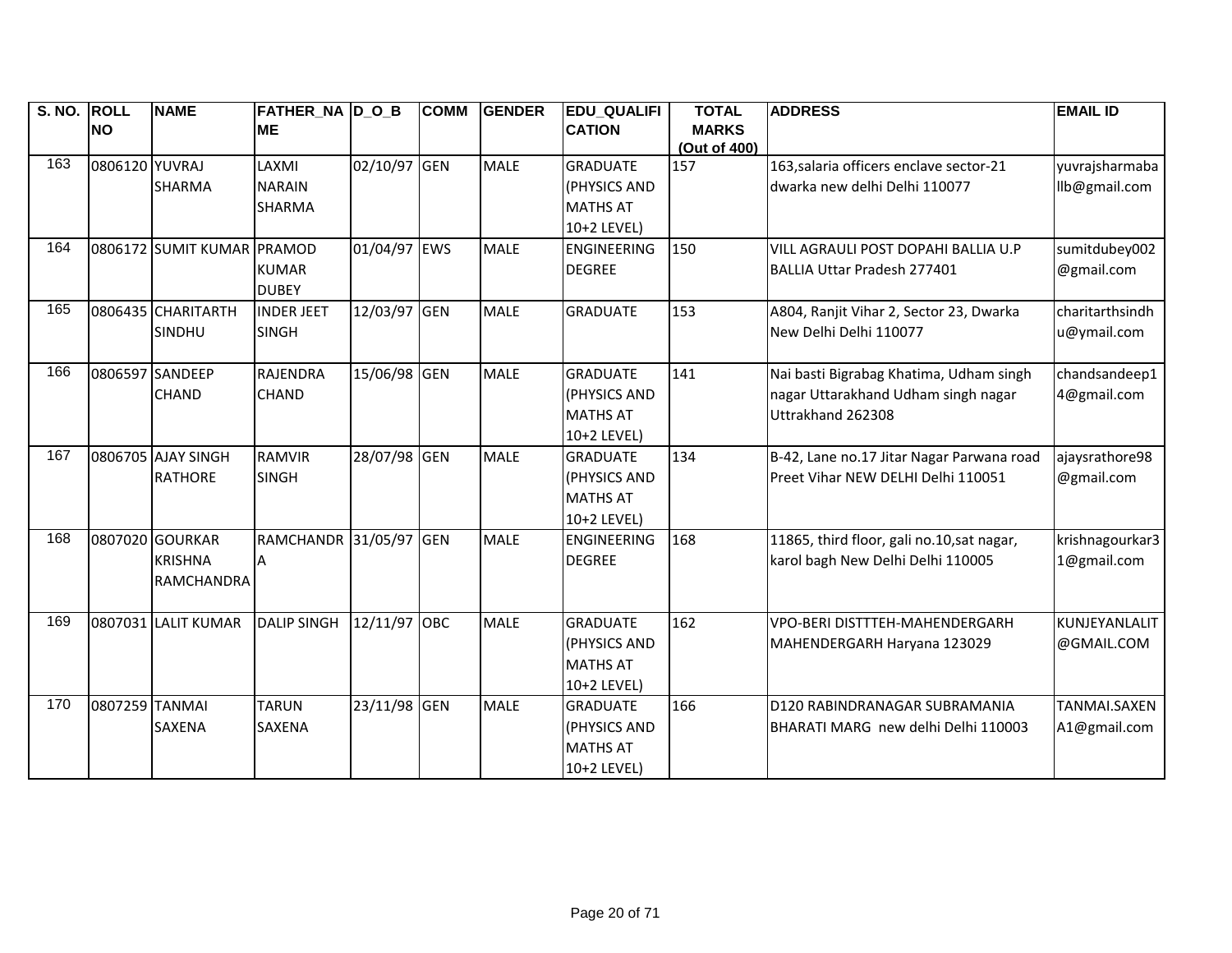| S. NO. ROLL |                 | <b>NAME</b>              | FATHER_NA  D_O_B  |              | <b>COMM</b> | <b>GENDER</b> | <b>EDU_QUALIFI</b>  | <b>TOTAL</b> | <b>ADDRESS</b>                            | <b>EMAIL ID</b> |
|-------------|-----------------|--------------------------|-------------------|--------------|-------------|---------------|---------------------|--------------|-------------------------------------------|-----------------|
|             | <b>NO</b>       |                          | <b>ME</b>         |              |             |               | <b>CATION</b>       | <b>MARKS</b> |                                           |                 |
|             |                 |                          |                   |              |             |               |                     | (Out of 400) |                                           |                 |
| 171         | 0807296 RISHABH |                          | <b>AWADHESH</b>   | 25/05/99 EWS |             | <b>MALE</b>   | <b>GRADUATE</b>     | 135          | Rz-266M palam colony Rajnagar part 2      | rishabhjha257@  |
|             |                 | <b>KUMAR JHA</b>         | <b>KUMAR JHA</b>  |              |             |               | (PHYSICS AND        |              | Palam New Delhi South West Delhi Delhi    | gmail.com       |
|             |                 |                          |                   |              |             |               | <b>MATHS AT</b>     |              | 110045                                    |                 |
|             |                 |                          |                   |              |             |               | 10+2 LEVEL)         |              |                                           |                 |
| 172         |                 | 0807623 AAKASH RANA      | ANANGPAL          | 03/08/97 GEN |             | <b>MALE</b>   | <b>GRADUATE</b>     | 161          | RB1 768-E RAILWAY COLONY SIPRI BAZAR      | aakashrana1997  |
|             |                 |                          | <b>SINGH RANA</b> |              |             |               | (PHYSICS AND        |              | JHANSI Uttar Pradesh 284003               | @gmail.com      |
|             |                 |                          |                   |              |             |               | <b>MATHS AT</b>     |              |                                           |                 |
|             |                 |                          |                   |              |             |               | 10+2 LEVEL)         |              |                                           |                 |
| 173         |                 | 0808058 RAVI KANT        | <b>SATYENDRA</b>  | 25/03/97 OBC |             | <b>MALE</b>   | <b>GRADUATE</b>     | 168          | VILL-BISHUNPUR P.O-KANHAIYAGANJ P.S-      | kantr55856@g    |
|             |                 | <b>KUMAR</b>             | PRASAD            |              |             |               | (PHYSICS AND        |              | TELHARA NALANDA Bihar 801306              | mail.com        |
|             |                 |                          | <b>VERMA</b>      |              |             |               | <b>MATHS AT</b>     |              |                                           |                 |
|             |                 |                          |                   |              |             |               | 10+2 LEVEL)         |              |                                           |                 |
| 174         | 0808223 NITESH  |                          | <b>ARUN</b>       | 20/10/99 GEN |             | <b>MALE</b>   | <b>GRADUATE</b>     | 160          | Ward no. 12 Village Hetanpur Post         | 5313nitesh@gm   |
|             |                 | <b>KUMAR</b>             | <b>KUMAR RAY</b>  |              |             |               | <b>(PHYSICS AND</b> |              | Hetanpur Samastipur Bihar 844506          | ail.com         |
|             |                 |                          |                   |              |             |               | <b>MATHS AT</b>     |              |                                           |                 |
|             |                 |                          |                   |              |             |               | 10+2 LEVEL)         |              |                                           |                 |
| 175         | 0808296 DEEPESH |                          | <b>POONAM</b>     | 17/09/97 OBC |             | <b>MALE</b>   | <b>GRADUATE</b>     | 157          | AT PO JAREKELA TAMNAR Raigarh             | deepeshbehra    |
|             |                 | <b>KUMAR BEHRA BEHRA</b> |                   |              |             |               | (PHYSICS AND        |              | Chhattisgarh 496107                       | @gmail.com      |
|             |                 |                          |                   |              |             |               | <b>MATHS AT</b>     |              |                                           |                 |
|             |                 |                          |                   |              |             |               | 10+2 LEVEL)         |              |                                           |                 |
| 176         | 0808509 RAJESH  |                          | <b>SANTBIR</b>    | 20/07/99 GEN |             | <b>MALE</b>   | <b>GRADUATE</b>     | 157          | <b>VILLAGE BURJ TULA POST AKOS TEHSIL</b> | rajeshchhonkar  |
|             |                 | <b>KUMAR</b>             | <b>SINGH</b>      |              |             |               | (PHYSICS AND        |              | MAHAVAN DISTRICT MATHUR A MATHURA         | 99@gmail.com    |
|             |                 |                          |                   |              |             |               | <b>MATHS AT</b>     |              | Uttar Pradesh 281301                      |                 |
|             |                 |                          |                   |              |             |               | 10+2 LEVEL)         |              |                                           |                 |
| 177         | 0808580 SACHIN  |                          | <b>PRAHLAD</b>    | 12/06/98 GEN |             | <b>MALE</b>   | <b>GRADUATE</b>     | 167          | Vill-karab Post karab Tehsil mahavan      | singhsachin286  |
|             |                 | <b>PRAHLAD</b>           | <b>SINGH</b>      |              |             |               | (PHYSICS AND        |              | Mathura Uttar Pradesh 281204              | @gmail.com      |
|             |                 | <b>SINGH</b>             |                   |              |             |               | <b>MATHS AT</b>     |              |                                           |                 |
|             |                 |                          |                   |              |             |               | 10+2 LEVEL)         |              |                                           |                 |
| 178         |                 | 0808856 TIRTHANKAR       | <b>PRABIR</b>     | 16/09/97 GEN |             | <b>MALE</b>   | <b>GRADUATE</b>     | 133          | A3 Bina Complex Khalisani Ditch Road      | tirthankar_97@  |
|             |                 | <b>GHOSH</b>             | <b>KUMAR</b>      |              |             |               | (PHYSICS AND        |              | Chandannagar Hooghly West Bengal          | yahoo.com       |
|             |                 |                          | <b>GHOSH</b>      |              |             |               | <b>MATHS AT</b>     |              | 712136                                    |                 |
|             |                 |                          |                   |              |             |               | 10+2 LEVEL)         |              |                                           |                 |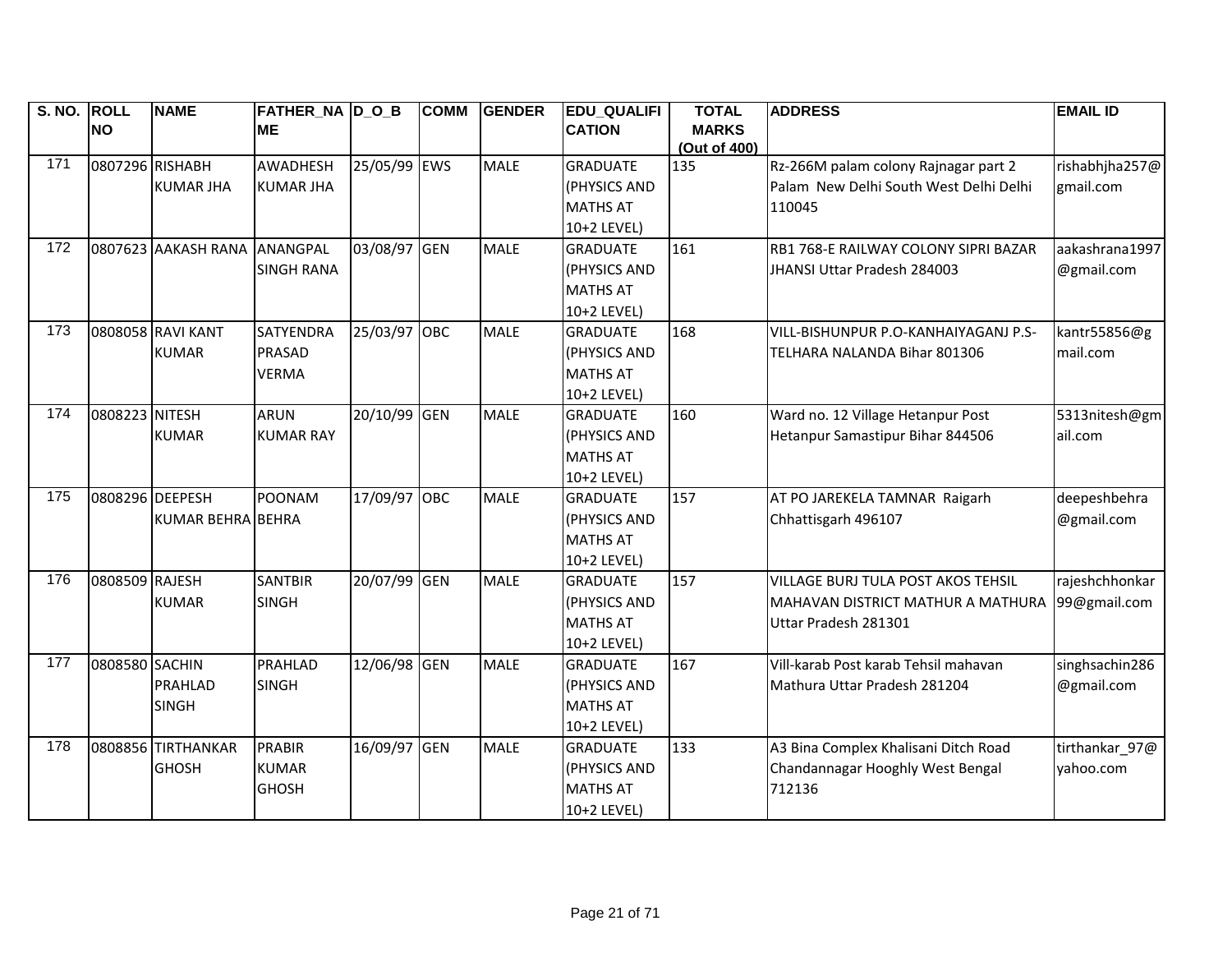| S. NO. ROLL |                | <b>NAME</b>                | FATHER NA D O B           |              | <b>COMM</b> | <b>GENDER</b> | <b>EDU QUALIFI</b> | <b>TOTAL</b> | <b>ADDRESS</b>                              | <b>EMAIL ID</b> |
|-------------|----------------|----------------------------|---------------------------|--------------|-------------|---------------|--------------------|--------------|---------------------------------------------|-----------------|
|             | <b>INO</b>     |                            | <b>ME</b>                 |              |             |               | <b>CATION</b>      | <b>MARKS</b> |                                             |                 |
| 179         |                |                            |                           |              |             |               |                    | (Out of 400) |                                             |                 |
|             | 0809014 ROHAN  |                            | CHIRANJI LAL 28/08/98 OBC |              |             | <b>MALE</b>   | <b>GRADUATE</b>    | 156          | Opp. Main Post Office Fatehpur Shekhawati   | rohanmahla138   |
|             |                |                            |                           |              |             |               | (PHYSICS AND       |              | SIKAR Rajasthan 332301                      | @gmail.com      |
|             |                |                            |                           |              |             |               | <b>MATHS AT</b>    |              |                                             |                 |
|             |                |                            |                           |              |             |               | 10+2 LEVEL)        |              |                                             |                 |
| 180         |                | 0809855 SANJAY GUPTA DURGA |                           | 20/10/99 GEN |             | <b>MALE</b>   | <b>GRADUATE</b>    | 128          | ES1B-46 SECTOR - A, PHASE - 2 SITAPUR       | sanjaygupta747  |
|             |                |                            | <b>PRASAD</b>             |              |             |               | (PHYSICS AND       |              | ROAD YOJNA Jankipuram Lucknow Uttar         | 4@gmail.com     |
|             |                |                            | <b>GUPTA</b>              |              |             |               | <b>MATHS AT</b>    |              | Pradesh 226021                              |                 |
|             |                |                            |                           |              |             |               | 10+2 LEVEL)        |              |                                             |                 |
| 181         | 0810200 SHIVA  |                            | <b>VINOD</b>              | 01/09/98 GEN |             | <b>MALE</b>   | <b>GRADUATE</b>    | 134          | LAXMI NAGAR GAJRAULA AMROHA                 | shivasharma176  |
|             |                | <b>SHARMA</b>              | <b>KUMAR</b>              |              |             |               | (PHYSICS AND       |              | AMROHA Uttar Pradesh 244235                 | 0@gmail.com     |
|             |                |                            | <b>SHARMA</b>             |              |             |               | <b>MATHS AT</b>    |              |                                             |                 |
|             |                |                            |                           |              |             |               | 10+2 LEVEL)        |              |                                             |                 |
| 182         | 0810337 APURBA |                            | U K DEY                   | 07/08/97 GEN |             | <b>MALE</b>   | <b>GRADUATE</b>    | 151          | BA 30B PHASE 1 ASHOK VIHAR DELHI Delhi      | apurba7897@g    |
|             |                | <b>KUMAR DEY</b>           |                           |              |             |               |                    |              | 110052                                      | mail.com        |
| 183         |                | 0810677 SUSHANT            | <b>PANKAJ</b>             | 15/12/97 GEN |             | <b>MALE</b>   | <b>ENGINEERING</b> | 148          | C 39 SHYAM PARK EXTENSION SAHIBABAD         | sushantkaushik  |
|             |                | <b>KAUSHIK</b>             | <b>KAUSHIK</b>            |              |             |               | <b>DEGREE</b>      |              | GHAZIABAD Uttar Pradesh 201005              | 97@gmail.com    |
|             |                |                            |                           |              |             |               |                    |              |                                             |                 |
| 184         |                | 0811476 TATE NILESH        | RAMCHANDR 09/11/97 OBC    |              |             | <b>MALE</b>   | <b>ENGINEERING</b> | 134          | AP Islampur Tal- Walwa, Dist- Sangli Sangli | nileshtate91197 |
|             |                | RAMCHANDRA A               |                           |              |             |               | <b>DEGREE</b>      |              | Maharashtra 415409                          | @gmail.com      |
|             |                |                            |                           |              |             |               |                    |              |                                             |                 |
| 185         | 0812230 AJAY   |                            | SATYAWAN                  | 15/07/97 GEN |             | <b>MALE</b>   | <b>GRADUATE</b>    | 163          | HOUSE NO. 178 VILLAGE DHIRANWAS             | ajayboxer1275   |
|             |                |                            | <b>SINGH</b>              |              |             |               | (PHYSICS AND       |              | POST OFFICE RAWALWAS KHURD HISAR            | @gmail.com      |
|             |                |                            |                           |              |             |               | <b>MATHS AT</b>    |              | Haryana 125001                              |                 |
|             |                |                            |                           |              |             |               | 10+2 LEVEL)        |              |                                             |                 |
| 186         |                | 0812793 DALWINDER          | KIRPAL SINGH 11/05/99     |              | <b>OBC</b>  | <b>MALE</b>   | <b>GRADUATE</b>    | 165          | V.P.O KHOUR DEONIAN TEH RS PURA             | captdalwinder@  |
|             |                | <b>SINGH</b>               |                           |              |             |               | (PHYSICS AND       |              | JAMMU JAMMU Jammu & Kashmir 181101          | gmail.com       |
|             |                |                            |                           |              |             |               | <b>MATHS AT</b>    |              |                                             |                 |
|             |                |                            |                           |              |             |               | 10+2 LEVEL)        |              |                                             |                 |
| 187         |                | 0813157 RAJAT YADAV        | <b>LILU RAM</b>           | 28/02/97 OBC |             | <b>MALE</b>   | <b>GRADUATE</b>    | 160          | Hno 127 Vijay Vihar Colony Satrod Kalan     | rajat.yadav.289 |
|             |                |                            |                           |              |             |               | (PHYSICS AND       |              | Hisar Haryana Hisar Haryana 125006          | 7@gmail.com     |
|             |                |                            |                           |              |             |               | <b>MATHS AT</b>    |              |                                             |                 |
|             |                |                            |                           |              |             |               | 10+2 LEVEL)        |              |                                             |                 |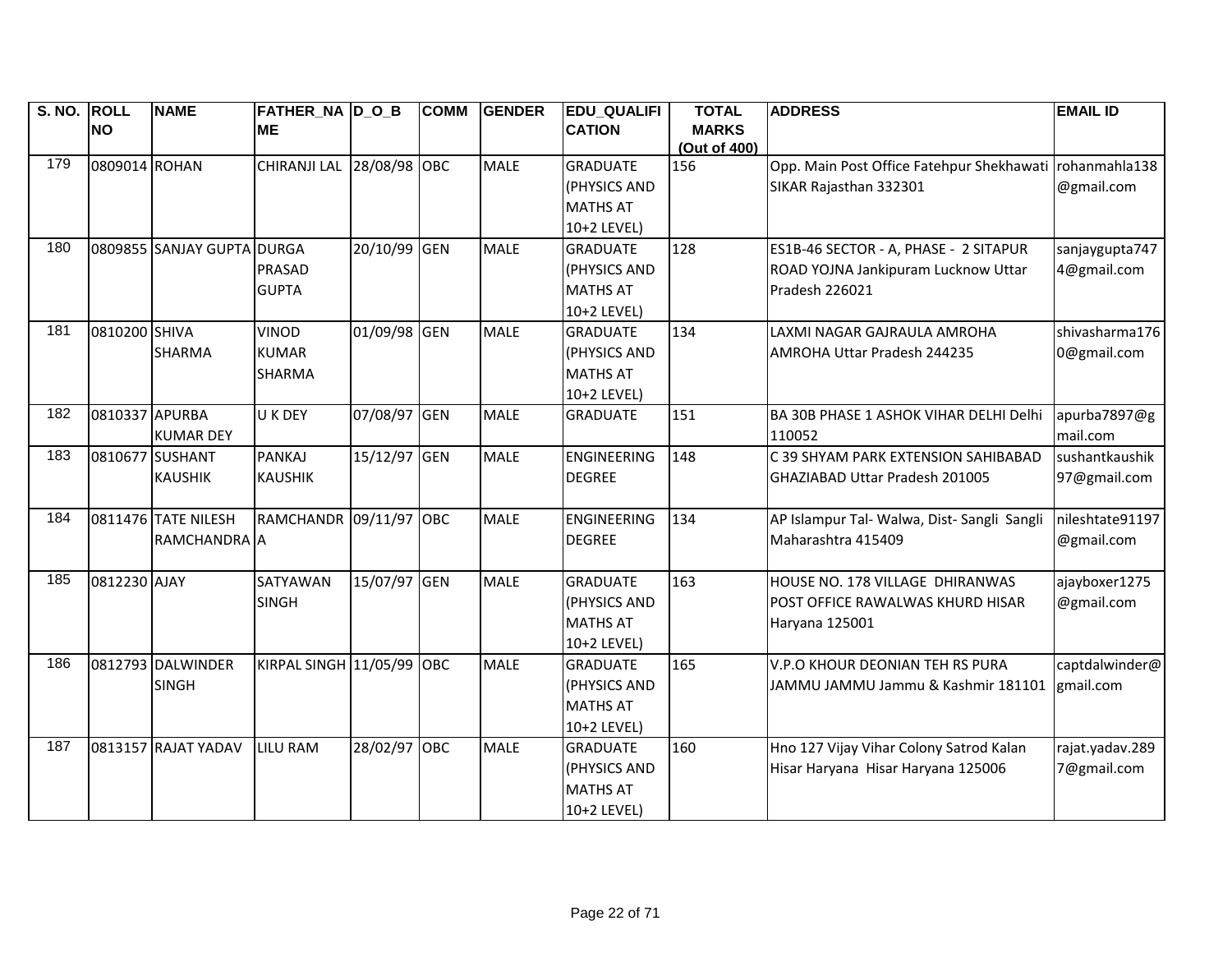| S. NO. ROLL |                | <b>NAME</b>                    | <b>FATHER NA DOB</b> |              | <b>COMM</b> | <b>GENDER</b> | <b>EDU QUALIFI</b> | <b>TOTAL</b>                 | <b>ADDRESS</b>                             | <b>EMAIL ID</b> |
|-------------|----------------|--------------------------------|----------------------|--------------|-------------|---------------|--------------------|------------------------------|--------------------------------------------|-----------------|
|             | <b>NO</b>      |                                | <b>ME</b>            |              |             |               | <b>CATION</b>      | <b>MARKS</b><br>(Out of 400) |                                            |                 |
| 188         |                | 0813366 VISHNU PAL             | <b>ANAR SINGH</b>    | 12/05/00 OBC |             | <b>MALE</b>   | <b>GRADUATE</b>    | 162                          | PAL NAGAR RADHA RAMAN ROAD                 | vishunupal360   |
|             |                |                                |                      |              |             |               |                    |                              | MAINPURI Uttar Pradesh 205001              | @gmail.com      |
| 189         |                | 0813512 JATANVEER              | <b>OMVEER</b>        | 31/07/98 SC  |             | <b>MALE</b>   | <b>GRADUATE</b>    | 156                          | HOUSE NO. 90 A nehru ganj anoopshahr       | jatanveersingh2 |
|             |                | <b>SINGH</b>                   | <b>SINGH</b>         |              |             |               | (PHYSICS AND       |                              | bulandshahr Uttar Pradesh 202390           | 1481@gmail.co   |
|             |                |                                |                      |              |             |               | <b>MATHS AT</b>    |                              |                                            | m               |
|             |                |                                |                      |              |             |               | 10+2 LEVEL)        |                              |                                            |                 |
| 190         |                | 0813782 RAUSHAN RAJ            | <b>SATYENDRA</b>     | 14/08/97 GEN |             | <b>MALE</b>   | <b>GRADUATE</b>    | 132                          | Baheliya Bigha Po Tekari Ps Tekari Gaya    | rajraushan16@g  |
|             |                |                                | <b>SHARMA</b>        |              |             |               | (PHYSICS AND       |                              | <b>Bihar 824236</b>                        | mail.com        |
|             |                |                                |                      |              |             |               | <b>MATHS AT</b>    |                              |                                            |                 |
|             |                |                                |                      |              |             |               | 10+2 LEVEL)        |                              |                                            |                 |
| 191         |                | 0813996 VINEET YADAV VIJAY PAL |                      | 14/06/00 OBC |             | <b>MALE</b>   | <b>GRADUATE</b>    | 169                          | P 167 5 new kabul line Near sadar bazaar   | Vineetkumar14   |
|             |                |                                | <b>SINGH</b>         |              |             |               | (PHYSICS AND       |                              | Delhi cantt Delhi 110010                   | 06@gmail.com    |
|             |                |                                |                      |              |             |               | <b>MATHS AT</b>    |                              |                                            |                 |
|             |                |                                |                      |              |             |               | 10+2 LEVEL)        |                              |                                            |                 |
| 192         |                | 0814007 SHASHI KANT            | NARENDER             | 26/01/98 GEN |             | <b>MALE</b>   | <b>GRADUATE</b>    | 164                          | HN 2121 Street no 04 Prem Nagar Bajaj      | shashikant3145  |
|             |                | <b>PANDEY</b>                  | <b>PANDEY</b>        |              |             |               |                    |                              | Public School New Delhi Delhi 110008       | @gmail.com      |
| 193         |                | 0814185 MD IMRAN               | <b>MOHAMMED</b>      | 21/09/97 EWS |             | <b>MALE</b>   | <b>GRADUATE</b>    | 134                          | Nawada Rajokhar Post Manikpur PS           | imranhasib42@   |
|             |                | <b>HASIB</b>                   | <b>HASIB</b>         |              |             |               |                    |                              | Gopalganj Gopalganj Bihar 841428           | gmail.com       |
| 194         |                | 0814608 PRINCE SAHU            | <b>ANIL SAHU</b>     | 05/11/97 OBC |             | <b>MALE</b>   | <b>GRADUATE</b>    | 157                          | MOHALLA-RAPATGANJ HOME-BABU RAM            | SAHUPRINCE09    |
|             |                |                                |                      |              |             |               | (PHYSICS AND       |                              | SAHU JALAUN U.P JALAUN Uttar Pradesh       | @GMAIL.COM      |
|             |                |                                |                      |              |             |               | <b>MATHS AT</b>    |                              | 285123                                     |                 |
|             |                |                                |                      |              |             |               | 10+2 LEVEL)        |                              |                                            |                 |
| 195         |                | 0814769 SAUMEN SAIN            | <b>AMIYA</b>         | 23/02/98 GEN |             | <b>MALE</b>   | <b>GRADUATE</b>    | 136                          | D-67, Manglapuri Village Near Manglapuri   | somu.sain98@g   |
|             |                |                                | <b>KUMAR SAIN</b>    |              |             |               | (PHYSICS AND       |                              | Bus Terminal Palam South West Delhi Delhi  | mail.com        |
|             |                |                                |                      |              |             |               | <b>MATHS AT</b>    |                              | 110045                                     |                 |
|             |                |                                |                      |              |             |               | 10+2 LEVEL)        |                              |                                            |                 |
| 196         |                | 0815214 RITESH PURI            | PIYUSH PURI          | 03/01/97 GEN |             | <b>MALE</b>   | <b>GRADUATE</b>    | 160                          | B-78, 3rd floor Rishi Nagar, Rani Bagh New | ritesh.puri9802 |
|             |                |                                |                      |              |             |               |                    |                              | Delhi, Delhi New Delhi Delhi 110034        | @gmail.com      |
|             |                |                                |                      |              |             |               |                    |                              |                                            |                 |
| 197         | 0816262 ASHISH |                                | <b>SATYA</b>         | 02/11/97 GEN |             | <b>MALE</b>   | <b>GRADUATE</b>    | 142                          | HOUSE NO.27 SECTOR 2 BAHADURGARH           | ashishmudgal27  |
|             |                | <b>MUDGAL</b>                  | <b>NARAIN</b>        |              |             |               | (PHYSICS AND       |                              | JHAJJAR Haryana 124507                     | @gmail.com      |
|             |                |                                |                      |              |             |               | <b>MATHS AT</b>    |                              |                                            |                 |
|             |                |                                |                      |              |             |               | 10+2 LEVEL)        |                              |                                            |                 |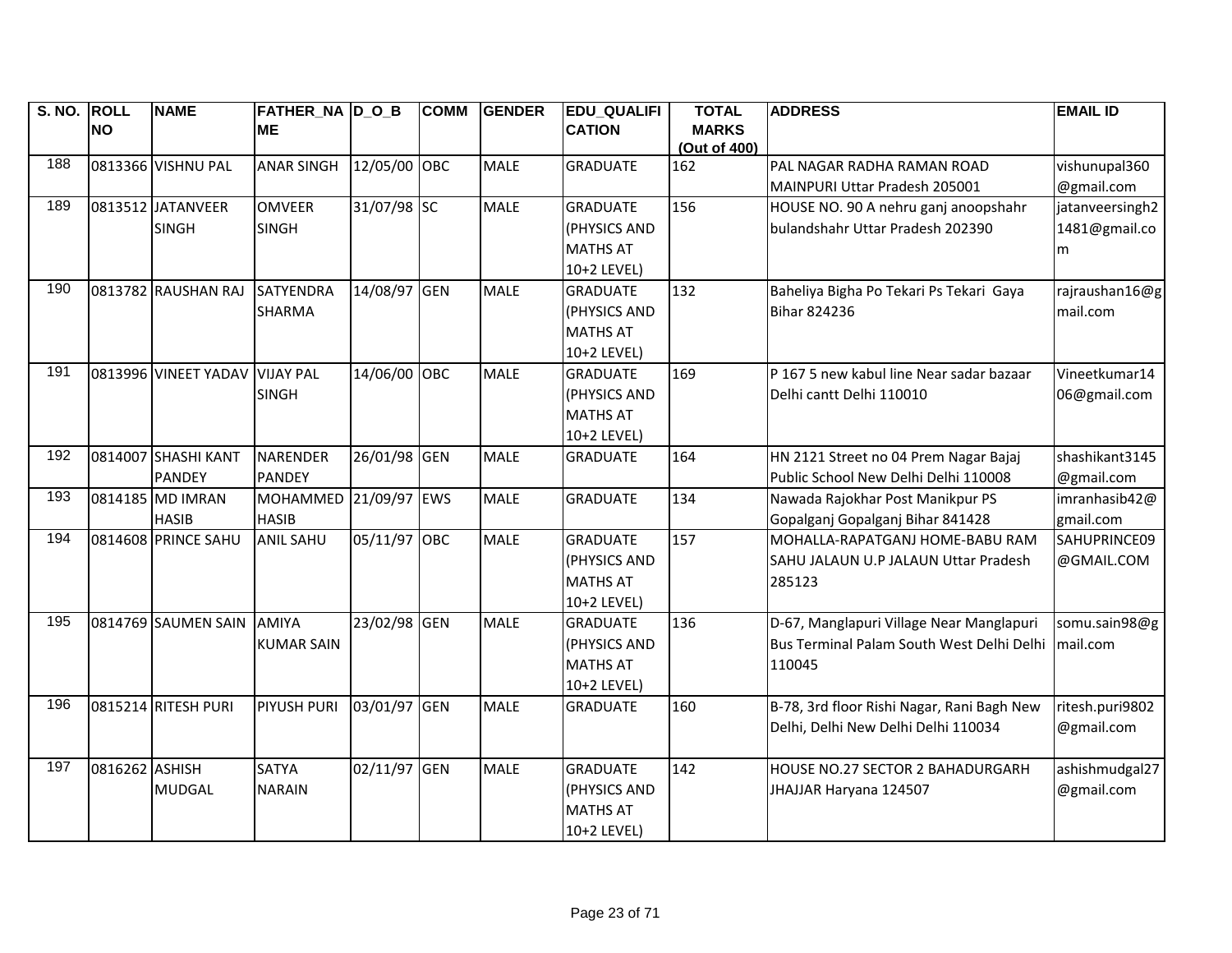| S. NO. ROLL |                 | <b>NAME</b>         | FATHER NA D O B    |              | <b>COMM</b> | <b>GENDER</b> | <b>EDU QUALIFI</b> | <b>TOTAL</b>                 | <b>ADDRESS</b>                             | <b>EMAIL ID</b>  |
|-------------|-----------------|---------------------|--------------------|--------------|-------------|---------------|--------------------|------------------------------|--------------------------------------------|------------------|
|             | <b>NO</b>       |                     | <b>ME</b>          |              |             |               | <b>CATION</b>      | <b>MARKS</b><br>(Out of 400) |                                            |                  |
| 198         |                 | 0816430 VEDPRAKASH  | <b>HARIRAM</b>     | 02/04/98 EWS |             | <b>MALE</b>   | <b>GRADUATE</b>    | 138                          | QTR NO. 148 TYPE 2 GC-2 CRPF FOYSAGAR      | vedprakash.cho   |
|             |                 | <b>SINGH</b>        | <b>CHAUDHARY</b>   |              |             |               | (PHYSICS AND       |                              | ROAD Ajmer Rajasthan 305005                | udhary.786@g     |
|             |                 | <b>CHOUDHARY</b>    |                    |              |             |               | <b>MATHS AT</b>    |                              |                                            | mail.com         |
|             |                 |                     |                    |              |             |               | 10+2 LEVEL)        |                              |                                            |                  |
| 199         |                 | 0816511 ANKIT KUMAR | <b>ARBIND</b>      | 19/07/98 GEN |             | <b>MALE</b>   | <b>GRADUATE</b>    | 159                          | Nanoura Ballia Ballia Uttar Pradesh 221711 | ankit3656@gma    |
|             |                 | <b>SINGH</b>        | <b>KUMAR</b>       |              |             |               | (PHYSICS AND       |                              |                                            | il.com           |
|             |                 |                     | <b>SINGH</b>       |              |             |               | <b>MATHS AT</b>    |                              |                                            |                  |
|             |                 |                     |                    |              |             |               | 10+2 LEVEL)        |                              |                                            |                  |
| 200         | 0817182 RAKESH  |                     | <b>DEVILAL</b>     | 01/05/98 GEN |             | <b>MALE</b>   | <b>GRADUATE</b>    | 158                          | HNO 257 GALI NO 12 HANS ENCLAVE            | repeswal27@g     |
|             |                 | <b>KUMAR</b>        |                    |              |             |               |                    |                              | GURGAON Haryana 122001                     | mail.com         |
|             |                 | REPESWAL            |                    |              |             |               |                    |                              |                                            |                  |
| 201         | 0818015 ADARSH  |                     | <b>SUNIL</b>       | 14/11/97 GEN |             | <b>MALE</b>   | <b>GRADUATE</b>    | 169                          | Plot no.11, near balmiki park,             | adarshpandey3    |
|             |                 | <b>PANDEY</b>       | <b>KUMAR</b>       |              |             |               | (PHYSICS AND       |                              | Saraswatipuram, near SGPGI Rbl road.       | 7@gmail.com      |
|             |                 |                     | <b>PANDEY</b>      |              |             |               | <b>MATHS AT</b>    |                              | Lucknow Uttar Pradesh 226014               |                  |
|             |                 |                     |                    |              |             |               | 10+2 LEVEL)        |                              |                                            |                  |
| 202         |                 | 0818386 HIMANSHU    | LAKSHMAN           | 02/03/99 GEN |             | <b>MALE</b>   | <b>GRADUATE</b>    | 131                          | RZG 592B RAJ NAGAR PART 2 PALAM            | himanshumudg     |
|             |                 | <b>MUDGAL</b>       | <b>SHARMA</b>      |              |             |               | (PHYSICS AND       |                              | COLONY NEW DELHI SOUTH WEST DELHI          | al8485@gmail.c   |
|             |                 |                     |                    |              |             |               | <b>MATHS AT</b>    |                              | Delhi 110077                               | om               |
|             |                 |                     |                    |              |             |               | 10+2 LEVEL)        |                              |                                            |                  |
| 203         |                 | 0818670 ATHARV RAJ  | <b>MUKESH DAS</b>  | 14/01/98 OBC |             | <b>MALE</b>   | <b>GRADUATE</b>    | 155                          | HOUSE 93 WARD 25 HOSPITAL ROAD             | rishu.das5@gm    |
|             |                 |                     |                    |              |             |               | (PHYSICS AND       |                              | BETTIAH WEST CHAMPARAN WEST                | ail.com          |
|             |                 |                     |                    |              |             |               | <b>MATHS AT</b>    |                              | CHAMPARAN Bihar 800001                     |                  |
|             |                 |                     |                    |              |             |               | 10+2 LEVEL)        |                              |                                            |                  |
| 204         |                 | 0818801 PRABHAT     | <b>DINESH</b>      | 23/09/97 GEN |             | <b>MALE</b>   | <b>ENGINEERING</b> | 153                          | Shambhu Nagar Near Maida Mill Jyoti -      | prabhatsinghch   |
|             |                 | <b>SINGH</b>        | <b>SINGH</b>       |              |             |               | <b>DEGREE</b>      |                              | Ounchha Road Mainpuri Uttar Pradesh        | auhan23@gmail    |
|             |                 |                     |                    |              |             |               |                    |                              | 205001                                     | .com             |
| 205         | 0819090 NISCHAY |                     | <b>JAGENDRA</b>    | 12/02/97 GEN |             | <b>MALE</b>   | <b>GRADUATE</b>    | 165                          | VILL LUNTHURA PO SILTHAM Pithoragarh       | nischay.lunthi12 |
|             |                 | <b>LUNTHI</b>       | <b>SINGH</b>       |              |             |               | (PHYSICS AND       |                              | Uttrakhand 262501                          | 3@gmail.com      |
|             |                 |                     | <b>LUNTHI</b>      |              |             |               | <b>MATHS AT</b>    |                              |                                            |                  |
|             |                 |                     |                    |              |             |               | 10+2 LEVEL)        |                              |                                            |                  |
| 206         | 0819205 SAURAV  |                     | <b>BHURI SINGH</b> | 05/03/97 GEN |             | <b>MALE</b>   | <b>GRADUATE</b>    | 158                          | 114 pushpanjali dwarika Near Bhagwan       | praboddycools4   |
|             |                 |                     | <b>VERMA</b>       |              |             |               |                    |                              | nagar, Township Mathura MATHURA Uttar      | 00@gmail.com     |
|             |                 |                     |                    |              |             |               |                    |                              | Pradesh 281006                             |                  |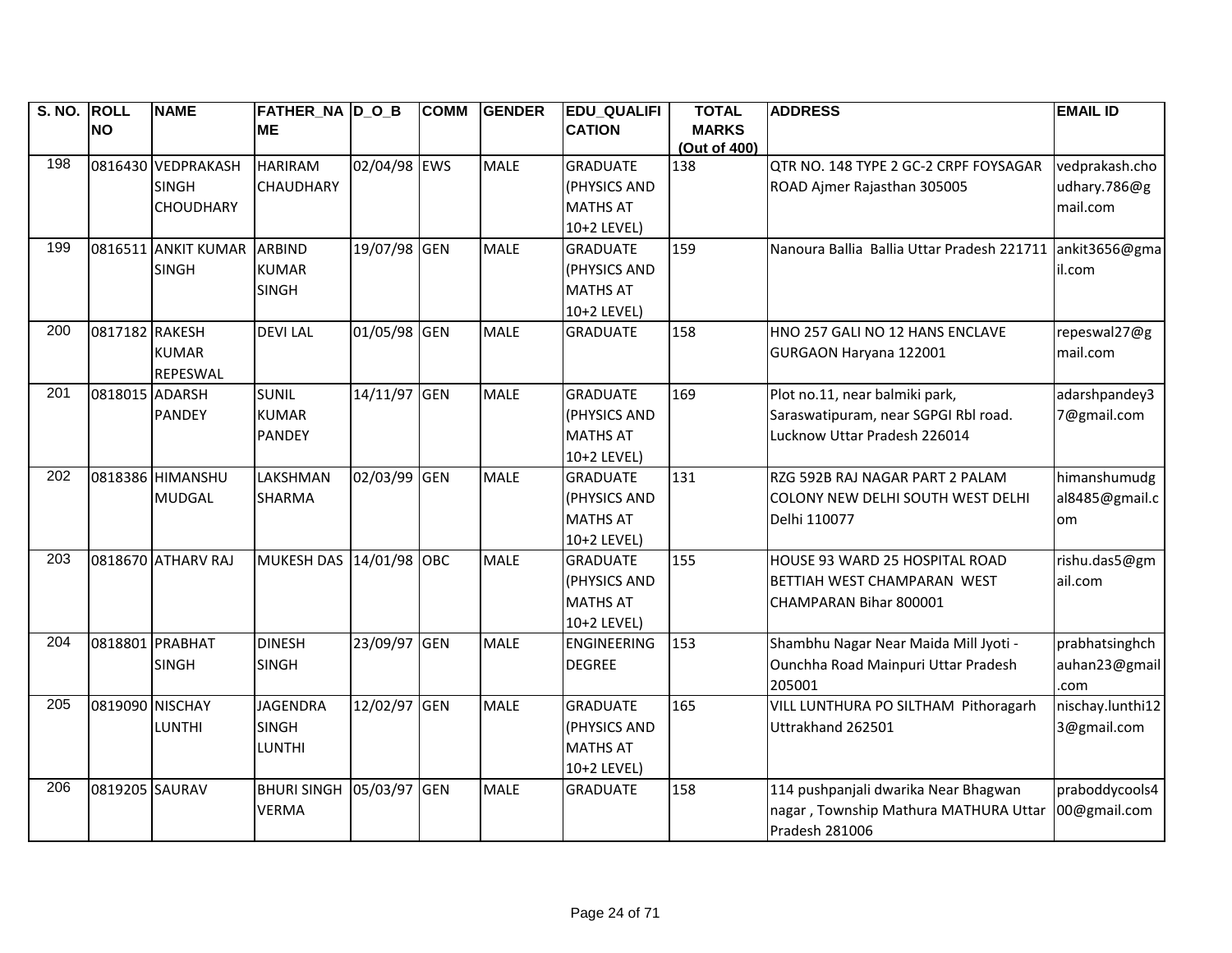| S. NO. ROLL |                | <b>NAME</b>                | <b>FATHER_NA D_O_B</b>  |              | <b>COMM</b> | <b>GENDER</b> | <b>EDU QUALIFI</b> | <b>TOTAL</b> | <b>ADDRESS</b>                                     | <b>EMAIL ID</b>  |
|-------------|----------------|----------------------------|-------------------------|--------------|-------------|---------------|--------------------|--------------|----------------------------------------------------|------------------|
|             | <b>NO</b>      |                            | <b>ME</b>               |              |             |               | <b>CATION</b>      | <b>MARKS</b> |                                                    |                  |
|             |                |                            |                         |              |             |               |                    | (Out of 400) |                                                    |                  |
| 207         | 0819316 NITIN  |                            | ANIL KUMAR 23/08/99 GEN |              |             | <b>MALE</b>   | <b>GRADUATE</b>    | 160          | 487 third floor sector 19 dwarka DWARKA            | nitin.sundriyal5 |
|             |                | <b>SUNDRIYAL</b>           | SUNDRIYAL               |              |             |               | (PHYSICS AND       |              | Delhi 110075                                       | 5@gmail.com      |
|             |                |                            |                         |              |             |               | <b>MATHS AT</b>    |              |                                                    |                  |
|             |                |                            |                         |              |             |               | 10+2 LEVEL)        |              |                                                    |                  |
| 208         |                | 0819454 PRAKHAR            | <b>ANAND</b>            | 24/11/97 GEN |             | <b>MALE</b>   | <b>GRADUATE</b>    | 147          | 19 KHANDARI COLONY NEAR MASTER PLAN parasharneha97 |                  |
|             |                | PARASHAR                   | PARASHAR                |              |             |               | (PHYSICS AND       |              | ROAD AGRA-2 AGRA Uttar Pradesh 282002              | 3@gmail.com      |
|             |                |                            |                         |              |             |               | <b>MATHS AT</b>    |              |                                                    |                  |
|             |                |                            |                         |              |             |               | 10+2 LEVEL)        |              |                                                    |                  |
| 209         |                | 0819778 MOHIT SINGH        | <b>JOGENDRA</b>         | 26/07/97 GEN |             | <b>MALE</b>   | <b>GRADUATE</b>    | 136          | 6354 chawli near cod pratap pura agra              | mohitsingh3047   |
|             |                |                            | <b>SINGH</b>            |              |             |               |                    |              | Uttar Pradesh 282001                               | @gmail.com       |
|             |                |                            |                         |              |             |               |                    |              |                                                    |                  |
| 210         |                | 0820264 NITIN KUMAR        | <b>KAMENDER</b>         | 21/06/97 GEN |             | <b>MALE</b>   | <b>GRADUATE</b>    | 154          | VILL-DEHRA CHAQ POST-FUNDERI TEH-                  | niks941000@g     |
|             |                |                            | <b>SINGH</b>            |              |             |               | (PHYSICS AND       |              | DHANAURA AMROHA Uttar Pradesh                      | mail.com         |
|             |                |                            |                         |              |             |               | <b>MATHS AT</b>    |              | 244231                                             |                  |
|             |                |                            |                         |              |             |               | 10+2 LEVEL)        |              |                                                    |                  |
| 211         |                | 0820283 SACHIN NARA        | <b>RAJENDER</b>         | 28/06/99 GEN |             | <b>MALE</b>   | <b>GRADUATE</b>    | 134          | V.P.O Morkheri Lakra pana Rohtak Haryana           | sachinnara99@    |
|             |                |                            | <b>SINGH</b>            |              |             |               | (PHYSICS AND       |              | 124406                                             | gmail.com        |
|             |                |                            |                         |              |             |               | <b>MATHS AT</b>    |              |                                                    |                  |
|             |                |                            |                         |              |             |               | 10+2 LEVEL)        |              |                                                    |                  |
| 212         |                | 0820299 KUSHAL SINGH ASHOK |                         | 31/07/98 EWS |             | <b>MALE</b>   | <b>GRADUATE</b>    | 154          | <b>NEAR MADUBA JHOD TOSHAM BYPASS</b>              | kushalsingh310   |
|             |                |                            | <b>KUMAR</b>            |              |             |               | (PHYSICS AND       |              | PANA BIJAN VPO BAPORA Bhiwani Haryana              | 71998@gmail.c    |
|             |                |                            |                         |              |             |               | <b>MATHS AT</b>    |              | 127111                                             | om               |
|             |                |                            |                         |              |             |               | 10+2 LEVEL)        |              |                                                    |                  |
| 213         | 0820311 DIVYAM |                            | <b>DEEPAK</b>           | 05/06/99 GEN |             | <b>MALE</b>   | <b>GRADUATE</b>    | 136          | 5202 ATS Greens 2 Sector 50 Noida Uttar            | dagarwal5202@    |
|             |                | <b>AGARWAL</b>             | <b>AGARWAL</b>          |              |             |               | (PHYSICS AND       |              | Pradesh 201301                                     | gmail.com        |
|             |                |                            |                         |              |             |               | <b>MATHS AT</b>    |              |                                                    |                  |
|             |                |                            |                         |              |             |               | 10+2 LEVEL)        |              |                                                    |                  |
| 214         | 0820327 DIPESH |                            | <b>J S LUNTHI</b>       | 17/09/98 GEN |             | <b>MALE</b>   | <b>GRADUATE</b>    | 131          | VILL LUNTHURA PO SILTHAM                           | aintyourbabybo   |
|             |                | <b>LUNTHI</b>              |                         |              |             |               | (PHYSICS AND       |              | PITHPRAGARH Uttrakhand 262501                      | y@gmail.com      |
|             |                |                            |                         |              |             |               | <b>MATHS AT</b>    |              |                                                    |                  |
|             |                |                            |                         |              |             |               | 10+2 LEVEL)        |              |                                                    |                  |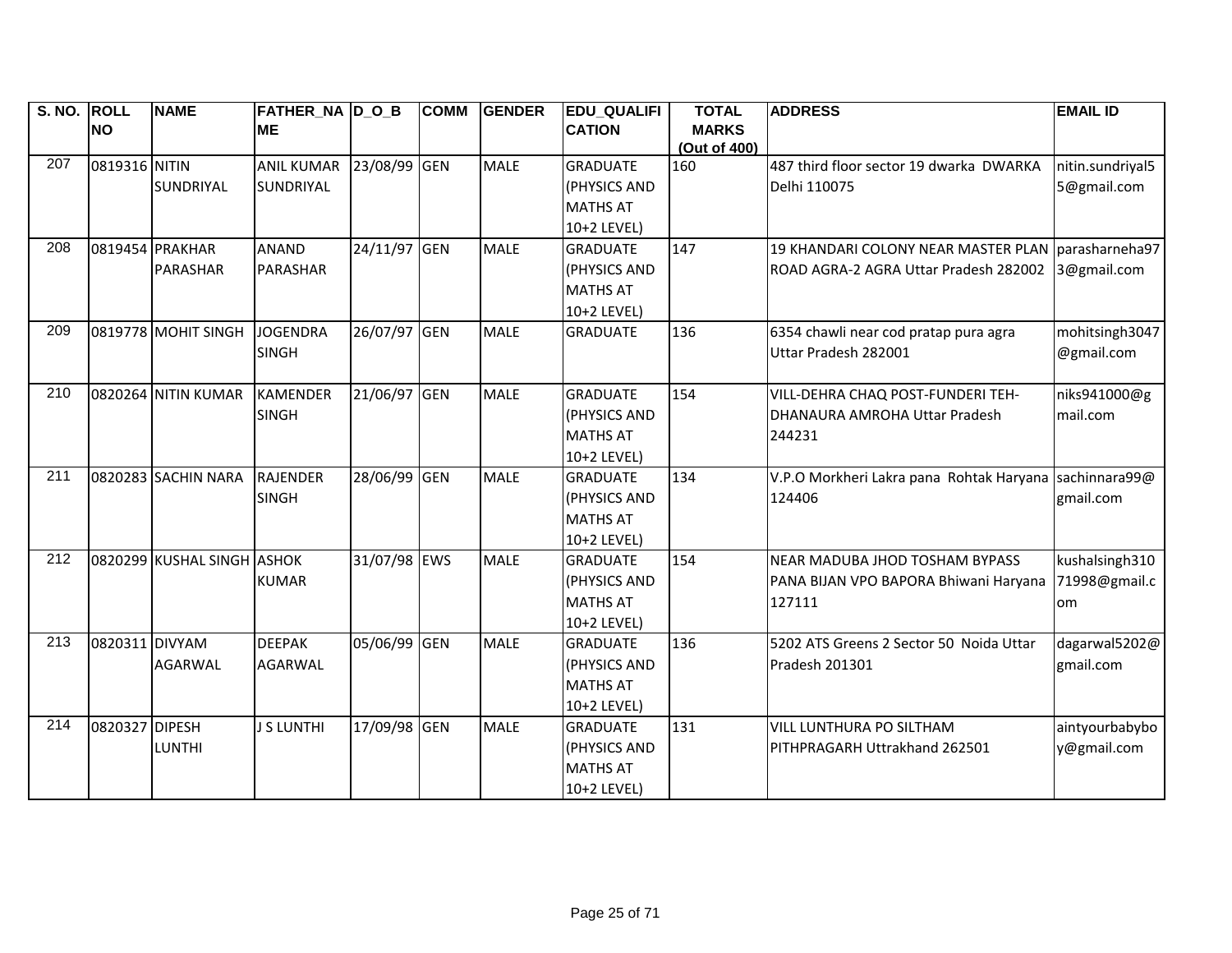| S. NO. ROLL |                | <b>NAME</b>                                | <b>FATHER_NA D_O_B</b>    |              | <b>COMM</b> | <b>GENDER</b> | <b>EDU QUALIFI</b> | <b>TOTAL</b> | <b>ADDRESS</b>                           | <b>EMAIL ID</b> |
|-------------|----------------|--------------------------------------------|---------------------------|--------------|-------------|---------------|--------------------|--------------|------------------------------------------|-----------------|
|             | <b>NO</b>      |                                            | <b>ME</b>                 |              |             |               | <b>CATION</b>      | <b>MARKS</b> |                                          |                 |
|             |                |                                            |                           |              |             |               |                    | (Out of 400) |                                          |                 |
| 215         |                | 0820698 SHUBHANSHU                         | <b>SATISH</b>             | 20/08/98 GEN |             | <b>MALE</b>   | <b>ENGINEERING</b> | 126          | B-240, FIRST FLOOR GREENFIELD COLONY     | shubhanshumo    |
|             |                | <b>MOHAN JOSHI</b>                         | <b>MOHAN</b>              |              |             |               | <b>DEGREE</b>      |              | FARIDABAD Haryana 121010                 | hanjoshi@gmail  |
|             |                |                                            | <b>JOSHI</b>              |              |             |               |                    |              |                                          | .com            |
| 216         | 0820874 GOURAV |                                            | <b>SHANKAR</b>            | 29/12/97 GEN |             | <b>MALE</b>   | <b>GRADUATE</b>    | 163          | House no. 238 A. Room no -5 Indian ocean | gouravsinha431  |
|             |                | <b>SINHA</b>                               | <b>SINHA</b>              |              |             |               | (PHYSICS AND       |              | sports shop Baba gang nath market        | @gmail.com      |
|             |                |                                            |                           |              |             |               | <b>MATHS AT</b>    |              | Munirka New delhi Delhi 110067           |                 |
|             |                |                                            |                           |              |             |               | 10+2 LEVEL)        |              |                                          |                 |
| 217         |                | 0820934 TARUN BAJAJ                        | RAJPAL BAJAJ 11/08/97 GEN |              |             | <b>MALE</b>   | <b>ENGINEERING</b> | 131          | HNO. 998, Housing Board Colony Sector    | tarunbajaj45@g  |
|             |                |                                            |                           |              |             |               | <b>DEGREE</b>      |              | 21C Faridabad, Haryana Faridabad Haryana | mail.com        |
|             |                |                                            |                           |              |             |               |                    |              | 121001                                   |                 |
| 218         | 0821862 ANMOL  |                                            | KARAN SINGH 30/05/97 GEN  |              |             | <b>MALE</b>   | <b>GRADUATE</b>    | 159          | VILLAGE - RATTI DHANDA TEHSIL PO -       | anmol.ars30@g   |
|             |                | <b>RANDHAWA</b>                            |                           |              |             |               | (PHYSICS AND       |              | JOURIAN AKHNOOR JAMMU Jammu &            | mail.com        |
|             |                |                                            |                           |              |             |               | <b>MATHS AT</b>    |              | <b>Kashmir 181202</b>                    |                 |
|             |                |                                            |                           |              |             |               | 10+2 LEVEL)        |              |                                          |                 |
| 219         | 0822323 ARAVIN |                                            | <b>MURUGANT</b>           | 18/04/98 OBC |             | <b>MALE</b>   | <b>ENGINEERING</b> | 170          | 683, Adappuvilai Kamalapanthi street,    | aravinkumar180  |
|             |                | <b>KUMAR M</b>                             |                           |              |             |               | <b>DEGREE</b>      |              | Thiruvithancode Kanyakumari Tamil Nadu   | 498@gmail.com   |
|             |                |                                            |                           |              |             |               |                    |              | 629174                                   |                 |
| 220         | 0822387 MANISH |                                            | <b>HARGOVIND</b>          | 13/07/97 GEN |             | <b>MALE</b>   | <b>GRADUATE</b>    | 151          | M-218 Sector -23, Sanjay Nagar Ghaziabad | manish.gauti13  |
|             |                | <b>GAUTAM</b>                              | <b>GAUTAM</b>             |              |             |               | (PHYSICS AND       |              | Uttar Pradesh 201002                     | @gmail.com      |
|             |                |                                            |                           |              |             |               | <b>MATHS AT</b>    |              |                                          |                 |
|             |                |                                            |                           |              |             |               | 10+2 LEVEL)        |              |                                          |                 |
| 221         | 0822959 DEEPAK |                                            | <b>PRAVEEN</b>            | 20/07/00 OBC |             | <b>MALE</b>   | <b>GRADUATE</b>    | 153          | B-5 GOPAL VIHAR MALYANA NH-58 DELHI      | yadav285243@    |
|             |                | YADAV                                      | <b>KUMAR</b>              |              |             |               | (PHYSICS AND       |              | ROAD MEERUT MEERUT Uttar Pradesh         | gmail.com       |
|             |                |                                            | YADAV                     |              |             |               | <b>MATHS AT</b>    |              | 250002                                   |                 |
|             |                |                                            |                           |              |             |               | 10+2 LEVEL)        |              |                                          |                 |
| 222         |                | 0823016 ANKUR NAYAK ASHUTOSH               |                           | 17/10/97 GEN |             | <b>MALE</b>   | <b>GRADUATE</b>    | 134          | M.I.G - 34 netaji Subhash Chandra bose   | aankurnayak351  |
|             |                |                                            | <b>KUMAR</b>              |              |             |               | (PHYSICS AND       |              | nagar Caloney, surajkund Gorakhpur Uttar | 3@gmail.com     |
|             |                |                                            | <b>NAYAK</b>              |              |             |               | <b>MATHS AT</b>    |              | Pradesh 273015                           |                 |
|             |                |                                            |                           |              |             |               | 10+2 LEVEL)        |              |                                          |                 |
| 223         |                | 0824370 VIMAL KUMAR DHARMENDR 15/05/99 GEN |                           |              |             | <b>MALE</b>   | <b>GRADUATE</b>    | 160          | DEV KUNJ SHOBHAPUR ROHTA ROAD            | malikvimal123   |
|             |                |                                            | A KUMAR                   |              |             |               | (PHYSICS AND       |              | BYPASS MEERUT Uttar Pradesh 250002       | @gmail.com      |
|             |                |                                            |                           |              |             |               | <b>MATHS AT</b>    |              |                                          |                 |
|             |                |                                            |                           |              |             |               | 10+2 LEVEL)        |              |                                          |                 |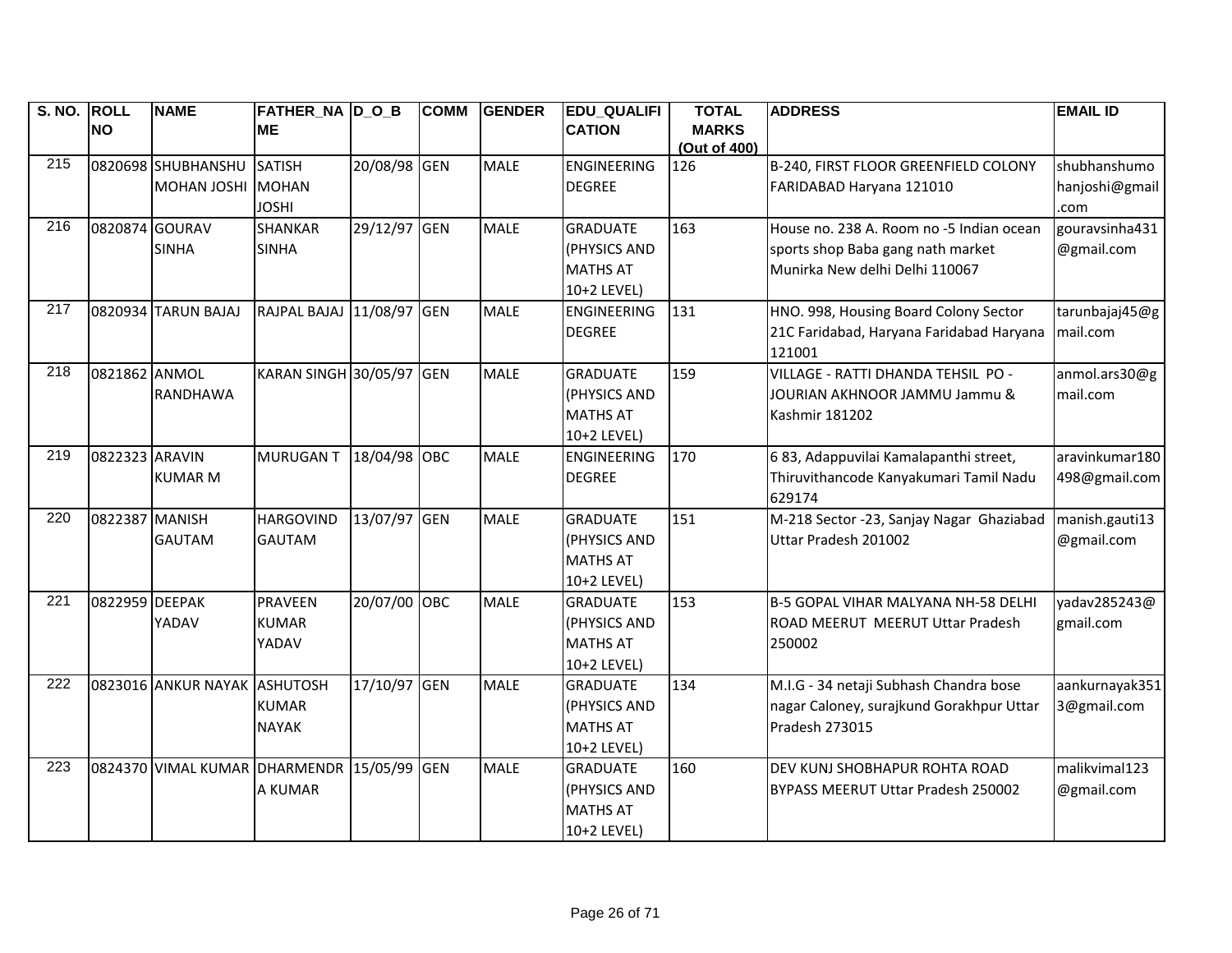| S. NO. ROLL      |                | <b>NAME</b>                 | FATHER NA D O B           |              | <b>COMM</b> | <b>GENDER</b> | <b>EDU QUALIFI</b> | <b>TOTAL</b>                 | <b>ADDRESS</b>                                | <b>EMAIL ID</b> |
|------------------|----------------|-----------------------------|---------------------------|--------------|-------------|---------------|--------------------|------------------------------|-----------------------------------------------|-----------------|
|                  | <b>NO</b>      |                             | IME.                      |              |             |               | <b>CATION</b>      | <b>MARKS</b><br>(Out of 400) |                                               |                 |
| $\overline{224}$ |                | 0824475 ROHIT KUMAR RAMVEER |                           | 01/08/98 SC  |             | <b>MALE</b>   | <b>ENGINEERING</b> | 138                          | 8 AVON FURNITURES RAJEEV VIHAR BS             | rohiitk18@gmai  |
|                  |                |                             | <b>SINGH</b>              |              |             |               | <b>DEGREE</b>      |                              | ROAD HAPUR HAPUR Uttar Pradesh 245101   I.com |                 |
|                  |                |                             |                           |              |             |               |                    |                              |                                               |                 |
| 225              | 0824845 VIKRAM |                             | JAIBIR SINGH 28/11/96 GEN |              |             | <b>MALE</b>   | <b>GRADUATE</b>    | 159                          | H NO 40 DHANI JATAN VPO MANGALI               | vikramdangi149  |
|                  |                | <b>DANGI</b>                |                           |              |             |               |                    |                              | HISAR Haryana 125001                          | @gmail.com      |
| 226              |                | 0824970 NAVNEET             | RAM NARESH 15/08/96 OBC   |              |             | <b>MALE</b>   | <b>GRADUATE</b>    | 181                          | vill nagla amarsingh post salempur tehsil     | bluenav5238@g   |
|                  |                | <b>KUMAR</b>                |                           |              |             |               | (PHYSICS AND       |                              | jasrana firozabad Uttar Pradesh 215126        | mail.com        |
|                  |                |                             |                           |              |             |               | <b>MATHS AT</b>    |                              |                                               |                 |
|                  |                |                             |                           |              |             |               | 10+2 LEVEL)        |                              |                                               |                 |
| 227              | 0825236 PRINSA |                             | <b>PRAKASH</b>            | 25/07/98 GEN |             | <b>FEMALE</b> | <b>GRADUATE</b>    | 159                          | B block 1036 Palam extension Dwarka           | prinsakathait19 |
|                  |                | <b>KATHAIT</b>              | <b>CHANDRA</b>            |              |             |               |                    |                              | sector 7 Near lakshya academy NEW DELHI       | 98@gmail.com    |
|                  |                |                             | <b>KATHAIT</b>            |              |             |               |                    |                              | Delhi 110075                                  |                 |
| 228              |                | 0825323 AJAY KAUSHIK        | <b>VIJENDER</b>           | 30/03/96 GEN |             | <b>MALE</b>   | <b>ENGINEERING</b> | 156                          | H.NO-191 VPO-GHASAULI TEH-GANAUR              | ajaykaushik993  |
|                  |                |                             | <b>KUMAR</b>              |              |             |               | <b>DEGREE</b>      |                              | SONIPAT Haryana 131101                        | 3@gmail.com     |
| 229              |                | 0825580 ANKIT NOWAR SURESH  |                           | 01/08/96 GEN |             | <b>MALE</b>   | <b>GRADUATE</b>    | 135                          | Ram nagar colony ward no 01 Behind light      | Ankitnowar@y    |
|                  |                |                             | <b>CHANDRA</b>            |              |             |               | (PHYSICS AND       |                              | house near Malik chowk khair road aligarh     | mail.com        |
|                  |                |                             |                           |              |             |               | <b>MATHS AT</b>    |                              | <b>ALIGARH Uttar Pradesh 202001</b>           |                 |
|                  |                |                             |                           |              |             |               | 10+2 LEVEL)        |                              |                                               |                 |
| 230              |                | 0826244 TANISHQ JAIN        | <b>PRAVEEN</b>            | 16/09/96 GEN |             | <b>FEMALE</b> | <b>GRADUATE</b>    | 133                          | 136-C D. D. A flats Jhilmil Near Vivek vihar  | spunkydoll1696  |
|                  |                |                             | <b>KUMAR JAIN</b>         |              |             |               | (PHYSICS AND       |                              | police statio Delhi Delhi 110095              | @gmail.com      |
|                  |                |                             |                           |              |             |               | <b>MATHS AT</b>    |                              |                                               |                 |
|                  |                |                             |                           |              |             |               | 10+2 LEVEL)        |                              |                                               |                 |
| 231              |                | 0826377 SARVENDRA           | <b>KANHAI</b>             | 18/02/96 SC  |             | <b>MALE</b>   | <b>ENGINEERING</b> | 129                          | Village - rajwal madraha Post - siswa bazar   | sarvendrak8896  |
|                  |                | <b>KUMAR</b>                | <b>PRASAD</b>             |              |             |               | <b>DEGREE</b>      |                              | District - maharajganj Maharajganj Uttar      | 80@gmail.com    |
|                  |                |                             |                           |              |             |               |                    |                              | Pradesh 273163                                |                 |
| 232              |                | 0826464 AAKARSHAN           | <b>AD SINGH</b>           | 13/12/97 GEN |             | <b>MALE</b>   | <b>GRADUATE</b>    | 165                          | <b>B 206 SATISAR APARTMENTS DWARKA SEC-</b>   | ak1397philo@g   |
|                  |                | <b>SINGH</b>                |                           |              |             |               |                    |                              | 7 PLOT-6 NEW DELHI NEW DELHI Delhi            | mail.com        |
|                  |                |                             |                           |              |             |               |                    |                              | 110075                                        |                 |
| 233              | 0826836 ANURAG |                             | <b>R D THAKUR</b>         | 02/06/98 GEN |             | <b>MALE</b>   | <b>GRADUATE</b>    | 174                          | RZF-1-385,001, Surya Appt., Gali no.3,        | thakur.anurag.a |
|                  |                | <b>ANAND</b>                |                           |              |             |               |                    |                              | Mahavir Enclave, Palam Dabri Road, South      | nand@gmail.co   |
|                  |                |                             |                           |              |             |               |                    |                              | West Delhi Delhi 110045                       | m               |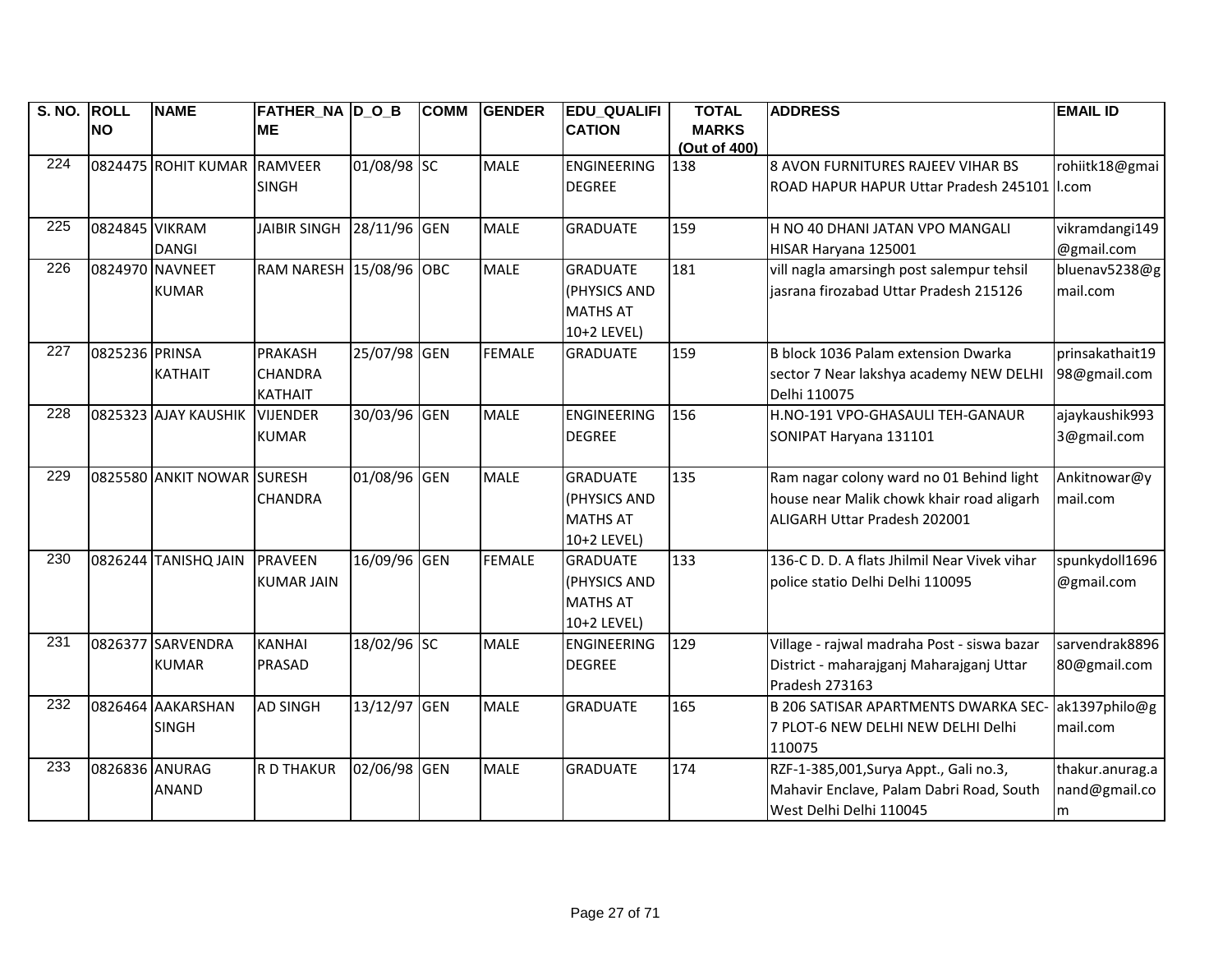| S. NO. ROLL      |                | <b>NAME</b>                 | FATHER NA D O B                 |              | <b>COMM</b> | <b>GENDER</b> | <b>EDU QUALIFI</b> | <b>TOTAL</b> | <b>ADDRESS</b>                                              | <b>EMAIL ID</b> |
|------------------|----------------|-----------------------------|---------------------------------|--------------|-------------|---------------|--------------------|--------------|-------------------------------------------------------------|-----------------|
|                  | <b>NO</b>      |                             | <b>ME</b>                       |              |             |               | <b>CATION</b>      | <b>MARKS</b> |                                                             |                 |
|                  |                |                             |                                 |              |             |               |                    | (Out of 400) |                                                             |                 |
| 234              |                | 0827281 POOJA YADAV         | <b>RAMESH</b>                   | 14/10/96 OBC |             | <b>FEMALE</b> | <b>GRADUATE</b>    | 167          | 627A9, TILAK NAGAR NEAR GORA BAZAR                          | pooja.ydv1408   |
|                  |                |                             | <b>KUMAR</b>                    |              |             |               | (PHYSICS AND       |              | RAEBARELI RAEBARELI Uttar Pradesh                           | @gmail.com      |
|                  |                |                             | YADAV                           |              |             |               | <b>MATHS AT</b>    |              | 229001                                                      |                 |
|                  |                |                             |                                 |              |             |               | 10+2 LEVEL)        |              |                                                             |                 |
| 235              |                | 0827333 ABHISHEK            | <b>BALKISHAN</b>                | 09/01/96 GEN |             | <b>MALE</b>   | <b>GRADUATE</b>    | 163          | Village masarpur Post pairar shahpur Karhal abhishekmishra. |                 |
|                  |                | <b>MISHRA</b>               | <b>MISHRA</b>                   |              |             |               | (PHYSICS AND       |              | Mainpuri Uttar Pradesh 205264                               | mainpuri@gmai   |
|                  |                |                             |                                 |              |             |               | <b>MATHS AT</b>    |              |                                                             | .com            |
|                  |                |                             |                                 |              |             |               | 10+2 LEVEL)        |              |                                                             |                 |
| 236              | 0827431 MONA   |                             | M                               | 19/01/97 GEN |             | <b>FEMALE</b> | <b>ENGINEERING</b> | 158          | 25-68, Police Officers Quarters Opp. Circuit                | monabala191@    |
|                  |                | <b>BALASUBRAM</b>           | <b>BALASUBRAM</b>               |              |             |               | <b>DEGREE</b>      |              | House Tolgate Vellore Tamil Nadu 632001                     | gmail.com       |
|                  |                | <b>ANIAN</b>                | <b>ANIAN</b>                    |              |             |               |                    |              |                                                             |                 |
| 237              |                | 0827477 VISHNU MANN BALJEET |                                 | 17/10/96 GEN |             | <b>MALE</b>   | <b>GRADUATE</b>    | 168          | VILLAGE MANPURA PO BALLAH TEHSIL                            | vishnumaan262   |
|                  |                |                             | <b>SINGH</b>                    |              |             |               | (PHYSICS AND       |              | ASSANDH KARNAL Haryana 132040                               | @gmail.com      |
|                  |                |                             |                                 |              |             |               | <b>MATHS AT</b>    |              |                                                             |                 |
|                  |                |                             |                                 |              |             |               | 10+2 LEVEL)        |              |                                                             |                 |
| 238              |                | 0827499 SHUBHAM             | <b>JAI CHAND</b>                | 18/04/96 GEN |             | <b>MALE</b>   | <b>GRADUATE</b>    | 151          | VPO- KALUWAS BHIWANI BHIWANI                                | shubhampangh    |
|                  |                |                             |                                 |              |             |               | (PHYSICS AND       |              | Haryana 127021                                              | al81@gmail.co   |
|                  |                |                             |                                 |              |             |               | <b>MATHS AT</b>    |              |                                                             | m               |
|                  |                |                             |                                 |              |             |               | 10+2 LEVEL)        |              |                                                             |                 |
| 239              |                | 0827618 KHUSHBU             | <b>HAKIM SINGH 22/03/98 OBC</b> |              |             | <b>FEMALE</b> | <b>GRADUATE</b>    | 143          | HOUSE NO. 65A GOPALNAGAR KANPUR                             | ykhushbu84@g    |
|                  |                | YADAV                       |                                 |              |             |               |                    |              | NAGAR KANPUR NAGAR Uttar Pradesh                            | mail.com        |
|                  |                |                             |                                 |              |             |               |                    |              | 208011                                                      |                 |
| 240              | 0827781 NITIN  |                             | <b>CHAMAN</b>                   | 18/03/96 GEN |             | <b>MALE</b>   | <b>ENGINEERING</b> | 154          | A 169 RHO 2 SECTOR 37, GREATER NOIDA                        | NITIN7011NITIN  |
|                  |                |                             | <b>SINGH</b>                    |              |             |               | <b>DEGREE</b>      |              | <b>GAUTAM BUDHH NAGAR Uttar Pradesh</b>                     | @GMAIL.COM      |
|                  |                |                             |                                 |              |             |               |                    |              | 201310                                                      |                 |
| $\overline{241}$ | 0827815 DHRUVA |                             | PRADEEP                         | 15/02/97 GEN |             | <b>MALE</b>   | <b>ENGINEERING</b> | 156          | Flat number 62 Plot number 98 Vijay Laxmi                   | dhruvk678@gm    |
|                  |                | <b>KUMAR</b>                | <b>KUMAR</b>                    |              |             |               | <b>DEGREE</b>      |              | apartments Patparganj East Delhi Delhi                      | ail.com         |
|                  |                |                             |                                 |              |             |               |                    |              | 110092                                                      |                 |
| 242              | 0828205 AMIT   |                             | <b>SUBHASH</b>                  | 07/11/96 GEN |             | <b>MALE</b>   | <b>GRADUATE</b>    | 177          | HOUSE NO-448 SECTOR-14 ROHTAK,                              | daammiitt@gm    |
|                  |                | <b>AHLAWAT</b>              | <b>AHLAWAT</b>                  |              |             |               | (PHYSICS AND       |              | HARYANA ROHTAK Haryana 124001                               | ail.com         |
|                  |                |                             |                                 |              |             |               | <b>MATHS AT</b>    |              |                                                             |                 |
|                  |                |                             |                                 |              |             |               | 10+2 LEVEL)        |              |                                                             |                 |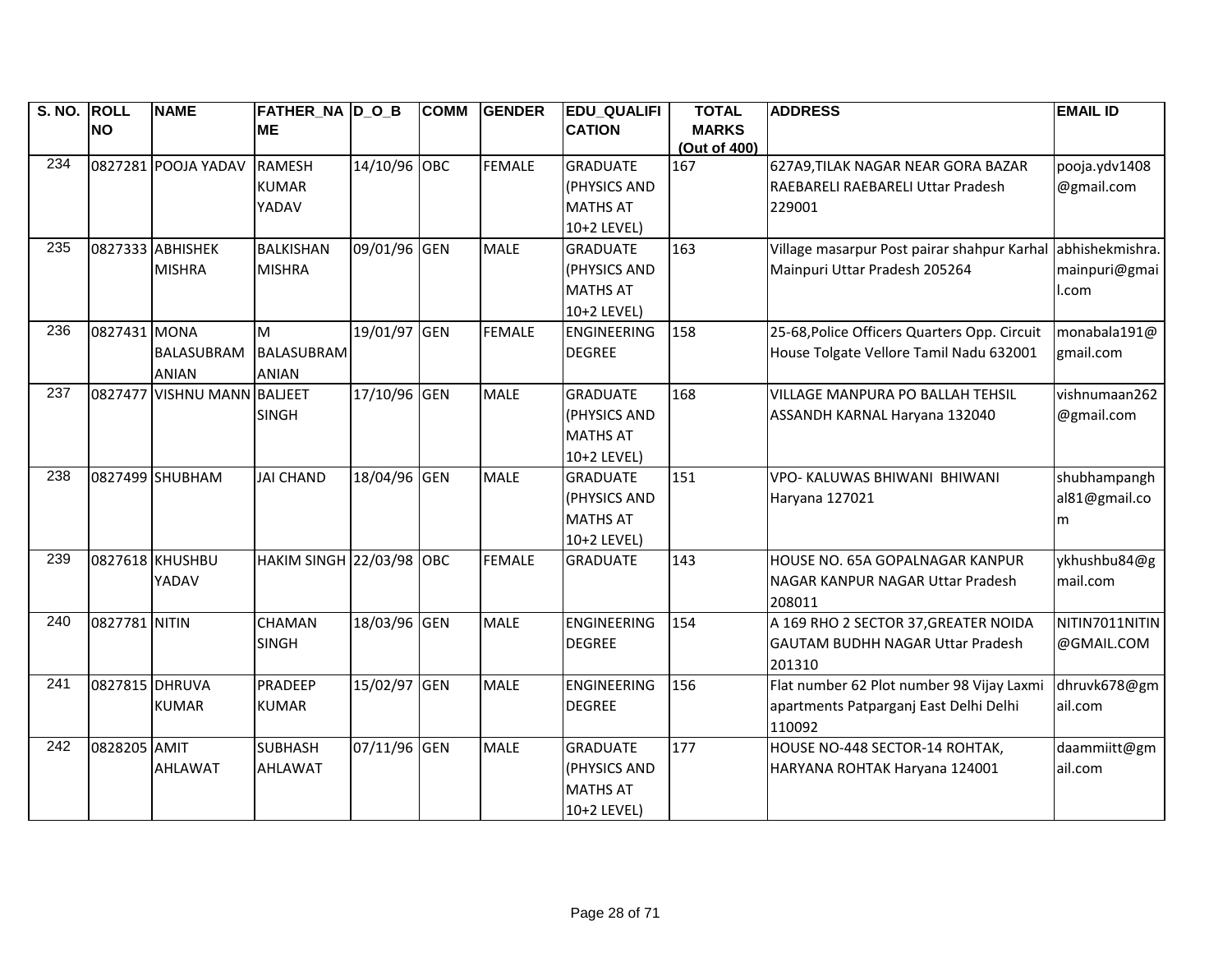| S. NO. ROLL |                | <b>NAME</b>                     | FATHER_NA D_O_B   |              | <b>COMM</b> | <b>GENDER</b> | <b>EDU_QUALIFI</b> | <b>TOTAL</b> | <b>ADDRESS</b>                                   | <b>EMAIL ID</b>  |
|-------------|----------------|---------------------------------|-------------------|--------------|-------------|---------------|--------------------|--------------|--------------------------------------------------|------------------|
|             | <b>NO</b>      |                                 | <b>ME</b>         |              |             |               | <b>CATION</b>      | <b>MARKS</b> |                                                  |                  |
|             |                |                                 |                   |              |             |               |                    | (Out of 400) |                                                  |                  |
| 243         | 0829286 SAURAV |                                 | PRAMOD            | 21/02/99 GEN |             | <b>MALE</b>   | <b>GRADUATE</b>    | 161          | Village chipyana khurd tigri Greater Noida       | rk7779972@gm     |
|             |                | <b>KUMAR</b>                    | <b>KUMAR</b>      |              |             |               |                    |              | West Gautam Buddha Nagar Gautam                  | ail.com          |
|             |                |                                 |                   |              |             |               |                    |              | Buddha Nagar Uttar Pradesh 201009                |                  |
|             |                |                                 |                   |              |             |               |                    |              |                                                  |                  |
| 244         |                | 0829636 VIMAL KUMAR             | <b>KUSHI RAM</b>  | 18/05/96 GEN |             | <b>MALE</b>   | ENGINEERING        | 166          | RZ36 A1, 3rd floor near Bank of Baroda           | VIMAL.MJK07@     |
|             |                | <b>MEENA</b>                    | <b>MEENA</b>      |              |             |               | <b>DEGREE</b>      |              | Mahavir Enclave, Palam New Delhi Delhi<br>110045 | <b>GMAIL.COM</b> |
| 245         | 0829965 MANISH |                                 | <b>ANIL KUMAR</b> | 02/09/97 OBC |             | <b>MALE</b>   | <b>GRADUATE</b>    | 164          | Room no 2 Sarnath thana awasiya parisar          | Manishroshan0    |
|             |                | <b>KUMAR</b>                    | YADAV             |              |             |               | (PHYSICS AND       |              | Sarnath Varanasi Uttar Pradesh 221007            | 9@gmail.com      |
|             |                | YADAV                           |                   |              |             |               | <b>MATHS AT</b>    |              |                                                  |                  |
|             |                |                                 |                   |              |             |               | 10+2 LEVEL)        |              |                                                  |                  |
| 246         |                | 0829976 ASHUTOSH                | <b>BABU LAL</b>   | 01/10/96 GEN |             | <b>MALE</b>   | ENGINEERING        | 167          | 15 by 2, Old Chitral Lines Sadar Bazar, Delhi    | ashutosh.das56   |
|             |                | <b>DAS</b>                      | <b>DAS</b>        |              |             |               | <b>DEGREE</b>      |              | Cantt. New Delhi Delhi 110010                    | 3@gmail.com      |
|             |                |                                 |                   |              |             |               |                    |              |                                                  |                  |
| 247         |                | 0830144 SNEH SHARMA R K SHARMA  |                   | 12/03/96 GEN |             | <b>MALE</b>   | <b>GRADUATE</b>    | 160          | 4B48 OLD RAJENDRA NAGAR NEW DELHI                | sneh.leo1996@    |
|             |                |                                 |                   |              |             |               |                    |              | DELHI Delhi 110060                               | gmail.com        |
| 248         |                | 0830212 CHIRANJEEVI             | PRAPHUL           | 25/05/96 EWS |             | <b>MALE</b>   | <b>GRADUATE</b>    | 138          | Khajury Ramchua Shambhuganj Banka Bihar          | chiranjeevi3899  |
|             |                | <b>KUMAR</b>                    | <b>CHANDRA</b>    |              |             |               | (PHYSICS AND       |              | 813221                                           | @gmail.com       |
|             |                |                                 | <b>THAKUR</b>     |              |             |               | <b>MATHS AT</b>    |              |                                                  |                  |
|             |                |                                 |                   |              |             |               | 10+2 LEVEL)        |              |                                                  |                  |
| 249         | 0830354 SWATI  |                                 | <b>BIJENDER</b>   | 25/09/97 EWS |             | <b>FEMALE</b> | <b>GRADUATE</b>    | 157          | 137319 BABA BANDA BAHADUR COLONY                 | swatigrewal25    |
|             |                |                                 | <b>SINGH</b>      |              |             |               |                    |              | HANSI HISAR Haryana 125033                       | @gmail.com       |
| 250         |                | 0830640 RIYA RANI SAH           | <b>ARJUN</b>      | 06/01/00 OBC |             | <b>FEMALE</b> | <b>GRADUATE</b>    | 141          | <b>B 46 PHASE 1 AYANAGAR ARJANGARH</b>           | riyaranisah@gm   |
|             |                |                                 | <b>PRASAD SAH</b> |              |             |               | (PHYSICS AND       |              | NEW DELHI DELHI NEW DELHI Delhi 110047           | ail.com          |
|             |                |                                 |                   |              |             |               | <b>MATHS AT</b>    |              |                                                  |                  |
|             |                |                                 |                   |              |             |               | 10+2 LEVEL)        |              |                                                  |                  |
| 251         |                | 0830700 AKAHAY DRALL AJAY DRALL |                   | 01/01/97 GEN |             | <b>MALE</b>   | <b>GRADUATE</b>    | 140          | House no 398 Village neelwal West delhi          | akshaydrall03@   |
|             |                |                                 |                   |              |             |               | (PHYSICS AND       |              | West delhi Delhi 110041                          | rediffmail.com   |
|             |                |                                 |                   |              |             |               | <b>MATHS AT</b>    |              |                                                  |                  |
|             |                |                                 |                   |              |             |               | 10+2 LEVEL)        |              |                                                  |                  |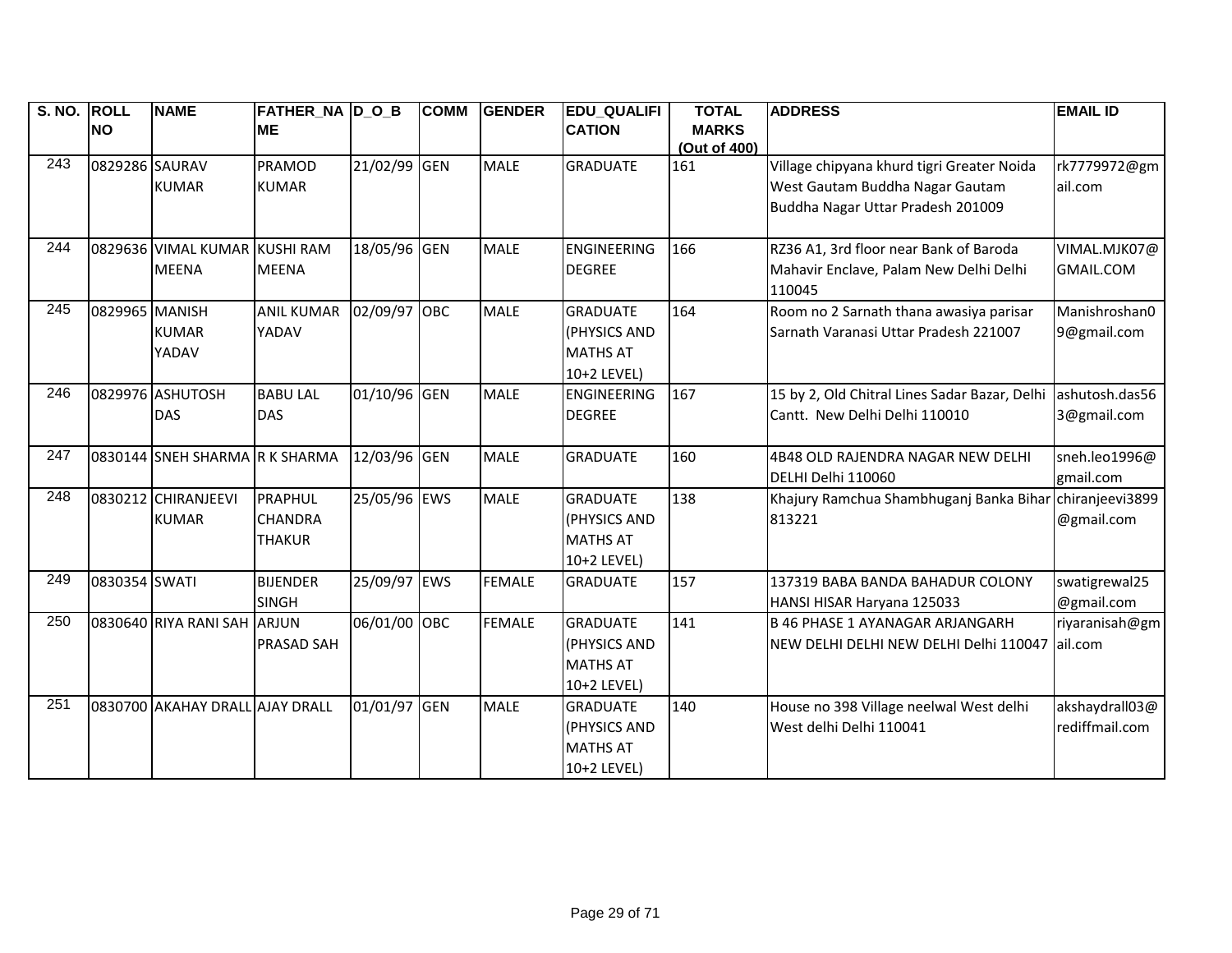| S. NO. ROLL |                 | <b>NAME</b>          | <b>FATHER_NA D_O_B</b> |              | <b>COMM</b> | <b>GENDER</b> | <b>EDU_QUALIFI</b> | <b>TOTAL</b>        | <b>ADDRESS</b>                                      | <b>EMAIL ID</b>  |
|-------------|-----------------|----------------------|------------------------|--------------|-------------|---------------|--------------------|---------------------|-----------------------------------------------------|------------------|
|             | <b>NO</b>       |                      | <b>ME</b>              |              |             |               | <b>CATION</b>      | <b>MARKS</b>        |                                                     |                  |
| 252         |                 | 0830841 AKSHAY JOSHI | <b>MAHESH</b>          | 27/09/96 GEN |             | <b>MALE</b>   | <b>GRADUATE</b>    | (Out of 400)<br>159 | VILLAGE DHUNGAKHANI NEAR 132 KV                     | joshi.akshay758  |
|             |                 |                      | <b>CHANDRA</b>         |              |             |               | (PHYSICS AND       |                     | HYDLE GATE OPPOSITE WISDOM NURSERY                  | @gmail.com       |
|             |                 |                      | <b>JOSHI</b>           |              |             |               | <b>MATHS AT</b>    |                     | SCHOOL PITHORAGARH Uttrakhand 262501                |                  |
|             |                 |                      |                        |              |             |               | 10+2 LEVEL)        |                     |                                                     |                  |
| 253         |                 | 0830939 ABHISHEK     | <b>SHRAWAN</b>         | 25/02/97 GEN |             | <b>MALE</b>   | <b>GRADUATE</b>    | 152                 | <b>VILLAGE - NARAYANPUR POST -</b>                  | vivekabhitripath |
|             |                 | <b>TRIPATHI</b>      | <b>KUMAR</b>           |              |             |               |                    |                     | HARKARNPUR PINDARA AMETHI Uttar                     | @gmail.com       |
|             |                 |                      |                        |              |             |               |                    |                     | Pradesh 227807                                      |                  |
| 254         |                 | 0831078 VIKASH VADIT | <b>BALDEO</b>          | 30/10/96 OBC |             | <b>MALE</b>   | <b>GRADUATE</b>    | 154                 | 178G Behind SP kothi, zarina Villa,                 | vikashvadit0213  |
|             |                 |                      | <b>PRASAD</b>          |              |             |               | (PHYSICS AND       |                     | Dipugarha , Hazaribagh Hazaribag                    | 5@gmail.com      |
|             |                 |                      | <b>MEHTA</b>           |              |             |               | <b>MATHS AT</b>    |                     | Jharkhand 825301                                    |                  |
|             |                 |                      |                        |              |             |               | 10+2 LEVEL)        |                     |                                                     |                  |
| 255         | 0831332 GOVIND  |                      | <b>RAMVEER</b>         | 27/07/96 OBC |             | <b>MALE</b>   | <b>GRADUATE</b>    | 139                 | H NO-970 EAST JAWAHAR NAGAR LONI                    | govindprajapati. |
|             |                 |                      |                        |              |             |               | (PHYSICS AND       |                     | GHAZIABAD Uttar Pradesh 201102                      | nit@gmail.com    |
|             |                 |                      |                        |              |             |               | <b>MATHS AT</b>    |                     |                                                     |                  |
|             |                 |                      |                        |              |             |               | 10+2 LEVEL)        |                     |                                                     |                  |
| 256         |                 | 0831679 HITENDER     | <b>SATISH</b>          | 06/10/97 GEN |             | <b>MALE</b>   | <b>GRADUATE</b>    | 158                 | HOUSE NO 9, NEAR OLD CHOPAL VPO RANI                | hitenderdeshwa   |
|             |                 | <b>DESWAL</b>        | <b>KUMAR</b>           |              |             |               |                    |                     | KHERA NORTH WEST DELHI Delhi 110081                 | 11997@gmail.co   |
|             |                 |                      |                        |              |             |               |                    |                     |                                                     | m                |
| 257         | 0832106 NISHANT |                      | <b>MAHESH</b>          | 12/11/96 GEN |             | <b>MALE</b>   | <b>ENGINEERING</b> | 167                 | f b 15 lajpat nagar Sahibabad Ghaziabad             | nishantupreti97  |
|             |                 | <b>UPRETI</b>        | <b>CHANDRA</b>         |              |             |               | <b>DEGREE</b>      |                     | Ghaziabad Uttar Pradesh 201005                      | @gmail.com       |
|             |                 |                      | <b>UPRETI</b>          |              |             |               |                    |                     |                                                     |                  |
| 258         |                 | 0832473 ANKIT DUBEY  | <b>KRISHAN</b>         | 03/06/99 GEN |             | <b>MALE</b>   | <b>GRADUATE</b>    | 165                 | HN 265 BAMBI ROAD RAJENDRA NAGAR                    | ankitdubey781    |
|             |                 |                      | <b>KUMAR</b>           |              |             |               | (PHYSICS AND       |                     | <b>ORAI Uttar Pradesh 285001</b>                    | @gmail.com       |
|             |                 |                      | <b>DUBEY</b>           |              |             |               | <b>MATHS AT</b>    |                     |                                                     |                  |
|             |                 |                      |                        |              |             |               | 10+2 LEVEL)        |                     |                                                     |                  |
| 259         |                 | 0832475 PRIYANSH     | <b>DINESH</b>          | 30/12/00 GEN |             | <b>MALE</b>   | <b>GRADUATE</b>    | 129                 | MOH HOLI CHOWK JEWAR POST JEWAR                     | sharmapriyansh   |
|             |                 | <b>SHARMA</b>        | <b>KUMAR</b>           |              |             |               |                    |                     | TEHSIL JEWAR G B NAGAR Uttar Pradesh                | 895@gmail.com    |
|             |                 |                      | <b>SHARMA</b>          |              |             |               |                    |                     | 203135                                              |                  |
| 260         |                 | 0833071 VIPUL DAGAR  | <b>SOMBIR</b>          | 10/10/96 GEN |             | <b>MALE</b>   | <b>GRADUATE</b>    | 134                 | Village and Post Nistoli Tehsil Loni Police         | Vipuldagar96@    |
|             |                 |                      | <b>DAGAR</b>           |              |             |               |                    |                     | Station Sahibabad UP Uttar Pradesh 201003 gmail.com |                  |
|             |                 |                      |                        |              |             |               |                    |                     |                                                     |                  |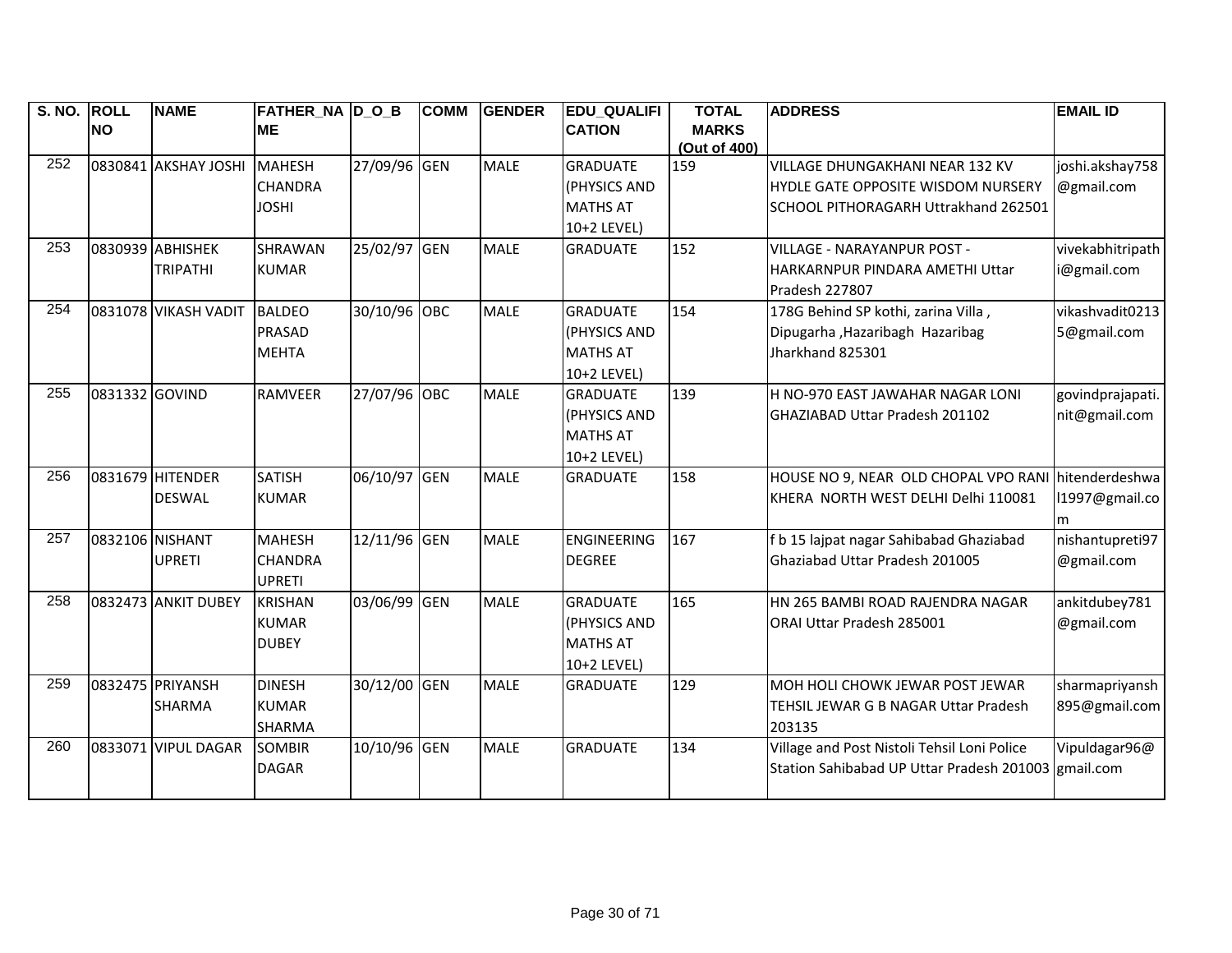| S. NO. ROLL |                  | <b>NAME</b>         | <b>FATHER_NA D_O_B</b>         |              | <b>COMM</b> | <b>GENDER</b> | <b>EDU_QUALIFI</b> | <b>TOTAL</b> | <b>ADDRESS</b>                             | <b>EMAIL ID</b> |
|-------------|------------------|---------------------|--------------------------------|--------------|-------------|---------------|--------------------|--------------|--------------------------------------------|-----------------|
|             | <b>NO</b>        |                     | <b>ME</b>                      |              |             |               | <b>CATION</b>      | <b>MARKS</b> |                                            |                 |
| 261         |                  |                     |                                |              |             | <b>MALE</b>   |                    | (Out of 400) |                                            |                 |
|             | 0833267 KUMAR    |                     | HARI PRASAD 18/07/96 GEN       |              |             |               | <b>GRADUATE</b>    | 149          | CB 192, NARAINA VIHAR 4 TH FLOOR,          | kumaraaman74    |
|             |                  | <b>AAMAN</b>        | SAW                            |              |             |               | (PHYSICS AND       |              | NARAINA NEAR INDIAN OIL PETROL PUMP        | 6@yahoo.in      |
|             |                  |                     |                                |              |             |               | <b>MATHS AT</b>    |              | DELHI Delhi 110028                         |                 |
| 262         |                  |                     |                                |              |             |               | 10+2 LEVEL)        |              |                                            |                 |
|             | 0833409 MEHRAN   |                     | <b>YOGESHWAR</b>               | 25/06/96 GEN |             | <b>MALE</b>   | <b>GRADUATE</b>    | 164          | 552 Delhi Apartment Sector 22 Plot 15-C    | mehransinghkat  |
|             |                  | <b>SINGH</b>        | <b>SINGH</b>                   |              |             |               |                    |              | Dwarka, New Delhi Delhi Delhi 110075       | och@gmail.com   |
| 263         |                  | <b>KATOCH</b>       | <b>KATOCH</b>                  |              |             |               |                    |              |                                            |                 |
|             |                  | 0833511 RAJ KUMAR   | <b>RAM EKBAL</b>               | 02/07/98 OBC |             | <b>MALE</b>   | <b>GRADUATE</b>    | 135          | Room no.03 MANDAVI Hostel JNU New          | upss.rajkumar@  |
|             |                  | <b>CHAURASIYA</b>   | <b>CHAURASIYA</b>              |              |             |               | (PHYSICS AND       |              | Delhi South West Delhi Delhi 110067        | outlook.com     |
|             |                  |                     |                                |              |             |               | <b>MATHS AT</b>    |              |                                            |                 |
|             |                  |                     |                                |              |             |               | 10+2 LEVEL)        |              |                                            |                 |
| 264         |                  | 0833514 ABHISHEK    | <b>BAJRANG</b>                 | 17/07/96 OBC |             | <b>MALE</b>   | <b>GRADUATE</b>    | 134          | Q No B-5 Roop Nagsr Police Station New     | abhishek.jadhav |
|             |                  | <b>JADHAV</b>       | <b>JADHAV</b>                  |              |             |               | (PHYSICS AND       |              | Delhi Delhi 110007                         | 17@gmail.com    |
|             |                  |                     |                                |              |             |               | <b>MATHS AT</b>    |              |                                            |                 |
|             |                  |                     |                                |              |             |               | 10+2 LEVEL)        |              |                                            |                 |
| 265         |                  | 0833595 NIDHI YADAV | <b>DINESH</b>                  | 01/11/97     | OBC         | <b>FEMALE</b> | <b>GRADUATE</b>    | 136          | VPO - MANCHAL TEH - BEHROR ALWAR           | yadavnidhi809   |
|             |                  |                     | <b>KUMAR</b>                   |              |             |               | (PHYSICS AND       |              | Rajasthan 301701                           | @gmail.com      |
|             |                  |                     | YADAV                          |              |             |               | <b>MATHS AT</b>    |              |                                            |                 |
|             |                  |                     |                                |              |             |               | 10+2 LEVEL)        |              |                                            |                 |
| 266         |                  | 0834296 S LAKSHMI   | S SABARI GIRI 30/01/96 GEN     |              |             | <b>FEMALE</b> | <b>ENGINEERING</b> | 171          | 8-A POCKET A 1 MAYUR VIHAR PHASE 3         | lakshmi.iyer762 |
|             |                  |                     |                                |              |             |               | <b>DEGREE</b>      |              | DELHI Delhi 110096                         | 8@gmail.com     |
| 267         |                  | 0834553 ANSH LOHUMI | <b>DEEP KUMAR 25/06/97 GEN</b> |              |             | <b>MALE</b>   | <b>GRADUATE</b>    | 166          | HOUSE NO 2, SAVAN PARK EXTN ASHOK          | lohumi.ansh@g   |
|             |                  |                     | LOHUMI                         |              |             |               | (PHYSICS AND       |              | VIHAR PHASE 3 NEW DELHI Delhi 110052       | mail.com        |
|             |                  |                     |                                |              |             |               | <b>MATHS AT</b>    |              |                                            |                 |
|             |                  |                     |                                |              |             |               | 10+2 LEVEL)        |              |                                            |                 |
| 268         | 0834559 DEEP RAJ |                     | <b>MALVINDER</b>               | 09/10/96 GEN |             | <b>MALE</b>   | <b>GRADUATE</b>    | 161          | 50610 KRISHNA COLONY Gurgaon Haryana       | deepraj.nanda   |
|             |                  | <b>SINGH</b>        | <b>SINGH</b>                   |              |             |               |                    |              | 122001                                     | @gmail.com      |
| 269         | 0835185 APARNA   |                     | <b>KRISHNA</b>                 | 11/09/99 GEN |             | <b>FEMALE</b> | <b>GRADUATE</b>    | 158          | lahar chungi durga nagar near collectorate | rajawataparna1  |
|             |                  | <b>RAJAWAT</b>      | <b>VEER SINGH</b>              |              |             |               |                    |              | bhind BHIND Madhya Pradesh 110009          | 1@gmail.com     |
|             |                  |                     |                                |              |             |               |                    |              |                                            |                 |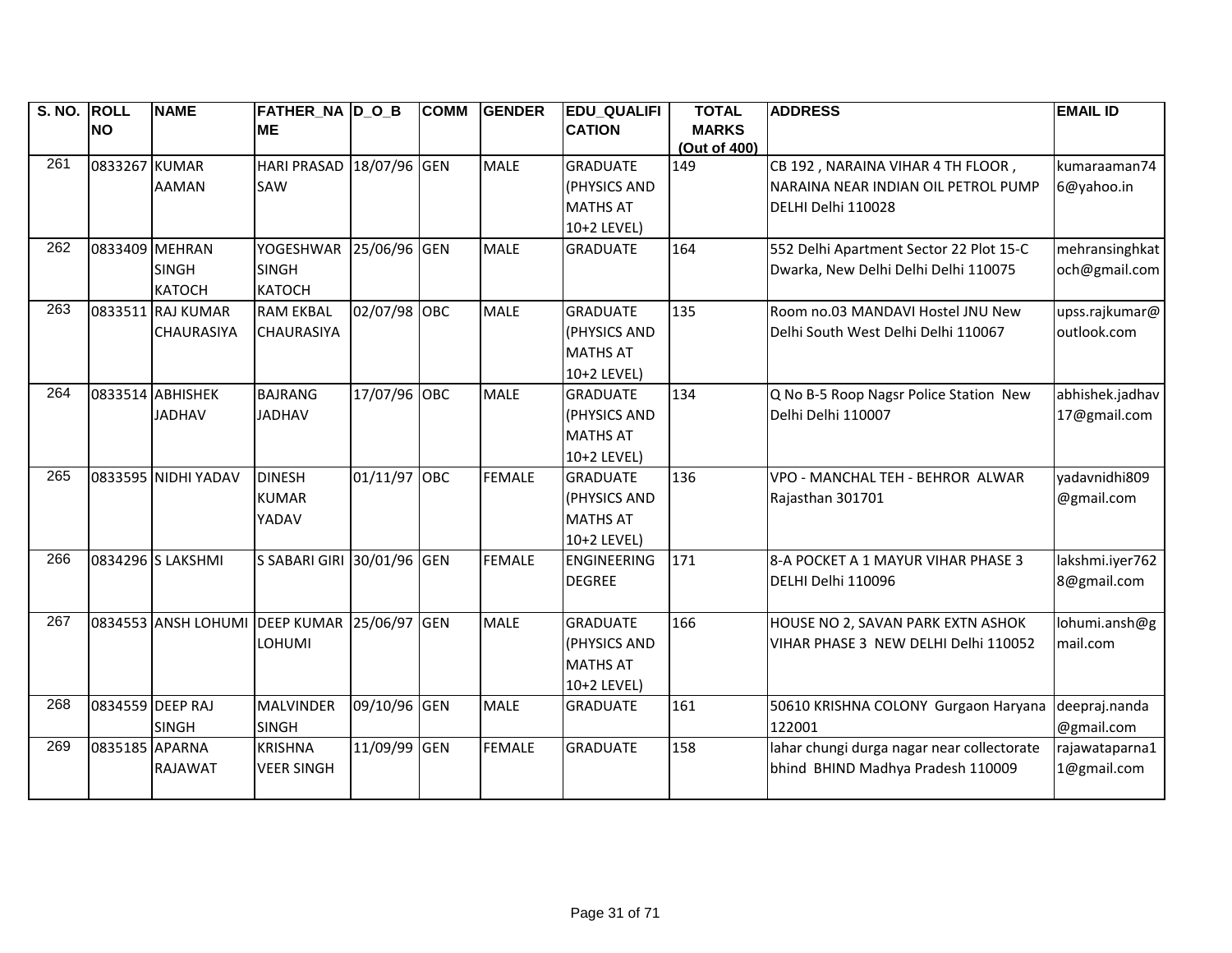| S. NO. ROLL      | <b>NO</b>      | <b>NAME</b>         | <b>FATHER NA D O B</b><br><b>ME</b> |              | <b>COMM</b> | <b>GENDER</b> | <b>EDU QUALIFI</b><br><b>CATION</b> | <b>TOTAL</b><br><b>MARKS</b> | <b>ADDRESS</b>                                                              | <b>EMAIL ID</b>                |
|------------------|----------------|---------------------|-------------------------------------|--------------|-------------|---------------|-------------------------------------|------------------------------|-----------------------------------------------------------------------------|--------------------------------|
|                  |                |                     |                                     |              |             |               |                                     | (Out of 400)                 |                                                                             |                                |
| 270              | 0835284 JAYANT | PRABHAKAR           | RAVINDER<br><b>KUMAR</b>            | 18/02/96 GEN |             | <b>MALE</b>   | <b>ENGINEERING</b><br><b>DEGREE</b> | 177                          | HOUSE NUMBER 397, BLOCK-G POCKET<br>6, SECTOR-16, ROHINI DELHI-110089 NORTH | jay.prabhakar96<br>@gmail.com  |
|                  |                |                     | PRABHAKAR                           |              |             |               |                                     |                              | WEST DELHI Delhi 110089                                                     |                                |
| 271              | 0835597 TRIPTI |                     | AJEET SINGH 17/09/96 SC             |              |             | <b>FEMALE</b> | <b>GRADUATE</b>                     | 146                          | HOUSE NUMBER 812-P SECTOR 22-B                                              | tanutriptisambh                |
|                  |                | SAMBHARWAL          |                                     |              |             |               |                                     |                              | KRISHNA CHOWK GURUGRAM Haryana                                              | arwal@gmail.co                 |
| 272              |                |                     |                                     |              |             |               |                                     |                              | 122015                                                                      | m                              |
|                  |                | 0835879 HIMANSHU    | VEDPARKASH 08/06/96 GEN             |              |             | <b>MALE</b>   | <b>GRADUATE</b><br>(PHYSICS AND     | 130                          | PANA BERIWALA VPO KAKRANA TEH<br>KALANAUR ROHTAK Haryana 124412             | himanshusharm<br>a0319@gmail.c |
|                  |                |                     |                                     |              |             |               | <b>MATHS AT</b>                     |                              |                                                                             |                                |
|                  |                |                     |                                     |              |             |               | 10+2 LEVEL)                         |                              |                                                                             | om                             |
| 273              |                | 0836047 ANKIT RAI   | <b>DHRUV DUTT 04/08/97 GEN</b>      |              |             | <b>MALE</b>   | <b>GRADUATE</b>                     | 136                          | A-178 QUTUB VIHAR PHASE 1 GOYALA                                            | ankitrai2564@g                 |
|                  |                |                     | RAI                                 |              |             |               |                                     |                              | DAIRY NEW DELHI-71 SOUTHWEST                                                | mail.com                       |
|                  |                |                     |                                     |              |             |               |                                     |                              | DISTRICT Delhi 110071                                                       |                                |
| $\overline{274}$ |                | 0836303 ABHIMANYU   | <b>SAMAR PAL</b>                    | 24/06/96 GEN |             | <b>MALE</b>   | ENGINEERING                         | 180                          | L 15 SWARN GANGA APARTMENTS SECTOR singhabhimanyu                           |                                |
|                  |                | <b>SINGH</b>        | <b>SINGH</b>                        |              |             |               | <b>DEGREE</b>                       |                              | 6 VASUNDHARA Ghaziabad Uttar Pradesh                                        | official@gmail.c               |
|                  |                |                     |                                     |              |             |               |                                     |                              | 201012                                                                      | om                             |
| 275              |                | 0836425 VEER PRATAP | <b>CHAMAN</b>                       | 30/05/98 GEN |             | <b>MALE</b>   | <b>GRADUATE</b>                     | 131                          | Village- badhla kaithwara Post- sisoli                                      | veerpratapsingh                |
|                  |                |                     | <b>SINGH</b>                        |              |             |               |                                     |                              | Meerut Uttar Pradesh 250004                                                 | 000@yahoo.co                   |
|                  |                |                     | <b>TOMAR</b>                        |              |             |               |                                     |                              |                                                                             | m                              |
| 276              |                | 0836938 SHUBHAM     | <b>SUSHEEL</b>                      | 01/08/96 GEN |             | <b>MALE</b>   | <b>GRADUATE</b>                     | 151                          | VILL-SISOLA KHURD Post-Jani Meerut Uttar                                    | chaudharyshub                  |
|                  |                | <b>KUMAR</b>        | <b>KUMAR</b>                        |              |             |               |                                     |                              | Pradesh 250501                                                              | ham047@gmail.                  |
|                  |                |                     |                                     |              |             |               |                                     |                              |                                                                             | com                            |
| 277              |                | 0837059 SHRESTHA    | <b>ASHUTOSH</b>                     | 19/01/97 GEN |             | <b>MALE</b>   | <b>GRADUATE</b>                     | 166                          | 11A 1A RAM NAGAR KATRA WAZIR KHAN                                           | shresthavardha                 |
|                  |                | <b>VARDHAN</b>      | <b>SHUKLA</b>                       |              |             |               | (PHYSICS AND                        |                              | RAMBAGH AGRA AGRA Uttar Pradesh                                             | n@gmail.com                    |
|                  |                | <b>SHUKLA</b>       |                                     |              |             |               | <b>MATHS AT</b>                     |                              | 282006                                                                      |                                |
| 278              |                |                     |                                     |              |             |               | 10+2 LEVEL)                         | 167                          |                                                                             |                                |
|                  | 0837215 VINAY  |                     | PURUSHOTTA 10/11/96 GEN             |              |             | <b>MALE</b>   | <b>GRADUATE</b>                     |                              | H NO 96 VPO DHANSA SOUTH WEST DELHI                                         | vkaushik785@g                  |
|                  |                | <b>KAUSHIK</b>      | M DUTT                              |              |             |               | (PHYSICS AND                        |                              | Delhi 110073                                                                | mail.com                       |
|                  |                |                     | <b>KAUSHIK</b>                      |              |             |               | <b>MATHS AT</b><br>10+2 LEVEL)      |                              |                                                                             |                                |
| 279              |                | 0837579 SHUBHAM     | KARAN SINGH 29/08/96 GEN            |              |             | <b>MALE</b>   | <b>GRADUATE</b>                     | 159                          | satai road ward no. 34 sri ram colony behar                                 | singh8889shubh                 |
|                  |                | <b>SINGH</b>        |                                     |              |             |               |                                     |                              | k samne house no. 361 chhatarpur Madhya                                     | @gmail.com                     |
|                  |                |                     |                                     |              |             |               |                                     |                              | Pradesh 471001                                                              |                                |
|                  |                |                     |                                     |              |             |               |                                     |                              |                                                                             |                                |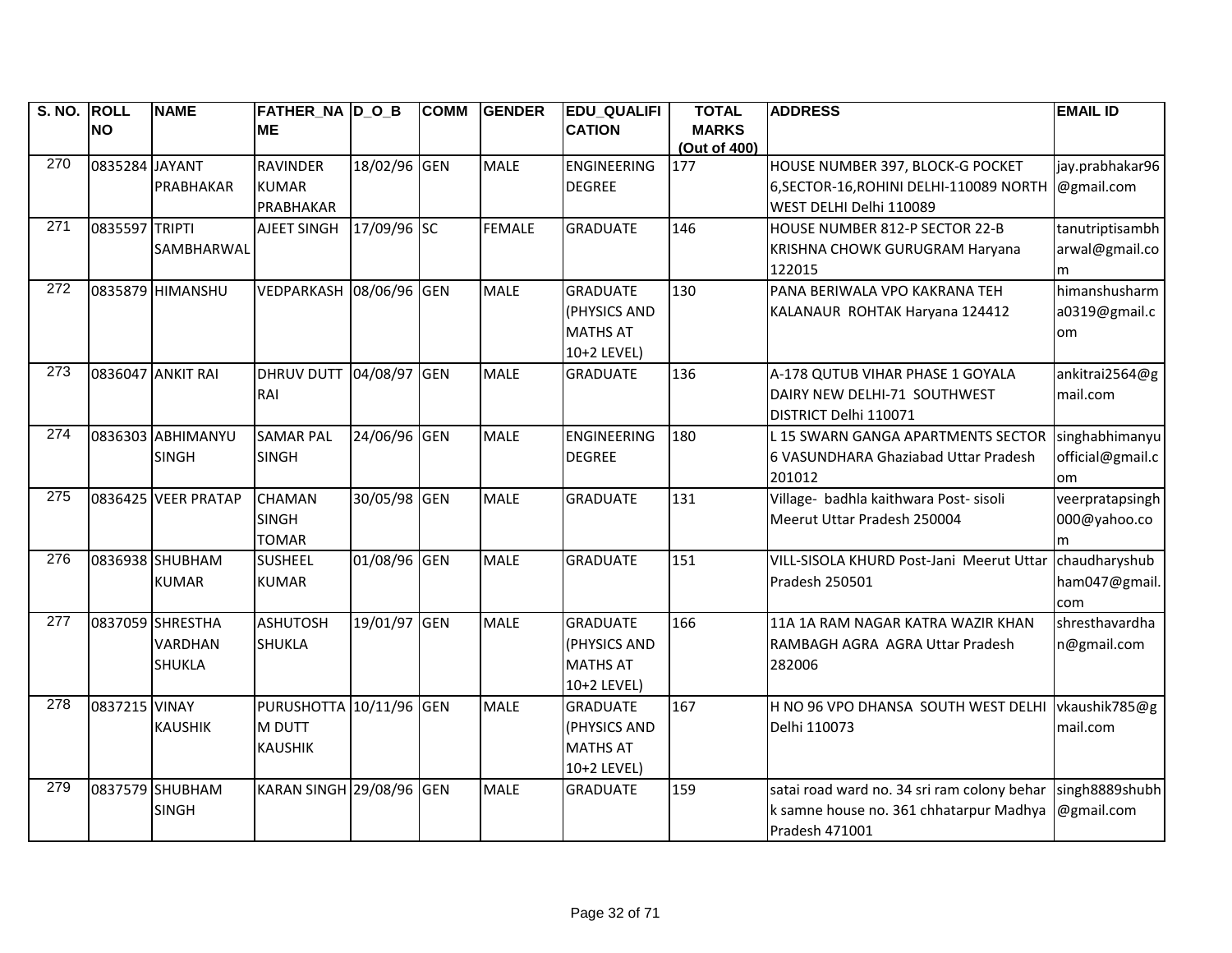| S. NO. ROLL |                | <b>NAME</b>                       | FATHER NA D O B         |              | <b>COMM</b> | <b>GENDER</b> | <b>EDU QUALIFI</b> | <b>TOTAL</b>                 | <b>ADDRESS</b>                                        | <b>EMAIL ID</b> |
|-------------|----------------|-----------------------------------|-------------------------|--------------|-------------|---------------|--------------------|------------------------------|-------------------------------------------------------|-----------------|
|             | <b>NO</b>      |                                   | <b>ME</b>               |              |             |               | <b>CATION</b>      | <b>MARKS</b><br>(Out of 400) |                                                       |                 |
| 280         | 0837741 ARCHIT |                                   | <b>OMPAL</b>            | 30/09/97 GEN |             | <b>MALE</b>   | <b>GRADUATE</b>    | 170                          | CHOUDHARY CHARAN SINGH COLONY                         | ARCHITCHAUDH    |
|             |                |                                   | <b>SINGH</b>            |              |             |               |                    |                              | HOUSE NO 547 SHAMLI SHAMLI Uttar                      | ARY007@GMAI     |
|             |                |                                   |                         |              |             |               |                    |                              | Pradesh 247776                                        | L.COM           |
| 281         | 0837775 NIKITA |                                   | <b>NASIB</b>            | 11/06/98 GEN |             | <b>FEMALE</b> | <b>GRADUATE</b>    | 141                          | VPO CHHARA NEAR BHARTHAN CHOPAL                       | singhnikidd@g   |
|             |                |                                   |                         |              |             |               | (PHYSICS AND       |                              | TEH. BAHADURGARH DIST. JHAJJAR JHAJJAR mail.com       |                 |
|             |                |                                   |                         |              |             |               | <b>MATHS AT</b>    |                              | Haryana 124504                                        |                 |
|             |                |                                   |                         |              |             |               | 10+2 LEVEL)        |                              |                                                       |                 |
| 282         |                | 0838043 ATUL SHARMA PAVAN         |                         | 31/10/96 GEN |             | <b>MALE</b>   | <b>ENGINEERING</b> | 138                          | HNO-151 GALI NO-19 KASAMPUR                           | atul.sharma741  |
|             |                |                                   | <b>KUMAR</b>            |              |             |               | <b>DEGREE</b>      |                              | KANKARKHERA MEERUT MEERUT Uttar                       | @gmail.com      |
|             |                |                                   | <b>SHARMA</b>           |              |             |               |                    |                              | Pradesh 250001                                        |                 |
| 283         |                | 0838428 MUGILAN S G               | <b>S GANESH</b>         | 13/11/96 OBC |             | <b>MALE</b>   | ENGINEERING        | 150                          | No. 408, Gate No.17, DDA Flats, Vasant                | sgmugilan1997   |
|             |                |                                   | <b>KUMAR</b>            |              |             |               | <b>DEGREE</b>      |                              | Enclave, Vasant Vihar, South Delhi, Delhi.            | @gmail.com      |
|             |                |                                   |                         |              |             |               |                    |                              | New Delhi Delhi 110057                                |                 |
| 284         |                | 0838511 VIJAY SINGH               | <b>J S RAWAT</b>        | 26/06/96 GEN |             | <b>MALE</b>   | <b>ENGINEERING</b> | 152                          | Flat no 201 Block B avision tower near crpf           | vijayrawat1996  |
|             |                | <b>RAWAT</b>                      |                         |              |             |               | <b>DEGREE</b>      |                              | camp kakrola village New Delhi Delhi                  | @gmail.com      |
|             |                |                                   |                         |              |             |               |                    |                              | 110075                                                |                 |
| 285         | 0838954 KARUNA |                                   | SANJEEV                 | 21/01/96 OBC |             | <b>FEMALE</b> | <b>GRADUATE</b>    | 164                          | DO SANJEEV KUMAR NALA SHAMLI NALA                     | karunapanwar5   |
|             |                | <b>PANWAR</b>                     | <b>KUMAR</b>            |              |             |               | (PHYSICS AND       |                              | UTTAR PRADESH SHAMLI Uttar Pradesh                    | @gmail.com      |
|             |                |                                   |                         |              |             |               | <b>MATHS AT</b>    |                              | 247776                                                |                 |
|             |                |                                   |                         |              |             |               | 10+2 LEVEL)        |                              |                                                       |                 |
| 286         | 0839372 VEESA  |                                   | VEESA RATNA 06/03/96 SC |              |             | <b>MALE</b>   | <b>ENGINEERING</b> | 167                          | 1304, tranquil towers behind watermark                | dheerajveesa@   |
|             |                | <b>DHEERAJ</b>                    | RAJU                    |              |             |               | <b>DEGREE</b>      |                              | building whitefields, kondapur hyderabad              | gmail.com       |
| 287         |                | <b>VINEEL</b><br>0840309 HIMANSHU | <b>RAJESH</b>           | 12/01/96 OBC |             | <b>MALE</b>   | <b>GRADUATE</b>    | 133                          | Telangana 500084<br>62796B MALAKRAJ RAMBAGH PRAYAGRAJ | himanshurishu1  |
|             |                | <b>SINGH</b>                      | <b>KUMAR</b>            |              |             |               | (PHYSICS AND       |                              | Uttar Pradesh 211003                                  |                 |
|             |                |                                   | <b>SINGH</b>            |              |             |               | <b>MATHS AT</b>    |                              |                                                       | 994@gmail.com   |
|             |                |                                   |                         |              |             |               | 10+2 LEVEL)        |                              |                                                       |                 |
| 288         |                | 0840925 MANISHA                   | <b>MUKESH</b>           | 08/06/98 GEN |             | <b>FEMALE</b> | <b>GRADUATE</b>    | 130                          | H.No.801 V.P.O.Kishangarh Meham Rohtak                | manimalik0898   |
|             |                |                                   | <b>MALIK</b>            |              |             |               |                    |                              | Haryana 124112                                        | @gmail.com      |
| 289         |                | 0840964 RAVI KANT                 | <b>RAM AVTAR</b>        | 15/08/96 OBC |             | <b>MALE</b>   | <b>GRADUATE</b>    | 131                          | <b>VILLAGE ZAHIDHPUR PO KOSLI DISTT</b>               | ravikantyadav34 |
|             |                |                                   |                         |              |             |               | (PHYSICS AND       |                              | REWARI REWARI Haryana 123302                          | 5@gmail.com     |
|             |                |                                   |                         |              |             |               | <b>MATHS AT</b>    |                              |                                                       |                 |
|             |                |                                   |                         |              |             |               | 10+2 LEVEL)        |                              |                                                       |                 |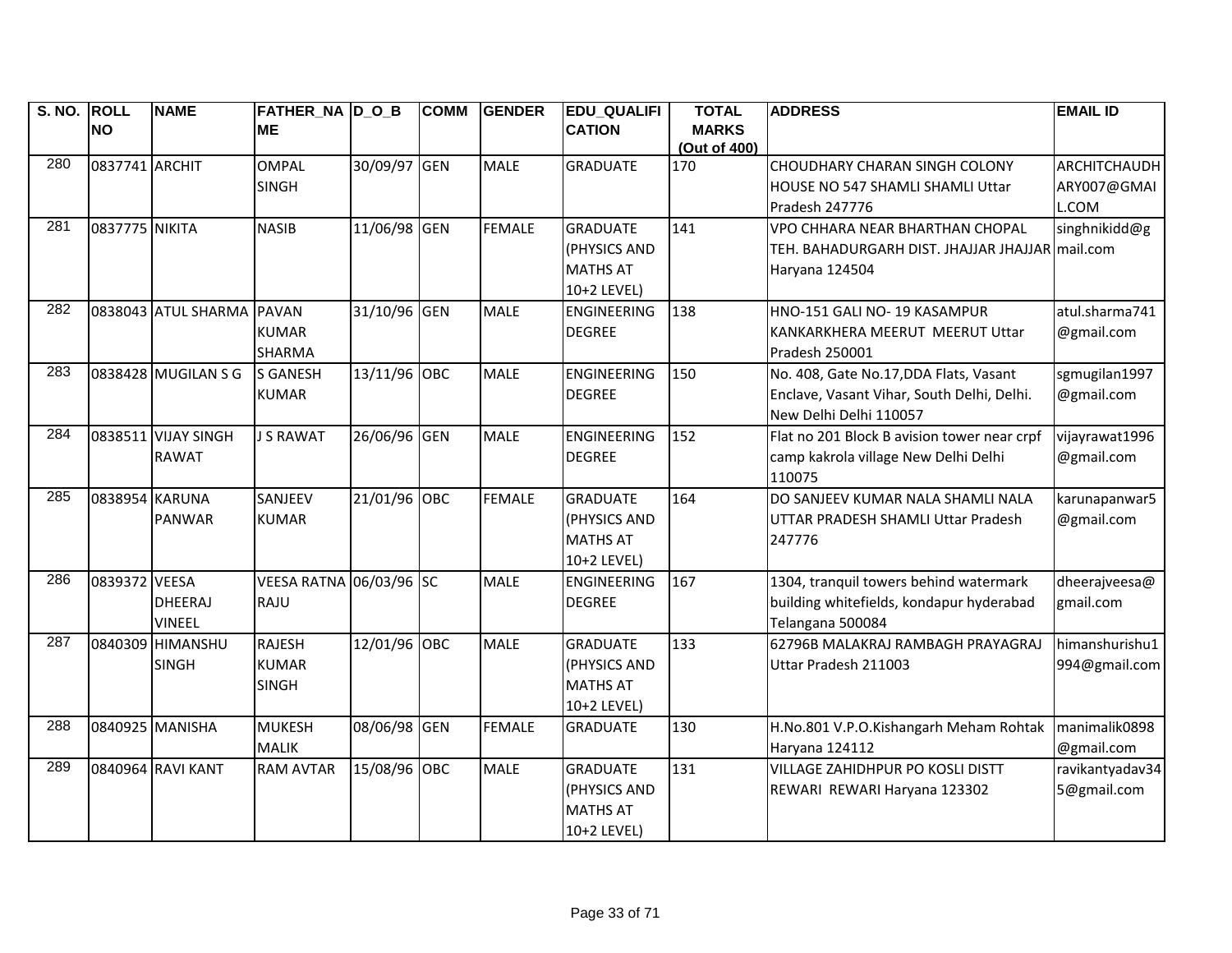| <b>S. NO.</b> | <b>ROLL</b>     | <b>NAME</b>                  | <b>FATHER_NA D_O_B</b> |              | <b>COMM</b> | <b>GENDER</b> | <b>EDU_QUALIFI</b> | <b>TOTAL</b>        | <b>ADDRESS</b>                                 | <b>EMAIL ID</b> |
|---------------|-----------------|------------------------------|------------------------|--------------|-------------|---------------|--------------------|---------------------|------------------------------------------------|-----------------|
|               | <b>NO</b>       |                              | <b>ME</b>              |              |             |               | <b>CATION</b>      | <b>MARKS</b>        |                                                |                 |
| 290           | 0841265 NEHA    |                              | <b>MOHAN</b>           | 11/03/96 GEN |             | <b>FEMALE</b> | <b>GRADUATE</b>    | (Out of 400)<br>175 | CHANDAK R.F CHANDAK PITHORAGARH                | AAINAANSH201    |
|               |                 | <b>BHANDARI</b>              | <b>SINGH</b>           |              |             |               | (PHYSICS AND       |                     | Uttrakhand 262501                              | 3@GMAIL.COM     |
|               |                 |                              | <b>BHANDARI</b>        |              |             |               | <b>MATHS AT</b>    |                     |                                                |                 |
|               |                 |                              |                        |              |             |               | 10+2 LEVEL)        |                     |                                                |                 |
| 291           | 0841421 RISHABH |                              | <b>ARENDER</b>         | 16/02/96 EWS |             | <b>MALE</b>   | <b>ENGINEERING</b> | 158                 | Village Ghasauli Rohta road Meerut Uttar       | rishabhsharma3  |
|               |                 | <b>SHARMA</b>                | <b>KUMAR</b>           |              |             |               | <b>DEGREE</b>      |                     | Pradesh 250001                                 | 197@gmail.com   |
|               |                 |                              |                        |              |             |               |                    |                     |                                                |                 |
| 292           | 0841497 ADARSH  |                              | <b>BIRENDRA</b>        | 22/05/98 OBC |             | <b>MALE</b>   | <b>GRADUATE</b>    | 129                 | HO BIRENDRA KUMAR GAYATRI NAGAR                | drshsmbhv@gm    |
|               |                 | <b>SAMBHAV</b>               | <b>KUMAR</b>           |              |             |               | (PHYSICS AND       |                     | PURABSARAI MUNGER Bihar 811201                 | ail.com         |
|               |                 |                              |                        |              |             |               | <b>MATHS AT</b>    |                     |                                                |                 |
|               |                 |                              |                        |              |             |               | 10+2 LEVEL)        |                     |                                                |                 |
| 293           |                 | 0841652 RAHUL KUMAR SURESH   |                        | 10/09/96 OBC |             | <b>MALE</b>   | <b>ENGINEERING</b> | 157                 | H NO 27, UPADHYAY NAGAR NEAR POLICE            | rahulkumar064   |
|               |                 |                              | <b>CHANDRA</b>         |              |             |               | <b>DEGREE</b>      |                     | STATION GARHMUKTESHWAR HAPUR Uttar 6@gmail.com |                 |
|               |                 |                              |                        |              |             |               |                    |                     | Pradesh 245205                                 |                 |
| 294           | 0841785 KOMAL   |                              | <b>RAM NIWAS</b>       | 21/03/96 OBC |             | <b>FEMALE</b> | <b>GRADUATE</b>    | 136                 | 41320 shanti nagar gurugram gurugram           | komalritu2721   |
|               |                 |                              |                        |              |             |               |                    |                     | Haryana 122001                                 | @gmail.com      |
| 295           | 0841847 CHETAN  |                              | PRABHU                 | 22/11/96 GEN |             | <b>MALE</b>   | <b>GRADUATE</b>    | 173                 | AT POST GOULA TEH. MULTAI BETUL                | chetanadlak4@   |
|               |                 | KUMAR ADLAK ADLAK            |                        |              |             |               | (PHYSICS AND       |                     | Madhya Pradesh 460557                          | gmail.com       |
|               |                 |                              |                        |              |             |               | <b>MATHS AT</b>    |                     |                                                |                 |
|               |                 |                              |                        |              |             |               | 10+2 LEVEL)        |                     |                                                |                 |
| 296           | 0842171 HIMANI  |                              | <b>MAHABIR</b>         | 15/03/97 GEN |             | <b>FEMALE</b> | <b>GRADUATE</b>    | 129                 | H. No. 183 VILL THANA KHURD TEH -              | Himanidahiya29  |
|               |                 |                              | <b>SINGH</b>           |              |             |               |                    |                     | KHARKHODA Sonipat Haryana 131402               | 7@gmail.com     |
|               |                 |                              |                        |              |             |               |                    |                     |                                                |                 |
| 297           |                 | 0842316 MAULIK GARG RAVINDRA |                        | 04/07/96 GEN |             | <b>MALE</b>   | <b>ENGINEERING</b> | 165                 | 191 2 madhavpuram meerut city meerut           | maulikgarg.22@  |
|               |                 |                              | <b>KUMAR GARG</b>      |              |             |               | <b>DEGREE</b>      |                     | Uttar Pradesh 250002                           | gmail.com       |
|               |                 |                              |                        |              |             |               |                    |                     |                                                |                 |
| 298           |                 | 0842359 HRITHIK SINGH PARAM  |                        | 24/07/96 OBC |             | <b>MALE</b>   | <b>GRADUATE</b>    | 131                 | SHERPUR ROAD NEAR ELECTRICAL                   | hrithiksingh247 |
|               |                 |                              | <b>SINGH</b>           |              |             |               | (PHYSICS AND       |                     | TRANSFORMER Mandi dhanaura Amroha              | @gmail.com      |
|               |                 |                              |                        |              |             |               | <b>MATHS AT</b>    |                     | Uttar Pradesh 244231                           |                 |
|               |                 |                              |                        |              |             |               | 10+2 LEVEL)        |                     |                                                |                 |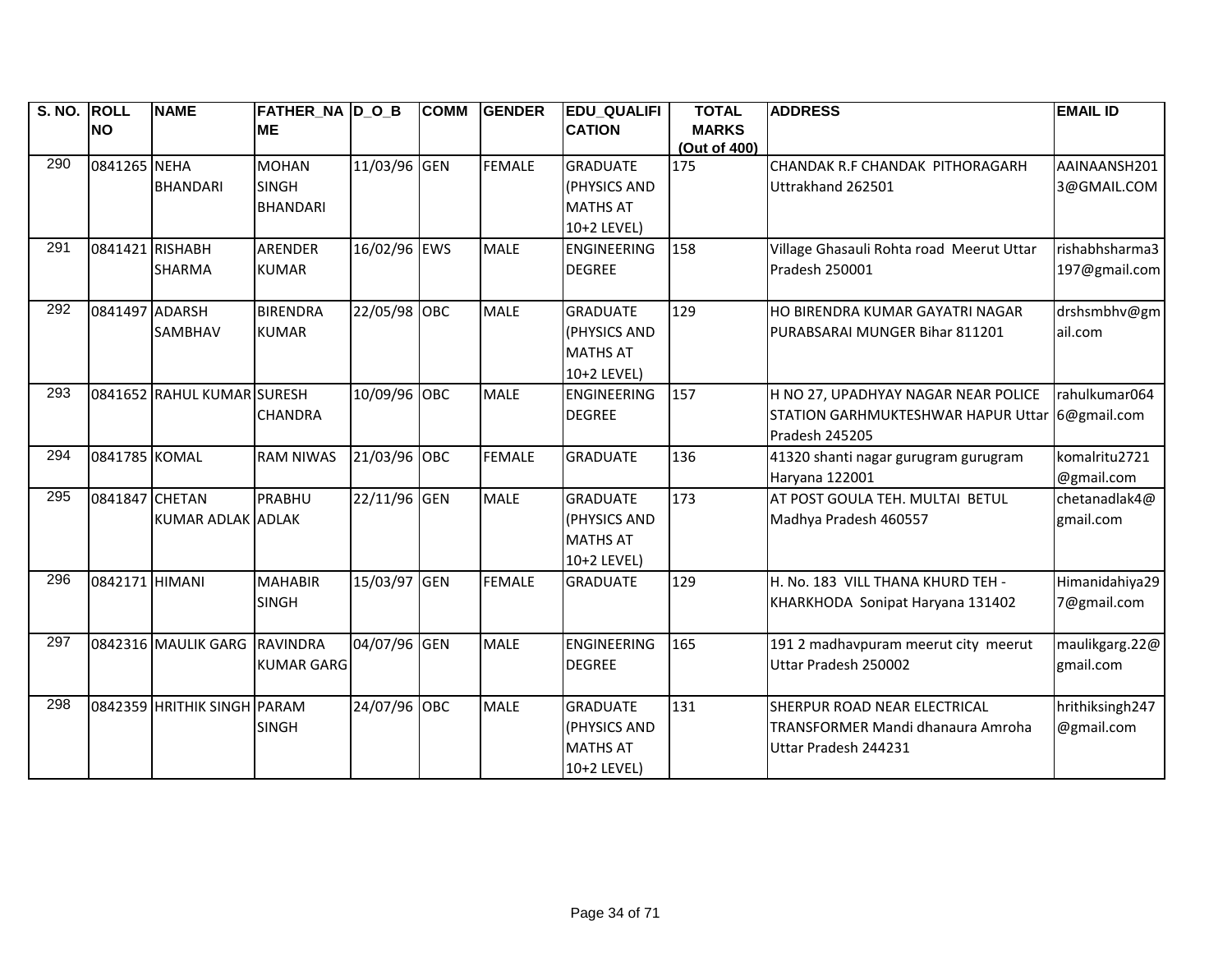| <b>S. NO.</b> | <b>ROLL</b>      | <b>NAME</b>                 | <b>FATHER_NA D_O_B</b> |              | <b>COMM</b> | <b>GENDER</b> | <b>EDU_QUALIFI</b> | <b>TOTAL</b>        | <b>ADDRESS</b>                                     | <b>EMAIL ID</b> |
|---------------|------------------|-----------------------------|------------------------|--------------|-------------|---------------|--------------------|---------------------|----------------------------------------------------|-----------------|
|               | <b>NO</b>        |                             | <b>ME</b>              |              |             |               | <b>CATION</b>      | <b>MARKS</b>        |                                                    |                 |
| 299           | 0842820 VIVEK    |                             | <b>YOGENDER</b>        | 04/06/96 GEN |             | <b>MALE</b>   | <b>GRADUATE</b>    | (Out of 400)<br>155 | VPO DABATHWA SARDHANA ROAD                         | vivekpanghal77  |
|               |                  | <b>CHAUDHARY</b>            | <b>SINGH</b>           |              |             |               | (PHYSICS AND       |                     | MEERUT MEERUT Uttar Pradesh 250341                 | 7@gmail.com     |
|               |                  |                             |                        |              |             |               | <b>MATHS AT</b>    |                     |                                                    |                 |
|               |                  |                             |                        |              |             |               | 10+2 LEVEL)        |                     |                                                    |                 |
| 300           | 0843084 VISHAL   |                             | Y N RAM                | 18/05/96 OBC |             | <b>MALE</b>   | <b>ENGINEERING</b> | 161                 | HNO 116 VILLAGE RANIPUR POST RANIPUR               | vishalk084@gm   |
|               |                  | <b>KUMAR</b>                |                        |              |             |               | <b>DEGREE</b>      |                     | <b>GHAZIPUR Uttar Pradesh 233300</b>               | ail.com         |
|               |                  |                             |                        |              |             |               |                    |                     |                                                    |                 |
| 301           | 0843416 VAISHALI |                             | <b>SUDESH</b>          | 15/01/98 OBC |             | <b>FEMALE</b> | <b>GRADUATE</b>    | 151                 | H.No. -540 near vikas type college VPO             | vaishaliyadav00 |
|               |                  | YADAV                       | <b>KUMAR</b>           |              |             |               | (PHYSICS AND       |                     | Rajokri southwest Delhi Delhi 110038               | 30@gmail.com    |
|               |                  |                             |                        |              |             |               | <b>MATHS AT</b>    |                     |                                                    |                 |
|               |                  |                             |                        |              |             |               | 10+2 LEVEL)        |                     |                                                    |                 |
| 302           | 0843706 MANAS    |                             | <b>HEMANT</b>          | 05/11/96 GEN |             | <b>MALE</b>   | <b>GRADUATE</b>    | 167                 | 13211 NEAR POLICE STATION                          | manassaurabh    |
|               |                  | <b>SAURABH</b>              | <b>KUMAR</b>           |              |             |               | (PHYSICS AND       |                     | SHASHTRINAGAR, SULTANPUR SULTANPUR                 | mishra@gmail.c  |
|               |                  | <b>MISHRA</b>               | <b>MISHRA</b>          |              |             |               | <b>MATHS AT</b>    |                     | Uttar Pradesh 228001                               | om              |
|               |                  |                             |                        |              |             |               | 10+2 LEVEL)        |                     |                                                    |                 |
| 303           |                  | 0844059 SAKSHI MEHLA BALWAN |                        | 25/02/96 GEN |             | <b>FEMALE</b> | <b>GRADUATE</b>    | 165                 | 174C-1 railway colony basant lane new              | mehlasakshi25   |
|               |                  |                             | <b>SINGH</b>           |              |             |               |                    |                     | delhi Delhi 110055                                 | @gmail.com      |
|               |                  |                             | <b>MEHLA</b>           |              |             |               |                    |                     |                                                    |                 |
| 304           |                  | 0844353 ANU GAUTAM          | PARAMJIT               | 16/04/96 GEN |             | <b>FEMALE</b> | <b>GRADUATE</b>    | 160                 | 10 BY 6 RAILWAY COLONY KISHAN GANJ                 | anugautam1604   |
|               |                  |                             | <b>KUMAR</b>           |              |             |               | (PHYSICS AND       |                     | DELHI 110007 CENTRAL DELHI Delhi 110007 @gmail.com |                 |
|               |                  |                             |                        |              |             |               | <b>MATHS AT</b>    |                     |                                                    |                 |
|               |                  |                             |                        |              |             |               | 10+2 LEVEL)        |                     |                                                    |                 |
| 305           |                  | 0844538 ATUL DUBEY          | <b>NITYA NAND</b>      | 30/05/96 GEN |             | <b>MALE</b>   | <b>GRADUATE</b>    | 167                 | QTR NO. 1501 CRPF COMPLEX JYOTI KUNJ               | dubeyatul75039  |
|               |                  |                             | <b>DUBEY</b>           |              |             |               | (PHYSICS AND       |                     | PKT 2 DWARKA SECTOR 16B DELHI Delhi                | @gmail.com      |
|               |                  |                             |                        |              |             |               | <b>MATHS AT</b>    |                     | 110078                                             |                 |
|               |                  |                             |                        |              |             |               | 10+2 LEVEL)        |                     |                                                    |                 |
| 306           |                  | 0844599 PRASHANT            | <b>RAVI KUMAR</b>      | 01/03/96 GEN |             | <b>MALE</b>   | <b>GRADUATE</b>    | 167                 | M-29, M Block Thatipur Gwalior Madhya              | tomarsinghpras  |
|               |                  | <b>SINGH TOMAR SINGH</b>    |                        |              |             |               | (PHYSICS AND       |                     | Pradesh 474011                                     | hant12@gmail.c  |
|               |                  |                             |                        |              |             |               | <b>MATHS AT</b>    |                     |                                                    | om              |
|               |                  |                             |                        |              |             |               | 10+2 LEVEL)        |                     |                                                    |                 |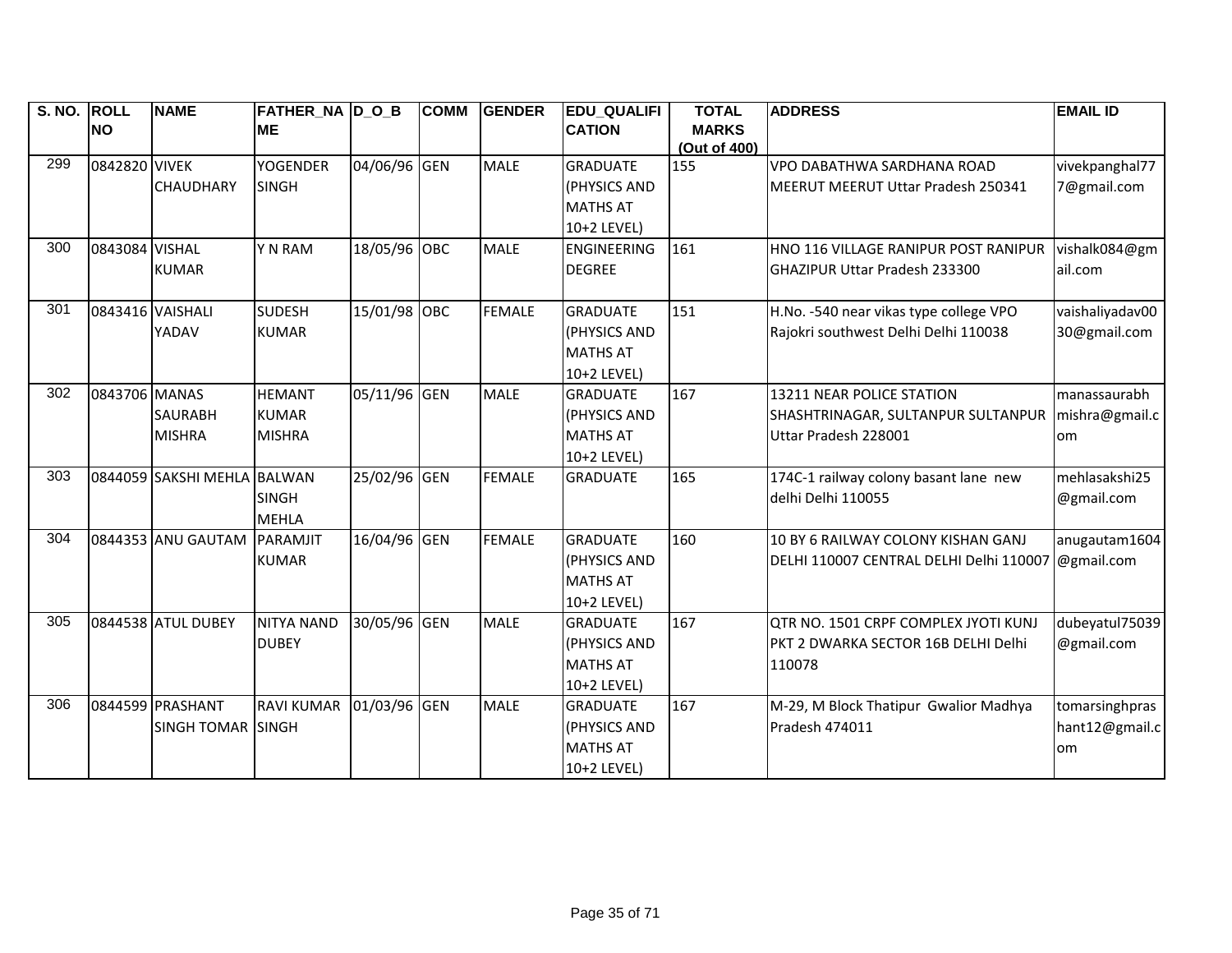| S. NO. ROLL |                 | <b>NAME</b>          | <b>FATHER_NA D_O_B</b> |              | <b>COMM</b> | <b>GENDER</b> | <b>EDU_QUALIFI</b> | <b>TOTAL</b> | <b>ADDRESS</b>                                            | <b>EMAIL ID</b> |
|-------------|-----------------|----------------------|------------------------|--------------|-------------|---------------|--------------------|--------------|-----------------------------------------------------------|-----------------|
|             | <b>NO</b>       |                      | <b>ME</b>              |              |             |               | <b>CATION</b>      | <b>MARKS</b> |                                                           |                 |
|             |                 |                      |                        |              |             |               |                    | (Out of 400) |                                                           |                 |
| 307         | 0844918 RITU    |                      | <b>VINOD</b>           | 17/03/97 EWS |             | <b>FEMALE</b> | <b>GRADUATE</b>    | 135          | VPO NAYA GAON BAHADURGARH JHAJJAR                         | aarpdalal@gmai  |
|             |                 |                      | <b>KUMAR</b>           |              |             |               | (PHYSICS AND       |              | Haryana 124507                                            | l.com           |
|             |                 |                      |                        |              |             |               | <b>MATHS AT</b>    |              |                                                           |                 |
|             |                 |                      |                        |              |             |               | 10+2 LEVEL)        |              |                                                           |                 |
| 308         |                 | 0845411 DEEPAK SINGH | <b>BHAWANI</b>         | 08/11/96 GEN |             | <b>MALE</b>   | ENGINEERING        | 155          | <b>VPO- GUJARWAS TEH- ATELI</b>                           | dsingh.3523@g   |
|             |                 |                      | <b>SINGH</b>           |              |             |               | <b>DEGREE</b>      |              | Mahendragarh Haryana 123021                               | mail.com        |
| 309         | 0845530 HARSHIT |                      | <b>SUSHEEL</b>         | 05/04/98 EWS |             | <b>MALE</b>   | <b>GRADUATE</b>    | 130          | village bhatauli post rura kanpur dehat                   | hb0419002@g     |
|             |                 | <b>BAJPAI</b>        | <b>BAJPAI</b>          |              |             |               | (PHYSICS AND       |              | Kanpur dehat Uttar Pradesh 209303                         | mail.com        |
|             |                 |                      |                        |              |             |               | <b>MATHS AT</b>    |              |                                                           |                 |
|             |                 |                      |                        |              |             |               | 10+2 LEVEL)        |              |                                                           |                 |
| 310         | 0845866 VIKRANT |                      | <b>RAVINDRA</b>        | 04/07/96 GEN |             | <b>MALE</b>   | <b>GRADUATE</b>    | 165          | M-166 Sector-23 Sanjay Nagar Ghaziabad                    | vikrantmalik047 |
|             |                 | <b>MALIK</b>         | <b>MALIK</b>           |              |             |               | (PHYSICS AND       |              | Ghaziabad Uttar Pradesh 201002                            | @gmail.com      |
|             |                 |                      |                        |              |             |               | <b>MATHS AT</b>    |              |                                                           |                 |
|             |                 |                      |                        |              |             |               | 10+2 LEVEL)        |              |                                                           |                 |
| 311         |                 | 0846020 KRITI TIWARI | <b>RAKESH</b>          | 26/01/97 GEN |             | <b>FEMALE</b> | <b>ENGINEERING</b> | 180          | E4 South Colony Ambuja Nagar Kodinar Gir                  | kritit1997@gma  |
|             |                 |                      | <b>TIWARI</b>          |              |             |               | <b>DEGREE</b>      |              | Somnath Gujarat 362715                                    | il.com          |
| 312         | 0846293 KANIKA  |                      | <b>SHEKHAR</b>         | 31/03/98 GEN |             | <b>FEMALE</b> | <b>ENGINEERING</b> | 137          | First floor E55B Peepal Road Mohan Garden kanikasinghchan |                 |
|             |                 |                      | <b>KUMAR</b>           |              |             |               | <b>DEGREE</b>      |              | Uttam Nagar New Delhi Delhi 110059                        | del@gmail.com   |
|             |                 |                      | <b>SINGH</b>           |              |             |               |                    |              |                                                           |                 |
| 313         |                 | 0846503 PRIYA SHUKLA | <b>ACHINTYA</b>        | 09/02/96 GEN |             | <b>FEMALE</b> | <b>GRADUATE</b>    | 158          | D-47, Sector-4 Defence Colony Dehradun                    | priyashuklaa1@  |
|             |                 |                      | <b>SHUKLA</b>          |              |             |               |                    |              | Uttrakhand 248012                                         | gmail.com       |
| 314         | 0846618 SHARIQ  |                      | <b>MOHD</b>            | 09/06/96 OBC |             | <b>MALE</b>   | <b>ENGINEERING</b> | 152          | H NO 462 STREET MATIA MAHAL JAMA                          | msrockers9@g    |
|             |                 |                      | SALEEM                 |              |             |               | <b>DEGREE</b>      |              | MASJID CENTRAL DELHI Delhi 110006                         | mail.com        |
| 315         |                 | 0846625 ABHAY SINGH  | <b>RAKESH</b>          | 05/07/96 GEN |             | <b>MALE</b>   | <b>GRADUATE</b>    | 150          | H.no- 01 mohalla- Rajajipuram Near pawan                  | abhaychauhan0   |
|             |                 | <b>CHAUHAN</b>       | <b>KUMAR</b>           |              |             |               | (PHYSICS AND       |              | garg hospital Kheri road Lakhimpur Kheri                  | 96@gmail.com    |
|             |                 |                      | <b>SINGH</b>           |              |             |               | <b>MATHS AT</b>    |              | Lakhimpur Kheri Uttar Pradesh 262701                      |                 |
|             |                 |                      |                        |              |             |               | 10+2 LEVEL)        |              |                                                           |                 |
| 316         | 0846632 ABHINAV |                      | <b>SHIV</b>            | 03/08/96 GEN |             | MALE          | ENGINEERING        | 161          | G.M.280 DEEN DAYAL NAGAR GWALIOR                          | abhinavy96@g    |
|             |                 | YADAV                | <b>PRAKASH</b>         |              |             |               | <b>DEGREE</b>      |              | GWALIOR Madhya Pradesh 474020                             | mail.com        |
|             |                 |                      | YADAV                  |              |             |               |                    |              |                                                           |                 |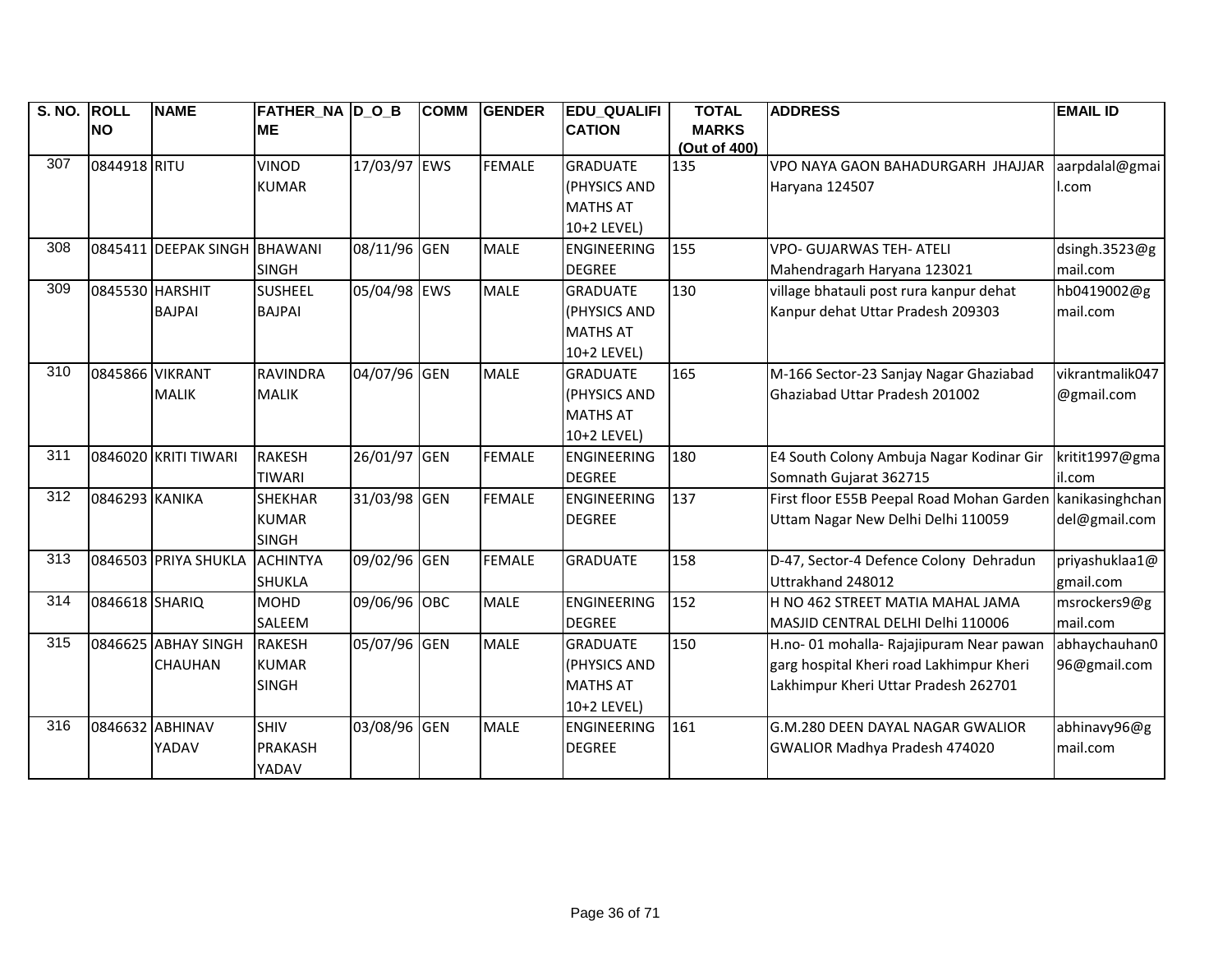| S. NO. ROLL |                | <b>NAME</b>               | <b>FATHER_NA D_O_B</b> |              | <b>COMM</b> | <b>GENDER</b> | <b>EDU_QUALIFI</b> | <b>TOTAL</b> | <b>ADDRESS</b>                           | <b>EMAIL ID</b> |
|-------------|----------------|---------------------------|------------------------|--------------|-------------|---------------|--------------------|--------------|------------------------------------------|-----------------|
|             | <b>NO</b>      |                           | <b>ME</b>              |              |             |               | <b>CATION</b>      | <b>MARKS</b> |                                          |                 |
|             |                |                           |                        |              |             |               |                    | (Out of 400) |                                          |                 |
| 317         |                | 0846742 SHANTANU          | <b>SK GAUTAM</b>       | 04/02/96 GEN |             | <b>MALE</b>   | <b>GRADUATE</b>    | 170          | 930 sec a pocket b and c vasant kunj new | gautam.shantan  |
|             |                | <b>GAUTAM</b>             |                        |              |             |               | (PHYSICS AND       |              | delhi Delhi 110070                       | u@yahoo.in      |
|             |                |                           |                        |              |             |               | <b>MATHS AT</b>    |              |                                          |                 |
|             |                |                           |                        |              |             |               | 10+2 LEVEL)        |              |                                          |                 |
| 318         |                | 0847447 SHUBHAM           | <b>KRISHNA</b>         | 13/11/96 GEN |             | <b>MALE</b>   | <b>GRADUATE</b>    | 163          | VILLPOST RAIPUR KARCHULIYAN REWA         | sgupta1324@g    |
|             |                | <b>KUMAR</b>              | <b>KUMAR</b>           |              |             |               |                    |              | REWA Madhya Pradesh 486114               | mail.com        |
|             |                | <b>GUPTA</b>              | <b>GUPTA</b>           |              |             |               |                    |              |                                          |                 |
| 319         | 0847474 VISHAL |                           | <b>DINESH</b>          | 30/04/96 GEN |             | <b>MALE</b>   | <b>GRADUATE</b>    | 167          | C 30 SHANTI NAGAR SHIV VIHAR KARAWAL     | vishalkaushikk1 |
|             |                | <b>KAUSHIK</b>            | <b>KAUSHIK</b>         |              |             |               | (PHYSICS AND       |              | NAGAR NORTH EAST Delhi 110094            | 2345@gmail.co   |
|             |                |                           |                        |              |             |               | <b>MATHS AT</b>    |              |                                          | m               |
|             |                |                           |                        |              |             |               | 10+2 LEVEL)        |              |                                          |                 |
| 320         | 0847620 RAHUL  |                           | <b>ASHOK</b>           | 01/04/97 GEN |             | <b>MALE</b>   | <b>ENGINEERING</b> | 163          | kumharpura.gate no.4 phulwariya,saraiya  | rahulpratapsing |
|             |                | <b>PRATAP SINGH KUMAR</b> |                        |              |             |               | <b>DEGREE</b>      |              | Varanasi Uttar Pradesh 221106            | h717@gmail.co   |
|             |                |                           | <b>SINGH</b>           |              |             |               |                    |              |                                          | m               |
| 321         |                | 0847721 DEV DUTT          | LAKHMI                 | 02/06/96 EWS |             | <b>MALE</b>   | <b>GRADUATE</b>    | 154          | H NO. 136 NEAR MATA MANDIR               | sharmadevdutt3  |
|             |                |                           | <b>CHAND</b>           |              |             |               |                    |              | POCHANPUR VILLAGE DWARKA SECTOR 23       | 60@gmail.com    |
|             |                |                           | <b>SHARMA</b>          |              |             |               |                    |              | SOUTH WEST Delhi 110077                  |                 |
| 322         | 0847869 ROHIT  |                           | <b>JIYA LAL</b>        | 22/07/96 SC  |             | <b>MALE</b>   | ENGINEERING        | 132          | H.NO 1410 D1 VASHISHT COLONY MOHAN       | ROHITBAJWA07    |
|             |                |                           |                        |              |             |               | <b>DEGREE</b>      |              | NAGAR KURUKSHETRA KURUKSHETRA            | @GMAIL.COM      |
|             |                |                           |                        |              |             |               |                    |              | Haryana 136118                           |                 |
| 323         | 0847973 SUMIT  |                           | <b>GIRESH</b>          | 23/10/96 GEN |             | <b>MALE</b>   | <b>GRADUATE</b>    | 154          | H NO MIG 53 SECTOR 11B AVAS VIKAS        | sp199610@gma    |
|             |                | <b>PANDEY</b>             | <b>CHANDRA</b>         |              |             |               | (PHYSICS AND       |              | COLONY SIKANDRA AGRA AGRA Uttar          | il.com          |
|             |                |                           | <b>PANDEY</b>          |              |             |               | <b>MATHS AT</b>    |              | Pradesh 282007                           |                 |
|             |                |                           |                        |              |             |               | 10+2 LEVEL)        |              |                                          |                 |
| 324         |                | 0848244 ABHISHEK          | A K JHA                | 26/12/96 GEN |             | <b>MALE</b>   | <b>ENGINEERING</b> | 155          | 42 M.I.G, LOHIYANAGAR KANKARBAGH         | abhisheksaurav  |
|             |                | SAURAV                    |                        |              |             |               | <b>DEGREE</b>      |              | COLONY PATNA Bihar 800020                | 3@gmail.com     |
|             |                |                           |                        |              |             |               |                    |              |                                          |                 |
| 325         |                | 0848253 AKASH YADAV       | <b>RAKESH</b>          | 02/01/96 OBC |             | <b>MALE</b>   | <b>GRADUATE</b>    | 130          | 75 KIRTI RAM NAGAR COLONY KAKRETHA       | AK96Y2@GMAI     |
|             |                |                           | <b>KUMAR</b>           |              |             |               | (PHYSICS AND       |              | SIKANDRA AGRA Uttar Pradesh 282007       | L.COM           |
|             |                |                           | YADAV                  |              |             |               | <b>MATHS AT</b>    |              |                                          |                 |
|             |                |                           |                        |              |             |               | 10+2 LEVEL)        |              |                                          |                 |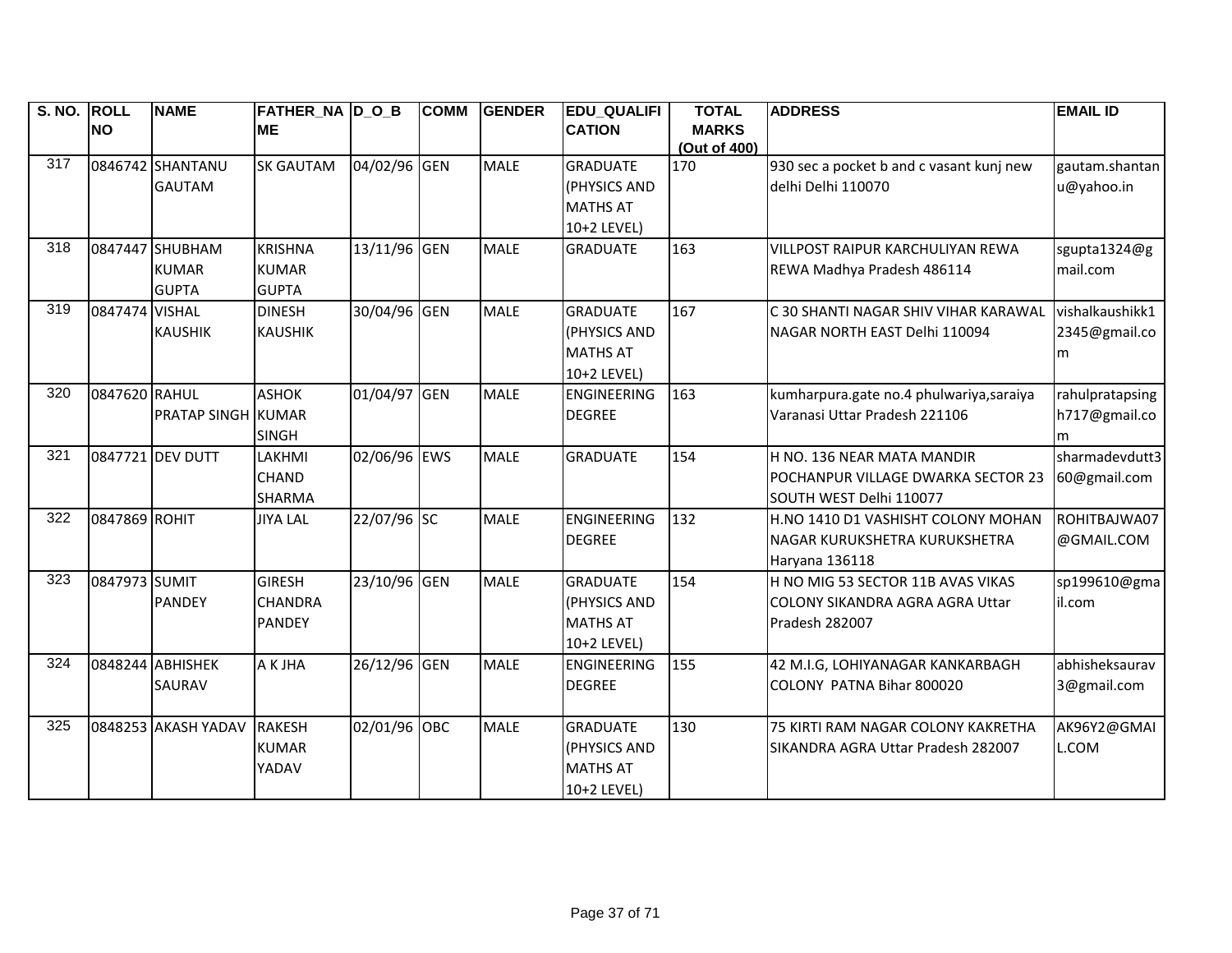| S. NO. ROLL |                | <b>NAME</b>                | <b>FATHER_NA D_O_B</b> |              | <b>COMM</b> | <b>GENDER</b> | <b>EDU_QUALIFI</b> | <b>TOTAL</b>        | <b>ADDRESS</b>                                              | <b>EMAIL ID</b> |
|-------------|----------------|----------------------------|------------------------|--------------|-------------|---------------|--------------------|---------------------|-------------------------------------------------------------|-----------------|
|             | <b>NO</b>      |                            | <b>ME</b>              |              |             |               | <b>CATION</b>      | <b>MARKS</b>        |                                                             |                 |
| 326         |                | 0848274 MINI BELWAL        | POORAN                 | 22/09/96 EWS |             | <b>FEMALE</b> | <b>GRADUATE</b>    | (Out of 400)<br>154 | Kalika colony Lohriyasal talla Block chauraha minibelwal007 |                 |
|             |                |                            | <b>CHANDRA</b>         |              |             |               | (PHYSICS AND       |                     | Haldwani nainital Uttrakhand 263139                         | @gmail.com      |
|             |                |                            | <b>BELWAL</b>          |              |             |               | <b>MATHS AT</b>    |                     |                                                             |                 |
|             |                |                            |                        |              |             |               | 10+2 LEVEL)        |                     |                                                             |                 |
| 327         | 0848344 SWEETY |                            | <b>KARTAR</b>          | 18/06/96 GEN |             | <b>FEMALE</b> | <b>GRADUATE</b>    | 151                 | house no. 135 police lines gurgaon gurgaon                  | godarasweety1   |
|             |                |                            | <b>SINGH</b>           |              |             |               |                    |                     | Haryana 122001                                              | 8@gmail.com     |
|             |                |                            |                        |              |             |               |                    |                     |                                                             |                 |
| 328         | 0848407 DISHA  |                            | <b>BHUWAN</b>          | 17/09/98 GEN |             | <b>FEMALE</b> | <b>GRADUATE</b>    | 164                 | house no 1, sector 3 shradhapuri phase-1                    | dishagautam10   |
|             |                | <b>GAUTAM</b>              | <b>PRAKASH</b>         |              |             |               |                    |                     | meerut cantt meerut Uttar Pradesh 250001                    | 6@gmail.com     |
|             |                |                            |                        |              |             |               |                    |                     |                                                             |                 |
| 329         |                | 0848472 TULIKA SINGH       | <b>NIRANJAN</b>        | 31/03/97 GEN |             | <b>FEMALE</b> | <b>GRADUATE</b>    | 138                 | 12A Mumgord Gunj Subhash nagar                              | singhtulika504  |
|             |                |                            | <b>KUMAR</b>           |              |             |               | (PHYSICS AND       |                     | Allahabad Uttar Pradesh 211002                              | @gmail.com      |
|             |                |                            | <b>SINGH</b>           |              |             |               | <b>MATHS AT</b>    |                     |                                                             |                 |
|             |                |                            |                        |              |             |               | 10+2 LEVEL)        |                     |                                                             |                 |
| 330         | 0848668 DIVYA  |                            | <b>RAJVEER</b>         | 27/06/97 GEN |             | <b>FEMALE</b> | <b>GRADUATE</b>    | 148                 | A1 68 EAST GOKAL PUR LONI ROAD NORTH                        | baliyandivya27  |
|             |                |                            | <b>SINGH</b>           |              |             |               | (PHYSICS AND       |                     | EAST Delhi 110094                                           | @gmail.com      |
|             |                |                            |                        |              |             |               | <b>MATHS AT</b>    |                     |                                                             |                 |
|             |                |                            |                        |              |             |               | 10+2 LEVEL)        |                     |                                                             |                 |
| 331         |                | 0849417 AMAN KUMAR ASHWINI |                        | 25/06/96 GEN |             | <b>MALE</b>   | ENGINEERING        | 156                 | House no 10a, sec 2 Sainik enclave Mohan                    | amanjha987@g    |
|             |                | <b>JHA</b>                 | <b>KUMAR JHA</b>       |              |             |               | <b>DEGREE</b>      |                     | garden, uttam nagar south west Delhi                        | mail.com        |
|             |                |                            |                        |              |             |               |                    |                     | 110059                                                      |                 |
| 332         |                | 0849511 MANPREET           | KANWALJIT              | 30/06/96 GEN |             | <b>MALE</b>   | <b>GRADUATE</b>    | 153                 | House No. 23 Road Number 4 Punjabi Bagh                     | manpreetrox30   |
|             |                | <b>SINGH</b>               | <b>SINGH</b>           |              |             |               |                    |                     | Extension NEW DELHI 110026 Delhi Delhi                      | @gmail.com      |
|             |                |                            |                        |              |             |               |                    |                     | 110026                                                      |                 |
| 333         |                | 0849635 ANGESHWAR          | SANJEEV                | 07/11/96 GEN |             | <b>MALE</b>   | <b>GRADUATE</b>    | 142                 | house no. 99 village datwali garh road                      | agneshwarchau   |
|             |                | <b>CHAUHAN</b>             | <b>CHAUHAN</b>         |              |             |               | (PHYSICS AND       |                     | meerut meerut Uttar Pradesh 250004                          | han@gmail.com   |
|             |                |                            |                        |              |             |               | <b>MATHS AT</b>    |                     |                                                             |                 |
|             |                |                            |                        |              |             |               | 10+2 LEVEL)        |                     |                                                             |                 |
| 334         |                | 0849667 KATYAYNEE          | <b>MANOJ</b>           | 20/10/98 GEN |             | <b>FEMALE</b> | <b>GRADUATE</b>    | 149                 | Medical college gate no. 1 Shiv Shanti nagar                | k9a5t0y6@gmai   |
|             |                | <b>TRIPATHI</b>            | <b>TRIPATHI</b>        |              |             |               |                    |                     | pichhor Behind Manoj atta chakki JHANSI                     | l.com           |
|             |                |                            |                        |              |             |               |                    |                     | Uttar Pradesh 284128                                        |                 |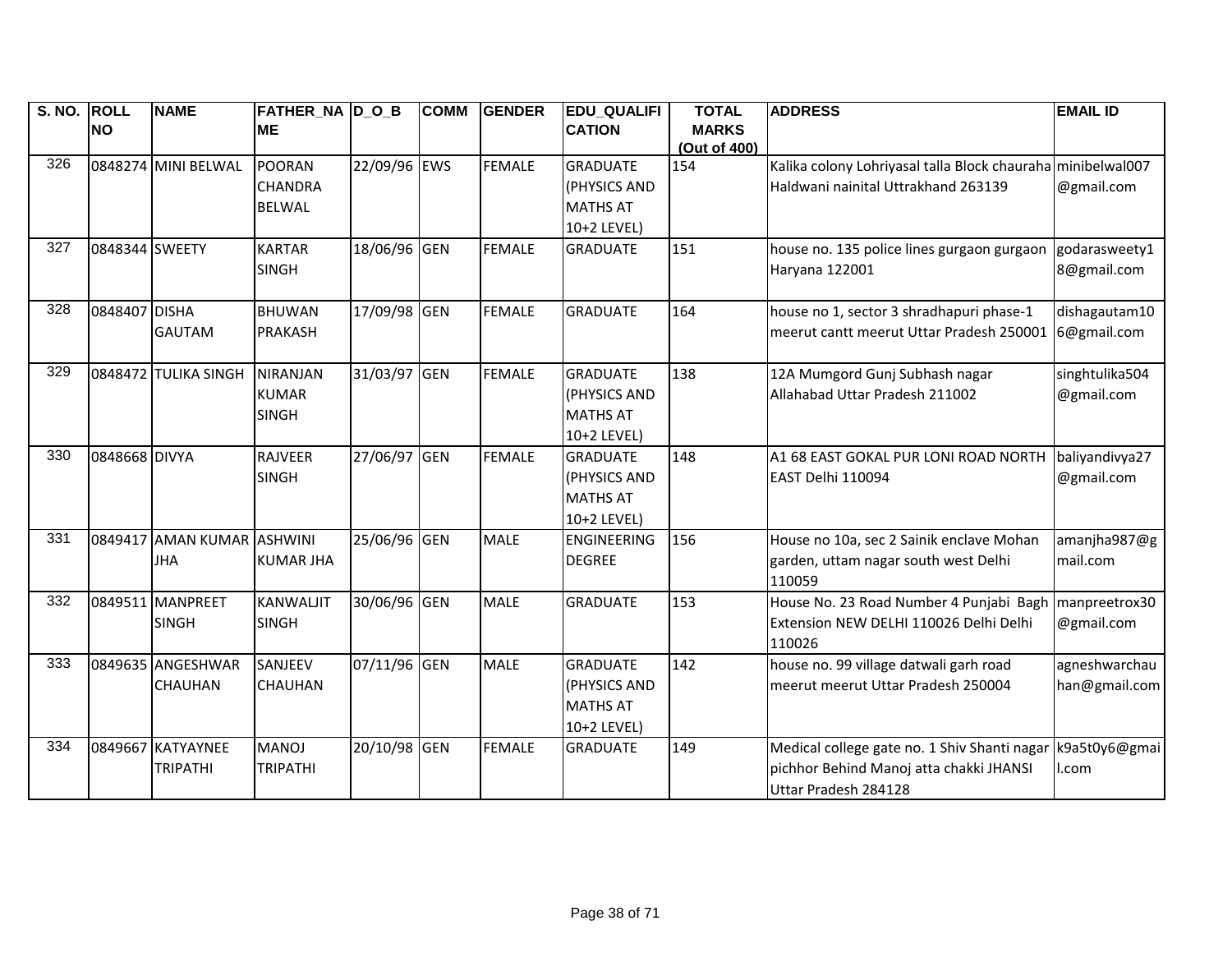| S. NO. ROLL     | <b>NO</b>       | <b>NAME</b>                      | FATHER NA DOB<br><b>ME</b> |              | <b>COMM</b> | <b>GENDER</b> | <b>EDU QUALIFI</b><br><b>CATION</b> | <b>TOTAL</b><br><b>MARKS</b> | <b>ADDRESS</b>                                | <b>EMAIL ID</b> |
|-----------------|-----------------|----------------------------------|----------------------------|--------------|-------------|---------------|-------------------------------------|------------------------------|-----------------------------------------------|-----------------|
|                 |                 |                                  |                            |              |             |               |                                     | (Out of 400)                 |                                               |                 |
| $\frac{1}{335}$ | 0850168 MUKTI   |                                  | <b>ALOK</b>                | 28/08/98 GEN |             | <b>FEMALE</b> | <b>GRADUATE</b>                     | 155                          | SARASWATI BOOK DEPOT, KILE KA                 | muktisinghai21  |
|                 |                 | <b>SINGHAI</b>                   | <b>SINGHAI</b>             |              |             |               |                                     |                              | MAIDAN, NEAR MANJH JAIN MANDIR                | @gmail.com      |
|                 |                 |                                  |                            |              |             |               |                                     |                              | TIKAMGARH Madhya Pradesh 472001               |                 |
| 336             |                 | 0850270 ANKEYT SINGH VIJAY SINGH |                            | 04/08/96 GEN |             | <b>MALE</b>   | <b>GRADUATE</b>                     | 166                          | V.P.O. MATANHAIL TEH. MATANHAIL               | singhankeyt@g   |
|                 |                 |                                  |                            |              |             |               |                                     |                              | JHAJJAR Haryana 124106                        | mail.com        |
| 337             |                 | 0850372 MANJEET                  | <b>RAJ KUMAR</b>           | 10/01/96 GEN |             | <b>MALE</b>   | <b>GRADUATE</b>                     | 131                          | H NO 1070 SATROD KALAN HISAR Haryana          | pooniamanjeet2  |
|                 |                 | <b>POONIA</b>                    |                            |              |             |               | (PHYSICS AND                        |                              | 125001                                        | 24@gmail.com    |
|                 |                 |                                  |                            |              |             |               | <b>MATHS AT</b>                     |                              |                                               |                 |
|                 |                 |                                  |                            |              |             |               | 10+2 LEVEL)                         |                              |                                               |                 |
| 338             |                 | 0851126 ASHWANI                  | <b>PRADEEP</b>             | 16/08/96 GEN |             | <b>MALE</b>   | <b>GRADUATE</b>                     | 171                          | 96 Damuganj Atarra Banda Uttar Pradesh        | wcritul.88@gma  |
|                 |                 | <b>PATHAK</b>                    | <b>KUMAR</b>               |              |             |               | (PHYSICS AND                        |                              | 210201                                        | il.com          |
|                 |                 |                                  | <b>PATHAK</b>              |              |             |               | <b>MATHS AT</b>                     |                              |                                               |                 |
|                 |                 |                                  |                            |              |             |               | 10+2 LEVEL)                         |                              |                                               |                 |
| 339             | 0851324 AVINASH |                                  | SHYAMJEE                   | 05/12/96 GEN |             | <b>MALE</b>   | <b>ENGINEERING</b>                  | 161                          | SHYAMJEE KUMAR WARD NO 1 SUNDAR               | AVINASHSHANK    |
|                 |                 | <b>SHANKAR</b>                   | <b>KUMAR</b>               |              |             |               | <b>DEGREE</b>                       |                              | NAGAR MOHANPUR NEAR DR                        | AR29@GMAIL.C    |
|                 |                 |                                  |                            |              |             |               |                                     |                              | SHIVCHANDAR RESIDANCE SITAMARHI               | <b>OM</b>       |
|                 |                 |                                  |                            |              |             |               |                                     |                              | <b>Bihar 843328</b>                           |                 |
| 340             |                 | 0851410 RAVI YADAV               | <b>DINESH</b>              | 17/09/98 OBC |             | <b>MALE</b>   | <b>GRADUATE</b>                     | 162                          | HNO 123 sec 52 village wazirabad              | ravi.yadav019@  |
|                 |                 |                                  | <b>KUMAR</b>               |              |             |               | (PHYSICS AND                        |                              | GURGAON Haryana 122003                        | gmail.com       |
|                 |                 |                                  |                            |              |             |               | <b>MATHS AT</b>                     |                              |                                               |                 |
|                 |                 |                                  |                            |              |             |               | 10+2 LEVEL)                         |                              |                                               |                 |
| 341             |                 | 0852303 SAURABH                  | <b>SURENDER</b>            | 17/07/96 OBC |             | <b>MALE</b>   | <b>ENGINEERING</b>                  | 148                          | Vill Kadipur P.O. Basai Distt Gurgaon         | badalia.saurabh |
|                 |                 | <b>BADALIA</b>                   | <b>KUMAR</b>               |              |             |               | <b>DEGREE</b>                       |                              | Haryana Gurgaon Haryana 122001                | 00@gmail.com    |
|                 |                 |                                  |                            |              |             |               |                                     |                              |                                               |                 |
| 342             | 0852372 TARUN   |                                  | <b>SATYAVIR</b>            | 14/06/99 GEN |             | <b>MALE</b>   | <b>GRADUATE</b>                     | 153                          | H.No 126, Gali No 2, Block F Phase III, Ashok | tarunkadian00   |
|                 |                 |                                  | <b>SINGH</b>               |              |             |               |                                     |                              | Vihar, Gurgaon Gurugram Haryana 122001        | @gmail.com      |
|                 |                 |                                  |                            |              |             |               |                                     |                              |                                               |                 |
| 343             | 0852936 RAHUL   |                                  | PREM CHAND 13/12/96 SC     |              |             | <b>MALE</b>   | <b>GRADUATE</b>                     | 160                          | RZG 92 SHYAM MANDIR WALI GALI RAJ             | RAHULJATTU@I    |
|                 |                 |                                  |                            |              |             |               |                                     |                              | NAGAR PART 2 PALAM COLONY SOUTH               | CLOUD.COM       |
|                 |                 |                                  |                            |              |             |               |                                     |                              | WEST DELHI Delhi 110077                       |                 |
| 344             |                 | 0853359 KANUPRIYA                | <b>AMITABH</b>             | 17/06/97 GEN |             | <b>FEMALE</b> | <b>GRADUATE</b>                     | 161                          | EG-94 CHAR IMLI BHOPAL MADHYA                 | awasthi.kanupri |
|                 |                 | <b>AWASTHI</b>                   | <b>AWASTHI</b>             |              |             |               |                                     |                              | PRADESH Bhopal Madhya Pradesh 462016          | ya.17@gmail.co  |
|                 |                 |                                  |                            |              |             |               |                                     |                              |                                               | m               |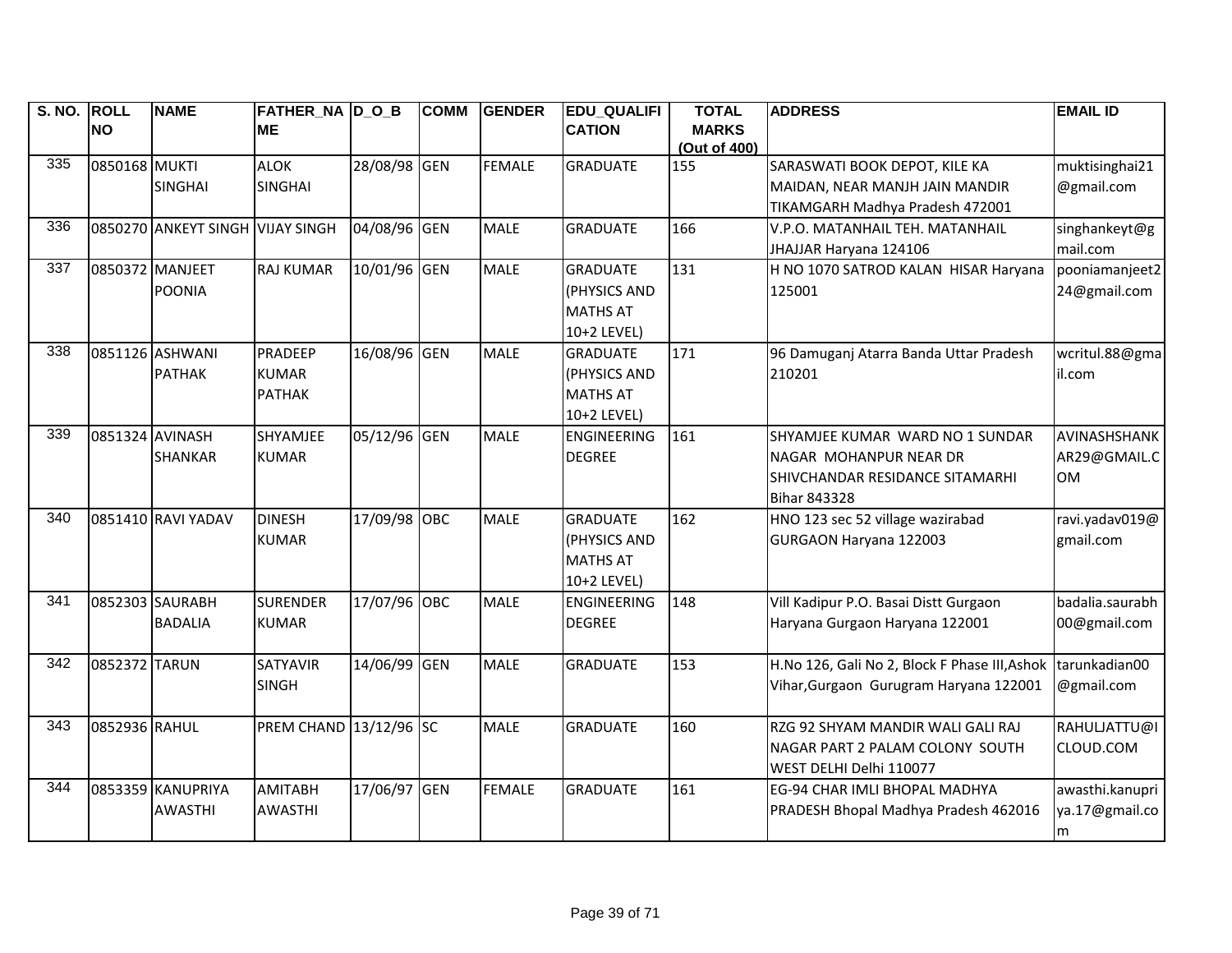| S. NO. ROLL |                 | <b>NAME</b>                | <b>FATHER_NA D_O_B</b> |              | <b>COMM</b> | <b>GENDER</b> | <b>EDU QUALIFI</b> | <b>TOTAL</b>                 | <b>ADDRESS</b>                              | <b>EMAIL ID</b> |
|-------------|-----------------|----------------------------|------------------------|--------------|-------------|---------------|--------------------|------------------------------|---------------------------------------------|-----------------|
|             | <b>NO</b>       |                            | <b>ME</b>              |              |             |               | <b>CATION</b>      | <b>MARKS</b><br>(Out of 400) |                                             |                 |
| 345         |                 | 0853482 AMAN TOMAR RANVEER |                        | 15/06/99 GEN |             | <b>MALE</b>   | <b>GRADUATE</b>    | 130                          | VPO MALAKPUR TEHSIL BARAUT DIST             | amantomar600    |
|             |                 |                            | <b>SINGH</b>           |              |             |               | (PHYSICS AND       |                              | BAGHPAT PIN 250611 BAGHPAT Uttar            | 0@gmail.com     |
|             |                 |                            |                        |              |             |               | <b>MATHS AT</b>    |                              | Pradesh 250611                              |                 |
|             |                 |                            |                        |              |             |               | 10+2 LEVEL)        |                              |                                             |                 |
| 346         |                 | 0853607 SANASAM            | SANASAM                | 03/04/96 OBC |             | <b>MALE</b>   | <b>GRADUATE</b>    | 151                          | SABANTONGBA MAMANG LEIKAI THOUBAL           | ssrt62@gmail.c  |
|             |                 | SARATCHANDR YAISKUL        |                        |              |             |               |                    |                              | MANIPUR Thoubal Manipur 795138              | om              |
|             |                 | A SINGH                    | <b>SINGH</b>           |              |             |               |                    |                              |                                             |                 |
| 347         | 0853722 YASHU   |                            | <b>RAJENDAR</b>        | 21/12/96 GEN |             | <b>MALE</b>   | <b>GRADUATE</b>    | 160                          | H NO 557 1ST FLOOR HOUSING BOARD            | RSBUILDERSD@    |
|             |                 |                            | <b>PARIK</b>           |              |             |               | (PHYSICS AND       |                              | COLONY SEC 18 FARIDABAD FARIDABAD           | GMAIL.COM       |
|             |                 |                            |                        |              |             |               | <b>MATHS AT</b>    |                              | Haryana 121002                              |                 |
|             |                 |                            |                        |              |             |               | 10+2 LEVEL)        |                              |                                             |                 |
| 348         | 0853809 BIPIN   |                            | <b>SURESH</b>          | 12/05/96 GEN |             | <b>MALE</b>   | <b>GRADUATE</b>    | 144                          | pushpa niwas ganpati vihar karayal jaulasal | bipincjoshi1259 |
|             |                 | <b>CHANDRA</b>             | <b>CHANDRA</b>         |              |             |               | (PHYSICS AND       |                              | prempur losgyani haldwani nainital          | 6@gmail.com     |
|             |                 | <b>JOSHI</b>               | <b>JOSHI</b>           |              |             |               | <b>MATHS AT</b>    |                              | Uttrakhand 263139                           |                 |
|             |                 |                            |                        |              |             |               | 10+2 LEVEL)        |                              |                                             |                 |
| 349         |                 | 0853978 ASHRUTI RANI       | <b>VIJENDRA</b>        | 26/09/97 OBC |             | <b>FEMALE</b> | <b>GRADUATE</b>    | 130                          | ROOM NO 161, KOYNA HOSTEL                   | ashruti0426@g   |
|             |                 |                            | <b>KUMAR</b>           |              |             |               | (PHYSICS AND       |                              | JAWAHARLAL NEHRU UNIVERSITY NEW             | mail.com        |
|             |                 |                            |                        |              |             |               | <b>MATHS AT</b>    |                              | DELHI, 110067 NEW DELHI Delhi 110067        |                 |
|             |                 |                            |                        |              |             |               | 10+2 LEVEL)        |                              |                                             |                 |
| 350         |                 | 0854044 SRIJA YADAV        | <b>SURYAKANT</b>       | 23/08/98 OBC |             | <b>FEMALE</b> | <b>GRADUATE</b>    | 166                          | RG 38 C Street no 6 Sangam Vihar,           | srijayadav2@g   |
|             |                 |                            | YADAV                  |              |             |               |                    |                              | Najafgarh Kakrola Road New Delhi Delhi      | mail.com        |
|             |                 |                            |                        |              |             |               |                    |                              | 110043                                      |                 |
| 351         | 0854832 RIMJHIM |                            | SANJAY                 | 27/10/97 GEN |             | <b>FEMALE</b> | <b>GRADUATE</b>    | 162                          | Plot A-60 Bees Sutri Colony Amberhai        | rimjhimishra131 |
|             |                 | <b>MISHRA</b>              | <b>KUMAR</b>           |              |             |               |                    |                              | Village, Dwarka-19B Dwarka New Delhi        | @gmail.com      |
|             |                 |                            | <b>MISHRA</b>          |              |             |               |                    |                              | Delhi 110075                                |                 |
| 352         | 0854913 SARLA   |                            | MOHAN RAM 01/07/99 OBC |              |             | <b>FEMALE</b> | <b>GRADUATE</b>    | 136                          | TETARWALO KI DHANI VILLAGE POST             | sarla99choudha  |
|             |                 | <b>CHOUDHARY</b>           |                        |              |             |               |                    |                              | KURADA TESHIL PARBATSAR NAGAUR              | ry@gmail.com    |
|             |                 |                            |                        |              |             |               |                    |                              | Rajasthan 341503                            |                 |
| 353         |                 | 0854932 SHEELU SINGH       | <b>DEVENDRA</b>        | 26/01/99 GEN |             | <b>FEMALE</b> | <b>GRADUATE</b>    | 157                          | D-13 saraswati vihar khora colony           | sheelusingh012  |
|             |                 |                            | <b>SINGH</b>           |              |             |               |                    |                              | Ghaziabad Uttar Pradesh 201309              | 6@gmail.com     |
|             |                 |                            |                        |              |             |               |                    |                              |                                             |                 |
| 354         |                 | 0855379 ABHISHEK           | ABHIMANYU              | 04/11/96 GEN |             | <b>MALE</b>   | <b>ENGINEERING</b> | 156                          | C 425 Mahendrapuri Modinagar Ghaziabad      | 497abhi@gmail.  |
|             |                 | <b>UPADHYAY</b>            | <b>UPADHYAY</b>        |              |             |               | <b>DEGREE</b>      |                              | Uttar Pradesh 201204                        | com             |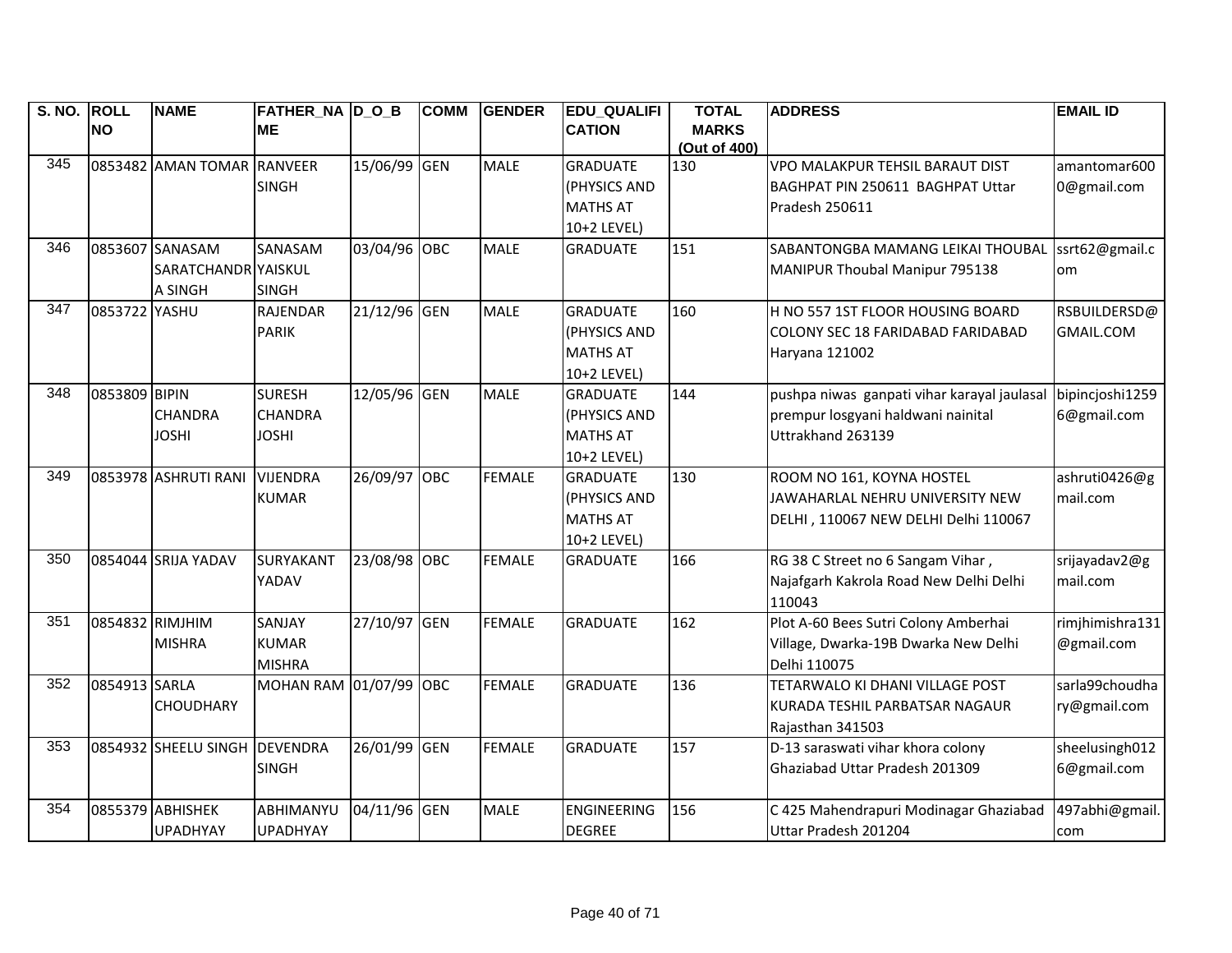| S. NO. ROLL |                 | <b>NAME</b>                      | FATHER NA D O B          |              | <b>COMM</b> | <b>GENDER</b> | <b>EDU QUALIFI</b> | <b>TOTAL</b>                 | <b>ADDRESS</b>                              | <b>EMAIL ID</b> |
|-------------|-----------------|----------------------------------|--------------------------|--------------|-------------|---------------|--------------------|------------------------------|---------------------------------------------|-----------------|
|             | <b>NO</b>       |                                  | <b>ME</b>                |              |             |               | <b>CATION</b>      | <b>MARKS</b><br>(Out of 400) |                                             |                 |
| 355         |                 | 0856152 SUMIT RAJPUT JAUHARI LAL |                          | 25/06/96 OBC |             | <b>MALE</b>   | <b>GRADUATE</b>    | 170                          | 6B173 Avas Vikas Colony Barhpur             | sumitrajput.96  |
|             |                 |                                  |                          |              |             |               | (PHYSICS AND       |                              | Farrukhabad Uttar Pradesh 209625            | @outlook.com    |
|             |                 |                                  |                          |              |             |               | <b>MATHS AT</b>    |                              |                                             |                 |
|             |                 |                                  |                          |              |             |               | 10+2 LEVEL)        |                              |                                             |                 |
| 356         | 0856391 KOMAL   |                                  | <b>JAI KISHAN</b>        | 08/01/97 SC  |             | <b>FEMALE</b> | <b>GRADUATE</b>    | 130                          | 76 A Village Mohammad Pur Near Bhikaji      | komals0802@g    |
|             |                 |                                  |                          |              |             |               | (PHYSICS AND       |                              | Cama Place South West Delhi, Delhi South    | mail.com        |
|             |                 |                                  |                          |              |             |               | <b>MATHS AT</b>    |                              | West Delhi Delhi 110066                     |                 |
|             |                 |                                  |                          |              |             |               | 10+2 LEVEL)        |                              |                                             |                 |
| 357         | 0856695 VIKRANT |                                  | JAWAR SINGH 21/10/96 GEN |              |             | <b>MALE</b>   | <b>ENGINEERING</b> | 149                          | house no.73, flat no.6, 3rd floor kakrola   | vs6650@gmail.c  |
|             |                 | <b>SINGH</b>                     |                          |              |             |               | <b>DEGREE</b>      |                              | housing complex dwarka Delhi 110078         | <b>om</b>       |
| 358         |                 | 0856859 NEHA RAWAT               | <b>SHEO</b>              | 27/08/97 GEN |             | <b>FEMALE</b> | <b>GRADUATE</b>    | 158                          | MCF 215 MALERNA ROAD 24 FOOT ROAD           | neharajpoot270  |
|             |                 |                                  | PRASHAD                  |              |             |               |                    |                              | ADARSH NAGAR BALLABGARH Faridabad           | 8@gmail.com     |
|             |                 |                                  |                          |              |             |               |                    |                              | Haryana 121004                              |                 |
| 359         | 0856948 PAWAN   |                                  | <b>CHIRANJIB</b>         | 13/06/96 GEN |             | <b>MALE</b>   | <b>ENGINEERING</b> | 174                          | A4 222 Sunrise Apartment Rohini Sector 13   | pawanjha.292@   |
|             |                 | <b>KUMAR JHA</b>                 | <b>JHA</b>               |              |             |               | <b>DEGREE</b>      |                              | New Delhi Delhi 110085                      | gmail.com       |
| 360         | 0857030 RAHUL   |                                  | <b>RAVIDAT</b>           | 22/08/97 GEN |             | <b>MALE</b>   | <b>GRADUATE</b>    | 142                          | VILLAGE DHANA POST OFFICE SIMBHOALI         | RAHULGARGSH     |
|             |                 | <b>SHARMA</b>                    | <b>SHARMA</b>            |              |             |               | (PHYSICS AND       |                              | DISTRICT HAPUR HAPUR Uttar Pradesh          | ARMA@GMAIL.     |
|             |                 |                                  |                          |              |             |               | <b>MATHS AT</b>    |                              | 245207                                      | COM             |
|             |                 |                                  |                          |              |             |               | 10+2 LEVEL)        |                              |                                             |                 |
| 361         | 0900439 M       |                                  | M                        | 01/04/98 ST  |             | <b>MALE</b>   | <b>GRADUATE</b>    | 169                          | CO M CHINKHANTHANG CHINKHOTHANG             | paitesangmunso  |
|             |                 | <b>TUALTHANSAN CHINKHANTH</b>    |                          |              |             |               | (PHYSICS AND       |                              | ROAD VENGNUAM NEW LAMKA                     | ng@gmail.com    |
|             |                 | G                                | <b>ANG</b>               |              |             |               | <b>MATHS AT</b>    |                              | CHURACHANDPUR Manipur 795006                |                 |
|             |                 |                                  |                          |              |             |               | 10+2 LEVEL)        |                              |                                             |                 |
| 362         |                 | 1003185 SHIMUL SINGH SANDEEP     |                          | 09/07/98 GEN |             | <b>FEMALE</b> | <b>GRADUATE</b>    | 163                          | J3 napier lines Bowenpally Secunderabad     | shimul9788doo   |
|             |                 |                                  | <b>SINGH</b>             |              |             |               |                    |                              | Hyderabad Telangana 500009                  | dle@gmail.com   |
|             |                 |                                  |                          |              |             |               |                    |                              |                                             |                 |
| 363         |                 | 1003187 SAI KRISHNA              | <b>RAVI KUMAR</b>        | 10/08/96 GEN |             | <b>MALE</b>   | <b>ENGINEERING</b> | 154                          | 3288C VNR TOWERS RAJENDRA NAGAR             | edarasaikrishna |
|             |                 | <b>EDARA</b>                     | <b>EDARA</b>             |              |             |               | <b>DEGREE</b>      |                              | Guntur Andhra Pradesh 522006                | 10@gmail.com    |
|             |                 |                                  |                          |              |             |               |                    |                              |                                             |                 |
| 364         |                 | 1003686 ANNAPAREDD               | ANNAPARED                | 05/11/96 GEN |             | <b>MALE</b>   | <b>ENGINEERING</b> | 159                          | B 101, Yashwin Society Vibgyor School road, | Krishnareddy19  |
|             |                 | Y KRISHNA                        | <b>DY BRAHMA</b>         |              |             |               | <b>DEGREE</b>      |                              | Sus pune - 411021 PUNE Maharashtra          | 96ss@gmail.co   |
|             |                 | <b>REDDY</b>                     | <b>REDDY</b>             |              |             |               |                    |                              | 411021                                      | m               |
|             |                 |                                  |                          |              |             |               |                    |                              |                                             |                 |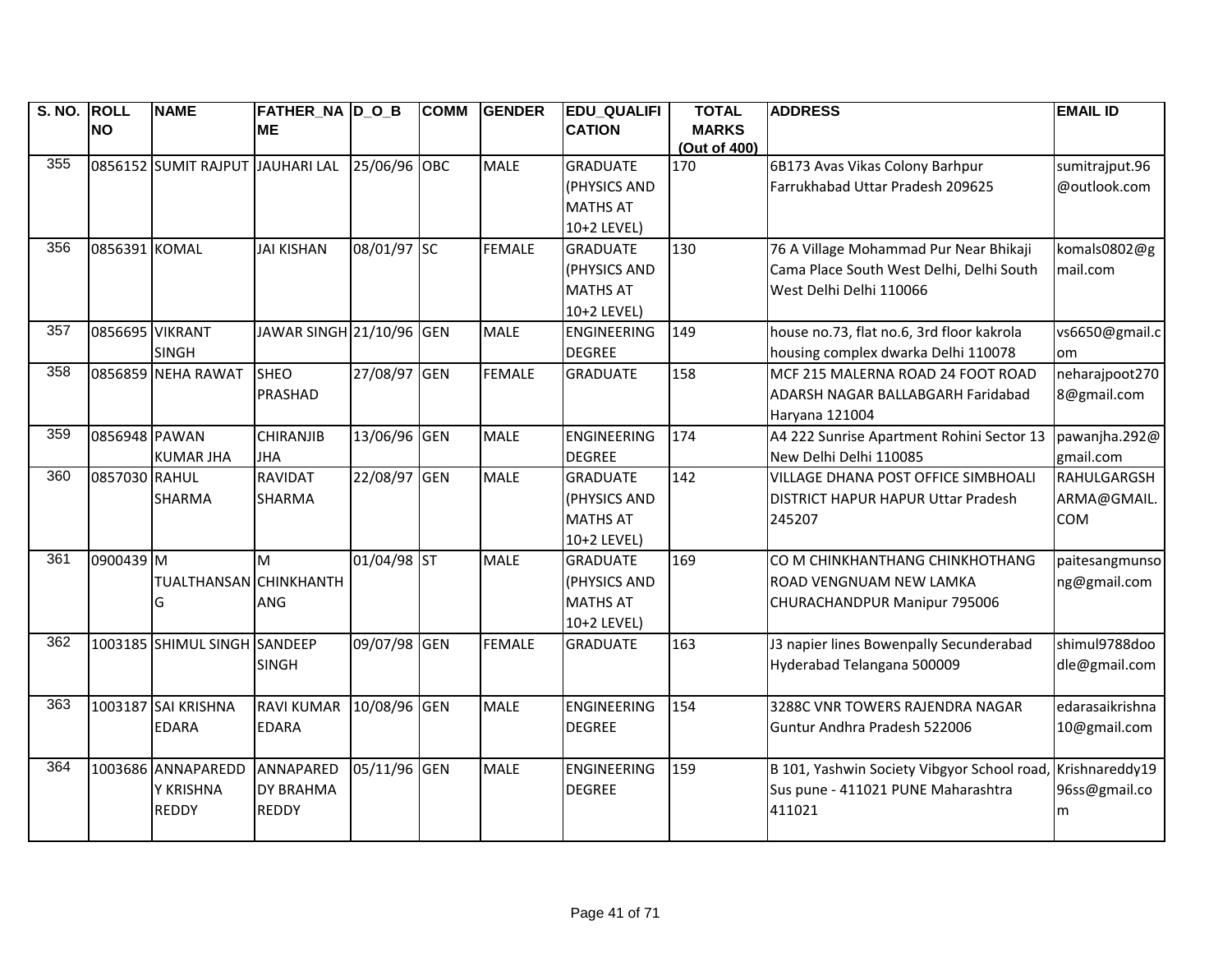| S. NO. ROLL |                | <b>NAME</b>                 | <b>FATHER_NA D_O_B</b> |              | <b>COMM</b> | <b>GENDER</b> | <b>EDU_QUALIFI</b> | <b>TOTAL</b> | <b>ADDRESS</b>                              | <b>EMAIL ID</b> |
|-------------|----------------|-----------------------------|------------------------|--------------|-------------|---------------|--------------------|--------------|---------------------------------------------|-----------------|
|             | <b>NO</b>      |                             | <b>ME</b>              |              |             |               | <b>CATION</b>      | <b>MARKS</b> |                                             |                 |
|             |                |                             |                        |              |             |               |                    | (Out of 400) |                                             |                 |
| 365         | 1006229 SURBHI |                             | <b>SURBHI</b>          | 10/02/98 GEN |             | <b>FEMALE</b> | <b>GRADUATE</b>    | 130          | H.NO-1365, SEC-55, FARIDABAD H.NO-          | surbhid277430   |
|             |                |                             |                        |              |             |               |                    |              | 1365, SEC-55, FARIDABAD H.NO-1365, SEC-     | @gmail.com      |
|             |                |                             |                        |              |             |               |                    |              | 55, FARIDABAD FARIDABAD Haryana             |                 |
|             |                |                             |                        |              |             |               |                    |              | 121001                                      |                 |
| 366         |                | 1100238 BHUPENDER           | <b>SHEESH RAM</b>      | 07/05/97 OBC |             | <b>MALE</b>   | <b>GRADUATE</b>    | 146          | Janakpur Kemari Nadauti Karauli Rajasthan   | bhupendersingh  |
|             |                | <b>SINGH</b>                | <b>SINGH</b>           |              |             |               | (PHYSICS AND       |              | 322216                                      | 34493@gmail.c   |
|             |                |                             |                        |              |             |               | <b>MATHS AT</b>    |              |                                             | om              |
|             |                |                             |                        |              |             |               | 10+2 LEVEL)        |              |                                             |                 |
| 367         |                | 1100560 JITENDER            | <b>HANUMAN</b>         | 07/08/97 GEN |             | <b>MALE</b>   | <b>GRADUATE</b>    | 168          | 112 163, RAJENDER NAGAR DIGARI KALLA        | singhjitender77 |
|             |                | <b>SINGH</b>                | <b>SINGH</b>           |              |             |               | (PHYSICS AND       |              | JODHPUR Jodhpur Rajasthan 342016            | 73@gmail.com    |
|             |                |                             |                        |              |             |               | <b>MATHS AT</b>    |              |                                             |                 |
|             |                |                             |                        |              |             |               | 10+2 LEVEL)        |              |                                             |                 |
| 368         |                | 1100654 DHARMENDRA MANSINGH |                        | 01/11/99 OBC |             | <b>MALE</b>   | <b>GRADUATE</b>    | 148          | NEAR MEO BORDING JALUKI ROAD VPO            | dharmendrama    |
|             |                | <b>SINGH</b>                | <b>CHOUDHARY</b>       |              |             |               | (PHYSICS AND       |              | LAXMANGARH TEH LAXMANGARH ALWAR             | nas@gmail.com   |
|             |                | <b>CHOUDHARY</b>            |                        |              |             |               | <b>MATHS AT</b>    |              | Rajasthan 321607                            |                 |
|             |                |                             |                        |              |             |               | 10+2 LEVEL)        |              |                                             |                 |
| 369         |                | 1100903 YUVRAJ SINGH        | <b>NARPAT</b>          | 29/01/99 EWS |             | <b>MALE</b>   | <b>GRADUATE</b>    | 157          | A56 ganpati nagar Rawan gate Jhotwara       | yuvraj.rathore2 |
|             |                | <b>RATHORE</b>              | <b>SINGH</b>           |              |             |               | (PHYSICS AND       |              | JAIPUR Rajasthan 302012                     | 081@gmail.com   |
|             |                |                             | <b>RATHORE</b>         |              |             |               | <b>MATHS AT</b>    |              |                                             |                 |
|             |                |                             |                        |              |             |               | 10+2 LEVEL)        |              |                                             |                 |
| 370         |                | 1101133 VIJAY KUMAR         | <b>SHARWAN</b>         | 30/11/97     | OBC         | <b>MALE</b>   | <b>GRADUATE</b>    | 159          | VILL-PARDOLI CHHOTI POST-PARDOLI BARI       | vksain4698@g    |
|             |                |                             | <b>SINGH</b>           |              |             |               | (PHYSICS AND       |              | TEH-SIKAR sikar Rajasthan 302041            | mail.com        |
|             |                |                             |                        |              |             |               | <b>MATHS AT</b>    |              |                                             |                 |
|             |                |                             |                        |              |             |               | 10+2 LEVEL)        |              |                                             |                 |
| 371         |                | 1101227 SONI KUMAR          | <b>RAJESH</b>          | 14/08/97 GEN |             | <b>MALE</b>   | <b>GRADUATE</b>    | 131          | Qtr no 35, Piru line Sapta Shakti gate Army | sonigeorgian32  |
|             |                |                             | <b>KUMAR</b>           |              |             |               | (PHYSICS AND       |              | cantonment Jaipur Rajasthan 302006          | 47@gmail.com    |
|             |                |                             |                        |              |             |               | <b>MATHS AT</b>    |              |                                             |                 |
|             |                |                             |                        |              |             |               | 10+2 LEVEL)        |              |                                             |                 |
| 372         | 1101469 RAHUL  |                             | <b>SHISHUPAL</b>       | 26/07/97 EWS |             | <b>MALE</b>   | <b>ENGINEERING</b> | 139          | SO Shishupal Shama ward no 19 post          | rahulprigavat@  |
|             |                | <b>SHARMA</b>               | <b>SHARMA</b>          |              |             |               | <b>DEGREE</b>      |              | SAHAWA tehsil TARANAGAR CHURU               | gmail.com       |
|             |                |                             |                        |              |             |               |                    |              | RAJASTHAN CHURU Rajasthan 331302            |                 |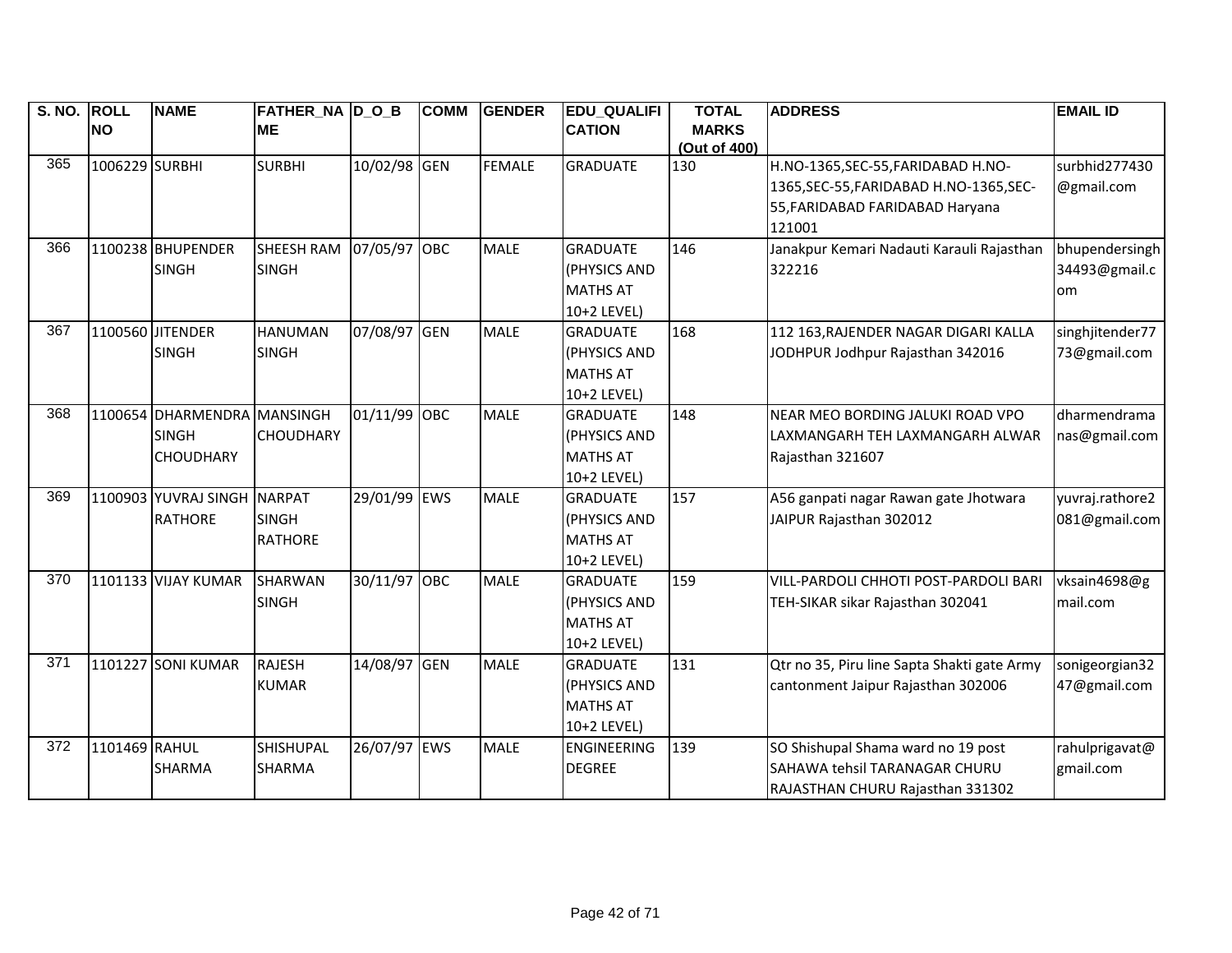| S. NO. ROLL |                  | <b>NAME</b>                  | <b>FATHER_NA D_O_B</b> |              | <b>COMM</b> | <b>GENDER</b> | <b>EDU_QUALIFI</b> | <b>TOTAL</b> | <b>ADDRESS</b>                            | <b>EMAIL ID</b> |
|-------------|------------------|------------------------------|------------------------|--------------|-------------|---------------|--------------------|--------------|-------------------------------------------|-----------------|
|             | <b>NO</b>        |                              | <b>ME</b>              |              |             |               | <b>CATION</b>      | <b>MARKS</b> |                                           |                 |
|             |                  |                              |                        |              |             |               |                    | (Out of 400) |                                           |                 |
| 373         | 1101812 VIJAIRAJ |                              | <b>YADURAJ</b>         | 08/09/97 GEN |             | <b>MALE</b>   | <b>GRADUATE</b>    | 165          | E-16201, panchratan apartments vaishali   | vijairajsingh@g |
|             |                  | <b>SINGH</b>                 | <b>SINGH</b>           |              |             |               |                    |              | marg, vaishali nagar Jaipur Rajasthan     | mail.com        |
|             |                  |                              |                        |              |             |               |                    |              | 302021                                    |                 |
| 374         |                  | 1102471 HIMANSHU             | <b>RAJESH</b>          | 29/04/98 GEN |             | <b>MALE</b>   | <b>GRADUATE</b>    | 177          | VPO- GADAKHERA TEHSIL- BUHANA             | Himan.singh.38  |
|             |                  | <b>SINGH</b>                 | <b>SINGH</b>           |              |             |               | (PHYSICS AND       |              | JHUNJHUNU Rajasthan 333026                | @gmail.com      |
|             |                  |                              |                        |              |             |               | <b>MATHS AT</b>    |              |                                           |                 |
|             |                  |                              |                        |              |             |               | 10+2 LEVEL)        |              |                                           |                 |
| 375         |                  | 1103711 MOHIT GUPTA          | RAJESH                 | 08/01/99 GEN |             | <b>MALE</b>   | <b>GRADUATE</b>    | 137          | PARA KA BASS NEAR JAIN TAMPLE VPO         | mohitkkumar52   |
|             |                  |                              | <b>KUMAR</b>           |              |             |               | (PHYSICS AND       |              | PANCHWA TEH KUCHAMAN CITY DIST.           | 1@gmail.com     |
|             |                  |                              | <b>GUPTA</b>           |              |             |               | <b>MATHS AT</b>    |              | NAGAUR RAJASTHAN NAGAUR Rajasthan         |                 |
|             |                  |                              |                        |              |             |               | 10+2 LEVEL)        |              | 341508                                    |                 |
| 376         |                  | 1104341 SANAM SINGH          | <b>RAM SINGH</b>       | 05/01/98 OBC |             | <b>MALE</b>   | <b>GRADUATE</b>    | 134          | Plot 186 Balaji Vihar 25 Extension Benad  | sanamchoudhar   |
|             |                  | <b>CHOUDHARY</b>             |                        |              |             |               | (PHYSICS AND       |              | road Jaipur Jaipur Rajasthan 302013       | y266@gmail.co   |
|             |                  |                              |                        |              |             |               | <b>MATHS AT</b>    |              |                                           | m               |
|             |                  |                              |                        |              |             |               | 10+2 LEVEL)        |              |                                           |                 |
| 377         |                  | 1104450 SHUBHAM              | <b>PURAN</b>           | 07/07/99 OBC |             | <b>MALE</b>   | <b>GRADUATE</b>    | 158          | House no. 9 Surya Vihar Colony Shikargarh | sk21jan99@gm    |
|             |                  | <b>KUMAR</b>                 | <b>CHAND</b>           |              |             |               | (PHYSICS AND       |              | Jodhpur Jodhpur Rajasthan 342015          | ail.com         |
|             |                  |                              |                        |              |             |               | <b>MATHS AT</b>    |              |                                           |                 |
|             |                  |                              |                        |              |             |               | 10+2 LEVEL)        |              |                                           |                 |
| 378         | 1104569 PAWAN    |                              | <b>PARVINDER</b>       | 15/09/98 GEN |             | <b>MALE</b>   | <b>GRADUATE</b>    | 137          | s0 pn pandey, lane no 8 adarsh colony     | pawantakhar29   |
|             |                  | <b>TAKHAR</b>                | <b>KUMAR</b>           |              |             |               | (PHYSICS AND       |              | mohanpur road nakatia bareilly Uttar,     | 78@gmail.com    |
|             |                  |                              |                        |              |             |               | <b>MATHS AT</b>    |              | Pradesh 243123                            |                 |
|             |                  |                              |                        |              |             |               | 10+2 LEVEL)        |              |                                           |                 |
| 379         |                  | 1104889 VINOD KUMAR LILADHAR |                        | 18/01/98 OBC |             | <b>MALE</b>   | <b>GRADUATE</b>    | 154          | <b>B 88 SINGH BHOOMI KHATIPURA</b>        | vinodawana315   |
|             |                  |                              |                        |              |             |               | (PHYSICS AND       |              | JHOTWARA JAIPUR Rajasthan 302012          | 4@gmail.com     |
|             |                  |                              |                        |              |             |               | <b>MATHS AT</b>    |              |                                           |                 |
|             |                  |                              |                        |              |             |               | 10+2 LEVEL)        |              |                                           |                 |
| 380         |                  | 1105099 NIKHIL RAWAT PAWAN   |                        | 06/10/97 OBC |             | <b>MALE</b>   | <b>GRADUATE</b>    | 132          | PLOT NO-39, STREET NO-12 BY 2, NEW BJS    | nikhilantu1997  |
|             |                  |                              | <b>KUMAR</b>           |              |             |               | (PHYSICS AND       |              | COLONY, JODHPUR Jodhpur Rajasthan         | @gmail.com      |
|             |                  |                              | <b>RAWAT</b>           |              |             |               | <b>MATHS AT</b>    |              | 342006                                    |                 |
|             |                  |                              |                        |              |             |               | 10+2 LEVEL)        |              |                                           |                 |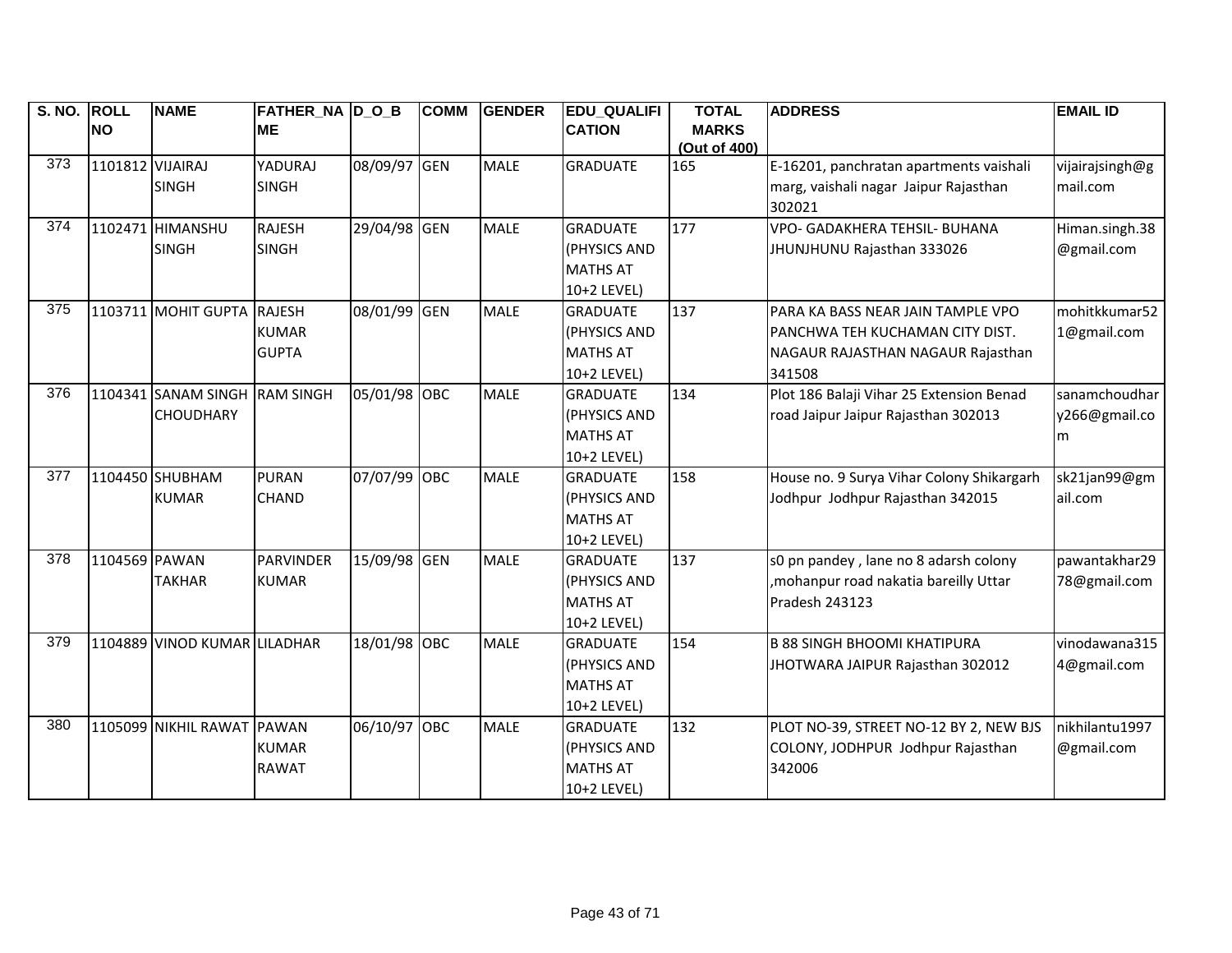| S. NO. ROLL |                | <b>NAME</b>          | FATHER NA D O B         |              | <b>COMM</b> | <b>GENDER</b> | <b>EDU QUALIFI</b> | <b>TOTAL</b>                 | <b>ADDRESS</b>                             | <b>EMAIL ID</b> |
|-------------|----------------|----------------------|-------------------------|--------------|-------------|---------------|--------------------|------------------------------|--------------------------------------------|-----------------|
|             | <b>NO</b>      |                      | <b>ME</b>               |              |             |               | <b>CATION</b>      | <b>MARKS</b><br>(Out of 400) |                                            |                 |
| 381         |                | 1105132 MAHAVEER     | <b>JASA RAM</b>         | 06/05/98 OBC |             | <b>MALE</b>   | <b>GRADUATE</b>    | 153                          | VPO RAMSARI TEH. DEGANA NAGAUR             | mahaveerbera1   |
|             |                | <b>BERA</b>          |                         |              |             |               | (PHYSICS AND       |                              | NAGAUR NAGAUR Rajasthan 341503             | 01@yahoo.com    |
|             |                |                      |                         |              |             |               | <b>MATHS AT</b>    |                              |                                            |                 |
|             |                |                      |                         |              |             |               | 10+2 LEVEL)        |                              |                                            |                 |
| 382         |                | 1106207 RAVINDER     | <b>JITENDER</b>         | 01/03/98 GEN |             | <b>MALE</b>   | <b>GRADUATE</b>    | 130                          | Vpo Mahroli Teh. Shrimadhopur Sikar        | ravishekhawat9  |
|             |                |                      | <b>SINGH</b>            |              |             |               | (PHYSICS AND       |                              | Rajasthan 332603                           | 7999@gmail.co   |
|             |                |                      |                         |              |             |               | <b>MATHS AT</b>    |                              |                                            | m               |
|             |                |                      |                         |              |             |               | 10+2 LEVEL)        |                              |                                            |                 |
| 383         |                | 1106607 PALLAVI OJHA | <b>SHIV</b>             | 09/10/96 GEN |             | <b>FEMALE</b> | <b>GRADUATE</b>    | 171                          | Ward no. 14, Behind SBI Bank, Main Branch, | ojhapallavi99@  |
|             |                |                      | <b>PRAKASH</b>          |              |             |               |                    |                              | Suratgarh Rajasthan 335804                 | gmail.com       |
|             |                |                      | OJHA                    |              |             |               |                    |                              |                                            |                 |
| 384         |                | 1107356 RAHUL GAJRAJ | <b>MADAN LAL</b>        | 15/07/96 OBC |             | <b>MALE</b>   | <b>GRADUATE</b>    | 143                          | VPO-CHALA TEHSIL-NEEM KA THANA             | gajrajrahul1995 |
|             |                |                      | <b>GAJRAJ</b>           |              |             |               | (PHYSICS AND       |                              | CHALA SIKAR Rajasthan 332706               | @gmail.com      |
|             |                |                      |                         |              |             |               | <b>MATHS AT</b>    |                              |                                            |                 |
|             |                |                      |                         |              |             |               | 10+2 LEVEL)        |                              |                                            |                 |
| 385         |                | 1107771 JITESH YADAV | DEVENDRA                | 20/10/96 OBC |             | <b>MALE</b>   | <b>GRADUATE</b>    | 138                          | 44 MARUTI NANDAN NAGAR NAYA GAON           | jiteshsinghyada |
|             |                |                      | YADAV                   |              |             |               | (PHYSICS AND       |                              | PALI PALI Rajasthan 306401                 | v@gmail.com     |
|             |                |                      |                         |              |             |               | <b>MATHS AT</b>    |                              |                                            |                 |
|             |                |                      |                         |              |             |               | 10+2 LEVEL)        |                              |                                            |                 |
| 386         | 1107796 ANJALI |                      | <b>KISHAN</b>           | 08/01/96 GEN |             | <b>FEMALE</b> | <b>GRADUATE</b>    | 157                          | B-13, BASANT BAHAR COLONY GOPALPURA        | theconceptlearn |
|             |                | <b>JAINANI</b>       | <b>CHAND</b>            |              |             |               |                    |                              | MODE, TONK ROAD JAIPUR Rajasthan           | ing@gmail.com   |
|             |                |                      | <b>JAINANI</b>          |              |             |               |                    |                              | 302018                                     |                 |
| 387         |                | 1108024 ARUN TEOTIA  | <b>MANVIR</b>           | 17/11/96 GEN |             | <b>MALE</b>   | <b>GRADUATE</b>    | 131                          | <b>VILLAGE KISOLI POST KISOLI</b>          | arunpd1042@g    |
|             |                |                      | <b>SINGH</b>            |              |             |               | (PHYSICS AND       |                              | <b>BULANDSHAHR Uttar Pradesh 203408</b>    | mail.com        |
|             |                |                      |                         |              |             |               | <b>MATHS AT</b>    |                              |                                            |                 |
|             |                |                      |                         |              |             |               | 10+2 LEVEL)        |                              |                                            |                 |
| 388         | 1108409 YOGITA |                      | PURUSHOTTA 02/12/96 GEN |              |             | <b>FEMALE</b> | <b>GRADUATE</b>    | 133                          | a-8, sindhi colony, kalwar road            | cuteyogita.bada |
|             |                | <b>BADAYA</b>        | <b>M GUPTA</b>          |              |             |               |                    |                              | jhotwara, jaipur Jaipur Rajasthan 302012   | ya@gmail.com    |
|             |                |                      |                         |              |             |               |                    |                              |                                            |                 |
| 389         |                | 1108713 RISHI RAJ    | <b>SURESH</b>           | 29/12/96 OBC |             | <b>MALE</b>   | <b>GRADUATE</b>    | 158                          | Village shyosinghpura Post piplai Tehsil   | rishigujjar31@g |
|             |                | <b>GURJAR</b>        | <b>CHAND</b>            |              |             |               | (PHYSICS AND       |                              | bamanwas Sawai madhopur Rajasthan          | mail.com        |
|             |                |                      |                         |              |             |               | <b>MATHS AT</b>    |                              | 322214                                     |                 |
|             |                |                      |                         |              |             |               | 10+2 LEVEL)        |                              |                                            |                 |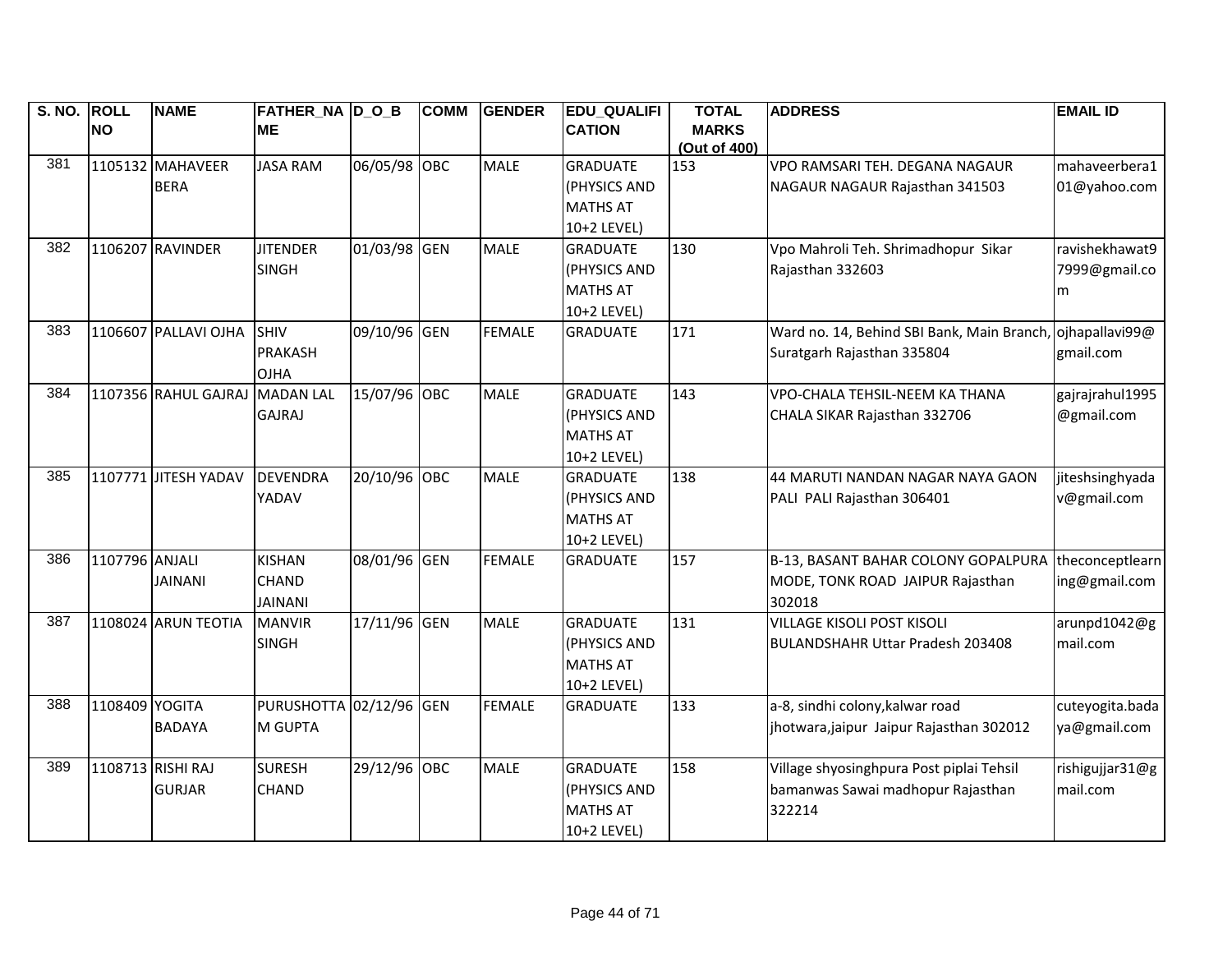| S. NO. ROLL |                 | <b>NAME</b>                   | FATHER NA DOB     |              | <b>COMM</b> | <b>GENDER</b> | <b>EDU QUALIFI</b> | <b>TOTAL</b> | <b>ADDRESS</b>                             | <b>EMAIL ID</b> |
|-------------|-----------------|-------------------------------|-------------------|--------------|-------------|---------------|--------------------|--------------|--------------------------------------------|-----------------|
|             | <b>NO</b>       |                               | <b>ME</b>         |              |             |               | <b>CATION</b>      | <b>MARKS</b> |                                            |                 |
|             |                 |                               |                   |              |             |               |                    | (Out of 400) |                                            |                 |
| 390         | 1109120 VINITA  |                               | <b>RAMESH</b>     | 24/02/99 OBC |             | <b>FEMALE</b> | <b>GRADUATE</b>    | 159          | Flat 112 hanumanth tower Vidhyadhar        | vinitachoudhary |
|             |                 | <b>CHOUDHARY</b>              | <b>KUMAR</b>      |              |             |               |                    |              | nagar Jaipur Rajasthan 302039              | 271@gmail.com   |
| 391         |                 |                               |                   |              |             |               |                    |              |                                            |                 |
|             |                 | 1109652 RAVINDRA              | <b>MOTI SINGH</b> | 05/07/00 GEN |             | <b>MALE</b>   | <b>GRADUATE</b>    | 131          | WARD NO 2 RAJPUTUN KA BAS GRAM POST        | ravindrarathore |
|             |                 | <b>SINGH</b>                  |                   |              |             |               |                    |              | <b>BASNI SEJA GOTAN NAGAUR MERTA</b>       | 96@gmail.com    |
|             |                 |                               |                   |              |             |               |                    |              | NAGAUR Rajasthan 342902                    |                 |
| 392         | 1110147 DEEPAK  |                               | RAJIV YADAV       | 21/12/98 GEN |             | <b>MALE</b>   | <b>GRADUATE</b>    | 167          | PLOT NO-241 OM SHIV COLONY GALI NO-3       | riskyking4@gma  |
|             |                 | YADAV                         |                   |              |             |               | (PHYSICS AND       |              | JHOTWARA JAIPUR Rajasthan 302012           | il.com          |
|             |                 |                               |                   |              |             |               | <b>MATHS AT</b>    |              |                                            |                 |
|             |                 |                               |                   |              |             |               | 10+2 LEVEL)        |              |                                            |                 |
| 393         |                 | 1111238 SANDEEP OLA           | J M OLA           | 25/04/96 OBC |             | <b>MALE</b>   | <b>GRADUATE</b>    | 167          | WARD NO 11 VPO SIHOT CHHOTI TEH            | SANDEEPOLA96    |
|             |                 |                               |                   |              |             |               | (PHYSICS AND       |              | DHOD Sikar Rajasthan 332041                | @GMAIL.COM      |
|             |                 |                               |                   |              |             |               | <b>MATHS AT</b>    |              |                                            |                 |
|             |                 |                               |                   |              |             |               | 10+2 LEVEL)        |              |                                            |                 |
| 394         |                 | 1111520 LOKHENDER             | <b>JEEVAN</b>     | 24/01/98 GEN |             | <b>MALE</b>   | <b>GRADUATE</b>    | 159          | 95 DEVI NAGAR EXT KALWAR ROAD              | rathorelokender |
|             |                 | <b>SINGH</b>                  | <b>SINGH</b>      |              |             |               | (PHYSICS AND       |              | JHOTWARA JAIPUR JAIPUR Rajasthan           | 24@gmail.com    |
|             |                 | <b>RATHORE</b>                |                   |              |             |               | <b>MATHS AT</b>    |              | 302012                                     |                 |
|             |                 |                               |                   |              |             |               | 10+2 LEVEL)        |              |                                            |                 |
| 395         | 1111727 SANDEEP |                               | <b>JAI SINGH</b>  | 15/07/97 GEN |             | <b>MALE</b>   | <b>GRADUATE</b>    | 160          | Village Rupa ka bas Post chinchroli Tehsil | sandeepboran3   |
|             |                 | <b>BORAN</b>                  | <b>BORAN</b>      |              |             |               | (PHYSICS AND       |              | khetri Dhani Boran ki Rajasthan 333501     | 655@gmail.com   |
|             |                 |                               |                   |              |             |               | <b>MATHS AT</b>    |              |                                            |                 |
|             |                 |                               |                   |              |             |               | 10+2 LEVEL)        |              |                                            |                 |
| 396         | 1112913 NARESH  |                               | <b>BHANWARA</b>   | 18/09/96 GEN |             | <b>MALE</b>   | <b>ENGINEERING</b> | 148          | H.No-126, Salasar City A Block Niwaru Road | kumarnr8@gma    |
|             |                 | <b>KUMAR</b>                  | <b>RAM LEGA</b>   |              |             |               | <b>DEGREE</b>      |              | Jhotwara Near Niwaru Military Station      | il.com          |
|             |                 |                               |                   |              |             |               |                    |              | Jaipur Rajasthan 302040                    |                 |
| 397         |                 | 1113261 VIKRAM SINGH YOGENDRA |                   | 27/08/99 GEN |             | <b>MALE</b>   | <b>GRADUATE</b>    | 156          | A-16 A.K.GOPALAN NAGAR KHATIPURA           | vikramrathore6  |
|             |                 | <b>RATHORE</b>                | <b>SINGH</b>      |              |             |               |                    |              | JAIPUR Rajasthan 302012                    | 25@gmail.com    |
|             |                 |                               | <b>RATHORE</b>    |              |             |               |                    |              |                                            |                 |
| 398         | 1200390 BHANU   |                               | <b>BHASHKAR</b>   | 04/03/97 GEN |             | <b>MALE</b>   | <b>GRADUATE</b>    | 174          | 5 148 KANNANDASAN STREET MURUGAN           | bpre2922@gma    |
|             |                 | <b>PRAKASH B</b>              | <b>UPADHYAY</b>   |              |             |               | (PHYSICS AND       |              | NAGAR ALAGAPURAM PERIYAPUDUR               | il.com          |
|             |                 |                               |                   |              |             |               | <b>MATHS AT</b>    |              | SALEM Tamil Nadu 636016                    |                 |
|             |                 |                               |                   |              |             |               | 10+2 LEVEL)        |              |                                            |                 |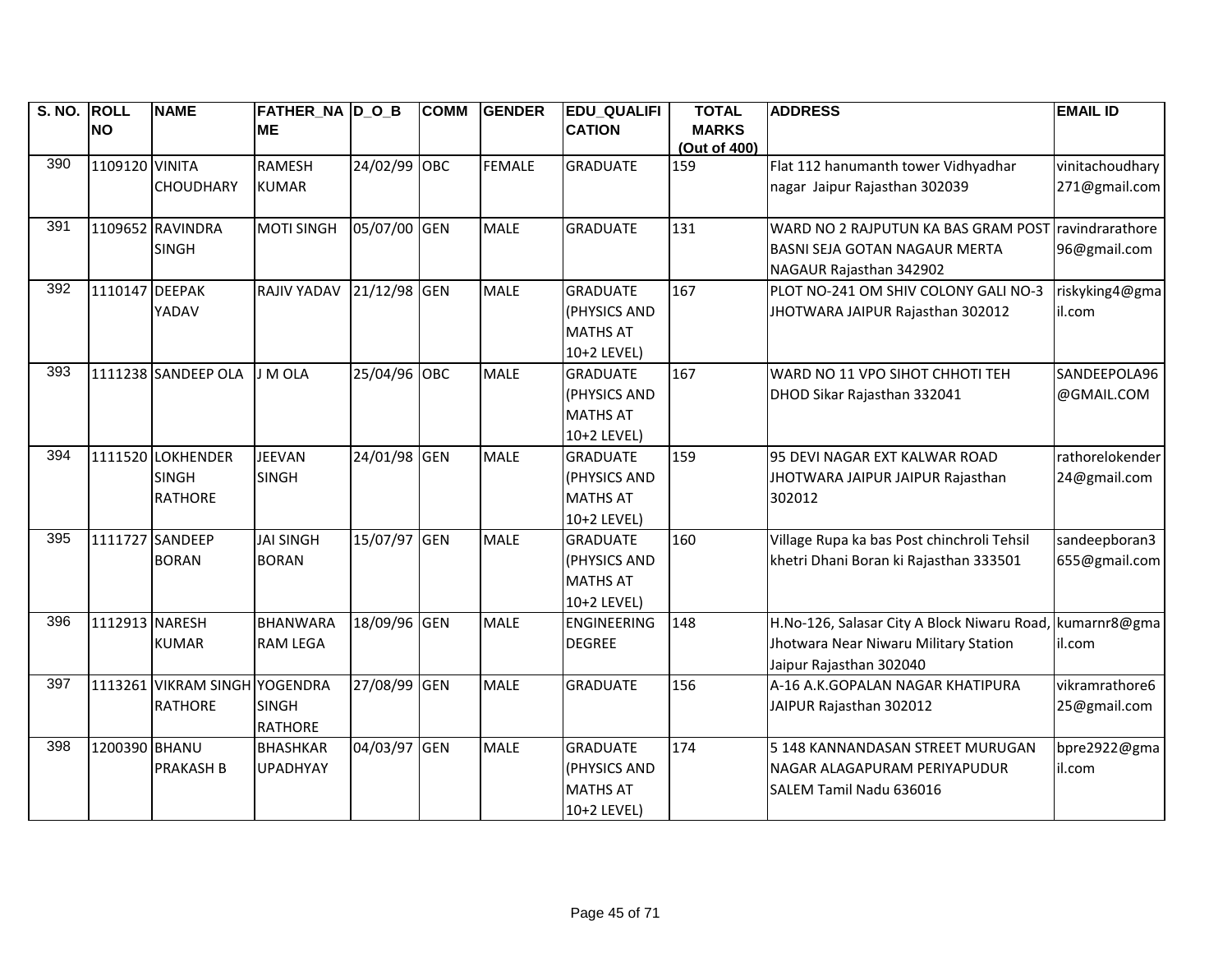| S. NO. | <b>ROLL</b>     | <b>NAME</b>                                  | <b>FATHER_NA D_O_B</b> |              | <b>COMM</b> | <b>GENDER</b> | <b>EDU QUALIFI</b> | <b>TOTAL</b> | <b>ADDRESS</b>                                      | <b>EMAIL ID</b>  |
|--------|-----------------|----------------------------------------------|------------------------|--------------|-------------|---------------|--------------------|--------------|-----------------------------------------------------|------------------|
|        | <b>NO</b>       |                                              | <b>ME</b>              |              |             |               | <b>CATION</b>      | <b>MARKS</b> |                                                     |                  |
|        |                 |                                              |                        |              |             |               |                    | (Out of 400) |                                                     |                  |
| 399    |                 | 1201386 SREERAG P                            |                        | 25/04/99     | <b>GEN</b>  | <b>MALE</b>   | <b>GRADUATE</b>    | 163          | HOUSE NAME-RAVIPURAM- MALOTH NEAR   sreeragp007nair |                  |
|        |                 |                                              | SREENIVASAN            |              |             |               | (PHYSICS AND       |              | Sree Dharmasastha Temple P.O                        | @gmail.com       |
|        |                 |                                              |                        |              |             |               | <b>MATHS AT</b>    |              | KANNADIPARAMBA KANNUR Kerala 670604                 |                  |
|        |                 |                                              |                        |              |             |               | 10+2 LEVEL)        |              |                                                     |                  |
| 400    | 1201837 C SREE  |                                              |                        | 29/06/98 GEN |             | <b>MALE</b>   | <b>ENGINEERING</b> | 131          | 99 GANGAI STREET SRI KRISHNA NAGAR                  | sreeshabarish19  |
|        |                 | <b>SHABARISH</b>                             | <b>CHANDRASEK</b>      |              |             |               | <b>DEGREE</b>      |              | <b>MANOJIPATTI ROAD THANJAVUR Tamil</b>             | 98@gmail.com     |
|        |                 |                                              | <b>ARAN</b>            |              |             |               |                    |              | Nadu 613004                                         |                  |
| 401    |                 | 1202268 KSHITIJ SINGH                        | <b>RAMESH</b>          | 29/03/98 GEN |             | <b>MALE</b>   | <b>ENGINEERING</b> | 134          | <b>BO8 NAVELKAR APTS MANGOOR HILL</b>               | kshitij.110997@  |
|        |                 |                                              | <b>BAHADUR</b>         |              |             |               | <b>DEGREE</b>      |              | VASCO DA GAMA GOA SOUTH GOA Goa                     | gmail.com        |
|        |                 |                                              | <b>SINGH</b>           |              |             |               |                    |              | 403802                                              |                  |
| 402    |                 | 1202319 SNEHA RANI                           | <b>ANAND</b>           | 09/01/96 OBC |             | <b>FEMALE</b> | <b>GRADUATE</b>    | 145          | Bank colony 3rd lane Gate bazaar Near               | snehank9693@     |
|        |                 | <b>NAYAK</b>                                 | <b>NAYAK</b>           |              |             |               | (PHYSICS AND       |              | Radio station Berhampur Odisha 760001               | gmail.com        |
|        |                 |                                              |                        |              |             |               | <b>MATHS AT</b>    |              |                                                     |                  |
|        |                 |                                              |                        |              |             |               | 10+2 LEVEL)        |              |                                                     |                  |
| 403    |                 | 1202320 NAMBI DOSS S SUBRAMANIA 07/11/96 OBC |                        |              |             | <b>MALE</b>   | <b>ENGINEERING</b> | 159          | No 9, Karmeganar street Nanguneri                   | nambinitro@gm    |
|        |                 |                                              | N <sub>N</sub>         |              |             |               | <b>DEGREE</b>      |              | Tirunelveli Tamil Nadu 627002                       | ail.com          |
| 404    |                 | 1202454 LIPSA PATRA                          | <b>AKSHAYA</b>         | 06/12/98 EWS |             | <b>FEMALE</b> | <b>GRADUATE</b>    | 153          | H No 18 KK Nagar 8th street Nanganallur             | lipsacute18@g    |
|        |                 |                                              | <b>KUMAR</b>           |              |             |               |                    |              | menambakkam Chennai 600061 Chennai                  | mail.com         |
|        |                 |                                              | <b>PATRA</b>           |              |             |               |                    |              | Tamil Nadu 600061                                   |                  |
| 405    | 1202655 BIBIL   |                                              | <b>KANNAN G S</b>      | 23/11/96 OBC |             | <b>MALE</b>   | <b>GRADUATE</b>    | 149          | 2BAR151 CHITTAMPATTI POST MELUR VIA                 | bibil.sathyavaan |
|        |                 | <b>SETHURAM K</b>                            |                        |              |             |               |                    |              | MADURAI Tamil Nadu 625122                           | @gmail.com       |
|        |                 |                                              |                        |              |             |               |                    |              |                                                     |                  |
| 406    | 1203038 HARI    |                                              | $\mathsf{V}$           | 28/03/96 GEN |             | <b>MALE</b>   | <b>GRADUATE</b>    | 152          | No.2, LAKSHMI NAGAR, PULI MANDAPAM                  | phariram12@g     |
|        |                 | RAAMPRASAD                                   | <b>DHANDAPANI</b>      |              |             |               | (PHYSICS AND       |              | ROAD, SRIRANGAM Trichy Tamil Nadu                   | mail.com         |
|        |                 | VD                                           |                        |              |             |               | <b>MATHS AT</b>    |              | 620006                                              |                  |
|        |                 |                                              |                        |              |             |               | 10+2 LEVEL)        |              |                                                     |                  |
| 407    | 1205809 ATMAJ S |                                              | <b>SUDHAKARA</b>       | 17/08/98 GEN |             | <b>MALE</b>   | <b>GRADUATE</b>    | 163          | 2-36A, THUSHARAM,                                   | atmajs98@gmai    |
|        |                 |                                              | N NAIR S               |              |             |               | (PHYSICS AND       |              | BRAHMAPURAM, KUMARACOIL P.O.                        | l.com            |
|        |                 |                                              |                        |              |             |               | <b>MATHS AT</b>    |              | KANYAKUMARI Tamil Nadu 629180                       |                  |
|        |                 |                                              |                        |              |             |               | 10+2 LEVEL)        |              |                                                     |                  |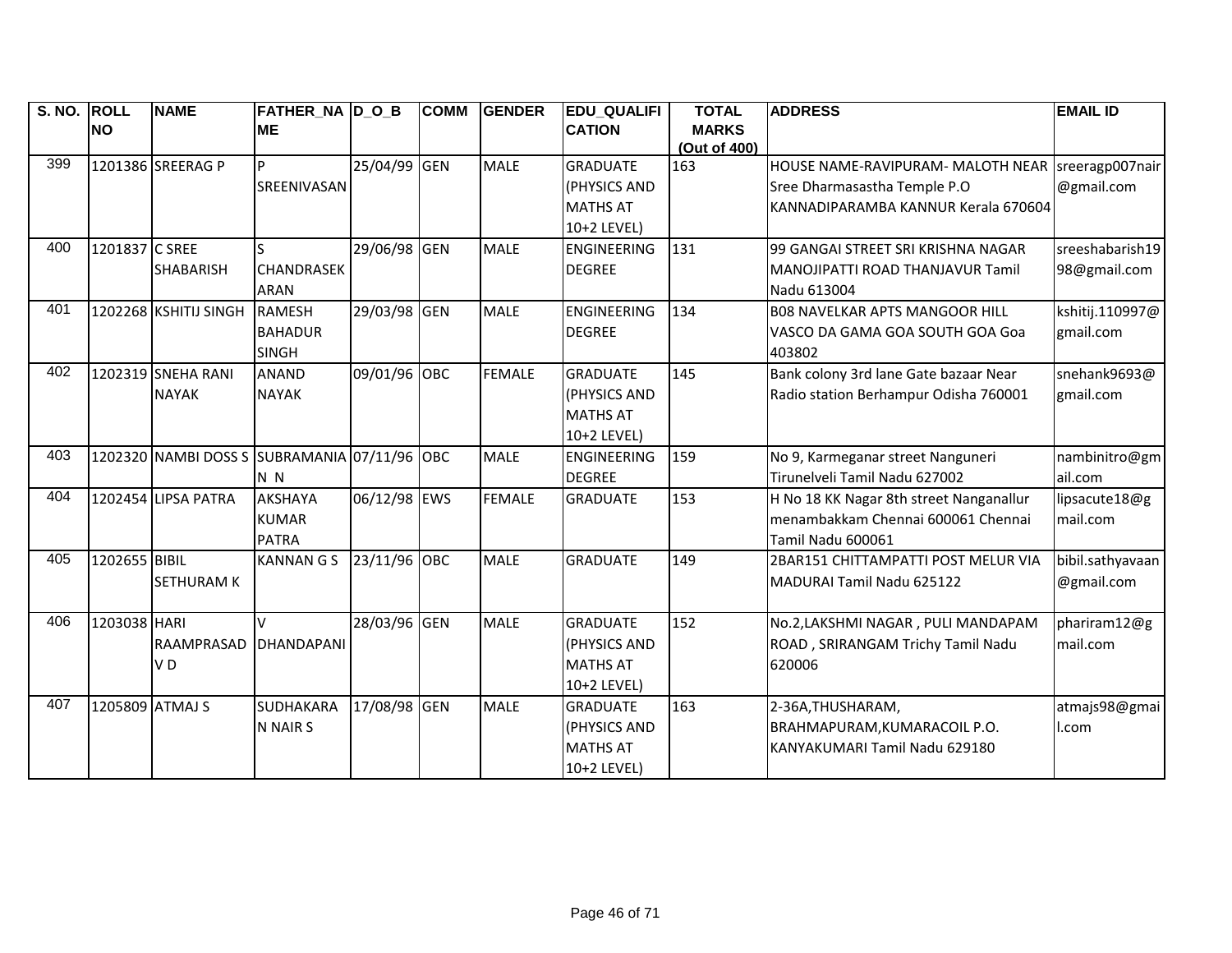| S. NO. ROLL |                | <b>NAME</b>          | <b>FATHER_NA D_O_B</b>  |              | <b>COMM</b> | <b>GENDER</b> | <b>EDU_QUALIFI</b> | <b>TOTAL</b> | <b>ADDRESS</b>                                        | <b>EMAIL ID</b> |
|-------------|----------------|----------------------|-------------------------|--------------|-------------|---------------|--------------------|--------------|-------------------------------------------------------|-----------------|
|             | <b>NO</b>      |                      | <b>ME</b>               |              |             |               | <b>CATION</b>      | <b>MARKS</b> |                                                       |                 |
|             |                |                      |                         |              |             |               |                    | (Out of 400) |                                                       |                 |
| 408         | 1302094 SHUKLA |                      | <b>SUNIL</b>            | 14/08/96 GEN |             | <b>MALE</b>   | <b>GRADUATE</b>    | 158          | plot no 29 saptak nagar near srpf camp                | shuklaakash499  |
|             |                | <b>AKASH SUNIL</b>   | <b>SHUKLA</b>           |              |             |               | (PHYSICS AND       |              | hingna road Nagpur Maharashtra 440016                 | @gmail.com      |
|             |                |                      |                         |              |             |               | <b>MATHS AT</b>    |              |                                                       |                 |
|             |                |                      |                         |              |             |               | 10+2 LEVEL)        |              |                                                       |                 |
| 409         | 1302781 KARAN  |                      | <b>SURESH</b>           | 18/04/96 OBC |             | <b>MALE</b>   | <b>GRADUATE</b>    | 157          | KARGIL HOUSE RANI DURGAWATI WARD                      | karanrabde@g    |
|             |                | <b>RABADE</b>        | <b>RABADE</b>           |              |             |               | (PHYSICS AND       |              | HERO SHOWROOM, PANDHURNA                              | mail.com        |
|             |                |                      |                         |              |             |               | <b>MATHS AT</b>    |              | CHHINDWARA Madhya Pradesh 480334                      |                 |
|             |                |                      |                         |              |             |               | 10+2 LEVEL)        |              |                                                       |                 |
| 410         |                | 1302932 BISSA NIMISH | NANDKISHPO 25/09/96 GEN |              |             | <b>MALE</b>   | <b>GRADUATE</b>    | 160          | 750, MIG COLONY HIWARI NAGAR NAGPUR nimish2bissa@g    |                 |
|             |                | <b>NANDKISHOR</b>    | R BISSA                 |              |             |               | (PHYSICS AND       |              | NAGPUR Maharashtra 440008                             | mail.com        |
|             |                |                      |                         |              |             |               | <b>MATHS AT</b>    |              |                                                       |                 |
|             |                |                      |                         |              |             |               | 10+2 LEVEL)        |              |                                                       |                 |
| 411         |                | 1400019 HIMANSHU     | <b>LALIT SINGH</b>      | 24/07/98 GEN |             | <b>MALE</b>   | <b>GRADUATE</b>    | 134          | vill- bathi nanpapo p.o- sandev teh- didihat          | kanyalhimanshu  |
|             |                | SINGH KANYAL KANYAL  |                         |              |             |               |                    |              | pithoragarh Uttrakhand 262551                         | 095@gmail.com   |
|             |                |                      |                         |              |             |               |                    |              |                                                       |                 |
| 412         | 1400147 SANGAM |                      | <b>MANOJ</b>            | 26/04/97 GEN |             | <b>MALE</b>   | <b>GRADUATE</b>    | 133          | Vill Issapur urf Phadiapur PO Haldaur Bijnor          | sangamdawas.5   |
|             |                | <b>KUMAR</b>         | <b>KUMAR</b>            |              |             |               | (PHYSICS AND       |              | Uttar Pradesh 246726                                  | @gmail.com      |
|             |                |                      |                         |              |             |               | <b>MATHS AT</b>    |              |                                                       |                 |
|             |                |                      |                         |              |             |               | 10+2 LEVEL)        |              |                                                       |                 |
| 413         |                | 1400188 SHAILESH     | <b>MANOJ</b>            | 03/03/98 GEN |             | <b>MALE</b>   | <b>GRADUATE</b>    | 156          | 140 BHNADARI BAGH DEHRADUN                            | panwarshailesh  |
|             |                | <b>PANWAR</b>        | <b>PANWAR</b>           |              |             |               | (PHYSICS AND       |              | DEHRADUN Uttrakhand 248001                            | 03@gmail.com    |
|             |                |                      |                         |              |             |               | <b>MATHS AT</b>    |              |                                                       |                 |
|             |                |                      |                         |              |             |               | 10+2 LEVEL)        |              |                                                       |                 |
| 414         |                | 1400358 PAWAN JOSHI  | <b>GIRJA</b>            | 10/04/99 GEN |             | <b>MALE</b>   | <b>GRADUATE</b>    | 162          | House no 33 Cantt Road Tildhukari                     | pawanjoshi1120  |
|             |                |                      | <b>SHANKAR</b>          |              |             |               | (PHYSICS AND       |              | Pithoragarh Uttrakhand 262501                         | @gmail.com      |
|             |                |                      | <b>JOSHI</b>            |              |             |               | <b>MATHS AT</b>    |              |                                                       |                 |
|             |                |                      |                         |              |             |               | 10+2 LEVEL)        |              |                                                       |                 |
| 415         | 1400403 SHIVAM |                      | <b>RAMESH</b>           | 11/02/99 GEN |             | <b>MALE</b>   | <b>GRADUATE</b>    | 133          | 122 national road laxman chowk Dehradun shivam.feb22@ |                 |
|             |                | <b>AMOLI</b>         | <b>AMOLI</b>            |              |             |               | (PHYSICS AND       |              | Uttrakhand 248001                                     | gmail.com       |
|             |                |                      |                         |              |             |               | <b>MATHS AT</b>    |              |                                                       |                 |
|             |                |                      |                         |              |             |               | 10+2 LEVEL)        |              |                                                       |                 |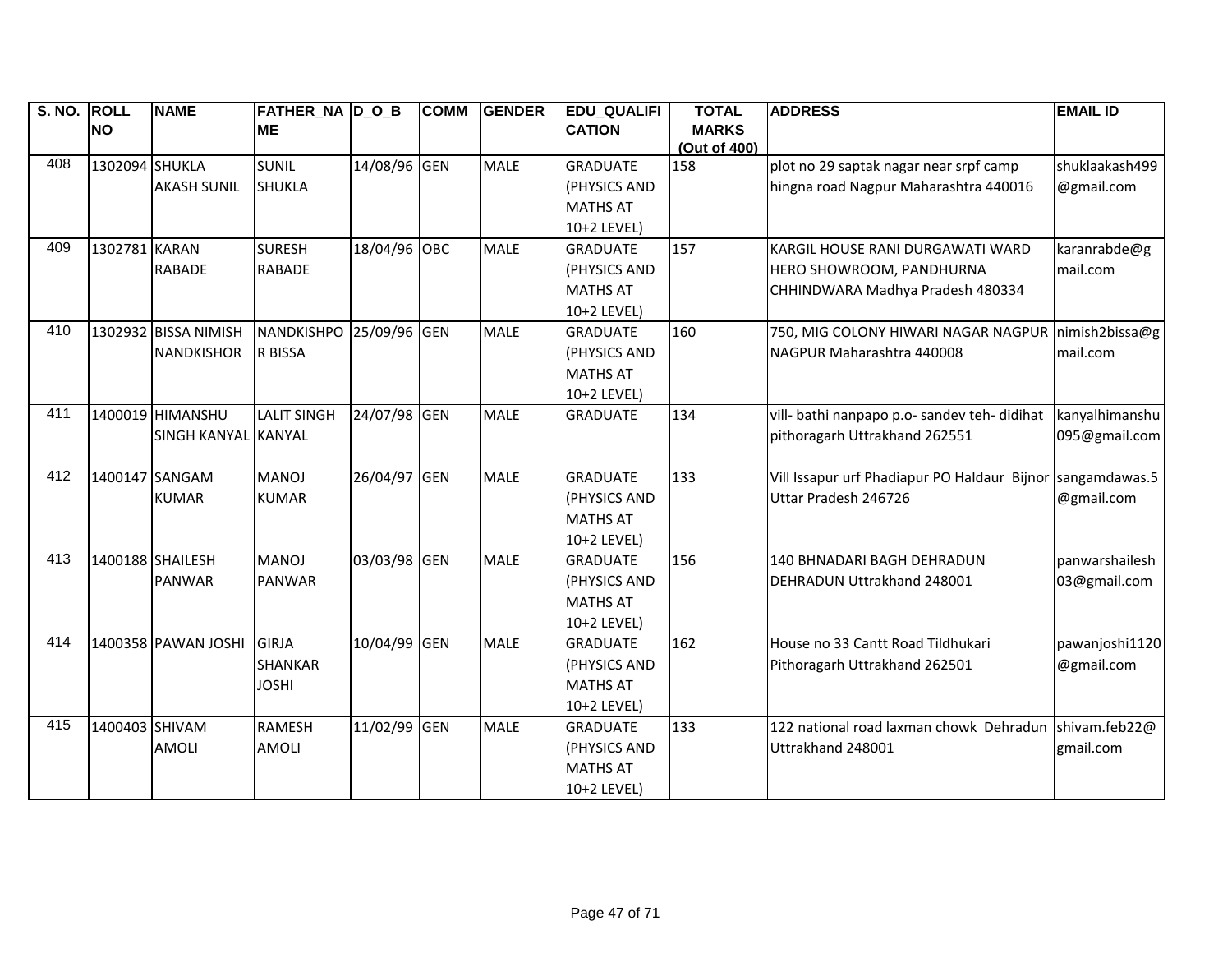| S. NO. ROLL |                | <b>NAME</b>          | <b>FATHER_NA D_O_B</b>   |              | <b>COMM</b> | <b>GENDER</b> | <b>EDU QUALIFI</b> | <b>TOTAL</b> | <b>ADDRESS</b>                            | <b>EMAIL ID</b> |
|-------------|----------------|----------------------|--------------------------|--------------|-------------|---------------|--------------------|--------------|-------------------------------------------|-----------------|
|             | <b>NO</b>      |                      | <b>ME</b>                |              |             |               | <b>CATION</b>      | <b>MARKS</b> |                                           |                 |
|             |                |                      |                          |              |             |               |                    | (Out of 400) |                                           |                 |
| 416         |                | 1401093 NIKHIL RAWAT | OM SINGH                 | 13/05/99 GEN |             | <b>MALE</b>   | <b>GRADUATE</b>    | 132          | <b>SURYA COLONY LANENO.1</b>              | rawatnikhil484  |
|             |                |                      | <b>RAWAT</b>             |              |             |               | (PHYSICS AND       |              | NATHUAWAWALA DEHRADUN DEHRADUN            | @gmail.com      |
|             |                |                      |                          |              |             |               | <b>MATHS AT</b>    |              | Uttrakhand 248008                         |                 |
|             |                |                      |                          |              |             |               | 10+2 LEVEL)        |              |                                           |                 |
| 417         | 1401135 GAURAV |                      | <b>RAJENDRA</b>          | 21/10/98 OBC |             | <b>MALE</b>   | <b>GRADUATE</b>    | 168          | 193, SARAIYA BAHERI, POST- BAHERI,        | gaurav202760@   |
|             |                | <b>KUMAR</b>         | <b>PRASAD</b>            |              |             |               |                    |              | TEHSIL- SAIDPUR GHAZIPUR Uttar Pradesh    | gmail.com       |
|             |                | YADAV                | YADAV                    |              |             |               |                    |              | 233223                                    |                 |
| 418         |                | 1401480 RAVINDRA     | <b>NARENDRA</b>          | 20/01/99 GEN |             | <b>MALE</b>   | <b>GRADUATE</b>    | 158          | KRISHNA COLONY CHOTI MUKHANI              | ravindra20sama  |
|             |                | SAMANT               | <b>SINGH</b>             |              |             |               | (PHYSICS AND       |              | HADWANI NAINITAL Uttrakhand 263139        | nt@gmail.com    |
|             |                |                      | SAMANT                   |              |             |               | <b>MATHS AT</b>    |              |                                           |                 |
|             |                |                      |                          |              |             |               | 10+2 LEVEL)        |              |                                           |                 |
| 419         |                | 1401887 RAJ KUMAR    | <b>VIJAY RAO</b>         | 15/06/98 GEN |             | <b>MALE</b>   | <b>GRADUATE</b>    | 152          | Chanakyapuri Lane 2 Bangali Kothi Ajabpur | rock.raj1993@g  |
|             |                | <b>RAO</b>           |                          |              |             |               | (PHYSICS AND       |              | Kalan Dehradun Uttrakhand 248001          | mail.com        |
|             |                |                      |                          |              |             |               | <b>MATHS AT</b>    |              |                                           |                 |
|             |                |                      |                          |              |             |               | 10+2 LEVEL)        |              |                                           |                 |
| 420         |                | 1402701 SUDHANSHU    | SUNIL CHAND 15/02/99 GEN |              |             | <b>MALE</b>   | <b>GRADUATE</b>    | 160          | Yamnotri vihar Chandrabani road           | Sudhanshubaur   |
|             |                | <b>BAURAI</b>        | <b>BAURAI</b>            |              |             |               |                    |              | Mohbewala p.o Dehradun Uttrakhand         | ai06@gmail.co   |
|             |                |                      |                          |              |             |               |                    |              | 248002                                    | m               |
| 421         |                | 1402886 AJAY SAJWAN  | <b>DARMIYAN</b>          | 16/04/98 GEN |             | <b>MALE</b>   | <b>GRADUATE</b>    | 129          | G 121 NEHRU COLONY DHARAMPUR              | ajaxsajwan1997  |
|             |                |                      | <b>SINGH</b>             |              |             |               | (PHYSICS AND       |              | DEHRADUN Uttrakhand 248001                | @gmail.com      |
|             |                |                      | SAJWAN                   |              |             |               | <b>MATHS AT</b>    |              |                                           |                 |
|             |                |                      |                          |              |             |               | 10+2 LEVEL)        |              |                                           |                 |
| 422         |                | 1402962 LUCKY SINGH  | <b>VIRENDRA</b>          | 16/10/98 OBC |             | <b>MALE</b>   | <b>GRADUATE</b>    | 155          | Rawat Bhavan near saghar sah Kari samiti  | luckyrawat549   |
|             |                | <b>RAWAT</b>         | <b>SINGH</b>             |              |             |               | (PHYSICS AND       |              | ward no 3 Gyansu Uttarkashi UTTARKASHI    | @gmail.com      |
|             |                |                      | <b>RAWAT</b>             |              |             |               | <b>MATHS AT</b>    |              | Uttrakhand 249193                         |                 |
|             |                |                      |                          |              |             |               | 10+2 LEVEL)        |              |                                           |                 |
| 423         |                | 1402967 SHASHIKANT   | <b>SANJAY</b>            | 03/05/98 GEN |             | <b>MALE</b>   | <b>GRADUATE</b>    | 134          | <b>VILL GAJIPUR KUTUB POST MAUZAMPUR</b>  | shashikantrana1 |
|             |                | <b>RANA</b>          | <b>KUMAR RANA</b>        |              |             |               | (PHYSICS AND       |              | NARAIN BIJNOR Uttar Pradesh 246731        | 998@outlook.c   |
|             |                |                      |                          |              |             |               | <b>MATHS AT</b>    |              |                                           | om              |
|             |                |                      |                          |              |             |               | 10+2 LEVEL)        |              |                                           |                 |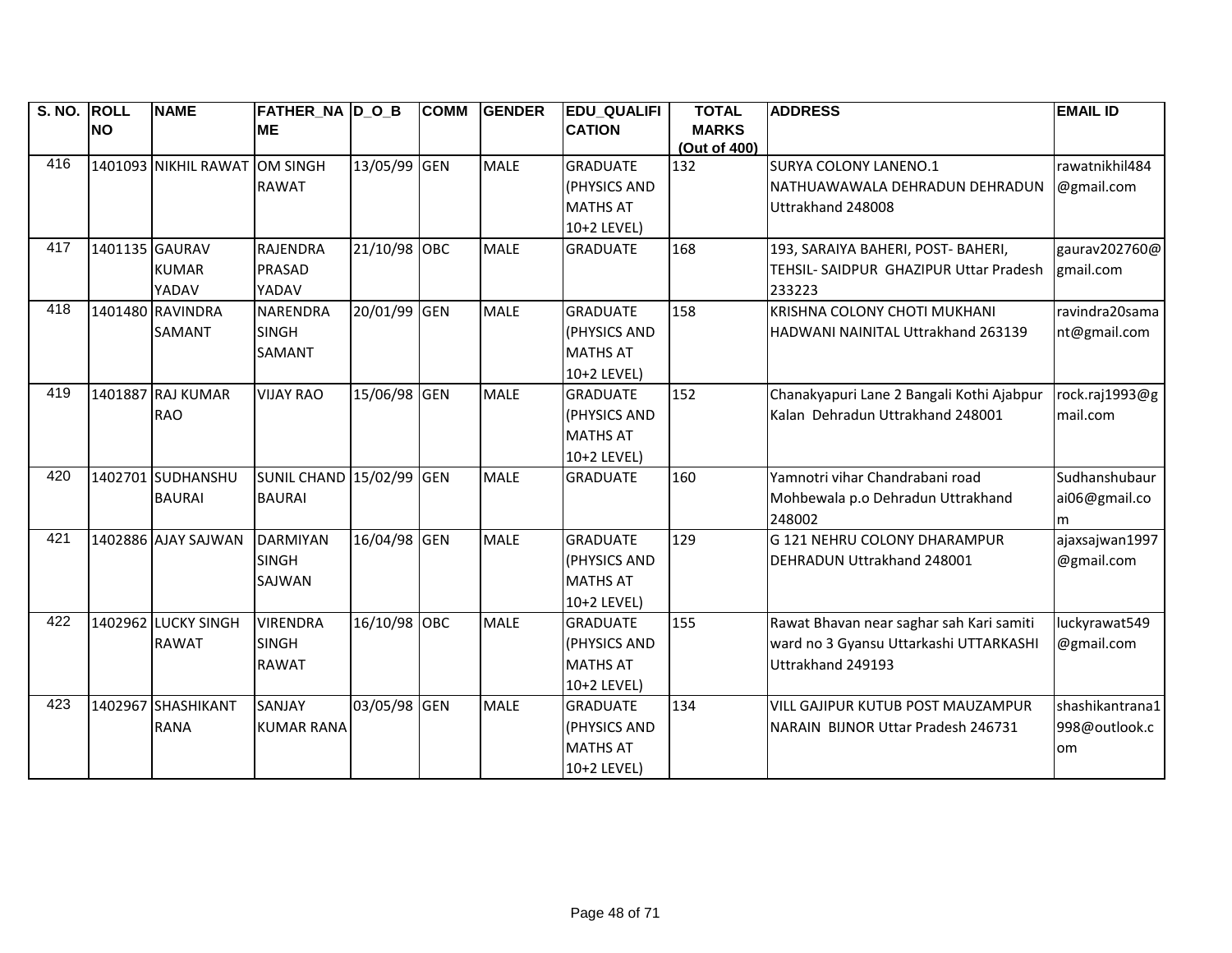| S. NO. | <b>ROLL</b>     | <b>NAME</b>                  | <b>FATHER_NA D_O_B</b>   |              | <b>COMM</b> | <b>GENDER</b> | <b>EDU_QUALIFI</b> | <b>TOTAL</b> | <b>ADDRESS</b>                                               | <b>EMAIL ID</b> |
|--------|-----------------|------------------------------|--------------------------|--------------|-------------|---------------|--------------------|--------------|--------------------------------------------------------------|-----------------|
|        | <b>NO</b>       |                              | <b>ME</b>                |              |             |               | <b>CATION</b>      | <b>MARKS</b> |                                                              |                 |
|        |                 |                              |                          |              |             |               |                    | (Out of 400) |                                                              |                 |
| 424    | 1403084 ABHIRAJ |                              | <b>DARMIYAN</b>          | 13/04/98 OBC |             | <b>MALE</b>   | <b>GRADUATE</b>    | 165          | Villages nandgoan Post office gangani Tehsil abhirajbisht13a |                 |
|        |                 | <b>SINGH</b>                 | <b>SINGH BISHT</b>       |              |             |               | (PHYSICS AND       |              | barkot Uttarkashi Uttrakhand 249141                          | pril@gmail.com  |
|        |                 |                              |                          |              |             |               | <b>MATHS AT</b>    |              |                                                              |                 |
|        |                 |                              |                          |              |             |               | 10+2 LEVEL)        |              |                                                              |                 |
| 425    | 1403203 ARYAN   |                              | <b>MAHENDRA</b>          | 05/03/99     | <b>GEN</b>  | <b>MALE</b>   | <b>GRADUATE</b>    | 136          | DOODHLI NEAR GIC DOODHLI                                     | dhamiaryan001   |
|        |                 | <b>MAHENDRA</b>              | SINGH DHAMI              |              |             |               | (PHYSICS AND       |              | NAGALBULANDAWALA DOIWALA                                     | @gmail.com      |
|        |                 | <b>DHAMI</b>                 |                          |              |             |               | <b>MATHS AT</b>    |              | DEHRADUN Uttrakhand 248140                                   |                 |
|        |                 |                              |                          |              |             |               | 10+2 LEVEL)        |              |                                                              |                 |
| 426    |                 | 1403768 DEEPAK BHATT PRAHLAD |                          | 25/09/97 EWS |             | <b>MALE</b>   | <b>GRADUATE</b>    | 162          | VILLAGE BURUWA POST MANSOONA                                 | deepak.bhatt10  |
|        |                 |                              | <b>BHATT</b>             |              |             |               | (PHYSICS AND       |              | TEHSIL UKHIMATH RUDRAPRAYAG                                  | 786@gmail.com   |
|        |                 |                              |                          |              |             |               | <b>MATHS AT</b>    |              | Uttrakhand 246469                                            |                 |
|        |                 |                              |                          |              |             |               | 10+2 LEVEL)        |              |                                                              |                 |
| 427    |                 | 1404274 SANKET BISHT         | <b>BHIM SINGH</b>        | 07/02/98 GEN |             | <b>MALE</b>   | <b>GRADUATE</b>    | 152          | LANE NO 1 SHIVPURAM WEST PANIYALA                            | sanketbisht070  |
|        |                 |                              | <b>BISHT</b>             |              |             |               |                    |              | ROAD PO SALEMPUR NEAR SHIVMANDIR                             | 21998@gmail.c   |
|        |                 |                              |                          |              |             |               |                    |              | ROORKEE Uttrakhand 247667                                    | om              |
|        |                 |                              |                          |              |             |               |                    |              |                                                              |                 |
| 428    |                 | 1404419 SIDDHARTH            | <b>JAIDEEP</b>           | 26/11/97 GEN |             | <b>MALE</b>   | <b>GRADUATE</b>    | 160          | House No. 111, Lane 6 Post Office Road,                      | siddharthb969   |
|        |                 | <b>BHATIA</b>                | <b>SINGH</b>             |              |             |               |                    |              | Clement Town Dehradun Uttrakhand                             | @gmail.com      |
|        |                 |                              | <b>BHATIA</b>            |              |             |               |                    |              | 248002                                                       |                 |
| 429    |                 | 1404503 RISHABH DEV          | KAMLESHWA 14/02/00 OBC   |              |             | <b>MALE</b>   | <b>GRADUATE</b>    | 163          | Near prasad farm Village and post                            | rishabhdevprasa |
|        |                 | <b>PRASAD</b>                | <b>R PRASAD</b>          |              |             |               | (PHYSICS AND       |              | Nakraunda Gularghati Dehradun                                | d@gmail.com     |
|        |                 | <b>BHATT</b>                 | <b>BHATT</b>             |              |             |               | <b>MATHS AT</b>    |              | Uttrakhand 248001                                            |                 |
|        |                 |                              |                          |              |             |               | 10+2 LEVEL)        |              |                                                              |                 |
| 430    | 1404698 ANURAG  |                              | <b>KULDEEP</b>           | 15/11/00 GEN |             | <b>MALE</b>   | <b>GRADUATE</b>    | 135          | OTR-116B GANDHI NAGAR NEAR GAS                               | anuragrajpurohi |
|        |                 | <b>RAJPUROHIT</b>            | <b>RAJPUROHIT</b>        |              |             |               |                    |              | <b>GODOWN GANDHI NAGAR Bikaner</b>                           | t1@gmail.com    |
|        |                 |                              |                          |              |             |               |                    |              | Rajasthan 334001                                             |                 |
| 431    |                 | 1404800 PRASHANT             | GOPAL SINGH 13/09/98 GEN |              |             | <b>MALE</b>   | <b>GRADUATE</b>    | 163          | teachers colony, ward no-11 kichha,                          | prashant.rautel |
|        |                 | <b>RAUTELA</b>               | <b>RAUTELA</b>           |              |             |               | (PHYSICS AND       |              | udham singh nagar uttarakhand kichha                         | a15@gmail.com   |
|        |                 |                              |                          |              |             |               | <b>MATHS AT</b>    |              | Uttrakhand 263148                                            |                 |
|        |                 |                              |                          |              |             |               | 10+2 LEVEL)        |              |                                                              |                 |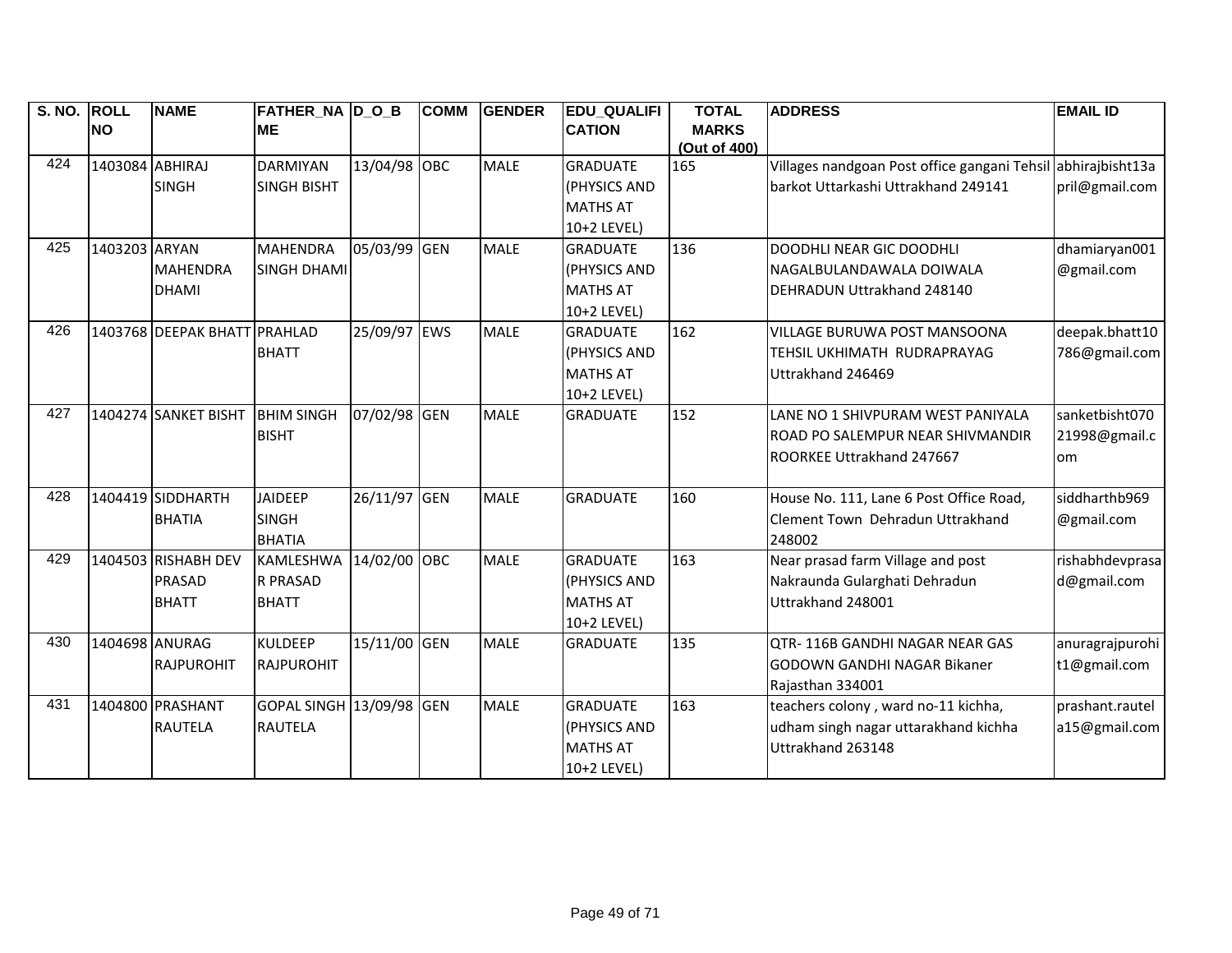| S. NO. ROLL |                 | <b>NAME</b>          | FATHER_NA D_O_B  |              | <b>COMM</b> | <b>GENDER</b> | <b>EDU_QUALIFI</b> | <b>TOTAL</b> | <b>ADDRESS</b>                           | <b>EMAIL ID</b>  |
|-------------|-----------------|----------------------|------------------|--------------|-------------|---------------|--------------------|--------------|------------------------------------------|------------------|
|             | <b>NO</b>       |                      | <b>ME</b>        |              |             |               | <b>CATION</b>      | <b>MARKS</b> |                                          |                  |
|             |                 |                      |                  |              |             |               |                    | (Out of 400) |                                          |                  |
| 432         | 1405355 VINOD   |                      | <b>NARENDAR</b>  | 09/02/96 GEN |             | <b>MALE</b>   | <b>GRADUATE</b>    | 146          | Samants Krishna colony Choti mukhani     | vinodsamant00    |
|             |                 | <b>SAMANT</b>        | <b>SINGH</b>     |              |             |               | (PHYSICS AND       |              | Haldwani Nainital Uttrakhand 263139      | 9@gmail.com      |
|             |                 |                      | <b>SAMANT</b>    |              |             |               | <b>MATHS AT</b>    |              |                                          |                  |
|             |                 |                      |                  |              |             |               | 10+2 LEVEL)        |              |                                          |                  |
| 433         |                 | 1405828 VIVEK SINGH  | <b>MAHENDRA</b>  | 07/03/96 GEN |             | <b>MALE</b>   | <b>GRADUATE</b>    | 134          | Near Primary School Dhanu, Vijaynagar    | vickky3577@gm    |
|             |                 | <b>RAWAT</b>         | <b>PAL SINGH</b> |              |             |               | (PHYSICS AND       |              | Augustyamuni Rudraprayag Uttrakhand      | ail.com          |
|             |                 |                      |                  |              |             |               | <b>MATHS AT</b>    |              | 246421                                   |                  |
|             |                 |                      |                  |              |             |               | 10+2 LEVEL)        |              |                                          |                  |
| 434         | 1405985 NAMAN   |                      | <b>VINOD</b>     | 03/10/96 GEN |             | <b>MALE</b>   | <b>GRADUATE</b>    | 174          | H.NO 280 Lower Rajeev Nagar Danda        | naman.bhandari   |
|             |                 | <b>BHANDARI</b>      | <b>BHANDARI</b>  |              |             |               | (PHYSICS AND       |              | Dharampur Dehradun Dehradun              | cds@gmail.com    |
|             |                 |                      |                  |              |             |               | <b>MATHS AT</b>    |              | Uttrakhand 248001                        |                  |
|             |                 |                      |                  |              |             |               | 10+2 LEVEL)        |              |                                          |                  |
| 435         | 1406125 DEEKSHA |                      | <b>ASHUTOSH</b>  | 03/02/98 GEN |             | <b>FEMALE</b> | <b>GRADUATE</b>    | 163          | <b>NARAYAN VIHAR THDC COLONY KARGI</b>   | deeksharaturi32  |
|             |                 | <b>RATURI</b>        | <b>RATURI</b>    |              |             |               |                    |              | <b>DEHRADUN Uttrakhand 248001</b>        | @gmail.com       |
|             |                 |                      |                  |              |             |               |                    |              |                                          |                  |
| 436         | 1406377 PURUJIT |                      | <b>AMIT</b>      | 28/05/96 GEN |             | <b>MALE</b>   | ENGINEERING        | 152          | EB-143 Maya Enclave, Hari Nagar New      | puru2805@gma     |
|             |                 | <b>SHARMA</b>        | <b>SHARMA</b>    |              |             |               | <b>DEGREE</b>      |              | Delhi Delhi 110064                       | il.com           |
| 437         |                 | 1406681 RAJESH NEGI  | <b>D S NEGI</b>  | 24/12/96 GEN |             | <b>MALE</b>   | <b>GRADUATE</b>    | 131          | houseno.10 wardno.11 near petrol pump    | rajeshnegi205@   |
|             |                 |                      |                  |              |             |               | (PHYSICS AND       |              | kotdwar road pauri pauri garhwal         | gmail.com        |
|             |                 |                      |                  |              |             |               | <b>MATHS AT</b>    |              | Uttrakhand 246001                        |                  |
|             |                 |                      |                  |              |             |               | 10+2 LEVEL)        |              |                                          |                  |
| 438         |                 | 1406833 IKSHIT JOSHI | <b>HARISH</b>    | 08/10/96 GEN |             | <b>MALE</b>   | ENGINEERING        | 158          | Katyani kunj, vasant vihar Girital road, | kshtjoshi4@gm    |
|             |                 |                      | <b>CHANDRA</b>   |              |             |               | <b>DEGREE</b>      |              | kashipur Udham Singh nagar Udham Singh   | ail.com          |
|             |                 |                      | <b>JOSHI</b>     |              |             |               |                    |              | nagar Uttrakhand 244713                  |                  |
| 439         | 1406894 MOHIT   |                      | <b>MASTAN</b>    | 01/01/97 GEN |             | <b>MALE</b>   | <b>GRADUATE</b>    | 152          | 480 Tea estate Banjarawala Dehradun      | panwar.mohit1    |
|             |                 | <b>PANWAR</b>        | <b>SINGH</b>     |              |             |               |                    |              | Uttrakhand 248001                        | 413@gmail.com    |
|             |                 |                      | <b>PANWAR</b>    |              |             |               |                    |              |                                          |                  |
| 440         |                 | 1406901 SIDDHARTH    | <b>YOGENDRA</b>  | 14/07/98 GEN |             | <b>MALE</b>   | <b>GRADUATE</b>    | 140          | nandpur durgapuri mawakot road kotdwara  | siddharthkathait |
|             |                 | <b>KATHAIT</b>       | <b>SINGH</b>     |              |             |               | (PHYSICS AND       |              | pauri garhwal Uttrakhand 246149          | .sid@gmail.com   |
|             |                 |                      | <b>KATHAIT</b>   |              |             |               | <b>MATHS AT</b>    |              |                                          |                  |
|             |                 |                      |                  |              |             |               | 10+2 LEVEL)        |              |                                          |                  |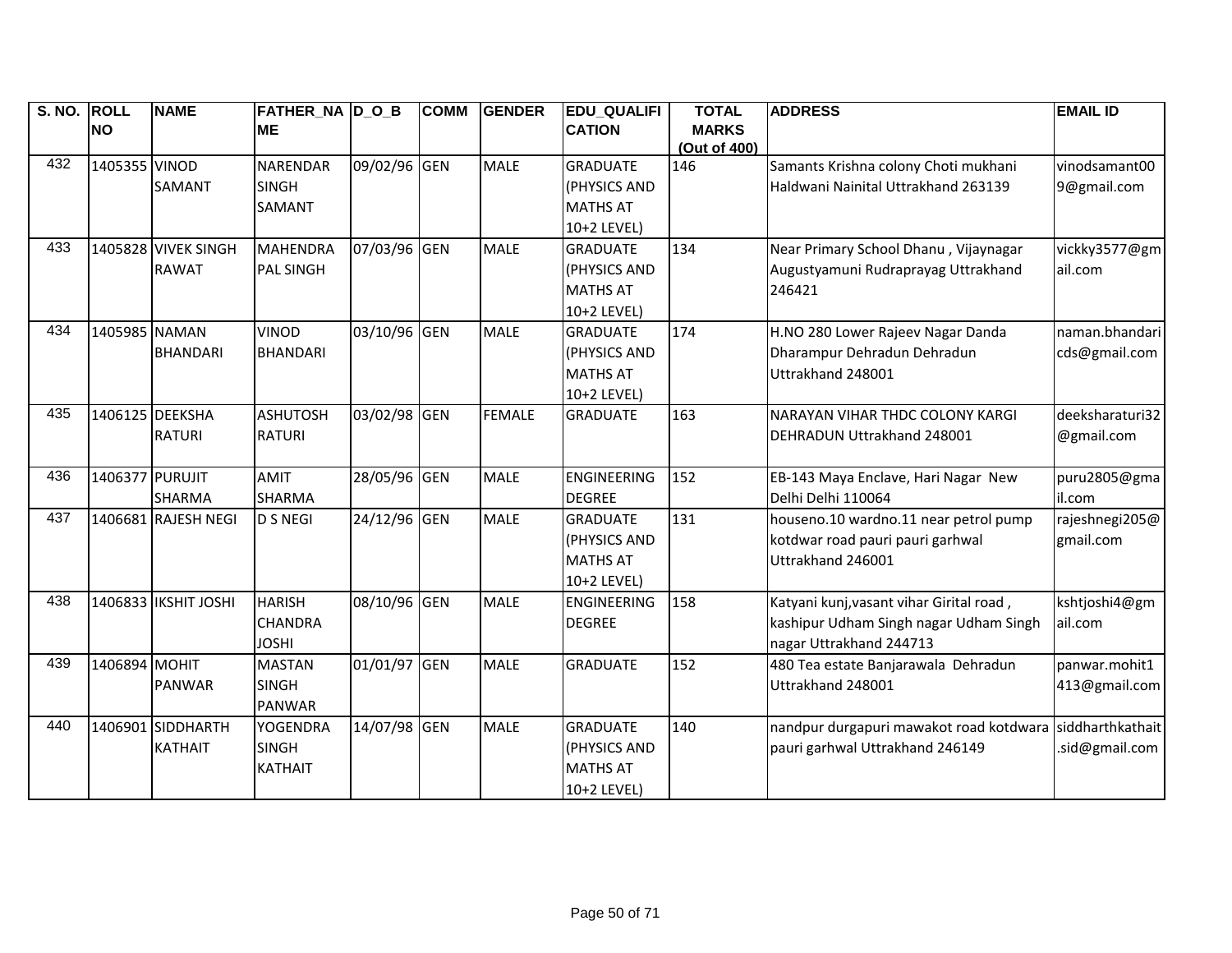| S. NO. ROLL |                 | <b>NAME</b>          | <b>FATHER_NA D_O_B</b> |              | <b>COMM</b> | <b>GENDER</b> | <b>EDU QUALIFI</b> | <b>TOTAL</b> | <b>ADDRESS</b>                            | <b>EMAIL ID</b> |
|-------------|-----------------|----------------------|------------------------|--------------|-------------|---------------|--------------------|--------------|-------------------------------------------|-----------------|
|             | <b>NO</b>       |                      | <b>ME</b>              |              |             |               | <b>CATION</b>      | <b>MARKS</b> |                                           |                 |
|             |                 |                      |                        |              |             |               |                    | (Out of 400) |                                           |                 |
| 441         |                 | 1407209 YUVRAJ SINGH | PRAHLAD                | 12/07/96 GEN |             | <b>MALE</b>   | <b>GRADUATE</b>    | 166          | house no 469 kamboj colony shamli shamli  | yuvrajsingh820  |
|             |                 |                      | <b>SINGH</b>           |              |             |               | (PHYSICS AND       |              | Uttar Pradesh 247776                      | @gmail.com      |
|             |                 |                      |                        |              |             |               | <b>MATHS AT</b>    |              |                                           |                 |
|             |                 |                      |                        |              |             |               | 10+2 LEVEL)        |              |                                           |                 |
| 442         | 1407519 MUKESH  |                      | <b>RAM</b>             | 01/09/96 GEN |             | <b>MALE</b>   | <b>GRADUATE</b>    | 156          | 6-4 J Block Rishivihar Harbanshwala       | smukesh058@g    |
|             |                 |                      | <b>KRISHAN</b>         |              |             |               | (PHYSICS AND       |              | Dehradun Uttrakhand 248001                | mail.com        |
|             |                 |                      |                        |              |             |               | <b>MATHS AT</b>    |              |                                           |                 |
|             |                 |                      |                        |              |             |               | 10+2 LEVEL)        |              |                                           |                 |
| 443         |                 | 1407530 GAJENDRA     | <b>NARENDRA</b>        | 10/06/96 GEN |             | <b>MALE</b>   | <b>GRADUATE</b>    | 163          | Village Silangi P O Kanchula Karnaprayag  | ammurawat839    |
|             |                 | <b>SINGH</b>         | <b>SINGH</b>           |              |             |               | (PHYSICS AND       |              | Chamoli Uttrakhand 246446                 | 3@gmail.com     |
|             |                 |                      | <b>RAWAT</b>           |              |             |               | <b>MATHS AT</b>    |              |                                           |                 |
|             |                 |                      |                        |              |             |               | 10+2 LEVEL)        |              |                                           |                 |
| 444         | 1407535 SONALI  |                      | <b>ARUN</b>            | 13/02/99 GEN |             | <b>FEMALE</b> | <b>GRADUATE</b>    | 152          | 210 Garhi Cantt Dehradun Uttrakhand       | anticlocktower1 |
|             |                 |                      | <b>KUMAR</b>           |              |             |               | (PHYSICS AND       |              | 248003                                    | 321999@gmail.   |
|             |                 |                      |                        |              |             |               | <b>MATHS AT</b>    |              |                                           | com             |
|             |                 |                      |                        |              |             |               | 10+2 LEVEL)        |              |                                           |                 |
| 445         | 1407689 SIMRAN  |                      | <b>SHIV KUMAR</b>      | 28/10/98 SC  |             | <b>FEMALE</b> | <b>GRADUATE</b>    | 154          | Chabil Bagh Kanwali Road Dehradun         | simrandoon28    |
|             |                 |                      |                        |              |             |               | (PHYSICS AND       |              | Dehradun Uttrakhand 248001                | @gmail.com      |
|             |                 |                      |                        |              |             |               | <b>MATHS AT</b>    |              |                                           |                 |
|             |                 |                      |                        |              |             |               | 10+2 LEVEL)        |              |                                           |                 |
| 446         | 1407839 SHIVANI |                      | <b>ANAND</b>           | 12/04/97 ST  |             | <b>FEMALE</b> | <b>GRADUATE</b>    | 133          | Raj Rajeshwari Niwas Ganeshpur Karbari    | shivikandari8@  |
|             |                 | <b>KANDARI</b>       | <b>SINGH</b>           |              |             |               | (PHYSICS AND       |              | Grant Near lakshya public school Dehradun | gmail.com       |
|             |                 |                      |                        |              |             |               | <b>MATHS AT</b>    |              | Uttrakhand 248007                         |                 |
|             |                 |                      |                        |              |             |               | 10+2 LEVEL)        |              |                                           |                 |
| 447         |                 | 1407947 APURV THAPA  | <b>ASHOK</b>           | 08/04/96 GEN |             | <b>MALE</b>   | <b>ENGINEERING</b> | 149          | 295 mothrowala dandi dehradun             | apurvthapa@g    |
|             |                 |                      | <b>KUMAR</b>           |              |             |               | <b>DEGREE</b>      |              | DEHRADUN Uttrakhand 248001                | mail.com        |
|             |                 |                      | <b>THAPA</b>           |              |             |               |                    |              |                                           |                 |
| 448         |                 | 1408048 DEEPA BISHT  | <b>JAGAT SINGH</b>     | 26/09/96 GEN |             | <b>FEMALE</b> | <b>GRADUATE</b>    | 154          | Qtr no.166 Type 2 new sfa ITBP campus     | dbisht261996@   |
|             |                 |                      | <b>BISHT</b>           |              |             |               |                    |              | Seemadwar Dehradun Uttrakhand 248146      | gmail.com       |
|             |                 |                      |                        |              |             |               |                    |              |                                           |                 |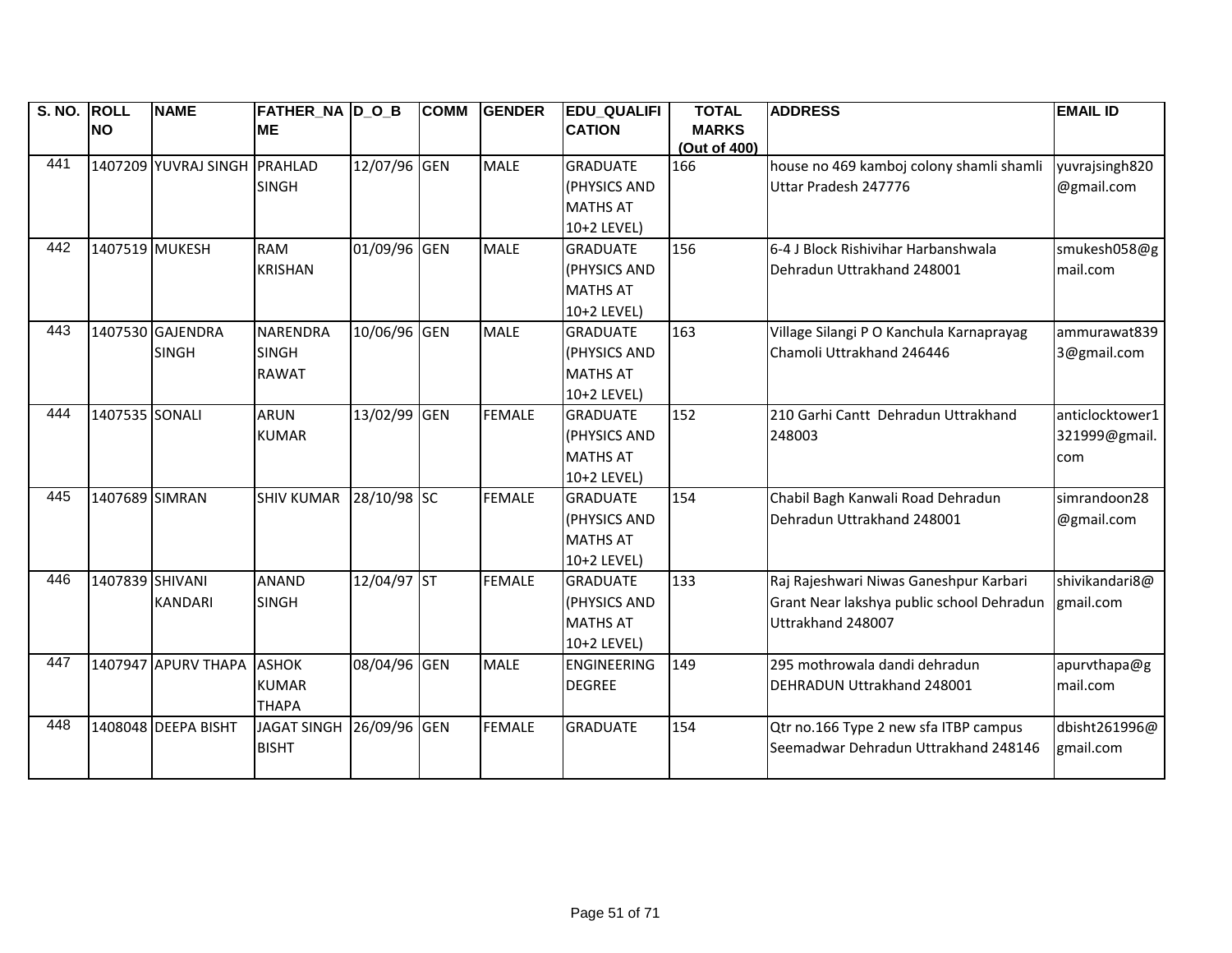| S. NO. ROLL |                 | <b>NAME</b>                | <b>FATHER_NA D_O_B</b> |              | <b>COMM</b> | <b>GENDER</b> | <b>EDU_QUALIFI</b> | <b>TOTAL</b>        | <b>ADDRESS</b>                             | <b>EMAIL ID</b> |
|-------------|-----------------|----------------------------|------------------------|--------------|-------------|---------------|--------------------|---------------------|--------------------------------------------|-----------------|
|             | <b>NO</b>       |                            | <b>ME</b>              |              |             |               | <b>CATION</b>      | <b>MARKS</b>        |                                            |                 |
| 449         |                 | 1408484 PRABHAT            | RAJENDRA               | 03/04/00 OBC |             | <b>MALE</b>   | <b>GRADUATE</b>    | (Out of 400)<br>129 | Village Nandgaun Post office Gangani Block | prabhatrana904  |
|             |                 | <b>RANA</b>                | <b>SINGH RANA</b>      |              |             |               | (PHYSICS AND       |                     | Nougaun Uttarkashi Uttrakhand 249141       | @gmail.com      |
|             |                 |                            |                        |              |             |               | <b>MATHS AT</b>    |                     |                                            |                 |
|             |                 |                            |                        |              |             |               | 10+2 LEVEL)        |                     |                                            |                 |
| 450         |                 | 1408690 ASHOK SINGH        | <b>GOVIND</b>          | 16/05/96 GEN |             | <b>MALE</b>   | <b>GRADUATE</b>    | 161                 | SO GOVIND SINGH DHONI CO KUSUM             | ashoks080@gm    |
|             |                 |                            | <b>SINGH</b>           |              |             |               | (PHYSICS AND       |                     | <b>BORA KUMOR KHARK NEAR PANI NAULA</b>    | ail.com         |
|             |                 |                            |                        |              |             |               | <b>MATHS AT</b>    |                     | PITHORAGARH Uttrakhand 262501              |                 |
|             |                 |                            |                        |              |             |               | 10+2 LEVEL)        |                     |                                            |                 |
| 451         |                 | 1409176 JYOTI SEMWAL RADHA |                        | 01/07/97 GEN |             | <b>FEMALE</b> | <b>ENGINEERING</b> | 147                 | WARD NO. 6, ITI ROAD NEAR NEW TEHSIL       | jyotisemwal123  |
|             |                 |                            | <b>KRISHAN</b>         |              |             |               | <b>DEGREE</b>      |                     | BARKOT UTTARKASHI Uttrakhand 249141        | @gmail.com      |
|             |                 |                            | SEMWAL                 |              |             |               |                    |                     |                                            |                 |
| 452         |                 | 1409254 AMAN DEORI         | <b>CHANDAN</b>         | 01/04/96 GEN |             | <b>MALE</b>   | <b>GRADUATE</b>    | 137                 | 42 D NIMBUWALA GARHI CANTT                 | amandeori5@g    |
|             |                 |                            | <b>SINGH DEORI</b>     |              |             |               | (PHYSICS AND       |                     | DEHRADUN Uttrakhand 248003                 | mail.com        |
|             |                 |                            |                        |              |             |               | <b>MATHS AT</b>    |                     |                                            |                 |
|             |                 |                            |                        |              |             |               | 10+2 LEVEL)        |                     |                                            |                 |
| 453         | 1409412 AKSHITA |                            | <b>BHUVANESH</b>       | 20/09/98 OBC |             | <b>FEMALE</b> | <b>GRADUATE</b>    | 136                 | 10-1 mata wala bagh saharnapur road        | akshitadobhal20 |
|             |                 | <b>DOBHAL</b>              | <b>WAR PRASAD</b>      |              |             |               | (PHYSICS AND       |                     | dehradun Dehradun Uttrakhand 248001        | 02@gmail.com    |
|             |                 |                            |                        |              |             |               | <b>MATHS AT</b>    |                     |                                            |                 |
|             |                 |                            |                        |              |             |               | 10+2 LEVEL)        |                     |                                            |                 |
| 454         | 1409519 JAGDISH |                            | <b>BHUWAN</b>          | 30/10/96 EWS |             | <b>MALE</b>   | <b>GRADUATE</b>    | 150                 | kedar puneri pithoragarh uttarakhand       | jagdishpunera0  |
|             |                 | <b>CHANDRA</b>             | <b>CHANDRA</b>         |              |             |               | (PHYSICS AND       |                     | pithoragarh Uttrakhand 262501              | 001@gmail.com   |
|             |                 | <b>PUNERA</b>              | <b>PUNERA</b>          |              |             |               | <b>MATHS AT</b>    |                     |                                            |                 |
|             |                 |                            |                        |              |             |               | 10+2 LEVEL)        |                     |                                            |                 |
| 455         |                 | 1410166 ABHISHEK           | <b>PRATAP</b>          | 25/07/96 GEN |             | <b>MALE</b>   | <b>GRADUATE</b>    | 161                 | suman colony chamba TEHRI GARHWAL          | abhiaswal.04@g  |
|             |                 | PRATAP                     | <b>SINGH ASWAL</b>     |              |             |               |                    |                     | Uttrakhand 249145                          | mail.com        |
|             |                 | <b>ASWAL</b>               |                        |              |             |               |                    |                     |                                            |                 |
| 456         | 1410379 JYOTI   |                            | <b>SATISH</b>          | 08/12/98 GEN |             | <b>FEMALE</b> | <b>GRADUATE</b>    | 134                 | Qtr No 213 Range line roorkee beg and      | jyotiupadhyay9  |
|             |                 | <b>UPADHYAY</b>            | <b>CHANDRA</b>         |              |             |               |                    |                     | centre roorkee Roorkee Uttrakhand          | 98@gmail.com    |
|             |                 |                            | <b>UPADHYAY</b>        |              |             |               |                    |                     | 247667                                     |                 |
| 457         | 1410410 SHIVAM  |                            | <b>GIRISH</b>          | 25/05/96 GEN |             | <b>MALE</b>   | <b>GRADUATE</b>    | 169                 | A 23 BRIJESH NAGAR PAPER MILL ROAD         | pandeyshivam1   |
|             |                 | <b>PANDEY</b>              | <b>CHANDRA</b>         |              |             |               |                    |                     | SAHARANPUR Uttar Pradesh 247001            | 87@gmail.com    |
|             |                 |                            | <b>PANDEY</b>          |              |             |               |                    |                     |                                            |                 |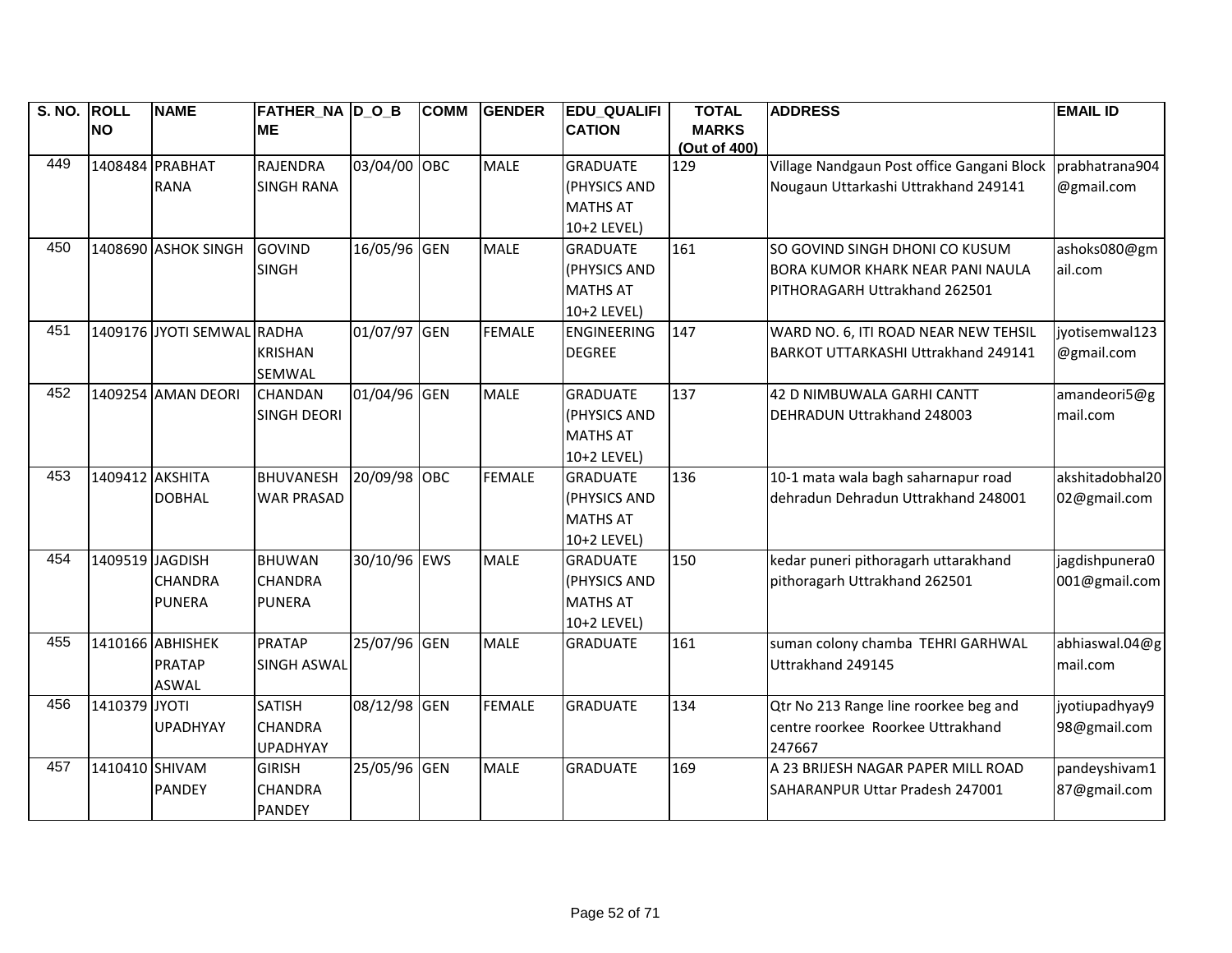| S. NO. ROLL | <b>NAME</b> |                                                                                                                                                                                                                    |                                                                                                                                                                 | <b>COMM</b>            | <b>GENDER</b>                                                                                                                                            | <b>EDU_QUALIFI</b>                            | <b>TOTAL</b>                                                              | <b>ADDRESS</b>                                   | <b>EMAIL ID</b>                                                                                                                                                               |
|-------------|-------------|--------------------------------------------------------------------------------------------------------------------------------------------------------------------------------------------------------------------|-----------------------------------------------------------------------------------------------------------------------------------------------------------------|------------------------|----------------------------------------------------------------------------------------------------------------------------------------------------------|-----------------------------------------------|---------------------------------------------------------------------------|--------------------------------------------------|-------------------------------------------------------------------------------------------------------------------------------------------------------------------------------|
|             |             | <b>ME</b>                                                                                                                                                                                                          |                                                                                                                                                                 |                        |                                                                                                                                                          | <b>CATION</b>                                 | <b>MARKS</b>                                                              |                                                  |                                                                                                                                                                               |
|             |             |                                                                                                                                                                                                                    |                                                                                                                                                                 |                        |                                                                                                                                                          |                                               |                                                                           |                                                  |                                                                                                                                                                               |
|             |             |                                                                                                                                                                                                                    |                                                                                                                                                                 |                        |                                                                                                                                                          |                                               |                                                                           |                                                  | ritika314127@g                                                                                                                                                                |
|             |             |                                                                                                                                                                                                                    |                                                                                                                                                                 |                        |                                                                                                                                                          |                                               |                                                                           |                                                  | mail.com                                                                                                                                                                      |
|             |             |                                                                                                                                                                                                                    |                                                                                                                                                                 |                        |                                                                                                                                                          |                                               |                                                                           |                                                  |                                                                                                                                                                               |
|             |             |                                                                                                                                                                                                                    |                                                                                                                                                                 |                        |                                                                                                                                                          |                                               |                                                                           |                                                  | lionheart11122                                                                                                                                                                |
|             |             |                                                                                                                                                                                                                    |                                                                                                                                                                 |                        |                                                                                                                                                          | <b>DEGREE</b>                                 |                                                                           | KHARKHODA SONIPAT Haryana 131408                 | 2@gmail.com                                                                                                                                                                   |
|             |             |                                                                                                                                                                                                                    |                                                                                                                                                                 |                        |                                                                                                                                                          |                                               |                                                                           |                                                  |                                                                                                                                                                               |
|             |             |                                                                                                                                                                                                                    |                                                                                                                                                                 |                        |                                                                                                                                                          | <b>GRADUATE</b>                               | 130                                                                       |                                                  | bloodtaker426                                                                                                                                                                 |
|             |             | <b>VASHISHTHA</b>                                                                                                                                                                                                  |                                                                                                                                                                 |                        |                                                                                                                                                          |                                               |                                                                           | Dehradun Uttrakhand 248001                       | @gmail.com                                                                                                                                                                    |
|             |             |                                                                                                                                                                                                                    |                                                                                                                                                                 |                        |                                                                                                                                                          | <b>MATHS AT</b>                               |                                                                           |                                                  |                                                                                                                                                                               |
|             |             |                                                                                                                                                                                                                    |                                                                                                                                                                 |                        |                                                                                                                                                          | 10+2 LEVEL)                                   |                                                                           |                                                  |                                                                                                                                                                               |
|             |             |                                                                                                                                                                                                                    |                                                                                                                                                                 |                        | <b>FEMALE</b>                                                                                                                                            | <b>GRADUATE</b>                               | 138                                                                       | House No 2 Shantikunj lane 1A Lower              | Pundir.megh20                                                                                                                                                                 |
|             |             | <b>SINGH</b>                                                                                                                                                                                                       |                                                                                                                                                                 |                        |                                                                                                                                                          |                                               |                                                                           | Nathanpur PO Nehrugram Dehradun                  | 4@gmail.com                                                                                                                                                                   |
|             |             | <b>PUNDIR</b>                                                                                                                                                                                                      |                                                                                                                                                                 |                        |                                                                                                                                                          |                                               |                                                                           | Dehradun Uttrakhand 248005                       |                                                                                                                                                                               |
|             |             |                                                                                                                                                                                                                    |                                                                                                                                                                 |                        | <b>FEMALE</b>                                                                                                                                            | <b>ENGINEERING</b>                            | 160                                                                       | Jai maa Durga colony Bhagwanpurjai Singh         | jayakunwar6@g                                                                                                                                                                 |
|             |             | <b>SINGH</b>                                                                                                                                                                                                       |                                                                                                                                                                 |                        |                                                                                                                                                          | <b>DEGREE</b>                                 |                                                                           | Haldwani Nainital Uttrakhand 263139              | mail.com                                                                                                                                                                      |
|             |             | <b>KUNWAR</b>                                                                                                                                                                                                      |                                                                                                                                                                 |                        |                                                                                                                                                          |                                               |                                                                           |                                                  |                                                                                                                                                                               |
|             |             |                                                                                                                                                                                                                    |                                                                                                                                                                 |                        | <b>MALE</b>                                                                                                                                              | <b>GRADUATE</b>                               | 162                                                                       | SAI COLONY NATHUAWALA GULAR GHATI                | ankkhatri5@gm                                                                                                                                                                 |
|             |             | <b>SINGH</b>                                                                                                                                                                                                       |                                                                                                                                                                 |                        |                                                                                                                                                          | (PHYSICS AND                                  |                                                                           | ROAD RAIPUR DEHRADUN DEHRADUN                    | ail.com                                                                                                                                                                       |
|             |             |                                                                                                                                                                                                                    |                                                                                                                                                                 |                        |                                                                                                                                                          | <b>MATHS AT</b>                               |                                                                           | Uttrakhand 248008                                |                                                                                                                                                                               |
|             |             |                                                                                                                                                                                                                    |                                                                                                                                                                 |                        |                                                                                                                                                          | 10+2 LEVEL)                                   |                                                                           |                                                  |                                                                                                                                                                               |
|             |             |                                                                                                                                                                                                                    |                                                                                                                                                                 |                        | <b>MALE</b>                                                                                                                                              | <b>GRADUATE</b>                               | 176                                                                       | Vill ASTHAL Near Gharat Post Maldevta            | yashubhatt96@                                                                                                                                                                 |
|             |             | <b>BHATT</b>                                                                                                                                                                                                       |                                                                                                                                                                 |                        |                                                                                                                                                          | (PHYSICS AND                                  |                                                                           | 248008 Dehradun Dehradun Uttrakhand              | gmail.com                                                                                                                                                                     |
|             |             |                                                                                                                                                                                                                    |                                                                                                                                                                 |                        |                                                                                                                                                          | <b>MATHS AT</b>                               |                                                                           | 248008                                           |                                                                                                                                                                               |
|             |             |                                                                                                                                                                                                                    |                                                                                                                                                                 |                        |                                                                                                                                                          | 10+2 LEVEL)                                   |                                                                           |                                                  |                                                                                                                                                                               |
|             |             | <b>SUNDER</b>                                                                                                                                                                                                      |                                                                                                                                                                 |                        | <b>FEMALE</b>                                                                                                                                            | <b>GRADUATE</b>                               | 142                                                                       | NEAR NEST GIRLS HOSTEL SUDDHOWALA                | priyankanegi19                                                                                                                                                                |
|             |             | <b>SINGH NEGI</b>                                                                                                                                                                                                  |                                                                                                                                                                 |                        |                                                                                                                                                          | (PHYSICS AND                                  |                                                                           | DEHRADUN DEHRADUN Uttrakhand 248007 74@gmail.com |                                                                                                                                                                               |
|             |             |                                                                                                                                                                                                                    |                                                                                                                                                                 |                        |                                                                                                                                                          | <b>MATHS AT</b>                               |                                                                           |                                                  |                                                                                                                                                                               |
|             |             |                                                                                                                                                                                                                    |                                                                                                                                                                 |                        |                                                                                                                                                          | 10+2 LEVEL)                                   |                                                                           |                                                  |                                                                                                                                                                               |
|             |             |                                                                                                                                                                                                                    |                                                                                                                                                                 |                        | <b>FEMALE</b>                                                                                                                                            | <b>GRADUATE</b>                               | 158                                                                       | House number 14 by 3 Wing number 03              | prernavyas2505                                                                                                                                                                |
|             |             |                                                                                                                                                                                                                    |                                                                                                                                                                 |                        |                                                                                                                                                          |                                               |                                                                           | Premnagar Dehradun Uttrakhand 248007             | @gmail.com                                                                                                                                                                    |
|             |             |                                                                                                                                                                                                                    |                                                                                                                                                                 |                        |                                                                                                                                                          |                                               |                                                                           |                                                  |                                                                                                                                                                               |
|             | <b>NO</b>   | 1410519 RITIKA<br><b>KUMARI</b><br>1410528 SHAKTI<br><b>DAHIYA</b><br>1410667 SURBHI<br><b>VASHISHTHA</b><br>1410882 ANKIT KHATRI<br>1411035 YASHU BHATT<br>1411238 PRIYANKA<br><b>NEGI</b><br>1411471 PRERNA VYAS | ARVIND<br><b>KUMAR</b><br><b>DHARAMPAL</b><br><b>PRAMOD</b><br>1410744 HEMA PUNDIR KUNWAR<br>1410867 JAYA KUNWAR KUNDAN<br><b>BALWANT</b><br><b>SHIV PRASAD</b> | <b>FATHER_NA D_O_B</b> | 03/12/96 GEN<br>18/11/96 GEN<br>04/09/97 GEN<br>01/04/97 GEN<br>05/02/97 GEN<br>05/05/96 GEN<br>23/05/96 GEN<br>22/09/96 GEN<br>NEERAJ VYAS 25/01/00 GEN | <b>FEMALE</b><br><b>MALE</b><br><b>FEMALE</b> | <b>ENGINEERING</b><br><b>DEGREE</b><br><b>ENGINEERING</b><br>(PHYSICS AND | (Out of 400)<br>176<br>130                       | Care of Bhubneshwar Prasad Main Road<br>Khandpar sheikhpura Bihar SHEIKHPURA<br><b>Bihar 811105</b><br>VPO SISANA 2 PANA BENGALI TEHSIL<br>C-13, shivlok Raipur road Dehradun |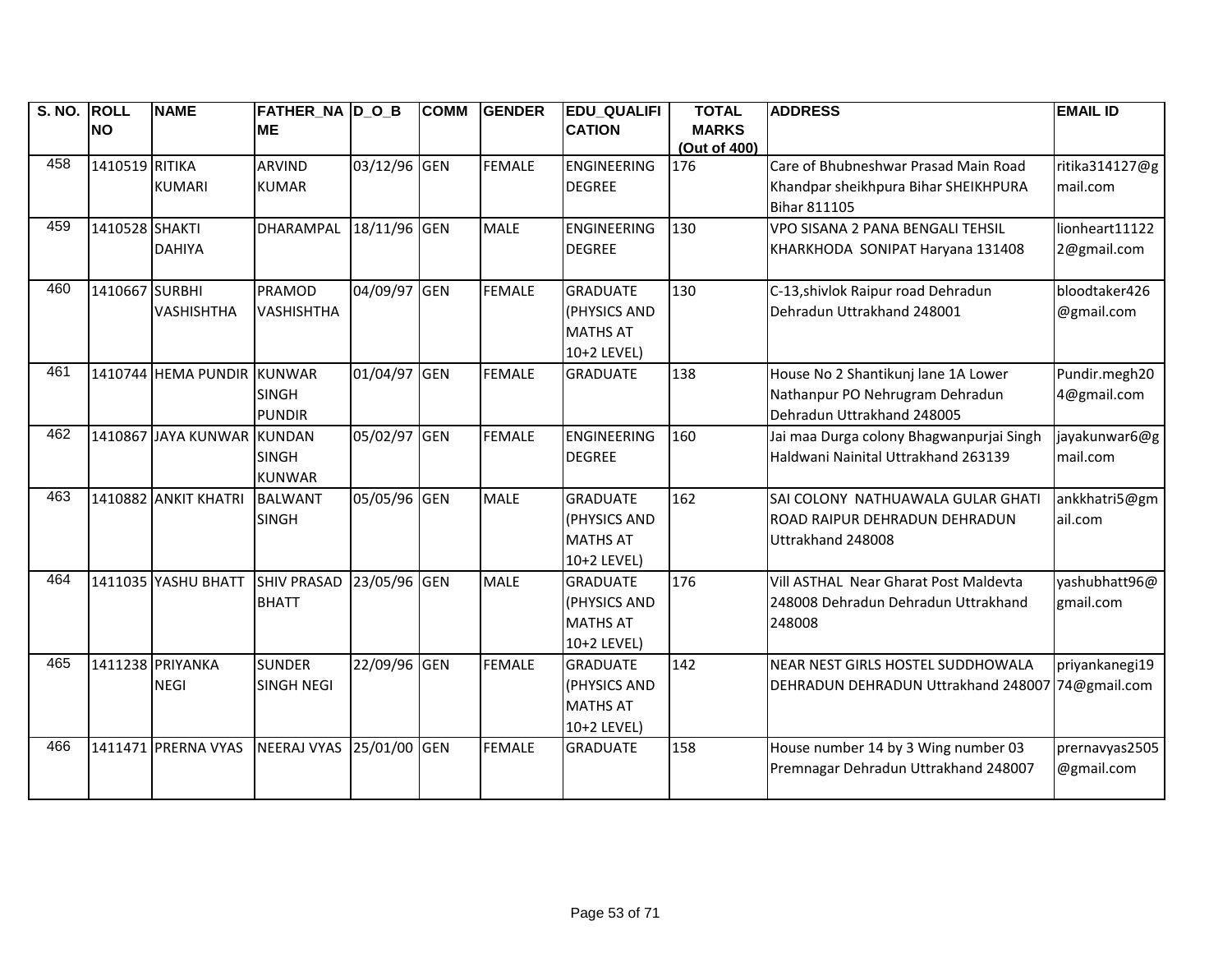| S. NO. ROLL |                 | <b>NAME</b>                    | <b>FATHER_NA D_O_B</b> |              | <b>COMM</b> | <b>GENDER</b> | <b>EDU_QUALIFI</b> | <b>TOTAL</b> | <b>ADDRESS</b>                           | <b>EMAIL ID</b> |
|-------------|-----------------|--------------------------------|------------------------|--------------|-------------|---------------|--------------------|--------------|------------------------------------------|-----------------|
|             | <b>NO</b>       |                                | <b>ME</b>              |              |             |               | <b>CATION</b>      | <b>MARKS</b> |                                          |                 |
| 467         |                 |                                |                        |              |             |               |                    | (Out of 400) |                                          |                 |
|             |                 | 1411593 AYUSHI SAINI           | <b>VIJENDRA</b>        | 15/10/98 GEN |             | <b>FEMALE</b> | <b>GRADUATE</b>    | 139          | F-4525 RAJENDRA NAGAR LANE NO 9          | ayushisaini1510 |
|             |                 |                                | <b>KUMAR SAINI</b>     |              |             |               | (PHYSICS AND       |              | ROORKEE ROORKEE Uttrakhand 247667        | @gmail.com      |
|             |                 |                                |                        |              |             |               | <b>MATHS AT</b>    |              |                                          |                 |
|             |                 |                                |                        |              |             |               | 10+2 LEVEL)        |              |                                          |                 |
| 468         |                 | 1411595 PRIYANKA               | <b>G C KHATRI</b>      | 30/09/97 GEN |             | <b>FEMALE</b> | <b>GRADUATE</b>    | 133          | Dharamshala line main market pithoragarh | priyankakhatri3 |
|             |                 | <b>KHATRI</b>                  |                        |              |             |               |                    |              | Uttrakhand 262501                        | 81@gmail.com    |
| 469         |                 | 1501759 KAUSHAL                | <b>PUSHP LAL</b>       | 24/12/98 OBC |             | <b>MALE</b>   | <b>GRADUATE</b>    | 133          | Vill- Navtolia Post Mathurapur P.S Dist. | kaushal4796.kk  |
|             |                 | <b>KUMAR</b>                   | <b>RANJAN</b>          |              |             |               | (PHYSICS AND       |              | Khagaria Khagaria Bihar 851204           | @gmail.com      |
|             |                 |                                |                        |              |             |               | <b>MATHS AT</b>    |              |                                          |                 |
|             |                 |                                |                        |              |             |               | 10+2 LEVEL)        |              |                                          |                 |
| 470         |                 | 1502750 RAVI KUMAR             | <b>ASHOK</b>           | 26/08/97 OBC |             | <b>MALE</b>   | <b>GRADUATE</b>    | 138          | VILL-DAWATH PO-DAWATH PS-DAWATH          | KUMARRAVI802    |
|             |                 |                                | <b>KUMAR</b>           |              |             |               | (PHYSICS AND       |              | ROHTAS Bihar 802226                      | 226@GMAIL.CO    |
|             |                 |                                | <b>GUPTA</b>           |              |             |               | <b>MATHS AT</b>    |              |                                          | M               |
|             |                 |                                |                        |              |             |               | 10+2 LEVEL)        |              |                                          |                 |
| 471         | 1503253 AVINASH |                                | <b>SUBASH</b>          | 20/08/97 GEN |             | <b>MALE</b>   | <b>GRADUATE</b>    | 149          | VILLAGE KAULA JAKHANIAN POST             | chaubeya04@g    |
|             |                 | <b>CHAUBEY</b>                 | <b>CHAUBEY</b>         |              |             |               | (PHYSICS AND       |              | JAKHANIAN GHAZIPUR Uttar Pradesh         | mail.com        |
|             |                 |                                |                        |              |             |               | <b>MATHS AT</b>    |              | 275203                                   |                 |
|             |                 |                                |                        |              |             |               | 10+2 LEVEL)        |              |                                          |                 |
| 472         | 1503906 RAHUL   |                                | <b>MAHABIR</b>         | 30/05/98 GEN |             | <b>MALE</b>   | <b>GRADUATE</b>    | 157          | House no. 37 Village Bhainswal District  | mahavirgautam   |
|             |                 | <b>SHARMA</b>                  | <b>SINGH</b>           |              |             |               | (PHYSICS AND       |              | tehsil panipat Panipat Haryana 132103    | 9853@gmail.co   |
|             |                 |                                |                        |              |             |               | <b>MATHS AT</b>    |              |                                          | m               |
|             |                 |                                |                        |              |             |               | 10+2 LEVEL)        |              |                                          |                 |
| 473         |                 | 1504028 KUMAR SUMIT SANDESH    |                        | 22/06/97 GEN |             | <b>MALE</b>   | <b>GRADUATE</b>    | 167          | SANGRAM LORHIYA POST DEVSANGH            | aryan.sumit121  |
|             |                 |                                | <b>KUMAR DEO</b>       |              |             |               | (PHYSICS AND       |              | DEOGHAR Deoghar Jharkhand 814112         | @gmail.com      |
|             |                 |                                |                        |              |             |               | <b>MATHS AT</b>    |              |                                          |                 |
|             |                 |                                |                        |              |             |               | 10+2 LEVEL)        |              |                                          |                 |
| 474         |                 | 1504429 RAJEEV NAYAN ASHOK RAY |                        | 02/05/97 GEN |             | <b>MALE</b>   | <b>GRADUATE</b>    | 132          | Quarter number 424 A DLW Varanasi        | nayanrajeev862  |
|             |                 |                                |                        |              |             |               | (PHYSICS AND       |              | Varanasi Uttar Pradesh 221005            | @gmail.com      |
|             |                 |                                |                        |              |             |               | <b>MATHS AT</b>    |              |                                          |                 |
|             |                 |                                |                        |              |             |               | 10+2 LEVEL)        |              |                                          |                 |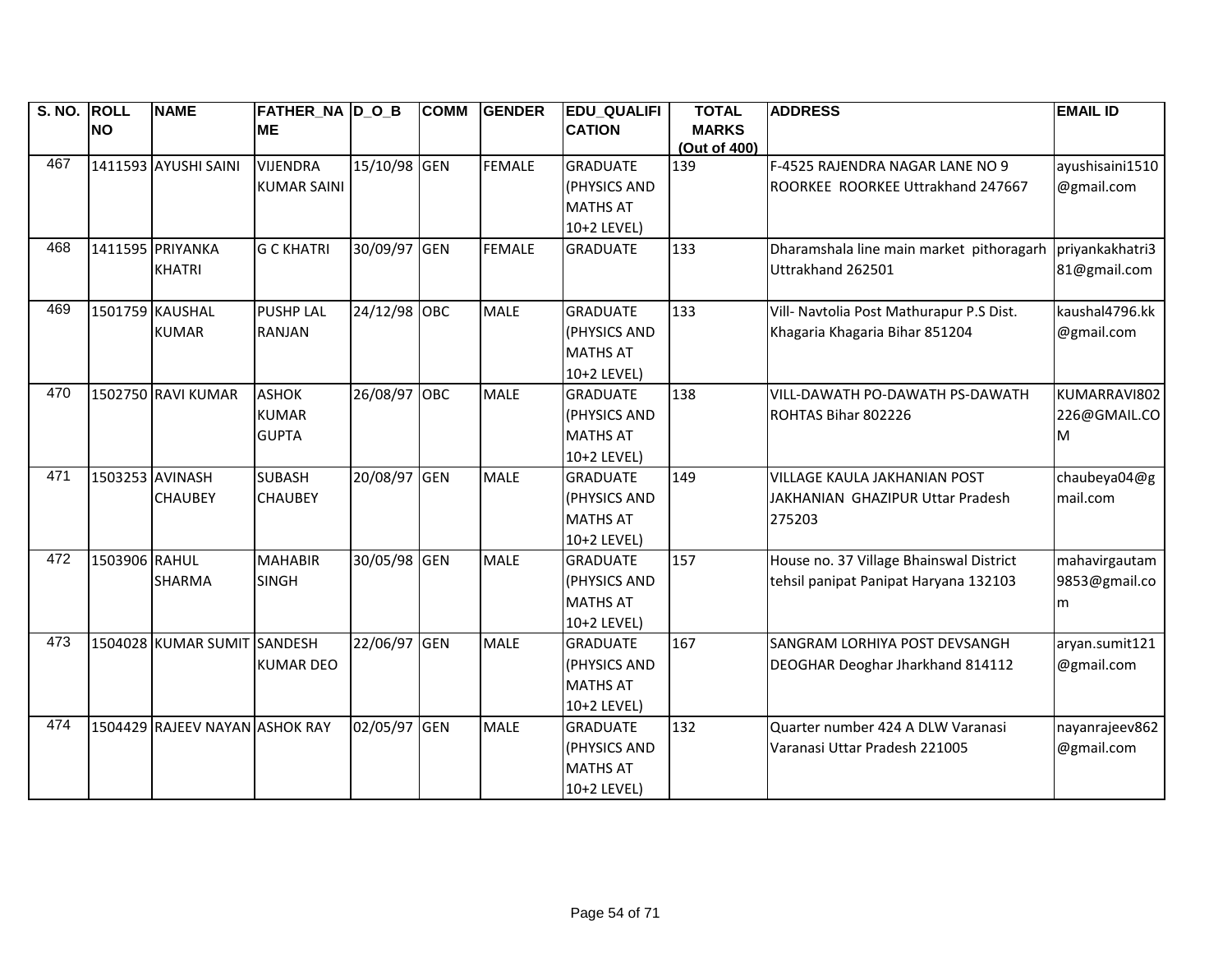| S. NO. ROLL |                | <b>NAME</b>                 | <b>FATHER_NA D_O_B</b>      |              | <b>COMM</b> | <b>GENDER</b> | <b>EDU QUALIFI</b> | <b>TOTAL</b>        | <b>ADDRESS</b>                                          | <b>EMAIL ID</b> |
|-------------|----------------|-----------------------------|-----------------------------|--------------|-------------|---------------|--------------------|---------------------|---------------------------------------------------------|-----------------|
|             | <b>NO</b>      |                             | <b>ME</b>                   |              |             |               | <b>CATION</b>      | <b>MARKS</b>        |                                                         |                 |
| 475         | 1504633 GUNJAN |                             | RAVI KUMAR 14/07/98 GEN     |              |             | <b>MALE</b>   | <b>GRADUATE</b>    | (Out of 400)<br>129 | VILL-motihari PO- ojhawaliya PS-bariya                  | gk7512057@gm    |
|             |                | <b>KUMAR</b>                |                             |              |             |               | (PHYSICS AND       |                     | West Champaran Bihar BETTIAH Bihar                      | ail.com         |
|             |                |                             |                             |              |             |               | <b>MATHS AT</b>    |                     | 845438                                                  |                 |
|             |                |                             |                             |              |             |               | 10+2 LEVEL)        |                     |                                                         |                 |
| 476         | 1505129 PRINCE |                             | <b>GANESH RAY</b>           | 09/04/00     | GEN         | <b>MALE</b>   | <b>GRADUATE</b>    | 150                 | VILL- LAUHDIH PO-VISHANPUR POLICE                       | pkroy2925@gm    |
|             |                | <b>KUMAR</b>                |                             |              |             |               | (PHYSICS AND       |                     | STATION-DUMRA SITAMARHI SITAMARHI                       | ail.com         |
|             |                |                             |                             |              |             |               | <b>MATHS AT</b>    |                     | <b>Bihar 843302</b>                                     |                 |
|             |                |                             |                             |              |             |               | 10+2 LEVEL)        |                     |                                                         |                 |
| 477         | 1505412 AMAN   |                             | RANJIT SINGH 10/10/96 EWS   |              |             | <b>MALE</b>   | <b>GRADUATE</b>    | 131                 | VILL FAKULI PO FAKULI PS MUFFASIL,                      | amangautam92    |
|             |                | <b>GAUTAM</b>               |                             |              |             |               |                    |                     | CHAPRA CHAPRA Bihar 841316                              | 96@gmail.com    |
|             |                |                             |                             |              |             |               |                    |                     |                                                         |                 |
| 478         | 1505830 ANKIT  |                             | AMBIKA                      | 13/02/96 GEN |             | <b>MALE</b>   | <b>GRADUATE</b>    | 148                 | Q.NO-D35, P.H.E.D. COLONY,                              | pointnandan13   |
|             |                | <b>NANDAN</b>               | <b>PRASAD</b>               |              |             |               | (PHYSICS AND       |                     | <b>BOOTY, BARIATU, RANCHI RANCHI</b>                    | @gmail.com      |
|             |                |                             | <b>SINGH</b>                |              |             |               | <b>MATHS AT</b>    |                     | Jharkhand 834009                                        |                 |
|             |                |                             |                             |              |             |               | 10+2 LEVEL)        |                     |                                                         |                 |
| 479         |                | 1505970 NIKHIL KUMAR RAKESH |                             | 24/09/96 GEN |             | MALE          | <b>GRADUATE</b>    | 154                 | CO RAM KUMAR JHA VILL BHATAULIA POST                    | nikhilkumar881  |
|             |                |                             | <b>KUMAR JHA</b>            |              |             |               | (PHYSICS AND       |                     | PATAHI PS BELSAND SITAMARHI Bihar                       | 4@gmail.com     |
|             |                |                             |                             |              |             |               | <b>MATHS AT</b>    |                     | 843316                                                  |                 |
|             |                |                             |                             |              |             |               | 10+2 LEVEL)        |                     |                                                         |                 |
| 480         | 1506345 ASHISH |                             | SANJAY                      | 25/12/96 GEN |             | <b>MALE</b>   | <b>GRADUATE</b>    | 133                 | VILLAGE TIWARI CHAKIYA POST HUSSEPUR                    | ashishtiwary101 |
|             |                | <b>TIWARI</b>               | <b>TIWARI</b>               |              |             |               |                    |                     | PS BHORE GOPALGANJ Bihar 841426                         | @gmail.com      |
|             |                |                             |                             |              |             |               |                    |                     |                                                         |                 |
| 481         |                | 1506981 JAYA PRABHA         | <b>VIJAY KUMAR 08/10/99</b> |              | OBC         | <b>FEMALE</b> | <b>GRADUATE</b>    | 131                 | VANSHI CHARAN KUTIR AMBEDKAR NAGAR                      | prabhajaya889   |
|             |                |                             | <b>SINGH</b>                |              |             |               | (PHYSICS AND       |                     | RUPASPUR PATNA Bihar 801506                             | @gmail.com      |
|             |                |                             |                             |              |             |               | <b>MATHS AT</b>    |                     |                                                         |                 |
|             |                |                             |                             |              |             |               | 10+2 LEVEL)        |                     |                                                         |                 |
| 482         |                | 1507156 SWATANTRA           | <b>SHANKAR</b>              | 15/08/96 GEN |             | <b>MALE</b>   | <b>ENGINEERING</b> | 168                 | 11,96 block CID Colony Shastri nagar Patna              | swatantra0085   |
|             |                | <b>KUMAR</b>                | <b>SHARAN</b>               |              |             |               | <b>DEGREE</b>      |                     | <b>Bihar 800023</b>                                     | @gmail.com      |
|             |                |                             | <b>SINGH</b>                |              |             |               |                    |                     |                                                         |                 |
| 483         | 1507212 KEERTI |                             | VIJAY KUMAR 15/07/96 GEN    |              |             | <b>FEMALE</b> | <b>GRADUATE</b>    | 130                 | Village-kayamnagar Post-kayamnagar Block-96keertipandey |                 |
|             |                | <b>KUMARI</b>               | <b>PANDEY</b>               |              |             |               |                    |                     | koilwar Bhojpur Bihar 802314                            | @gmail.com      |
|             |                |                             |                             |              |             |               |                    |                     |                                                         |                 |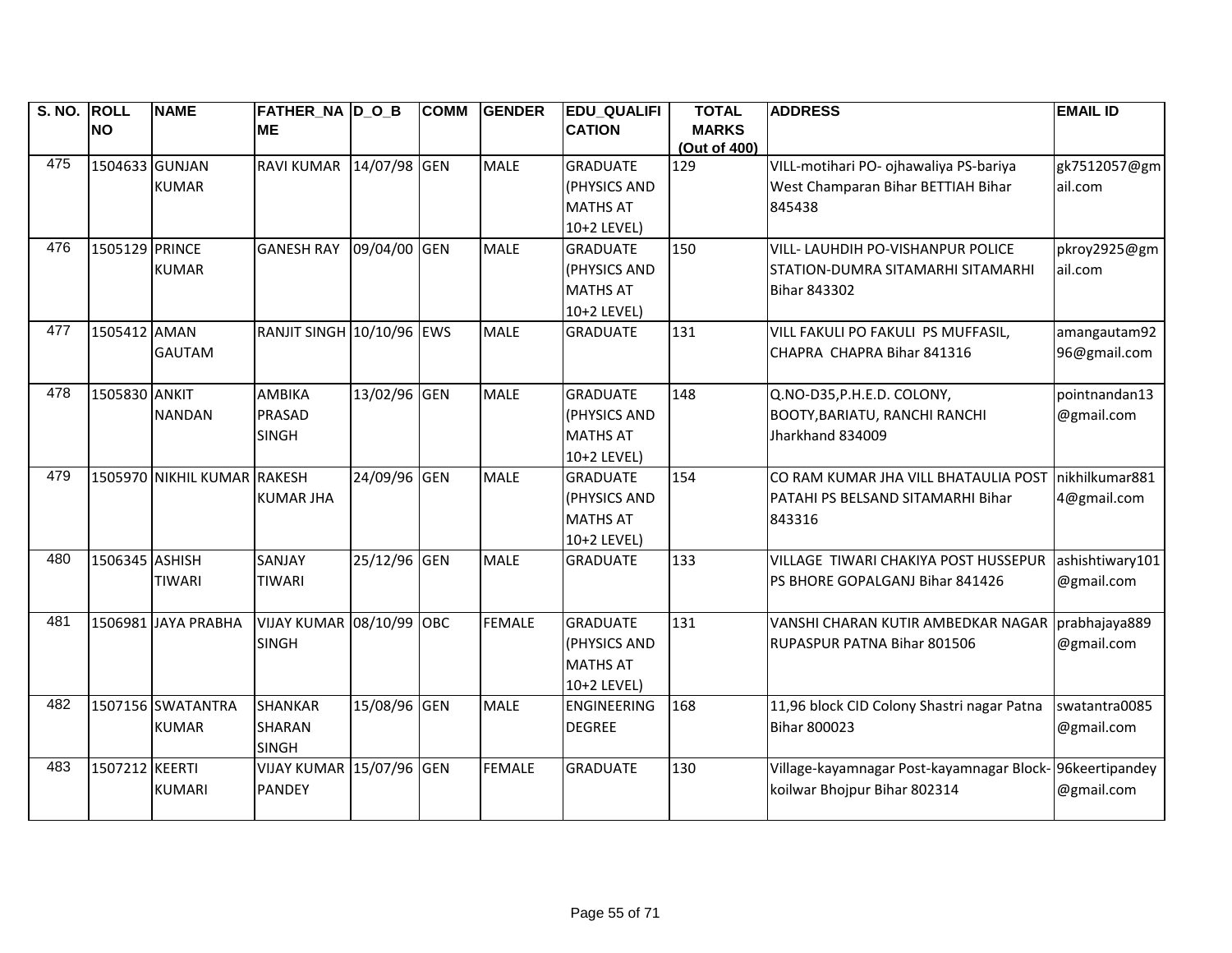| S. NO. ROLL | <b>NO</b>      | <b>NAME</b>        | FATHER NA D O B<br><b>ME</b> |              | <b>COMM</b> | <b>GENDER</b> | <b>EDU QUALIFI</b><br><b>CATION</b> | <b>TOTAL</b><br><b>MARKS</b> | <b>ADDRESS</b>                               | <b>EMAIL ID</b> |
|-------------|----------------|--------------------|------------------------------|--------------|-------------|---------------|-------------------------------------|------------------------------|----------------------------------------------|-----------------|
|             |                |                    |                              |              |             |               |                                     | (Out of 400)                 |                                              |                 |
| 484         | 1507530 ANAND  |                    | <b>KAPIL DEV</b>             | 28/11/96 OBC |             | <b>MALE</b>   | <b>GRADUATE</b>                     | 168                          | AT-GAUSHPUR CHAKMAZAHID PO-                  | ananddev72762   |
|             |                | <b>MOHAN DEV</b>   | <b>SINGH</b>                 |              |             |               | (PHYSICS AND                        |                              | CHAKMAZAHID PS-MAHUA VAISHALI Bihar          | @gmail.com      |
|             |                |                    |                              |              |             |               | <b>MATHS AT</b>                     |                              | 844122                                       |                 |
|             |                |                    |                              |              |             |               | 10+2 LEVEL)                         |                              |                                              |                 |
| 485         |                | 1508385 ATUL KUMAR | <b>RAJ KISHOR</b>            | 15/03/98 OBC |             | <b>MALE</b>   | <b>GRADUATE</b>                     | 144                          | SHAHPUR DANAPUR CANTT PATNA PATNA            | atulkumar84348  |
|             |                |                    | <b>PRASAD</b>                |              |             |               | (PHYSICS AND                        |                              | <b>Bihar 801502</b>                          | 8@gmail.com     |
|             |                |                    |                              |              |             |               | <b>MATHS AT</b>                     |                              |                                              |                 |
|             |                |                    |                              |              |             |               | 10+2 LEVEL)                         |                              |                                              |                 |
| 486         |                | 1508438 ABHISHEK   | DHANANJAY                    | 18/12/98 GEN |             | <b>MALE</b>   | <b>GRADUATE</b>                     | 181                          | INDIRA NAGAR POSTAL PARK ROAD NO 03          | samratabhishek  |
|             |                | <b>KASHYAP</b>     | <b>KUMAR</b>                 |              |             |               | (PHYSICS AND                        |                              | PATNA Bihar 800001                           | 9211@gmail.co   |
|             |                |                    | <b>SINGH</b>                 |              |             |               | <b>MATHS AT</b>                     |                              |                                              | m               |
|             |                |                    |                              |              |             |               | 10+2 LEVEL)                         |                              |                                              |                 |
| 487         |                | 1508961 SHASHANK   | <b>MANOJ</b>                 | 07/11/99 GEN |             | <b>MALE</b>   | <b>GRADUATE</b>                     | 154                          | Village- Bhelawar Post- Tej Bigha, P.S- Kako | shashankshekha  |
|             |                | <b>SHEKHAR</b>     | <b>KUMAR</b>                 |              |             |               |                                     |                              | Jehanabad, Bihar Jehanabad Bihar 804420      | r711@gmail.co   |
|             |                |                    |                              |              |             |               |                                     |                              |                                              | m               |
| 488         |                | 1509182 PUSHKAR    | <b>VIRENDRA</b>              | 20/03/96 GEN |             | <b>MALE</b>   | <b>GRADUATE</b>                     | 166                          | VILL- BANKATTA PO- BANKATTA PS-              | karnpushkar@g   |
|             |                | <b>KARN</b>        | <b>KARN</b>                  |              |             |               | (PHYSICS AND                        |                              | BENIPATTI MADHUBANI Bihar 847223             | mail.com        |
|             |                |                    |                              |              |             |               | <b>MATHS AT</b>                     |                              |                                              |                 |
|             |                |                    |                              |              |             |               | 10+2 LEVEL)                         |                              |                                              |                 |
| 489         |                | 1510096 AZAD KUMAR | <b>SUDHIR</b>                | 26/01/98 EWS |             | <b>MALE</b>   | <b>GRADUATE</b>                     | 158                          | VILL HATHIYAWANA PO HATHIYAWANA PS           | azad2018self@g  |
|             |                |                    | <b>KUMAR</b>                 |              |             |               | (PHYSICS AND                        |                              | SHEIKHPURA SHEIKHPURA Bihar 811105           | mail.com        |
|             |                |                    |                              |              |             |               | <b>MATHS AT</b>                     |                              |                                              |                 |
|             |                |                    |                              |              |             |               | 10+2 LEVEL)                         |                              |                                              |                 |
| 490         | 1510125 SAURAV |                    | RAM SUBHAG 05/03/98 EWS      |              |             | <b>MALE</b>   | <b>GRADUATE</b>                     | 141                          | CO RAM SUBHAG SINGH VILLAGE                  | sauravkumar45   |
|             |                | <b>KUMAR</b>       | <b>SINGH</b>                 |              |             |               |                                     |                              | <b>GHORATAP POST EKBALGANJ NISARPURA</b>     | 24@gmail.com    |
|             |                |                    |                              |              |             |               |                                     |                              | PATNA Bihar 801112                           |                 |
| 491         |                | 1510683 SHUBHAM    | <b>SHAMBHU</b>               | 15/01/96 GEN |             | <b>MALE</b>   | <b>ENGINEERING</b>                  | 158                          | Shivpuri colony road no 2 Near A.M. College  | skg14602306@    |
|             |                | <b>KUMAR</b>       | <b>PRASAD</b>                |              |             |               | <b>DEGREE</b>                       |                              | Gaya Bihar 823001                            | gmail.com       |
|             |                | <b>GUPTA</b>       | <b>GUPTA</b>                 |              |             |               |                                     |                              |                                              |                 |
| 492         |                | 1600069 RAJNEESH   | <b>DINESH</b>                | 06/03/97     | OBC         | <b>MALE</b>   | <b>GRADUATE</b>                     | 166                          | Near nepali church Madanrting Shillong       | rajneeshsinghya |
|             |                | <b>SINGH YADAV</b> | <b>SINGH YADAV</b>           |              |             |               | (PHYSICS AND                        |                              | Shillong Meghalaya 793021                    | dav10@gmail.c   |
|             |                |                    |                              |              |             |               | <b>MATHS AT</b>                     |                              |                                              | om              |
|             |                |                    |                              |              |             |               | 10+2 LEVEL)                         |                              |                                              |                 |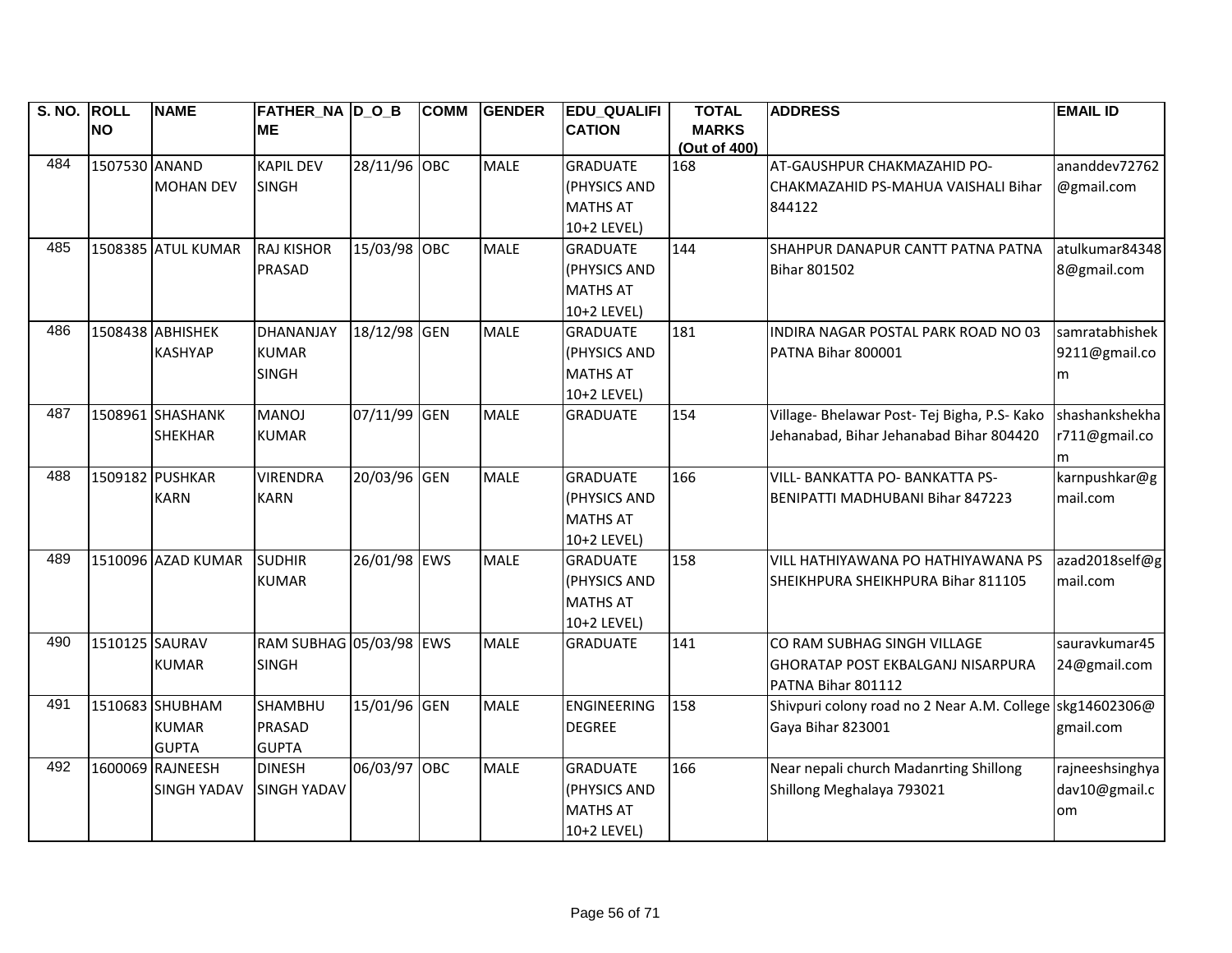| S. NO. ROLL |               | <b>NAME</b>                 | <b>FATHER_NA D_O_B</b> |              | <b>COMM</b> | <b>GENDER</b> | <b>EDU_QUALIFI</b> | <b>TOTAL</b> | <b>ADDRESS</b>                                       | <b>EMAIL ID</b> |
|-------------|---------------|-----------------------------|------------------------|--------------|-------------|---------------|--------------------|--------------|------------------------------------------------------|-----------------|
|             | <b>NO</b>     |                             | <b>ME</b>              |              |             |               | <b>CATION</b>      | <b>MARKS</b> |                                                      |                 |
|             |               |                             |                        |              |             |               |                    | (Out of 400) |                                                      |                 |
| 493         |               | 1700371 SAHIL THAKUR SARWAN |                        | 14/03/98 GEN |             | <b>MALE</b>   | <b>GRADUATE</b>    | 163          | Village harlot po basantpur Tehsil                   | nottythakur786  |
|             |               |                             | <b>KUMAR</b>           |              |             |               | (PHYSICS AND       |              | sarkaghat District mandi Mandi Himachal              | @gmail.com      |
|             |               |                             |                        |              |             |               | <b>MATHS AT</b>    |              | Pradesh 175042                                       |                 |
|             |               |                             |                        |              |             |               | 10+2 LEVEL)        |              |                                                      |                 |
| 494         |               | 1701786 ANKUR JARET         | MOHINDER               | 20/02/96 GEN |             | <b>MALE</b>   | <b>ENGINEERING</b> | 167          | SKIPTON VILLA LOWER JAKHU ROAD NEAR                  | ankurjaret@gm   |
|             |               |                             | <b>JARET</b>           |              |             |               | <b>DEGREE</b>      |              | RITZ CINEMA SHIMLA Himachal Pradesh                  | ail.com         |
|             |               |                             |                        |              |             |               |                    |              | 171001                                               |                 |
| 495         |               | 1900424 AIVIN JOSE          | <b>JOSE PT</b>         | 05/01/98 GEN |             | <b>MALE</b>   | <b>GRADUATE</b>    | 170          | PALLIPARAMBIL HOUSE KARIMBAM PO                      | aivinjose12@g   |
|             |               |                             |                        |              |             |               | (PHYSICS AND       |              | TALIPARAMBA KANNUR Kerala 670142                     | mail.com        |
|             |               |                             |                        |              |             |               | <b>MATHS AT</b>    |              |                                                      |                 |
|             |               |                             |                        |              |             |               | 10+2 LEVEL)        |              |                                                      |                 |
| 496         |               | 1900875 AKHEEL P M          | <b>MUJEEB</b>          | 11/10/96 OBC |             | <b>MALE</b>   | <b>GRADUATE</b>    | 135          | PERINGATTU THODIYIL HOUSE IRIMBILIYAM akheeloutlook@ |                 |
|             |               |                             | <b>RAHIMAN P</b>       |              |             |               | (PHYSICS AND       |              | IRIMBILIYAM MALAPPURAM Kerala 679572 gmail.com       |                 |
|             |               |                             |                        |              |             |               | <b>MATHS AT</b>    |              |                                                      |                 |
|             |               |                             |                        |              |             |               | 10+2 LEVEL)        |              |                                                      |                 |
| 497         |               | 1901125 ABHINAV             | <b>VIJAYAN UK</b>      | 02/12/96 GEN |             | <b>MALE</b>   | <b>GRADUATE</b>    | 152          | SREERAGAM MAKRERI KANNUR Kerala                      | abhinavvijay96  |
|             |               | <b>VIJAY</b>                |                        |              |             |               | (PHYSICS AND       |              | 670622                                               | @icloud.com     |
|             |               |                             |                        |              |             |               | <b>MATHS AT</b>    |              |                                                      |                 |
|             |               |                             |                        |              |             |               | 10+2 LEVEL)        |              |                                                      |                 |
| 498         |               | 1901486 HARIKESH R          | RADHAKRISH             | 30/09/96 GEN |             | <b>MALE</b>   | <b>GRADUATE</b>    | 150          | SREENILAYAM HOUSE ALANGAD PO                         | harisreenilayam |
|             |               |                             | <b>NANKS</b>           |              |             |               | (PHYSICS AND       |              | KATAMPAZHIPURAM VIA Palakkad Kerala                  | 96@gmail.com    |
|             |               |                             |                        |              |             |               | <b>MATHS AT</b>    |              | 678633                                               |                 |
|             |               |                             |                        |              |             |               | 10+2 LEVEL)        |              |                                                      |                 |
| 499         |               | 1901498 ASHEETH M           | MUKUNDAKU 13/04/96 OBC |              |             | <b>MALE</b>   | <b>GRADUATE</b>    | 165          | ROSEVILLA THAVINHAL PO                               | asheethmukund   |
|             |               |                             | <b>MAR M</b>           |              |             |               | (PHYSICS AND       |              | MANANTHAVADY WAYANAD Kerala                          | @gmail.com      |
|             |               |                             |                        |              |             |               | <b>MATHS AT</b>    |              | 670644                                               |                 |
|             |               |                             |                        |              |             |               | 10+2 LEVEL)        |              |                                                      |                 |
| 500         | 1901657 MEGHA |                             | M <sub>S</sub>         | 08/04/98 GEN |             | <b>FEMALE</b> | <b>GRADUATE</b>    | 183          | PUNARTHAM BRERA-87 BURMA ROAD                        | meghagnair98    |
|             |               | <b>GOKUL</b>                | <b>GOKULACHA</b>       |              |             |               | (PHYSICS AND       |              | KUMARAPURAM MEDICAL COLLEGE P O                      | @gmail.com      |
|             |               |                             | <b>NDRAN</b>           |              |             |               | <b>MATHS AT</b>    |              | TRIVANDRUM Kerala 695011                             |                 |
|             |               |                             |                        |              |             |               | 10+2 LEVEL)        |              |                                                      |                 |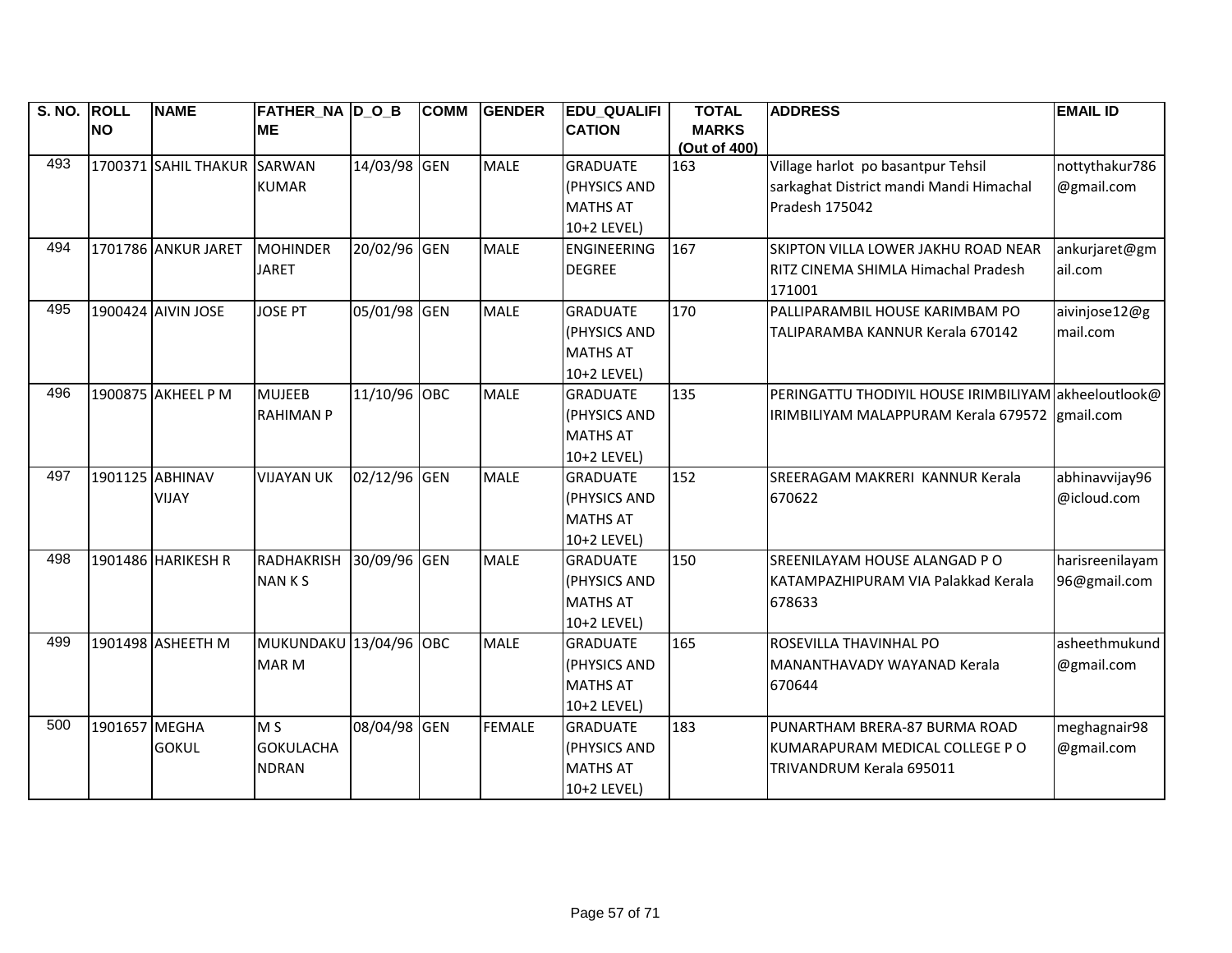| S. NO. | ROLL            | <b>NAME</b>         | <b>FATHER_NA D_O_B</b> |              | <b>COMM</b> | <b>GENDER</b> | <b>EDU_QUALIFI</b> | <b>TOTAL</b>        | <b>ADDRESS</b>                                     | <b>EMAIL ID</b>   |
|--------|-----------------|---------------------|------------------------|--------------|-------------|---------------|--------------------|---------------------|----------------------------------------------------|-------------------|
|        | <b>NO</b>       |                     | <b>ME</b>              |              |             |               | <b>CATION</b>      | <b>MARKS</b>        |                                                    |                   |
| 501    |                 | 1901692 V VINEETH   | <b>S VINOD</b>         | 29/02/96 GEN |             | <b>MALE</b>   | <b>ENGINEERING</b> | (Out of 400)<br>179 | KRA A26, CHALIYANVILA HOUSE KOLLOOR                | v.vineeth01@g     |
|        |                 | <b>KUMAR</b>        | <b>KUMAR</b>           |              |             |               | <b>DEGREE</b>      |                     | KANNAMMOOLA MEDICAL COLLEGE P.O.                   | mail.com          |
|        |                 |                     |                        |              |             |               |                    |                     | TVPM 11 THIRUVANANTHAPURAM Kerala                  |                   |
|        |                 |                     |                        |              |             |               |                    |                     | 695011                                             |                   |
|        |                 |                     |                        |              |             |               |                    |                     |                                                    |                   |
| 502    | 2402131 KALYANI |                     | <b>BASKAR</b>          | 07/11/98 GEN |             | <b>FEMALE</b> | <b>GRADUATE</b>    | 159                 | MUKKILAZHIKATHU HOUSE KADAMPANAD                   | kalyanibaskar00   |
|        |                 | <b>BASKAR</b>       | <b>CHINNASAMY</b>      |              |             |               |                    |                     | SOUTH POST ADOOR PATHANAMTHITTA                    | 7@gmail.com       |
|        |                 |                     |                        |              |             |               |                    |                     | <b>Kerala 691553</b>                               |                   |
| 503    | 2402132 KARTHIK |                     | SIVANKUTTY             | 14/03/97 OBC |             | <b>MALE</b>   | <b>GRADUATE</b>    | 171                 | karthikniwas, govindamuttim P.O                    | Karthikshiva456   |
|        |                 |                     |                        |              |             |               |                    |                     | Kayamkulam, Alappuzha Kerala Kayamkulam @gmail.com |                   |
|        |                 |                     |                        |              |             |               |                    |                     | <b>Kerala 690527</b>                               |                   |
| 504    |                 | 2403221 SUNITH T S  | <b>SUBRAMANIA</b>      | 26/12/98 OBC |             | <b>MALE</b>   | <b>GRADUATE</b>    | 151                 | THAZHCHAPARAMBIL H KUDIYANMALA PO                  | sunithts1998@g    |
|        |                 |                     | ΙN                     |              |             |               | (PHYSICS AND       |                     | NADUVIL KANNUR Kerala 670582                       | mail.com          |
|        |                 |                     |                        |              |             |               | <b>MATHS AT</b>    |                     |                                                    |                   |
|        |                 |                     |                        |              |             |               | 10+2 LEVEL)        |                     |                                                    |                   |
| 505    | 2600038 ANKESH  |                     | <b>DINESH</b>          | 16/07/98 GEN |             | <b>MALE</b>   | <b>GRADUATE</b>    | 151                 | M-179, R.B.I STAFF QUARTERS SEC-                   | ankeshsingh527    |
|        |                 | KUMAR SINGH KUMAR   |                        |              |             |               | (PHYSICS AND       |                     | J, ALIGANJ LUCKNOW LUCKNOW Uttar                   | @gmail.com        |
|        |                 |                     |                        |              |             |               | <b>MATHS AT</b>    |                     | Pradesh 226024                                     |                   |
|        |                 |                     |                        |              |             |               | 10+2 LEVEL)        |                     |                                                    |                   |
| 506    | 2600606 SOURAV  |                     | <b>RAM</b>             | 10/02/97 OBC |             | <b>MALE</b>   | <b>GRADUATE</b>    | 154                 | <b>GAURI BIJNOR ROAD GC CRPF NEAR GATE</b>         | srvncc1002@g      |
|        |                 | <b>SINGH</b>        | <b>BAHADUR</b>         |              |             |               | (PHYSICS AND       |                     | <b>NO 1 VAIBHAV NAGAR BIJNOR LUCKNOW</b>           | mail.com          |
|        |                 |                     |                        |              |             |               | <b>MATHS AT</b>    |                     | Uttar Pradesh 226002                               |                   |
|        |                 |                     |                        |              |             |               | 10+2 LEVEL)        |                     |                                                    |                   |
| 507    |                 | 2601813 AMIT SHUKLA | LALJI SHUKLA           | 20/07/97 GEN |             | <b>MALE</b>   | <b>GRADUATE</b>    | 130                 | Global vision near head post office                | amitshukla1212    |
|        |                 |                     |                        |              |             |               | (PHYSICS AND       |                     | Gandhinagar Basti Basti Uttar Pradesh              | 1996@gmail.co     |
|        |                 |                     |                        |              |             |               | <b>MATHS AT</b>    |                     | 272001                                             | m                 |
|        |                 |                     |                        |              |             |               | 10+2 LEVEL)        |                     |                                                    |                   |
| 508    | 2601950 RAJ     |                     | <b>NEERAJ</b>          | 25/01/97 GEN |             | <b>MALE</b>   | <b>GRADUATE</b>    | 162                 | 30 B Anand Puram Sector12 Vikas Nagar              | rajsrivastava 257 |
|        |                 | SRIVASTAVA          | <b>SRIVASTAVA</b>      |              |             |               |                    |                     | Lucknow Uttar Pradesh 226022                       | @gmail.com        |
|        |                 |                     |                        |              |             |               |                    |                     |                                                    |                   |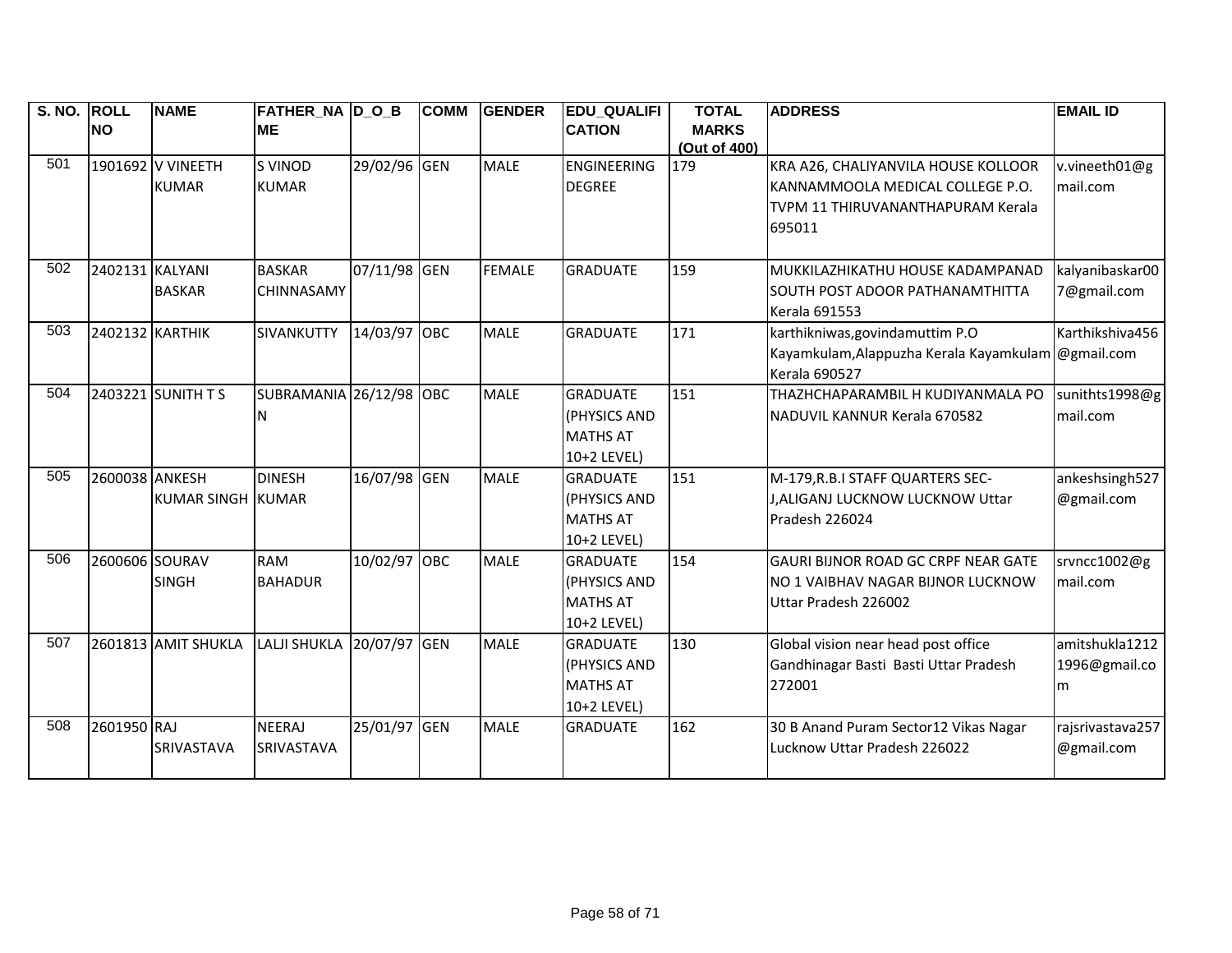| S. NO. ROLL |                | <b>NAME</b>               | FATHER_NA  D_O_B       |              | <b>COMM</b> | <b>GENDER</b> | <b>EDU_QUALIFI</b> | <b>TOTAL</b> | <b>ADDRESS</b>                                        | <b>EMAIL ID</b> |
|-------------|----------------|---------------------------|------------------------|--------------|-------------|---------------|--------------------|--------------|-------------------------------------------------------|-----------------|
|             | <b>NO</b>      |                           | <b>ME</b>              |              |             |               | <b>CATION</b>      | <b>MARKS</b> |                                                       |                 |
|             |                |                           |                        |              |             |               |                    | (Out of 400) |                                                       |                 |
| 509         | 2603396 MO     |                           | <b>ABDUL</b>           | 25/06/97 EWS |             | <b>MALE</b>   | <b>GRADUATE</b>    | 128          | Shastri Nagar 2 Kamalganj Farrukhabad                 | mushahidkhan1   |
|             |                | <b>MUSHAHID</b>           | <b>MATEEN</b>          |              |             |               | (PHYSICS AND       |              | Farrukhabad Uttar Pradesh 209724                      | 319@gmail.com   |
|             |                | <b>RAZA KHAN</b>          | <b>KHAN</b>            |              |             |               | <b>MATHS AT</b>    |              |                                                       |                 |
|             |                |                           |                        |              |             |               | 10+2 LEVEL)        |              |                                                       |                 |
| 510         |                | 2603822 ABHILASH          | MAHESHWAR 02/02/97 GEN |              |             | <b>MALE</b>   | <b>GRADUATE</b>    | 136          | vill .- teghra, p.o.- narwan p.s.- manjhi             | abhilashpandey  |
|             |                | <b>PANDEY</b>             | <b>PANDEY</b>          |              |             |               | (PHYSICS AND       |              | chhapra saran Bihar 841223                            | 87@gmail.com    |
|             |                |                           |                        |              |             |               | <b>MATHS AT</b>    |              |                                                       |                 |
|             |                |                           |                        |              |             |               | 10+2 LEVEL)        |              |                                                       |                 |
| 511         | 2604281 ASHISH |                           | <b>SHIV KUMAR</b>      | 15/01/99 GEN |             | <b>MALE</b>   | <b>GRADUATE</b>    | 134          | V 230 shiv nagar Duda colony Gangaganj                | ashish7863mish  |
|             |                | <b>KUMAR</b>              | <b>MISHRA</b>          |              |             |               | (PHYSICS AND       |              | panki kanpur Kanpur Uttar Pradesh 208020 ra@gmail.com |                 |
|             |                | <b>MISHRA</b>             |                        |              |             |               | <b>MATHS AT</b>    |              |                                                       |                 |
|             |                |                           |                        |              |             |               | 10+2 LEVEL)        |              |                                                       |                 |
| 512         | 2605226 SHIVAM |                           | <b>VINOD</b>           | 11/07/98 GEN |             | <b>MALE</b>   | <b>GRADUATE</b>    | 159          | PN95 Pratap Nagar colony Behind Vikas                 | shivamparashar  |
|             |                | PARASHAR                  | <b>KUMAR</b>           |              |             |               | (PHYSICS AND       |              | bhawan Indira Nagar Lucknow Uttar                     | 1107@gmail.co   |
|             |                |                           | PARASHAR               |              |             |               | <b>MATHS AT</b>    |              | Pradesh 226016                                        | m               |
|             |                |                           |                        |              |             |               | 10+2 LEVEL)        |              |                                                       |                 |
| 513         |                | 2605639 GAJENDRA          | <b>AKHILESH</b>        | 15/07/97 GEN |             | <b>MALE</b>   | <b>GRADUATE</b>    | 143          | 30A SANDEEP NAGAR SANIGAWAN ROAD                      | pgajendra01221  |
|             |                | <b>PRATAP SINGH SINGH</b> |                        |              |             |               | (PHYSICS AND       |              | KANPUR NAGAR Uttar Pradesh 208021                     | @gmail.com      |
|             |                |                           | <b>BHADAURIA</b>       |              |             |               | <b>MATHS AT</b>    |              |                                                       |                 |
|             |                |                           |                        |              |             |               | 10+2 LEVEL)        |              |                                                       |                 |
| 514         |                | 2606537 ARYABRAT          | <b>A P DWIVEDI</b>     | 02/02/98 GEN |             | <b>MALE</b>   | <b>GRADUATE</b>    | 163          | H NO 164, VILLAGE GHOTHWA POST                        | dwivedi.aryabra |
|             |                | <b>DWIVEDI</b>            |                        |              |             |               | (PHYSICS AND       |              | HARPUR BUDHAT TEHSIL SAHJANWA                         | t@gmail.com     |
|             |                |                           |                        |              |             |               | <b>MATHS AT</b>    |              | <b>GORAKHPUR Uttar Pradesh 273209</b>                 |                 |
|             |                |                           |                        |              |             |               | 10+2 LEVEL)        |              |                                                       |                 |
| 515         |                | 2607340 HIMANSHU          | <b>DHARMENDR</b>       | 09/11/97 GEN |             | <b>MALE</b>   | <b>GRADUATE</b>    | 152          | 7b204 Vrindavan colony LUCKNOW                        | krmishra00@g    |
|             |                | <b>MISHRA</b>             | A KUMAR                |              |             |               | (PHYSICS AND       |              | LUCKNOW Uttar Pradesh 226029                          | mail.com        |
|             |                |                           | <b>MISHRA</b>          |              |             |               | <b>MATHS AT</b>    |              |                                                       |                 |
|             |                |                           |                        |              |             |               | 10+2 LEVEL)        |              |                                                       |                 |
| 516         |                | 2608155 SHIPRA SINGH      | <b>BADAN</b>           | 16/02/97 OBC |             | <b>FEMALE</b> | ENGINEERING        | 164          | 89, GREATER KAILASH NAGAR                             | smileshipra16@  |
|             |                |                           | <b>SINGH</b>           |              |             |               | <b>DEGREE</b>      |              | TIWARIPUR, JAJMAU KANPUR KANPUR CITY                  | gmail.com       |
|             |                |                           |                        |              |             |               |                    |              | Uttar Pradesh 208010                                  |                 |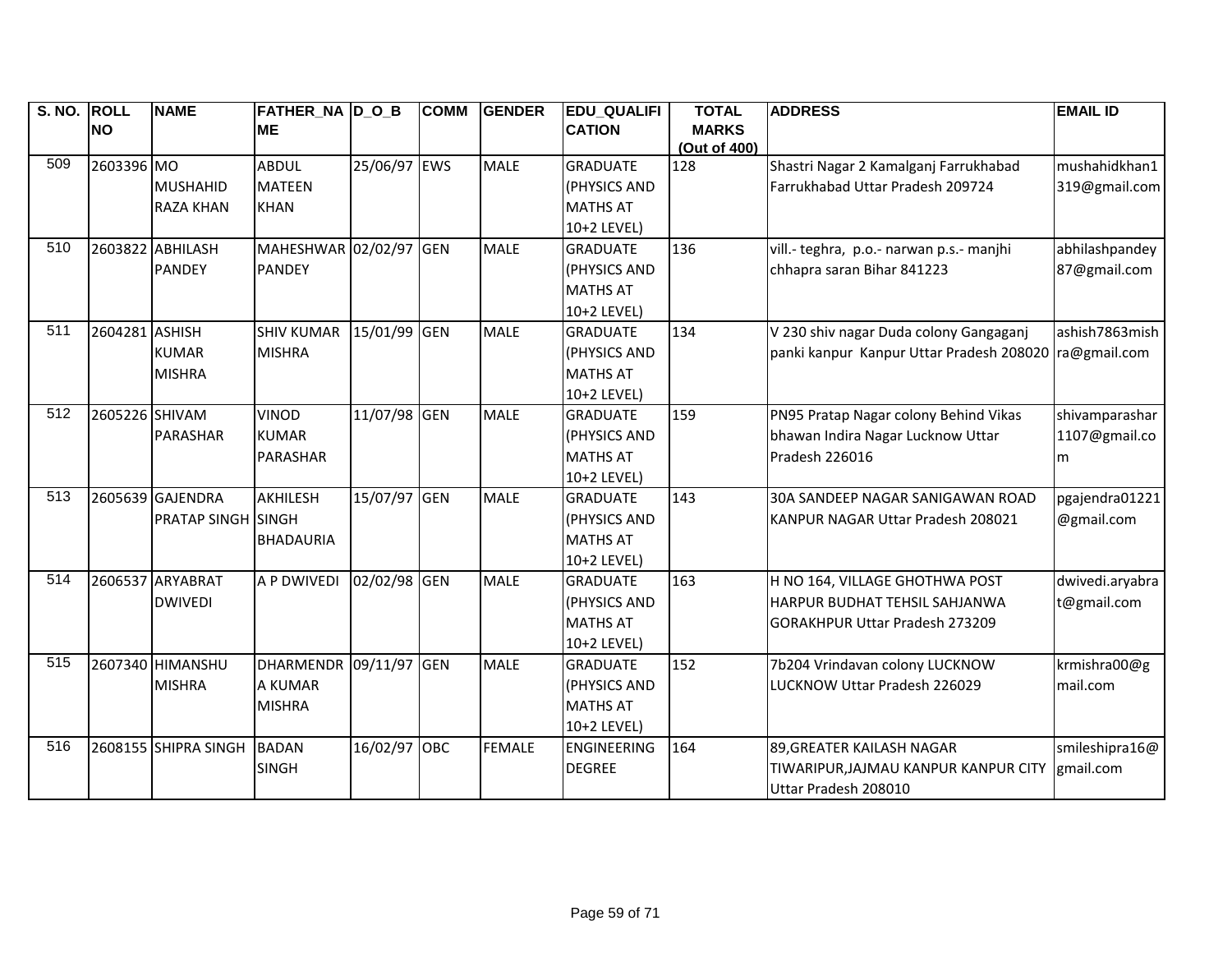| S. NO. ROLL |                 | <b>NAME</b>                                  | FATHER_NA  D_O_B  |              | <b>COMM</b> | <b>GENDER</b> | <b>EDU_QUALIFI</b> | <b>TOTAL</b> | <b>ADDRESS</b>                                      | <b>EMAIL ID</b> |
|-------------|-----------------|----------------------------------------------|-------------------|--------------|-------------|---------------|--------------------|--------------|-----------------------------------------------------|-----------------|
|             | <b>NO</b>       |                                              | <b>ME</b>         |              |             |               | <b>CATION</b>      | <b>MARKS</b> |                                                     |                 |
|             |                 |                                              |                   |              |             |               |                    | (Out of 400) |                                                     |                 |
| 517         | 2608993 ANANYA  |                                              | <b>KRISHNA</b>    | 20/01/00 GEN |             | <b>MALE</b>   | <b>GRADUATE</b>    | 160          | 65 BY 8 BLOCK NO 7 GOVIND NAGAR                     | rishi2122@redif |
|             |                 | SAHAI SAXENA SAHAI                           |                   |              |             |               | (PHYSICS AND       |              | KANPUR Uttar Pradesh 208006                         | fmail.com       |
|             |                 |                                              | <b>SAXENA</b>     |              |             |               | <b>MATHS AT</b>    |              |                                                     |                 |
|             |                 |                                              |                   |              |             |               | 10+2 LEVEL)        |              |                                                     |                 |
| 518         |                 | 2610322 SHREYA SINGH DHARMENDR 04/03/98 GEN  |                   |              |             | <b>FEMALE</b> | <b>ENGINEERING</b> | 166          | 41B VRINDAWAN COLONY RAJENDRA                       | shreyasinghmec  |
|             |                 |                                              | A SINGH           |              |             |               | <b>DEGREE</b>      |              | NAGAR WEST GORAKHNATH GORAKHPUR                     | h78@gmail.com   |
|             |                 |                                              |                   |              |             |               |                    |              | Uttar Pradesh 273015                                |                 |
| 519         | 2610837 VIKHYAT |                                              | <b>RAJ KUMAR</b>  | 21/09/98 GEN |             | <b>MALE</b>   | <b>GRADUATE</b>    | 151          | 2647 Kiran Enclave, Kursi Road Near                 | vikhyp911@gm    |
|             |                 | <b>PATHAK</b>                                | <b>PATHAK</b>     |              |             |               |                    |              | Integral University, Bhakhamau, Behta               | ail.com         |
|             |                 |                                              |                   |              |             |               |                    |              | Lucknow Uttar Pradesh 226021                        |                 |
| 520         |                 | 2610950 ARPIT PANDEY                         | <b>RAKESH</b>     | 17/05/96 GEN |             | <b>MALE</b>   | <b>GRADUATE</b>    | 152          | 12170 Anand Puram Vikas Nagar Lucknow               | arpit.shiva1796 |
|             |                 |                                              | <b>KUMAR</b>      |              |             |               | (PHYSICS AND       |              | Uttar Pradesh 226022                                | @gmail.com      |
|             |                 |                                              | <b>PANDEY</b>     |              |             |               | <b>MATHS AT</b>    |              |                                                     |                 |
|             |                 |                                              |                   |              |             |               | 10+2 LEVEL)        |              |                                                     |                 |
| 521         |                 | 2611942 DEO MANI                             | <b>RAJESH</b>     | 25/04/98 EWS |             | <b>MALE</b>   | <b>GRADUATE</b>    | 150          | Village Jaddupur Post Dharai Mafi Amethi            | deomani725@o    |
|             |                 | <b>TRIPATHI</b>                              | <b>KUMAR</b>      |              |             |               | (PHYSICS AND       |              | Uttar Pradesh 227412                                | utlook.com      |
|             |                 |                                              | <b>TRIPATHI</b>   |              |             |               | <b>MATHS AT</b>    |              |                                                     |                 |
|             |                 |                                              |                   |              |             |               | 10+2 LEVEL)        |              |                                                     |                 |
| 522         | 2612601 NISHANT |                                              | <b>MUKESH</b>     | 15/08/96 GEN |             | <b>MALE</b>   | <b>GRADUATE</b>    | 162          | 184 TYPE 2 AKANKSHA PARISHAR POCKET A nishantd38@gm |                 |
|             |                 | <b>DUBEY</b>                                 | <b>CHANDRA</b>    |              |             |               |                    |              | SECTOR F JANKIPURAM LUCKNOW Uttar                   | ail.com         |
|             |                 |                                              | <b>DUBEY</b>      |              |             |               |                    |              | Pradesh 226021                                      |                 |
| 523         |                 | 2613560 SONALI SINGH                         | <b>RAM KRIPAL</b> | 05/07/96 GEN |             | <b>FEMALE</b> | ENGINEERING        | 147          | <b>BARAWAN KALA DUBAGGA LUCKNOW</b>                 | SONALISINGH24   |
|             |                 |                                              | <b>SINGH</b>      |              |             |               | <b>DEGREE</b>      |              | LUCKNOW Uttar Pradesh 226101                        | 65@GMAIL.CO     |
|             |                 |                                              |                   |              |             |               |                    |              |                                                     | М               |
| 524         |                 | 2613952 NEIL BASAK                           | <b>V R BASAK</b>  | 18/04/96 GEN |             | <b>MALE</b>   | <b>GRADUATE</b>    | 159          | House No. 52 Awas Vikas Colony                      | neilbasak1804   |
|             |                 |                                              |                   |              |             |               |                    |              | Angooribag Ayodhya Uttar Pradesh 224001             | @gmail.com      |
|             |                 |                                              |                   |              |             |               |                    |              |                                                     |                 |
| 525         |                 | 2614256 AYUSHI MISRA ANUP KUMAR 24/08/97 GEN |                   |              |             | <b>FEMALE</b> | <b>GRADUATE</b>    | 143          | 41376 RADHA KRISHNA MANDIR LANE                     | mayushi2015@    |
|             |                 |                                              | <b>MISRA</b>      |              |             |               | (PHYSICS AND       |              | <b>NARAHI LUCKNOW LUCKNOW Uttar</b>                 | gmail.com       |
|             |                 |                                              |                   |              |             |               | <b>MATHS AT</b>    |              | Pradesh 226001                                      |                 |
|             |                 |                                              |                   |              |             |               | 10+2 LEVEL)        |              |                                                     |                 |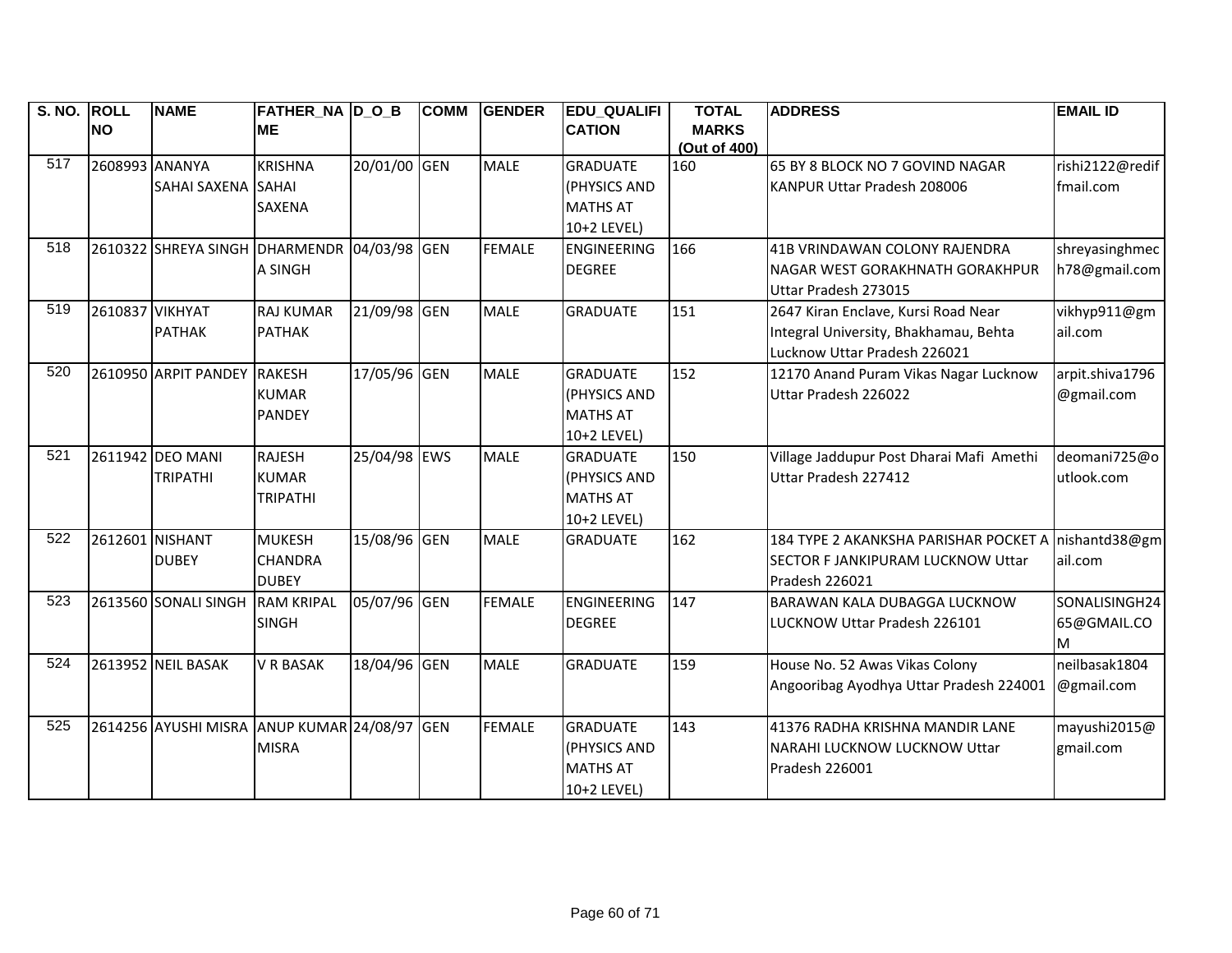| S. NO. ROLL |                 | <b>NAME</b>        | <b>FATHER_NA D_O_B</b> |              | <b>COMM</b> | <b>GENDER</b> | <b>EDU QUALIFI</b> | <b>TOTAL</b> | <b>ADDRESS</b>                                        | <b>EMAIL ID</b> |
|-------------|-----------------|--------------------|------------------------|--------------|-------------|---------------|--------------------|--------------|-------------------------------------------------------|-----------------|
|             | <b>NO</b>       |                    | <b>ME</b>              |              |             |               | <b>CATION</b>      | <b>MARKS</b> |                                                       |                 |
|             |                 |                    |                        |              |             |               |                    | (Out of 400) |                                                       |                 |
| 526         | 2614591 HARSHIT |                    | <b>HARISH</b>          | 10/02/96 GEN |             | <b>MALE</b>   | <b>ENGINEERING</b> | 164          | VILL POST PACHPUTI JAGTAPUR                           | harshitsingh102 |
|             |                 | <b>SINGH</b>       | <b>KUMAR</b>           |              |             |               | <b>DEGREE</b>      |              | MANKAPUR GONDA Uttar Pradesh 271302                   | 96@gmail.com    |
|             |                 |                    | <b>SINGH</b>           |              |             |               |                    |              |                                                       |                 |
| 527         | 2615367 SAMISH  |                    | <b>HARIOM</b>          | 01/06/96 GEN |             | <b>MALE</b>   | <b>GRADUATE</b>    | 156          | VILLAGE USRU AMOUNA P.O KADIPUR                       | samish.kumar16  |
|             |                 | <b>KUMAR</b>       |                        |              |             |               | (PHYSICS AND       |              | BARUN BAZAR FAIZABAD FAIZABAD Uttar                   | 5@gmail.com     |
|             |                 |                    |                        |              |             |               | <b>MATHS AT</b>    |              | Pradesh 224127                                        |                 |
|             |                 |                    |                        |              |             |               | 10+2 LEVEL)        |              |                                                       |                 |
| 528         |                 | 2615452 PRASHANT   | <b>RAKESH</b>          | 01/07/96 EWS |             | <b>MALE</b>   | <b>GRADUATE</b>    | 152          | 441 141 A 3 JAL NIGAM ROAD                            | prashantsinghve |
|             |                 | <b>SINGH</b>       | <b>KUMAR</b>           |              |             |               | (PHYSICS AND       |              | MALAPURAM BALAGANJ LUCKNOW                            | rsatile@gmail.c |
|             |                 |                    | <b>SINGH</b>           |              |             |               | <b>MATHS AT</b>    |              | LUCKNOW Uttar Pradesh 226003                          | om              |
|             |                 |                    |                        |              |             |               | 10+2 LEVEL)        |              |                                                       |                 |
| 529         | 2616260 NEERAJ  |                    | S <sub>C</sub>         | 03/11/96 GEN |             | <b>MALE</b>   | <b>GRADUATE</b>    | 169          | 169 E DEFENCE COLONY JAJMAU Kanpur                    | neerajbhandari8 |
|             |                 | <b>BHANDARI</b>    | <b>BHANDARI</b>        |              |             |               | (PHYSICS AND       |              | Uttar Pradesh 208010                                  | 1@gmail.com     |
|             |                 |                    |                        |              |             |               | <b>MATHS AT</b>    |              |                                                       |                 |
|             |                 |                    |                        |              |             |               | 10+2 LEVEL)        |              |                                                       |                 |
| 530         | 2617489 ANIKET  |                    | <b>BHASKAR</b>         | 16/02/96 GEN |             | <b>MALE</b>   | <b>GRADUATE</b>    | 167          | VILLAGE BABHNAULI POST FARSAR POLICE                  | aniketpandey27  |
|             |                 | <b>PANDEY</b>      | <b>PANDEY</b>          |              |             |               |                    |              | STATION BARHALGANJ GORAKHPUR Uttar                    | 06@gmail.com    |
|             |                 |                    |                        |              |             |               |                    |              | Pradesh 273402                                        |                 |
| 531         | 2618200 ADITYA  |                    | <b>S N PANDEY</b>      | 24/03/96 GEN |             | <b>MALE</b>   | <b>ENGINEERING</b> | 155          | D-32 FRIENDS COLONY SHAHEED PATH                      | ADITYAPANDEY    |
|             |                 | <b>PANDEY</b>      |                        |              |             |               | <b>DEGREE</b>      |              | LUCKNOW Uttar Pradesh 226002                          | @OUTLOOK.IN     |
|             |                 |                    |                        |              |             |               |                    |              |                                                       |                 |
| 532         |                 | 2618416 SHATRUGHAN | <b>SAKALDIP</b>        | 07/09/96 OBC |             | <b>MALE</b>   | <b>GRADUATE</b>    | 143          | G11 lane12 Sainik nagar Telibagh Lucknow mukesh14o619 |                 |
|             |                 | PAL                | <b>PRASAD</b>          |              |             |               | (PHYSICS AND       |              | Lucknow Lucknow Uttar Pradesh 226025                  | 91@gmail.com    |
|             |                 |                    |                        |              |             |               | <b>MATHS AT</b>    |              |                                                       |                 |
|             |                 |                    |                        |              |             |               | 10+2 LEVEL)        |              |                                                       |                 |
| 533         | 2618656 SWANT   |                    | RAJ KISHORE            | 10/07/96 GEN |             | <b>MALE</b>   | <b>GRADUATE</b>    | 130          | 538 II 771 AHIBARANPUR II SITAPUR ROAD                | mishraswant@g   |
|             |                 | <b>MISHRA</b>      | <b>MISHRA</b>          |              |             |               | (PHYSICS AND       |              | LUCKNOW LUCKNOW Uttar Pradesh                         | mail.com        |
|             |                 |                    |                        |              |             |               | <b>MATHS AT</b>    |              | 226020                                                |                 |
|             |                 |                    |                        |              |             |               | 10+2 LEVEL)        |              |                                                       |                 |
| 534         |                 | 2618808 ABHISHEK   | <b>BRIJKANT</b>        | 15/07/96 EWS |             | <b>MALE</b>   | <b>GRADUATE</b>    | 194          | 332 krishna nagariya baba mandir hardoi               | abhishek15796s  |
|             |                 | <b>SHUKLA</b>      | <b>SHUKLA</b>          |              |             |               | (PHYSICS AND       |              | hardoi Uttar Pradesh 241001                           | hukla@gmail.co  |
|             |                 |                    |                        |              |             |               | <b>MATHS AT</b>    |              |                                                       | m               |
|             |                 |                    |                        |              |             |               | 10+2 LEVEL)        |              |                                                       |                 |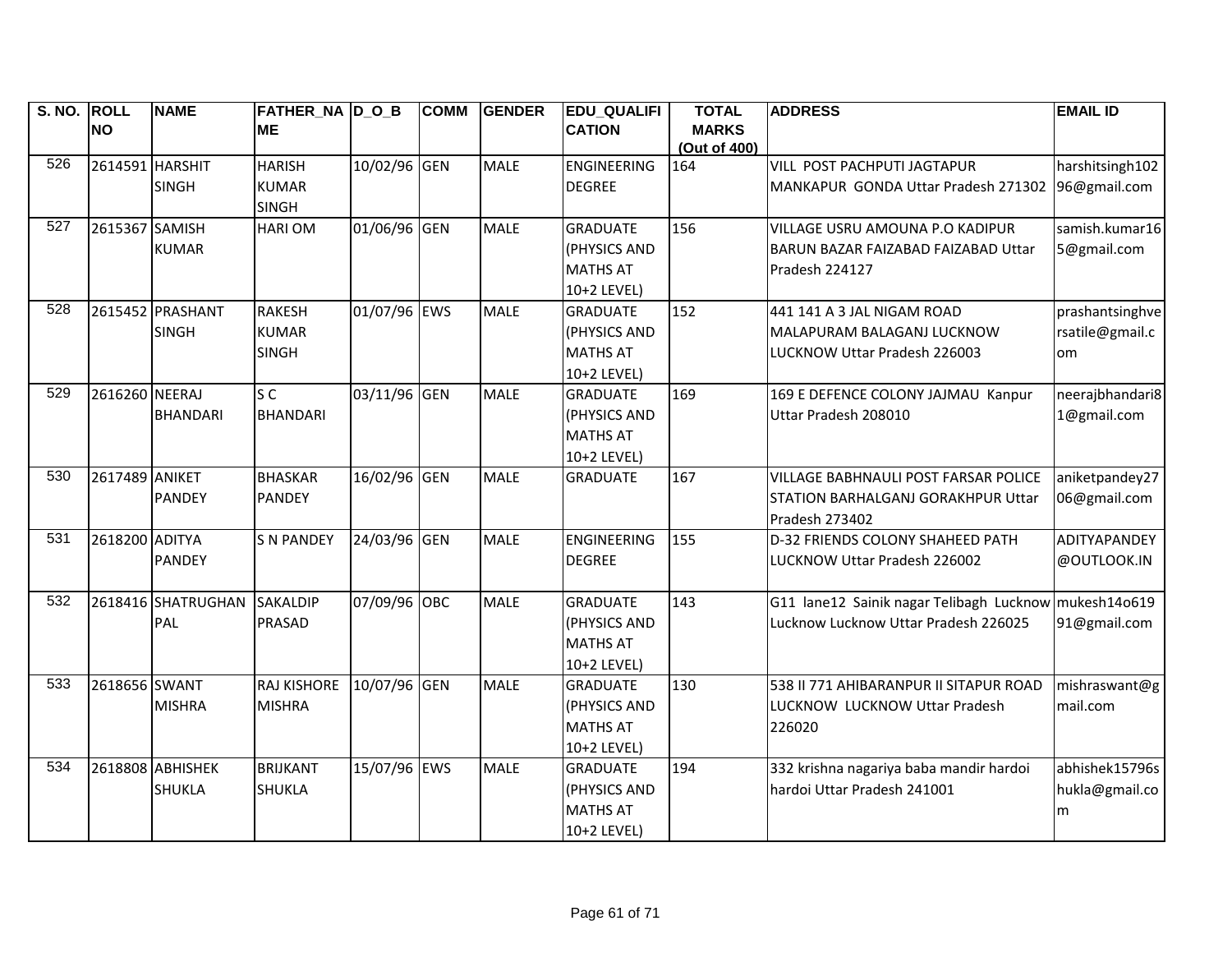| S. NO. ROLL |                | <b>NAME</b>                 | FATHER NA D O B                 |              | <b>COMM</b> | <b>GENDER</b> | <b>EDU QUALIFI</b> | <b>TOTAL</b>        | <b>ADDRESS</b>                          | <b>EMAIL ID</b>  |
|-------------|----------------|-----------------------------|---------------------------------|--------------|-------------|---------------|--------------------|---------------------|-----------------------------------------|------------------|
|             | <b>NO</b>      |                             | <b>ME</b>                       |              |             |               | <b>CATION</b>      | <b>MARKS</b>        |                                         |                  |
| 535         |                | 2618973 CHITRANSHA          | PUSHPENDRA 14/09/98 GEN         |              |             | <b>FEMALE</b> | <b>GRADUATE</b>    | (Out of 400)<br>164 | 104 OBLIQUE 396 NEAR PRASHANT           | CHITRANSHASE     |
|             |                | SINGH SENGAR SINGH          |                                 |              |             |               |                    |                     | NURSING HOME SISAMAU KANPUR NAGAR       | NGAR43@GMAI      |
|             |                |                             | <b>SENGAR</b>                   |              |             |               |                    |                     | Uttar Pradesh 208012                    | L.COM            |
| 536         |                | 2619255 ANKIT PANDEY GOVIND |                                 | 22/01/96 GEN |             | <b>MALE</b>   | <b>GRADUATE</b>    | 159                 | VILL BALLIA UTTAR POST BHAGALPUR        | govind.kiran67   |
|             |                |                             | <b>PANDEY</b>                   |              |             |               | (PHYSICS AND       |                     | THANA MAIL DEORIA Uttar Pradesh 274602  | @gmail.com       |
|             |                |                             |                                 |              |             |               | <b>MATHS AT</b>    |                     |                                         |                  |
|             |                |                             |                                 |              |             |               | 10+2 LEVEL)        |                     |                                         |                  |
| 537         | 3400100 TARUN  |                             | <b>KULDEEP</b>                  | 26/09/97 GEN |             | <b>MALE</b>   | <b>ENGINEERING</b> | 170                 | Ward no. 12 Parliwand Kathua Kathua     | tarunsharma23    |
|             |                | <b>SHARMA</b>               | <b>KUMAR</b>                    |              |             |               | <b>DEGREE</b>      |                     | Jammu & Kashmir 184101                  | 9@gmail.com      |
|             |                |                             |                                 |              |             |               |                    |                     |                                         |                  |
| 538         | 3400381 NITISH |                             | <b>DEEPAK</b>                   | 22/03/97 GEN |             | <b>MALE</b>   | <b>GRADUATE</b>    | 156                 | WARD NO 13 HATLIMORH KATHUA             | nitishjsc@gmail. |
|             |                | <b>SHARMA</b>               | <b>CHANDER</b>                  |              |             |               | (PHYSICS AND       |                     | KATHUA Jammu & Kashmir 184102           | com              |
|             |                |                             |                                 |              |             |               | <b>MATHS AT</b>    |                     |                                         |                  |
|             |                |                             |                                 |              |             |               | 10+2 LEVEL)        |                     |                                         |                  |
| 539         | 3401173 ANMOL  |                             | <b>ASHWANI</b>                  | 06/08/98 EWS |             | <b>MALE</b>   | <b>GRADUATE</b>    | 149                 | VPO CHHAN RORIAN TEHSIL MARHEEN         | anmol06sharma    |
|             |                | <b>SHARMA</b>               | <b>KUMAR</b>                    |              |             |               | (PHYSICS AND       |                     | KATHUA Jammu & Kashmir 184144           | @gmail.com       |
|             |                |                             |                                 |              |             |               | <b>MATHS AT</b>    |                     |                                         |                  |
|             |                |                             |                                 |              |             |               | 10+2 LEVEL)        |                     |                                         |                  |
| 540         | 3401256 AKASH  |                             | <b>RAJINDER</b>                 | 08/02/00 GEN |             | <b>MALE</b>   | <b>GRADUATE</b>    | 136                 | Ward No 6 Jourian Kothi Tehsil Jourian, | akashnathyal35   |
|             |                | <b>NATHYAL</b>              | <b>SINGH</b>                    |              |             |               | (PHYSICS AND       |                     | Rakh Dhok Akhnoor Jammu Jammu &         | @gmail.com       |
|             |                |                             | <b>NATHYAL</b>                  |              |             |               | <b>MATHS AT</b>    |                     | Kashmir 181202                          |                  |
|             |                |                             |                                 |              |             |               | 10+2 LEVEL)        |                     |                                         |                  |
| 541         |                | 3401596 SAKSHAM             | <b>SEWA RAM</b>                 | 26/06/96 OBC |             | <b>MALE</b>   | <b>GRADUATE</b>    | 131                 | vill.big bhanwal sujanpur PATHANKOT     | sakshamsharma    |
|             |                | <b>SHARMA</b>               |                                 |              |             |               | (PHYSICS AND       |                     | Punjab 145023                           | 841@gmail.com    |
|             |                |                             |                                 |              |             |               | <b>MATHS AT</b>    |                     |                                         |                  |
|             |                |                             |                                 |              |             |               | 10+2 LEVEL)        |                     |                                         |                  |
| 542         |                | 3401812 SUTIKSHAN           | KULBHUSHAN 22/08/96 GEN         |              |             | <b>MALE</b>   | <b>GRADUATE</b>    | 131                 | WARD NO.3 NEAR GOVT PRIMARY SCHOOL      | sutikshansingh0  |
|             |                | <b>SINGH</b>                | <b>SINGH</b>                    |              |             |               | (PHYSICS AND       |                     | THANOON, KATHUA KATHUA Jammu &          | 07@gmail.com     |
|             |                |                             |                                 |              |             |               | <b>MATHS AT</b>    |                     | <b>Kashmir 184143</b>                   |                  |
|             |                |                             |                                 |              |             |               | 10+2 LEVEL)        |                     |                                         |                  |
| 543         | 3403474 RAHUL  |                             | <b>VIJAY KUMAR 09/07/96 GEN</b> |              |             | <b>MALE</b>   | <b>ENGINEERING</b> | 170                 | VPO Lower Gadi Garh Near Cold Store RS  | Rbhargave@yah    |
|             |                | <b>BHARGAVE</b>             |                                 |              |             |               | <b>DEGREE</b>      |                     | Pura Road Jammu Jammu & Kashmir         | 00.com           |
|             |                |                             |                                 |              |             |               |                    |                     | 181101                                  |                  |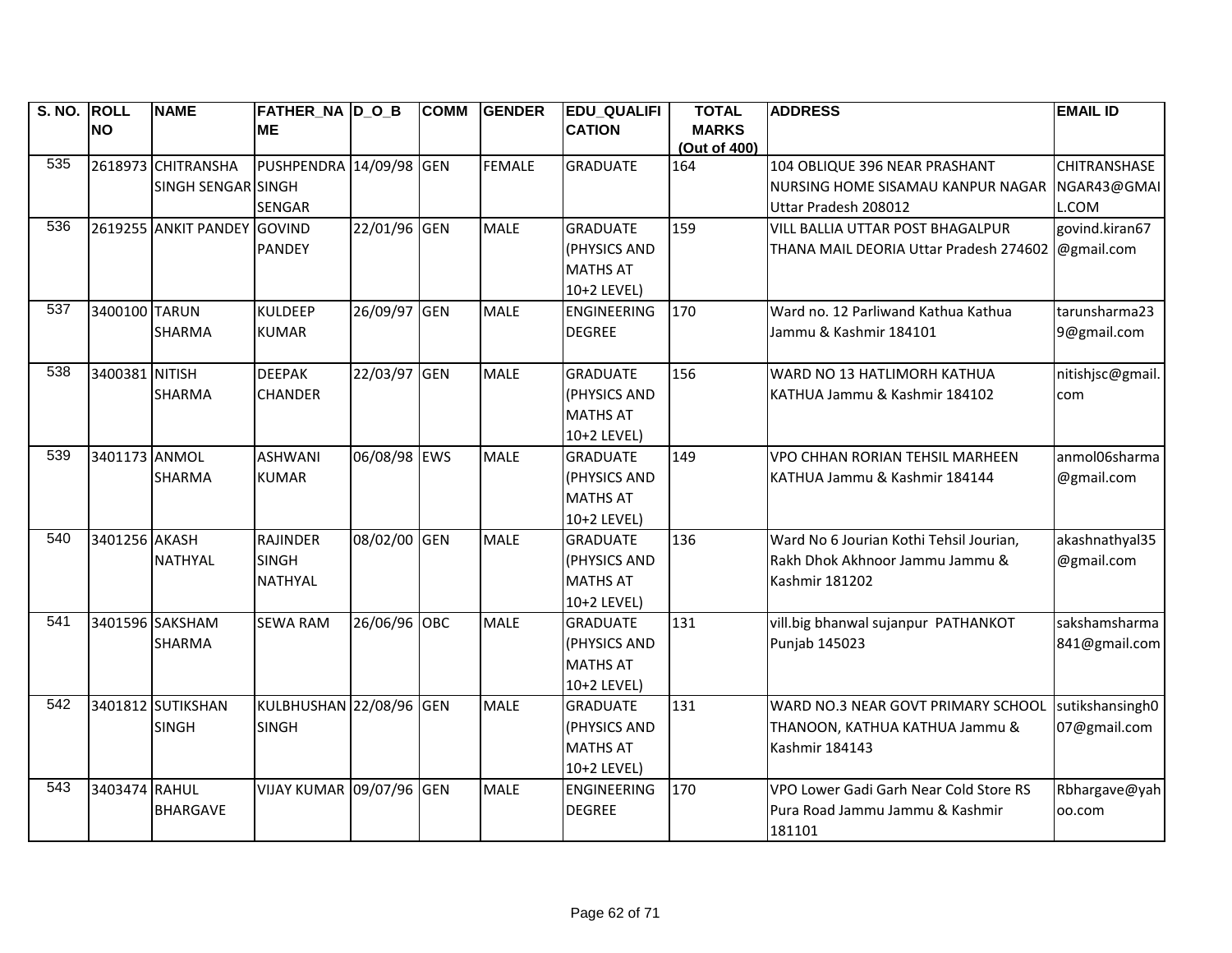| S. NO. ROLL |                 | <b>NAME</b>                | <b>FATHER_NA D_O_B</b> |              | <b>COMM</b> | GENDER        | <b>EDU_QUALIFI</b> | <b>TOTAL</b> | <b>ADDRESS</b>                             | <b>EMAIL ID</b> |
|-------------|-----------------|----------------------------|------------------------|--------------|-------------|---------------|--------------------|--------------|--------------------------------------------|-----------------|
|             | <b>NO</b>       |                            | <b>ME</b>              |              |             |               | <b>CATION</b>      | <b>MARKS</b> |                                            |                 |
|             |                 |                            |                        |              |             |               |                    | (Out of 400) |                                            |                 |
| 544         |                 | 3403729 NIDHI RANI         | <b>MOHINDER</b>        | 21/07/98 GEN |             | <b>FEMALE</b> | <b>GRADUATE</b>    | 155          | QASBA PATYARI SALLAN CHAK DAYALA           | Nidhirajput1112 |
|             |                 |                            | <b>SINGH</b>           |              |             |               | (PHYSICS AND       |              | DAYALACHAK KATHUA Jammu & Kashmir          | 015@gmail.com   |
|             |                 |                            |                        |              |             |               | <b>MATHS AT</b>    |              | 184144                                     |                 |
|             |                 |                            |                        |              |             |               | 10+2 LEVEL)        |              |                                            |                 |
| 545         |                 | 3500189 SURAJ KUMAR RAJESH |                        | 30/11/99 GEN |             | <b>MALE</b>   | <b>GRADUATE</b>    | 162          | vill - Goghi POPS - Piri Bazar Luckhisarai | Kumar496suraj   |
|             |                 |                            | <b>KUMAR</b>           |              |             |               | (PHYSICS AND       |              | <b>Bihar 811112</b>                        | @gmail.com      |
|             |                 |                            | <b>RAJESH</b>          |              |             |               | <b>MATHS AT</b>    |              |                                            |                 |
|             |                 |                            |                        |              |             |               | 10+2 LEVEL)        |              |                                            |                 |
| 546         |                 | 3500732 SAURABH            | <b>NARESH</b>          | 21/11/98 GEN |             | <b>MALE</b>   | <b>GRADUATE</b>    | 135          | Vpo gamra tehh narnaund distt Narnaund     | Sourabhsheoran  |
|             |                 |                            | <b>KUMAR</b>           |              |             |               | (PHYSICS AND       |              | Hisar Hansi Haryana 125039                 | 33@gmail.com    |
|             |                 |                            |                        |              |             |               | <b>MATHS AT</b>    |              |                                            |                 |
|             |                 |                            |                        |              |             |               | 10+2 LEVEL)        |              |                                            |                 |
| 547         | 3500969 LOVKESH |                            | <b>HEM RAJ</b>         | 14/09/98 GEN |             | <b>MALE</b>   | <b>GRADUATE</b>    | 132          | V.P.O NANAWAN TEH. GHUMARWIN               | lovekesh370@g   |
|             |                 | <b>SHARMA</b>              | <b>SHARMA</b>          |              |             |               | (PHYSICS AND       |              | DISTT BILASPUR H.P 174013 BILASPUR         | mail.com        |
|             |                 |                            |                        |              |             |               | <b>MATHS AT</b>    |              | Himachal Pradesh 174013                    |                 |
|             |                 |                            |                        |              |             |               | 10+2 LEVEL)        |              |                                            |                 |
| 548         | 3501268 SANDEEP |                            | <b>RAM LAL</b>         | 01/01/00 GEN |             | <b>MALE</b>   | <b>GRADUATE</b>    | 161          | H. No. 453 Telian wali gali Mohalla telian | Sandeep0498@    |
|             |                 | <b>KUMAR</b>               | <b>DHAKA</b>           |              |             |               | (PHYSICS AND       |              | wala Sirsa Haryana 125055                  | gmail.com       |
|             |                 | <b>DHAKA</b>               |                        |              |             |               | <b>MATHS AT</b>    |              |                                            |                 |
|             |                 |                            |                        |              |             |               | 10+2 LEVEL)        |              |                                            |                 |
| 549         |                 | 3501491 VIVEK RAWAT        | <b>RAJENDER</b>        | 30/06/97 GEN |             | <b>MALE</b>   | <b>GRADUATE</b>    | 170          | House no-1527 sector-11 College colony     | Vivtigian4258@  |
|             |                 |                            | <b>SINGH</b>           |              |             |               | (PHYSICS AND       |              | Derabassi SAS NAGAR Punjab 140507          | gmail.com       |
|             |                 |                            |                        |              |             |               | <b>MATHS AT</b>    |              |                                            |                 |
|             |                 |                            |                        |              |             |               | 10+2 LEVEL)        |              |                                            |                 |
| 550         |                 | 3501934 RAVI KUMAR         | <b>NARENDER</b>        | 01/12/97     | <b>GEN</b>  | <b>MALE</b>   | <b>GRADUATE</b>    | 158          | VPO KOLAR TEHSIL PAONTA SAHIB              | Ravikumar6912   |
|             |                 |                            | <b>SINGH</b>           |              |             |               | (PHYSICS AND       |              | SIRMOUR Himachal Pradesh 173001            | 4@gmail.com     |
|             |                 |                            |                        |              |             |               | <b>MATHS AT</b>    |              |                                            |                 |
|             |                 |                            |                        |              |             |               | 10+2 LEVEL)        |              |                                            |                 |
| 551         |                 | 3501951 YASHJEET           | <b>KRISHAN</b>         | 07/01/00 GEN |             | <b>MALE</b>   | <b>GRADUATE</b>    | 159          | H.No. 179 Sector 9 Jind Haryana 126102     | bhanwala.yashj  |
|             |                 | <b>BHANWALA</b>            | <b>BHANWALA</b>        |              |             |               |                    |              |                                            | eet0011@gmail   |
|             |                 |                            |                        |              |             |               |                    |              |                                            | .com            |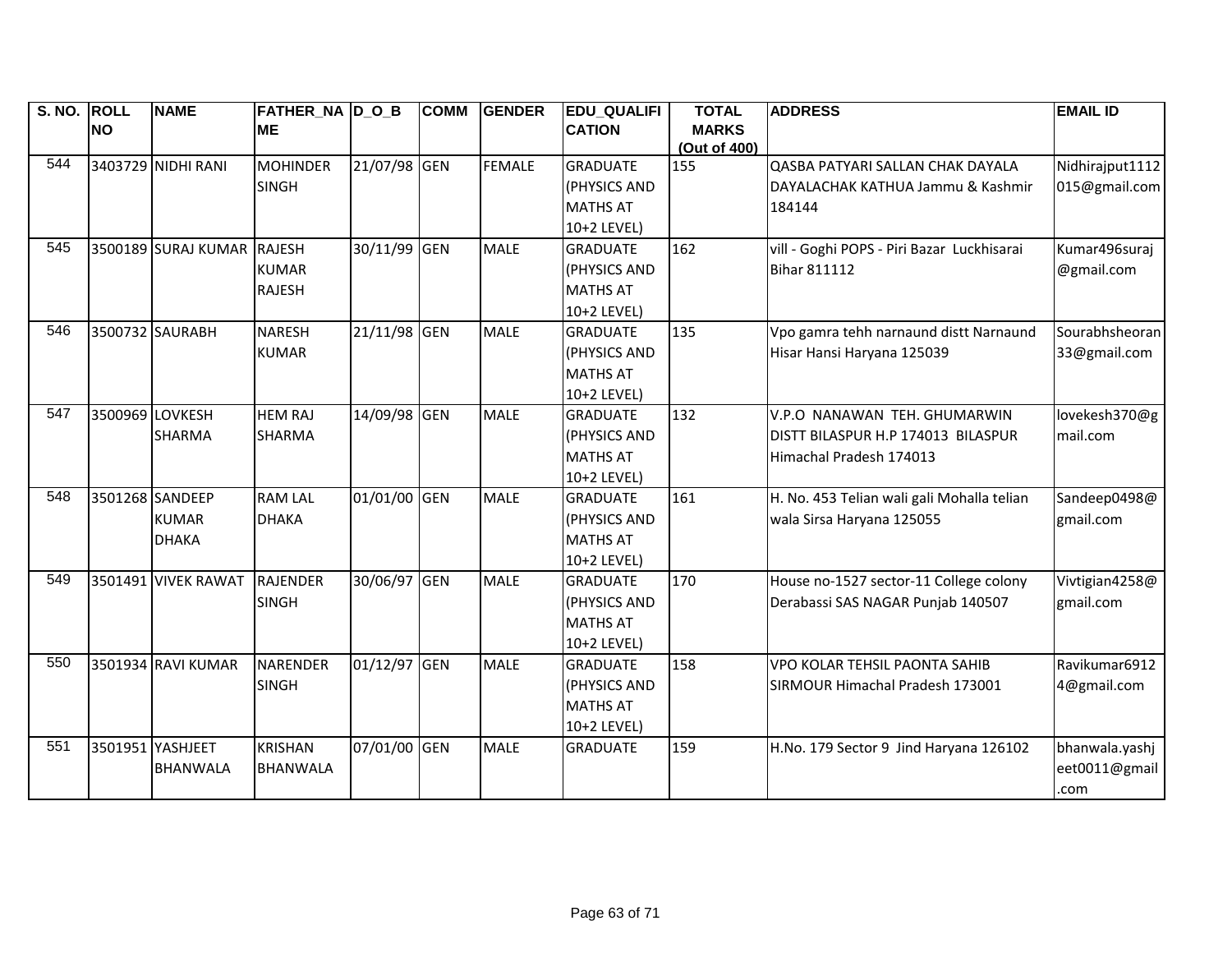| S. NO. | <b>ROLL</b>      | <b>NAME</b>                | <b>FATHER_NA D_O_B</b>   |              | <b>COMM</b> | <b>GENDER</b> | <b>EDU_QUALIFI</b> | <b>TOTAL</b> | <b>ADDRESS</b>                               | <b>EMAIL ID</b> |
|--------|------------------|----------------------------|--------------------------|--------------|-------------|---------------|--------------------|--------------|----------------------------------------------|-----------------|
|        | <b>NO</b>        |                            | <b>ME</b>                |              |             |               | <b>CATION</b>      | <b>MARKS</b> |                                              |                 |
|        |                  |                            |                          |              |             |               |                    | (Out of 400) |                                              |                 |
| 552    | 3502455 TUSHAR   |                            | <b>CHARAN</b>            | 13/06/97 GEN |             | <b>MALE</b>   | <b>ENGINEERING</b> | 152          | Village Upper Barol P.O Dari Tehsil          | kaushaltushar00 |
|        |                  |                            | <b>SINGH</b>             |              |             |               | <b>DEGREE</b>      |              | Dharamshala KANGRA Himachal Pradesh          | 7@gmail.com     |
|        |                  |                            | <b>KAUSHAL</b>           |              |             |               |                    |              | 176057                                       |                 |
| 553    |                  | 3502780 AMIT KUMAR         | <b>MELI RAM</b>          | 18/06/98 SC  |             | <b>MALE</b>   | <b>GRADUATE</b>    | 132          | Sunheri Khalsa PO Salarpur Tehsil Thanesar   | mehra7367@g     |
|        |                  |                            |                          |              |             |               | (PHYSICS AND       |              | Kurukshetra Haryana 136119                   | mail.com        |
|        |                  |                            |                          |              |             |               | <b>MATHS AT</b>    |              |                                              |                 |
|        |                  |                            |                          |              |             |               | 10+2 LEVEL)        |              |                                              |                 |
| 554    | 3503516 AKASH    |                            | SANJAY                   | 25/07/98 GEN |             | <b>MALE</b>   | <b>GRADUATE</b>    | 137          | H.no 550 Pana Lakhiyan Village Badli Tehsil  | akashgulia150@  |
|        |                  |                            | <b>KUMAR</b>             |              |             |               |                    |              | Badli Distt Jhajjar Jhajjar Haryana 124105   | gmail.com       |
|        |                  |                            |                          |              |             |               |                    |              |                                              |                 |
| 555    | 3504160 CHIRAG   |                            | CHANDERBHA 08/12/97 GEN  |              |             | <b>MALE</b>   | <b>ENGINEERING</b> | 159          | Vill.Garh basdi, PO.-Malkher Tehsil Palampur | charu1145410    |
|        |                  | <b>SHARMA</b>              | <b>N SHARMA</b>          |              |             |               | <b>DEGREE</b>      |              | District kangra H.P Kangra Himachal          | @gmail.com      |
|        |                  |                            |                          |              |             |               |                    |              | Pradesh 176093                               |                 |
| 556    |                  | 3504570 VINAY KUMAR SATPAL |                          | 12/01/97 GEN |             | <b>MALE</b>   | <b>ENGINEERING</b> | 142          | Gali No. 2A Pritampura Colony opp. OPS       | vinayk1214460   |
|        |                  |                            |                          |              |             |               | <b>DEGREE</b>      |              | International School, Budhakhera, Karnal     | @gmail.com      |
|        |                  |                            |                          |              |             |               |                    |              | Karnal Haryana 132001                        |                 |
| 557    | 3505972 SHIKHAR  |                            | <b>VINAY GARG</b>        | 17/08/96 GEN |             | <b>MALE</b>   | <b>GRADUATE</b>    | 151          | HOUSE NUMBER 607 STREET NUMBER 6             | shikhar.garg17  |
|        |                  | <b>GARG</b>                |                          |              |             |               |                    |              | GURBAX COLONY PATIALA Punjab 147001          | @gmail.com      |
|        |                  |                            |                          |              |             |               |                    |              |                                              |                 |
| 558    | 3506592 PIYUSH   |                            | <b>LAL CHAND</b>         | 04/12/96 GEN |             | <b>MALE</b>   | <b>ENGINEERING</b> | 132          | Village- Ser Bharal, Tehsil - Pachhad Post   | pundirpiyush04  |
|        |                  | <b>PUNDIR</b>              |                          |              |             |               | <b>DEGREE</b>      |              | Office - Sarahan Sirmaur Himachal Pradesh    | @gmail.com      |
|        |                  |                            |                          |              |             |               |                    |              | 173024                                       |                 |
| 559    |                  | 3506751 TANVI TYAGI        | SANDEEP                  | 12/02/99 GEN |             | <b>FEMALE</b> | <b>GRADUATE</b>    | 134          | Sandeep tyagi Sewaram tyagi Sakhan           | tyagitanvi20@g  |
|        |                  |                            | <b>KUMAR</b>             |              |             |               |                    |              | Khurd, Deoband Saharanpur Uttar Pradesh      | mail.com        |
|        |                  |                            |                          |              |             |               |                    |              | 247554                                       |                 |
| 560    | 3507546 TITIKSHA |                            | <b>RANJEET</b>           | 04/04/96 GEN |             | <b>FEMALE</b> | <b>GRADUATE</b>    | 127          | <b>BEHIND HOTEL YAMINI GHUGGAR MATT</b>      | bhanwaltitiksha |
|        |                  |                            | <b>KUMAR</b>             |              |             |               |                    |              | TEH PO PALAMPUR KANGRA Himachal              | @gmail.com      |
|        |                  |                            |                          |              |             |               |                    |              | Pradesh 176061                               |                 |
| 561    |                  | 3507885 KRITIKA SOOD       | JAGISH SOOD 03/09/96 GEN |              |             | <b>FEMALE</b> | <b>GRADUATE</b>    | 132          | VPO Nerwa Teh. Nerwa SHIMLA Himachal         | kritika.sood111 |
|        |                  |                            |                          |              |             |               |                    |              | Pradesh 171210                               | @gmail.com      |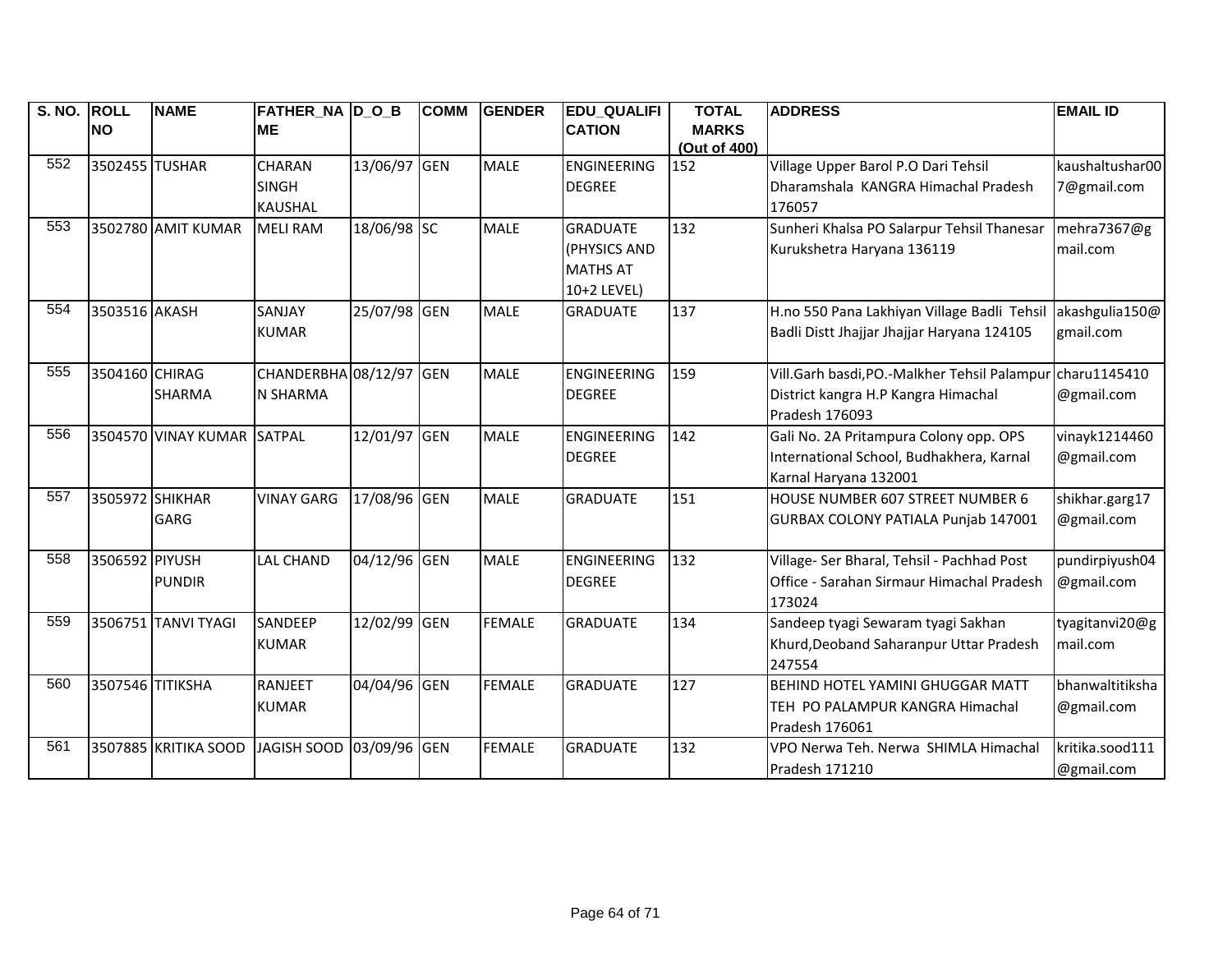| S. NO. ROLL |                 | <b>NAME</b>         | FATHER NA D O B   |              | <b>COMM</b> | <b>GENDER</b> | <b>EDU QUALIFI</b>         | <b>TOTAL</b>        | <b>ADDRESS</b>                            | <b>EMAIL ID</b>  |
|-------------|-----------------|---------------------|-------------------|--------------|-------------|---------------|----------------------------|---------------------|-------------------------------------------|------------------|
|             | <b>NO</b>       |                     | <b>ME</b>         |              |             |               | <b>CATION</b>              | <b>MARKS</b>        |                                           |                  |
| 562         |                 | 3508146 RABIA PREET | <b>JOGINDER</b>   | 12/11/98 GEN |             | <b>FEMALE</b> | <b>GRADUATE</b>            | (Out of 400)<br>174 | VILL. DESAL PUR P.O. ATHOULA              | rabiapreetgill19 |
|             |                 | <b>GILL</b>         | <b>SINGH</b>      |              |             |               | (PHYSICS AND               |                     | JALANDHAR Punjab 144002                   | 98@gmail.com     |
|             |                 |                     |                   |              |             |               | <b>MATHS AT</b>            |                     |                                           |                  |
|             |                 |                     |                   |              |             |               | 10+2 LEVEL)                |                     |                                           |                  |
| 563         | 3510115 AASHISH |                     | <b>KRISHAN</b>    | 05/11/96 GEN |             | <b>MALE</b>   | <b>GRADUATE</b>            | 154                 | VPO DARIYAWALA DISTRICT AND TEHSIL-       | aashishchahal9   |
|             |                 |                     |                   |              |             |               |                            |                     | JIND JIND Haryana 126102                  | @gmail.com       |
| 564         | 3510328 ANSHIKA |                     | <b>ARUN</b>       | 13/02/99 GEN |             | <b>FEMALE</b> | <b>GRADUATE</b>            | 130                 | HNO-43, NEAR ELEMENTARY SCHOOL            | anshikasharma1   |
|             |                 | <b>SHARMA</b>       | <b>KUMAR</b>      |              |             |               | (PHYSICS AND               |                     | BALONGI, SAS NAGAR, MOHALI PUNJAB         | 3@gmail.com      |
|             |                 |                     |                   |              |             |               | <b>MATHS AT</b>            |                     |                                           |                  |
|             |                 |                     | <b>SHARMA</b>     |              |             |               |                            |                     | SAS NAGAR Punjab 160055                   |                  |
| 565         | 3510413 SACHIN  |                     | SANJAY            | 20/11/96 GEN |             | <b>MALE</b>   | 10+2 LEVEL)<br>ENGINEERING | 159                 | house number 101 1 village kutana rohtak  | nsachin36@gm     |
|             |                 |                     |                   |              |             |               |                            |                     |                                           |                  |
| 566         |                 | <b>NANDAL</b>       | <b>NANDAL</b>     |              |             |               | <b>DEGREE</b>              |                     | Haryana 124001                            | ail.com          |
|             |                 | 3510603 RAJAT RANA  | <b>DALJEET</b>    | 02/08/96 GEN |             | <b>MALE</b>   | <b>GRADUATE</b>            | 157                 | <b>VILLAGE BASKEHAR POST OFFICE DAROH</b> | ranamanu1920     |
|             |                 |                     | <b>SINGH</b>      |              |             |               | (PHYSICS AND               |                     | KANGRA Himachal Pradesh 176092            | @gmail.com       |
|             |                 |                     |                   |              |             |               | <b>MATHS AT</b>            |                     |                                           |                  |
|             |                 |                     |                   |              |             |               | 10+2 LEVEL)                |                     |                                           |                  |
| 567         |                 | 3510742 RIKA SHARMA | <b>S N SHARMA</b> | 19/02/98 GEN |             | <b>FEMALE</b> | <b>GRADUATE</b>            | 172                 | 932 A SECTOR 47 A CHANDIGARH NEAR         | sharmarika9@g    |
|             |                 |                     |                   |              |             |               | (PHYSICS AND               |                     | ECHS SECTOR 47 A CHANDIGARH               | mail.com         |
|             |                 |                     |                   |              |             |               | <b>MATHS AT</b>            |                     | Chandigarh 160047                         |                  |
|             |                 |                     |                   |              |             |               | 10+2 LEVEL)                |                     |                                           |                  |
| 568         | 3511036 SIMRAN  |                     | PARAMJIT          | 05/08/98 GEN |             | <b>FEMALE</b> | <b>GRADUATE</b>            | 133                 | HNo 175 VPO Padhiana Near Primary         | simranminhas2    |
|             |                 | <b>MINHAS</b>       | <b>SINGH</b>      |              |             |               |                            |                     | School Jalandhar Punjab 144030            | 6@gmail.com      |
|             |                 |                     |                   |              |             |               |                            |                     |                                           |                  |
| 569         |                 | 3511039 AMIT RAWAT  | <b>B S RAWAT</b>  | 19/02/96 GEN |             | <b>MALE</b>   | <b>GRADUATE</b>            | 158                 | h.no 405 dashmesh nagar near nagra        | amit1996rawat    |
|             |                 |                     |                   |              |             |               |                            |                     | property nagayoan mohali Punjab 160103    | @gmail.com       |
|             |                 |                     |                   |              |             |               |                            |                     |                                           |                  |
| 570         |                 | 3511612 SIMRANJIT   | <b>HARBHAJAN</b>  | 15/01/99 SC  |             | <b>FEMALE</b> | <b>GRADUATE</b>            | 153                 | House No. 145 Village Taintpal P.O        | simrankaur1520   |
|             |                 | <b>KAUR</b>         | <b>SINGH</b>      |              |             |               |                            |                     | Chakladian Hoshiarpur Hoshiarpur Punjab   | 4@gmail.com      |
|             |                 |                     |                   |              |             |               |                            |                     | 144210                                    |                  |
| 571         |                 | 3511783 PAWANDEEP   | <b>BALWINDER</b>  | 30/01/98 GEN |             | <b>FEMALE</b> | <b>GRADUATE</b>            | 141                 | H.No.413 Green city Naraingarh Chheharta  | pawandeep.kau    |
|             |                 | <b>KAUR</b>         | <b>SINGH</b>      |              |             |               | (PHYSICS AND               |                     | Amritsar Punjab 143105                    | r852@gmail.co    |
|             |                 |                     |                   |              |             |               | <b>MATHS AT</b>            |                     |                                           | m                |
|             |                 |                     |                   |              |             |               | 10+2 LEVEL)                |                     |                                           |                  |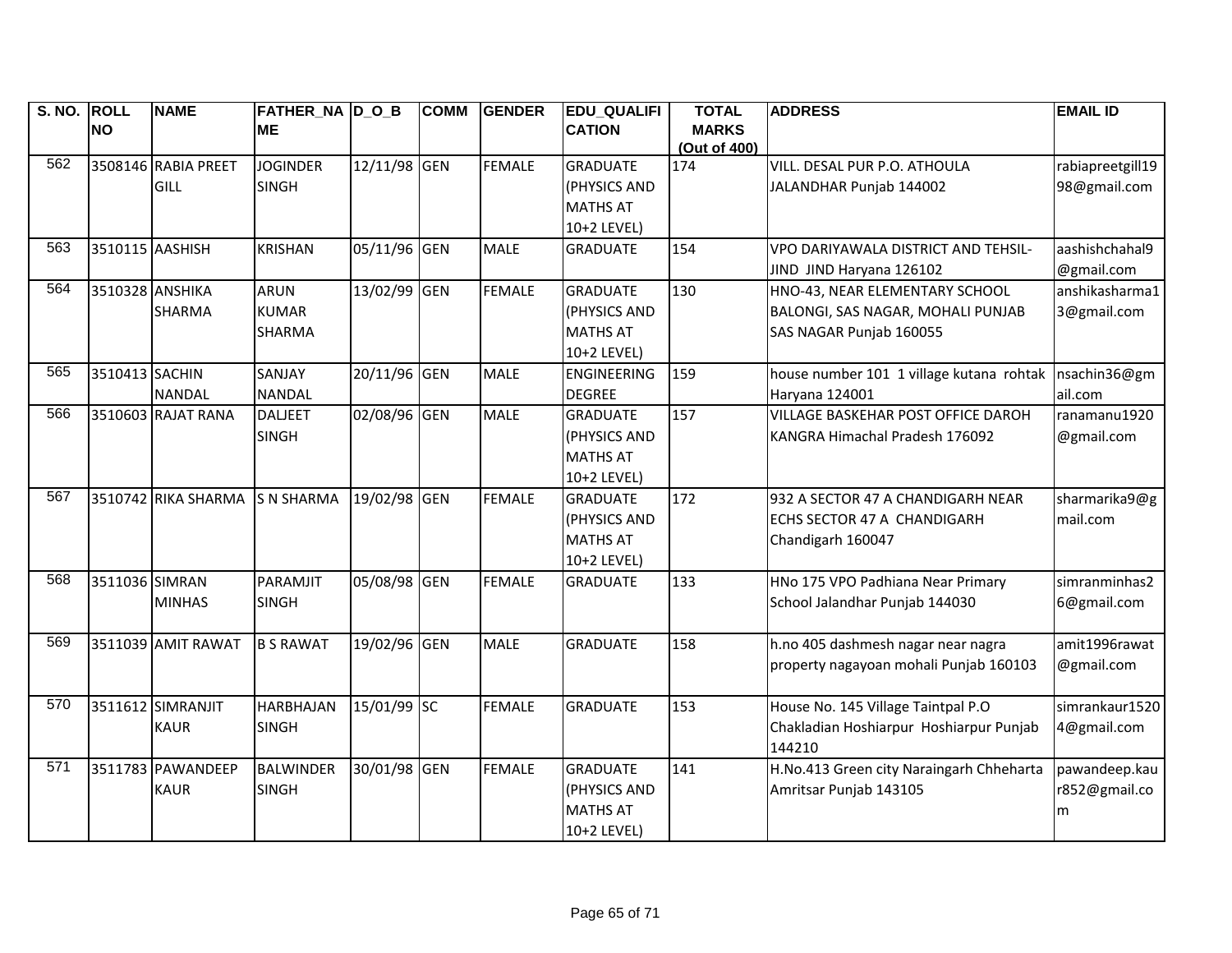| S. NO. ROLL      |                | <b>NAME</b>          | <b>FATHER_NA D_O_B</b> |              | <b>COMM</b> | <b>GENDER</b> | <b>EDU_QUALIFI</b> | <b>TOTAL</b>        | <b>ADDRESS</b>                                 | <b>EMAIL ID</b> |
|------------------|----------------|----------------------|------------------------|--------------|-------------|---------------|--------------------|---------------------|------------------------------------------------|-----------------|
|                  | <b>NO</b>      |                      | <b>ME</b>              |              |             |               | <b>CATION</b>      | <b>MARKS</b>        |                                                |                 |
| 572              |                | 3511876 JITENDER     | <b>SANTOSH</b>         | 21/04/96 GEN |             | <b>MALE</b>   | <b>GRADUATE</b>    | (Out of 400)<br>130 | vill.ghumani p.o.kandrour teh.ghumarwin        | jchandel45@gm   |
|                  |                |                      |                        |              |             |               |                    |                     |                                                |                 |
|                  |                | <b>CHANDEL</b>       | <b>CHANDEL</b>         |              |             |               |                    |                     | bilaspur Himachal Pradesh 174004               | ail.com         |
| $\overline{573}$ |                | 3512264 SAUMYA SIAG  | <b>DEVENDER</b>        | 02/08/96 GEN |             | <b>MALE</b>   | <b>GRADUATE</b>    | 164                 | Devender Siag, Near Shiv Temple V.P.O.         | siagsaumya@g    |
|                  |                |                      | <b>SIAG</b>            |              |             |               |                    |                     | Jhumian Wali Fazilka Punjab 152122             | mail.com        |
| 574              |                |                      |                        |              |             |               |                    |                     |                                                |                 |
|                  |                | 3512288 SHUBHAM      | <b>SURESH</b>          | 19/02/99     | <b>GEN</b>  | <b>MALE</b>   | <b>GRADUATE</b>    | 169                 | CO EX JWO SURESH WARD NO 3 BLOCK NO            | shubham192sha   |
|                  |                | <b>SHARMA</b>        |                        |              |             |               | (PHYSICS AND       |                     | 1 VPO JHINJHAR DIST CHARKHI DADRI              | rma@gmail.com   |
|                  |                |                      |                        |              |             |               | <b>MATHS AT</b>    |                     | CHARKHI DADRI Haryana 127306                   |                 |
|                  |                |                      |                        |              |             |               | 10+2 LEVEL)        |                     |                                                |                 |
| 575              | 3512667 RAJEEV |                      | <b>RAMPAL</b>          | 25/05/96 EWS |             | <b>MALE</b>   | <b>GRADUATE</b>    | 148                 | HOUSE NO 131 VILLAGE POST KUTUBPUR             | 96rksharma@g    |
|                  |                | <b>KUMAR</b>         | <b>SHARMA</b>          |              |             |               | (PHYSICS AND       |                     | TEHSIL NAKUR SAHARANPUR Uttar Pradesh mail.com |                 |
|                  |                | <b>SHARMA</b>        |                        |              |             |               | <b>MATHS AT</b>    |                     | 247232                                         |                 |
|                  |                |                      |                        |              |             |               | 10+2 LEVEL)        |                     |                                                |                 |
| 576              | 3512752 VIVEK  |                      | <b>ANOOP</b>           | 20/05/96 GEN |             | <b>MALE</b>   | <b>GRADUATE</b>    | 165                 | H.no.- 723 Sector-23 Sonipat Haryana           | vd0661@gmail.   |
|                  |                |                      | <b>DAHIYA</b>          |              |             |               |                    |                     | 131001                                         | com             |
| 577              |                | 3512759 ARSHDEEP     | <b>HARWINDER</b>       | 17/01/99 GEN |             | <b>FEMALE</b> | <b>GRADUATE</b>    | 156                 | HOUSE NO.242 PATEL NAGAR BATHINDA              | arshksidhu1@g   |
|                  |                | <b>KAUR</b>          | <b>SINGH</b>           |              |             |               | (PHYSICS AND       |                     | BATHINDA Punjab 151001                         | mail.com        |
|                  |                |                      |                        |              |             |               | <b>MATHS AT</b>    |                     |                                                |                 |
|                  |                |                      |                        |              |             |               | 10+2 LEVEL)        |                     |                                                |                 |
| 578              |                | 3513169 JAGRAJ SINGH | <b>AMARJIT</b>         | 23/03/96 SC  |             | <b>MALE</b>   | <b>GRADUATE</b>    | 187                 | H NO. 3575 B 12 JHUJHAR SINGH NAGAR,           | JAGRAJ.SINGH2   |
|                  |                |                      | <b>SINGH</b>           |              |             |               |                    |                     | TELIANWAL ALIWAL ROAD BATALA                   | 6@GMAIL.COM     |
|                  |                |                      |                        |              |             |               |                    |                     | GURDASPUR Punjab 143505                        |                 |
| 579              |                | 3600785 DIVYA SINGH  | <b>DEVESH</b>          | 08/03/96 GEN |             | <b>FEMALE</b> | <b>GRADUATE</b>    | 160                 | Flat no.1, M.C.Quadros apts Abv nitin store,   | singhdivya331@  |
|                  |                |                      | <b>SINGH</b>           |              |             |               | (PHYSICS AND       |                     | Down mongor vasco-da-gama, GOA                 | gmail.com       |
|                  |                |                      |                        |              |             |               | <b>MATHS AT</b>    |                     | Mormugao vasco da gama Goa 403802              |                 |
|                  |                |                      |                        |              |             |               | 10+2 LEVEL)        |                     |                                                |                 |
| 580              |                | 3900965 HARIKRISHNA  | <b>RUDRAPPA</b>        | 18/06/96 GEN |             | <b>MALE</b>   | <b>ENGINEERING</b> | 154                 | SON OF RUDRAPPA CHAVALAGI 730                  | harikrishna6199 |
|                  |                | <b>R CHAVALAGI</b>   | <b>CHAVALAGI</b>       |              |             |               | <b>DEGREE</b>      |                     | HANCHINAKERI POST BACHAGAON TQ SIRSI           | 6@gmail.com     |
|                  |                |                      |                        |              |             |               |                    |                     | UTTAR KANNADA Karnataka 581402                 |                 |
|                  |                |                      |                        |              |             |               |                    |                     |                                                |                 |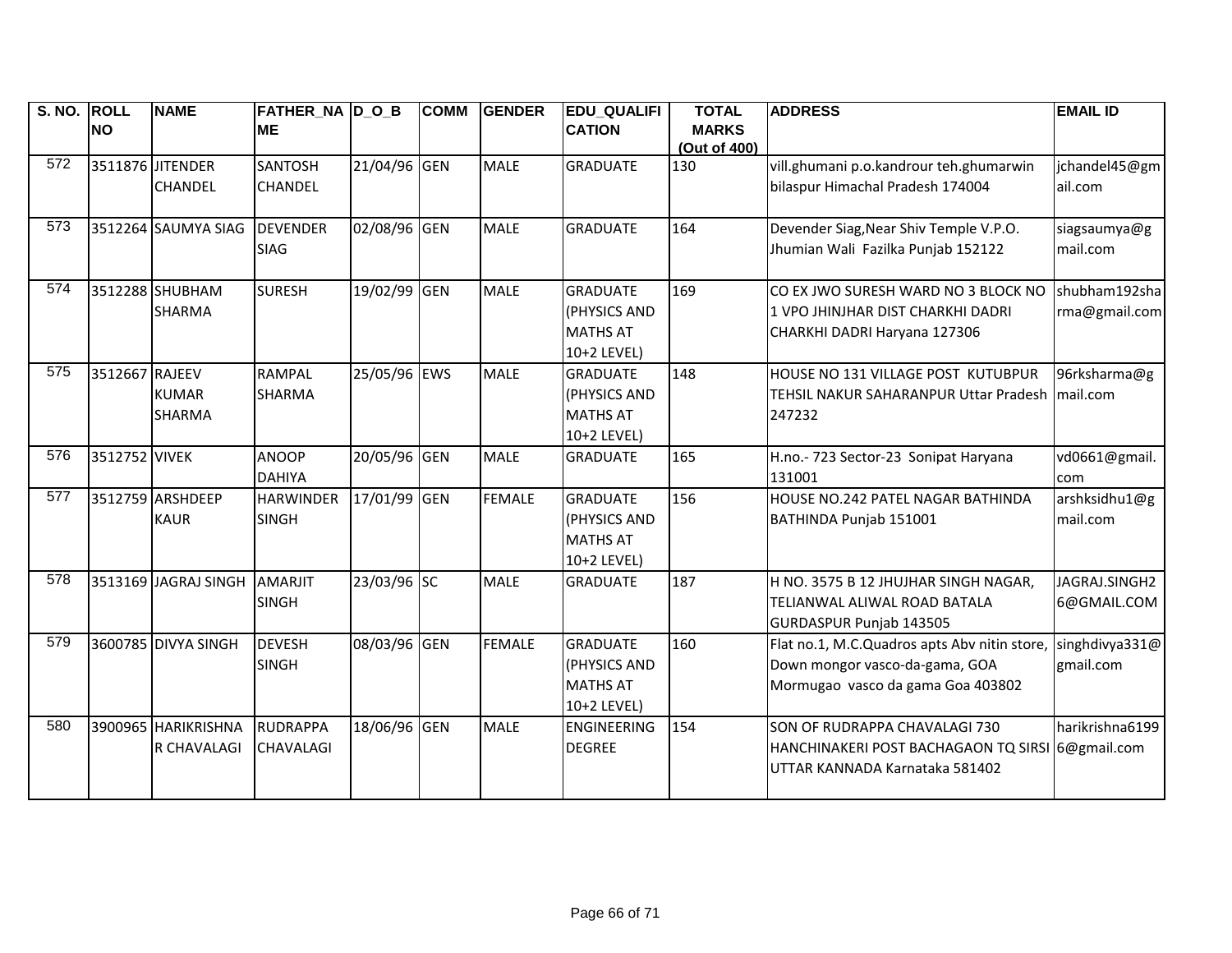| S. NO. ROLL |                 | <b>NAME</b>                                   | <b>FATHER_NA D_O_B</b> |              | <b>COMM</b> | <b>GENDER</b> | <b>EDU_QUALIFI</b> | <b>TOTAL</b> | <b>ADDRESS</b>                                  | <b>EMAIL ID</b> |
|-------------|-----------------|-----------------------------------------------|------------------------|--------------|-------------|---------------|--------------------|--------------|-------------------------------------------------|-----------------|
|             | <b>NO</b>       |                                               | <b>ME</b>              |              |             |               | <b>CATION</b>      | <b>MARKS</b> |                                                 |                 |
|             |                 |                                               |                        |              |             |               |                    | (Out of 400) |                                                 |                 |
| 581         |                 | 3901549 VIJAYKUMAR                            | <b>MAHANTESH</b>       | 15/07/97 OBC |             | <b>MALE</b>   | <b>ENGINEERING</b> | 135          | 85 Siddalingeshwar nagar near                   | 115vijay485@g   |
|             |                 | M JAKKALI                                     | <b>M JAKKALI</b>       |              |             |               | <b>DEGREE</b>      |              | akkamahadevi kalyan manta TqRon                 | mail.com        |
|             |                 |                                               |                        |              |             |               |                    |              | DistGadag PostRon Gadag Karnataka               |                 |
|             |                 |                                               |                        |              |             |               |                    |              | 582209                                          |                 |
| 582         |                 | 4000197 NIKHIL SURESH S B GAIKWAD 26/12/97 ST |                        |              |             | <b>MALE</b>   | <b>ENGINEERING</b> | 131          | 303 B-11 Raunak city Adharwadi, kalyan          | nikhilg5308@g   |
|             |                 | <b>GAIKWAD</b>                                |                        |              |             |               | <b>DEGREE</b>      |              | West Thane, Maharashtra Kalyan West             | mail.com        |
|             |                 |                                               |                        |              |             |               |                    |              | Maharashtra 411302                              |                 |
| 583         | 4101684 ADITYA  |                                               | <b>ASHOK</b>           | 19/01/98 OBC |             | <b>MALE</b>   | <b>GRADUATE</b>    | 174          | sainik colony dummardagga ranchi near           | kraditya1901@g  |
|             |                 | <b>KUMAR</b>                                  | <b>KUMAR</b>           |              |             |               |                    |              | bsnl tower ranchi Jharkhand 835217              | mail.com        |
|             |                 |                                               |                        |              |             |               |                    |              |                                                 |                 |
| 584         | 4101712 SANJEEV |                                               | <b>SHARAT</b>          | 12/11/98 OBC |             | <b>MALE</b>   | <b>GRADUATE</b>    | 132          | Near Devi Mandir hulasitola Maner Patna         | sankap42@gma    |
|             |                 | <b>KUMAR</b>                                  | <b>KUMAR</b>           |              |             |               | (PHYSICS AND       |              | <b>Bihar 801108</b>                             | il.com          |
|             |                 |                                               |                        |              |             |               | <b>MATHS AT</b>    |              |                                                 |                 |
|             |                 |                                               |                        |              |             |               | 10+2 LEVEL)        |              |                                                 |                 |
| 585         |                 | 4102108 SHUBHAM                               | <b>DALESHWAR</b>       | 10/08/96 GEN |             | <b>MALE</b>   | <b>ENGINEERING</b> | 167          | CO ARUN SHARMA, NIRMAYA                         | shubhamkumar    |
|             |                 | <b>KUMAR</b>                                  | <b>THAKUR</b>          |              |             |               | <b>DEGREE</b>      |              | HOSPITAL, KOKAR, RANCHI RANCHI                  | k53@gmail.com   |
|             |                 |                                               |                        |              |             |               |                    |              | Jharkhand 834001                                |                 |
| 586         | 4102427 RASHMI  |                                               | <b>MOTI</b>            | 03/11/97 OBC |             | <b>FEMALE</b> | <b>GRADUATE</b>    | 132          | HOUSE NO 742, STREET 36, SECTOR 9D              | rashmimitali3@  |
|             |                 | <b>MITALI</b>                                 | <b>CHANDRA</b>         |              |             |               |                    |              | BOKARO Jharkhand 827009                         | gmail.com       |
|             |                 |                                               | <b>PRASAD</b>          |              |             |               |                    |              |                                                 |                 |
| 587         | 4102901 SANJEEV |                                               | <b>RAJA RAM</b>        | 03/04/96 OBC |             | <b>MALE</b>   | <b>GRADUATE</b>    | 189          | vill kabra kala po kabra khurd ps               | skgsanjeev123   |
|             |                 | <b>KUMAR</b>                                  | SAW                    |              |             |               | (PHYSICS AND       |              | haidernagar palamu Jharkhand 822115             | @gmail.com      |
|             |                 | <b>GUPTA</b>                                  |                        |              |             |               | <b>MATHS AT</b>    |              |                                                 |                 |
|             |                 |                                               |                        |              |             |               | 10+2 LEVEL)        |              |                                                 |                 |
| 588         |                 | 4103406 AMAN KUMAR RANJEET                    |                        | 10/10/98 GEN |             | <b>MALE</b>   | <b>GRADUATE</b>    | 138          | SHREE KRISHNA ENCLAVE JORA TALAB                | amankr123412    |
|             |                 |                                               | <b>PRASAD</b>          |              |             |               |                    |              | INDRAPRASATH COLONY RANCHI Jharkhand @gmail.com |                 |
|             |                 |                                               | <b>SINGH</b>           |              |             |               |                    |              | 834009                                          |                 |
| 589         | 4103664 DHEERAJ |                                               | <b>KAMAL</b>           | 06/06/96 EWS |             | <b>MALE</b>   | <b>GRADUATE</b>    | 152          | Q NO 56 TATA FOUNDARY COLONY                    | dheerajthecooll |
|             |                 | <b>KUMAR</b>                                  | <b>KUMAR</b>           |              |             |               | (PHYSICS AND       |              | VIDYAPATI NAGAR MAIN ROAD BARIDIH               | dc@gmail.com    |
|             |                 | <b>CHOUDHARY</b>                              | <b>CHOUDHARY</b>       |              |             |               | <b>MATHS AT</b>    |              | JAMSHEDPUR Jamshedpur Jharkhand                 |                 |
|             |                 |                                               |                        |              |             |               | 10+2 LEVEL)        |              | 831017                                          |                 |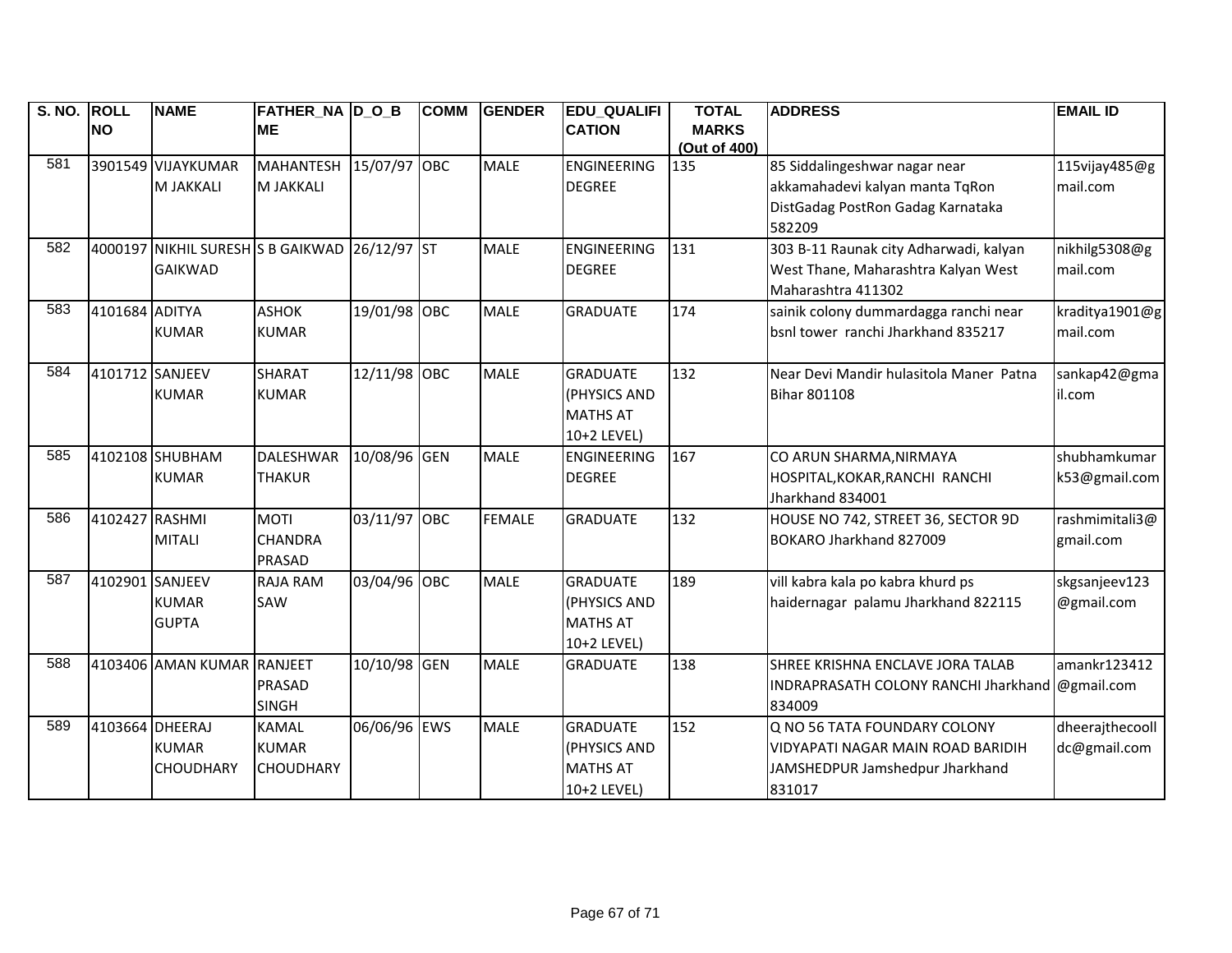| S. NO. ROLL | <b>NO</b>      | <b>NAME</b>              | FATHER NA D O B         |              | <b>COMM</b> | <b>GENDER</b> | <b>EDU QUALIFI</b><br><b>CATION</b> | <b>TOTAL</b><br><b>MARKS</b> | <b>ADDRESS</b>                           | <b>EMAIL ID</b> |
|-------------|----------------|--------------------------|-------------------------|--------------|-------------|---------------|-------------------------------------|------------------------------|------------------------------------------|-----------------|
|             |                |                          | <b>ME</b>               |              |             |               |                                     | (Out of 400)                 |                                          |                 |
| 590         | 4103692 ADITYA |                          | <b>ASAMBHAWI</b>        | 30/01/96 EWS |             | <b>MALE</b>   | <b>GRADUATE</b>                     | 129                          | Co- Amrendra dubey, Village- Dubauli Po- | krdubeyji@gmai  |
|             |                | <b>KUMAR DUBEY DUBEY</b> |                         |              |             |               | (PHYSICS AND                        |                              | Ekauna ps-Simri Buxar Bihar 802131       | I.com           |
|             |                |                          |                         |              |             |               | <b>MATHS AT</b>                     |                              |                                          |                 |
|             |                |                          |                         |              |             |               | 10+2 LEVEL)                         |                              |                                          |                 |
| 591         |                | 4104179 YATIN LALIT      | <b>ANANT</b>            | 12/08/98 EWS |             | <b>MALE</b>   | <b>GRADUATE</b>                     | 130                          | SO ANANT KUMAR SINGH CO ANITA DEVI       | kariba1208@gm   |
|             |                |                          | <b>KUMAR</b>            |              |             |               |                                     |                              | MAKANPUR. BAKRA BIHARSHARIF Bihar        | ail.com         |
|             |                |                          | <b>SINGH</b>            |              |             |               |                                     |                              | 803110                                   |                 |
| 592         |                | 4400092 WAIKHOM          | <b>WAIKHOM</b>          | 01/04/97 GEN |             | <b>MALE</b>   | <b>GRADUATE</b>                     | 130                          | THONGJU PART TWO, KOIROU PO-             | WAIKHOM.RON     |
|             |                | <b>RONALD</b>            | <b>DEVAN SINGH</b>      |              |             |               | (PHYSICS AND                        |                              | CANCHIPUR PS- SINGJAMEI IMPHAL EAST      | ALD@GMAIL.CO    |
|             |                | <b>SINGH</b>             |                         |              |             |               | <b>MATHS AT</b>                     |                              | Manipur 795003                           | M               |
|             |                |                          |                         |              |             |               | 10+2 LEVEL)                         |                              |                                          |                 |
| 593         |                | 4400891 NINGTHOUJA       | NINGTHOUJA 01/03/96 OBC |              |             | <b>MALE</b>   | <b>GRADUATE</b>                     | 161                          | Naranseina makha leikai PO PS Moirang    | nelsonsingh283  |
|             |                | <b>M NELSON</b>          | M                       |              |             |               | (PHYSICS AND                        |                              | Bishnupur Manipur 795133                 | 8@gmail.com     |
|             |                | <b>SINGH</b>             | NANDESHORE              |              |             |               | <b>MATHS AT</b>                     |                              |                                          |                 |
|             |                |                          | <b>SINGH</b>            |              |             |               | 10+2 LEVEL)                         |                              |                                          |                 |
| 594         |                | 4500047 GAURAV DEB       | <b>BIKASH DEB</b>       | 21/07/97 GEN |             | <b>MALE</b>   | <b>GRADUATE</b>                     | 168                          | CO K NONGSIEJ LOWER LUMPARING LABAN      | gauravargho19   |
|             |                |                          |                         |              |             |               | (PHYSICS AND                        |                              | SHILLONG EAST KHASI HILLLS Meghalaya     | @gmail.com      |
|             |                |                          |                         |              |             |               | <b>MATHS AT</b>                     |                              | 793004                                   |                 |
|             |                |                          |                         |              |             |               | 10+2 LEVEL)                         |                              |                                          |                 |
| 595         | 4600272 GAURAV |                          | <b>VINOD</b>            | 09/10/96 GEN |             | <b>MALE</b>   | <b>GRADUATE</b>                     | 140                          | LANE 5 SHASTRI NAGAR ROORKEE DISTT       | gauravsharma9   |
|             |                | <b>SHARMA</b>            | <b>KUMAR</b>            |              |             |               | (PHYSICS AND                        |                              | HARIDWAR STATE UTTARAKHAND               | 71203@gmail.c   |
|             |                |                          | <b>SHARMA</b>           |              |             |               | <b>MATHS AT</b>                     |                              | ROORKEE Uttrakhand 247667                | om              |
|             |                |                          |                         |              |             |               | 10+2 LEVEL)                         |                              |                                          |                 |
| 596         |                | 4600360 ABHISEKH         | <b>RATNA</b>            | 18/03/98 OBC |             | <b>MALE</b>   | <b>GRADUATE</b>                     | 156                          | <b>CO- RATNA BAHADUR CHETRY NO. 2</b>    | abhisekhchetry2 |
|             |                | <b>CHETRY</b>            | <b>BAHADUR</b>          |              |             |               | (PHYSICS AND                        |                              | BORBIL, NEAR ASEB BALIJAN, DIGBOI        | 00@gmail.com    |
|             |                |                          | <b>CHETRY</b>           |              |             |               | <b>MATHS AT</b>                     |                              | TINSUKIA Assam 786171                    |                 |
|             |                |                          |                         |              |             |               | 10+2 LEVEL)                         |                              |                                          |                 |
| 597         | 4900572 KAMESH |                          | <b>NAVEEN</b>           | 30/04/98 OBC |             | <b>MALE</b>   | <b>ENGINEERING</b>                  | 135                          | Mahara Para Ward No 08 Jarve B VILLAGE   | kamesh.kashyap  |
|             |                | <b>SINGH</b>             | <b>CHANDRA</b>          |              |             |               | <b>DEGREE</b>                       |                              | AND POST JARVE B JANJGIR CHAMPA          | .007@gmail.co   |
|             |                | <b>KASHYAP</b>           | <b>KASHYAP</b>          |              |             |               |                                     |                              | Chhattisgarh 495668                      | m               |
| 598         |                | 4901073 VISHAL SINGH     | RAJENDRA                | 19/12/96 GEN |             | <b>MALE</b>   | <b>ENGINEERING</b>                  | 163                          | OLD FOREST COLONY KUMHARPARA             | iamvishalsinghk |
|             |                |                          | <b>SINGH</b>            |              |             |               | <b>DEGREE</b>                       |                              | OPPOSITE TO JAMAL MILL JAGDALPUR         | ushwah@gmail.   |
|             |                |                          | <b>KUSHWAHA</b>         |              |             |               |                                     |                              | Chhattisgarh 494001                      | com             |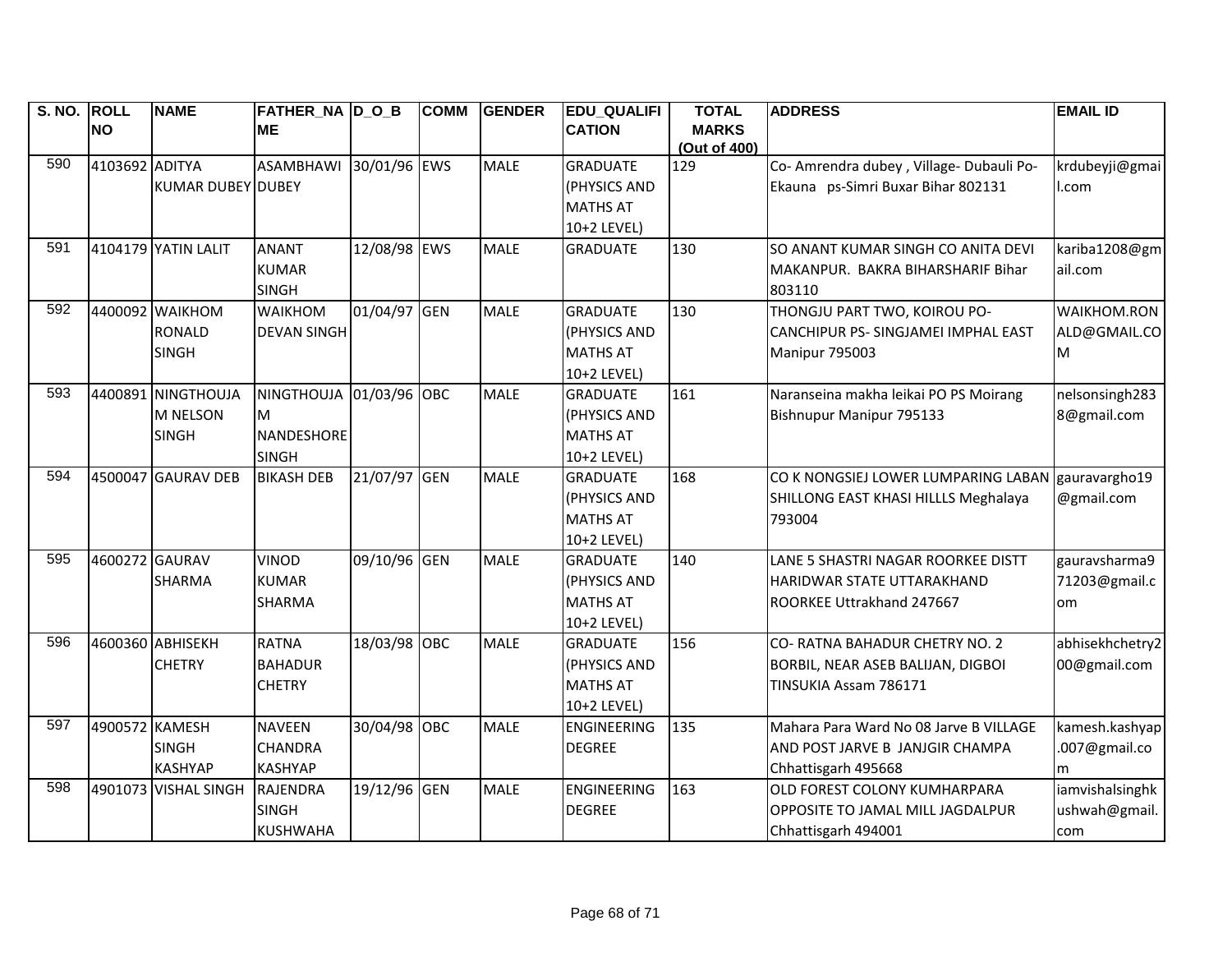| S. NO. ROLL |                  | <b>NAME</b>                    | <b>FATHER_NA D_O_B</b> |              | <b>COMM</b> | <b>GENDER</b> | <b>EDU_QUALIFI</b> | <b>TOTAL</b>        | <b>ADDRESS</b>                             | <b>EMAIL ID</b>  |
|-------------|------------------|--------------------------------|------------------------|--------------|-------------|---------------|--------------------|---------------------|--------------------------------------------|------------------|
|             | <b>NO</b>        |                                | <b>ME</b>              |              |             |               | <b>CATION</b>      | <b>MARKS</b>        |                                            |                  |
| 599         |                  | 4901243 VARSHA PATEL C K PATEL |                        | 09/08/00 OBC |             | <b>FEMALE</b> | <b>GRADUATE</b>    | (Out of 400)<br>166 | Qtr no-198 type-2 GC C.R.P.F Bharni        | varshapatel926   |
|             |                  |                                |                        |              |             |               | (PHYSICS AND       |                     | Bilaspur Bilaspur Chhattisgarh 495112      | @gmail.com       |
|             |                  |                                |                        |              |             |               | <b>MATHS AT</b>    |                     |                                            |                  |
|             |                  |                                |                        |              |             |               | 10+2 LEVEL)        |                     |                                            |                  |
| 600         |                  | 4901563 AMRITESH               | <b>HARENDRA</b>        | 21/10/96 GEN |             | <b>MALE</b>   | <b>ENGINEERING</b> | 161                 | <b>B-7 BHATGAON COLLIERY SURAJPUR</b>      | amriteshsinghak  |
|             |                  | KUMAR SINGH KUMAR              |                        |              |             |               | <b>DEGREE</b>      |                     | Chhattisgarh 497235                        | s@gmail.com      |
|             |                  |                                | <b>SINGH</b>           |              |             |               |                    |                     |                                            |                  |
| 601         |                  | 4901630 NAVNEET                | <b>VIRENDRA</b>        | 23/05/97 GEN |             | <b>FEMALE</b> | <b>GRADUATE</b>    | 134                 | MD 41 Kota colony, Raipur Chhattisgarh     | navneet23joshi   |
|             |                  | <b>JOSHI</b>                   | <b>JOSHI</b>           |              |             |               | (PHYSICS AND       |                     | Chhattisgarh 492010                        | @gmail.com       |
|             |                  |                                |                        |              |             |               | <b>MATHS AT</b>    |                     |                                            |                  |
|             |                  |                                |                        |              |             |               | 10+2 LEVEL)        |                     |                                            |                  |
| 602         | 4901678 HARSHIT  |                                | <b>GIRIJASHANK</b>     | 04/08/96 GEN |             | <b>MALE</b>   | <b>GRADUATE</b>    | 161                 | H.N. 18 phase one, wood i land Mahadev     | hrshtpandey5@    |
|             |                  | <b>PANDEY</b>                  | <b>AR PANDEY</b>       |              |             |               | (PHYSICS AND       |                     | Ghat Road, Raipura Raipur, Chhattisgarh    | gmail.com        |
|             |                  |                                |                        |              |             |               | <b>MATHS AT</b>    |                     | Raipur Chhattisgarh 492001                 |                  |
|             |                  |                                |                        |              |             |               | 10+2 LEVEL)        |                     |                                            |                  |
| 603         |                  | 5000176 VENNAPUSA              | <b>V CHINNA</b>        | 14/03/99 GEN |             | <b>MALE</b>   | <b>ENGINEERING</b> | 161                 | 7-45-A , C. KOTHAPALLI CHINNAKOMERLA       | venkat1431999    |
|             |                  | <b>VENKATESWA</b>              | <b>VENKATA</b>         |              |             |               | <b>DEGREE</b>      |                     | POST MYLAVARAM MANDAL CUDDAPAH             | @gmail.com       |
|             |                  | <b>RA REDDY</b>                | <b>SUBBA REDDY</b>     |              |             |               |                    |                     | Andhra Pradesh 516433                      |                  |
|             |                  |                                |                        |              |             |               |                    |                     |                                            |                  |
| 604         |                  | 5000575 AKURATHI               | <b>AKURATHI</b>        | 08/11/96 OBC |             | <b>MALE</b>   | <b>ENGINEERING</b> | 141                 | 1st Street nethanagar Zakeer Hussain nagar | puneethakurath   |
|             |                  | <b>PUNEETH</b>                 | <b>RADHAKRISH</b>      |              |             |               | <b>DEGREE</b>      |                     | Main road Nellore Nellore Andhra Pradesh   | i1996@gmail.co   |
|             |                  |                                | <b>NAIAH</b>           |              |             |               |                    |                     | 524002                                     | m                |
| 605         |                  | 5200159 UTKARSH                | <b>SUBHASH</b>         | 18/01/99 SC  |             | <b>MALE</b>   | <b>GRADUATE</b>    | 134                 | 202 SHRI LAXMI APARTMENT HIRAN MAGRI       | UTKARSH.MAH      |
|             |                  | <b>MAHODIA</b>                 | <b>CHANDRA</b>         |              |             |               |                    |                     | <b>SECTOR 4 ABOVE RAJASTHAN BAKERY</b>     | ODIA18@GMAI      |
|             |                  |                                | <b>MAHODIA</b>         |              |             |               |                    |                     | UDAIPUR Rajasthan 313002                   | L.COM            |
| 606         | 5200409 VIJAYRAJ |                                | <b>MAHENDRA</b>        | 01/01/99 GEN |             | <b>MALE</b>   | <b>GRADUATE</b>    | 138                 | Raipur road r k colony Ward no 6 gangapur  | cvijayrajsingh85 |
|             |                  | <b>SINGH</b>                   | <b>SINGH</b>           |              |             |               | (PHYSICS AND       |                     | teh sahada Bhilwara Rajasthan 311801       | @gmail.com       |
|             |                  |                                | <b>CHUNDAWAT</b>       |              |             |               | <b>MATHS AT</b>    |                     |                                            |                  |
|             |                  |                                |                        |              |             |               | 10+2 LEVEL)        |                     |                                            |                  |
| 607         |                  | 5200611 SURYAVARDH             | <b>JAI SINGH</b>       | 18/02/96 GEN |             | <b>MALE</b>   | <b>GRADUATE</b>    | 163                 | 18, EAST PATEL NAGAR CIRCUIT HOUSE         | suryavardhansin  |
|             |                  | <b>AN SINGH</b>                | <b>BHATI</b>           |              |             |               |                    |                     | ROAD RATANADA JODHPUR Rajasthan            | ghbhati36607@    |
|             |                  | <b>BHATI</b>                   |                        |              |             |               |                    |                     | 342001                                     | gmail.com        |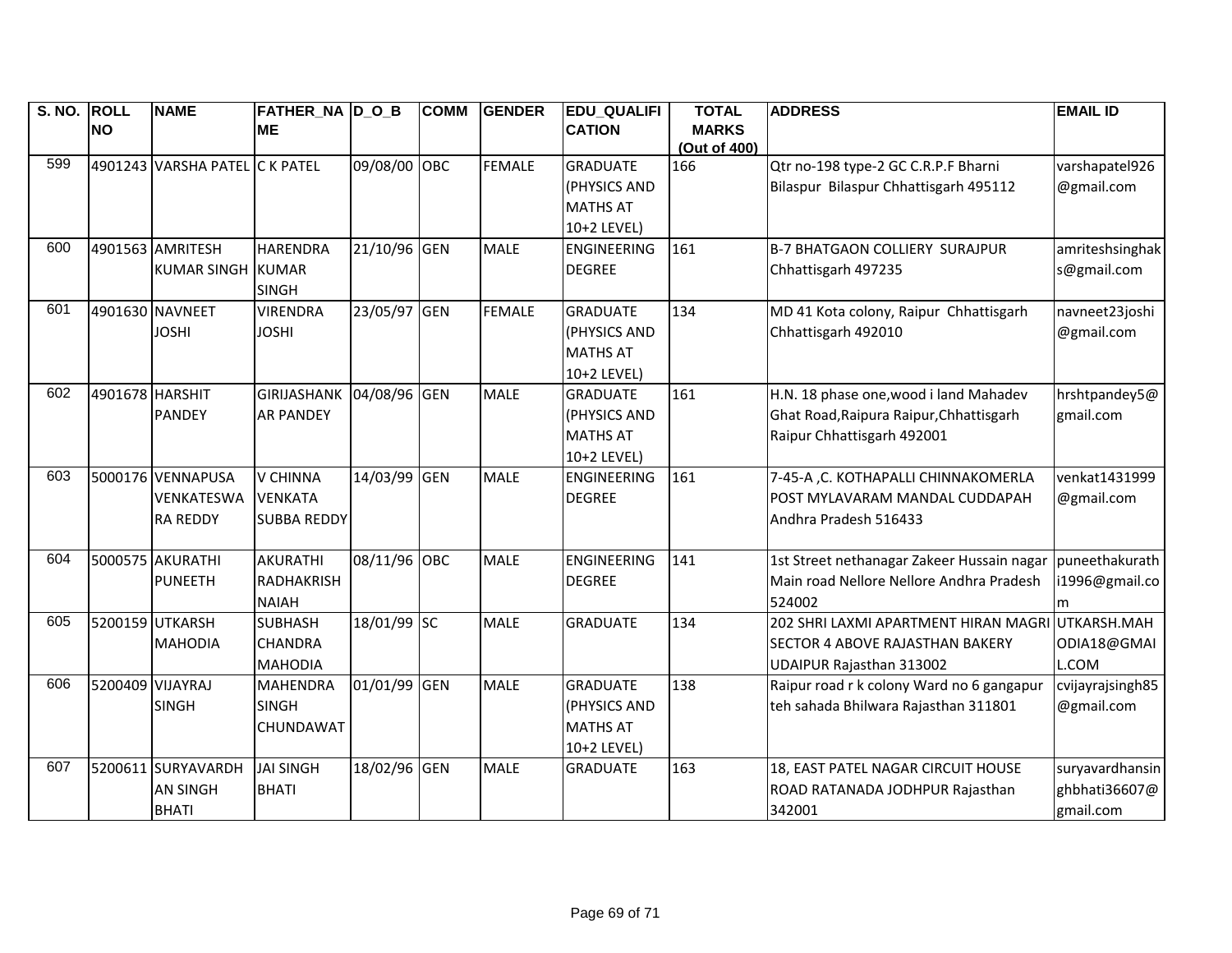| S. NO. ROLL |                 | <b>NAME</b>                     | <b>FATHER_NA D_O_B</b> |              | <b>COMM</b> | <b>GENDER</b> | <b>EDU_QUALIFI</b> | <b>TOTAL</b>        | <b>ADDRESS</b>                           | <b>EMAIL ID</b>  |
|-------------|-----------------|---------------------------------|------------------------|--------------|-------------|---------------|--------------------|---------------------|------------------------------------------|------------------|
|             | <b>NO</b>       |                                 | <b>ME</b>              |              |             |               | <b>CATION</b>      | <b>MARKS</b>        |                                          |                  |
| 608         |                 | 5300047 BIKASH GUPTA JAYPRAKASH |                        | 29/07/97 OBC |             | <b>MALE</b>   | <b>GRADUATE</b>    | (Out of 400)<br>150 | AT-GOKULNAGAR, PADAMPUR P.O-             | bikashgupta604   |
|             |                 |                                 | <b>GUPTA</b>           |              |             |               | (PHYSICS AND       |                     | RAJBORASAMBAR WARD NO-1, P.S.-           | @gmail.com       |
|             |                 |                                 |                        |              |             |               | <b>MATHS AT</b>    |                     | PADAMPUR BARGARH Odisha 768036           |                  |
|             |                 |                                 |                        |              |             |               | 10+2 LEVEL)        |                     |                                          |                  |
| 609         | 5300189 RANDHIR |                                 | SHITANSHU              | 25/03/97 GEN |             | <b>MALE</b>   | <b>ENGINEERING</b> | 164                 | QUARTER NUMBER A 99 MCL COLONY           | randhirab7@gm    |
|             |                 | <b>BHASKAR</b>                  | <b>SHEKHAR</b>         |              |             |               | <b>DEGREE</b>      |                     | ANAND VIHAR, BURLA Sambalpur Odisha      | ail.com          |
|             |                 | <b>AUTITH</b>                   | <b>AUTITH</b>          |              |             |               |                    |                     | 768020                                   |                  |
| 610         | 5401012 NITIN   |                                 | <b>HORI LAL</b>        | 01/07/97 GEN |             | <b>MALE</b>   | <b>GRADUATE</b>    | 173                 | <b>VIKAS NAGAR COLONY BARHPUR</b>        | 11NITINTRIPAT    |
|             |                 | <b>TRIPATHI</b>                 | <b>TRIPATHI</b>        |              |             |               | (PHYSICS AND       |                     | FARRUKHABAD FARRUKHABAD Uttar            | HI@GMAIL.CO      |
|             |                 |                                 |                        |              |             |               | <b>MATHS AT</b>    |                     | Pradesh 209625                           | м                |
|             |                 |                                 |                        |              |             |               | 10+2 LEVEL)        |                     |                                          |                  |
| 611         |                 | 5402464 BRIJENDRA               | <b>SHAMSHER</b>        | 02/06/96 GEN |             | <b>MALE</b>   | ENGINEERING        | 169                 | 187 SHIV VIHAR NEAR AMRITASHRAM          | brijendrarautela |
|             |                 | <b>RAUTELA</b>                  | <b>SINGH</b>           |              |             |               | <b>DEGREE</b>      |                     | MANDIR UANCHAPUL BITHORIYA NO. 1         | 96@gmail.com     |
|             |                 |                                 | <b>RAUTELA</b>         |              |             |               |                    |                     | HALDWANI NAINITAL Uttrakhand 263139      |                  |
|             |                 |                                 |                        |              |             |               |                    |                     |                                          |                  |
| 612         | 5402734 DEEPAK  |                                 | <b>LAXMI DATT</b>      | 01/12/96 GEN |             | <b>MALE</b>   | <b>GRADUATE</b>    | 173                 | Eagle Nest, Villpo - arjunpu Gorapadao   | Dkandpal005@     |
|             |                 | <b>KUMAR</b>                    |                        |              |             |               |                    |                     | Haldwani Nainital Uttrakhand 263139      | gmail.com        |
| 613         | 5402792 DINESH  |                                 | <b>RAMESH</b>          | 10/06/96 EWS |             | <b>MALE</b>   | <b>GRADUATE</b>    | 130                 | VILLAGE - BORAGAON POST OFFICE -         | dinesh96lohani   |
|             |                 | <b>CHNADRA</b>                  | <b>CHANDRA</b>         |              |             |               | (PHYSICS AND       |                     | <b>DEWALDHAR DISTRICT - BAGESHWAR</b>    | @gmail.com       |
|             |                 | <b>LOHANI</b>                   | LOHANI                 |              |             |               | <b>MATHS AT</b>    |                     | BAGESHWAR Uttrakhand 263630              |                  |
|             |                 |                                 |                        |              |             |               | 10+2 LEVEL)        |                     |                                          |                  |
| 614         |                 | 5403024 AKASH YADAV             | <b>ARAM SINGH</b>      | 05/08/97 OBC |             | <b>MALE</b>   | <b>GRADUATE</b>    | 180                 | VILLAGE AND POST-USMANPUR TEHSEEL-       | akashyadav789    |
|             |                 |                                 | YADAV                  |              |             |               |                    |                     | SAHASWAN DISTT-BADAUN BADAUN Uttar       | 1@gmail.com      |
|             |                 |                                 |                        |              |             |               |                    |                     | Pradesh 243638                           |                  |
| 615         |                 | 5403587 HARSHITA                | <b>DEVRAJ</b>          | 11/02/99 GEN |             | <b>FEMALE</b> | <b>GRADUATE</b>    | 161                 | Rana bhawan Bharatpuri Ramnagar Nainital | sshhaarrsshhiitt |
|             |                 | <b>SINGH</b>                    | <b>SINGH RANA</b>      |              |             |               | (PHYSICS AND       |                     | Uttrakhand 244715                        | aa@gmail.com     |
|             |                 |                                 |                        |              |             |               | <b>MATHS AT</b>    |                     |                                          |                  |
|             |                 |                                 |                        |              |             |               | 10+2 LEVEL)        |                     |                                          |                  |
| 616         |                 | 5403677 SHUBHAM                 | <b>MAHIPAL</b>         | 02/07/96 GEN |             | <b>MALE</b>   | <b>GRADUATE</b>    | 133                 | Sainik Colony Malli Bamori Haldwani      | shubhammehra     |
|             |                 | <b>MEHRA</b>                    | <b>SINGH</b>           |              |             |               | (PHYSICS AND       |                     | Nainital Uttrakhand 263139               | 36@gmail.com     |
|             |                 |                                 | <b>MEHRA</b>           |              |             |               | <b>MATHS AT</b>    |                     |                                          |                  |
|             |                 |                                 |                        |              |             |               | 10+2 LEVEL)        |                     |                                          |                  |